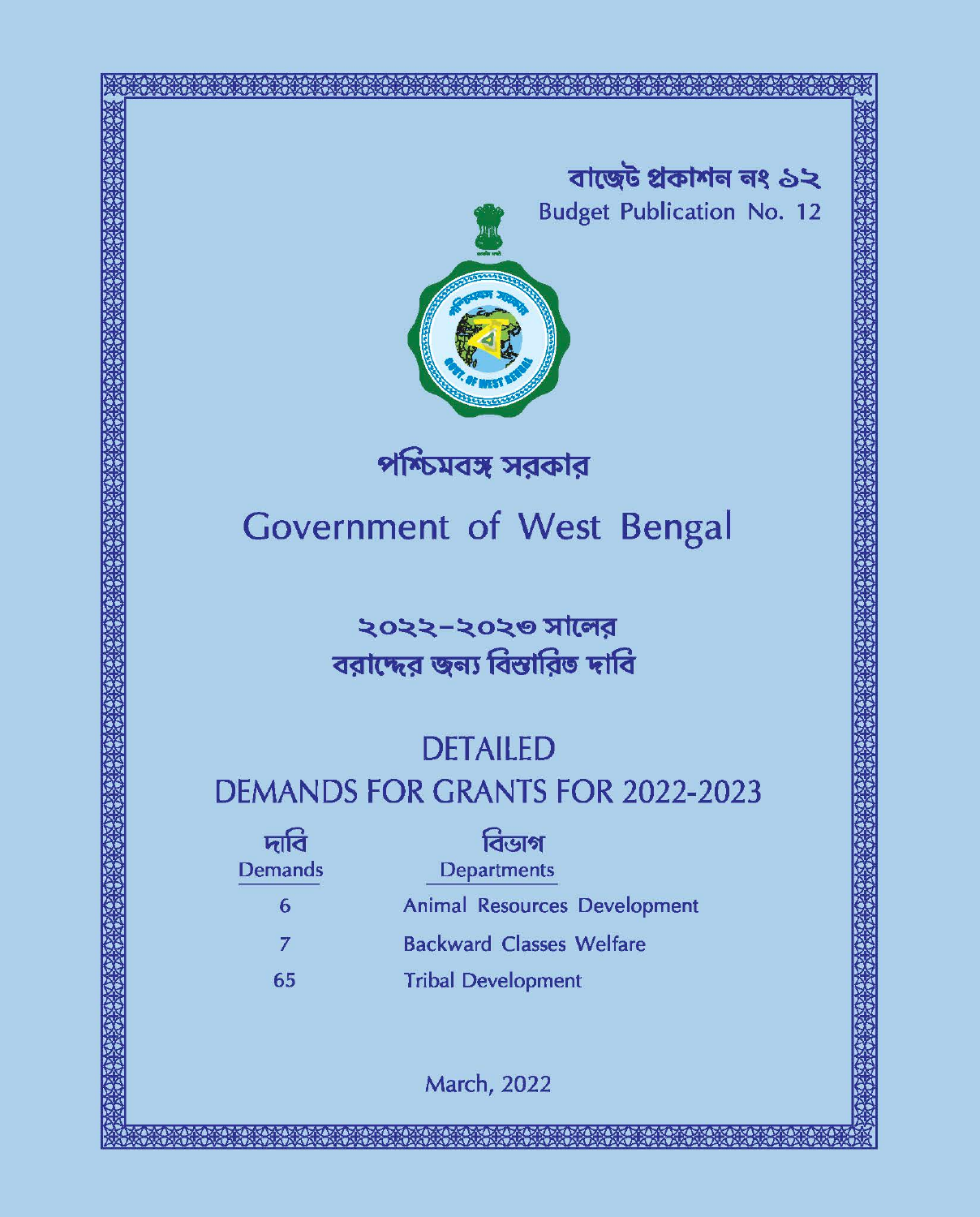# **Detailed Demands for Grants for 2022-2023**

| Demand No.<br>/ Serial No. | <b>Major Heads</b>                                                                                                      |   | <b>Pages</b> |
|----------------------------|-------------------------------------------------------------------------------------------------------------------------|---|--------------|
| 06                         | 2049 - Interest Payments                                                                                                |   | $1 - 2$      |
|                            | 2235 - Social Security And Welfare                                                                                      | . | $3-4$        |
|                            | 2401 - Crop Husbandry                                                                                                   |   | $5-9$        |
|                            | 2403 - Animal Husbandry                                                                                                 |   | 10-58        |
|                            | 2404 - Dairy Development                                                                                                |   | 59-73        |
|                            | 2415 - Agricultural Research and Education                                                                              |   | 74-79        |
|                            | 2515 - Other Rural Development Programmes                                                                               |   | 80-82        |
|                            | 2551 - Hill Areas                                                                                                       | . | 83-84        |
|                            | 3451 - Secretariat-Economic Services                                                                                    |   | 85-87        |
|                            | 4401 - Capital Outlay on Crop Husbandry                                                                                 | . | 88-91        |
|                            | 4403 - Capital Outlay on Animal Husbandry                                                                               |   | 92-99        |
|                            | 4404 - Capital Outlay on Dairy Development                                                                              |   | 100-104      |
|                            | 6003 - Internal Debt of the State Government                                                                            | . | 105-106      |
| 07                         | 2049 - Interest Payments                                                                                                |   | 107-108      |
|                            | 2225 - Welfare Of Scheduled Castes, Scheduled Tribes, Other Backward Classes And<br>Minorities                          | . | 109-147      |
|                            | 2251 - Secretariat--Social Services                                                                                     | . | 148-150      |
|                            | 4225 - Capital Outlay On Welfare Of Scheduled Castes, Scheduled Tribes, Other<br><b>Backward Classes And Minorities</b> |   | 151-157      |
|                            | 6225 - Loans For Welfare Of Scheduled Castes, Scheduled Tribes, Other Backward<br><b>Classes And Minorities</b>         | . | 158-159      |
| 65                         | 2049 - Interest Payments                                                                                                |   | 160-161      |
|                            | 2225 - Welfare Of Scheduled Castes, Scheduled Tribes, Other Backward Classes And<br>Minorities                          |   | 162-188      |
|                            | 2251 - Secretariat--Social Services                                                                                     |   | 189-190      |
|                            | 4225 - Capital Outlay On Welfare Of Scheduled Castes, Scheduled Tribes, Other<br><b>Backward Classes And Minorities</b> | . | 191-196      |
|                            | 6225 - Loans For Welfare Of Scheduled Castes, Scheduled Tribes, Other Backward<br><b>Classes And Minorities</b>         | . | 197-198      |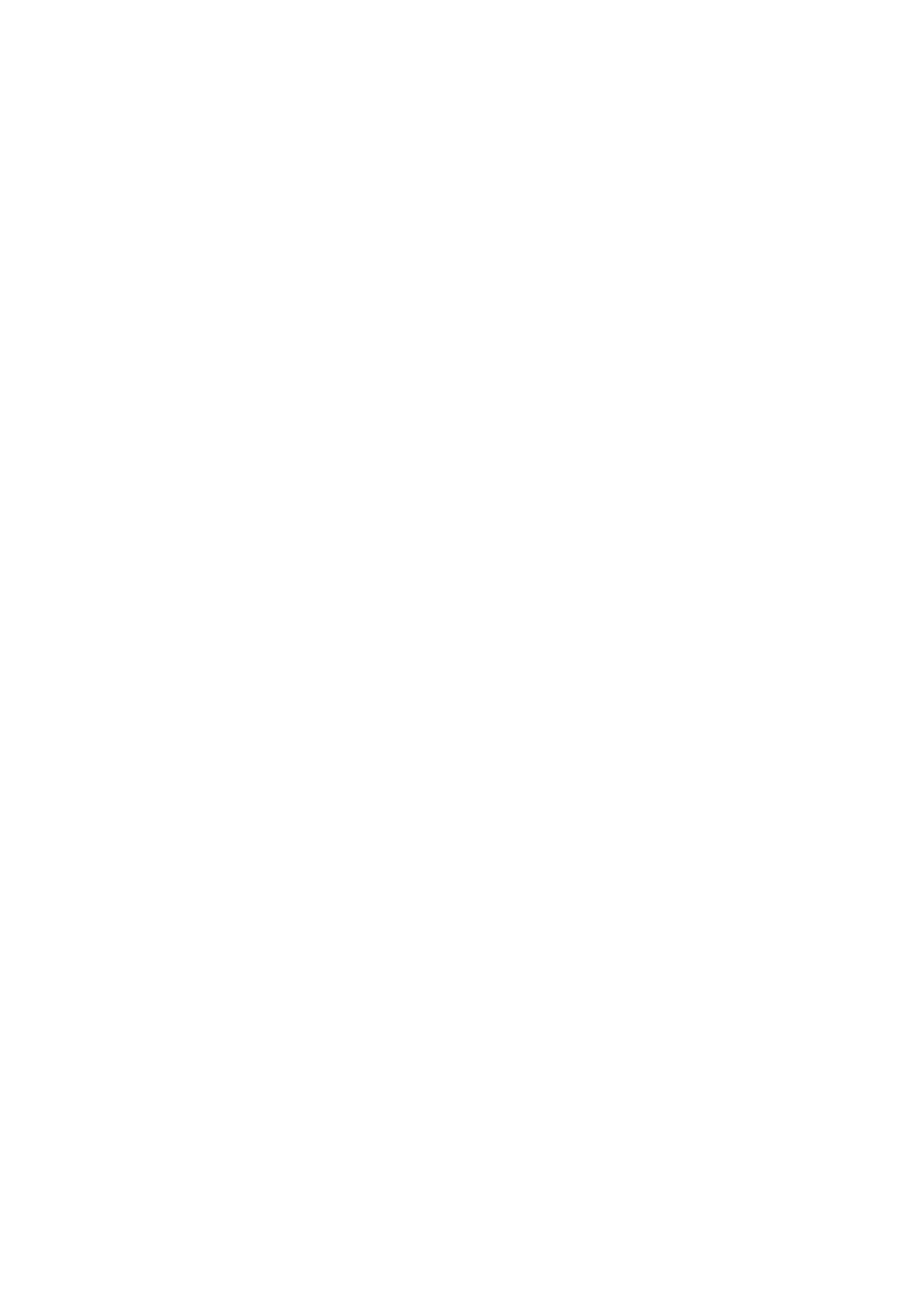# **REVENUE EXPENDITURE**

#### **DEMAND No. 06**

#### **Animal Resources Development Department**

#### A. General Services - (c) Interest payment and servicing of Debt

#### **Head of Account: 2049 - Interest Payments**

| <b>Voted Rs. Nil</b>       | <b>Charged Rs. Nil</b> |           |             | <b>Total Rs. Nil</b> |
|----------------------------|------------------------|-----------|-------------|----------------------|
|                            |                        | Voted Rs. | Charged Rs. | <b>Total Rs.</b>     |
| <b>Gross Expenditure</b>   |                        | $\cdots$  | $\cdots$    | $\cdots$             |
| <b>Deduct - Recoveries</b> |                        |           | $\cdots$    | $\cdots$             |
| <b>Net Expenditure</b>     |                        | $\cdots$  | $\cdots$    | $\cdots$             |

#### REVENUE EXPENDITURE **ABSTRACT ACCOUNT**

------------------------------

|                                                                        |                                   | Actuals,<br>2020-2021<br>Rs. | <b>Budget</b><br>Estimate,<br>2021-2022<br>Rs. | Revised<br>Estimate,<br>2021-2022<br>Rs. | <b>Budget</b><br>Estimate,<br>2022-2023<br>Rs. |
|------------------------------------------------------------------------|-----------------------------------|------------------------------|------------------------------------------------|------------------------------------------|------------------------------------------------|
| 01 - INTEREST ON INTERNAL DEBT<br>200- Interest on Other Intenal Debts |                                   |                              |                                                |                                          |                                                |
| Administrative Expenditure                                             |                                   | $\cdots$                     | $\cdots$                                       | $\cdots$                                 |                                                |
|                                                                        | <b>Total - 200</b>                |                              | $\cdots$                                       |                                          |                                                |
|                                                                        | <b>Grand Total - Gross</b>        | $\cdots$                     | $\cdots$                                       | $\cdots$                                 | $\cdots$                                       |
|                                                                        | Voted                             | $\cdots$                     | $\cdots$                                       | $\cdots$                                 | $\cdots$                                       |
|                                                                        | Charged                           | $\cdots$                     | $\cdots$                                       | $\cdots$                                 | $\cdots$                                       |
|                                                                        | <b>Administrative Expenditure</b> | $\cdots$                     | $\cdots$                                       |                                          |                                                |
|                                                                        | <b>Deduct Recoveries</b>          | $\cdots$                     | $\cdots$                                       |                                          |                                                |
|                                                                        | <b>Grand Total - Net</b>          | $\cdots$                     | $\cdots$                                       | $\cdots$                                 |                                                |
|                                                                        | Voted<br>Charged                  | $\cdots$<br>$\cdots$         | $\cdots$<br>$\cdots$                           | $\cdots$<br>$\cdots$                     | $\cdots$<br>$\cdots$                           |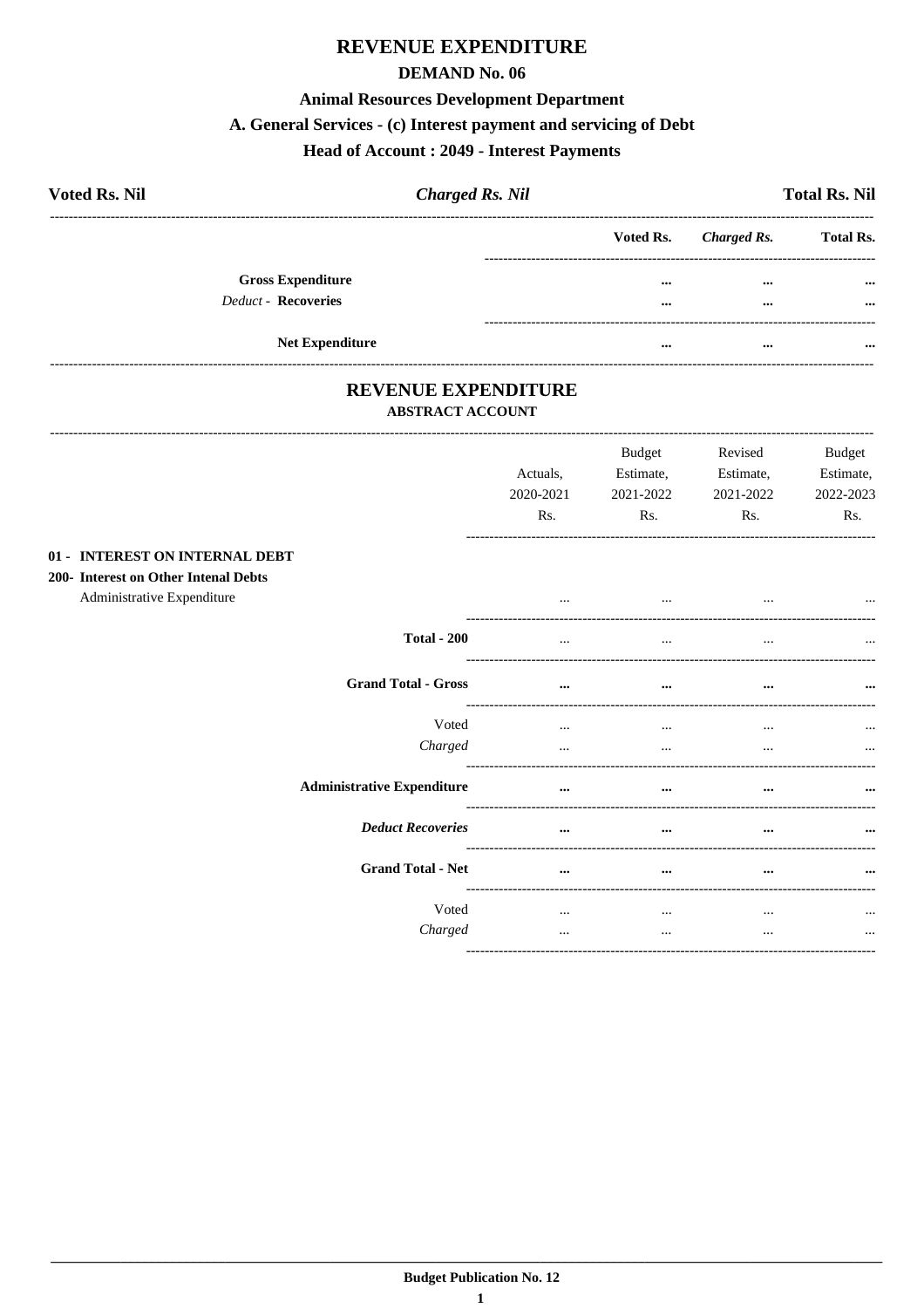|                                      |                                                                           |                  | <b>Budget</b> | Revised   | <b>Budget</b> |
|--------------------------------------|---------------------------------------------------------------------------|------------------|---------------|-----------|---------------|
|                                      |                                                                           | Actuals.         | Estimate,     | Estimate, | Estimate,     |
|                                      |                                                                           | 2020-2021        | 2021-2022     | 2021-2022 | 2022-2023     |
|                                      |                                                                           | R <sub>s</sub> . | Rs.           | Rs.       | Rs.           |
|                                      | <b>DETAILED ACCOUNT NO. 2049-01-200 - INTEREST ON OTHER INTENAL DEBTS</b> |                  |               |           |               |
| 01 - INTEREST ON INTERNAL DEBT       |                                                                           |                  |               |           |               |
| 200- Interest on Other Intenal Debts |                                                                           |                  |               |           |               |
| <b>Administrative Expenditure</b>    |                                                                           |                  |               |           |               |
| 031- Loans from NCDC [AD]            |                                                                           |                  |               |           |               |
| 45- Interest/Dividend                | Charged                                                                   | $\cdots$         | $\cdots$      | $\cdots$  | $\cdots$      |
|                                      | Total - 2049-01-200                                                       | $\cdots$         | $\cdots$      | $\cdots$  | $\cdots$      |
|                                      |                                                                           |                  |               |           |               |
|                                      | Voted                                                                     | $\cdots$         | $\cdots$      | $\cdots$  | $\cdots$      |
|                                      | Charged                                                                   | $\cdots$         | $\cdots$      | $\cdots$  | $\cdots$      |

-----------------------------------------------------------------------------------------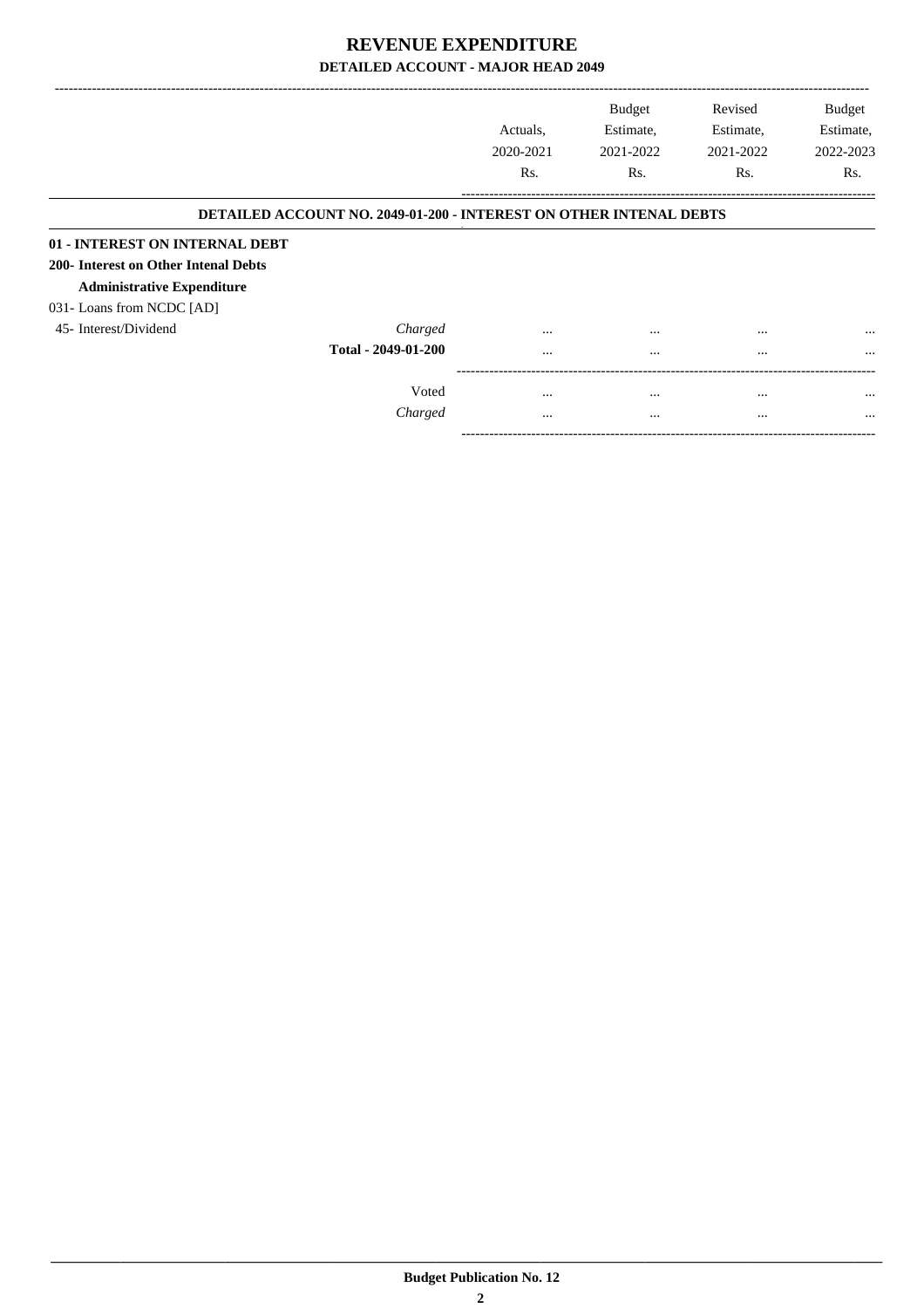# **REVENUE EXPENDITURE**

#### **DEMAND No. 06**

### **Animal Resources Development Department**

### **B - Social Services - (g) Social Welfare and Nutrition**

#### **Head of Account : 2235 - Social Security And Welfare**

| <b>Voted Rs. 3,76,000</b>  | <b>Charged Rs. Nil</b> |           |             | <b>Total Rs. 3,76,000</b> |
|----------------------------|------------------------|-----------|-------------|---------------------------|
|                            |                        | Voted Rs. | Charged Rs. | <b>Total Rs.</b>          |
| <b>Gross Expenditure</b>   |                        | 3,76,000  | $\cdots$    | 3,76,000                  |
| <b>Deduct - Recoveries</b> |                        | $-1.000$  | $\cdots$    | $-1,000$                  |
| <b>Net Expenditure</b>     |                        | 3,75,000  | $\cdots$    | 3,75,000                  |

#### **REVENUE EXPENDITURE ABSTRACT ACCOUNT**

|                                                                |                                                 | <b>Budget</b>  | Revised                                                                                                         | Budget    |
|----------------------------------------------------------------|-------------------------------------------------|----------------|-----------------------------------------------------------------------------------------------------------------|-----------|
|                                                                | Actuals,                                        | Estimate,      | Estimate,                                                                                                       | Estimate, |
|                                                                |                                                 |                | 2020-2021 2021-2022 2021-2022                                                                                   | 2022-2023 |
|                                                                | Rs.                                             | $\mathbf{Rs.}$ | $\mathbf{Rs.}$                                                                                                  | Rs.       |
| 60 - OTHER SOCIAL SECURITY AND WELFARE                         |                                                 |                |                                                                                                                 |           |
| <b>PROGRAMMES</b>                                              |                                                 |                |                                                                                                                 |           |
| 800- Other Expenditure                                         |                                                 |                |                                                                                                                 |           |
| Administrative Expenditure                                     |                                                 |                | $3,71,867$ $4,01,000$ $4,72,000$ $3,76,000$                                                                     |           |
|                                                                |                                                 |                | Total - 800 3,71,867 4,01,000 4,72,000 3,76,000                                                                 |           |
| Grand Total - Gross 3,71,867 4,01,000 4,72,000 3,76,000        |                                                 |                |                                                                                                                 |           |
|                                                                |                                                 |                | Voted 3,71,867 4,01,000 4,72,000 3,76,000                                                                       |           |
| Charged                                                        | the contract of the contract of the contract of |                |                                                                                                                 |           |
| Administrative Expenditure 3,71,867 4,01,000 4,72,000 3,76,000 |                                                 |                |                                                                                                                 |           |
| <b>Deduct Recoveries</b>                                       |                                                 |                | $-1,000$ $-1,000$ $-1,000$                                                                                      |           |
| Grand Total - Net 3,71,867 4,00,000 4,71,000 3,75,000          |                                                 |                |                                                                                                                 |           |
|                                                                |                                                 |                | Voted 3,71,867 4,00,000 4,71,000 3,75,000                                                                       |           |
| Charged                                                        |                                                 |                | المساحة المساحة المساحة المساحة المساحة المساحة المساحة المساحة المساحة المساحة المساحة المساحة المساحة المساحة |           |
|                                                                |                                                 |                |                                                                                                                 |           |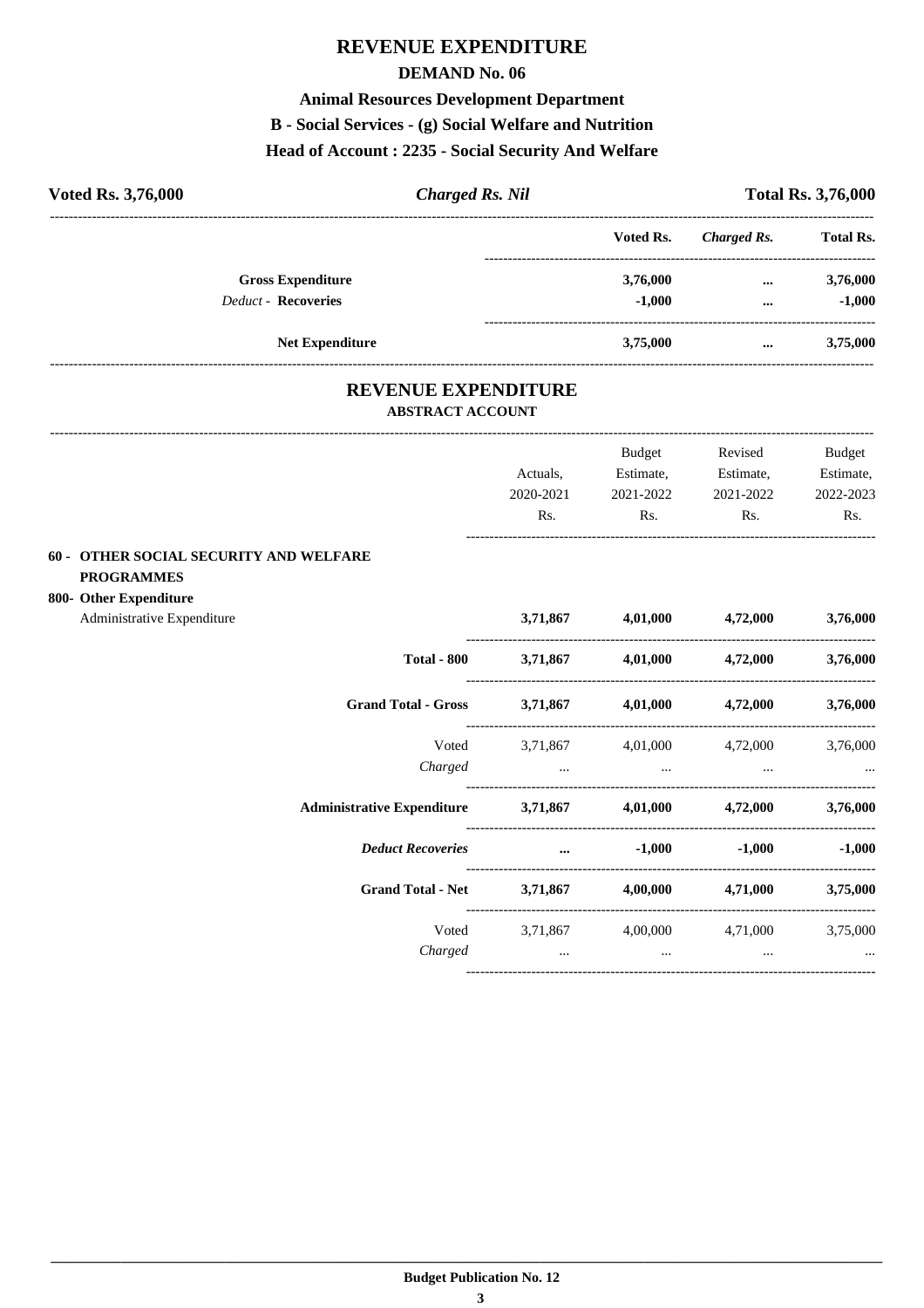-------------------------------------------------------------------------------------------------------------------------------------------------------------------------------

|                                                                                              | Actuals,<br>2020-2021<br>Rs. | <b>Budget</b><br>Estimate,<br>2021-2022<br>Rs. | Revised<br>Estimate,<br>2021-2022<br>Rs. | <b>Budget</b><br>Estimate,<br>2022-2023<br>Rs. |
|----------------------------------------------------------------------------------------------|------------------------------|------------------------------------------------|------------------------------------------|------------------------------------------------|
| DETAILED ACCOUNT NO. 2235-60-800 - OTHER EXPENDITURE                                         |                              |                                                |                                          |                                                |
| 60 - OTHER SOCIAL SECURITY AND WELFARE                                                       |                              |                                                |                                          |                                                |
| <b>PROGRAMMES</b>                                                                            |                              |                                                |                                          |                                                |
| 800- Other Expenditure                                                                       |                              |                                                |                                          |                                                |
| <b>Administrative Expenditure</b>                                                            |                              |                                                |                                          |                                                |
| 004- Pension to the Employees of West Bengal Veterinary Council                              |                              |                                                |                                          |                                                |
| [AD]                                                                                         |                              |                                                |                                          |                                                |
| 04- Pension/Gratuities                                                                       |                              | 1,000                                          | 1,00,000                                 |                                                |
| 31- Grants-in-aid-GENERAL                                                                    |                              |                                                |                                          |                                                |
| 02-Other Grants                                                                              | 3,71,867                     | 4,00,000                                       | 3,72,000                                 | 3,76,000                                       |
| <b>Total - Administrative Expenditure</b>                                                    | 3,71,867                     | 4,01,000                                       | 4,72,000                                 | 3,76,000                                       |
| Total - 2235-60-800                                                                          |                              | 3,71,867 4,01,000                              | 4,72,000                                 | 3,76,000                                       |
| Voted                                                                                        |                              | 3,71,867 4,01,000 4,72,000                     |                                          | 3,76,000                                       |
| Charged                                                                                      | $\cdots$                     | $\cdots$                                       | $\cdots$                                 |                                                |
| DETAILED ACCOUNT NO. 2235 - DEDUCT RECOVERIES IN REDUCTION OF EXPENDITURE                    |                              |                                                |                                          |                                                |
| 60 - OTHER SOCIAL SECURITY AND WELFARE PROGRAMMES<br>800- Other Expenditure                  |                              |                                                |                                          |                                                |
| Administrative Expenditure<br>004-Pension to the Employees of West Bengal Veterinary Council |                              |                                                |                                          |                                                |
| [AD]                                                                                         |                              |                                                |                                          |                                                |
| 70-Deduct Recoveries                                                                         |                              |                                                |                                          |                                                |
| 01-Others                                                                                    |                              | $-1,000$                                       | $-1,000$                                 | $-1,000$                                       |
| Total - 800 - Deduct - Recoveries                                                            |                              | $-1,000$                                       | $-1,000$                                 | $-1,000$                                       |
| Total - 2235 - Deduct - Recoveries                                                           |                              | $-1,000$                                       | $-1,000$                                 |                                                |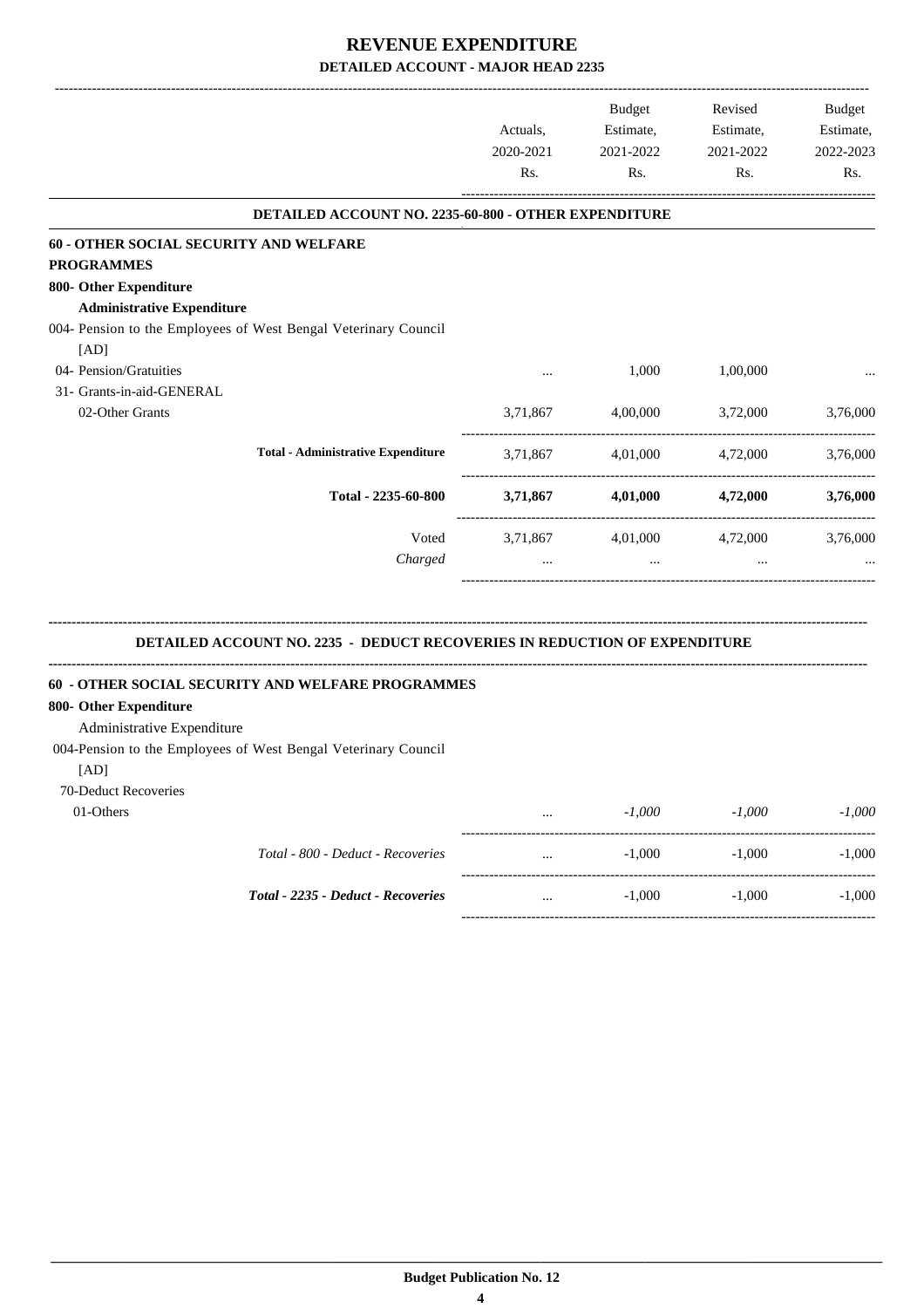# **REVENUE EXPENDITURE**

#### **DEMAND No. 06**

#### **Animal Resources Development Department**

# **C - Economic Services - (a) Agriculture and Allied Activities**

**Head of Account : 2401 - Crop Husbandry**

| Voted Rs.                |                      |                  |
|--------------------------|----------------------|------------------|
|                          | Charged Rs.          | <b>Total Rs.</b> |
| 58,72,80,000<br>$\cdots$ | $\cdots$<br>$\cdots$ | 58,72,80,000<br> |
| 58,72,80,000             | $\cdots$             | 58,72,80,000     |
|                          |                      |                  |

#### **REVENUE EXPENDITURE ABSTRACT ACCOUNT**

---------------------------------------------------------------------------------------------------------------------------------------------------------------------------------

|                                                                                                                                               |                            | Actuals,<br>2020-2021<br>Rs. | <b>Budget</b><br>Estimate,<br>2021-2022<br>Rs. | Revised<br>Estimate,<br>2021-2022<br>Rs.     | <b>Budget</b><br>Estimate,<br>2022-2023<br>Rs. |
|-----------------------------------------------------------------------------------------------------------------------------------------------|----------------------------|------------------------------|------------------------------------------------|----------------------------------------------|------------------------------------------------|
| 789- Special Component Plan for Scheduled Castes<br><b>State Development Schemes</b><br><b>State Development Schemes (Central Assistance)</b> |                            | 3,24,40,300<br>4,94,52,297   | 3,63,00,000<br>5,25,00,000                     | 12,53,12,000<br>16,46,67,000                 | 4,61,54,000<br>17,00,00,000                    |
|                                                                                                                                               | <b>Total - 789</b>         | 8,18,92,597                  | 8,88,00,000                                    | 28,99,79,000                                 | 21,61,54,000                                   |
| 796- Tribal Areas Sub-Plan<br><b>State Development Schemes</b>                                                                                |                            | 1,15,56,547                  | 1,00,00,000                                    | 3,25,33,000                                  | 1,27,19,000                                    |
| State Development Schemes (Central Assistance)                                                                                                | <b>Total - 796</b>         | 1,66,25,019                  | 1,54,00,000<br>2,81,81,566 2,54,00,000         | 3,00,13,000<br>6,25,46,000                   | 4,50,00,000<br>5,77,19,000                     |
| 800- Other Expenditure<br><b>State Development Schemes</b><br><b>State Development Schemes (Central Assistance)</b>                           |                            | 6,42,05,938<br>8,09,92,079   | 10,10,00,000<br>15,10,00,000                   | 17,75,82,000<br>25,10,57,000                 | 12,84,07,000<br>18,50,00,000                   |
|                                                                                                                                               | <b>Total - 800</b>         |                              |                                                | 14,51,98,017 25,20,00,000 42,86,39,000       | 31,34,07,000                                   |
|                                                                                                                                               | <b>Grand Total - Gross</b> | 25,52,72,180                 | 36,62,00,000                                   | 78,11,64,000                                 | 58,72,80,000                                   |
|                                                                                                                                               | Voted<br>Charged           | 25, 52, 72, 180              | 36,62,00,000                                   | 78,11,64,000                                 | 58,72,80,000                                   |
| <b>State Development Schemes</b>                                                                                                              |                            |                              |                                                | $10,82,02,785$ $14,73,00,000$ $33,54,27,000$ | 18,72,80,000                                   |
| State Development Schemes (Central Assistance) 14,70,69,395 21,89,00,000 44,57,37,000                                                         |                            |                              |                                                |                                              | 40,00,00,000                                   |
|                                                                                                                                               | <b>Deduct Recoveries</b>   | $\cdots$                     | $\cdots$                                       | $\cdots$                                     |                                                |
|                                                                                                                                               |                            |                              |                                                |                                              |                                                |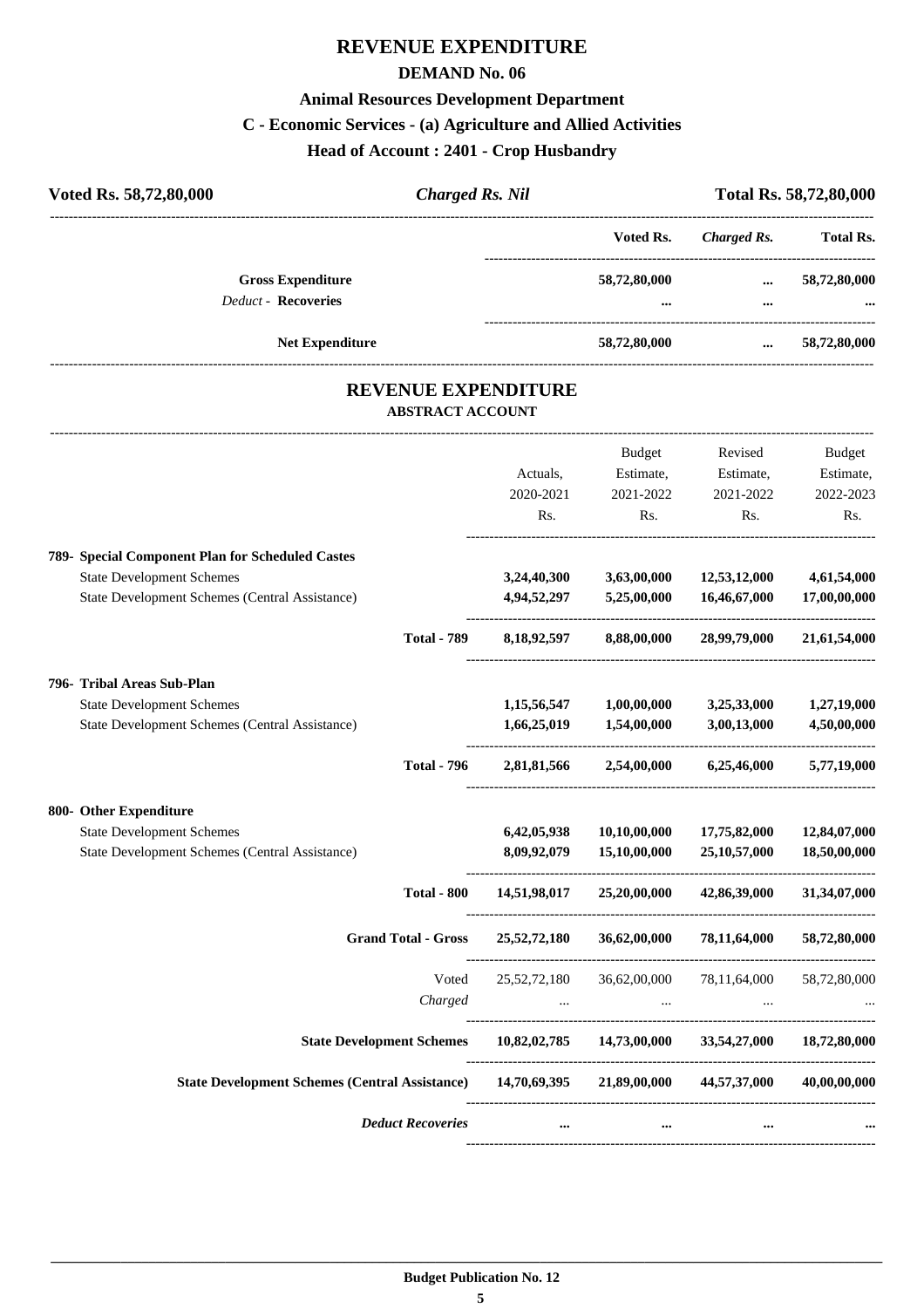#### **REVENUE EXPENDITURE ABSTRACT ACCOUNT**

|                          | Actuals,<br>2020-2021<br>Rs. | <b>Budget</b><br>Estimate,<br>2021-2022<br>Rs. | Revised<br>Estimate,<br>2021-2022<br>Rs. | <b>Budget</b><br>Estimate,<br>2022-2023<br>Rs. |
|--------------------------|------------------------------|------------------------------------------------|------------------------------------------|------------------------------------------------|
| <b>Grand Total - Net</b> | 25,52,72,180                 | 36,62,00,000                                   | 78,11,64,000                             | 58,72,80,000                                   |
| Voted<br>Charged         | 25, 52, 72, 180<br>$\cdots$  | 36,62,00,000<br>                               | 78,11,64,000<br>$\cdots$                 | 58,72,80,000<br>$\cdots$                       |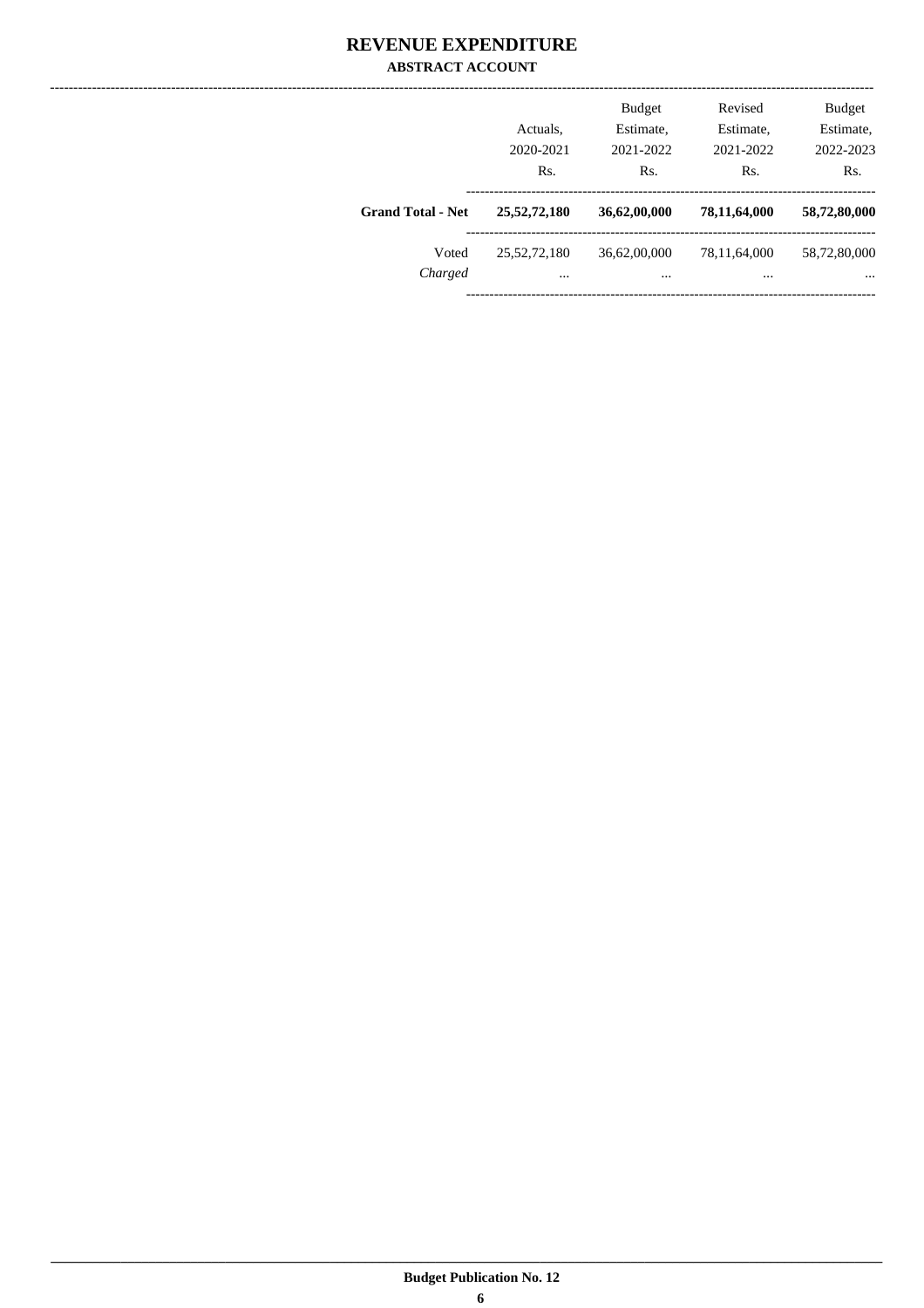|                                                                                       | Actuals,<br>2020-2021<br>Rs. | <b>Budget</b><br>Estimate,<br>2021-2022<br>Rs. | Revised<br>Estimate,<br>2021-2022<br>Rs.                                                 | <b>Budget</b><br>Estimate,<br>2022-2023<br>Rs. |
|---------------------------------------------------------------------------------------|------------------------------|------------------------------------------------|------------------------------------------------------------------------------------------|------------------------------------------------|
| <b>DETAILED ACCOUNT NO. 2401-00-789 - SPECIAL COMPONENT PLAN FOR SCHEDULED CASTES</b> |                              |                                                |                                                                                          |                                                |
| 789- Special Component Plan for Scheduled Castes                                      |                              |                                                |                                                                                          |                                                |
| <b>State Development Schemes</b>                                                      |                              |                                                |                                                                                          |                                                |
| 091- Rastriya Krishi Vikash Yojana (RKVY) (State Share) (RKVY)<br>[AD]                |                              |                                                |                                                                                          |                                                |
| 31- Grants-in-aid-GENERAL                                                             |                              |                                                |                                                                                          |                                                |
| 02-Other Grants                                                                       |                              |                                                | 3,24,40,300 3,63,00,000 12,53,12,000 4,61,54,000                                         |                                                |
| <b>Total - State Development Schemes</b>                                              |                              |                                                | 3,24,40,300 3,63,00,000 12,53,12,000 4,61,54,000                                         |                                                |
| <b>State Development Schemes (Central Assistance)</b>                                 |                              |                                                |                                                                                          |                                                |
| 090- Rastriya Krishi Vikash Yojana (RKVY) (Central Share) (RKVY)<br>[AD]              |                              |                                                |                                                                                          |                                                |
| 31- Grants-in-aid-GENERAL                                                             |                              |                                                |                                                                                          |                                                |
| 02-Other Grants                                                                       |                              | 4,94,52,297 5,25,00,000 16,46,67,000           |                                                                                          | 17,00,00,000                                   |
|                                                                                       |                              |                                                |                                                                                          |                                                |
| <b>Total - State Development Schemes (Central Assistance)</b>                         |                              |                                                | $4,94,52,297$ $5,25,00,000$ $16,46,67,000$ $17,00,00,000$                                |                                                |
| Total - 2401-00-789                                                                   |                              |                                                | 8,18,92,597 8,88,00,000 28,99,79,000 21,61,54,000                                        |                                                |
| Voted                                                                                 | 8,18,92,597                  |                                                | 8,88,00,000 28,99,79,000                                                                 | 21,61,54,000                                   |
| Charged                                                                               | $\cdots$                     | $\cdots$                                       |                                                                                          |                                                |
| DETAILED ACCOUNT NO. 2401-00-796 - TRIBAL AREAS SUB-PLAN                              |                              |                                                |                                                                                          |                                                |
| 796- Tribal Areas Sub-Plan<br><b>State Development Schemes</b>                        |                              |                                                |                                                                                          |                                                |
| 077- Rastriya Krishi Vikash Yojana (RKVY) (State Share) (RKVY)<br>[AD]                |                              |                                                |                                                                                          |                                                |
| 31- Grants-in-aid-GENERAL                                                             |                              |                                                |                                                                                          |                                                |
| 02-Other Grants                                                                       |                              |                                                | $1,15,56,547$ $1,00,00,000$ $3,25,33,000$ $1,27,19,000$                                  |                                                |
| <b>Total - State Development Schemes</b>                                              |                              |                                                | $1,15,56,547 \qquad \quad 1,00,00,000 \qquad \quad 3,25,33,000 \qquad \quad 1,27,19,000$ |                                                |
| <b>State Development Schemes (Central Assistance)</b>                                 |                              |                                                |                                                                                          |                                                |
| 076- Rastriya Krishi Vikash Yojana (RKVY) (Central Share) (RKVY)                      |                              |                                                |                                                                                          |                                                |
| [AD]                                                                                  |                              |                                                |                                                                                          |                                                |
| 31- Grants-in-aid-GENERAL                                                             |                              |                                                |                                                                                          |                                                |
| 02-Other Grants                                                                       |                              | 1,66,25,019 1,54,00,000                        | 3,00,13,000                                                                              | 4,50,00,000                                    |
| <b>Total - State Development Schemes (Central Assistance)</b>                         |                              |                                                | $1,66,25,019$ $1,54,00,000$ $3,00,13,000$ $4,50,00,000$                                  |                                                |
| Total - 2401-00-796                                                                   |                              |                                                | 2,81,81,566 2,54,00,000 6,25,46,000 5,77,19,000                                          |                                                |
|                                                                                       |                              |                                                |                                                                                          |                                                |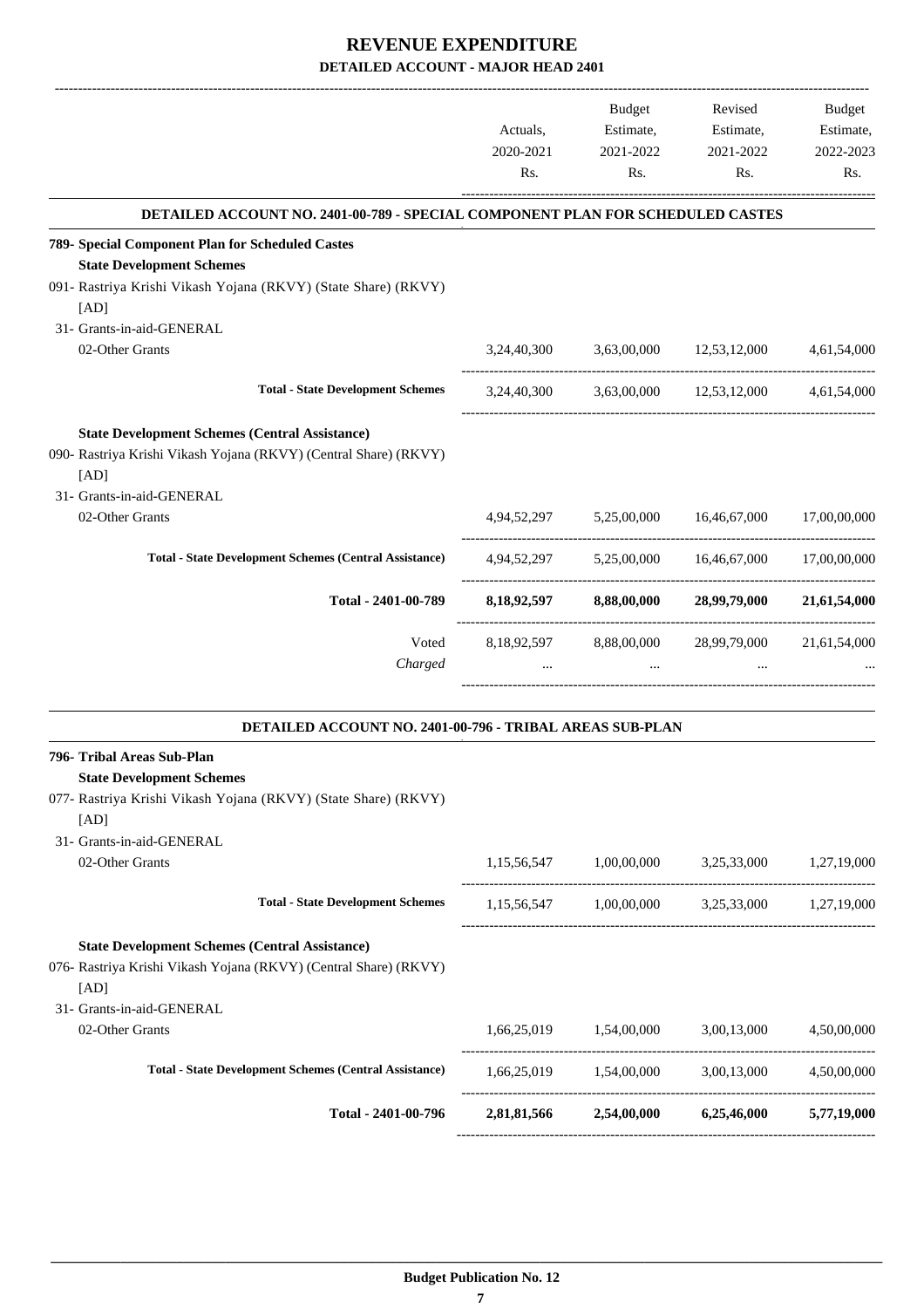|                                                                                                                                                                | Actuals,<br>2020-2021<br>Rs. | Budget<br>Estimate,<br>2021-2022<br>Rs. | Revised<br>Estimate,<br>2021-2022<br>Rs.                    | Budget<br>Estimate,<br>2022-2023<br>Rs. |
|----------------------------------------------------------------------------------------------------------------------------------------------------------------|------------------------------|-----------------------------------------|-------------------------------------------------------------|-----------------------------------------|
| Voted<br>Charged                                                                                                                                               | $\cdots$                     | $\mathbf{1}$ and $\mathbf{1}$           | 2,81,81,566 2,54,00,000 6,25,46,000 5,77,19,000<br>$\cdots$ |                                         |
|                                                                                                                                                                |                              |                                         |                                                             |                                         |
| DETAILED ACCOUNT NO. 2401-00-800 - OTHER EXPENDITURE                                                                                                           |                              |                                         |                                                             |                                         |
| 800- Other Expenditure<br><b>State Development Schemes</b>                                                                                                     |                              |                                         |                                                             |                                         |
| 027- Rastriya Krishi Vikash Yojana (RKVY) (State Share) (RKVY)<br>[AD]                                                                                         |                              |                                         |                                                             |                                         |
| 31- Grants-in-aid-GENERAL                                                                                                                                      |                              |                                         |                                                             |                                         |
| 02-Other Grants                                                                                                                                                |                              |                                         | 6,42,05,938 10,10,00,000 17,75,82,000 12,84,07,000          |                                         |
| <b>Total - State Development Schemes</b>                                                                                                                       |                              |                                         | 6,42,05,938 10,10,00,000 17,75,82,000 12,84,07,000          |                                         |
| <b>State Development Schemes (Central Assistance)</b><br>010- Rastriya Krishi Vikash Yojana (RKVY) (Central Share) (RKVY)<br>[AD]<br>31- Grants-in-aid-GENERAL |                              |                                         |                                                             |                                         |
| 02-Other Grants                                                                                                                                                |                              | 8,09,92,079 15,10,00,000 25,10,57,000   |                                                             | 18,50,00,000                            |
|                                                                                                                                                                |                              |                                         |                                                             |                                         |
| <b>Total - State Development Schemes (Central Assistance)</b>                                                                                                  |                              |                                         | 8,09,92,079 15,10,00,000 25,10,57,000 18,50,00,000          |                                         |
| Total - 2401-00-800                                                                                                                                            |                              | 14,51,98,017 25,20,00,000               | 42,86,39,000                                                | 31,34,07,000                            |
| Voted<br>Charged                                                                                                                                               | $\cdots$                     | 14,51,98,017 25,20,00,000<br>$\cdots$   | 42,86,39,000                                                | 31, 34, 07, 000                         |
| <b>DETAILED ACCOUNT NO. 2401 - DEDUCT RECOVERIES IN REDUCTION OF EXPENDITURE</b>                                                                               |                              |                                         |                                                             |                                         |
| 800- Other Expenditure                                                                                                                                         |                              |                                         |                                                             |                                         |
| <b>State Development Schemes</b>                                                                                                                               |                              |                                         |                                                             |                                         |
| 039-Refund of Unutilised Fund of CSS Schemes (State Share)<br>(CSSREFUND) [AD]                                                                                 |                              |                                         |                                                             |                                         |
| 70-Deduct Recoveries                                                                                                                                           |                              |                                         |                                                             |                                         |
| 01-Others                                                                                                                                                      | $\cdots$                     | $\cdots$                                |                                                             |                                         |
| State Development Schemes (Central Assistance)                                                                                                                 |                              |                                         |                                                             |                                         |
| 010-Rastriya Krishi Vikash Yojana (RKVY) (Central Share) (RKVY)<br>[AD]                                                                                        |                              |                                         |                                                             |                                         |
| 70-Deduct Recoveries                                                                                                                                           |                              |                                         |                                                             |                                         |
| 01-Others                                                                                                                                                      | $\cdots$                     | $\cdots$                                | $\cdots$                                                    |                                         |
| 02-W.B.H.S. 2008                                                                                                                                               | $\cdots$                     | $\cdots$                                | $\cdots$                                                    |                                         |
| 038-Refund of Unutilised Fund of CSS Schemes (Central Share)<br>(CSSREFUND) [AD]                                                                               |                              |                                         |                                                             |                                         |
| 70-Deduct Recoveries                                                                                                                                           |                              |                                         |                                                             |                                         |
| 01-Others                                                                                                                                                      | $\cdots$                     | $\cdots$                                | $\cdots$                                                    |                                         |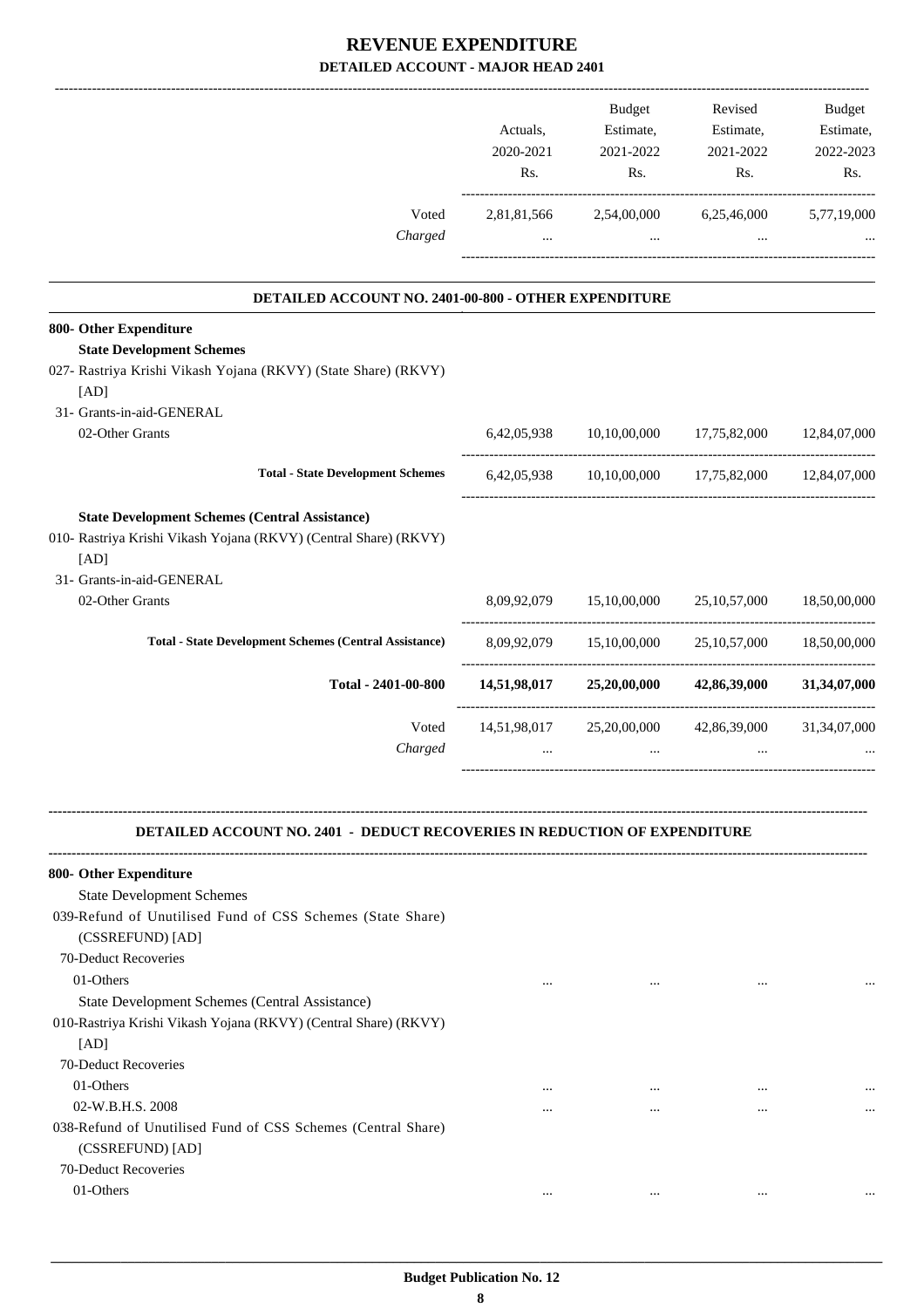|                                           | Actuals.<br>2020-2021<br>Rs. | <b>Budget</b><br>Estimate,<br>2021-2022<br>Rs. | Revised<br>Estimate,<br>2021-2022<br>Rs. | <b>Budget</b><br>Estimate,<br>2022-2023<br>R <sub>s</sub> . |
|-------------------------------------------|------------------------------|------------------------------------------------|------------------------------------------|-------------------------------------------------------------|
| Total - 800 - Deduct - Recoveries         | $\cdots$                     | $\cdots$                                       | $\cdots$                                 | $\cdots$                                                    |
| <b>Total - 2401 - Deduct - Recoveries</b> | $\cdots$                     | $\cdots$                                       | $\cdots$                                 | $\cdots$                                                    |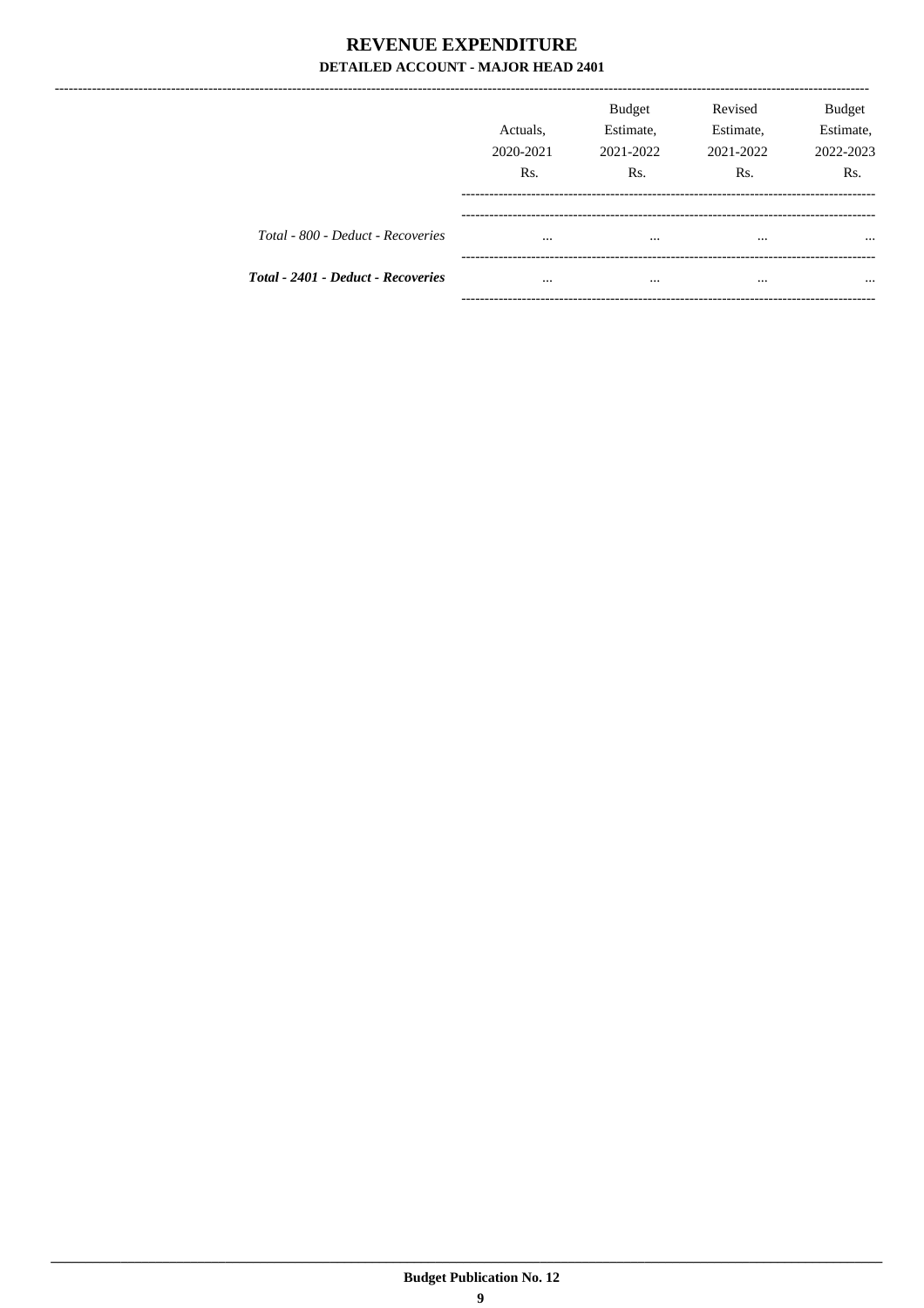# **REVENUE EXPENDITURE**

#### **DEMAND No. 06**

#### **Animal Resources Development Department**

# **C - Economic Services - (a) Agriculture and Allied Activities**

**Head of Account : 2403 - Animal Husbandry** 

| Voted Rs. 853,42,95,000    | Charged Rs. Nil |               |             | Total Rs. 853,42,95,000 |
|----------------------------|-----------------|---------------|-------------|-------------------------|
|                            |                 | Voted Rs.     | Charged Rs. | <b>Total Rs.</b>        |
| <b>Gross Expenditure</b>   |                 | 853,42,95,000 | $\cdots$    | 853,42,95,000           |
| <b>Deduct - Recoveries</b> |                 | $-1.24,000$   | $\cdots$    | $-1,24,000$             |
| <b>Net Expenditure</b>     |                 | 853,41,71,000 | $\cdots$    | 853,41,71,000           |
|                            |                 |               |             |                         |

#### **REVENUE EXPENDITURE ABSTRACT ACCOUNT**

---------------------------------------------------------------------------------------------------------------------------------------------------------------------------------

|                                                |                    |                | <b>Budget</b>           | Revised                                   | <b>Budget</b> |
|------------------------------------------------|--------------------|----------------|-------------------------|-------------------------------------------|---------------|
|                                                |                    | Actuals,       | Estimate,               | Estimate,                                 | Estimate,     |
|                                                |                    | 2020-2021      | 2021-2022               | 2021-2022                                 | 2022-2023     |
|                                                |                    | Rs.            | Rs.                     | Rs.                                       | Rs.           |
| 001- Direction and Administration              |                    |                |                         |                                           |               |
| Administrative Expenditure                     |                    | 385,59,98,798  | 414,83,59,000           | 450,38,84,000                             | 467,69,95,000 |
| <b>State Development Schemes</b>               |                    | 4,57,44,175    | 70,90,90,000            | 47,41,68,000                              | 52,45,45,000  |
| State Development Schemes (Central Assistance) |                    | 13,98,26,514   | 5,00,00,000             | $\ddotsc$                                 | 1,45,20,000   |
|                                                | <b>Total - 001</b> | 404,15,69,487  |                         | 490,74,49,000 497,80,52,000 521,60,60,000 |               |
| 101- Veterinary Services and Animal Health     |                    |                |                         |                                           |               |
| Administrative Expenditure                     |                    | 53,01,835      | 74,34,000               | 85,55,000                                 | 88,24,000     |
| <b>State Development Schemes</b>               |                    | 2,28,66,440    | 12,31,30,000            | 1,00,26,000                               | 5,91,15,000   |
| State Development Schemes (Central Assistance) |                    | 1,40,69,272    | 5,60,00,000             | 2,72,000                                  | 5,44,00,000   |
|                                                | <b>Total - 101</b> | 4,22,37,547    |                         | $18,65,64,000$ $1,88,53,000$              | 12,23,39,000  |
| 102- Cattle and Buffalo Development            |                    |                |                         |                                           |               |
| Administrative Expenditure                     |                    |                | 4,21,28,373 4,46,70,000 | 3,86,85,000                               | 3,95,39,000   |
| <b>State Development Schemes</b>               |                    |                | 8,00,00,000             | 5,33,33,000                               | 7,40,00,000   |
|                                                | <b>Total - 102</b> |                |                         | 4,21,28,373 12,46,70,000 9,20,18,000      | 11,35,39,000  |
| 103- Poultry Development                       |                    |                |                         |                                           |               |
| Administrative Expenditure                     |                    | 2, 15, 43, 763 | 3,79,46,000             | 3,92,53,000                               | 2,76,93,000   |
| <b>State Development Schemes</b>               |                    | 8,57,12,583    | 54,00,00,000            | 50,56,21,000                              | 50,70,00,000  |
|                                                | <b>Total - 103</b> | 10,72,56,346   | 57,79,46,000            | 54,48,74,000                              | 53,46,93,000  |
| 104- Sheep and Wool Development                |                    |                |                         |                                           |               |
| Administrative Expenditure                     |                    | 76,00,483      | 2,11,37,000             | 81,86,000                                 | 84,20,000     |
| <b>State Development Schemes</b>               |                    | 9,43,67,757    | 34,00,00,000            | 30,22,55,000                              | 30,70,00,000  |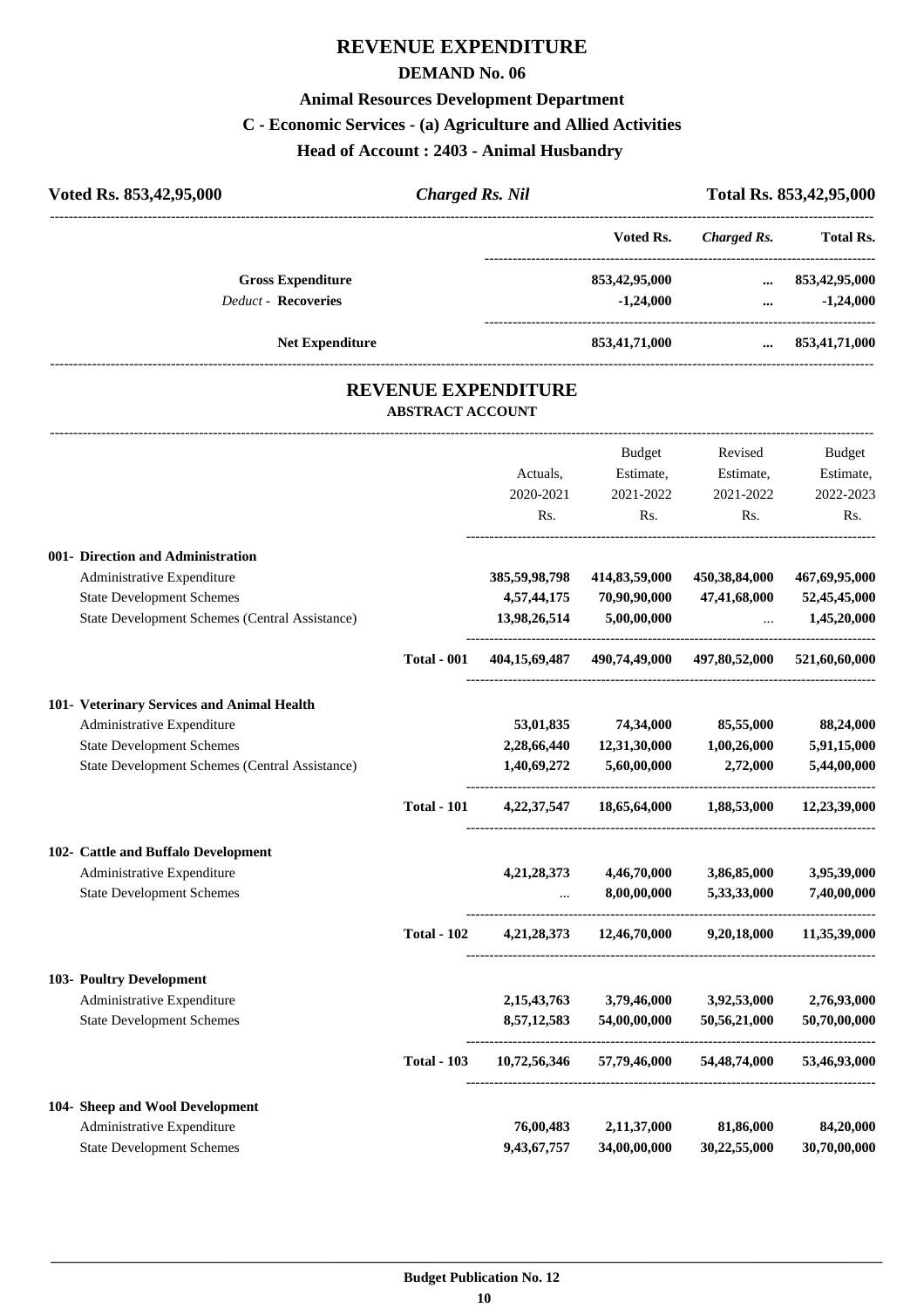#### **REVENUE EXPENDITURE ABSTRACT ACCOUNT**

|                                                                                           |                    |                                              | <b>Budget</b>                       | Revised                                      | Budget                   |
|-------------------------------------------------------------------------------------------|--------------------|----------------------------------------------|-------------------------------------|----------------------------------------------|--------------------------|
|                                                                                           |                    | Actuals,                                     | Estimate,                           | Estimate,                                    | Estimate,                |
|                                                                                           |                    | 2020-2021                                    | 2021-2022                           | 2021-2022                                    | 2022-2023                |
|                                                                                           |                    | Rs.                                          | Rs.                                 | Rs.                                          | Rs.                      |
|                                                                                           | <b>Total - 104</b> | 10,19,68,240                                 |                                     | 36,11,37,000 31,04,41,000                    | 31,54,20,000             |
| 105- Piggery Development                                                                  |                    |                                              |                                     |                                              |                          |
| Administrative Expenditure                                                                |                    | 15,74,222                                    | 35,07,000                           | 29,55,000                                    | 30,20,000                |
| <b>State Development Schemes</b>                                                          |                    | $\cdots$                                     | 1,30,00,000                         | 43,33,000                                    | 1,36,50,000              |
|                                                                                           | <b>Total - 105</b> | 15,74,222                                    | 1,65,07,000                         | 72,88,000                                    | 1,66,70,000              |
| 106- Other Livestock Development                                                          |                    |                                              |                                     |                                              |                          |
| Administrative Expenditure                                                                |                    | 31, 19, 10, 582                              | 37,01,76,000                        | 31,19,65,000                                 | 31,50,88,000             |
|                                                                                           | <b>Total - 106</b> |                                              |                                     | $31,19,10,582$ $37,01,76,000$ $31,19,65,000$ | 31,50,88,000             |
| 107- Fodder and Feed Development                                                          |                    |                                              |                                     |                                              |                          |
| Administrative Expenditure<br><b>State Development Schemes</b>                            |                    | 22,03,978<br>$\mathbf{1}$ , and $\mathbf{1}$ | 32,88,000<br>3,00,00,000            | 30,32,000<br>1,00,00,000                     | 31,05,000<br>3,15,00,000 |
|                                                                                           | <b>Total - 107</b> | 22,03,978                                    | 3,32,88,000                         | 1,30,32,000                                  | 3,46,05,000              |
|                                                                                           |                    |                                              |                                     |                                              |                          |
| 109- Extension and Training                                                               |                    |                                              |                                     |                                              |                          |
| Administrative Expenditure                                                                |                    | 1,43,70,579                                  | 1,51,19,000                         | 1,94,50,000                                  | 1,98,95,000              |
| <b>State Development Schemes</b>                                                          |                    |                                              | 2,00,00,000                         | 66,67,000                                    | 2,10,00,000              |
|                                                                                           | <b>Total - 109</b> | 1,43,70,579                                  | 3,51,19,000 2,61,17,000             |                                              | 4,08,95,000              |
| 113- Administrative Investigation and Statistics                                          |                    |                                              |                                     |                                              |                          |
| Administrative Expenditure                                                                |                    | $\cdots$                                     | $\cdots$                            |                                              |                          |
| <b>State Development Schemes</b><br><b>State Development Schemes (Central Assistance)</b> |                    |                                              | $\cdots$<br>$\cdots$                |                                              |                          |
|                                                                                           | <b>Total - 113</b> |                                              |                                     |                                              |                          |
|                                                                                           |                    |                                              |                                     |                                              |                          |
| 190- Assistance to Public Sector and Other Undertakings<br>Administrative Expenditure     |                    |                                              | 3,00,00,000 3,00,00,000 3,10,50,000 |                                              | 3,25,25,000              |
|                                                                                           | <b>Total - 190</b> | 3,00,00,000                                  |                                     | $3,00,00,000$ $3,10,50,000$                  | 3,25,25,000              |
| 789- Special Component Plan for Scheduled Castes                                          |                    |                                              |                                     |                                              |                          |
| Administrative Expenditure                                                                |                    | 1,63,40,998                                  | 1,88,34,000                         | 1,88,29,000                                  | 1,92,14,000              |
| <b>State Development Schemes</b>                                                          |                    | 14,29,48,508                                 | 42,71,20,000                        | 30,95,25,000                                 | 32,25,44,000             |
| State Development Schemes (Central Assistance)                                            |                    | 38,24,764                                    | 3,08,00,000                         | 83,000                                       | 1,56,20,000              |
|                                                                                           | <b>Total - 789</b> | 16,31,14,270                                 | 47,67,54,000                        | 32,84,37,000                                 | 35,73,78,000             |
| 796- Tribal Areas Sub-Plan                                                                |                    |                                              |                                     |                                              |                          |
| Administrative Expenditure                                                                |                    | 19,89,451                                    | 23,16,000                           | 23,16,000                                    | 23,64,000                |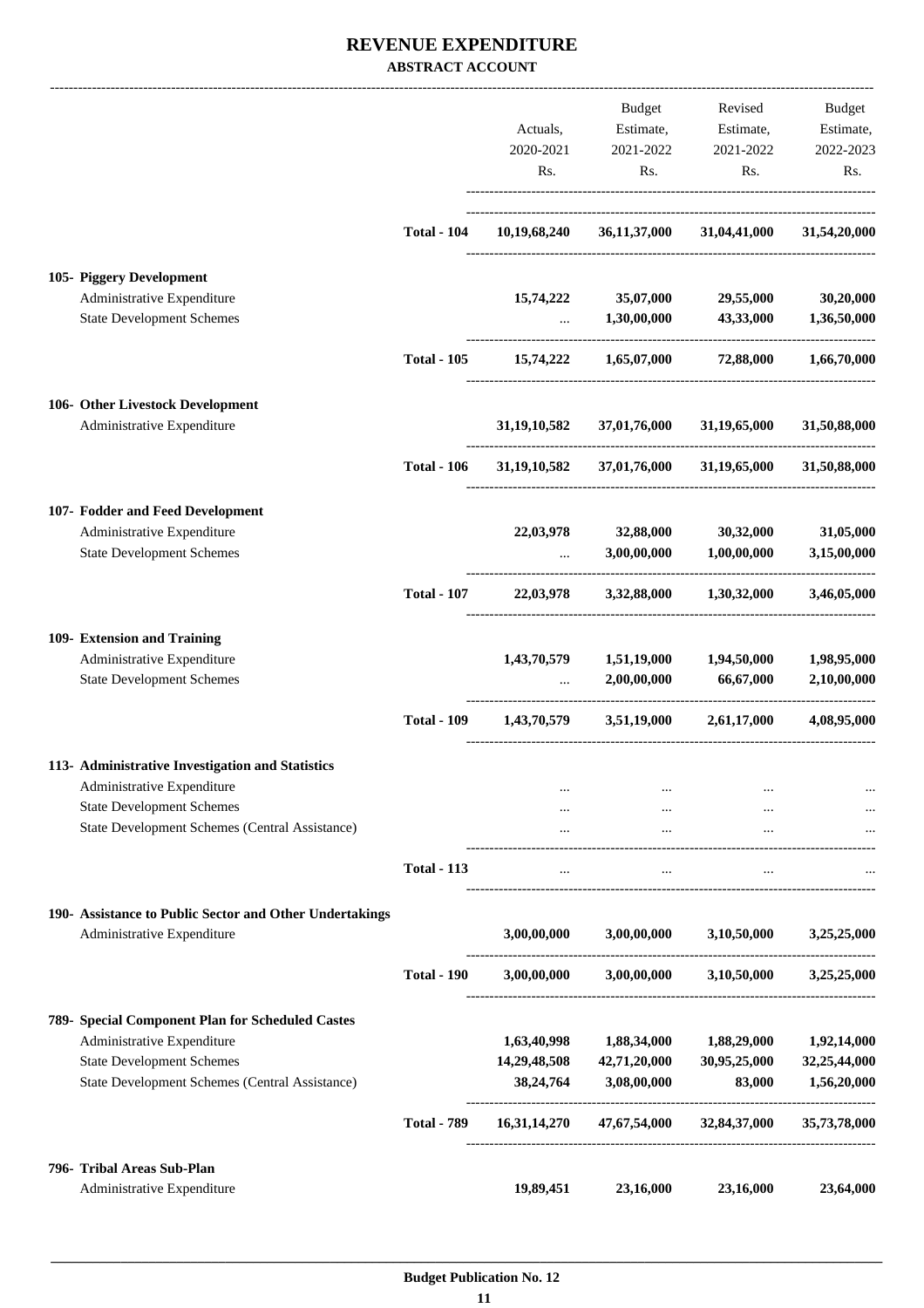### **REVENUE EXPENDITURE ABSTRACT ACCOUNT**

|                                                       |                  | Budget                                   | Revised                     | <b>Budget</b>   |
|-------------------------------------------------------|------------------|------------------------------------------|-----------------------------|-----------------|
|                                                       | Actuals,         | Estimate,                                | Estimate,                   | Estimate,       |
|                                                       | 2020-2021        | 2021-2022                                | 2021-2022                   | 2022-2023       |
|                                                       | Rs.              | Rs.                                      | Rs.                         | Rs.             |
| <b>State Development Schemes</b>                      | 9,44,14,996      | 25,57,60,000                             | 20,53,44,000                | 26,42,52,000    |
| State Development Schemes (Central Assistance)        | 28, 13, 241      | 84,00,000                                | 44,000                      | 44,60,000       |
| <b>Total - 796</b>                                    | 9,92,17,688      | 26,64,76,000                             | 20,77,04,000                | 27,10,76,000    |
| 800- Other Expenditure                                |                  |                                          |                             |                 |
| Administrative Expenditure                            | 63,77,77,251     | 56,51,70,000                             | 66,43,63,000                | 69, 33, 13, 000 |
| <b>State Development Schemes</b>                      | 14, 28, 58, 783  | 46,43,00,000                             | 25,27,28,000                | 47,06,94,000    |
| <b>Total - 800</b>                                    |                  | 78,06,36,034 102,94,70,000               | 91,70,91,000                | 116,40,07,000   |
| <b>Grand Total - Gross</b>                            | 573,81,87,346    | 841,55,56,000                            | 778,69,22,000               | 853,42,95,000   |
| Voted                                                 | 573,81,87,346    | 841,55,56,000                            | 778,69,22,000               | 853,42,95,000   |
| Charged                                               |                  |                                          |                             |                 |
| <b>Administrative Expenditure</b>                     | 494,87,40,313    |                                          | 526,79,56,000 565,25,23,000 | 584,99,95,000   |
| <b>State Development Schemes</b>                      |                  | 62,89,13,242 300,24,00,000 213,40,00,000 |                             | 259,53,00,000   |
| <b>State Development Schemes (Central Assistance)</b> |                  | 16,05,33,791 14,52,00,000                | 3,99,000                    | 8,90,00,000     |
| <b>Deduct Recoveries</b>                              | $-6,62,44,553$   | $-1,23,000$                              | $-1,24,000$                 | $-1,24,000$     |
| <b>Grand Total - Net</b>                              |                  | 567, 19, 42, 793 841, 54, 33, 000        | 778,67,98,000               | 853,41,71,000   |
| Voted                                                 | 567, 19, 42, 793 | 841,54,33,000                            | 778,67,98,000               | 853,41,71,000   |
| Charged                                               |                  |                                          |                             |                 |
|                                                       |                  |                                          |                             |                 |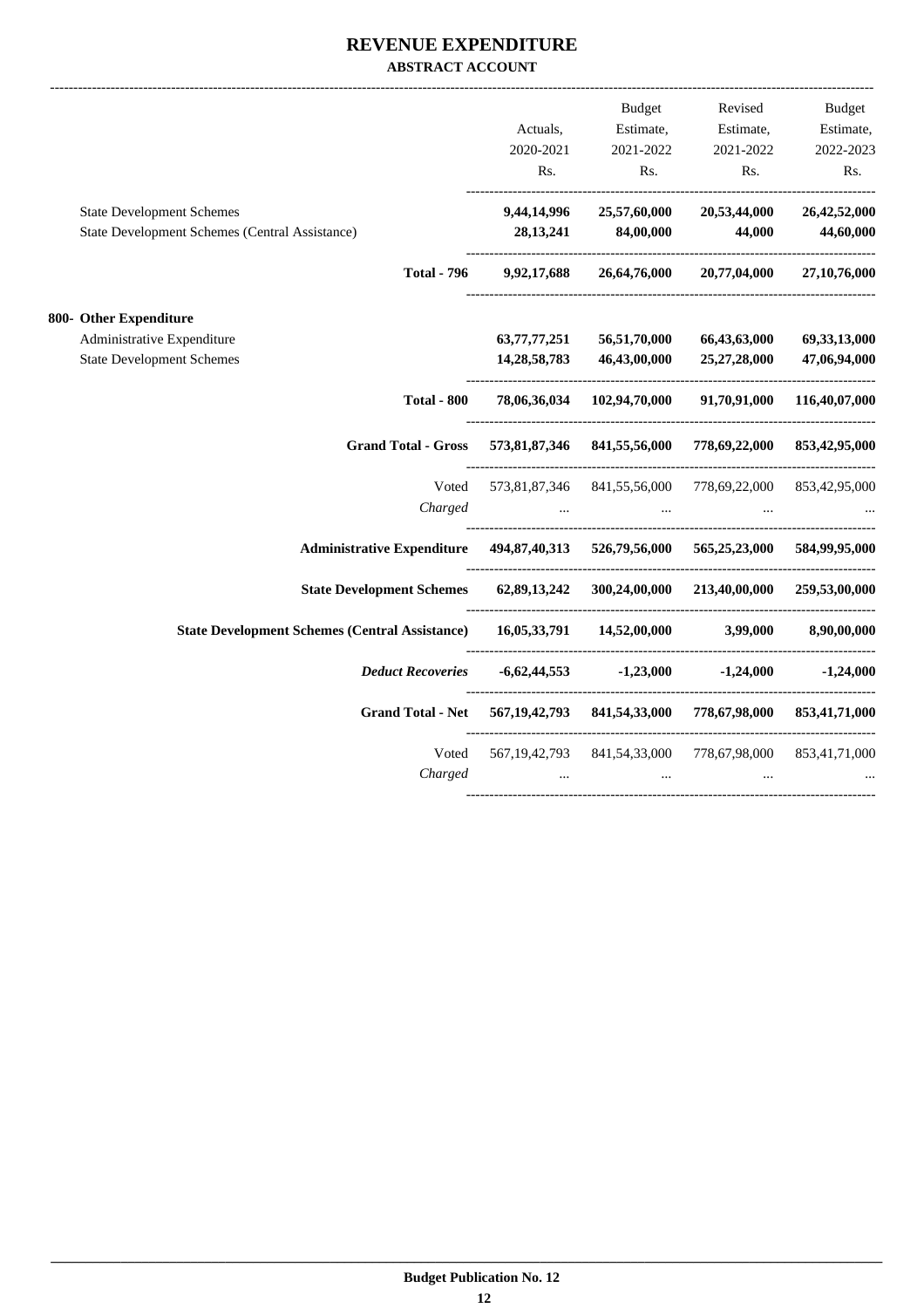|                                                                        | Actuals,<br>2020-2021<br>Rs. | Budget<br>Estimate,<br>2021-2022<br>Rs. | Revised<br>Estimate,<br>2021-2022<br>Rs.                            | Budget<br>Estimate,<br>2022-2023<br>Rs. |
|------------------------------------------------------------------------|------------------------------|-----------------------------------------|---------------------------------------------------------------------|-----------------------------------------|
| <b>DETAILED ACCOUNT NO. 2403-00-001 - DIRECTION AND ADMINISTRATION</b> |                              |                                         |                                                                     |                                         |
| 001- Direction and Administration                                      |                              |                                         |                                                                     |                                         |
| <b>Administrative Expenditure</b>                                      |                              |                                         |                                                                     |                                         |
| 001- Animal Husbandry [AD]                                             |                              |                                         |                                                                     |                                         |
| 01- Salaries                                                           |                              |                                         |                                                                     |                                         |
| 01-Pay                                                                 | 104,29,88,011                | 114,95,96,000                           | 106,38,48,000                                                       | 109,57,63,000                           |
| 14-Grade Pay                                                           | 5,200                        | 1,000                                   | 20,000                                                              | 21,000                                  |
| 02-Dearness Allowance                                                  | 59,85,285                    | 1,00,88,000                             | 4,25,54,000                                                         | 6,57,46,000                             |
| 03-House Rent Allowance                                                | 9,53,17,302                  | 10,92,12,000                            | 10,10,66,000                                                        | 10,40,97,000                            |
| 04-Ad hoc Bonus                                                        | 37,04,600                    | 42,90,000                               | 37,79,000                                                           | 38,55,000                               |
| 05-Interim Relief                                                      | $\cdots$                     | $\cdots$                                | $\cdots$                                                            |                                         |
| 07-Other Allowances                                                    | 5,46,845                     | 8,53,000                                | 5,63,000                                                            | 5,80,000                                |
| 12-Medical Allowance                                                   | 27, 32, 426                  | 29,76,000                               | 27,87,000                                                           | 28,43,000                               |
| Total - 2403-00-001-001-01                                             |                              |                                         | 115, 12, 79, 669 127, 70, 16, 000 121, 46, 17, 000 127, 29, 05, 000 |                                         |
| 02- Wages                                                              | 80, 84, 459                  | 1,50,87,000                             | 85,85,000                                                           | 88,43,000                               |
| 04- Pension/Gratuities                                                 |                              |                                         |                                                                     |                                         |
| 07- Medical Reimbursements                                             | $\cdots$                     | 2,000                                   | 2,000                                                               | 2,000                                   |
| 11- Travel Expenses                                                    | 3,15,289                     | 1,32,000                                | 1,32,000                                                            | 1,35,000                                |
| 12- Medical Reimbursements under WBHS 2008                             | 36,66,419                    | 51,89,000                               | 51,89,000                                                           | 52,93,000                               |
| 13- Office Expenses                                                    |                              |                                         |                                                                     |                                         |
| 01-Electricity                                                         | 2,71,58,111                  | 2,68,12,000                             | 2, 10, 12, 000                                                      | 2,15,48,000                             |
| 02-Telephone                                                           | 8,99,242                     | 10,29,000                               | 10,29,000                                                           | 10,50,000                               |
| 03-Maintenance / P.O.L. for Office Vehicles                            | 18,61,290                    | 12,22,000                               | 12,99,000                                                           | 13,37,000                               |
| 04-Other Office Expenses                                               | 7,80,712                     | 8,13,000                                | 8,13,000                                                            | 8,29,000                                |
| Total - 2403-00-001-001-13                                             | 3,06,99,355                  | 2,98,76,000                             | 2,41,53,000                                                         | 2,47,64,000                             |
| 14- Rents, Rates and Taxes                                             | 1,21,08,335                  | 14,73,000                               | 1,22,29,000                                                         | 1,24,74,000                             |
| 19- Maintenance                                                        | 25, 37, 747                  | 1,87,000                                | 27,89,000                                                           | 27,67,000                               |
| 21- Materials and Supplies/Stores and Equipment                        |                              |                                         |                                                                     |                                         |
| 02-Drug                                                                | 21,77,231                    | 18,13,000                               | 18,13,000                                                           | 18,49,000                               |
| 03-Other Hospital Consumables                                          |                              |                                         |                                                                     |                                         |
| 04-Others                                                              | 15,73,171                    | 30,67,000                               | 20,67,000                                                           | 21,28,000                               |
| Total - 2403-00-001-001-21                                             | 37,50,402                    | 48,80,000                               | 38,80,000                                                           | 39,77,000                               |
| 24- P.O.L.(Police, Ambulance etc.)                                     | 5,44,979                     | 5,74,000                                | 5,50,000                                                            | 5,61,000                                |
| 27- Minor Works/ Maintenance                                           | 49,995                       | 1,65,000                                | 51,000                                                              | 53,000                                  |
| 31- Grants-in-aid-GENERAL                                              |                              |                                         |                                                                     |                                         |
| 02-Other Grants                                                        | 25,99,33,500                 | 17,75,00,000                            | 70,99,34,000                                                        | 71,25,33,000                            |
| 33- Subsidies                                                          |                              |                                         |                                                                     |                                         |
| 05-Other Subsidies                                                     | $\cdots$                     | $\cdots$                                |                                                                     |                                         |
| 34- Scholarships and Stipends                                          | $\cdots$                     | $\cdots$                                | $\cdots$                                                            |                                         |
| 50- Other Charges                                                      | 1,80,52,969                  | 3,00,00,000                             | 2,00,00,000                                                         | 2,09,00,000                             |
| 78- Outsourcing of Services                                            | 51,10,995                    | 51,20,000                               | 52,13,000                                                           | 53,69,000                               |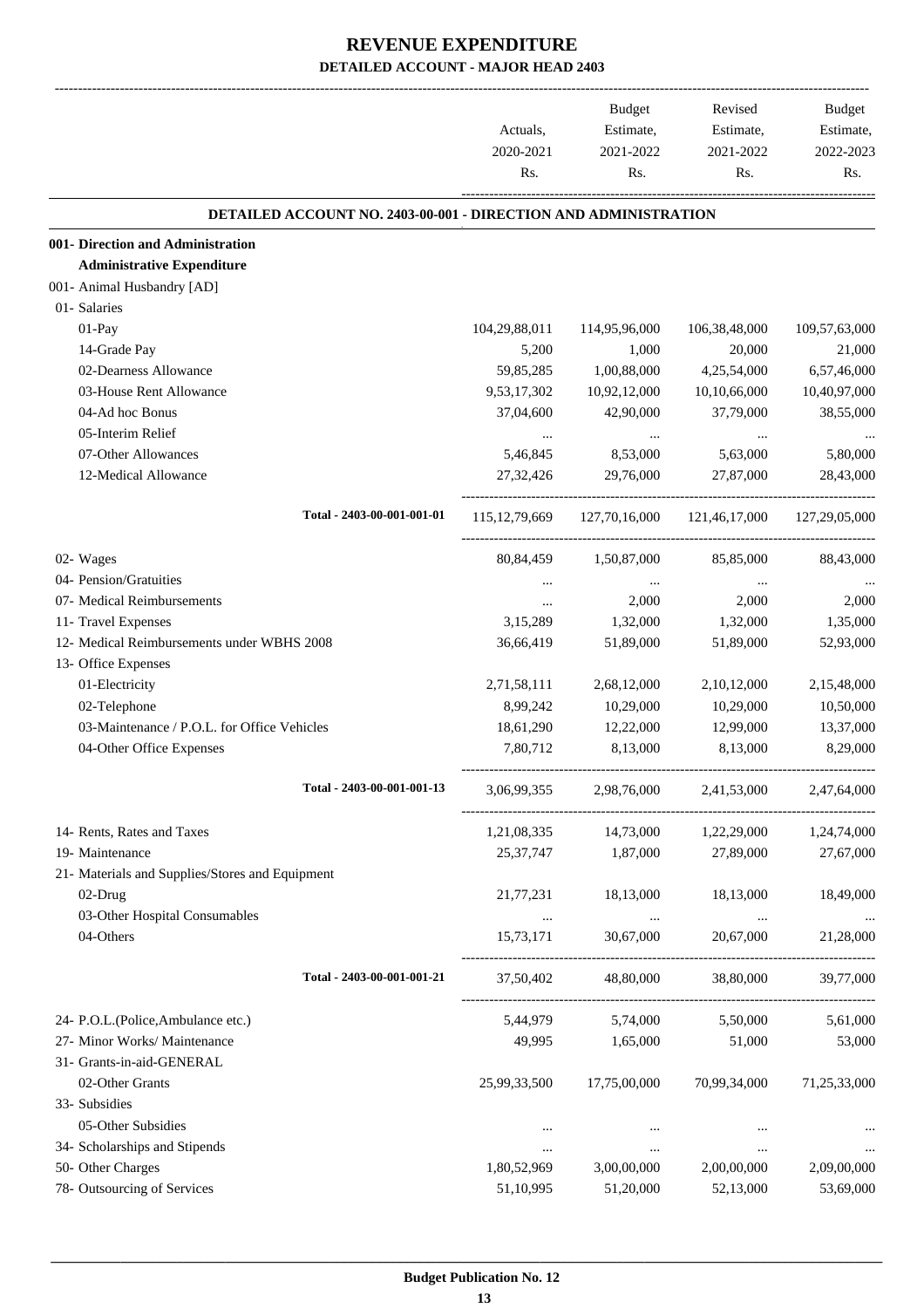|                                                 | Actuals,<br>2020-2021<br>Rs. | Budget<br>Estimate,<br>2021-2022<br>Rs. | Revised<br>Estimate,<br>2021-2022<br>Rs.  | Budget<br>Estimate,<br>2022-2023<br>Rs. |
|-------------------------------------------------|------------------------------|-----------------------------------------|-------------------------------------------|-----------------------------------------|
| Total - 2403-00-001-001                         |                              |                                         | 149,61,34,113 154,72,01,000 200,73,24,000 | 207,05,76,000                           |
| 002- Veterinary Services [AD]                   |                              |                                         |                                           |                                         |
| 01- Salaries                                    |                              |                                         |                                           |                                         |
| $01-Pay$                                        | 204, 65, 44, 860             | 217,76,64,000                           | 208,74,76,000                             | 215,01,00,000                           |
| 14-Grade Pay                                    | 70,497                       | $\cdots$                                | 3,00,000                                  | 4,00,000                                |
| 02-Dearness Allowance                           | 1,06,56,493                  | 6,53,30,000                             | 8,34,99,000                               | 12,90,06,000                            |
| 03-House Rent Allowance                         | 17,87,45,665                 | 20,68,78,000                            | 19,83,10,000                              | 20,42,60,000                            |
| 04-Ad hoc Bonus                                 | 51,91,000                    | 57,40,000                               | 52,95,000                                 | 54,01,000                               |
| 05-Interim Relief                               |                              | $\cdots$                                | $\cdots$                                  |                                         |
| 07-Other Allowances                             | 9,31,008                     | 17,21,000                               | 9,59,000                                  | 9,88,000                                |
| 11-Compensatory Allowance                       | 1,46,000                     | 1,35,000                                | 1,50,000                                  | 1,53,000                                |
| 12-Medical Allowance                            | 38,51,691                    | 40,12,000                               | 39,29,000                                 | 40,08,000                               |
| Total - 2403-00-001-002-01                      |                              |                                         | 224,61,37,214 246,14,80,000 237,99,18,000 | 249, 43, 16, 000                        |
| 02- Wages                                       |                              | 17,28,843 13,50,000                     | 18,36,000                                 | 18,91,000                               |
| 04- Pension/Gratuities                          | $\cdots$                     | $\sim 100$ and                          | $\ldots$                                  |                                         |
| 07- Medical Reimbursements                      | $\cdots$                     | 89,000                                  | 89,000                                    | 91,000                                  |
| 11- Travel Expenses                             | 20,15,624                    | 10,43,000                               | 10,43,000                                 | 10,64,000                               |
| 12- Medical Reimbursements under WBHS 2008      | 22,66,653                    | 54,75,000                               | 44,75,000                                 | 44,85,000                               |
| 13- Office Expenses                             |                              |                                         |                                           |                                         |
| 01-Electricity                                  | 2,63,51,841                  | 2,43,54,000                             | 2,43,54,000                               | 2,48,41,000                             |
| 02-Telephone                                    | 22,92,098                    | 22,68,000                               | 22,68,000                                 | 23,13,000                               |
| 03-Maintenance / P.O.L. for Office Vehicles     | 35,72,626                    | 19,01,000                               | 36,44,000                                 | 37,17,000                               |
| 04-Other Office Expenses                        | 16,81,852                    | 26,07,000                               | 26,07,000                                 | 26,59,000                               |
| Total - 2403-00-001-002-13                      | 3,38,98,417                  | 3,11,30,000                             | 3,28,73,000                               | 3,35,30,000                             |
| 14- Rents, Rates and Taxes                      | 18,85,577                    | 42,67,000                               | 43,00,000                                 | 19,42,000                               |
| 19- Maintenance                                 | 1,32,885                     | 4,21,000                                | 1,36,000                                  | 1,40,000                                |
| 21- Materials and Supplies/Stores and Equipment |                              |                                         |                                           |                                         |
| 02-Drug                                         | 3,69,53,090                  | 3,25,98,000                             | 3,25,98,000                               | 3,32,50,000                             |
| 04-Others                                       | 2,03,08,210                  | 4,00,32,000                             | 2,00,32,000                               | 2,08,33,000                             |
| Total - 2403-00-001-002-21                      | 5,72,61,300                  |                                         | 7,26,30,000 5,26,30,000                   | 5,40,83,000                             |
| 24- P.O.L.(Police, Ambulance etc.)              | 5,75,595                     | 5,90,000                                | 5,81,000                                  | 5,93,000                                |
| 31- Grants-in-aid-GENERAL                       |                              |                                         |                                           |                                         |
| 02-Other Grants                                 | 75,00,000                    | 1,50,00,000                             | 1,20,00,000                               | 75,75,000                               |
| 50- Other Charges                               | 64, 57, 577                  | 76,66,000                               | 66,66,000                                 | 66,96,000                               |
| 77- Computerisation                             | $\cdots$                     | 5,000                                   | 1,000                                     | 1,000                                   |
| Total - 2403-00-001-002                         | 235,98,59,685                | 260, 11, 46, 000                        | 249,65,48,000                             | 260,64,07,000                           |
|                                                 |                              |                                         |                                           |                                         |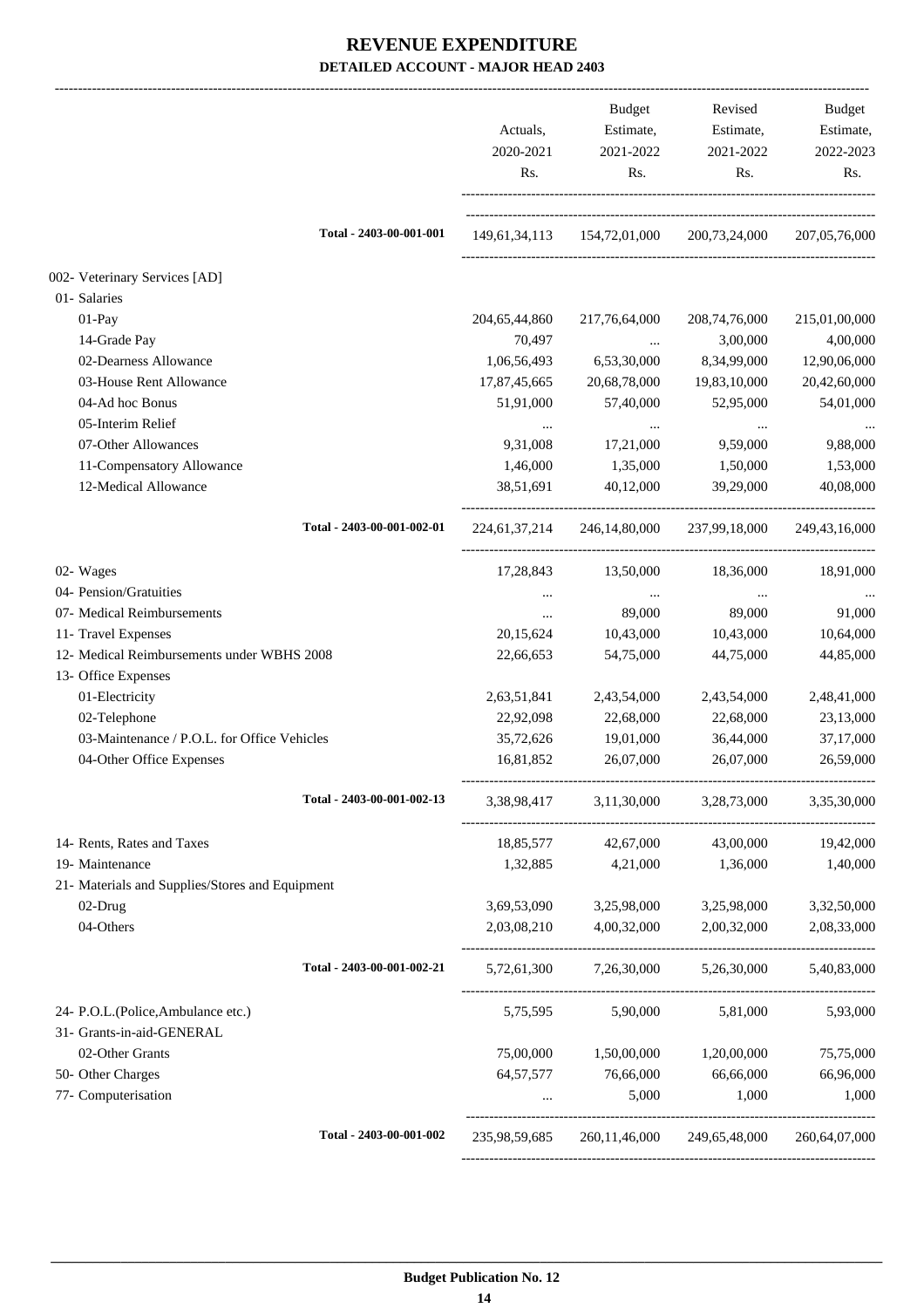|                                                                                                                                         | Actuals,<br>2020-2021<br>Rs. | Budget<br>Estimate,<br>2021-2022<br>Rs. | Revised<br>Estimate,<br>2021-2022<br>Rs.                | Budget<br>Estimate,<br>2022-2023<br>Rs. |
|-----------------------------------------------------------------------------------------------------------------------------------------|------------------------------|-----------------------------------------|---------------------------------------------------------|-----------------------------------------|
| 016- Strengthening of different branches of Animal Husbandry                                                                            |                              |                                         |                                                         |                                         |
| Directorate [AD]                                                                                                                        |                              |                                         |                                                         |                                         |
| 01- Salaries                                                                                                                            |                              |                                         |                                                         |                                         |
| 01-Pay                                                                                                                                  |                              | $\cdots$                                |                                                         |                                         |
| 14-Grade Pay                                                                                                                            |                              |                                         |                                                         |                                         |
| 02-Dearness Allowance                                                                                                                   |                              |                                         |                                                         |                                         |
| 03-House Rent Allowance                                                                                                                 |                              | $\cdots$                                |                                                         |                                         |
| 12-Medical Allowance                                                                                                                    |                              |                                         |                                                         |                                         |
| 11- Travel Expenses                                                                                                                     |                              |                                         |                                                         | $\cdots$                                |
| 13- Office Expenses                                                                                                                     |                              |                                         |                                                         |                                         |
| 01-Electricity                                                                                                                          | $\cdots$                     | $\cdots$                                |                                                         | $\cdots$                                |
| 02-Telephone                                                                                                                            |                              | $\cdots$                                | $\cdots$                                                |                                         |
| 19- Maintenance                                                                                                                         |                              | 1,000                                   | 1,000                                                   | 1,000                                   |
| 27- Minor Works/ Maintenance                                                                                                            | $\cdots$                     | 1,000                                   | 1,000                                                   | 1,000                                   |
| 50- Other Charges                                                                                                                       | 5,000                        | 10,000                                  | 10,000                                                  | 10,000                                  |
| Total - 2403-00-001-016                                                                                                                 | 5,000                        | 12,000                                  | 12,000                                                  | 12,000                                  |
| <b>Total - Administrative Expenditure</b>                                                                                               |                              |                                         | 385,59,98,798 414,83,59,000 450,38,84,000 467,69,95,000 |                                         |
| <b>State Development Schemes</b><br>003- Extension & Communication Campaign. [AD]<br>31- Grants-in-aid-GENERAL<br>02-Other Grants       |                              | 1,91,42,739 57,90,90,000                | 43,08,34,000                                            | 42,80,45,000                            |
| 50- Other Charges                                                                                                                       |                              | 1,95,46,657 6,00,00,000                 | 2,00,00,000                                             | 4,30,00,000                             |
| Total - 2403-00-001-003                                                                                                                 |                              |                                         | 3,86,89,396 63,90,90,000 45,08,34,000 47,10,45,000      |                                         |
| 004- Strengthening & infrastructure dev. of HQ & Regional/other<br>offices including procurement & maintenance of IT components<br>[AD] |                              |                                         |                                                         |                                         |
| 50- Other Charges                                                                                                                       |                              |                                         | 68,12,753 5,00,00,000 1,66,67,000                       | 3,25,00,000                             |
| Total - 2403-00-001-004                                                                                                                 |                              |                                         | 68,12,753 5,00,00,000 1,66,67,000 3,25,00,000           |                                         |
| 011- Strenghtening of Head Quarter and Regional Offices . [AD]                                                                          |                              |                                         |                                                         |                                         |
| 50- Other Charges                                                                                                                       |                              |                                         | 2,42,026 2,00,00,000 66,67,000 2,10,00,000              |                                         |
| Total - 2403-00-001-011                                                                                                                 |                              |                                         | 2,42,026 2,00,00,000 66,67,000 2,10,00,000              |                                         |
| <b>Total - State Development Schemes</b>                                                                                                |                              |                                         | 4,57,44,175 70,90,90,000 47,41,68,000 52,45,45,000      |                                         |
| <b>State Development Schemes</b>                                                                                                        |                              |                                         |                                                         |                                         |
| 018- Livestock Census & Integrated Sample Survey [State Share]<br>(OCASPS) [AD]                                                         |                              |                                         |                                                         |                                         |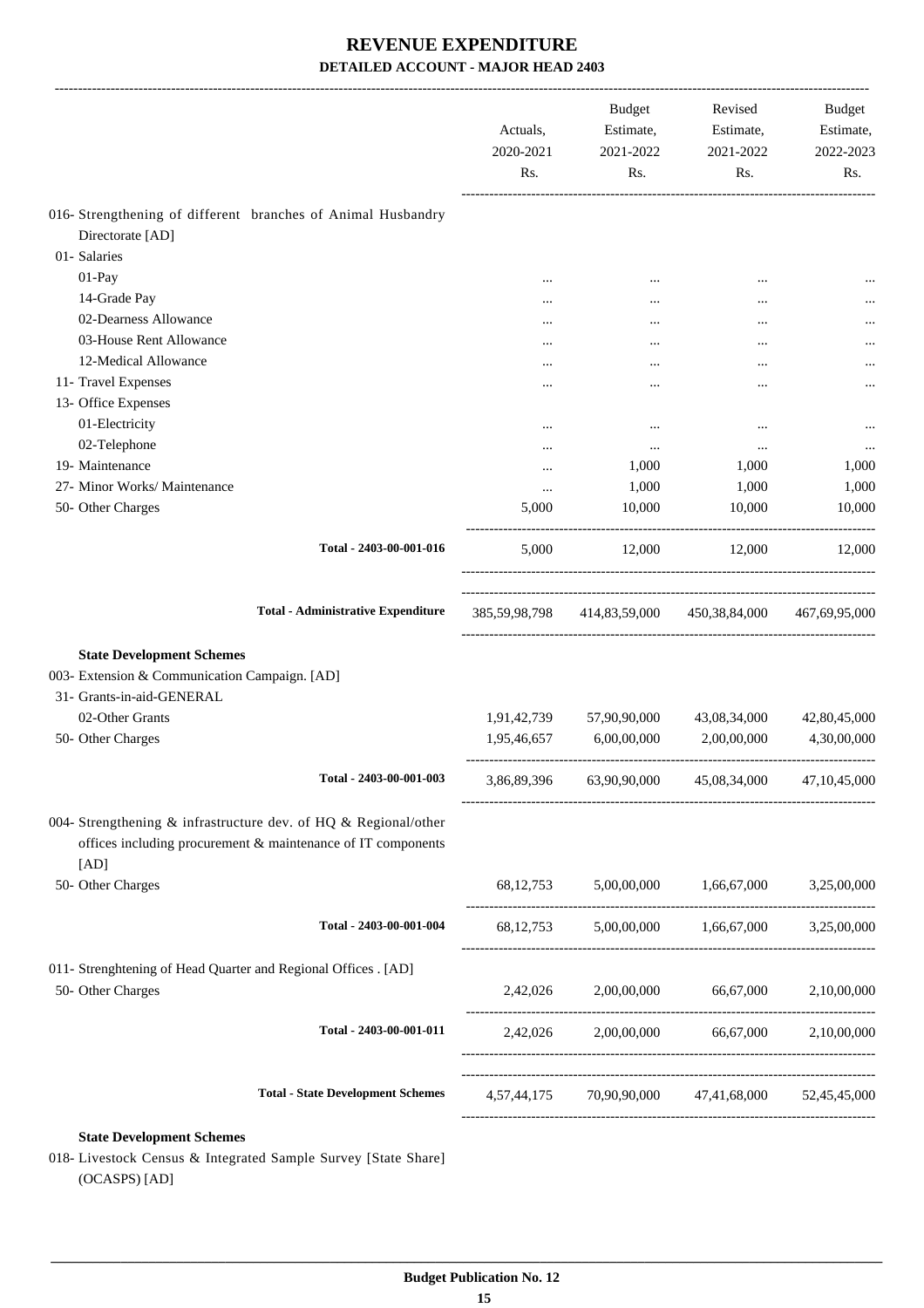|                                                                                 | Actuals,<br>2020-2021<br>Rs. | <b>Budget</b><br>Estimate,<br>2021-2022<br>Rs. | Revised<br>Estimate,<br>2021-2022<br>Rs. | <b>Budget</b><br>Estimate,<br>2022-2023<br>Rs. |
|---------------------------------------------------------------------------------|------------------------------|------------------------------------------------|------------------------------------------|------------------------------------------------|
| 31- Grants-in-aid-GENERAL                                                       |                              |                                                |                                          |                                                |
| 02-Other Grants                                                                 | $\cdots$                     |                                                |                                          |                                                |
| <b>State Development Schemes (Central Assistance)</b>                           |                              |                                                |                                          |                                                |
| 007- 19th Quinquennial Livestock Census (OCASPS) [AD]                           |                              |                                                |                                          |                                                |
| 11- Travel Expenses                                                             |                              |                                                |                                          |                                                |
| 50- Other Charges                                                               |                              |                                                |                                          |                                                |
| 008-20th Quinquennial Livestock Census (OCASPS) [AD]                            |                              |                                                |                                          |                                                |
| 31- Grants-in-aid-GENERAL                                                       |                              |                                                |                                          |                                                |
| 02-Other Grants                                                                 | 13,98,26,514                 | 5,00,00,000                                    | $\cdots$                                 | 1,45,20,000                                    |
| 50- Other Charges                                                               |                              |                                                |                                          |                                                |
|                                                                                 |                              |                                                |                                          |                                                |
| Total - 2403-00-001-008                                                         |                              | 13.98.26.514 5.00.00.000                       | $\cdots$                                 | 1,45,20,000                                    |
| 017- Livestock Census & Integrated Sample Survey [Central Share]                |                              |                                                |                                          |                                                |
| (OCASPS) [AD]                                                                   |                              |                                                |                                          |                                                |
| 31- Grants-in-aid-GENERAL                                                       |                              |                                                |                                          |                                                |
| 02-Other Grants                                                                 |                              |                                                |                                          |                                                |
| <b>Total - State Development Schemes (Central Assistance)</b>                   | 13,98,26,514                 | 5,00,00,000                                    | $\mathbf{r}$                             | 1,45,20,000                                    |
|                                                                                 |                              |                                                |                                          |                                                |
| Total - 2403-00-001                                                             | 404,15,69,487                | 490,74,49,000                                  | 497,80,52,000                            | 521,60,60,000                                  |
| Voted<br>Charged                                                                | 404,15,69,487                | 490,74,49,000                                  | 497,80,52,000                            | 521,60,60,000                                  |
| DETAILED ACCOUNT NO. 2403-00-101 - VETERINARY SERVICES AND ANIMAL HEALTH        |                              |                                                |                                          |                                                |
| 101- Veterinary Services and Animal Health<br><b>Administrative Expenditure</b> |                              |                                                |                                          |                                                |
| 009- Strengthening and expansion of Biological Products Division<br>[AD]        |                              |                                                |                                          |                                                |
| 01- Salaries                                                                    |                              |                                                |                                          |                                                |
| 07-Other Allowances                                                             | $\cdots$                     | $\cdots$                                       | $\cdots$                                 |                                                |
| 12-Medical Allowance                                                            | $\cdots$                     | $\cdots$                                       | $\cdots$                                 | $\cdots$                                       |
| 02- Wages                                                                       |                              | 5,28,000                                       | 2,00,000                                 | 2,00,000                                       |
| 07- Medical Reimbursements                                                      | $\cdots$                     |                                                | $\ddotsc$                                |                                                |
| 11- Travel Expenses                                                             | $\cdots$                     |                                                |                                          |                                                |
| 12- Medical Reimbursements under WBHS 2008                                      |                              |                                                | $\ddotsc$                                |                                                |
| 13- Office Expenses                                                             |                              |                                                |                                          |                                                |
|                                                                                 |                              |                                                |                                          | 24,000                                         |
| 01-Electricity                                                                  | 13,954                       | 24,000                                         | 24,000                                   |                                                |
| 02-Telephone                                                                    | 7,576                        | 14,000                                         | 14,000                                   | 14,000                                         |
| 03-Maintenance / P.O.L. for Office Vehicles                                     | 16,296                       | 17,000                                         | 17,000                                   | 17,000                                         |
| 04-Other Office Expenses                                                        | 43,954                       | 3,53,000                                       | 3,53,000                                 | 3,60,000                                       |

19- Maintenance ... 20,57,000 24,57,000 25,57,000 25,57,000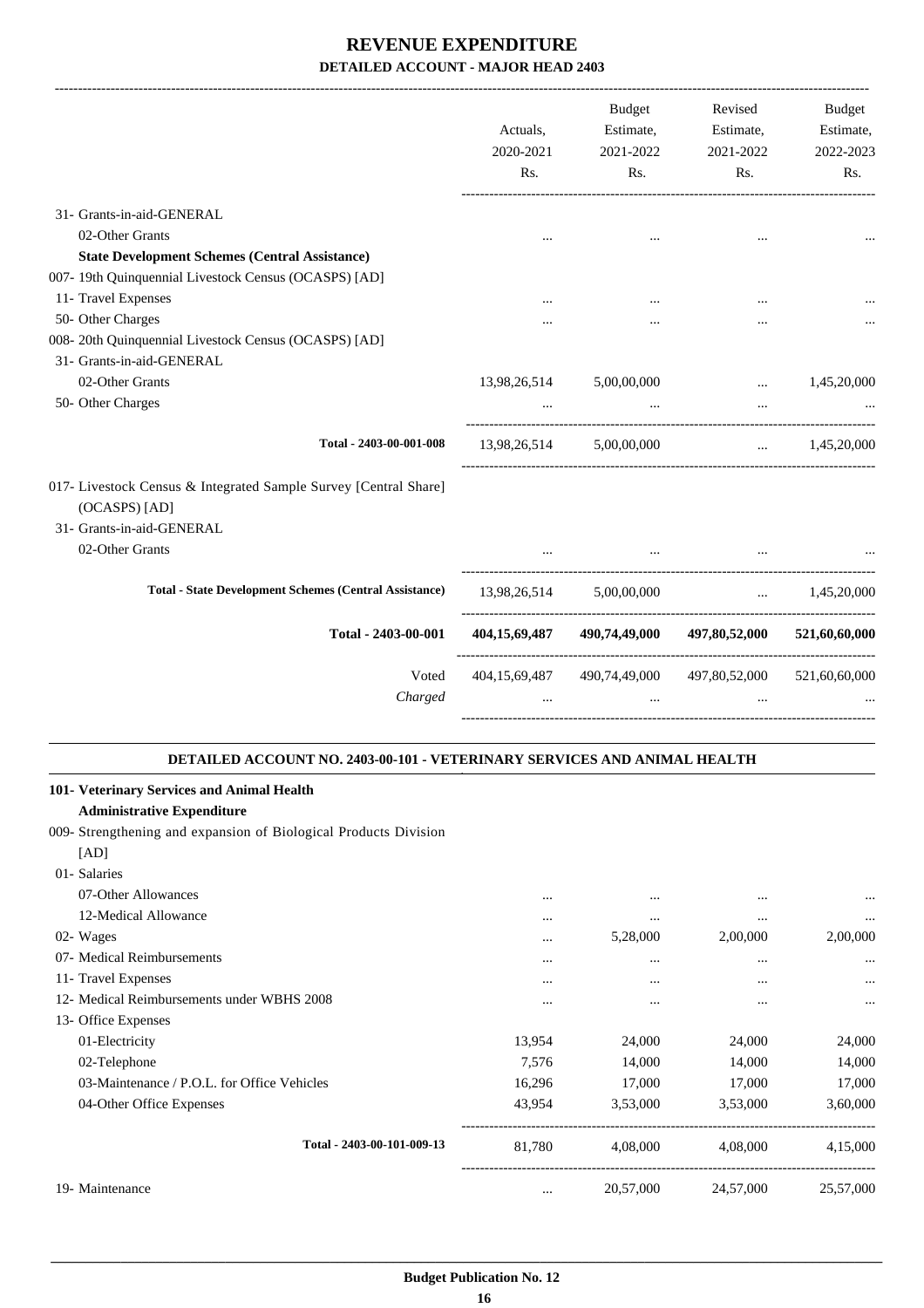|                                                 | Actuals,<br>2020-2021<br>Rs. | <b>Budget</b><br>Estimate,<br>2021-2022<br>Rs. | Revised<br>Estimate,<br>2021-2022<br>Rs. | Budget<br>Estimate,<br>2022-2023<br>Rs. |
|-------------------------------------------------|------------------------------|------------------------------------------------|------------------------------------------|-----------------------------------------|
| 21- Materials and Supplies/Stores and Equipment |                              |                                                |                                          |                                         |
| 04-Others                                       | 36,912                       | 75,000                                         | 75,000                                   | 77,000                                  |
| 50- Other Charges                               | 95,993                       | 1,26,000                                       | 1,26,000                                 | 1,30,000                                |
| 78- Outsourcing of Services                     | 50,87,150                    | 42,40,000                                      | 51,89,000                                | 53,45,000                               |
| Total - 2403-00-101-009                         | 53,01,835                    | 74,34,000 84,55,000                            |                                          | 87,24,000                               |
| 034- New Veterinary Dispensaries [AD]           |                              |                                                |                                          |                                         |
| 01- Salaries                                    |                              |                                                |                                          |                                         |
| 01-Pay                                          | $\cdots$                     | $\cdots$                                       | $\ddotsc$                                |                                         |
| 14-Grade Pay                                    |                              | $\cdots$                                       |                                          |                                         |
| 02-Dearness Allowance                           |                              | $\ddotsc$                                      |                                          |                                         |
| 03-House Rent Allowance                         | $\cdots$                     |                                                |                                          |                                         |
| 04-Ad hoc Bonus                                 | $\cdots$                     |                                                |                                          | $\cdots$                                |
| 07-Other Allowances                             |                              | $\ddotsc$                                      | $\ddotsc$                                | $\cdots$                                |
| 12-Medical Allowance                            |                              | $\ddotsc$                                      | $\ddotsc$                                | $\cdots$                                |
| 02- Wages                                       |                              | $\ddotsc$                                      | $\ddotsc$                                | $\cdots$                                |
| 07- Medical Reimbursements                      |                              | $\ddotsc$                                      | $\cdots$                                 | $\cdots$                                |
| 11- Travel Expenses                             | $\cdots$                     |                                                |                                          | $\cdots$                                |
| 12- Medical Reimbursements under WBHS 2008      |                              |                                                |                                          |                                         |
| 13- Office Expenses                             | $\cdots$                     |                                                |                                          | $\cdots$                                |
| 01-Electricity                                  |                              |                                                |                                          |                                         |
| 02-Telephone                                    |                              |                                                | $\ddotsc$                                |                                         |
| 03-Maintenance / P.O.L. for Office Vehicles     |                              | $\cdots$                                       | $\cdots$                                 | $\cdots$                                |
| 04-Other Office Expenses                        |                              | $\ddotsc$                                      | $\ddotsc$                                | $\cdots$                                |
|                                                 | $\cdots$                     | $\ddotsc$                                      | $\ddotsc$                                | $\cdots$                                |
| 14- Rents, Rates and Taxes                      | $\cdots$                     | $\ddotsc$                                      | $\ddotsc$                                | $\cdots$                                |
| 21- Materials and Supplies/Stores and Equipment |                              |                                                |                                          |                                         |
| 02-Drug                                         | $\ddotsc$                    | $\ddotsc$                                      | $\cdots$                                 | $\cdots$                                |
| 03-Other Hospital Consumables                   | $\cdots$                     | $\cdots$                                       |                                          | $\cdots$                                |
| 04-Others                                       | $\cdots$                     | $\cdots$                                       |                                          | $\cdots$                                |
| 50- Other Charges                               |                              | $\cdots$                                       | $\ddotsc$                                | $\cdots$                                |
| 035- Additional Veterinary Dispensaries [AD]    |                              |                                                |                                          |                                         |
| 01- Salaries                                    |                              |                                                |                                          |                                         |
| $01-Pay$                                        | $\cdots$                     | $\ddotsc$                                      |                                          |                                         |
| 14-Grade Pay                                    |                              | $\ddotsc$                                      |                                          | $\cdots$                                |
| 02-Dearness Allowance                           |                              |                                                |                                          | $\cdots$                                |
| 03-House Rent Allowance                         | $\cdots$                     | $\cdots$                                       | $\cdots$                                 | $\cdots$                                |
| 04-Ad hoc Bonus                                 | $\ddotsc$                    | $\ddotsc$                                      | $\cdots$                                 | $\ddotsc$                               |
| 07-Other Allowances                             | $\cdots$                     | $\ddotsc$                                      | $\cdots$                                 | $\cdots$                                |
| 12-Medical Allowance                            |                              | $\ddotsc$                                      | $\cdots$                                 | $\cdots$                                |
| 11- Travel Expenses                             | $\cdots$                     | $\ddotsc$                                      | $\cdots$                                 | $\cdots$                                |
| 12- Medical Reimbursements under WBHS 2008      | $\cdots$                     |                                                | $\ddotsc$                                | $\cdots$                                |
| 13- Office Expenses                             |                              |                                                |                                          |                                         |
| 01-Electricity                                  | $\cdots$                     | $\cdots$                                       |                                          | $\cdots$                                |
| 02-Telephone                                    | $\cdots$                     | $\ddotsc$                                      | $\cdots$                                 | $\cdots$                                |
| 03-Maintenance / P.O.L. for Office Vehicles     |                              | $\cdots$                                       | $\cdots$                                 | $\cdots$                                |
| 04-Other Office Expenses                        | $\cdots$                     | $\cdots$                                       | $\cdots$                                 | $\cdots$                                |
|                                                 |                              |                                                |                                          |                                         |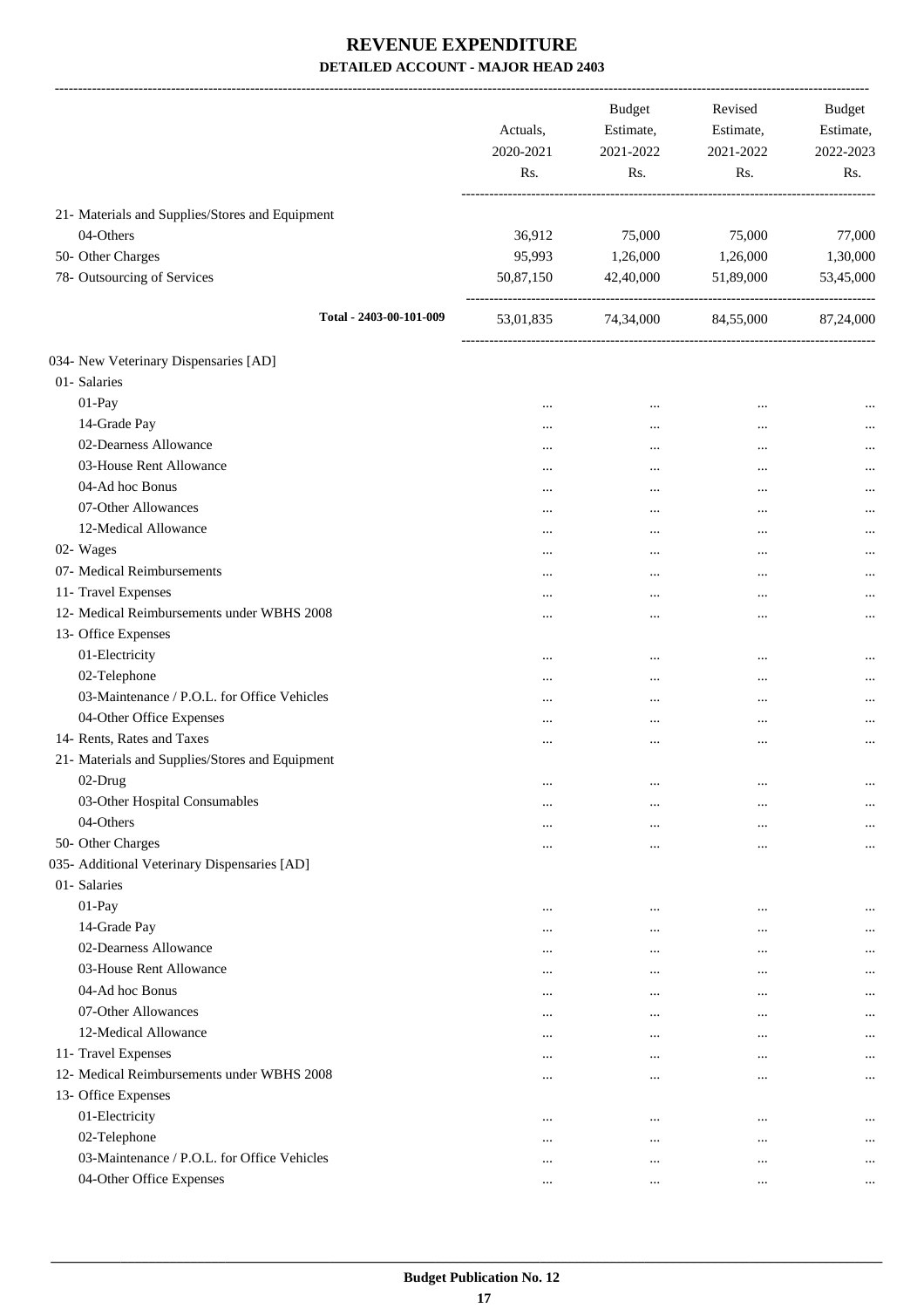|                                                                | Actuals,<br>2020-2021<br>Rs. | <b>Budget</b><br>Estimate,<br>2021-2022<br>Rs. | Revised<br>Estimate,<br>2021-2022<br>Rs. | Budget<br>Estimate,<br>2022-2023<br>Rs. |
|----------------------------------------------------------------|------------------------------|------------------------------------------------|------------------------------------------|-----------------------------------------|
| 50- Other Charges                                              |                              | $\cdots$                                       | $\cdots$                                 |                                         |
| 036- Maintenance of Integrated Tribal Area Development Project |                              |                                                |                                          |                                         |
| [AD]                                                           |                              |                                                |                                          |                                         |
| 01- Salaries                                                   |                              |                                                |                                          |                                         |
| 01-Pay                                                         |                              |                                                |                                          | $\cdots$                                |
| 14-Grade Pay                                                   | $\cdots$                     | $\cdots$                                       | $\cdots$                                 |                                         |
| 02-Dearness Allowance                                          |                              |                                                |                                          | $\cdots$                                |
| 03-House Rent Allowance                                        |                              |                                                |                                          | $\cdots$                                |
| 04-Ad hoc Bonus                                                |                              |                                                |                                          | $\cdots$                                |
| 07-Other Allowances                                            |                              |                                                |                                          |                                         |
| 12-Medical Allowance                                           | $\cdots$                     |                                                |                                          | $\cdots$                                |
| 02- Wages                                                      |                              |                                                | <br>                                     | $\cdots$<br>                            |
| 07- Medical Reimbursements                                     | $\cdots$                     | $\cdots$                                       |                                          |                                         |
| 11- Travel Expenses                                            |                              |                                                |                                          | $\cdots$                                |
| 12- Medical Reimbursements under WBHS 2008                     | $\cdots$<br>                 | <br>                                           |                                          | $\cdots$                                |
| 13- Office Expenses                                            |                              |                                                |                                          | $\cdots$                                |
| 01-Electricity                                                 |                              |                                                |                                          |                                         |
| 02-Telephone                                                   | $\cdots$                     | $\cdots$                                       |                                          | $\cdots$                                |
| 03-Maintenance / P.O.L. for Office Vehicles                    |                              | $\cdots$                                       | $\cdots$                                 | $\cdots$                                |
| 04-Other Office Expenses                                       |                              | $\cdots$                                       |                                          | $\cdots$                                |
| 14- Rents, Rates and Taxes                                     |                              |                                                |                                          |                                         |
| 19- Maintenance                                                |                              |                                                |                                          | $\cdots$                                |
| 21- Materials and Supplies/Stores and Equipment                | $\cdots$                     | $\cdots$                                       |                                          | $\cdots$                                |
| 03-Other Hospital Consumables                                  |                              |                                                |                                          |                                         |
| 04-Others                                                      |                              | $\cdots$                                       |                                          | $\ddotsc$                               |
| 27- Minor Works/ Maintenance                                   |                              | $\cdots$                                       |                                          | $\cdots$                                |
| 50- Other Charges                                              | $\cdots$                     |                                                | $\cdots$                                 | $\cdots$                                |
| 037- Strengthening of Range and District offices [AD]          | $\cdots$                     |                                                |                                          | $\cdots$                                |
| 01- Salaries                                                   |                              |                                                |                                          |                                         |
| 01-Pay                                                         |                              |                                                |                                          |                                         |
| 14-Grade Pay                                                   | $\cdots$                     | $\cdots$                                       | $\cdots$                                 | $\ddotsc$                               |
| 02-Dearness Allowance                                          | $\cdots$                     | $\cdots$                                       | $\cdots$                                 | $\cdots$                                |
| 03-House Rent Allowance                                        |                              |                                                |                                          |                                         |
| 04-Ad hoc Bonus                                                | $\cdots$                     |                                                |                                          | $\cdots$                                |
| 07-Other Allowances                                            | $\cdots$                     |                                                |                                          |                                         |
| 12-Medical Allowance                                           |                              |                                                |                                          | $\cdots$                                |
| 02- Wages                                                      |                              |                                                |                                          |                                         |
| 07- Medical Reimbursements                                     | $\cdots$                     | $\cdots$                                       | $\cdots$                                 | $\cdots$                                |
| 11- Travel Expenses                                            |                              | $\cdots$                                       | $\cdots$                                 |                                         |
| 12- Medical Reimbursements under WBHS 2008                     | $\cdots$                     | $\cdots$                                       | $\cdots$                                 | $\cdots$                                |
| 13- Office Expenses                                            | $\cdots$                     | $\cdots$                                       | $\cdots$                                 |                                         |
|                                                                |                              |                                                |                                          |                                         |
| 01-Electricity                                                 | $\cdots$                     | $\cdots$                                       | $\cdots$                                 |                                         |
| 02-Telephone                                                   | $\cdots$                     | $\cdots$                                       |                                          | $\cdots$                                |
| 03-Maintenance / P.O.L. for Office Vehicles                    | $\cdots$                     | $\cdots$                                       |                                          |                                         |
| 04-Other Office Expenses                                       | $\cdots$                     | $\cdots$                                       |                                          | $\cdots$                                |
| 14- Rents, Rates and Taxes                                     | $\cdots$                     | $\cdots$                                       | $\cdots$                                 |                                         |
| 50- Other Charges                                              | $\cdots$                     | $\cdots$                                       | $\cdots$                                 | $\cdots$                                |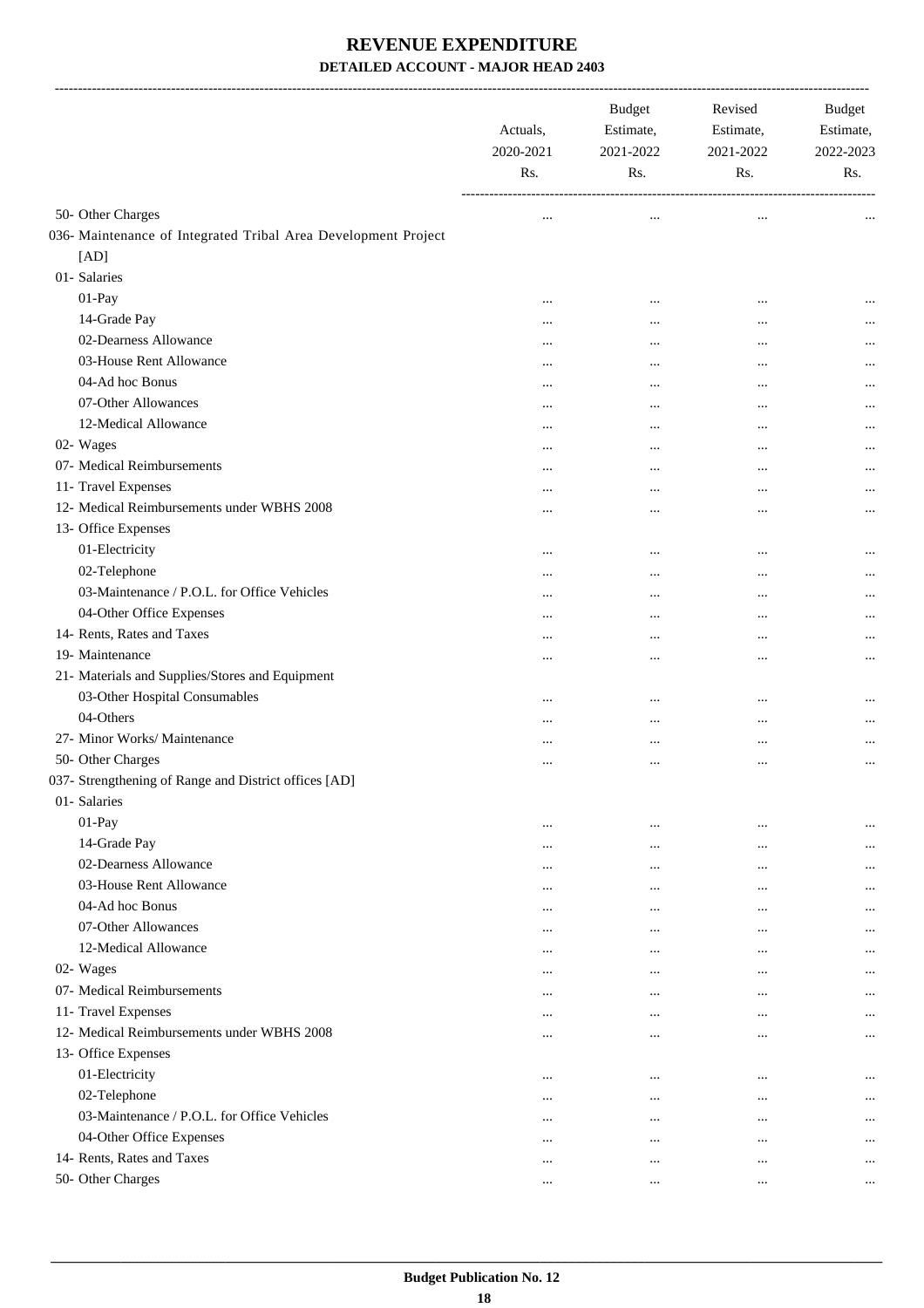|                                                               | Actuals,<br>2020-2021<br>Rs. | <b>Budget</b><br>Estimate,<br>2021-2022<br>Rs. | Revised<br>Estimate,<br>2021-2022<br>Rs. | <b>Budget</b><br>Estimate,<br>2022-2023<br>Rs. |
|---------------------------------------------------------------|------------------------------|------------------------------------------------|------------------------------------------|------------------------------------------------|
| 77- Computerisation                                           | $\cdots$                     | $\cdots$                                       | $\cdots$                                 |                                                |
| 073- Maintenance of Different Units of B.P. Division[AD] [AD] |                              |                                                |                                          |                                                |
| 13- Office Expenses                                           |                              |                                                |                                          |                                                |
| 02-Telephone                                                  |                              | $\cdots$                                       | $\ddotsc$                                |                                                |
| 04-Other Office Expenses                                      |                              | $\ddotsc$                                      | $\ddotsc$                                |                                                |
| 19- Maintenance                                               | $\cdots$                     |                                                | $\ddotsc$                                |                                                |
| 50- Other Charges                                             |                              |                                                | $\ddotsc$                                |                                                |
| 081- Veterinary Dispensaries [AD]                             |                              |                                                |                                          |                                                |
| 01- Salaries                                                  |                              |                                                |                                          |                                                |
| 01-Pay                                                        |                              | $\cdots$                                       | $\cdots$                                 |                                                |
| 14-Grade Pay                                                  |                              | $\cdots$                                       | $\ddotsc$                                |                                                |
| 02-Dearness Allowance                                         |                              |                                                |                                          |                                                |
| 03-House Rent Allowance                                       |                              |                                                |                                          |                                                |
| 04-Ad hoc Bonus                                               | $\cdots$                     |                                                |                                          |                                                |
| 07-Other Allowances                                           |                              | $\cdots$                                       | $\ddotsc$                                | $\cdots$                                       |
| 12-Medical Allowance                                          |                              | $\ddotsc$                                      | $\ddotsc$                                |                                                |
| 02- Wages                                                     |                              | $\ddotsc$                                      | $\ddotsc$                                |                                                |
| 07- Medical Reimbursements                                    |                              |                                                |                                          |                                                |
| 11- Travel Expenses                                           |                              | $\cdots$                                       | $\ddotsc$                                |                                                |
| 12- Medical Reimbursements under WBHS 2008                    |                              | $\ddotsc$                                      | $\ddotsc$                                |                                                |
| 13- Office Expenses                                           |                              |                                                |                                          |                                                |
| 01-Electricity                                                |                              | $\ddotsc$                                      | $\ddotsc$                                |                                                |
| 02-Telephone                                                  |                              | $\cdots$                                       | $\cdots$                                 | $\cdots$                                       |
| 03-Maintenance / P.O.L. for Office Vehicles                   |                              | $\ddotsc$                                      | $\ddotsc$                                |                                                |
| 04-Other Office Expenses                                      | $\cdots$                     | $\cdots$                                       | $\cdots$                                 |                                                |
| 14- Rents, Rates and Taxes                                    |                              | $\cdots$                                       | $\ddotsc$                                | $\cdots$                                       |
| 21- Materials and Supplies/Stores and Equipment               |                              |                                                |                                          |                                                |
| 02-Drug                                                       | $\cdots$                     | $\ldots$                                       | $\cdots$                                 |                                                |
| 04-Others                                                     |                              | $\cdots$                                       |                                          |                                                |
| 50- Other Charges                                             |                              | $\cdots$                                       |                                          | $\cdots$                                       |
| 082- Societies for the Prevention of Cruelty to Animals [AD]  |                              |                                                |                                          |                                                |
| 31- Grants-in-aid-GENERAL                                     |                              |                                                |                                          |                                                |
| 02-Other Grants                                               | $\cdots$                     | $\cdots$                                       | 1,00,000                                 | 1,00,000                                       |
| Total - 2403-00-101-082                                       | $\cdots$                     | and the state of                               | 1,00,000                                 | 1,00,000                                       |
| <b>Total - Administrative Expenditure</b>                     |                              | 53,01,835 74,34,000 85,55,000 88,24,000        |                                          |                                                |
| <b>State Development Schemes</b>                              |                              |                                                |                                          |                                                |
| 019- Purchase of Medicines & Surgical requisites. [AD]        |                              |                                                |                                          |                                                |
| 21- Materials and Supplies/Stores and Equipment               |                              |                                                |                                          |                                                |
| 02-Drug                                                       | 80,02,279                    | $\cdots$                                       | $\cdots$                                 |                                                |
| 04-Others                                                     | 72,08,965                    | $\cdots$                                       | $\cdots$                                 | $\cdots$<br>$\ldots$                           |
|                                                               |                              |                                                |                                          |                                                |
| Total - 2403-00-101-019-21                                    | 1,52,11,244                  | $\cdots$                                       | $\cdots$                                 |                                                |
|                                                               |                              |                                                |                                          |                                                |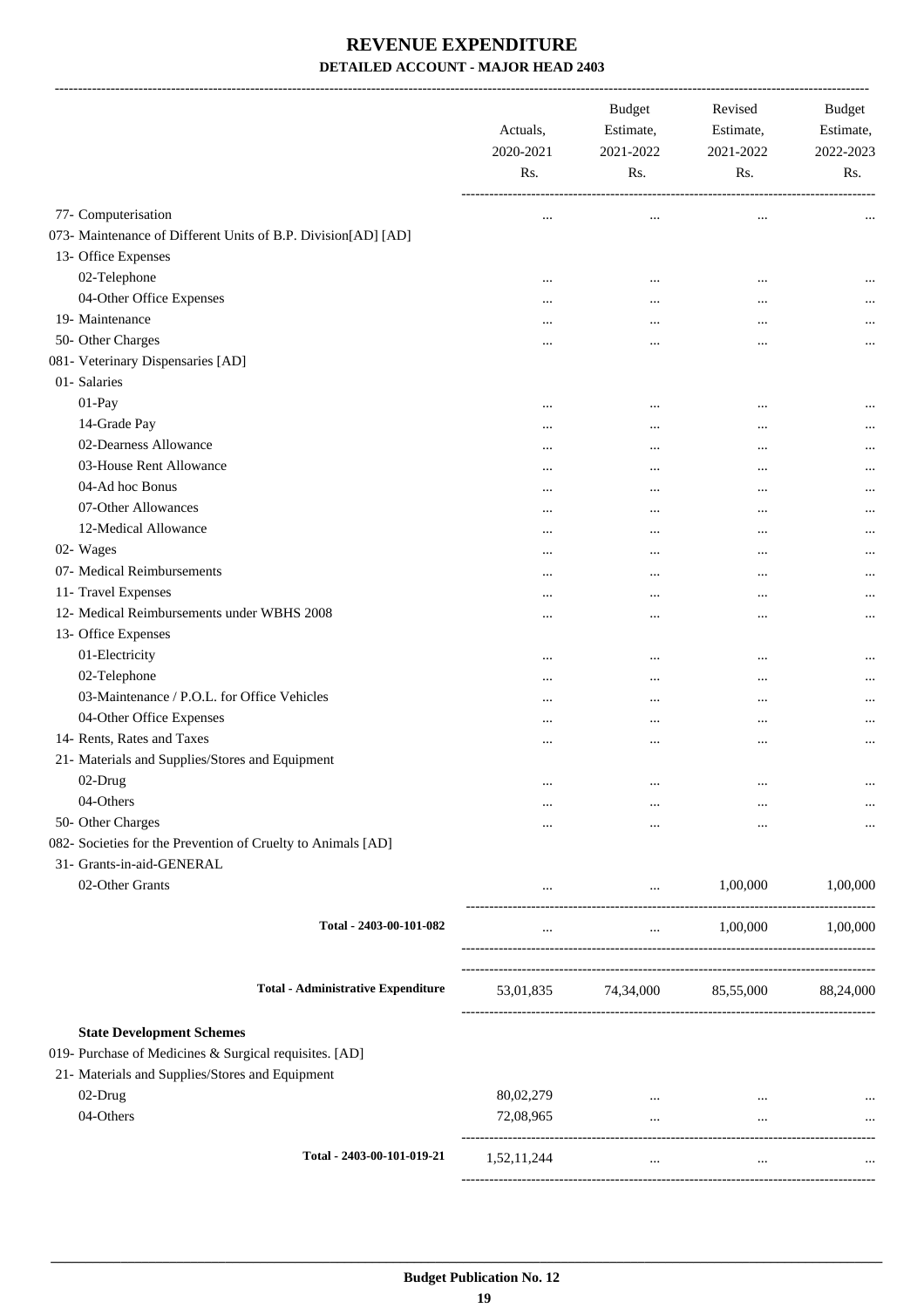|                                                                            | Actuals,<br>2020-2021<br>Rs.                     | <b>Budget</b><br>Estimate,<br>2021-2022<br>Rs.  | Revised<br>Estimate,<br>2021-2022<br>Rs.                  | Budget<br>Estimate,<br>2022-2023<br>Rs. |
|----------------------------------------------------------------------------|--------------------------------------------------|-------------------------------------------------|-----------------------------------------------------------|-----------------------------------------|
| Total - 2403-00-101-019                                                    | 1,52,11,244                                      | $\cdots$                                        | $\cdots$                                                  |                                         |
| 024- Strengthening of existing Vety Diagnostic/ Pathological Labs.<br>[AD] |                                                  |                                                 |                                                           |                                         |
| 21- Materials and Supplies/Stores and Equipment                            |                                                  |                                                 |                                                           |                                         |
| 02-Drug                                                                    | $\cdots$                                         | 1,00,00,000                                     | 33,33,000                                                 | 1,05,00,000                             |
| Total - 2403-00-101-024                                                    | $\cdots$                                         | 1,00,00,000                                     | 33,33,000                                                 | 1,05,00,000                             |
| 027- Support for project under National Dairy Plan [AD]                    |                                                  |                                                 |                                                           |                                         |
| 31- Grants-in-aid-GENERAL                                                  |                                                  |                                                 |                                                           |                                         |
| 02-Other Grants                                                            |                                                  |                                                 |                                                           |                                         |
| 042- Strengthening and Expansion of Biological Products Division           |                                                  |                                                 |                                                           |                                         |
| [AD]                                                                       |                                                  |                                                 |                                                           |                                         |
| 13- Office Expenses                                                        |                                                  |                                                 |                                                           |                                         |
| 01-Electricity                                                             |                                                  |                                                 |                                                           |                                         |
| 21- Materials and Supplies/Stores and Equipment                            |                                                  |                                                 |                                                           |                                         |
| 04-Others                                                                  | $\cdots$                                         | 2,00,00,000                                     | 66,67,000                                                 | 2,10,00,000                             |
| 50- Other Charges                                                          |                                                  | $\cdots$                                        | $\cdots$                                                  |                                         |
|                                                                            |                                                  |                                                 | ---------------------                                     |                                         |
| Total - 2403-00-101-042                                                    | $\cdots$                                         | 2,00,00,000                                     | 66,67,000                                                 | 2,10,00,000                             |
| 045- Foot and mouth diseases control programme for vaccination of          |                                                  |                                                 |                                                           |                                         |
| cattle and buffaloes [AD]                                                  |                                                  |                                                 |                                                           |                                         |
| 07- Medical Reimbursements                                                 |                                                  |                                                 |                                                           |                                         |
| 12- Medical Reimbursements under WBHS 2008                                 |                                                  |                                                 |                                                           |                                         |
| 21- Materials and Supplies/Stores and Equipment                            |                                                  |                                                 |                                                           |                                         |
| 02-Drug                                                                    |                                                  | 10,000                                          | 4,000                                                     | 11,000                                  |
|                                                                            |                                                  |                                                 |                                                           |                                         |
| Total - 2403-00-101-045                                                    | $\cdots$                                         | 10,000                                          |                                                           | 4,000 11,000                            |
| <b>Total - State Development Schemes</b>                                   |                                                  |                                                 |                                                           |                                         |
|                                                                            |                                                  | 1,52,11,244 3,00,10,000 1,00,04,000 3,15,11,000 |                                                           |                                         |
| <b>State Development Schemes</b>                                           |                                                  |                                                 |                                                           |                                         |
| 028- National Livestock Health and Disease Control Programme               |                                                  |                                                 |                                                           |                                         |
| (State Share) (OCASPS) [AD]                                                |                                                  |                                                 |                                                           |                                         |
| 31- Grants-in-aid-GENERAL                                                  |                                                  |                                                 |                                                           |                                         |
| 02-Other Grants                                                            |                                                  | 76,55,196 6,91,20,000                           | 22,000                                                    | 2,04,84,000                             |
| 50- Other Charges                                                          | $\mathbf{r}$ and $\mathbf{r}$ . The $\mathbf{r}$ | <b>Contract Contract</b>                        | $\mathcal{L}_{\text{max}}$ and $\mathcal{L}_{\text{max}}$ |                                         |
|                                                                            |                                                  |                                                 |                                                           |                                         |
| Total - 2403-00-101-028                                                    |                                                  | 76,55,196 6,91,20,000 22,000 2,04,84,000        |                                                           |                                         |
| 030- National Livestock Management Programme (State Share)                 |                                                  |                                                 |                                                           |                                         |
| (OCASPS) [AD]                                                              |                                                  |                                                 |                                                           |                                         |
| 31- Grants-in-aid-GENERAL                                                  |                                                  |                                                 |                                                           |                                         |
| 02-Other Grants                                                            | $\cdots$                                         | 2,40,00,000                                     | $\cdots$                                                  | 71,20,000                               |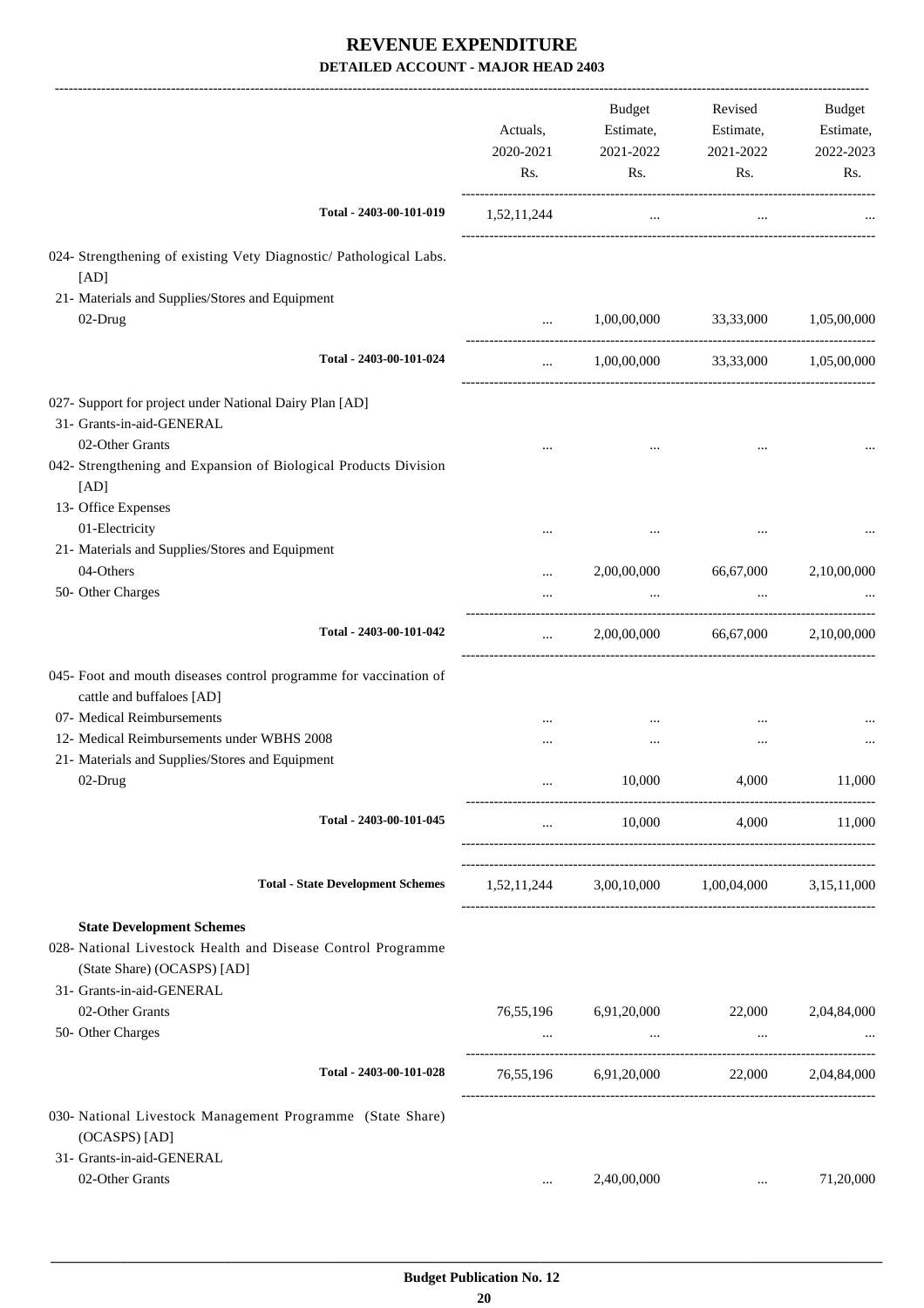|                                                                               | Actuals,<br>2020-2021<br>Rs. | Budget<br>Estimate,<br>2021-2022<br>Rs.              | Revised<br>Estimate,<br>2021-2022<br>Rs. | Budget<br>Estimate,<br>2022-2023<br>Rs. |
|-------------------------------------------------------------------------------|------------------------------|------------------------------------------------------|------------------------------------------|-----------------------------------------|
| 50- Other Charges                                                             | $\cdots$                     | $\cdots$                                             | $\cdots$                                 |                                         |
| Total - 2403-00-101-030                                                       | $\cdots$                     | 2,40,00,000                                          | $\cdots$                                 | 71,20,000                               |
| 084- National Livestock Mission [NLM] [State Share] (OCASPS)                  |                              |                                                      |                                          |                                         |
| [AD]                                                                          |                              |                                                      |                                          |                                         |
| 31- Grants-in-aid-GENERAL                                                     |                              |                                                      |                                          |                                         |
| 02-Other Grants                                                               |                              |                                                      |                                          |                                         |
| <b>Total - State Development Schemes</b>                                      |                              | 76,55,196 9,31,20,000 22,000 2,76,04,000             |                                          |                                         |
| <b>State Development Schemes (Central Assistance)</b>                         |                              |                                                      |                                          |                                         |
| 029- National Livestock Health and Disease Control Programme                  |                              |                                                      |                                          |                                         |
| (Central Share) (OCASPS) [AD]                                                 |                              |                                                      |                                          |                                         |
| 31- Grants-in-aid-GENERAL                                                     |                              |                                                      |                                          |                                         |
| 02-Other Grants                                                               |                              | 1,40,69,272 3,60,00,000 2,72,000                     |                                          | 3,24,00,000                             |
| 50- Other Charges                                                             |                              | $\cdots$                                             | $\cdots$                                 |                                         |
| Total - 2403-00-101-029                                                       |                              | $1,40,69,272$ $3,60,00,000$ $2,72,000$ $3,24,00,000$ |                                          |                                         |
| 031- National Livestock Management Programme (Central Share)<br>(OCASPS) [AD] |                              |                                                      |                                          |                                         |
| 31- Grants-in-aid-GENERAL                                                     |                              |                                                      |                                          |                                         |
| 02-Other Grants                                                               |                              | 2,00,00,000                                          | $\cdots$                                 | 2,20,00,000                             |
| 50- Other Charges                                                             |                              |                                                      | $\cdots$                                 |                                         |
| Total - 2403-00-101-031                                                       | $\cdots$                     | 2,00,00,000                                          | $\cdots$                                 | 2,20,00,000                             |
| 033- Establishment of Regional Disease Diagnostic Laboratory<br>(OCASPS) [AD] |                              |                                                      |                                          |                                         |
| 01- Salaries                                                                  |                              |                                                      |                                          |                                         |
| 01-Pay                                                                        |                              | $\cdots$                                             | $\cdots$                                 |                                         |
| 14-Grade Pay                                                                  |                              | $\cdots$                                             |                                          |                                         |
| 02-Dearness Allowance                                                         | $\cdots$                     | $\cdots$                                             |                                          |                                         |
| 03-House Rent Allowance                                                       | $\cdots$                     | $\cdots$                                             | $\ddotsc$                                | $\cdots$                                |
| 04-Ad hoc Bonus                                                               | $\cdots$                     | $\cdots$                                             | $\cdots$                                 |                                         |
| 12-Medical Allowance                                                          |                              | $\cdots$                                             |                                          | $\cdots$                                |
| 12- Medical Reimbursements under WBHS 2008                                    | $\cdots$                     | $\cdots$                                             | $\cdots$                                 |                                         |
| 50- Other Charges                                                             | $\cdots$                     | $\cdots$                                             | $\cdots$                                 | $\cdots$                                |
| 083- National Livestock Mission [NLM] [Central Share] (OCASPS)                |                              |                                                      |                                          |                                         |
| [AD]                                                                          |                              |                                                      |                                          |                                         |
| 31- Grants-in-aid-GENERAL                                                     |                              |                                                      |                                          |                                         |
| 02-Other Grants                                                               | $\cdots$                     | $\cdots$                                             | $\cdots$                                 |                                         |
| <b>Total - State Development Schemes (Central Assistance)</b>                 | 1,40,69,272                  |                                                      | 5,60,00,000 2,72,000                     | 5,44,00,000                             |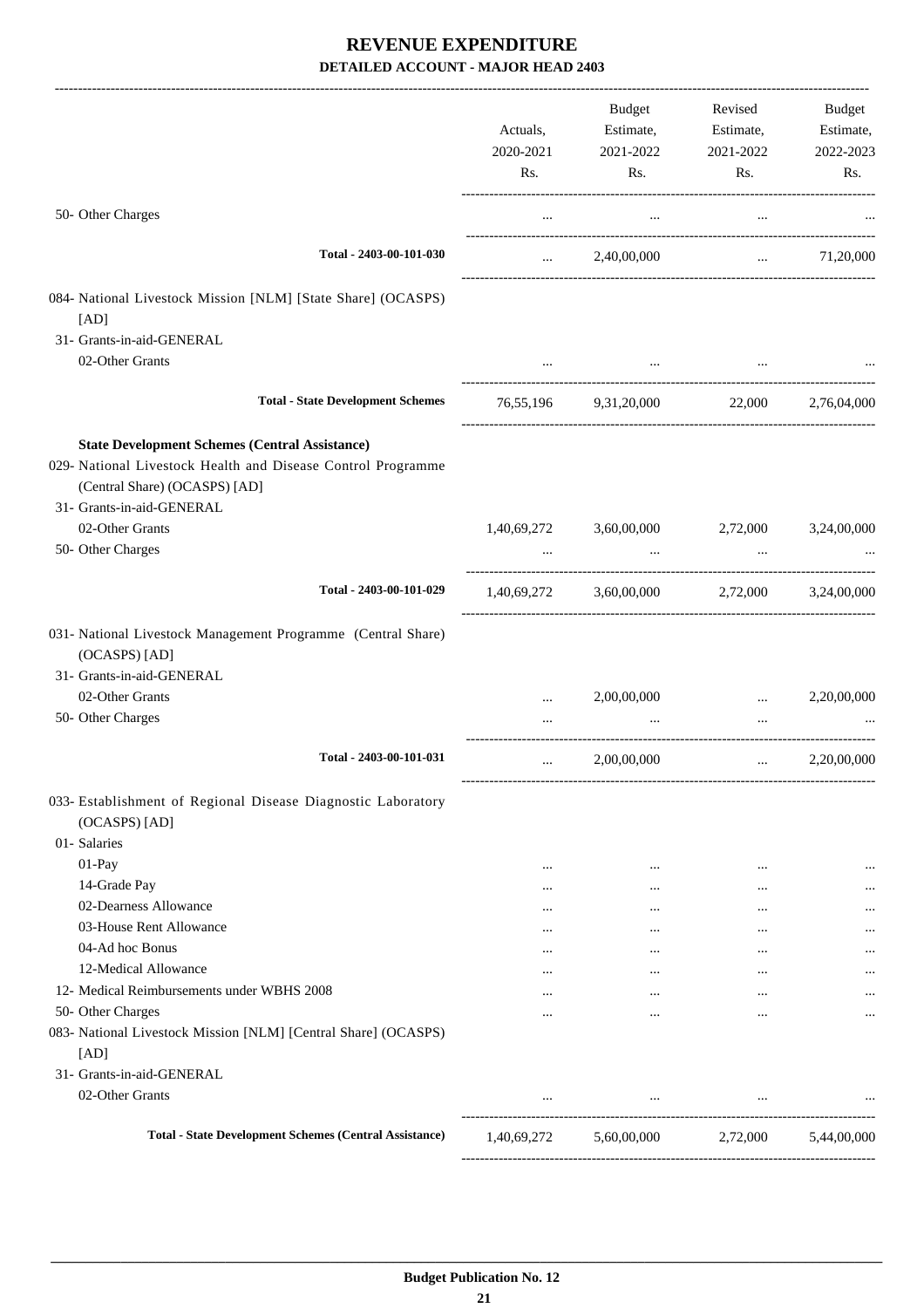|                                                                      | Actuals,<br>2020-2021 | <b>Budget</b><br>Estimate,<br>2021-2022           | Revised<br>Estimate,<br>2021-2022                                               | Budget<br>Estimate,<br>2022-2023 |
|----------------------------------------------------------------------|-----------------------|---------------------------------------------------|---------------------------------------------------------------------------------|----------------------------------|
|                                                                      | Rs.                   | Rs.                                               | Rs.                                                                             | Rs.                              |
| Total - 2403-00-101                                                  |                       | 4,22,37,547 18,65,64,000 1,88,53,000 12,23,39,000 |                                                                                 |                                  |
| Voted                                                                |                       | 4,22,37,547 18,65,64,000 1,88,53,000 12,23,39,000 |                                                                                 |                                  |
| Charged                                                              |                       | and the state of the state of the                 | and the state of the state of<br>$\mathbf{r}$ and $\mathbf{r}$ and $\mathbf{r}$ |                                  |
| DETAILED ACCOUNT NO. 2403-00-102 - CATTLE AND BUFFALO DEVELOPMENT    |                       |                                                   |                                                                                 |                                  |
| 102- Cattle and Buffalo Development                                  |                       |                                                   |                                                                                 |                                  |
| <b>Administrative Expenditure</b>                                    |                       |                                                   |                                                                                 |                                  |
| 002- State Livestock Farm [AD]                                       |                       |                                                   |                                                                                 |                                  |
| 02- Wages                                                            | 6,13,464              | 10,55,000                                         | 6,51,000                                                                        | 6,71,000                         |
| 07- Medical Reimbursements                                           | $\cdots$              |                                                   | $\cdots$                                                                        |                                  |
| 11- Travel Expenses                                                  |                       | $\cdots$                                          |                                                                                 |                                  |
| 12- Medical Reimbursements under WBHS 2008                           |                       | $\cdots$                                          | $\cdots$                                                                        |                                  |
| 13- Office Expenses                                                  |                       |                                                   |                                                                                 |                                  |
| 01-Electricity                                                       | 92,79,539             | 1,69,52,000                                       | 1,00,52,000                                                                     | 1,00,91,000                      |
| 02-Telephone                                                         | 92,292                | 1,30,000                                          | 1,30,000                                                                        | 1,33,000                         |
| 03-Maintenance / P.O.L. for Office Vehicles                          | 9,28,580              | 7,00,000                                          | 9,47,000                                                                        | 9,66,000                         |
| 04-Other Office Expenses                                             | 2,63,606              | 2,09,000                                          | 2,09,000                                                                        | 2,13,000                         |
| Total - 2403-00-102-002-13                                           |                       | 1,05,64,017 1,79,91,000 1,13,38,000 1,14,03,000   |                                                                                 |                                  |
| 14- Rents, Rates and Taxes                                           |                       | $1,03,654$ $2,16,000$ $1,05,000$                  |                                                                                 | 1,07,000                         |
| 19- Maintenance                                                      | 53,14,008             | 40,00,000                                         | 54,20,000                                                                       | 55,83,000                        |
| 21- Materials and Supplies/Stores and Equipment                      |                       |                                                   |                                                                                 |                                  |
| 02-Drug                                                              | 77,460                | 1,41,000                                          | 1,41,000                                                                        | 1,44,000                         |
| 03-Other Hospital Consumables                                        | $\cdots$              | $\ddotsc$                                         | $\ddotsc$                                                                       |                                  |
| 04-Others                                                            | 1,29,93,005           | 72,47,000                                         | 72,47,000                                                                       | 73,92,000                        |
| Total - 2403-00-102-002-21                                           |                       | 1,30,70,465 73,88,000                             | 73,88,000                                                                       | 75,36,000                        |
| 27- Minor Works/ Maintenance                                         | 29,074                | 5,19,000                                          | 30,000                                                                          | 31,000                           |
| 50- Other Charges                                                    | 8,28,681              | 12,11,000                                         | 12,11,000                                                                       | 12,47,000                        |
| 78- Outsourcing of Services                                          | 72,91,552             | 71,40,000                                         | 74,37,000                                                                       | 76,60,000                        |
| Total - 2403-00-102-002                                              |                       | 3,78,14,915 3,95,20,000 3,35,80,000 3,42,38,000   |                                                                                 |                                  |
| 005- Establishment of an exotic cattle breeding farm at Salboni [AD] |                       |                                                   |                                                                                 |                                  |
| 02- Wages                                                            | 6,59,100              | 6,12,000                                          | 7,00,000                                                                        | 7,21,000                         |
| 07- Medical Reimbursements                                           | $\cdots$              | $\cdots$                                          | $\cdots$                                                                        | $\cdots$                         |
| 11- Travel Expenses                                                  | $\cdots$              | $\cdots$                                          | $\cdots$                                                                        |                                  |
| 12- Medical Reimbursements under WBHS 2008                           | $\cdots$              | $\cdots$                                          | $\cdots$                                                                        | $\ddotsc$                        |
| 13- Office Expenses                                                  |                       |                                                   |                                                                                 |                                  |
| 01-Electricity                                                       | 5,41,591              | 7,79,000                                          | 7,79,000                                                                        | 7,95,000                         |
| 02-Telephone                                                         | 3,978                 | 18,000                                            | 18,000                                                                          | 18,000                           |
| 03-Maintenance / P.O.L. for Office Vehicles                          | 14,838                | 18,000                                            | 15,000                                                                          | 15,000                           |
| 04-Other Office Expenses                                             | 30,265                | 32,000                                            | 32,000                                                                          | 33,000                           |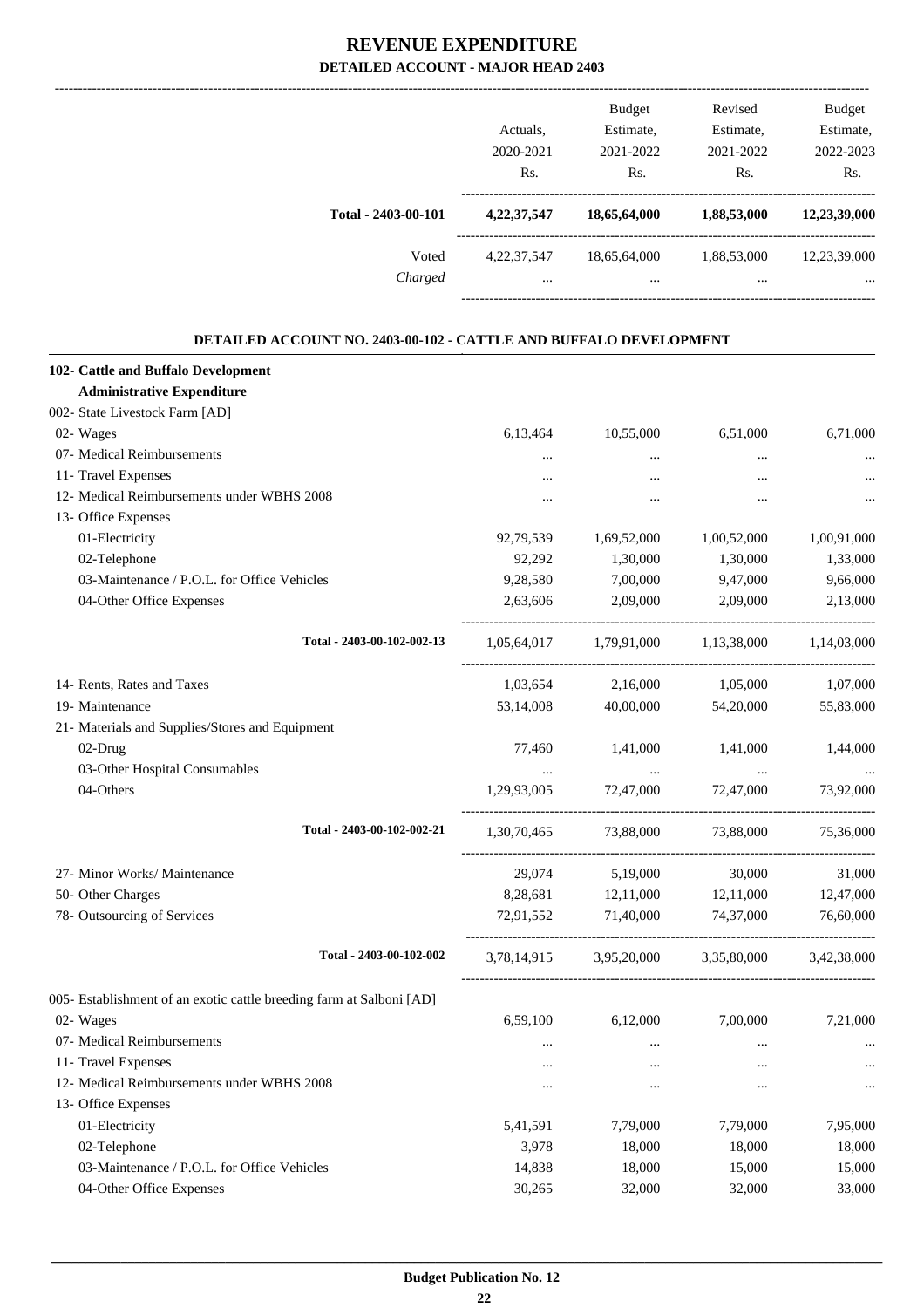|                                                                                                                                                                                       | Actuals,<br>2020-2021<br>Rs. | Budget<br>Estimate,<br>2021-2022<br>Rs. | Revised<br>Estimate,<br>2021-2022<br>Rs.        | Budget<br>Estimate,<br>2022-2023<br>Rs. |
|---------------------------------------------------------------------------------------------------------------------------------------------------------------------------------------|------------------------------|-----------------------------------------|-------------------------------------------------|-----------------------------------------|
| Total - 2403-00-102-005-13                                                                                                                                                            |                              |                                         | 5,90,672 8,47,000 8,44,000 8,61,000             |                                         |
| 14- Rents, Rates and Taxes                                                                                                                                                            | $\cdots$                     | $\ddotsc$                               | $\cdots$                                        |                                         |
| 19- Maintenance                                                                                                                                                                       | 36,400                       | 60,000                                  | 37,000                                          | 38,000                                  |
| 21- Materials and Supplies/Stores and Equipment                                                                                                                                       |                              |                                         |                                                 |                                         |
| 04-Others                                                                                                                                                                             | 8,064                        | 32,000                                  | 32,000                                          | 33,000                                  |
| 27- Minor Works/ Maintenance                                                                                                                                                          | $\cdots$                     | 6,000                                   | 6,000                                           | 6,000                                   |
| 50- Other Charges                                                                                                                                                                     | 66,963                       | 1,20,000                                | 1,20,000                                        | 1,24,000                                |
| Total - 2403-00-102-005                                                                                                                                                               | 13,61,199                    |                                         | 16,77,000 17,39,000 17,83,000                   |                                         |
| 025- Resettlement of City-Kept Animals. [AD]                                                                                                                                          |                              |                                         |                                                 |                                         |
| 01- Salaries                                                                                                                                                                          |                              |                                         |                                                 |                                         |
| $01-Pay$                                                                                                                                                                              | 26,70,000                    | 28,00,000                               | 27,23,000                                       | 28,05,000                               |
| 14-Grade Pay                                                                                                                                                                          | $\ldots$                     | $\cdots$                                | $\cdots$                                        | $\cdots$                                |
| 02-Dearness Allowance                                                                                                                                                                 | 14,550                       | 47,000                                  | 1,09,000                                        | 1,68,000                                |
| 03-House Rent Allowance                                                                                                                                                               | 2,44,056                     | 2,50,000                                | 2,59,000                                        | 2,66,000                                |
| 04-Ad hoc Bonus                                                                                                                                                                       | 16,800                       | 18,000                                  | 17,000                                          | 17,000                                  |
| 07-Other Allowances                                                                                                                                                                   | $\cdots$                     | $\cdots$                                |                                                 |                                         |
| 12-Medical Allowance                                                                                                                                                                  |                              | $\cdots$                                |                                                 |                                         |
| Total - 2403-00-102-025-01                                                                                                                                                            | 29,45,406                    | 31,15,000                               | 31,08,000                                       | 32,56,000                               |
| 12- Medical Reimbursements under WBHS 2008<br>13- Office Expenses                                                                                                                     | $\cdots$                     | 2,000                                   | 2,000                                           | 2,000                                   |
| 01-Electricity                                                                                                                                                                        |                              | $\cdots$                                |                                                 |                                         |
| 03-Maintenance / P.O.L. for Office Vehicles                                                                                                                                           |                              |                                         |                                                 |                                         |
| 04-Other Office Expenses                                                                                                                                                              | 6,853                        | 2,22,000                                | 1,22,000                                        | 1,26,000                                |
| Total - 2403-00-102-025-13                                                                                                                                                            | 6,853                        |                                         | 2,22,000 1,22,000                               | 1,26,000                                |
| 19- Maintenance                                                                                                                                                                       | $\cdots$                     | 90,000                                  | 90,000                                          | 90,000                                  |
| 27- Minor Works/ Maintenance                                                                                                                                                          | $\cdots$                     | 44,000                                  | 44,000                                          | 44,000                                  |
| Total - 2403-00-102-025                                                                                                                                                               | 29,52,259                    | 34,73,000                               | 33,66,000                                       | 35,18,000                               |
| <b>Total - Administrative Expenditure</b>                                                                                                                                             |                              |                                         | 4,21,28,373 4,46,70,000 3,86,85,000 3,95,39,000 |                                         |
| <b>State Development Schemes</b><br>014- Procurement of Bulls/Heifer/ Cattle & Buffalo etc. for<br>maintenance in the Govt. Farm [AD]<br>31- Grants-in-aid-GENERAL<br>02-Other Grants | $\cdots$                     | 8,00,00,000                             | 5,33,33,000                                     | 7,40,00,000                             |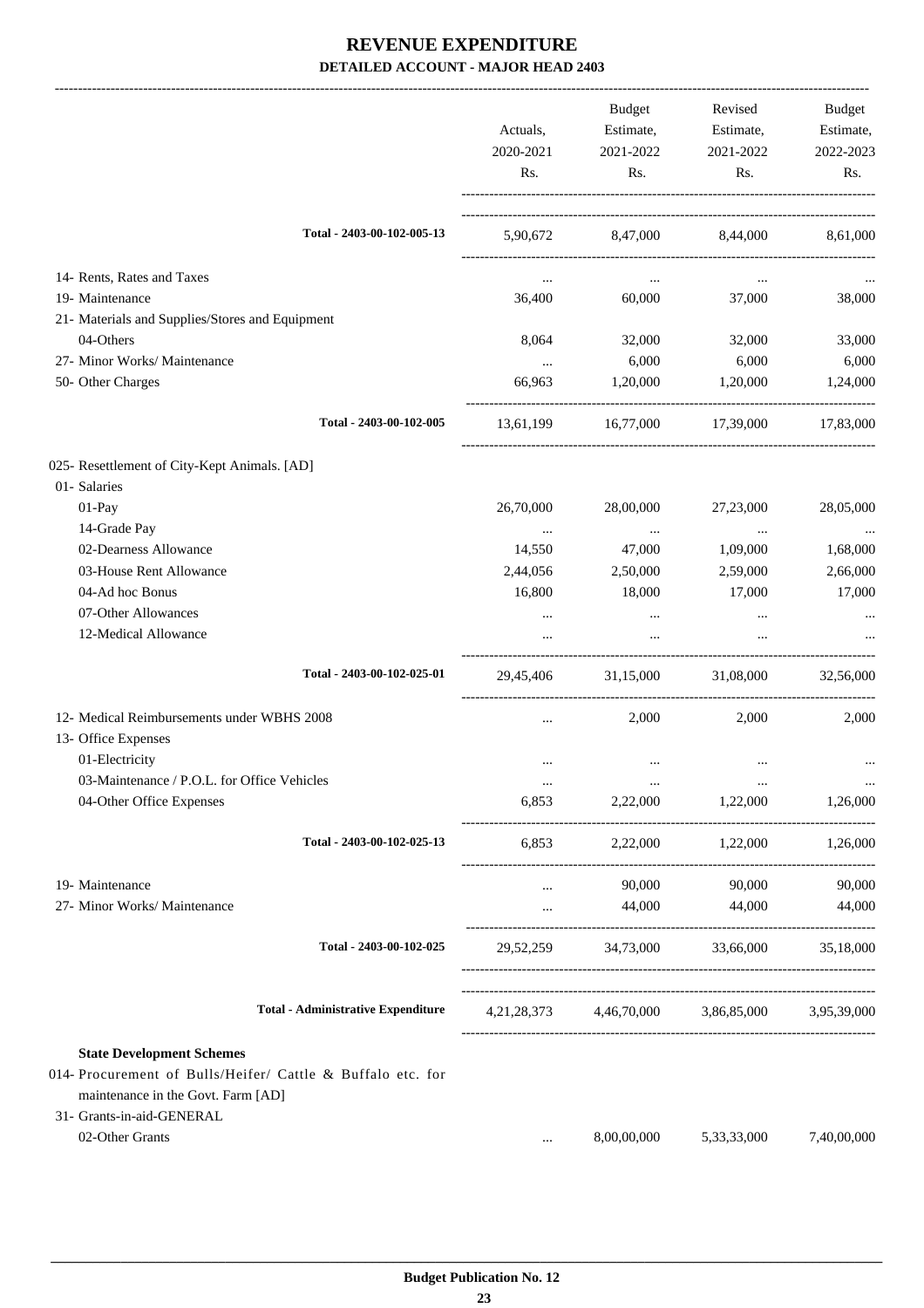|                                                                | Actuals,<br>2020-2021<br>Rs.                   | Budget<br>Estimate,<br>2021-2022<br>Rs.                       | Revised<br>Estimate,<br>2021-2022<br>Rs. | Budget<br>Estimate,<br>2022-2023<br>Rs. |
|----------------------------------------------------------------|------------------------------------------------|---------------------------------------------------------------|------------------------------------------|-----------------------------------------|
| Total - 2403-00-102-014                                        | $\mathbf{1}$                                   |                                                               | 8,00,00,000 5,33,33,000 7,40,00,000      |                                         |
| 016- Organization of Livestock Fair in West Bengal. [AD]       |                                                |                                                               |                                          |                                         |
| 50- Other Charges                                              | $\cdots$                                       | $\mathbf{1}$                                                  | $\cdots$                                 |                                         |
| <b>Total - State Development Schemes</b>                       | $\mathbf{1}$ and $\mathbf{1}$ and $\mathbf{1}$ |                                                               | 8,00,00,000 5,33,33,000 7,40,00,000      |                                         |
| Total - 2403-00-102                                            |                                                | 4,21,28,373 12,46,70,000 9,20,18,000 11,35,39,000             |                                          |                                         |
| Voted<br>Charged                                               | $\cdots$                                       | 4,21,28,373 12,46,70,000 9,20,18,000 11,35,39,000<br>$\cdots$ | $\cdots$                                 |                                         |
| DETAILED ACCOUNT NO. 2403-00-103 - POULTRY DEVELOPMENT         |                                                |                                                               |                                          |                                         |
| 103- Poultry Development                                       |                                                |                                                               |                                          |                                         |
| <b>Administrative Expenditure</b>                              |                                                |                                                               |                                          |                                         |
| 001- Poultry Development Schemes [AD]                          |                                                |                                                               |                                          |                                         |
| 02- Wages                                                      | 14,62,196                                      | 52,53,000                                                     | 15,53,000                                | 16,00,000                               |
| 07- Medical Reimbursements                                     | $\cdots$                                       | $\cdots$                                                      | $\ddotsc$                                |                                         |
| 11- Travel Expenses                                            |                                                | $\cdots$                                                      | $\ddotsc$                                |                                         |
| 12- Medical Reimbursements under WBHS 2008                     |                                                |                                                               | $\ddotsc$                                | $\cdots$                                |
| 13- Office Expenses                                            |                                                |                                                               |                                          |                                         |
| 01-Electricity                                                 | 37, 17, 627                                    | 66,02,000                                                     | 46,02,000                                | 46,34,000                               |
| 02-Telephone                                                   | 28,856                                         | 64,000                                                        | 64,000                                   | 65,000                                  |
| 03-Maintenance / P.O.L. for Office Vehicles                    | 3,94,728                                       | 3,42,000                                                      | 4,03,000                                 | 4,11,000                                |
| 04-Other Office Expenses                                       | 2,11,651                                       | 2,23,000                                                      | 2,23,000                                 | 2,27,000                                |
| Total - 2403-00-103-001-13                                     |                                                | 43,52,862 72,31,000 52,92,000 53,37,000                       |                                          |                                         |
| 14- Rents, Rates and Taxes                                     |                                                | 1,58,290 3,00,000 1,60,000                                    |                                          | 1,63,000                                |
| 19- Maintenance                                                | $\cdots$                                       | 6,000                                                         | 6,000                                    | 6,000                                   |
| 21- Materials and Supplies/Stores and Equipment                |                                                |                                                               |                                          |                                         |
| 03-Other Hospital Consumables                                  | $\cdots$                                       | <b>Service Contract Service</b>                               | $\cdots$                                 | $\ldots$                                |
| 04-Others                                                      | 48,58,022                                      | 99,14,000                                                     | 2,00,00,000                              | 80,00,000                               |
| Total - 2403-00-103-001-21                                     |                                                | 48,58,022 99,14,000 2,00,00,000                               |                                          | 80,00,000                               |
| 27- Minor Works/ Maintenance                                   |                                                | 1,02,286 1,83,000                                             | 1,04,000                                 | 1,07,000                                |
| 50- Other Charges                                              |                                                | 5,69,753 8,37,000 8,37,000                                    |                                          | 8,62,000                                |
| 78- Outsourcing of Services                                    |                                                | 77,04,426 1,02,00,000 78,59,000                               |                                          | 80,95,000                               |
| Total - 2403-00-103-001                                        |                                                | 1,92,07,835 3,39,24,000 3,58,11,000 2,41,70,000               |                                          |                                         |
| 004- Intensive Egg and Poultry Production-cum-Marketing Centre |                                                |                                                               |                                          |                                         |
| [AD]                                                           |                                                |                                                               |                                          |                                         |
| 11- Travel Expenses                                            | $\cdots$                                       | $\cdots$                                                      | $\ldots$                                 |                                         |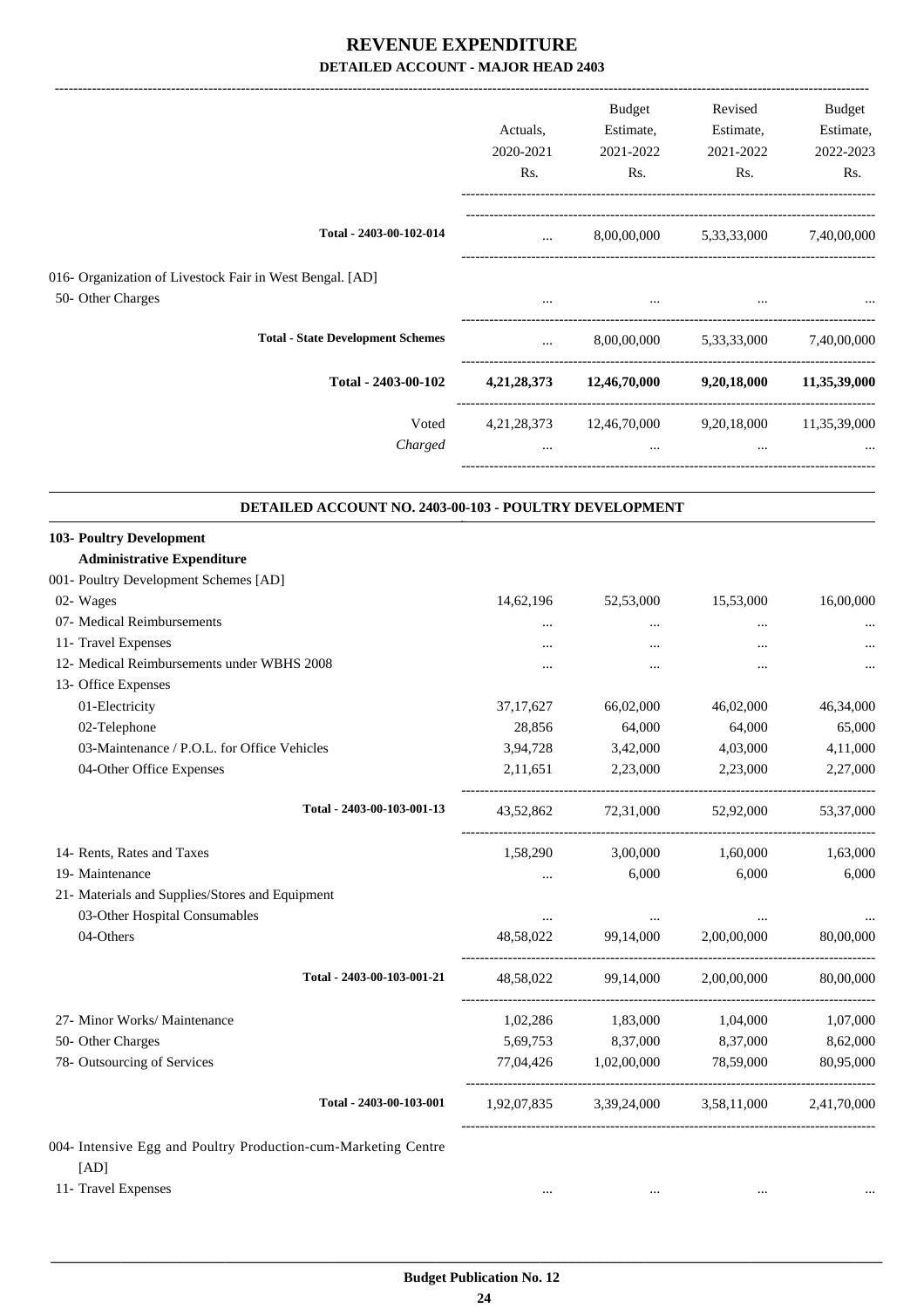|                                                                                 | Actuals,         | Budget<br>Estimate,        | Revised<br>Estimate, | Budget<br>Estimate, |
|---------------------------------------------------------------------------------|------------------|----------------------------|----------------------|---------------------|
|                                                                                 | 2020-2021<br>Rs. | 2021-2022<br>Rs.           | 2021-2022<br>Rs.     | 2022-2023<br>Rs.    |
| 12- Medical Reimbursements under WBHS 2008                                      | $\cdots$         | $\cdots$                   | $\cdots$             |                     |
| 13- Office Expenses                                                             |                  |                            |                      |                     |
| 01-Electricity                                                                  | 3,86,645         | 6,31,000                   | 6,31,000             | 6,44,000            |
| 02-Telephone                                                                    | 1,116            | 3,000                      | 3,000                | 3,000               |
| 03-Maintenance / P.O.L. for Office Vehicles                                     | 72,891           | 79,000                     | 74,000               | 75,000              |
| 04-Other Office Expenses                                                        | 79,213           | 1,16,000                   | 1,16,000             | 1,18,000            |
|                                                                                 |                  |                            |                      |                     |
| Total - 2403-00-103-004-13                                                      | 5,39,865         | 8,29,000                   | 8,24,000             | 8,40,000            |
| 14- Rents, Rates and Taxes                                                      | $\cdots$         | $\cdots$                   | $\cdots$             |                     |
| 19- Maintenance                                                                 | 9,950            | 10,000                     | 10,000               | 10,000              |
| 21- Materials and Supplies/Stores and Equipment                                 |                  |                            |                      |                     |
| 04-Others                                                                       | 10, 12, 777      | 20,86,000                  | 15,86,000            | 16,28,000           |
| 24- P.O.L.(Police, Ambulance etc.)                                              | 2,30,462         | 2,81,000                   | 2,33,000             | 2,38,000            |
| 27- Minor Works/ Maintenance                                                    | 11,900           | 39,000                     | 12,000               | 12,000              |
| 50- Other Charges                                                               | 1,27,632         | 1,84,000                   | 1,84,000             | 1,90,000            |
| Total - 2403-00-103-004                                                         | 19,32,586        | 34,29,000                  | 28,49,000            | 29,18,000           |
| 005- Establishment of State Duck Breeding Farm at Raiganj. [AD]<br>01- Salaries |                  |                            |                      |                     |
| 11-Compensatory Allowance                                                       |                  | $\cdots$                   |                      |                     |
| 07- Medical Reimbursements                                                      |                  | $\cdots$                   | $\cdots$             |                     |
| 11- Travel Expenses                                                             |                  |                            |                      |                     |
| 12- Medical Reimbursements under WBHS 2008                                      | $\ddotsc$        | $\ddotsc$                  | $\ddotsc$            |                     |
| 13- Office Expenses                                                             |                  |                            |                      |                     |
| 01-Electricity                                                                  | 2,96,211         | 3,89,000                   | 3,89,000             | 3,97,000            |
| 02-Telephone                                                                    | 4,424            | 8,000                      | 8,000                | 8,000               |
| 03-Maintenance / P.O.L. for Office Vehicles                                     | 2,644            | 3,000                      | 3,000                | 3,000               |
| 04-Other Office Expenses                                                        | 20,909           | 30,000                     | 30,000               | 31,000              |
| Total - 2403-00-103-005-13                                                      | 3,24,188         |                            | 4,30,000 4,30,000    | 4,39,000            |
| 50- Other Charges                                                               |                  | 36,960 54,000 54,000       |                      | 56,000              |
| Total - 2403-00-103-005                                                         |                  | 3,61,148 4,84,000 4,84,000 |                      | 4,95,000            |
| 006- Maintenance of existing Quail/Guinea/Turkey Breeding Farms.<br>[AD]        |                  |                            |                      |                     |
| 13- Office Expenses                                                             |                  |                            |                      |                     |
| 01-Electricity                                                                  | 686              | 13,000                     | 13,000               | 13,000              |
| 02-Telephone                                                                    | $\ldots$         | $\ldots$                   | $\ldots$             | $\cdots$            |
| 03-Maintenance / P.O.L. for Office Vehicles                                     | 2,000            | 2,000                      | 2,000                | 2,000               |
| 04-Other Office Expenses                                                        | 16,000           | 22,000                     | 22,000               | 22,000              |
| Total - 2403-00-103-006-13                                                      | 18,686           | 37,000                     | 37,000               | 37,000              |
|                                                                                 |                  |                            |                      |                     |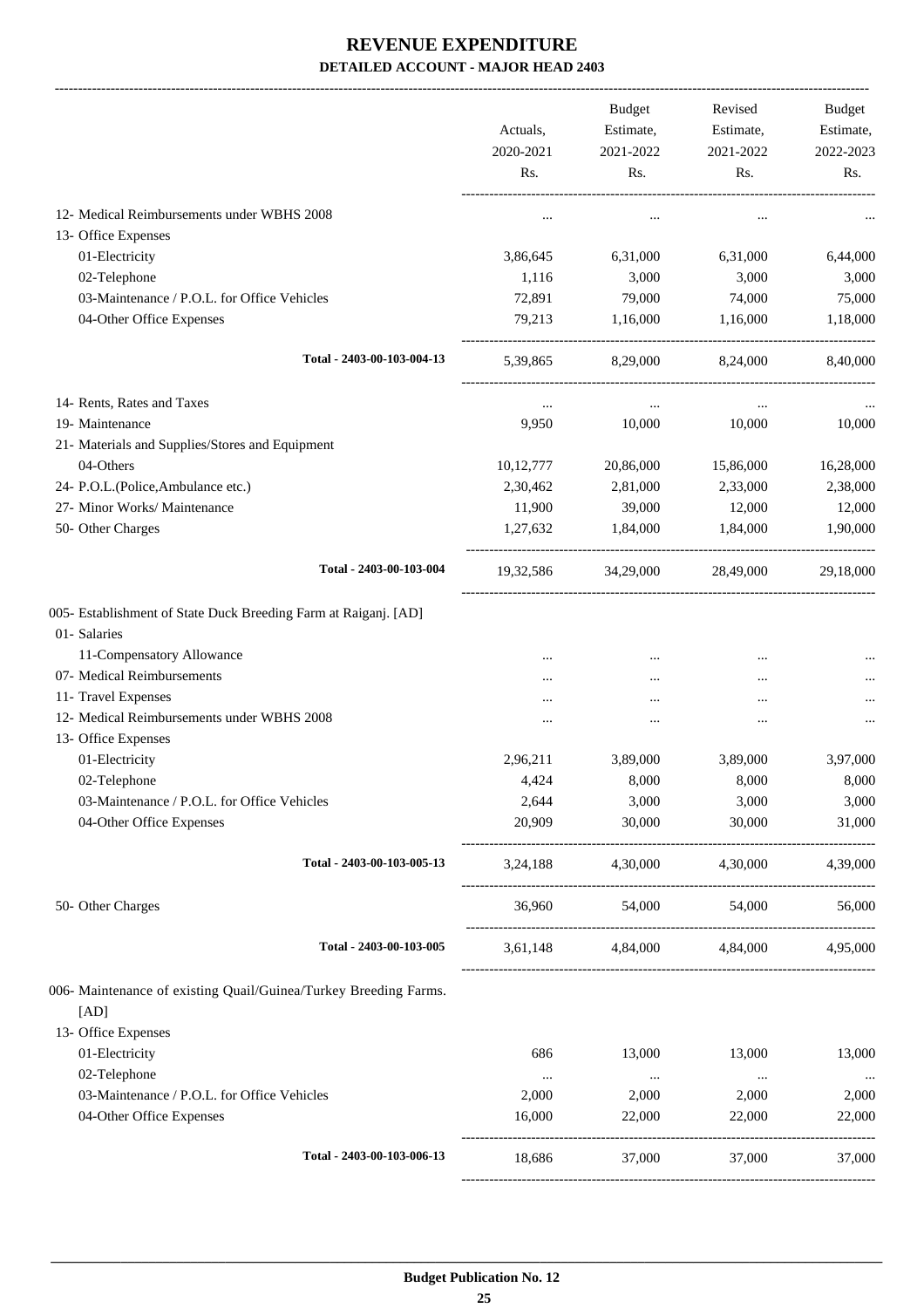| 19,658<br>3,850 | 67,000<br>5,000 | 67,000                     |                                                                                                                                                                                                                                                                                                                                                                                                                                                                                                       |
|-----------------|-----------------|----------------------------|-------------------------------------------------------------------------------------------------------------------------------------------------------------------------------------------------------------------------------------------------------------------------------------------------------------------------------------------------------------------------------------------------------------------------------------------------------------------------------------------------------|
|                 |                 |                            |                                                                                                                                                                                                                                                                                                                                                                                                                                                                                                       |
|                 |                 |                            | 68,000                                                                                                                                                                                                                                                                                                                                                                                                                                                                                                |
|                 |                 | 5,000                      | 5,000                                                                                                                                                                                                                                                                                                                                                                                                                                                                                                 |
|                 |                 |                            |                                                                                                                                                                                                                                                                                                                                                                                                                                                                                                       |
|                 |                 |                            |                                                                                                                                                                                                                                                                                                                                                                                                                                                                                                       |
|                 |                 |                            |                                                                                                                                                                                                                                                                                                                                                                                                                                                                                                       |
|                 |                 |                            |                                                                                                                                                                                                                                                                                                                                                                                                                                                                                                       |
|                 |                 |                            | 40,20,00,000                                                                                                                                                                                                                                                                                                                                                                                                                                                                                          |
|                 |                 |                            |                                                                                                                                                                                                                                                                                                                                                                                                                                                                                                       |
|                 |                 |                            |                                                                                                                                                                                                                                                                                                                                                                                                                                                                                                       |
|                 |                 |                            | 2,10,00,000                                                                                                                                                                                                                                                                                                                                                                                                                                                                                           |
| $\cdots$        |                 |                            |                                                                                                                                                                                                                                                                                                                                                                                                                                                                                                       |
|                 |                 |                            |                                                                                                                                                                                                                                                                                                                                                                                                                                                                                                       |
|                 |                 |                            | 8,40,00,000                                                                                                                                                                                                                                                                                                                                                                                                                                                                                           |
|                 |                 |                            |                                                                                                                                                                                                                                                                                                                                                                                                                                                                                                       |
|                 |                 |                            |                                                                                                                                                                                                                                                                                                                                                                                                                                                                                                       |
| $\cdots$        |                 |                            | $\ldots$                                                                                                                                                                                                                                                                                                                                                                                                                                                                                              |
| $\cdots$        | $\cdots$        | $\cdots$                   |                                                                                                                                                                                                                                                                                                                                                                                                                                                                                                       |
|                 |                 |                            | 50,70,00,000                                                                                                                                                                                                                                                                                                                                                                                                                                                                                          |
|                 |                 |                            |                                                                                                                                                                                                                                                                                                                                                                                                                                                                                                       |
|                 |                 |                            |                                                                                                                                                                                                                                                                                                                                                                                                                                                                                                       |
|                 | 6,70,51,251     | 1,86,61,332<br>8,00,00,000 | 42,194 1,09,000 1,09,000 1,10,000<br>2,15,43,763 3,79,46,000 3,92,53,000 2,76,93,000<br>44,00,00,000 45,33,33,000<br>1,86,61,332 44,00,00,000 45,33,33,000 40,20,00,000<br>2,00,00,000 1,33,33,000<br>2,00,00,000 1,33,33,000 2,10,00,000<br>3,89,55,000<br>6,70,51,251 8,00,00,000 3,89,55,000 8,40,00,000<br>8,57,12,583 54,00,00,000 50,56,21,000<br>10,72,56,346 57,79,46,000 54,48,74,000 53,46,93,000<br>10,72,56,346 57,79,46,000 54,48,74,000 53,46,93,000<br>$\cdots$ . The same of $\cdots$ |

#### **DETAILED ACCOUNT NO. 2403-00-104 - SHEEP AND WOOL DEVELOPMENT .**

**104- Sheep and Wool Development Administrative Expenditure**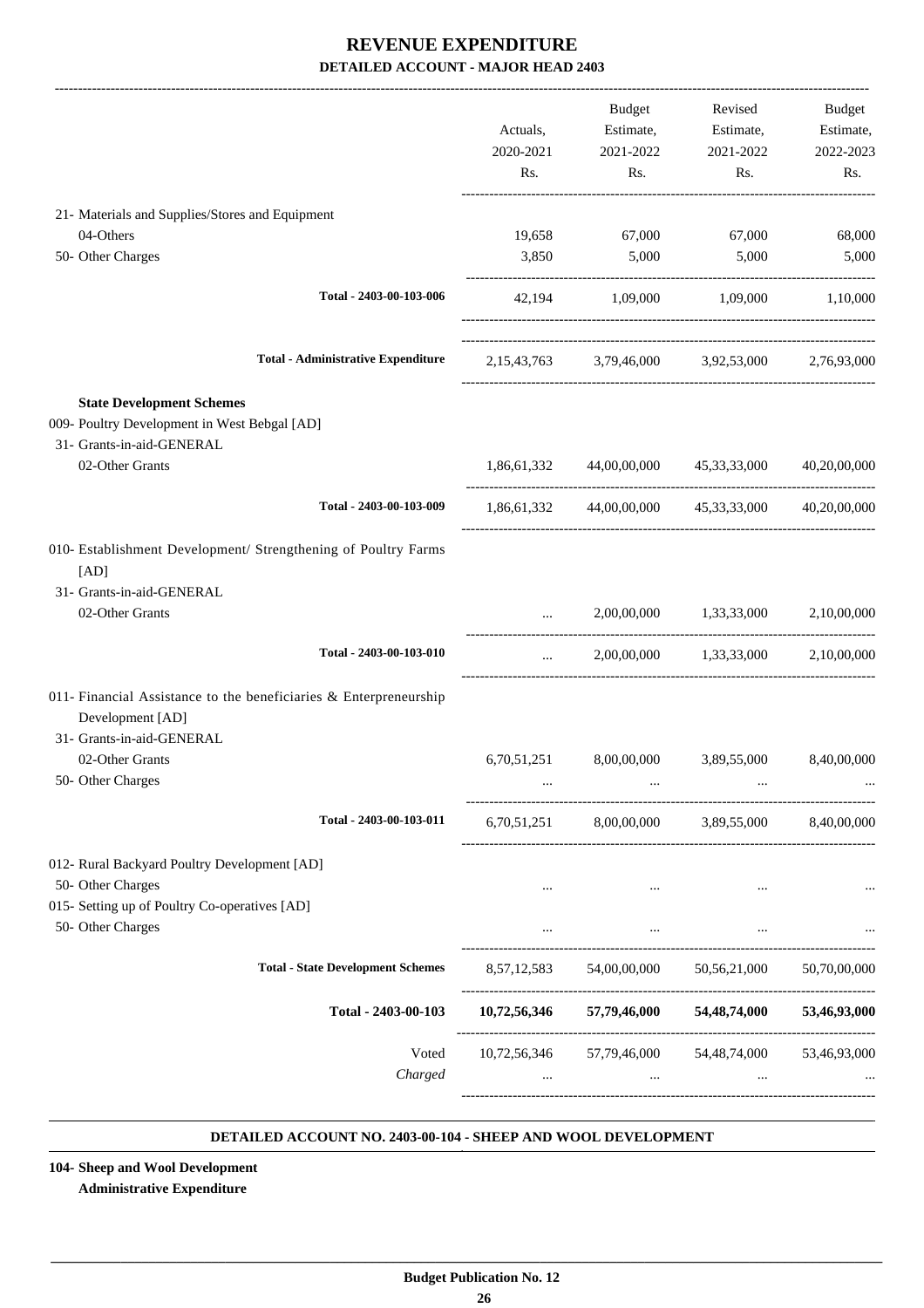|                                                                                                                                           | Actuals,<br>2020-2021<br>Rs. | <b>Budget</b><br>Estimate,<br>2021-2022<br>Rs. | Revised<br>Estimate,<br>2021-2022<br>Rs. | Budget<br>Estimate,<br>2022-2023<br>Rs. |
|-------------------------------------------------------------------------------------------------------------------------------------------|------------------------------|------------------------------------------------|------------------------------------------|-----------------------------------------|
| 001- Sheep Development-Reorganisation of the Sheep Extension<br>Centres, Sheep/Rabbit Breeding Farms and Sheep Deveplopment<br>Staff-[AD] |                              |                                                |                                          |                                         |
| 02- Wages                                                                                                                                 |                              | 1,73,000                                       | 1,75,000                                 | 1,75,000                                |
| 11- Travel Expenses                                                                                                                       |                              |                                                | $\cdots$                                 |                                         |
| 12- Medical Reimbursements under WBHS 2008<br>13- Office Expenses                                                                         |                              |                                                | $\cdots$                                 |                                         |
| 01-Electricity                                                                                                                            | $\ddotsc$                    | $\ddotsc$                                      | $\ddotsc$                                |                                         |
| 02-Telephone                                                                                                                              |                              | $\cdots$                                       | $\cdots$                                 |                                         |
| 03-Maintenance / P.O.L. for Office Vehicles                                                                                               | 3,000                        | 9,000                                          | 3,000                                    | 3,000                                   |
| 04-Other Office Expenses                                                                                                                  | 10,000                       | 11,000                                         | 11,000                                   | 11,000                                  |
| Total - 2403-00-104-001-13                                                                                                                | 13,000                       | 20,000                                         | 14,000                                   | 14,000                                  |
| 14- Rents, Rates and Taxes<br>21- Materials and Supplies/Stores and Equipment                                                             | 9.603                        | 30,000                                         | 10,000                                   | 10,000                                  |
| 04-Others                                                                                                                                 | 2,41,869                     | 4,96,000                                       | 4,96,000                                 | 5,06,000                                |
| 27- Minor Works/ Maintenance                                                                                                              |                              | 2,000                                          | 2,000                                    | 2,000                                   |
| 50- Other Charges                                                                                                                         | 9,990                        | 16,000                                         | 16,000                                   | 16,000                                  |
| 78- Outsourcing of Services                                                                                                               | 73,26,021                    | 2,04,00,000                                    | 74,73,000                                | 76,97,000                               |
| <b>Total - Administrative Expenditure</b>                                                                                                 | 76,00,483                    |                                                | 2,11,37,000 81,86,000                    | 84,20,000                               |
| <b>State Development Schemes</b><br>009- Sheep & Goat Development in West Bebgal. [AD]                                                    |                              |                                                |                                          |                                         |
| 31- Grants-in-aid-GENERAL                                                                                                                 |                              |                                                |                                          |                                         |
| 02-Other Grants<br>50- Other Charges                                                                                                      | 9,43,67,757                  | 34,00,00,000                                   | 30,22,55,000                             | 30,70,00,000                            |
| <b>Total - State Development Schemes</b>                                                                                                  | 9,43,67,757                  | 34,00,00,000                                   | 30,22,55,000                             | 30,70,00,000                            |
|                                                                                                                                           |                              |                                                |                                          |                                         |
| Total - 2403-00-104                                                                                                                       | 10,19,68,240                 | 36,11,37,000                                   | 31,04,41,000                             | 31,54,20,000                            |
| Voted<br>Charged                                                                                                                          | $\cdots$                     | $\cdots$                                       | 31,04,41,000<br>$\cdots$                 | 31,54,20,000                            |

#### **DETAILED ACCOUNT NO. 2403-00-105 - PIGGERY DEVELOPMENT**

#### **. 105- Piggery Development Administrative Expenditure** 001- Piggery development schemes [AD] 01- Salaries 07-Other Allowances ... ... ... ... 12-Medical Allowance ... ... ... ... 11- Travel Expenses ... ... ... ... 12- Medical Reimbursements under WBHS 2008 ... ... ... ...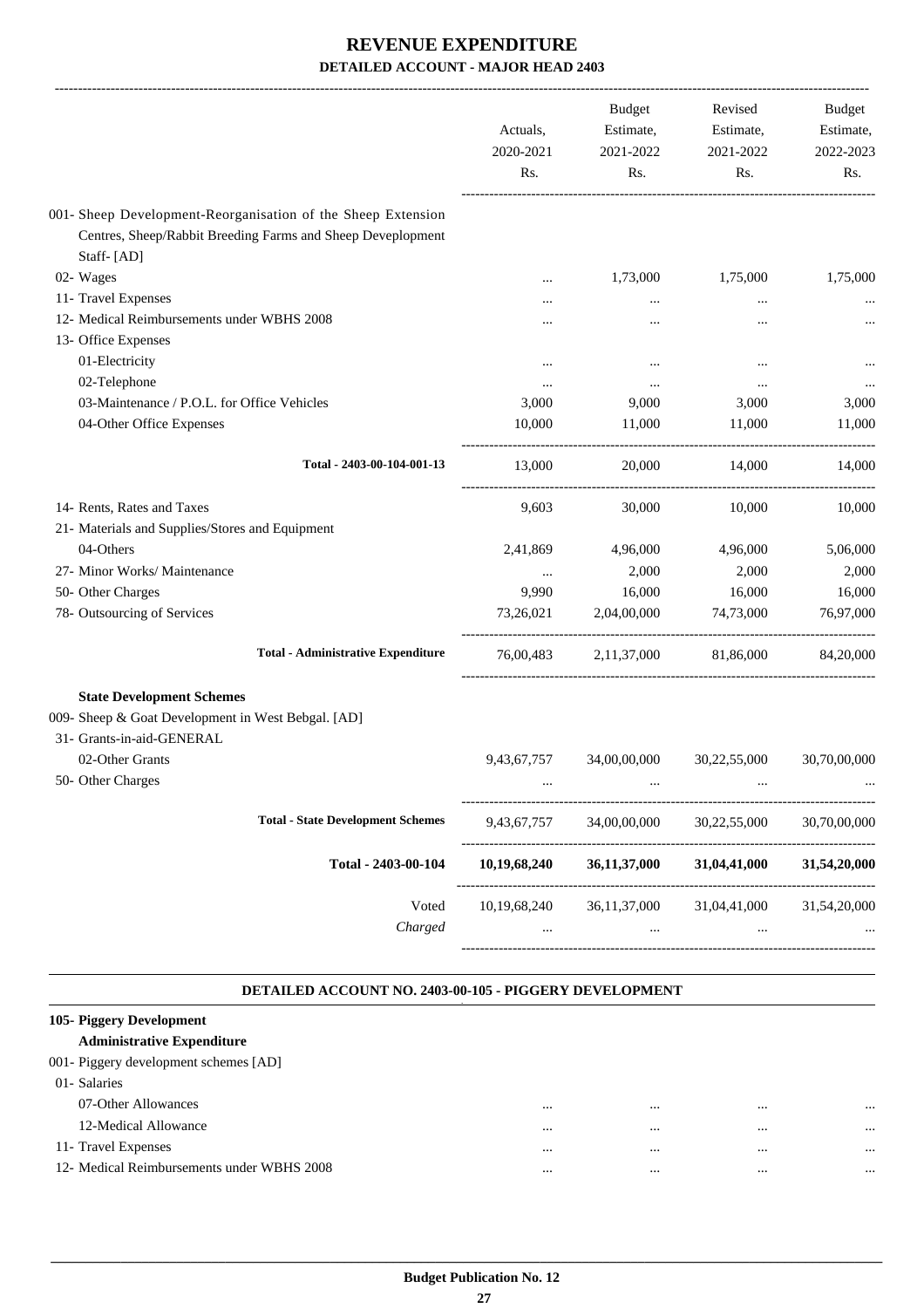|                                                             |           | <b>Budget</b>                       | Revised   | Budget    |
|-------------------------------------------------------------|-----------|-------------------------------------|-----------|-----------|
|                                                             | Actuals,  | Estimate,                           | Estimate, | Estimate, |
|                                                             | 2020-2021 | 2021-2022                           | 2021-2022 | 2022-2023 |
|                                                             | Rs.       | Rs.                                 | Rs.       | Rs.       |
| 13- Office Expenses                                         |           |                                     |           |           |
| 01-Electricity                                              |           | 5,000                               | 5,000     | 5,000     |
| 02-Telephone                                                |           | 1,000                               | 1,000     | 1,000     |
| 04-Other Office Expenses                                    | 10,880    | 17,000                              | 17,000    | 17,000    |
| Total - 2403-00-105-001-13                                  | 10,880    | 23,000                              | 23,000    | 23,000    |
| 21- Materials and Supplies/Stores and Equipment             |           |                                     |           |           |
| 04-Others                                                   | 2,80,884  | 5,94,000                            | 3,94,000  | 4,06,000  |
| 50- Other Charges                                           | 77,711    | 1,10,000                            | 1,10,000  | 1,13,000  |
| 78- Outsourcing of Services                                 | 1,56,202  | 5,10,000                            | 1,59,000  | 1,64,000  |
| Total - 2403-00-105-001                                     | 5,25,677  | 12,37,000                           | 6,86,000  | 7,06,000  |
| 002- Pig Breeding Station cum Bacon Factory [AD]            |           |                                     |           |           |
| 11- Travel Expenses                                         |           |                                     |           |           |
| 12- Medical Reimbursements under WBHS 2008                  |           |                                     |           |           |
| 13- Office Expenses                                         |           |                                     |           |           |
| 01-Electricity                                              | $\ddotsc$ | 1,000                               | 1,000     | 1,000     |
| 21- Materials and Supplies/Stores and Equipment             |           |                                     |           |           |
| 04-Others                                                   | 7,16,242  | 15,31,000                           | 15,31,000 | 15,62,000 |
| 50- Other Charges                                           | 22,500    | 40,000                              | 40,000    | 41,000    |
| Total - 2403-00-105-002                                     | 7,38,742  | 15,72,000                           | 15,72,000 | 16,04,000 |
| 003- Maintenance of existing Meat Plant. [AD]               |           |                                     |           |           |
| 19- Maintenance                                             |           | 7,000                               | 7,000     | 7,000     |
| 21- Materials and Supplies/Stores and Equipment             |           |                                     |           |           |
| 04-Others                                                   | 2,730     | 7,000                               | 7,000     | 7,000     |
| Total - 2403-00-105-003                                     | 2,730     | 14,000 14,000                       |           | 14,000    |
| 004- Maintenance of Districts and State Piggery Farms. [AD] |           |                                     |           |           |
| 13- Office Expenses                                         |           |                                     |           |           |
| 01-Electricity                                              | $\cdots$  | 71,000                              | 71,000    | 72,000    |
| 02-Telephone                                                | $\cdots$  | 2,000                               | 2,000     | 2,000     |
| 03-Maintenance / P.O.L. for Office Vehicles                 | 8,656     | 10,000                              | 9,000     | 9,000     |
| 04-Other Office Expenses                                    | 7,755     | 18,000                              | 18,000    | 18,000    |
| Total - 2403-00-105-004-13                                  |           | 1,01,000 1,00,000 1,01,000          |           |           |
| 21- Materials and Supplies/Stores and Equipment             |           |                                     |           |           |
| 04-Others                                                   | 2,59,881  | 5,41,000                            | 5,41,000  | 5,52,000  |
| 50- Other Charges                                           | 30,781    | 42,000                              | 42,000    | 43,000    |
| Total - 2403-00-105-004                                     |           | 3,07,073 6,84,000 6,83,000 6,96,000 |           |           |
|                                                             |           |                                     |           |           |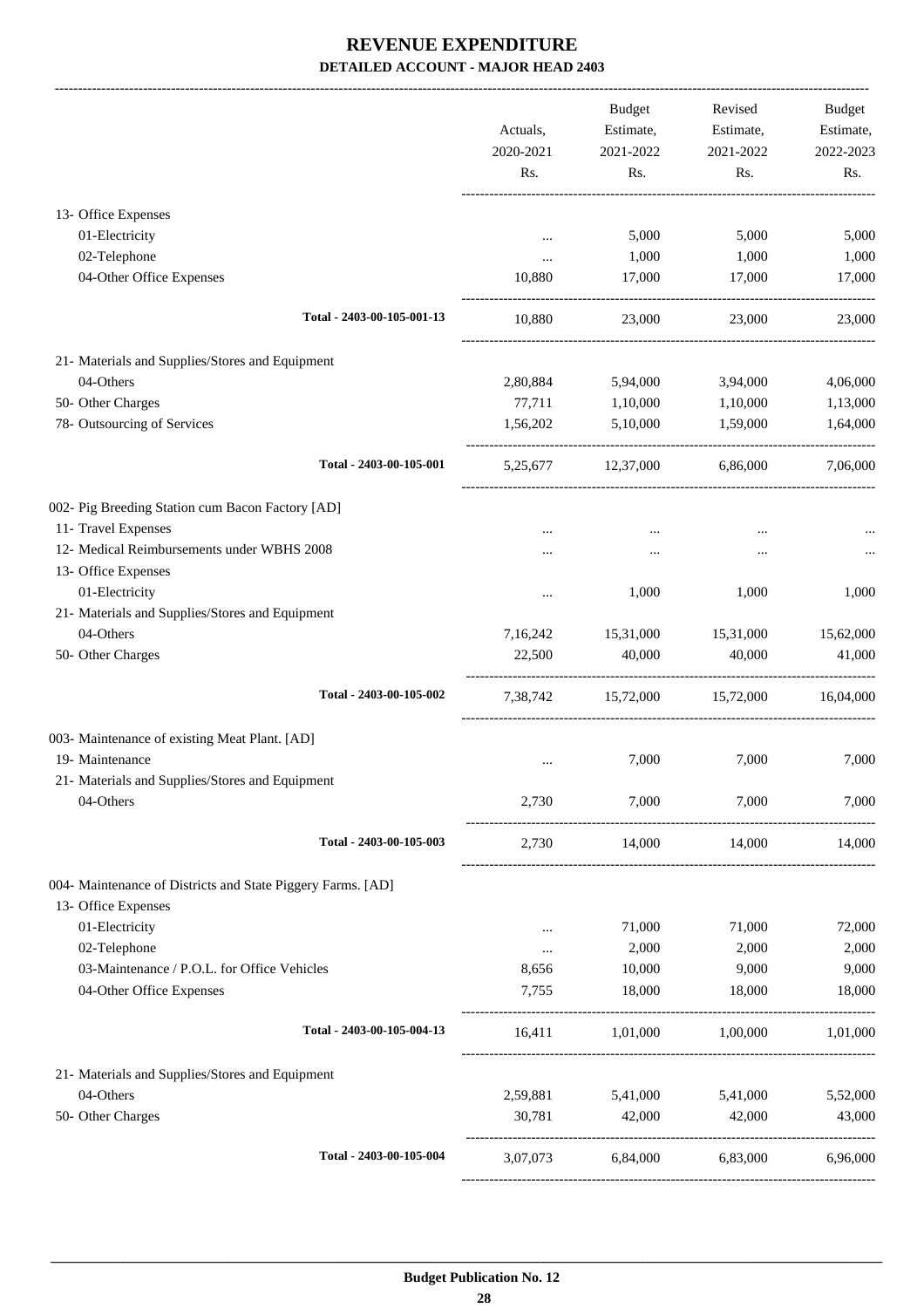|                                                                    |           | Budget                                      | Revised                           | <b>Budget</b> |
|--------------------------------------------------------------------|-----------|---------------------------------------------|-----------------------------------|---------------|
|                                                                    | Actuals,  | Estimate,                                   | Estimate,                         | Estimate,     |
|                                                                    | 2020-2021 | 2021-2022                                   | 2021-2022                         | 2022-2023     |
|                                                                    | Rs.       | Rs.                                         | Rs.                               | Rs.           |
| <b>Total - Administrative Expenditure</b>                          | 15,74,222 | 35,07,000                                   | 29,55,000                         | 30,20,000     |
| <b>State Development Schemes</b>                                   |           |                                             |                                   |               |
| 007- Piggery Development in West Bengal. [AD]<br>50- Other Charges |           |                                             | 1,30,00,000 43,33,000 1,36,50,000 |               |
| <b>Total - State Development Schemes</b>                           | $\cdots$  |                                             | 1,30,00,000 43,33,000 1,36,50,000 |               |
| Total - 2403-00-105                                                |           | 15,74,222 1,65,07,000 72,88,000 1,66,70,000 |                                   |               |
| Voted                                                              |           | 15,74,222 1,65,07,000 72,88,000             |                                   | 1,66,70,000   |
| Charged                                                            | $\cdots$  | and the contract of the contract of         | $\cdots$                          |               |
| DETAILED ACCOUNT NO. 2403-00-106 - OTHER LIVESTOCK DEVELOPMENT     |           |                                             |                                   |               |
| 106- Other Livestock Development                                   |           |                                             |                                   |               |
| <b>Administrative Expenditure</b>                                  |           |                                             |                                   |               |
| 001- Expansion of Livestock Research Section - Nutrition Research  |           |                                             |                                   |               |
| Station [AD]                                                       |           |                                             |                                   |               |
| 01- Salaries                                                       |           |                                             |                                   |               |
| 04-Ad hoc Bonus                                                    |           |                                             |                                   |               |
| 11- Travel Expenses                                                |           | $\ddotsc$                                   | $\cdots$                          |               |
| 12- Medical Reimbursements under WBHS 2008                         |           |                                             |                                   |               |
| 13. Office Expenses                                                |           |                                             |                                   |               |

| 13- Office Expenses                         |          |          |          |          |
|---------------------------------------------|----------|----------|----------|----------|
| 01-Electricity                              | $\cdots$ | $\cdots$ | $\cdots$ | $\cdots$ |
| 02-Telephone                                | $\cdots$ | $\cdots$ |          | $\cdots$ |
| 04-Other Office Expenses                    | $\cdots$ | $\cdots$ | $\cdots$ | $\cdots$ |
| 14- Rents, Rates and Taxes                  |          |          |          |          |
| 50- Other Charges                           | $\cdots$ |          |          | $\cdots$ |
| 002- Improvement of livestock industry [AD] |          |          |          |          |
| 01- Salaries                                |          |          |          |          |
| 11-Compensatory Allowance                   | $\cdots$ | $\cdots$ | $\cdots$ | $\cdots$ |
| 02- Wages                                   | $\cdots$ | $\cdots$ | $\cdots$ | $\cdots$ |
| 11- Travel Expenses                         | $\cdots$ | $\cdots$ | $\cdots$ | $\cdots$ |
| 12- Medical Reimbursements under WBHS 2008  | $\cdots$ | $\cdots$ |          | $\cdots$ |
| 13- Office Expenses                         |          |          |          |          |
| 01-Electricity                              | $\cdots$ | 5,000    | 5,000    | 5,000    |
| 02-Telephone                                | 1,115    | 10,000   | 10,000   | 10,000   |
| 03-Maintenance / P.O.L. for Office Vehicles | $\cdots$ | $\cdots$ | $\cdots$ | $\cdots$ |
| 04-Other Office Expenses                    | 16,824   | 21,000   | 21,000   | 21,000   |
| Total - 2403-00-106-002-13                  | 17,939   | 36,000   | 36,000   | 36,000   |
| 14- Rents, Rates and Taxes                  | 25,954   | 20,000   | 26,000   | 27,000   |
| 50- Other Charges                           | 83,661   | 1,20,000 | 1,20,000 | 1,24,000 |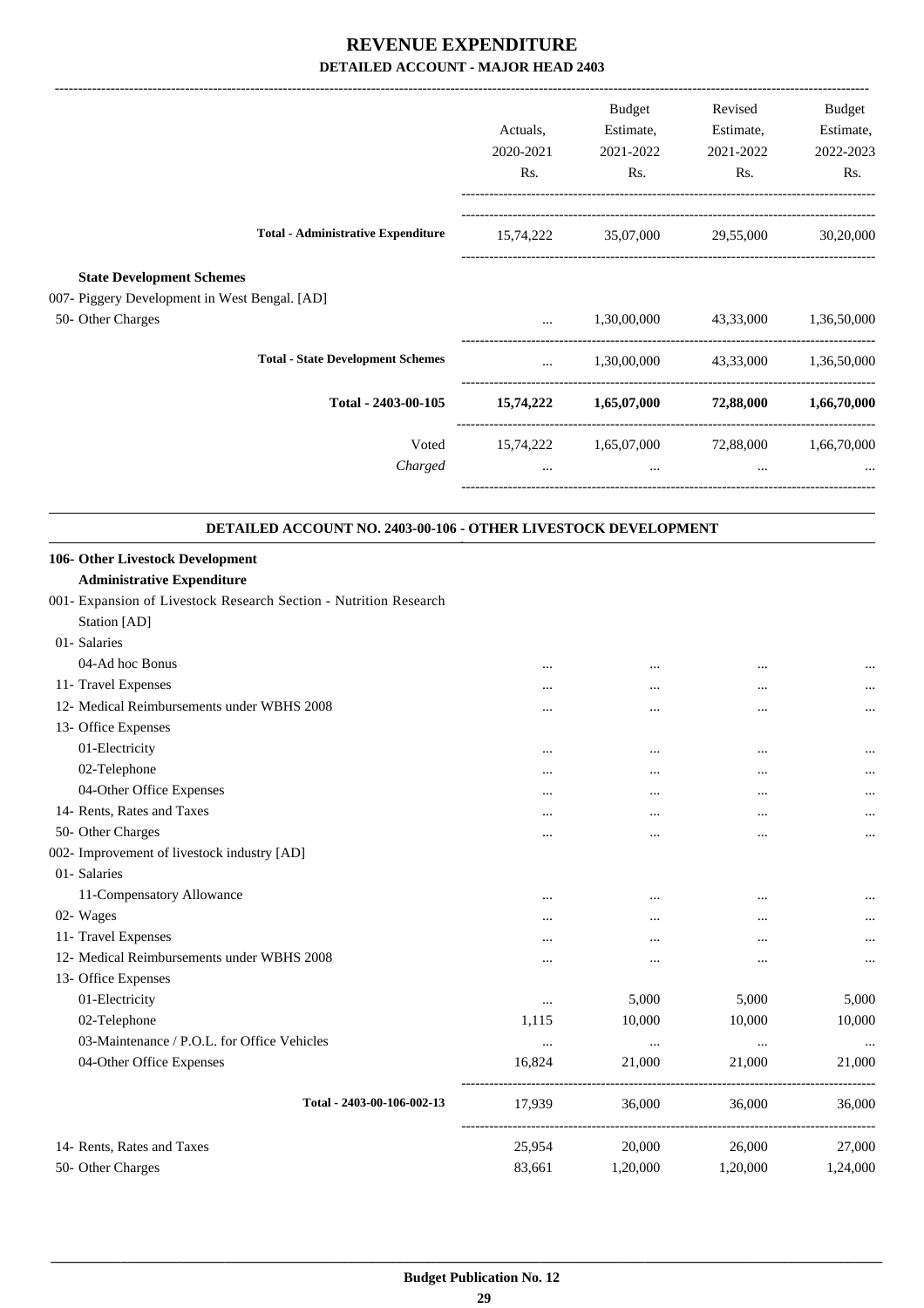|                                                                                                           |           | <b>Budget</b>             | Revised                                             | Budget       |
|-----------------------------------------------------------------------------------------------------------|-----------|---------------------------|-----------------------------------------------------|--------------|
|                                                                                                           | Actuals,  | Estimate,                 | Estimate,                                           | Estimate,    |
|                                                                                                           | 2020-2021 | 2021-2022                 | 2021-2022                                           | 2022-2023    |
|                                                                                                           | Rs.       | Rs.                       | Rs.                                                 | Rs.          |
| Total - 2403-00-106-002                                                                                   |           |                           | 1,27,554 1,76,000 1,82,000 1,87,000                 |              |
| 003- Compensation to the owners for loss of cattle, buffalo, sheep &<br>goat due to natural calamity [AD] |           |                           |                                                     |              |
| 31- Grants-in-aid-GENERAL                                                                                 |           |                           |                                                     |              |
| 02-Other Grants                                                                                           |           |                           | 31,17,83,028 37,00,00,000 31,17,83,000 31,49,01,000 |              |
| Total - 2403-00-106-003                                                                                   |           |                           | 31,17,83,028 37,00,00,000 31,17,83,000 31,49,01,000 |              |
| <b>Total - Administrative Expenditure</b>                                                                 |           |                           | 31,19,10,582 37,01,76,000 31,19,65,000 31,50,88,000 |              |
| Total - 2403-00-106                                                                                       |           |                           | $31,19,10,582$ $37,01,76,000$ $31,19,65,000$        | 31,50,88,000 |
| Voted                                                                                                     |           | 31,19,10,582 37,01,76,000 | 31,19,65,000 31,50,88,000                           |              |
| Charged                                                                                                   |           | $\cdots$                  | $\cdots$                                            |              |
|                                                                                                           |           |                           |                                                     |              |

#### **DETAILED ACCOUNT NO. 2403-00-107 - FODDER AND FEED DEVELOPMENT .**

.

| 107- Fodder and Feed Development                                  |          |                             |           |          |
|-------------------------------------------------------------------|----------|-----------------------------|-----------|----------|
| <b>Administrative Expenditure</b>                                 |          |                             |           |          |
| 001- Scheme for supply of balanced feed for pig in selected areas |          |                             |           |          |
| [AD]                                                              |          |                             |           |          |
| 11- Travel Expenses                                               | $\cdots$ | $\cdots$                    | $\cdots$  | $\cdots$ |
| 12- Medical Reimbursements under WBHS 2008                        | $\cdots$ | $\cdots$                    |           | $\cdots$ |
| 13- Office Expenses                                               |          |                             |           |          |
| 01-Electricity                                                    | $\cdots$ | $\cdots$                    | $\ddotsc$ | $\cdots$ |
| 02-Telephone                                                      |          | $\cdots$                    |           | $\cdots$ |
| 03-Maintenance / P.O.L. for Office Vehicles                       |          | $\cdots$                    |           | $\cdots$ |
| 04-Other Office Expenses                                          | $\cdots$ | $\cdots$                    |           | $\cdots$ |
| 19- Maintenance                                                   |          |                             |           | $\cdots$ |
| 21- Materials and Supplies/Stores and Equipment                   |          |                             |           |          |
| 04-Others                                                         | $\cdots$ | $\cdots$                    | $\cdots$  | $\cdots$ |
| 27- Minor Works/ Maintenance                                      | $\cdots$ | $\cdots$                    | $\cdots$  | $\cdots$ |
| 50- Other Charges                                                 | $\cdots$ | $\cdots$                    | $\cdots$  | $\cdots$ |
| 78- Outsourcing of Services                                       | 6,94,555 | 10,20,000                   | 7,08,000  | 7,29,000 |
| Total - 2403-00-107-001                                           |          | 6,94,555 10,20,000 7,08,000 |           | 7,29,000 |
| 007- Maintenance of Salboni Fodder farm [AD]                      |          |                             |           |          |
| 01- Salaries                                                      |          |                             |           |          |
| 07-Other Allowances                                               | $\cdots$ | $\cdots$                    | $\cdots$  |          |
| 11- Travel Expenses                                               | $\cdots$ | $\cdots$                    | $\cdots$  | $\cdots$ |
| 12- Medical Reimbursements under WBHS 2008                        | $\cdots$ | $\cdots$                    | $\cdots$  | $\cdots$ |
| 13- Office Expenses                                               |          |                             |           |          |
| 01-Electricity                                                    | 6,91,342 | 9,58,000                    | 9,58,000  | 9,77,000 |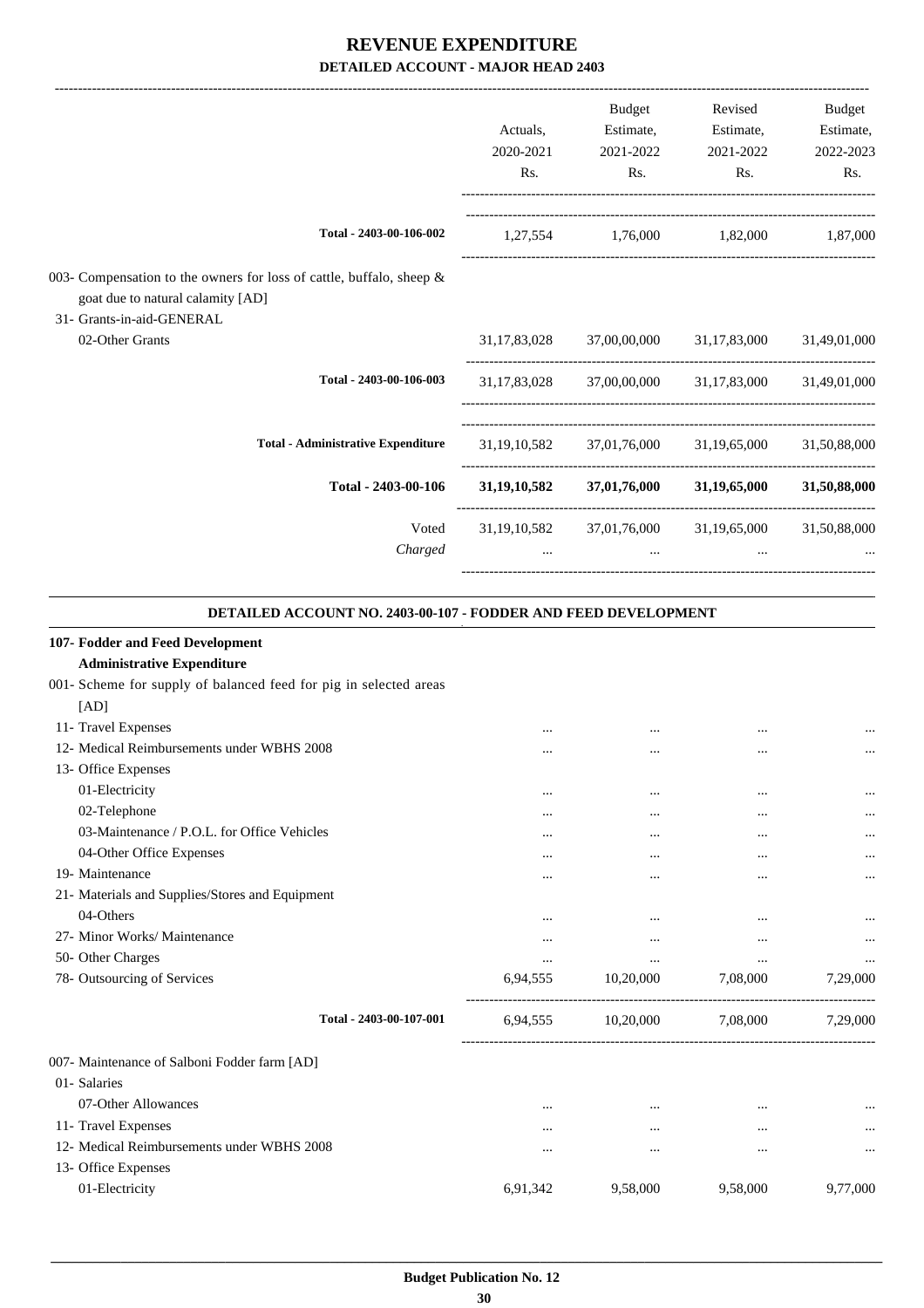-------------------------------------------------------------------------------------------------------------------------------------------------------------------------------

|                                                      | Actuals,<br>2020-2021<br>Rs. | <b>Budget</b><br>Estimate,<br>2021-2022<br>Rs. | Revised<br>Estimate,<br>2021-2022<br>Rs. | <b>Budget</b><br>Estimate,<br>2022-2023<br>Rs. |
|------------------------------------------------------|------------------------------|------------------------------------------------|------------------------------------------|------------------------------------------------|
| 02-Telephone                                         | $\ldots$                     | 4,000                                          | 4,000                                    | 4,000                                          |
| 03-Maintenance / P.O.L. for Office Vehicles          | 1,23,239                     | 70,000                                         | 1,26,000                                 | 1,29,000                                       |
| 04-Other Office Expenses                             | 58,164                       | 1,00,000                                       | 1,00,000                                 | 1,02,000                                       |
| Total - 2403-00-107-007-13                           | 8,72,745                     |                                                | 11,32,000 11,88,000 12,12,000            |                                                |
| 19- Maintenance                                      | $\ldots$                     | 51,000                                         | 51,000                                   | 51,000                                         |
| 21- Materials and Supplies/Stores and Equipment      |                              |                                                |                                          |                                                |
| 04-Others                                            | 1,27,834                     | 3,45,000                                       | 3,45,000                                 | 3,52,000                                       |
| 24- P.O.L.(Police, Ambulance etc.)                   | $\cdots$                     | $\cdots$                                       | $\cdots$                                 |                                                |
| 27- Minor Works/ Maintenance                         | $\cdots$                     | 33,000                                         | 33,000                                   | 33,000                                         |
| 50- Other Charges                                    | 5,08,844                     | 6,15,000                                       | 6,15,000                                 | 6,33,000                                       |
| Total - 2403-00-107-007                              | 15,09,423                    | 21,76,000                                      | 22,32,000                                | 22,81,000                                      |
| 016- Fodder Multiplication Farm [AD]                 |                              |                                                |                                          |                                                |
| 13- Office Expenses                                  |                              |                                                |                                          |                                                |
| 01-Electricity                                       |                              | $\cdots$                                       |                                          |                                                |
| 02-Telephone                                         |                              |                                                |                                          | $\cdots$                                       |
| 03-Maintenance / P.O.L. for Office Vehicles          |                              | $\cdots$                                       |                                          | $\cdots$                                       |
| 04-Other Office Expenses                             |                              |                                                |                                          |                                                |
| 14- Rents, Rates and Taxes                           |                              |                                                |                                          |                                                |
| 21- Materials and Supplies/Stores and Equipment      |                              |                                                |                                          |                                                |
| 04-Others                                            |                              | $\cdots$                                       |                                          |                                                |
| 50- Other Charges                                    |                              |                                                |                                          |                                                |
| 018- Seeds, Fodder and Feed Development Schemes [AD] |                              |                                                |                                          |                                                |
| 02- Wages                                            |                              |                                                |                                          |                                                |
| 11- Travel Expenses                                  |                              |                                                | $\ddotsc$                                |                                                |
| 12- Medical Reimbursements under WBHS 2008           |                              |                                                |                                          | $\cdots$                                       |
| 13- Office Expenses                                  |                              |                                                |                                          |                                                |
| 01-Electricity                                       |                              |                                                |                                          | $\cdots$                                       |
| 02-Telephone                                         |                              |                                                |                                          | $\cdots$                                       |
| 04-Other Office Expenses                             |                              |                                                |                                          |                                                |
| 14- Rents, Rates and Taxes                           |                              |                                                | $\ddotsc$                                |                                                |
| 19- Maintenance                                      |                              |                                                |                                          |                                                |
| 21- Materials and Supplies/Stores and Equipment      |                              |                                                |                                          |                                                |
| 04-Others                                            |                              |                                                |                                          |                                                |
| 27- Minor Works/ Maintenance                         |                              |                                                | $\cdots$                                 | $\cdots$                                       |
| 33- Subsidies                                        |                              |                                                |                                          |                                                |
| 05-Other Subsidies                                   |                              | $\cdots$                                       | $\cdots$                                 |                                                |
| 50- Other Charges                                    |                              | 92,000                                         | 92,000                                   | 95,000                                         |
| Total - 2403-00-107-018                              | $\cdots$                     | 92,000                                         | 92,000                                   | 95,000                                         |
| <b>Total - Administrative Expenditure</b>            | 22,03,978                    | 32,88,000                                      | 30,32,000                                | 31,05,000                                      |
|                                                      |                              |                                                |                                          |                                                |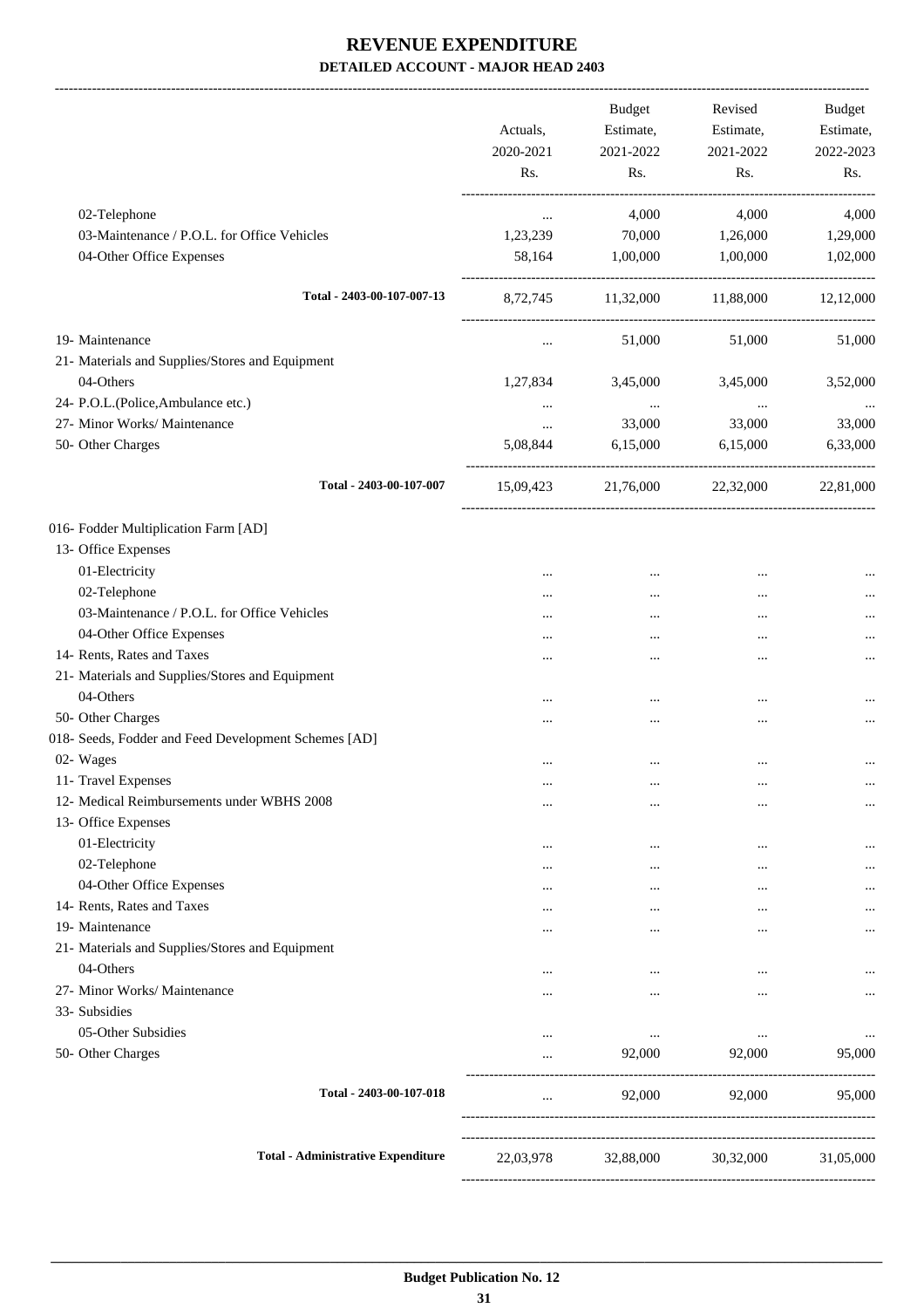|                                                                                                                 |              | Budget    | Revised                                                                                                                                                                                                                               | Budget    |
|-----------------------------------------------------------------------------------------------------------------|--------------|-----------|---------------------------------------------------------------------------------------------------------------------------------------------------------------------------------------------------------------------------------------|-----------|
|                                                                                                                 | Actuals,     | Estimate, | Estimate,                                                                                                                                                                                                                             | Estimate, |
|                                                                                                                 | 2020-2021    | 2021-2022 | 2021-2022                                                                                                                                                                                                                             | 2022-2023 |
|                                                                                                                 | Rs.          | Rs.       | Rs.                                                                                                                                                                                                                                   | Rs.       |
| <b>State Development Schemes</b>                                                                                |              |           |                                                                                                                                                                                                                                       |           |
| 002- Strengthening of State Fodder Seed Production Farms Including                                              |              |           |                                                                                                                                                                                                                                       |           |
| Seed Testing Facilities [AD]                                                                                    |              |           |                                                                                                                                                                                                                                       |           |
| 50- Other Charges                                                                                               | $\cdots$     |           | 3,00,00,000 1,00,00,000 3,15,00,000                                                                                                                                                                                                   |           |
| Total - 2403-00-107-002                                                                                         | $\cdots$     |           | 3,00,00,000 1,00,00,000 3,15,00,000                                                                                                                                                                                                   |           |
| 009- Establishment of Fodder Seed Production Farm through<br>incentive to the enterpreneurs/joint venture. [AD] |              |           |                                                                                                                                                                                                                                       |           |
| 50- Other Charges                                                                                               |              |           | $\mathbf{m}$ and $\mathbf{m}$ are the contract of the contract of the contract of the contract of the contract of the contract of the contract of the contract of the contract of the contract of the contract of the contract of the |           |
| <b>Total - State Development Schemes</b>                                                                        | $\mathbf{r}$ |           | $3,00,00,000$ $1,00,00,000$ $3,15,00,000$                                                                                                                                                                                             |           |
| Total - 2403-00-107                                                                                             |              |           | 22,03,978 3,32,88,000 1,30,32,000 3,46,05,000                                                                                                                                                                                         |           |
| Voted                                                                                                           |              |           | 22,03,978 3,32,88,000 1,30,32,000 3,46,05,000                                                                                                                                                                                         |           |
| Charged                                                                                                         |              |           |                                                                                                                                                                                                                                       |           |
|                                                                                                                 |              |           |                                                                                                                                                                                                                                       |           |

#### **DETAILED ACCOUNT NO. 2403-00-109 - EXTENSION AND TRAINING**

.

| 1,33,56,000<br>1,33,56,000<br>10,000<br>10,000<br>1,81,000<br>47,000<br>49,540 2,72,000 2,72,000 | $\cdots$<br><br>1,36,23,000<br>10,000<br>48,000<br>2,77,000            |
|--------------------------------------------------------------------------------------------------|------------------------------------------------------------------------|
|                                                                                                  |                                                                        |
|                                                                                                  |                                                                        |
|                                                                                                  |                                                                        |
|                                                                                                  |                                                                        |
|                                                                                                  |                                                                        |
|                                                                                                  |                                                                        |
|                                                                                                  |                                                                        |
|                                                                                                  |                                                                        |
|                                                                                                  |                                                                        |
|                                                                                                  |                                                                        |
|                                                                                                  |                                                                        |
|                                                                                                  |                                                                        |
|                                                                                                  |                                                                        |
|                                                                                                  |                                                                        |
| 88,47,417 1,38,19,000 1,36,85,000 1,39,58,000                                                    |                                                                        |
| 38,814 98,000 39,000                                                                             | 40,000                                                                 |
| $\cdots$                                                                                         | $\cdots$                                                               |
| $\cdots$                                                                                         | $\ddots$<br>$\cdots$                                                   |
| 49,410 1,72,000 1,72,000                                                                         | 1,77,000                                                               |
| 10,20,000                                                                                        | 57,10,000                                                              |
| 10,000                                                                                           | 10,000                                                                 |
|                                                                                                  |                                                                        |
|                                                                                                  | 55,44,000<br>10,000<br>1.43.70.579 1.51.19.000 1.94.50.000 1.98.95.000 |

#### **State Development Schemes**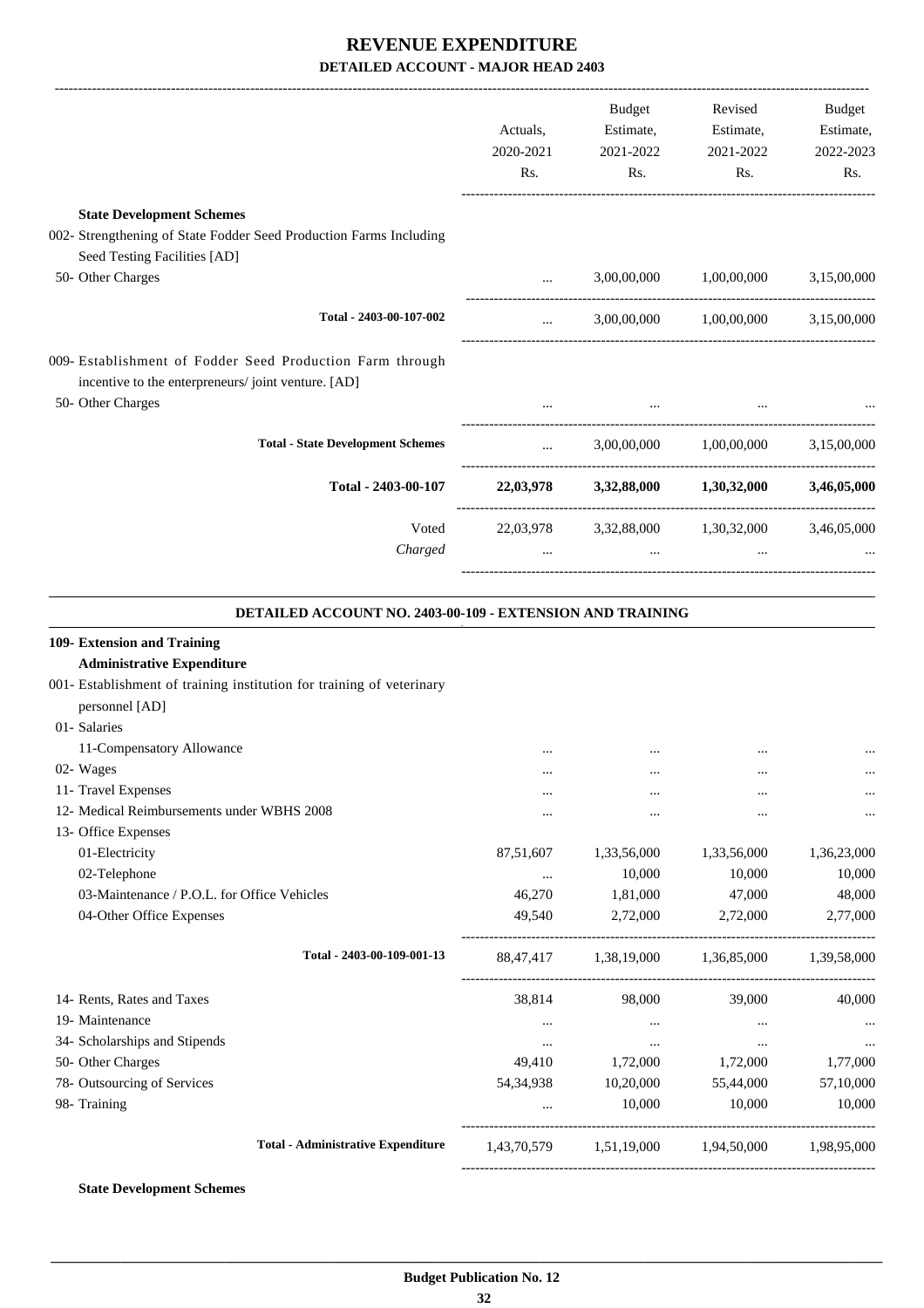-------------------------------------------------------------------------------------------------------------------------------------------------------------------------------

|                                                                                | Actuals.<br>2020-2021<br>Rs. | <b>Budget</b><br>Estimate,<br>2021-2022<br>Rs. | Revised<br>Estimate,<br>2021-2022<br>Rs. | <b>Budget</b><br>Estimate,<br>2022-2023<br>Rs. |
|--------------------------------------------------------------------------------|------------------------------|------------------------------------------------|------------------------------------------|------------------------------------------------|
| 037- In-service training and training of farmers- [AD]                         |                              |                                                |                                          |                                                |
| 50- Other Charges                                                              | $\cdots$                     | 2,00,00,000                                    | 66,67,000                                | 2,10,00,000                                    |
| <b>Total - State Development Schemes</b>                                       | $\cdots$                     | 2,00,00,000                                    | 66,67,000                                | 2,10,00,000                                    |
| Total - 2403-00-109                                                            | 1,43,70,579                  | 3,51,19,000                                    | 2,61,17,000                              | 4,08,95,000                                    |
| Voted<br>Charged                                                               | 1,43,70,579<br>$\cdots$      | 3,51,19,000<br>$\cdots$                        | 2,61,17,000<br>$\cdots$                  | 4,08,95,000<br>$\cdots$                        |
| DETAILED ACCOUNT NO. 2403-00-113 - ADMINISTRATIVE INVESTIGATION AND STATISTICS |                              |                                                |                                          |                                                |

**.**

| 113- Administrative Investigation and Statistics                       |          |           |           |           |
|------------------------------------------------------------------------|----------|-----------|-----------|-----------|
| <b>Administrative Expenditure</b>                                      |          |           |           |           |
| 001- Establishment of statistical cell under the Directorate of Animal |          |           |           |           |
| Husbandry and continuation of Livestock Census [AD]                    |          |           |           |           |
| 01- Salaries                                                           |          |           |           |           |
| 12-Medical Allowance                                                   |          |           |           |           |
| 11- Travel Expenses                                                    |          |           | $\ddotsc$ |           |
| 12- Medical Reimbursements under WBHS 2008                             |          |           | $\cdots$  |           |
| 13- Office Expenses                                                    |          |           |           |           |
| 01-Electricity                                                         | $\cdots$ | $\cdots$  | $\cdots$  | $\ddotsc$ |
| 04-Other Office Expenses                                               |          |           | $\cdots$  |           |
| 50- Other Charges                                                      |          |           |           |           |
| 007- Expansion of exsisting statistical cell under the Veterinary      |          |           |           |           |
| Directorate [AD]                                                       |          |           |           |           |
| 01- Salaries                                                           |          |           |           |           |
| 01-Pay                                                                 |          |           |           |           |
| 14-Grade Pay                                                           |          |           |           | $\ddotsc$ |
| 02-Dearness Allowance                                                  |          |           |           | $\cdots$  |
| 03-House Rent Allowance                                                |          |           |           |           |
| <b>State Development Schemes</b>                                       |          |           |           |           |
| 002- Establishment of Statistical Cell under the Dte. of AH and        |          |           |           |           |
| Continuation of Livestock Centres Scheme for Sample Survey of          |          |           |           |           |
| Estimation of Production of Milk, Egg, Wool and Meat (State            |          |           |           |           |
| Share) (OCASPS) [AD]                                                   |          |           |           |           |
| 01- Salaries                                                           |          |           |           |           |
| 01-Pay                                                                 |          |           |           |           |
| 14-Grade Pay                                                           |          |           | $\cdots$  | $\cdots$  |
| 02-Dearness Allowance                                                  |          |           |           | $\ddotsc$ |
| 03-House Rent Allowance                                                |          | $\ddotsc$ |           | $\ddotsc$ |
| 04-Ad hoc Bonus                                                        |          |           | $\cdots$  |           |
| 12-Medical Allowance                                                   | $\cdots$ | $\ddotsc$ | $\cdots$  | $\cdots$  |
| 11- Travel Expenses                                                    |          |           |           |           |
| 12- Medical Reimbursements under WBHS 2008                             |          | $\cdots$  | $\cdots$  |           |
| 13- Office Expenses                                                    |          |           |           |           |
| 04-Other Office Expenses                                               |          |           | $\cdots$  |           |
|                                                                        |          |           |           |           |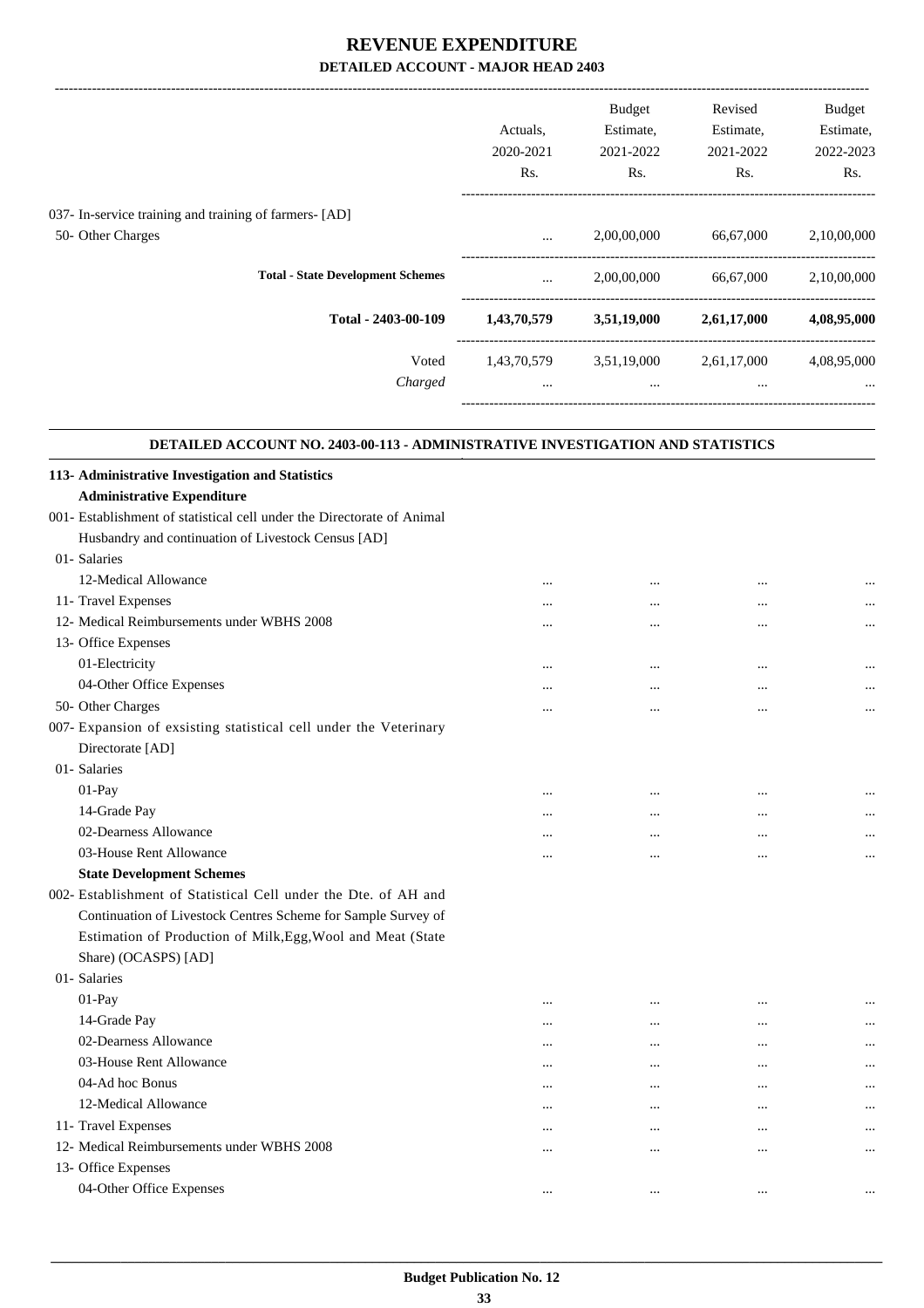|                                                                    | Actuals,<br>2020-2021<br>Rs. | <b>Budget</b><br>Estimate,<br>2021-2022<br>R <sub>s</sub> . | Revised<br>Estimate,<br>2021-2022<br>Rs. | <b>Budget</b><br>Estimate,<br>2022-2023<br>Rs. |
|--------------------------------------------------------------------|------------------------------|-------------------------------------------------------------|------------------------------------------|------------------------------------------------|
| 50- Other Charges                                                  | $\ddotsc$                    | $\cdots$                                                    |                                          |                                                |
| <b>State Development Schemes (Central Assistance)</b>              |                              |                                                             |                                          |                                                |
| 004- Sample Survey for Estimation of Production of Milk, Egg, Wool |                              |                                                             |                                          |                                                |
| and Meat (Central Share) (OCASPS) [AD]                             |                              |                                                             |                                          |                                                |
| 01- Salaries                                                       |                              |                                                             |                                          |                                                |
| $01-Pay$                                                           |                              | $\cdots$                                                    | $\cdots$                                 |                                                |
| 14-Grade Pay                                                       |                              |                                                             | $\cdots$                                 |                                                |
| 02-Dearness Allowance                                              |                              | $\cdots$                                                    | $\ddotsc$                                |                                                |
| 03-House Rent Allowance                                            | $\ddotsc$                    | $\ddotsc$                                                   | $\ddotsc$                                |                                                |
| 04-Ad hoc Bonus                                                    | $\cdots$                     | $\cdots$                                                    | $\cdots$                                 |                                                |
| 12-Medical Allowance                                               | $\cdots$                     | $\cdots$                                                    | $\cdots$                                 |                                                |
| 11- Travel Expenses                                                | $\cdots$                     | $\cdots$                                                    | $\cdots$                                 | $\cdots$                                       |
| 12- Medical Reimbursements under WBHS 2008                         |                              |                                                             |                                          |                                                |
| 13- Office Expenses                                                |                              |                                                             |                                          |                                                |
| 04-Other Office Expenses                                           | $\cdots$                     | $\cdots$                                                    | $\cdots$                                 |                                                |
| 50- Other Charges                                                  | .                            | $\cdots$                                                    | $\cdots$                                 |                                                |
| Total - 2403-00-113                                                |                              |                                                             | $\ddotsc$                                |                                                |
| Voted                                                              | $\cdots$                     | $\cdots$                                                    | $\cdots$                                 | $\cdots$                                       |
| Charged                                                            | $\cdots$                     | $\cdots$                                                    | $\cdots$                                 |                                                |

#### **DETAILED ACCOUNT NO. 2403-00-190 - ASSISTANCE TO PUBLIC SECTOR AND OTHER UNDERTAKINGS**

**.**

.

.

#### **190- Assistance to Public Sector and Other Undertakings**

#### **Administrative Expenditure**

- 001- West Bengal Livestock Processing Development Corporation.
	- $[AD]$

| $1 - 1$<br>36- Grants-in-aid-Salaries |                                           | 3,00,00,000             | 3,00,00,000     | 3,10,50,000     | 3,25,25,000             |
|---------------------------------------|-------------------------------------------|-------------------------|-----------------|-----------------|-------------------------|
|                                       | <b>Total - Administrative Expenditure</b> | 3,00,00,000             | 3,00,00,000     | 3,10,50,000     | 3,25,25,000             |
|                                       | Total - 2403-00-190                       | 3,00,00,000             | 3,00,00,000     | 3,10,50,000     | 3,25,25,000             |
|                                       | Voted<br>Charged                          | 3,00,00,000<br>$\cdots$ | 3,00,00,000<br> | 3,10,50,000<br> | 3,25,25,000<br>$\cdots$ |
|                                       |                                           |                         |                 |                 |                         |

#### **DETAILED ACCOUNT NO. 2403-00-789 - SPECIAL COMPONENT PLAN FOR SCHEDULED CASTES**

| 789- Special Component Plan for Scheduled Castes |          |              |          |
|--------------------------------------------------|----------|--------------|----------|
| <b>Administrative Expenditure</b>                |          |              |          |
| 001- New Veterinary Hospitals [AD]               |          |              |          |
| 01-Salaries                                      |          |              |          |
| 07-Other Allowances                              | $\cdots$ | <br>$\cdots$ | $\cdots$ |
| 11- Travel Expenses                              |          | <br>         |          |
| 12- Medical Reimbursements under WBHS 2008       | $\cdots$ | <br>         | $\cdots$ |
|                                                  |          |              |          |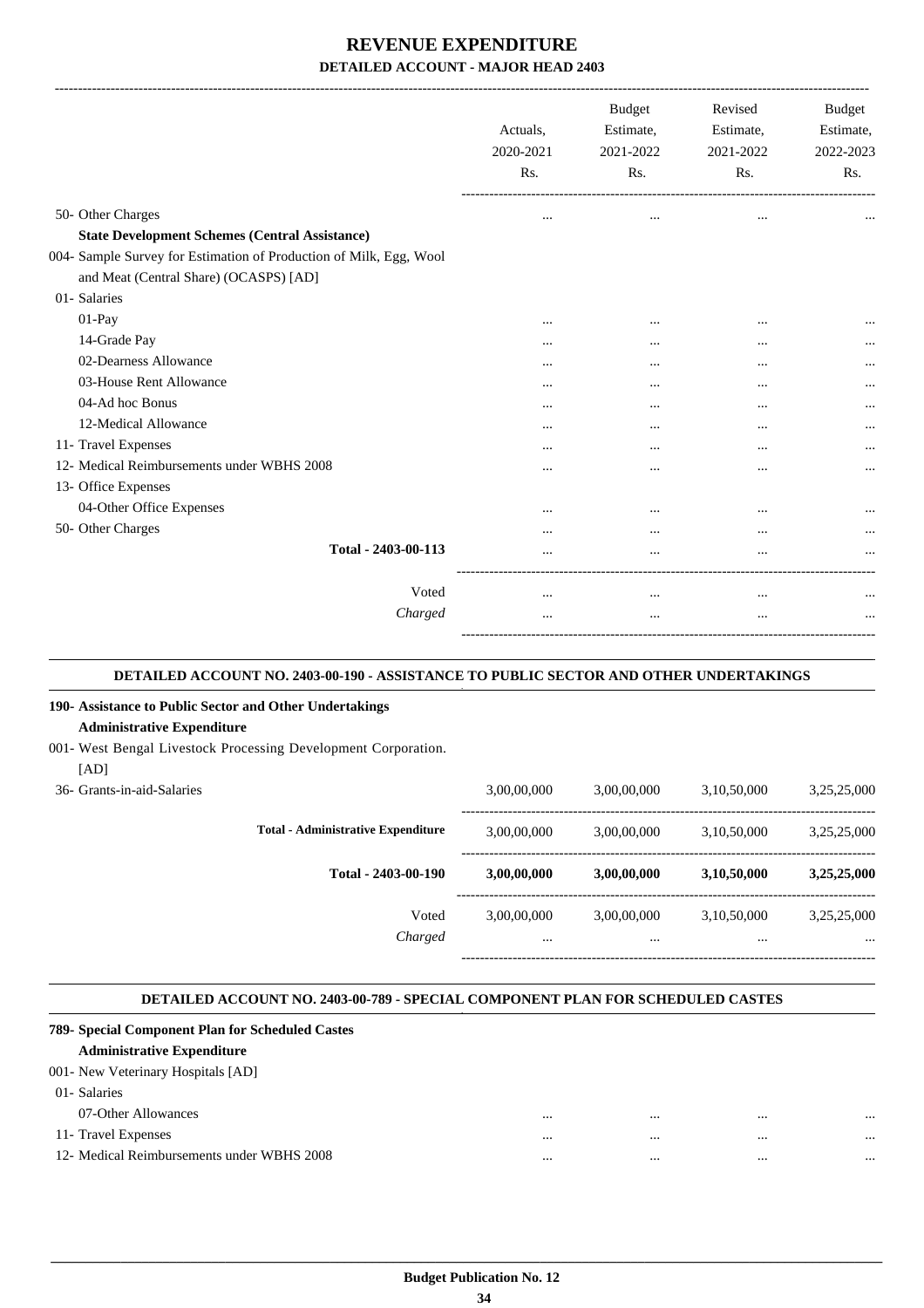|                                                                   | Actuals,<br>2020-2021<br>Rs. | Budget<br>Estimate,<br>2021-2022<br>Rs. | Revised<br>Estimate,<br>2021-2022<br>Rs. | <b>Budget</b><br>Estimate,<br>2022-2023<br>Rs. |
|-------------------------------------------------------------------|------------------------------|-----------------------------------------|------------------------------------------|------------------------------------------------|
| 13- Office Expenses                                               |                              |                                         |                                          |                                                |
| 01-Electricity                                                    |                              |                                         |                                          |                                                |
| 04-Other Office Expenses                                          | 1,856                        | 2,000                                   | 2,000                                    | 2,000                                          |
| Total - 2403-00-789-001-13                                        | 1,856                        | 2,000                                   | 2,000                                    | 2,000                                          |
| 21- Materials and Supplies/Stores and Equipment                   |                              |                                         |                                          |                                                |
| 02-Drug                                                           | 6,580                        | 10,000                                  | 10,000                                   | 10,000                                         |
| 04-Others                                                         |                              | $\cdots$                                |                                          |                                                |
| Total - 2403-00-789-001-21                                        | 6,580                        | 10,000                                  | 10,000                                   | 10,000                                         |
| 27- Minor Works/ Maintenance                                      | $\cdots$                     | $\cdots$                                | $\cdots$                                 |                                                |
| 50- Other Charges                                                 | 15,980                       | 22,000                                  | 22,000                                   | 23,000                                         |
| Total - 2403-00-789-001                                           | 24,416                       | 34,000                                  | 34,000                                   | 35,000                                         |
| 002- Additional veterinary dispensaries [AD]                      |                              |                                         |                                          |                                                |
| 02- Wages                                                         |                              |                                         |                                          |                                                |
| 11- Travel Expenses                                               |                              |                                         |                                          |                                                |
| 12- Medical Reimbursements under WBHS 2008                        |                              |                                         |                                          |                                                |
| 13- Office Expenses                                               |                              |                                         |                                          |                                                |
| 01-Electricity                                                    | 1,55,640                     | 2,52,000                                | 2,52,000                                 | 2,57,000                                       |
| 02-Telephone                                                      | 41,943                       | 79,000                                  | 79,000                                   | 81,000                                         |
| 04-Other Office Expenses                                          | 1,74,574                     | 1,84,000                                | 1,84,000                                 | 1,88,000                                       |
| Total - 2403-00-789-002-13                                        | 3,72,157                     | 5,15,000                                | 5,15,000                                 | 5,26,000                                       |
| 14- Rents, Rates and Taxes                                        | 2,94,589                     | 2,88,000                                | 2,98,000                                 | 3,04,000                                       |
| 21- Materials and Supplies/Stores and Equipment                   |                              |                                         |                                          |                                                |
| 02-Drug                                                           | 26,54,959                    | 27,08,000                               | 27,08,000                                | 27,62,000                                      |
| 04-Others                                                         | 90,456                       | 1,86,000                                | 1,86,000                                 | 1,90,000                                       |
| Total - 2403-00-789-002-21                                        |                              | 27,45,415 28,94,000 28,94,000           |                                          | 29,52,000                                      |
| 50- Other Charges                                                 |                              | 3,36,191 4,86,000 4,86,000 5,01,000     |                                          |                                                |
| Total - 2403-00-789-002                                           |                              | 37,48,352 41,83,000 41,93,000 42,83,000 |                                          |                                                |
| 003- Maintenance of the programme for development of scheduled    |                              |                                         |                                          |                                                |
| castes [AD]                                                       |                              |                                         |                                          |                                                |
| 02- Wages                                                         | $\cdots$                     | $\ldots$                                | $\cdots$                                 | $\cdots$                                       |
| 11- Travel Expenses<br>12- Medical Reimbursements under WBHS 2008 | $\cdots$                     | $\cdots$                                | $\cdots$                                 | $\cdots$                                       |
| 13- Office Expenses                                               | $\cdots$                     | $\cdots$                                | $\cdots$                                 | $\cdots$                                       |
| 01-Electricity                                                    | $\cdots$                     | $\cdots$                                |                                          |                                                |
| 03-Maintenance / P.O.L. for Office Vehicles                       | $\cdots$                     | $\cdots$                                | $\cdots$                                 | $\cdots$                                       |
|                                                                   |                              |                                         |                                          |                                                |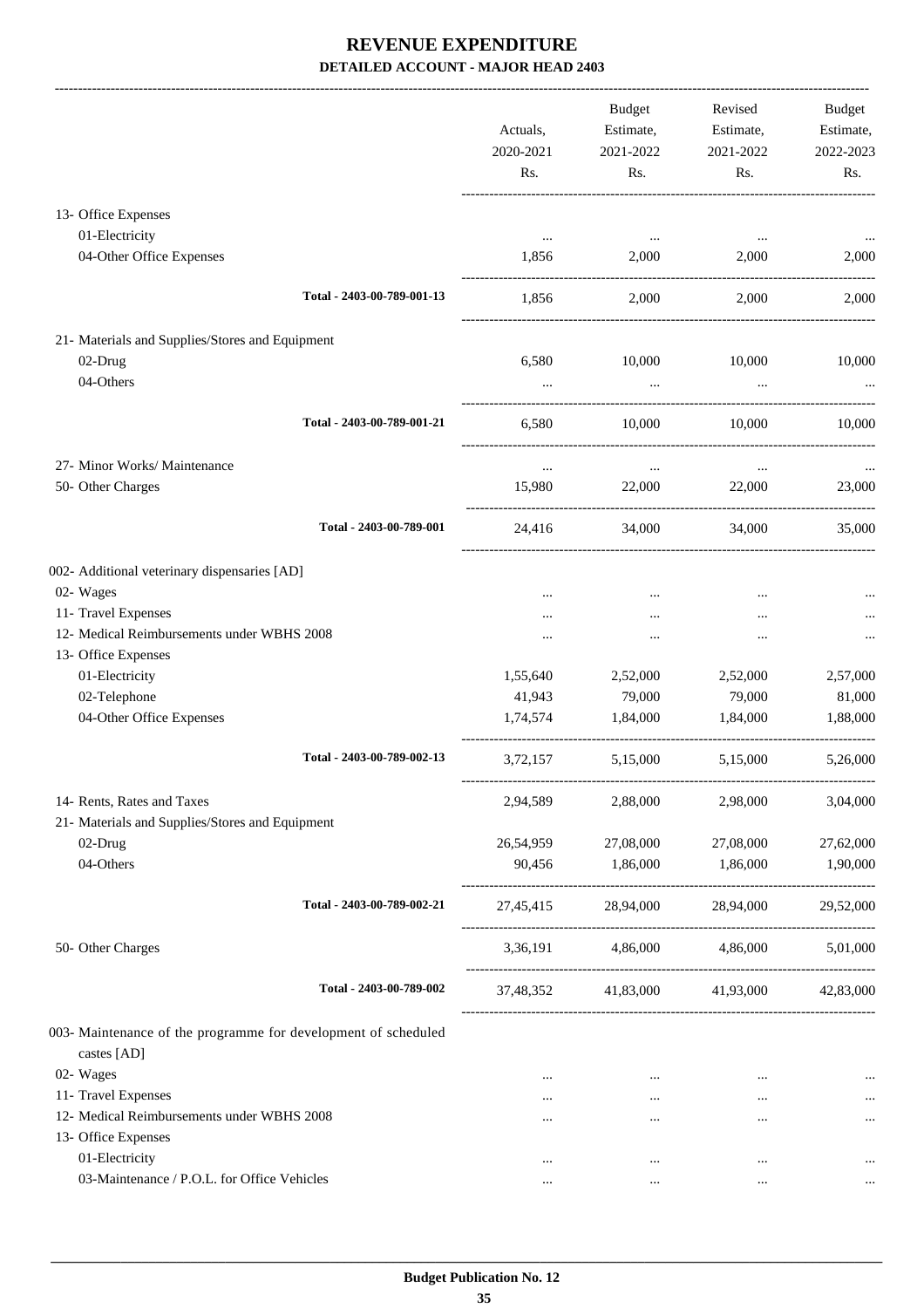-------------------------------------------------------------------------------------------------------------------------------------------------------------------------------

|                                                                               | Actuals,<br>2020-2021<br>Rs. | <b>Budget</b><br>Estimate,<br>2021-2022<br>Rs. | Revised<br>Estimate,<br>2021-2022<br>Rs. | <b>Budget</b><br>Estimate,<br>2022-2023<br>Rs. |
|-------------------------------------------------------------------------------|------------------------------|------------------------------------------------|------------------------------------------|------------------------------------------------|
| 04-Other Office Expenses                                                      |                              | $\cdots$                                       |                                          |                                                |
| 14- Rents, Rates and Taxes                                                    |                              |                                                | $\ddotsc$                                |                                                |
| 19- Maintenance                                                               |                              |                                                |                                          | $\cdots$                                       |
| 21- Materials and Supplies/Stores and Equipment                               |                              |                                                |                                          |                                                |
| 04-Others                                                                     | $\ddotsc$                    |                                                |                                          |                                                |
| 27- Minor Works/ Maintenance                                                  | $\cdots$                     | $\cdots$                                       | $\cdots$                                 |                                                |
| 50- Other Charges                                                             | 34,843                       | 50,000                                         | 50,000                                   | 52,000                                         |
| Total - 2403-00-789-003                                                       | 34,843                       | 50,000                                         | 50,000                                   | 52,000                                         |
| 004- Additional Block Animal Health Centres (Vetirinary<br>Dispensaries) [AD] |                              |                                                |                                          |                                                |
| 02- Wages                                                                     |                              |                                                |                                          |                                                |
| 11- Travel Expenses                                                           |                              |                                                |                                          |                                                |
| 12- Medical Reimbursements under WBHS 2008                                    |                              |                                                |                                          |                                                |
| 13- Office Expenses                                                           |                              |                                                |                                          |                                                |
| 01-Electricity<br>02-Telephone                                                |                              |                                                |                                          |                                                |
| 04-Other Office Expenses                                                      |                              |                                                |                                          |                                                |
| 21- Materials and Supplies/Stores and Equipment                               |                              |                                                |                                          | $\cdots$                                       |
| 02-Drug                                                                       | 2,23,978                     | 2,28,000                                       | 2,28,000                                 | 2,33,000                                       |
| 04-Others                                                                     | 6,863                        | 23,000                                         | 23,000                                   | 23,000                                         |
| Total - 2403-00-789-004-21                                                    | 2,30,841                     | 2.51.000                                       | 2.51.000                                 | 2,56,000                                       |
| 50- Other Charges                                                             | 21,940                       | 22,000                                         | 22,000                                   | 23,000                                         |
| Total - 2403-00-789-004                                                       | 2,52,781                     | 2,73,000                                       | 2,73,000                                 | 2,79,000                                       |
| 005- Animal Development Aid Centres (Veterinary Aid Centres)                  |                              |                                                |                                          |                                                |
| [AD]<br>11- Travel Expenses                                                   |                              |                                                |                                          |                                                |
| 12- Medical Reimbursements under WBHS 2008                                    | $\cdots$                     | $\cdots$                                       | $\ddotsc$<br>                            | $\cdots$                                       |
| 13- Office Expenses                                                           |                              |                                                |                                          |                                                |
| 01-Electricity                                                                |                              | $\cdots$                                       | $\ddotsc$                                |                                                |
| 03-Maintenance / P.O.L. for Office Vehicles                                   | $\cdots$                     | $\ldots$                                       | $\cdots$                                 |                                                |
| 04-Other Office Expenses                                                      | 7.945                        | 8,000                                          | 8,000                                    | 8,000                                          |
| Total - 2403-00-789-005-13                                                    | 7,945                        | 8,000                                          | 8,000                                    | 8,000                                          |
| 14- Rents, Rates and Taxes                                                    | 1,858                        | 10,000                                         | 2,000                                    | 2,000                                          |
| 21- Materials and Supplies/Stores and Equipment<br>02-Drug                    | 68,80,106                    | 71,52,000                                      | 71,52,000                                | 72,95,000                                      |
| 04-Others                                                                     | 54,569                       | 2,71,000                                       | 2,71,000                                 | 2,76,000                                       |
| Total - 2403-00-789-005-21                                                    | 69, 34, 675                  | 74,23,000                                      | 74,23,000                                | 75,71,000                                      |
|                                                                               |                              |                                                |                                          |                                                |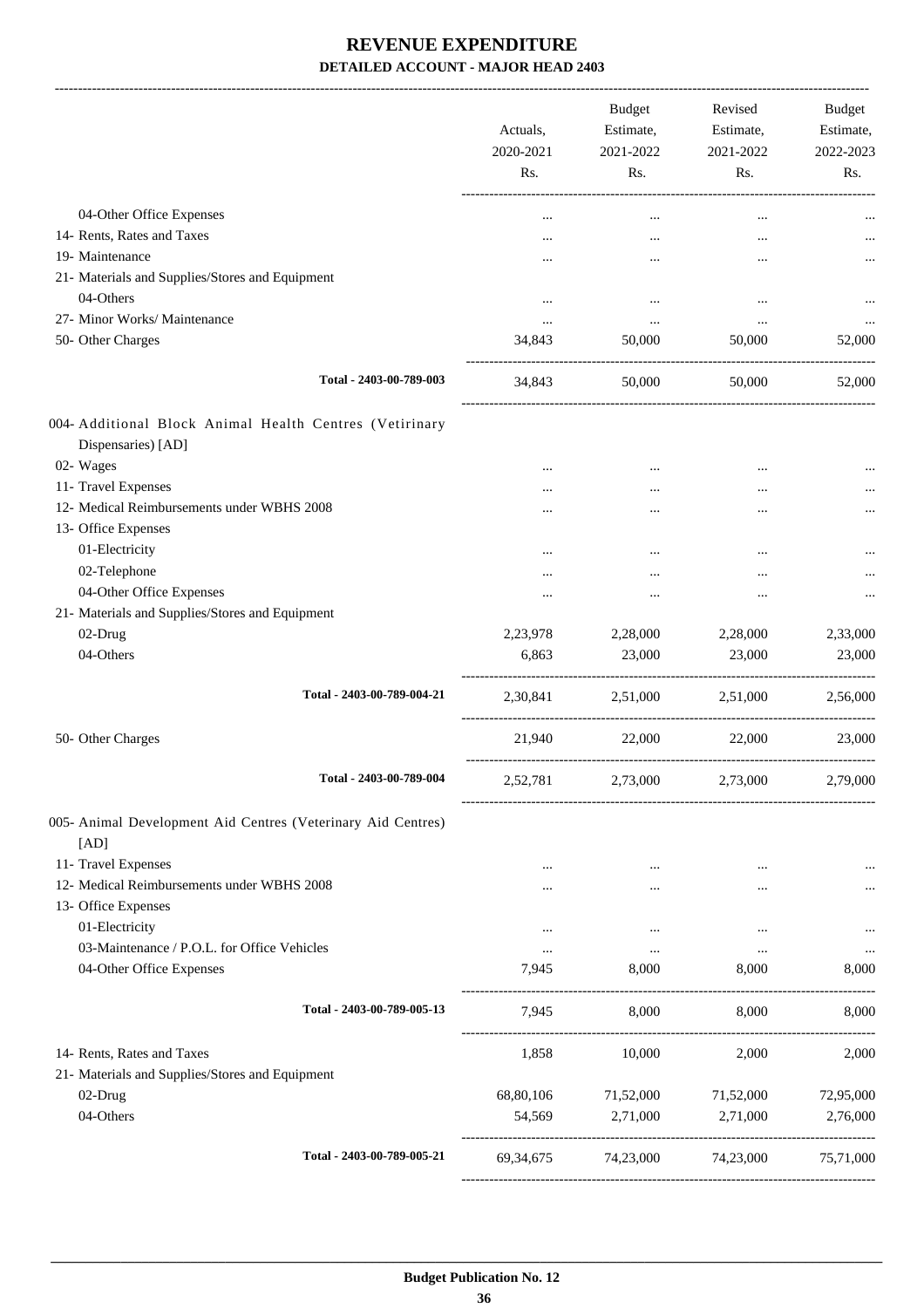|                                                                   |                   | <b>Budget</b>      | Revised             | Budget    |
|-------------------------------------------------------------------|-------------------|--------------------|---------------------|-----------|
|                                                                   | Actuals,          | Estimate,          | Estimate,           | Estimate, |
|                                                                   | 2020-2021         | 2021-2022          | 2021-2022           | 2022-2023 |
|                                                                   | Rs.               | Rs.                | Rs.                 | Rs.       |
| 50- Other Charges                                                 | 41,995            | 60,000             | 60,000              | 62,000    |
| Total - 2403-00-789-005                                           | 69,86,473         |                    | 75,01,000 74,93,000 | 76,43,000 |
| 006- State Animal Health Centre (Veterinary Hospitals) [AD]       |                   |                    |                     |           |
| 11- Travel Expenses                                               |                   |                    |                     |           |
| 12- Medical Reimbursements under WBHS 2008                        |                   |                    |                     |           |
| 13- Office Expenses                                               |                   |                    |                     |           |
|                                                                   |                   |                    |                     |           |
| 02-Telephone<br>03-Maintenance / P.O.L. for Office Vehicles       |                   |                    |                     |           |
|                                                                   |                   |                    |                     |           |
| 04-Other Office Expenses                                          |                   |                    |                     |           |
| 21- Materials and Supplies/Stores and Equipment                   |                   |                    |                     |           |
| 02-Drug                                                           | 40,56,881         | 41,60,000          | 41,60,000           | 42,43,000 |
| 04-Others                                                         | 3,22,816          | 6,69,000           | 6,69,000            | 6,82,000  |
| Total - 2403-00-789-006-21                                        | 43,79,697         | 48,29,000          | 48,29,000           | 49,25,000 |
| 50- Other Charges                                                 | 31,997            | 44,000             | 44,000              | 45,000    |
| Total - 2403-00-789-006                                           | 44,11,694         |                    | 48,73,000 48,73,000 | 49,70,000 |
| 007- Strengthening of existing A.I.Centres and adoption of Frozen |                   |                    |                     |           |
| Semen Technology in the scheduled caste areas [AD]                |                   |                    |                     |           |
| 11- Travel Expenses                                               |                   |                    |                     |           |
| 13- Office Expenses                                               |                   |                    |                     |           |
| 01-Electricity                                                    |                   |                    |                     |           |
| 02-Telephone                                                      |                   |                    |                     |           |
| 03-Maintenance / P.O.L. for Office Vehicles                       |                   |                    |                     |           |
| 04-Other Office Expenses                                          |                   | $\ddotsc$          |                     | $\cdots$  |
| 21- Materials and Supplies/Stores and Equipment                   |                   |                    |                     |           |
| 04-Others                                                         | 1,41,503          | 3,33,000           | 3,33,000            | 3,40,000  |
| 50- Other Charges                                                 | 1,23,219          | 1,98,000           | 1,98,000            | 2,04,000  |
| Total - 2403-00-789-007                                           | 2,64,722          | 5,31,000           | 5,31,000            | 5,44,000  |
| 008- Establishment Of State Poultry Farm at Malda. [AD]           |                   |                    |                     |           |
| 01- Salaries                                                      |                   |                    |                     |           |
| 07-Other Allowances                                               |                   |                    |                     |           |
| 02- Wages                                                         | $\ddotsc$         | $\ddotsc$          |                     |           |
| 11- Travel Expenses                                               |                   | $\cdots$           |                     | $\cdots$  |
| 12- Medical Reimbursements under WBHS 2008                        | $\cdots$          | $\ddotsc$          |                     |           |
| 13- Office Expenses                                               | $\cdots$          |                    |                     | $\cdots$  |
| 01-Electricity                                                    |                   |                    |                     |           |
|                                                                   |                   | 83,000             | 83,000              | 85,000    |
| 14- Rents, Rates and Taxes                                        | 45,603            | 1,03,000           | 1,03,000            | 1,03,000  |
| 21- Materials and Supplies/Stores and Equipment<br>04-Others      |                   |                    |                     |           |
|                                                                   | 3,72,761<br>8,000 | 8,07,000<br>18,000 | 8,07,000            | 8,23,000  |
| 50- Other Charges                                                 |                   |                    | 18,000              | 19,000    |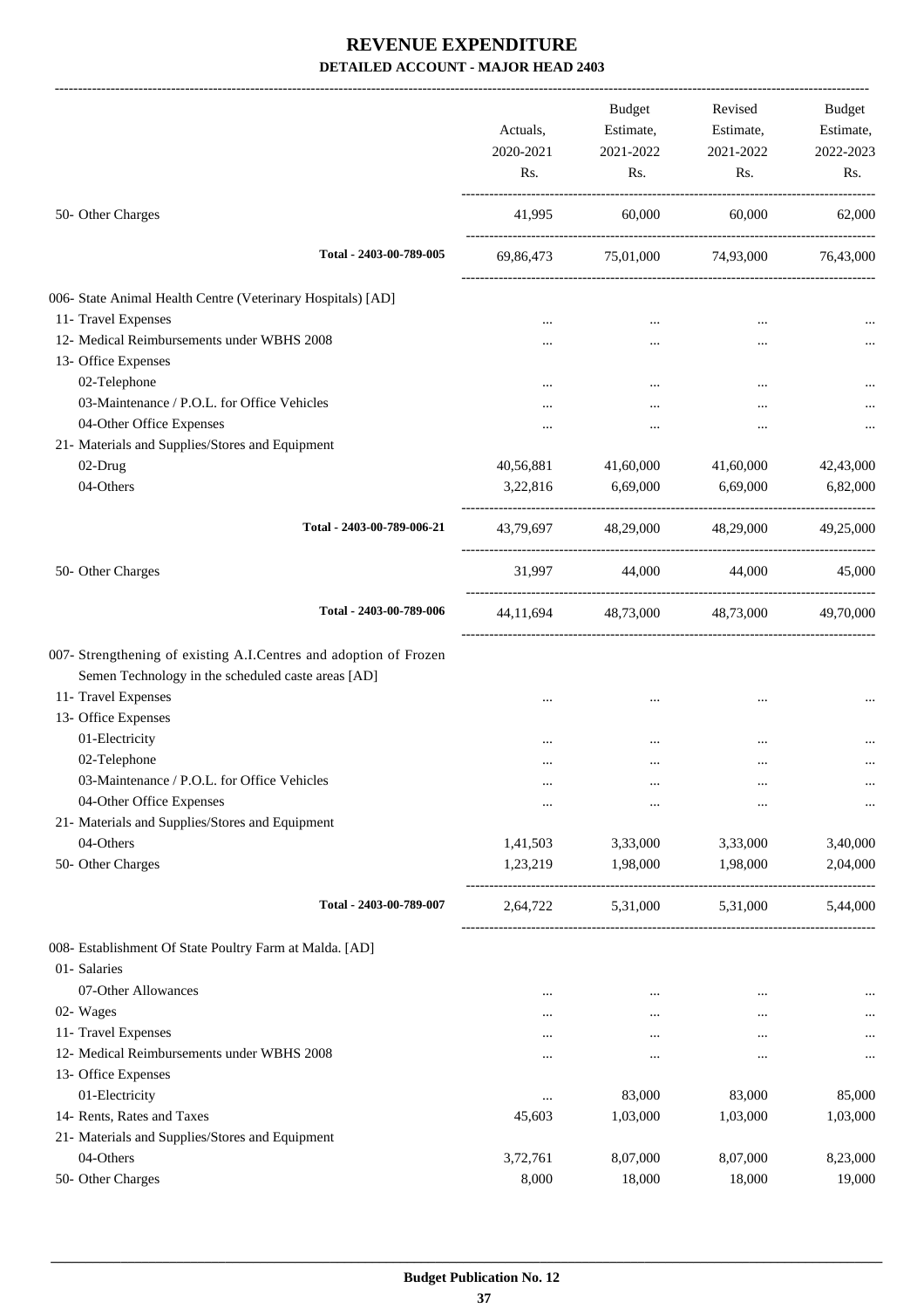|                                                                                                          | Actuals,<br>2020-2021<br>Rs. | Budget<br>Estimate,<br>2021-2022<br>Rs. | Revised<br>Estimate,<br>2021-2022<br>Rs.                                                       | Budget<br>Estimate,<br>2022-2023<br>Rs. |
|----------------------------------------------------------------------------------------------------------|------------------------------|-----------------------------------------|------------------------------------------------------------------------------------------------|-----------------------------------------|
| Total - 2403-00-789-008                                                                                  |                              |                                         | 4,26,364 10,11,000 10,11,000 10,30,000                                                         |                                         |
| 009- Maintenance of Ram/Buck/Rabbit/Pig Farms [AD]                                                       |                              |                                         |                                                                                                |                                         |
| 13- Office Expenses                                                                                      |                              |                                         |                                                                                                |                                         |
| 01-Electricity                                                                                           | $\cdots$                     | 63,000                                  | 63,000                                                                                         | 64,000                                  |
| 02-Telephone                                                                                             | $\cdots$                     | 1,000                                   | 1,000                                                                                          | 1,000                                   |
| 03-Maintenance / P.O.L. for Office Vehicles                                                              | 3,000                        | 10,000                                  | 3,000                                                                                          | 3,000                                   |
| 04-Other Office Expenses                                                                                 | 8,897                        | 11,000                                  | 11,000                                                                                         | 11,000                                  |
| Total - 2403-00-789-009-13                                                                               | 11,897                       | 85,000                                  | 78,000                                                                                         | 79,000                                  |
| 21- Materials and Supplies/Stores and Equipment                                                          |                              |                                         |                                                                                                |                                         |
| 04-Others                                                                                                | 17,517                       | 61,000                                  | 61,000                                                                                         | 62,000                                  |
| 50- Other Charges                                                                                        | 2,000                        | 3,000                                   | 3,000                                                                                          | 3,000                                   |
| Total - 2403-00-789-009                                                                                  | 31,414                       | 1,49,000                                | 1,42,000                                                                                       | 1,44,000                                |
| 010- Establishment of ARD Complex at DOMKAL [AD] [AD]<br>21- Materials and Supplies/Stores and Equipment |                              |                                         |                                                                                                |                                         |
| 02-Drug                                                                                                  | 97,811                       | 1,00,000                                | 1,00,000                                                                                       | 1,02,000                                |
| 04-Others                                                                                                | 16,128                       | 61,000                                  | 61,000                                                                                         | 62,000                                  |
| Total - 2403-00-789-010-21                                                                               |                              |                                         | 1,13,939 1,61,000 1,61,000 1,64,000                                                            |                                         |
| 50- Other Charges                                                                                        | 46,000                       | 68,000                                  | 68,000                                                                                         | 70,000                                  |
| Total - 2403-00-789-010                                                                                  |                              | 1,59,939 2,29,000                       | 2,29,000                                                                                       | 2,34,000                                |
| <b>Total - Administrative Expenditure</b>                                                                |                              |                                         | 1,63,40,998 1,88,34,000 1,88,29,000 1,92,14,000                                                |                                         |
| <b>State Development Schemes</b>                                                                         |                              |                                         |                                                                                                |                                         |
| 021- Cattle & Buffalo Development in West Bengal [AD]                                                    |                              |                                         |                                                                                                |                                         |
| 31- Grants-in-aid-GENERAL                                                                                |                              |                                         |                                                                                                |                                         |
| 02-Other Grants                                                                                          |                              |                                         | $8,50,00,000 \qquad \qquad 12,00,00,000 \qquad \qquad 21,00,00,000 \qquad \qquad 12,60,00,000$ |                                         |
| Total - 2403-00-789-021                                                                                  |                              |                                         | 8,50,00,000 12,00,00,000 21,00,00,000 12,60,00,000                                             |                                         |
| 026- Purchase of Medicines & Surgical requisites. [AD]                                                   |                              |                                         |                                                                                                |                                         |
| 21- Materials and Supplies/Stores and Equipment<br>02-Drug                                               |                              |                                         | 1,64,77,834 10,00,00,000 3,33,33,000 6,50,00,000                                               |                                         |
| Total - 2403-00-789-026                                                                                  |                              |                                         | 1,64,77,834 10,00,00,000 3,33,33,000 6,50,00,000                                               |                                         |
| 031- Extension & Communication Campaign. [AD]                                                            |                              |                                         |                                                                                                |                                         |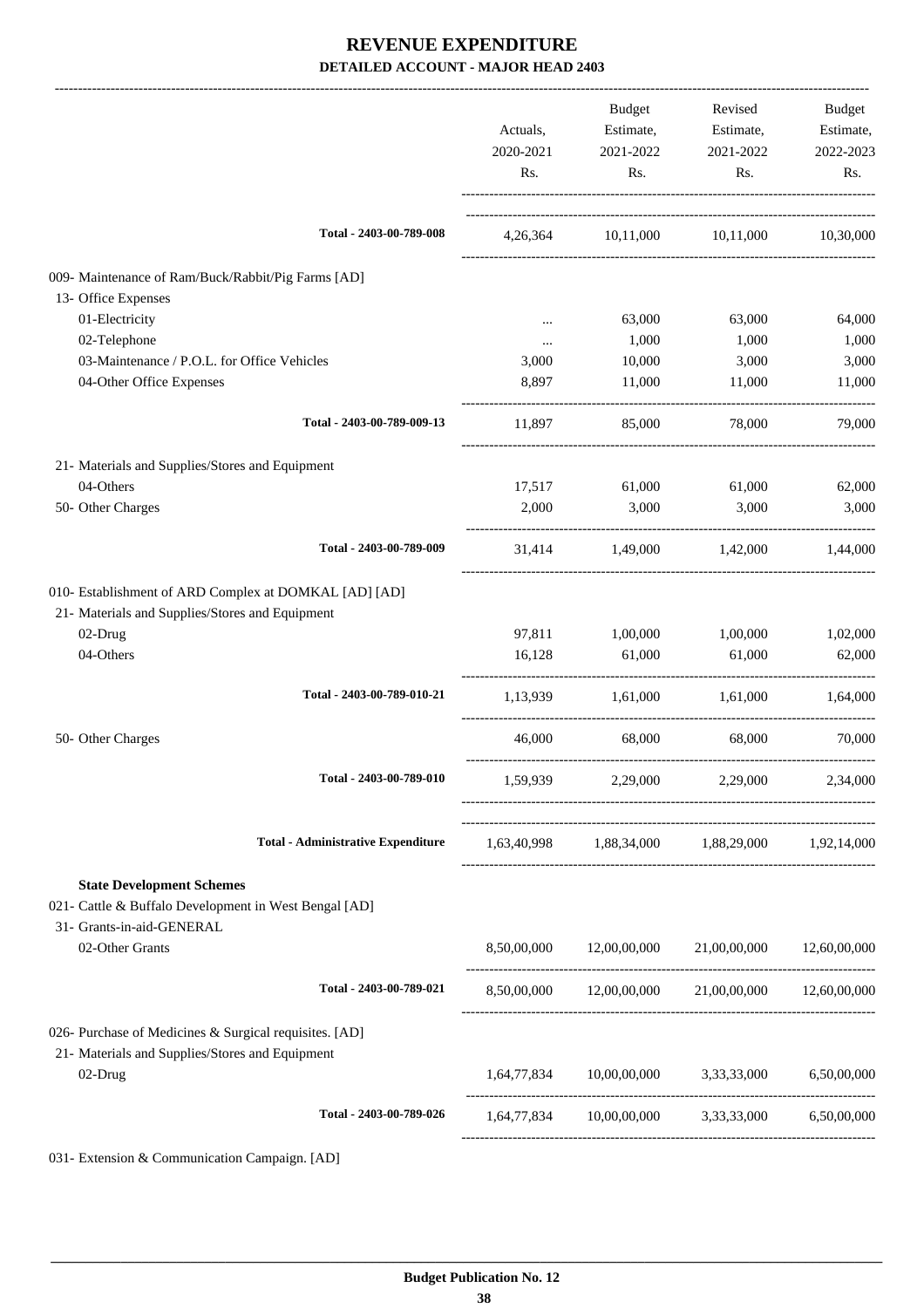|                                                                                                                                                                                                         | Actuals,<br>2020-2021<br>Rs. | Budget<br>Estimate,<br>2021-2022<br>Rs. | Revised<br>Estimate,<br>2021-2022<br>Rs.                                                                          | Budget<br>Estimate,<br>2022-2023<br>Rs. |
|---------------------------------------------------------------------------------------------------------------------------------------------------------------------------------------------------------|------------------------------|-----------------------------------------|-------------------------------------------------------------------------------------------------------------------|-----------------------------------------|
| 31- Grants-in-aid-GENERAL                                                                                                                                                                               |                              |                                         |                                                                                                                   |                                         |
| 02-Other Grants                                                                                                                                                                                         |                              |                                         | 2,32,04,170 3,60,00,000 1,51,68,000 3,78,00,000                                                                   |                                         |
| Total - 2403-00-789-031                                                                                                                                                                                 |                              |                                         | 2,32,04,170 3,60,00,000 1,51,68,000 3,78,00,000                                                                   |                                         |
| 032- Poultry & Small Animal Development in West Bengal [AD]<br>31- Grants-in-aid-GENERAL                                                                                                                |                              |                                         |                                                                                                                   |                                         |
| 02-Other Grants                                                                                                                                                                                         |                              |                                         | $1{,}49{,}31{,}097 \qquad \quad 15{,}00{,}00{,}000 \qquad \quad 5{,}00{,}00{,}000 \qquad \quad 8{,}75{,}00{,}000$ |                                         |
| Total - 2403-00-789-032                                                                                                                                                                                 |                              |                                         | 1,49,31,097 15,00,00,000 5,00,00,000 8,75,00,000                                                                  |                                         |
| 035- Grants to PRIs for Distribution of Fodder Seeds, Cuttings,<br>Minikits, Organization of FD Plots, Enrichment of Straw and<br>Cellulosic Wastes, Development/Strengthening of Pasture Lands<br>[AD] |                              |                                         |                                                                                                                   |                                         |
| 31- Grants-in-aid-GENERAL<br>02-Other Grants                                                                                                                                                            |                              |                                         |                                                                                                                   |                                         |
| 037- Grants to PRIs for FinancialAssistance to the Beneficiaries and<br>Entrepreneurship Development. [AD]<br>31- Grants-in-aid-GENERAL                                                                 |                              |                                         |                                                                                                                   |                                         |
| 02-Other Grants<br>038- Grants to PRIs to for Women Development through Ppultry and<br>Smal Animal Development Programme. [AD]<br>31- Grants-in-aid-GENERAL                                             |                              |                                         |                                                                                                                   |                                         |
| 02-Other Grants<br>039- Grants to PRIs for holding of Animal Health Camps, Infertililty<br>Camps, Farmers Awarenness Programme. [AD]<br>31- Grants-in-aid-GENERAL<br>02-Other Grants                    |                              |                                         |                                                                                                                   |                                         |
|                                                                                                                                                                                                         |                              |                                         |                                                                                                                   |                                         |
| <b>Total - State Development Schemes</b>                                                                                                                                                                |                              |                                         | 13,96,13,101 40,60,00,000 30,85,01,000 31,63,00,000                                                               |                                         |
| <b>State Development Schemes</b><br>052- National Livestock Health and Disease Control Programme<br>(State Share) (OCASPS) [AD]<br>31- Grants-in-aid-GENERAL                                            |                              |                                         |                                                                                                                   |                                         |
| 02-Other Grants                                                                                                                                                                                         |                              |                                         | 33,35,407 2,11,20,000 10,24,000 62,44,000                                                                         |                                         |
| Total - 2403-00-789-052                                                                                                                                                                                 |                              |                                         | 33, 35, 407 2, 11, 20, 000 10, 24, 000 62, 44, 000                                                                |                                         |
| 056- National Livestock Mission [NLM] [State Share] (OCASPS)<br>[AD]<br>31- Grants-in-aid-GENERAL<br>02-Other Grants<br>058- Livestock Census & Integrated Sample Survey [State Share]<br>(OCASPS) [AD] | $\cdots$                     | $\cdots$                                | $\cdots$                                                                                                          |                                         |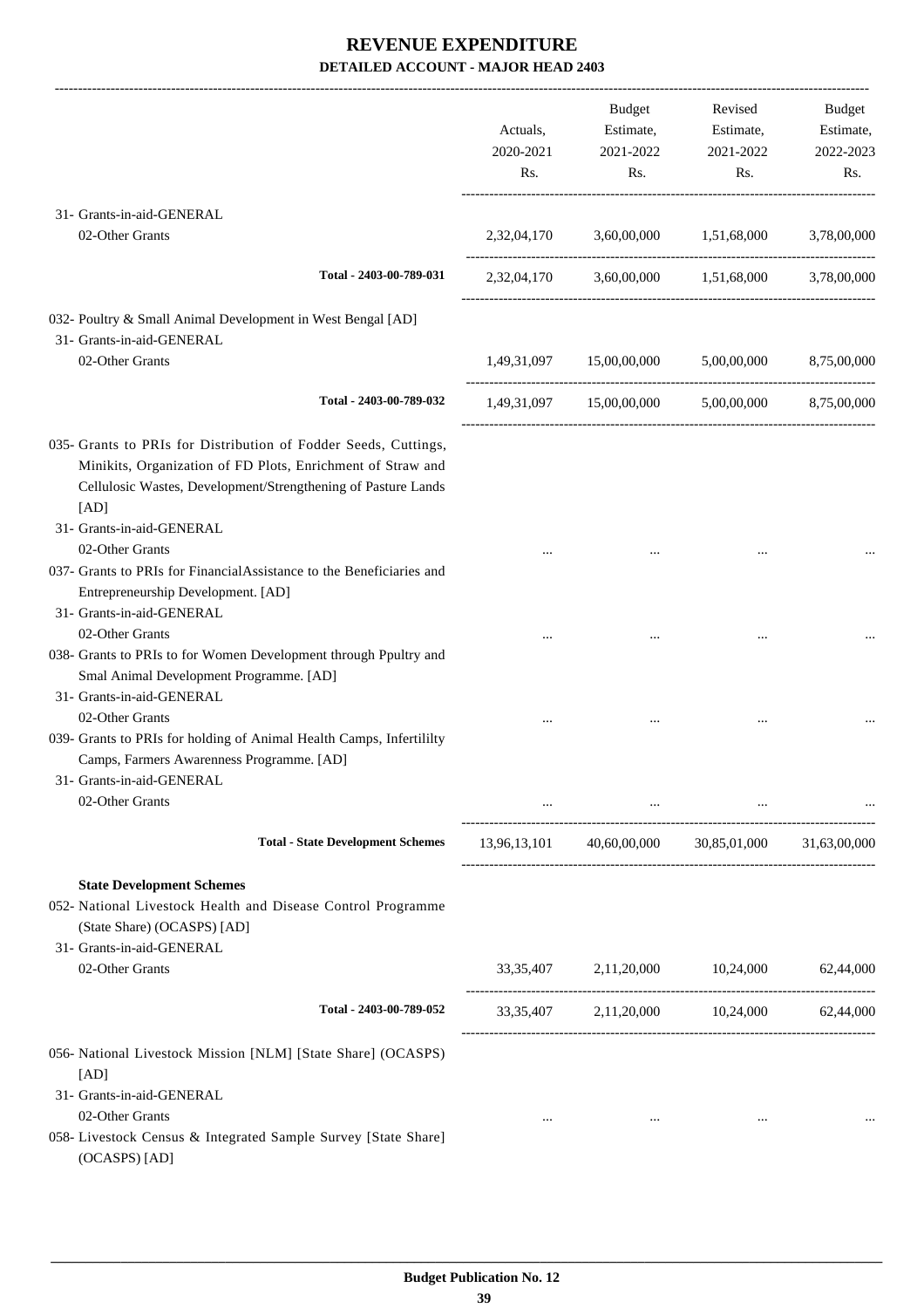|                                                                                                                                                                                     | Actuals,<br>2020-2021<br>Rs. | <b>Budget</b><br>Estimate,<br>2021-2022<br>Rs.     | Revised<br>Estimate,<br>2021-2022<br>Rs.           | Budget<br>Estimate,<br>2022-2023<br>Rs. |
|-------------------------------------------------------------------------------------------------------------------------------------------------------------------------------------|------------------------------|----------------------------------------------------|----------------------------------------------------|-----------------------------------------|
| 31- Grants-in-aid-GENERAL                                                                                                                                                           |                              |                                                    |                                                    |                                         |
| 02-Other Grants                                                                                                                                                                     |                              |                                                    |                                                    |                                         |
| <b>Total - State Development Schemes</b>                                                                                                                                            |                              | 33,35,407 2,11,20,000 10,24,000 62,44,000          |                                                    |                                         |
| <b>State Development Schemes (Central Assistance)</b><br>053- National Livestock Health and Disease Control Programme<br>(Central Share) (OCASPS) [AD]<br>31- Grants-in-aid-GENERAL |                              |                                                    |                                                    |                                         |
| 02-Other Grants                                                                                                                                                                     |                              | 38,20,114 1,10,00,000 83,000 99,00,000             |                                                    |                                         |
| Total - 2403-00-789-053                                                                                                                                                             |                              | 38,20,114 1,10,00,000 83,000 99,00,000             |                                                    |                                         |
| 054- 20th Quinquennial Livestock Census (OCASPS) [AD]<br>50- Other Charges                                                                                                          |                              | 4,650 1,98,00,000                                  | and the state                                      | 57,20,000                               |
| Total - 2403-00-789-054                                                                                                                                                             |                              | 4,650 1,98,00,000                                  | $\mathbf{1}$ , and $\mathbf{1}$ , and $\mathbf{1}$ | 57,20,000                               |
| 055- National Livestock Mission [NLM] [Central Share] (OCASPS)<br>[AD]<br>31- Grants-in-aid-GENERAL                                                                                 |                              |                                                    |                                                    |                                         |
| 02-Other Grants<br>057- Livestock Census & Integrated Sample Survey [Central Share]<br>(OCASPS) [AD]                                                                                |                              |                                                    |                                                    |                                         |
| 31- Grants-in-aid-GENERAL<br>02-Other Grants                                                                                                                                        |                              |                                                    |                                                    |                                         |
| <b>Total - State Development Schemes (Central Assistance)</b>                                                                                                                       | 38, 24, 764                  | 3,08,00,000                                        | 83,000                                             | 1,56,20,000                             |
| Total - 2403-00-789                                                                                                                                                                 | 16,31,14,270                 | 47,67,54,000                                       | 32,84,37,000                                       | 35,73,78,000                            |
| Voted<br>Charged                                                                                                                                                                    |                              | 16,31,14,270 47,67,54,000 32,84,37,000<br>$\cdots$ | $\cdots$                                           | 35,73,78,000                            |

#### **DETAILED ACCOUNT NO. 2403-00-796 - TRIBAL AREAS SUB-PLAN .**

| 796- Tribal Areas Sub-Plan                      |          |          |          |          |
|-------------------------------------------------|----------|----------|----------|----------|
| <b>Administrative Expenditure</b>               |          |          |          |          |
| 001 - New Veterinary Aid Centres [AD]           |          |          |          |          |
| 02- Wages                                       |          | $\cdots$ |          | $\cdots$ |
| 11- Travel Expenses                             |          | $\cdots$ | $\cdots$ | $\cdots$ |
| 12- Medical Reimbursements under WBHS 2008      |          |          |          |          |
| 13- Office Expenses                             |          |          |          |          |
| 01-Electricity                                  |          | $\cdots$ |          |          |
| 04-Other Office Expenses                        | $\cdots$ | $\cdots$ | $\cdots$ | $\cdots$ |
| 21- Materials and Supplies/Stores and Equipment |          |          |          |          |
| 02-Drug                                         | 1.89.610 | 1.94.000 | 1.94.000 | 1.98.000 |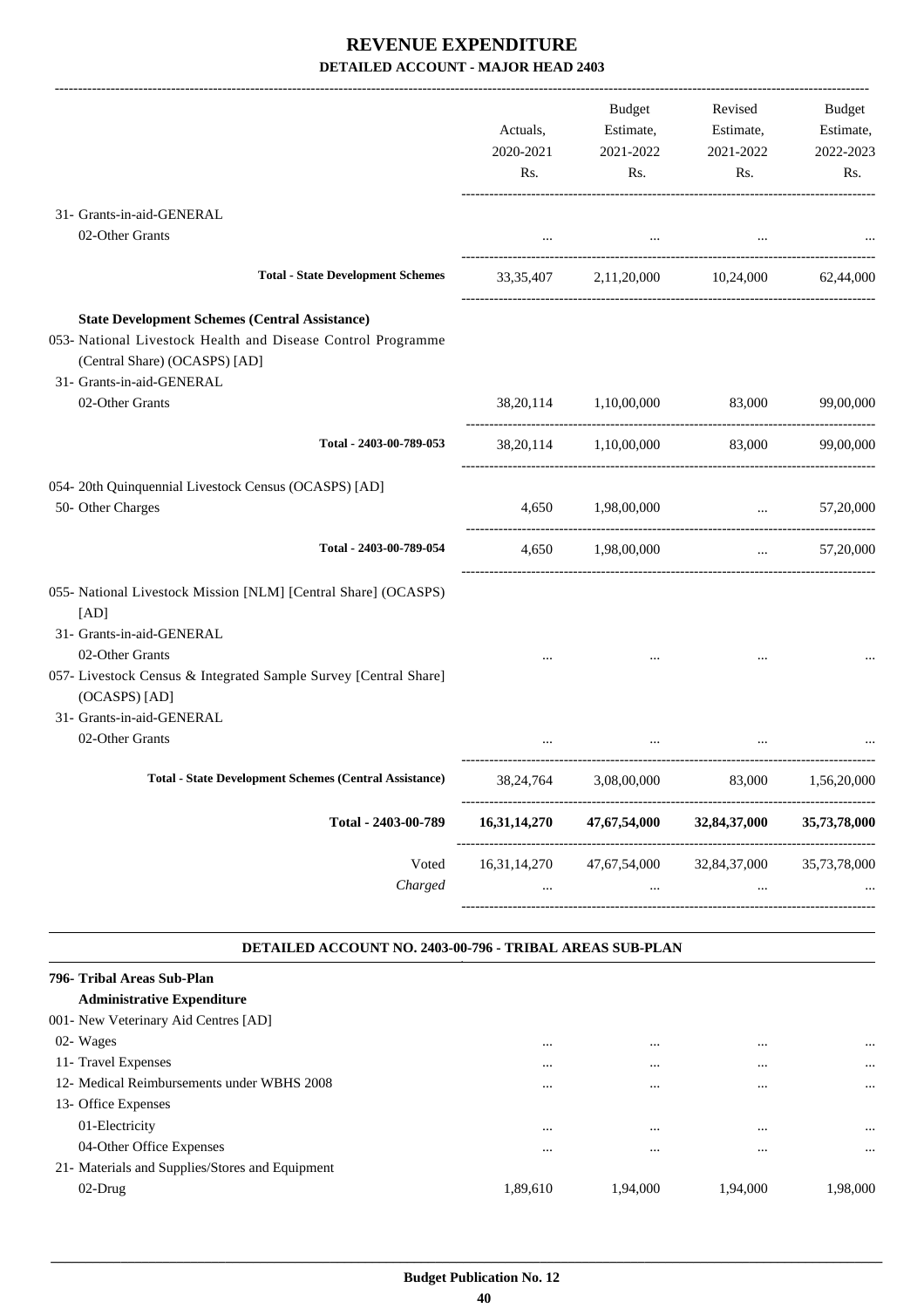|                                                 | Actuals,<br>2020-2021<br>Rs. | <b>Budget</b><br>Estimate,<br>2021-2022<br>Rs. | Revised<br>Estimate,<br>2021-2022<br>Rs. | Budget<br>Estimate,<br>2022-2023<br>Rs. |
|-------------------------------------------------|------------------------------|------------------------------------------------|------------------------------------------|-----------------------------------------|
| 04-Others                                       | 21,187                       | 47,000                                         | 47,000                                   | 48,000                                  |
| Total - 2403-00-796-001-21                      |                              | 2,10,797 2,41,000 2,41,000 2,46,000            |                                          |                                         |
| 50- Other Charges                               |                              | 1,25,998 1,88,000 1,88,000 1,94,000            |                                          |                                         |
| Total - 2403-00-796-001                         |                              | 3,36,795 4,29,000 4,29,000 4,40,000            |                                          |                                         |
| 002- State Veterinary Hospitals [AD]            |                              |                                                |                                          |                                         |
| 01- Salaries                                    |                              |                                                |                                          |                                         |
| 04-Ad hoc Bonus                                 | $\cdots$                     | $\cdots$                                       | $\cdots$                                 |                                         |
| 07-Other Allowances                             |                              | $\cdots$                                       |                                          |                                         |
| 12-Medical Allowance                            |                              |                                                |                                          |                                         |
| 02- Wages                                       |                              |                                                |                                          |                                         |
| 12- Medical Reimbursements under WBHS 2008      | .                            |                                                | $\cdots$                                 |                                         |
| 13- Office Expenses                             |                              |                                                |                                          |                                         |
| 01-Electricity                                  |                              | $\cdots$                                       | $\cdots$                                 |                                         |
| 02-Telephone                                    |                              |                                                |                                          |                                         |
| 03-Maintenance / P.O.L. for Office Vehicles     | $\cdots$                     | $\cdots$                                       |                                          |                                         |
| 04-Other Office Expenses                        |                              |                                                | $\cdots$                                 |                                         |
| 21- Materials and Supplies/Stores and Equipment |                              |                                                |                                          |                                         |
| 02-Drug                                         | 4,99,667                     | 5,10,000                                       | 5,10,000                                 | 5,20,000                                |
| 04-Others                                       | 78,245                       | 1,63,000                                       | 1,63,000                                 | 1,66,000                                |
| Total - 2403-00-796-002-21                      |                              | 5,77,912 6,73,000 6,73,000                     |                                          | 6,86,000                                |
| 50- Other Charges                               | 9,000                        | 14,000                                         | 14,000                                   | 14,000                                  |
| Total - 2403-00-796-002                         | 5,86,912                     | 6,87,000                                       | 6,87,000                                 | 7,00,000                                |
| 003- Veterinary Dispensaries [AD]               |                              |                                                |                                          |                                         |
| 01- Salaries                                    |                              |                                                |                                          |                                         |
| 07-Other Allowances                             |                              | $\cdots$                                       |                                          |                                         |
| 11- Travel Expenses                             |                              | $\cdots$                                       |                                          |                                         |
| 12- Medical Reimbursements under WBHS 2008      |                              | $\cdots$                                       |                                          |                                         |
| 13- Office Expenses                             |                              |                                                |                                          |                                         |
| 01-Electricity                                  | $\cdots$                     |                                                |                                          |                                         |
| 04-Other Office Expenses                        | $\cdots$                     | $\cdots$                                       |                                          |                                         |
| 21- Materials and Supplies/Stores and Equipment |                              |                                                |                                          |                                         |
| 02-Drug                                         | 8,01,236                     | 8,24,000                                       | 8,24,000                                 | 8,40,000                                |
| 04-Others                                       | 51,135                       | 1,07,000                                       | 1,07,000                                 | 1,09,000                                |
|                                                 |                              |                                                |                                          |                                         |
| Total - 2403-00-796-003-21                      | 8,52,371                     | 9,31,000                                       | 9,31,000                                 | 9,49,000                                |
| 50- Other Charges                               | 30,900                       | 36,000                                         | 36,000                                   | 37,000                                  |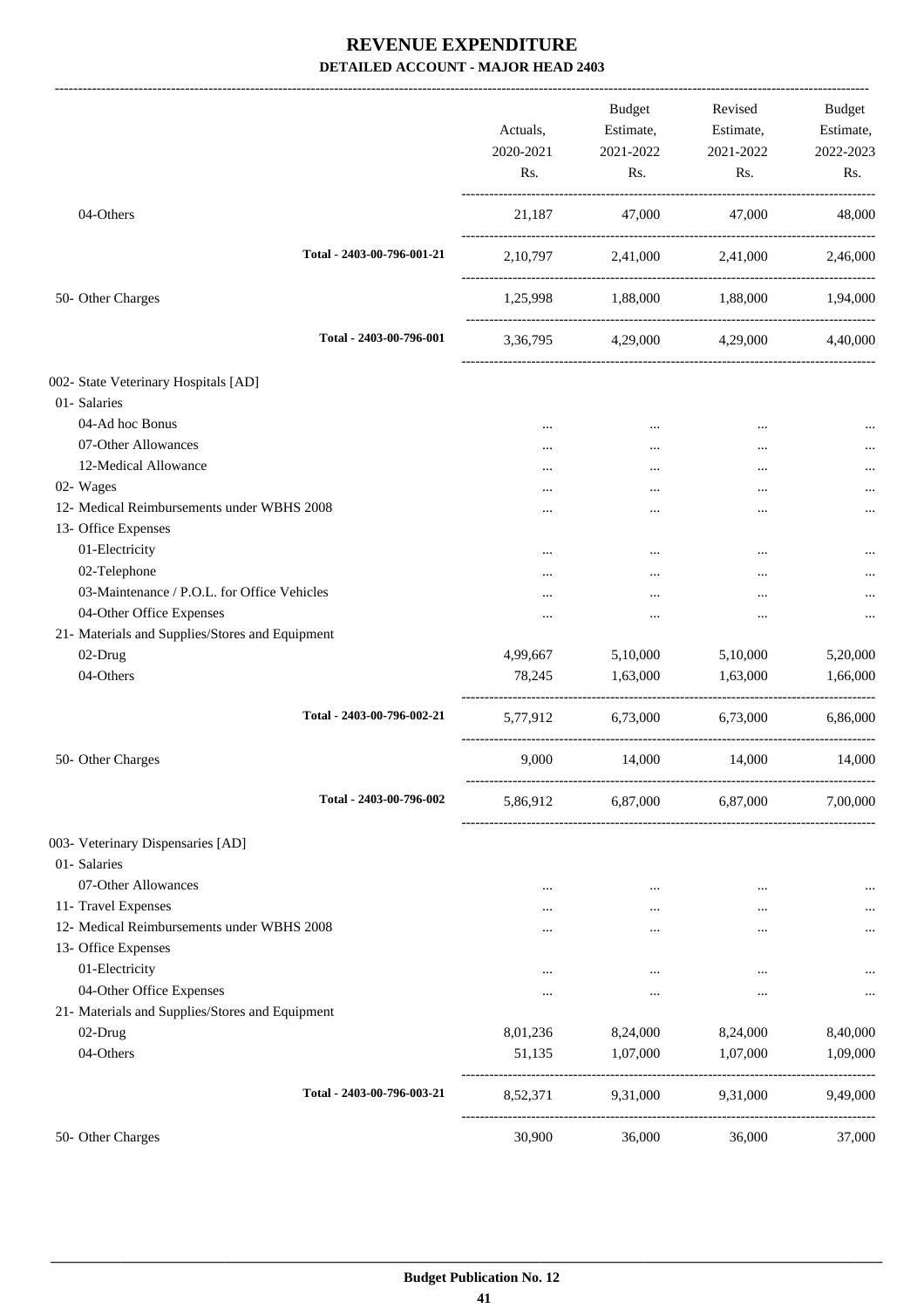|                                                                                                                        | Actuals,<br>2020-2021<br>Rs. | Budget<br>Estimate,<br>2021-2022<br>Rs. | Revised<br>Estimate,<br>2021-2022<br>Rs. | Budget<br>Estimate,<br>2022-2023<br>Rs. |
|------------------------------------------------------------------------------------------------------------------------|------------------------------|-----------------------------------------|------------------------------------------|-----------------------------------------|
| Total - 2403-00-796-003                                                                                                |                              | 8,83,271 9,67,000 9,67,000 9,86,000     |                                          |                                         |
| 004- Veterinary Aid Centres [AD]                                                                                       |                              |                                         |                                          |                                         |
| 01- Salaries                                                                                                           |                              |                                         |                                          |                                         |
| 07-Other Allowances                                                                                                    |                              | $\cdots$                                | $\cdots$                                 |                                         |
| 11-Compensatory Allowance                                                                                              |                              | $\cdots$                                | $\cdots$                                 | $\cdots$                                |
| 11- Travel Expenses                                                                                                    |                              |                                         |                                          |                                         |
| 12- Medical Reimbursements under WBHS 2008                                                                             |                              |                                         |                                          |                                         |
| 13- Office Expenses                                                                                                    |                              |                                         |                                          |                                         |
| 01-Electricity                                                                                                         |                              | $\cdots$                                |                                          |                                         |
| 04-Other Office Expenses                                                                                               |                              |                                         | $\ddotsc$                                |                                         |
| 21- Materials and Supplies/Stores and Equipment                                                                        |                              |                                         |                                          |                                         |
| 02-Drug                                                                                                                | 1,39,972                     | 1,53,000                                | 1,53,000                                 | 1,56,000                                |
| 04-Others                                                                                                              | 9,233                        | 19,000                                  | 19,000                                   | 19,000                                  |
| Total - 2403-00-796-004-21                                                                                             |                              | 1,49,205 1,72,000 1,72,000 1,75,000     |                                          |                                         |
| 50- Other Charges                                                                                                      | 10,000                       | 14,000 14,000 14,000                    |                                          |                                         |
| Total - 2403-00-796-004                                                                                                |                              | 1,59,205 1,86,000 1,86,000 1,89,000     |                                          |                                         |
| 005- Strenghtening of the existing A.I. Centres and adoption of<br>Frozen Semen Technology [AD]<br>11- Travel Expenses |                              |                                         |                                          |                                         |
| 14- Rents, Rates and Taxes                                                                                             | $\cdots$<br>960              | $\cdots$<br>1,000                       | $\cdots$<br>1,000                        | 1,000                                   |
| 21- Materials and Supplies/Stores and Equipment                                                                        |                              |                                         |                                          |                                         |
| 04-Others                                                                                                              | 8,348                        | 29,000                                  | 29,000                                   | 30,000                                  |
| 50- Other Charges                                                                                                      | 13,960                       | 17,000                                  | 17,000                                   | 18,000                                  |
| Total - 2403-00-796-005                                                                                                | 23,268                       | 47,000                                  | 47,000                                   | 49,000                                  |
| 045- Maintenance of Integrated Tribal Area Development Project<br>[AD]                                                 |                              |                                         |                                          |                                         |
| 01- Salaries                                                                                                           |                              |                                         |                                          |                                         |
| 01-Pay                                                                                                                 | $\cdots$                     | $\cdots$                                |                                          | $\cdots$                                |
| 14-Grade Pay                                                                                                           | $\cdots$                     | $\cdots$                                | $\cdots$                                 | $\cdots$                                |
| 02-Dearness Allowance                                                                                                  | $\cdots$                     | $\cdots$                                |                                          | $\cdots$                                |
| 03-House Rent Allowance                                                                                                | $\cdots$                     | $\cdots$                                |                                          | $\cdots$                                |
| 04-Ad hoc Bonus                                                                                                        | $\cdots$                     | $\cdots$                                | $\cdots$                                 | $\cdots$                                |
| 07-Other Allowances                                                                                                    | $\cdots$                     | $\cdots$                                |                                          | $\cdots$                                |
| 12-Medical Allowance                                                                                                   |                              | $\cdots$                                |                                          | $\cdots$                                |
| 02- Wages                                                                                                              | $\cdots$                     | $\cdots$                                | $\cdots$                                 | $\cdots$                                |
| 07- Medical Reimbursements                                                                                             | $\cdots$                     | $\cdots$                                |                                          | $\cdots$                                |
| 11- Travel Expenses                                                                                                    | $\cdots$                     | $\cdots$                                |                                          | $\cdots$                                |
| 12- Medical Reimbursements under WBHS 2008                                                                             | $\cdots$                     | $\cdots$                                |                                          | $\cdots$                                |
|                                                                                                                        |                              |                                         |                                          |                                         |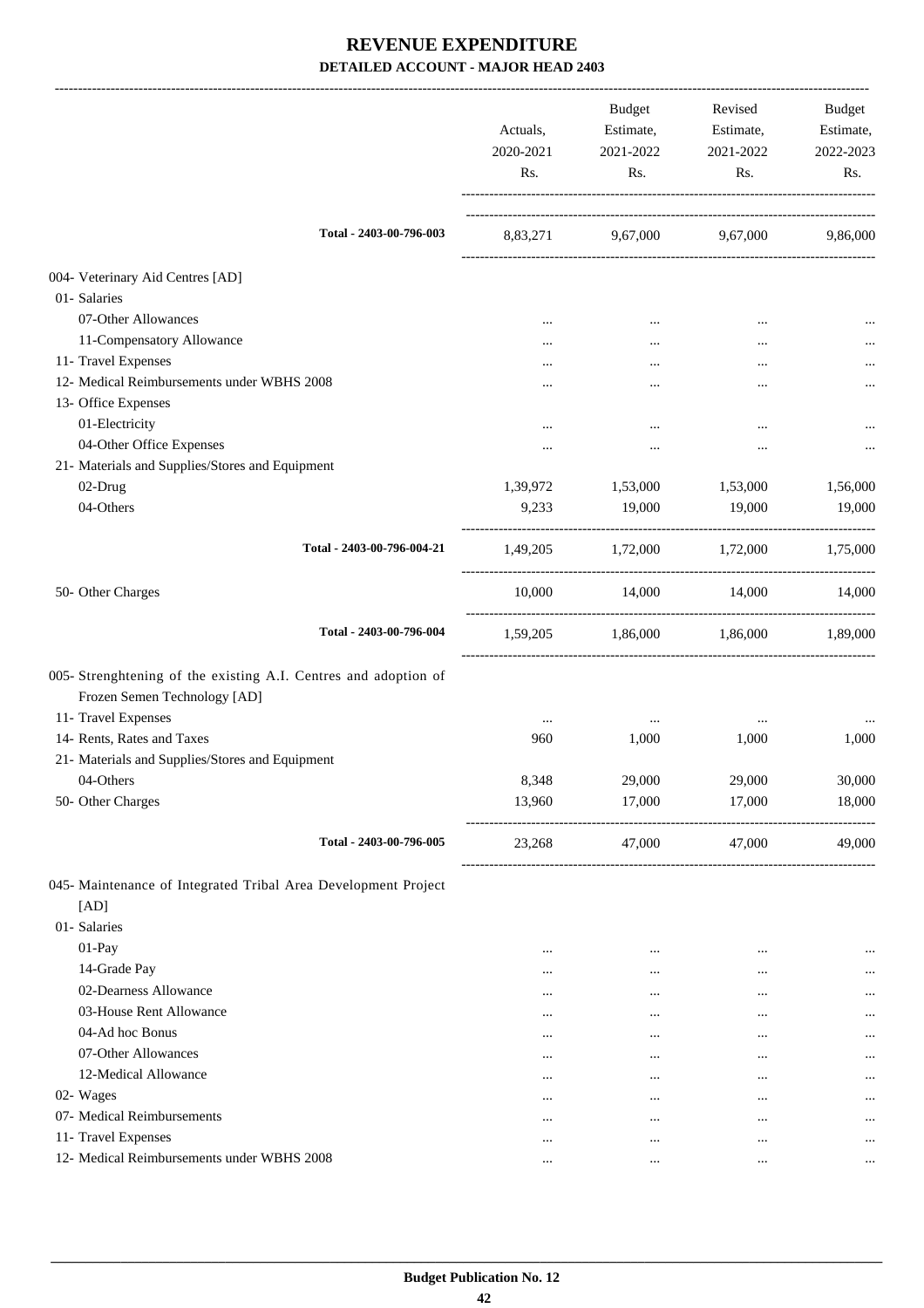|                                                                                                                                                                 | Actuals,<br>2020-2021<br>Rs. | Budget<br>Estimate,<br>2021-2022<br>Rs. | Revised<br>Estimate,<br>2021-2022<br>Rs.                                 | Budget<br>Estimate,<br>2022-2023<br>Rs. |
|-----------------------------------------------------------------------------------------------------------------------------------------------------------------|------------------------------|-----------------------------------------|--------------------------------------------------------------------------|-----------------------------------------|
| 13- Office Expenses                                                                                                                                             |                              |                                         |                                                                          |                                         |
| 01-Electricity                                                                                                                                                  | $\cdots$                     | $\cdots$                                | $\cdots$                                                                 |                                         |
| 02-Telephone                                                                                                                                                    | $\cdots$                     |                                         |                                                                          |                                         |
| 03-Maintenance / P.O.L. for Office Vehicles                                                                                                                     |                              | $\cdots$                                | $\ddotsc$                                                                |                                         |
| 04-Other Office Expenses                                                                                                                                        |                              |                                         | $\ddotsc$                                                                |                                         |
| 14- Rents, Rates and Taxes                                                                                                                                      |                              |                                         | $\ddotsc$                                                                |                                         |
| 19- Maintenance                                                                                                                                                 |                              |                                         |                                                                          |                                         |
| 21- Materials and Supplies/Stores and Equipment                                                                                                                 |                              |                                         |                                                                          |                                         |
| 03-Other Hospital Consumables                                                                                                                                   |                              |                                         |                                                                          |                                         |
| 04-Others                                                                                                                                                       | $\cdots$                     | $\cdots$                                | $\ddotsc$                                                                |                                         |
|                                                                                                                                                                 |                              |                                         | $\ddotsc$                                                                |                                         |
| 27- Minor Works/ Maintenance                                                                                                                                    |                              | $\cdots$                                |                                                                          |                                         |
| 50- Other Charges                                                                                                                                               |                              |                                         |                                                                          |                                         |
| <b>Total - Administrative Expenditure</b>                                                                                                                       |                              |                                         | 19,89,451 23,16,000 23,16,000                                            | 23,64,000                               |
| 021- Cattle and Buffalo Development in West Bengal [AD]<br>31- Grants-in-aid-GENERAL<br>02-Other Grants<br>Total - 2403-00-796-021                              | 3,72,00,000                  | 6,00,00,000                             | 14,20,00,000<br>$3,72,00,000$ $6,00,00,000$ $14,20,00,000$ $6,30,00,000$ | 6,30,00,000                             |
|                                                                                                                                                                 |                              |                                         |                                                                          |                                         |
| 025- Purchase of Medicines & Surgical requisites [AD]                                                                                                           |                              |                                         |                                                                          |                                         |
| 21- Materials and Supplies/Stores and Equipment                                                                                                                 |                              |                                         |                                                                          |                                         |
| 02-Drug                                                                                                                                                         | 1,46,70,894                  |                                         | 7,00,00,000 2,33,33,000                                                  | 7,35,00,000                             |
| Total - 2403-00-796-025                                                                                                                                         | 1,46,70,894                  | 7,00,00,000                             | 2,33,33,000                                                              | 7,35,00,000                             |
| 031- Poultry & Small Animal Development in West Bengal [AD]<br>31- Grants-in-aid-GENERAL<br>02-Other Grants                                                     |                              | 4,20,92,228 12,00,00,000                | 4,00,00,000                                                              | 12,60,00,000                            |
|                                                                                                                                                                 |                              |                                         |                                                                          |                                         |
| Total - 2403-00-796-031                                                                                                                                         |                              |                                         | $4,20,92,228$ $12,00,00,000$ $4,00,00,000$ $12,60,00,000$                |                                         |
| 032- Financial Assistance to the beneficiries & Enterpreneurship<br>development [AD]<br>31- Grants-in-aid-GENERAL                                               |                              |                                         |                                                                          |                                         |
| 02-Other Grants<br>039- Grants to PRIs for holding of Animal Health Camps, Infertility<br>Camps, Farmers Awareness Programme. [AD]<br>31- Grants-in-aid-GENERAL | $\cdots$                     | $\sim 100$ km s $^{-1}$                 | $\cdots$                                                                 |                                         |
| 02-Other Grants                                                                                                                                                 |                              |                                         |                                                                          |                                         |
| <b>Total - State Development Schemes</b>                                                                                                                        | 9,39,63,122                  |                                         | 25,00,00,000 20,53,33,000                                                | 26,25,00,000                            |
|                                                                                                                                                                 |                              |                                         |                                                                          |                                         |

**State Development Schemes**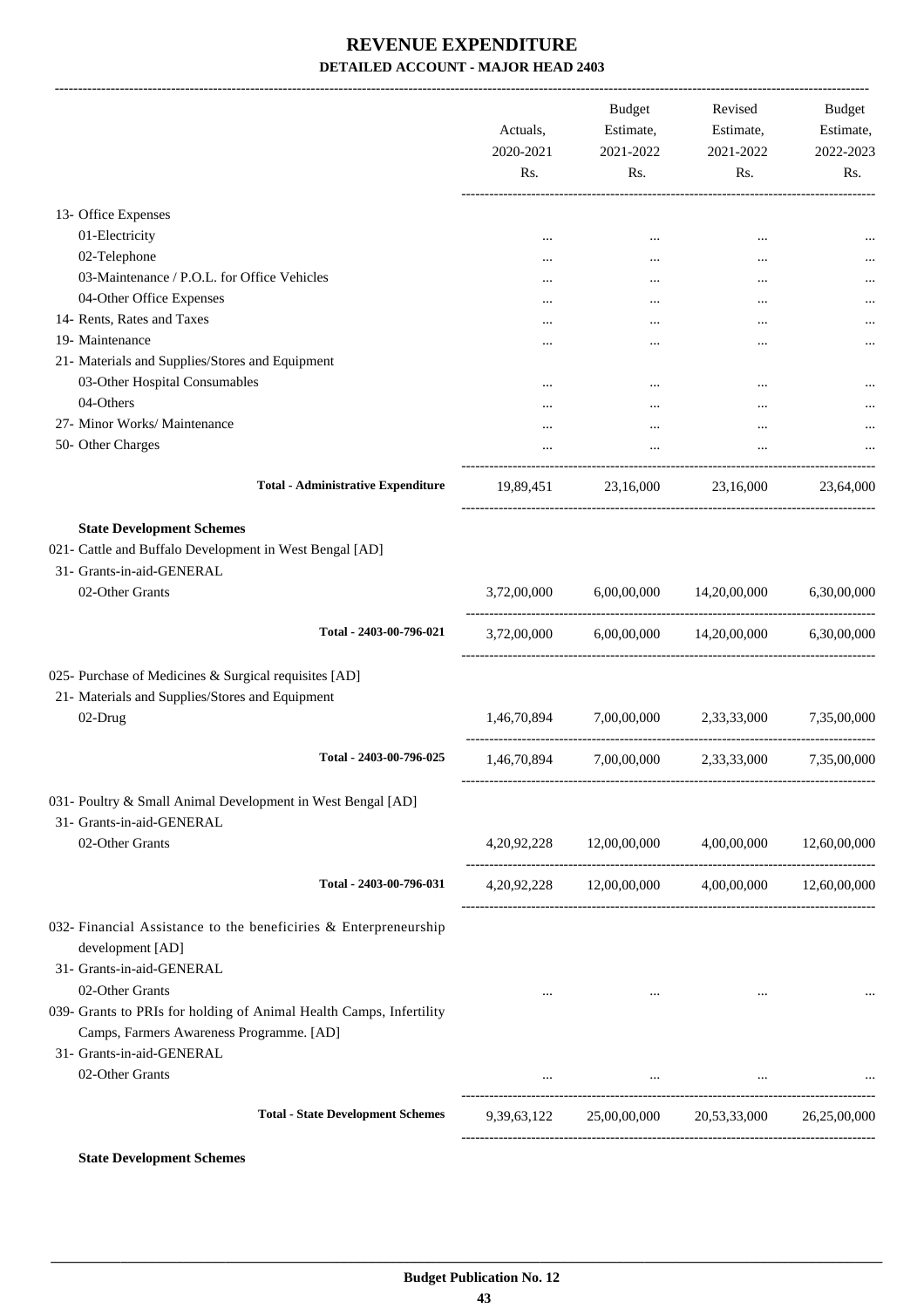|                                                                                                                                                                                                        | Actuals,<br>2020-2021<br>Rs. | Budget<br>Estimate,<br>2021-2022<br>Rs. | Revised<br>Estimate,<br>2021-2022<br>Rs.                                        | Budget<br>Estimate,<br>2022-2023<br>Rs.  |
|--------------------------------------------------------------------------------------------------------------------------------------------------------------------------------------------------------|------------------------------|-----------------------------------------|---------------------------------------------------------------------------------|------------------------------------------|
| 046- National Livestock Health and Disease Control Programme<br>(State Share) (OCASPS) [AD]                                                                                                            |                              |                                         |                                                                                 |                                          |
| 31- Grants-in-aid-GENERAL<br>02-Other Grants                                                                                                                                                           |                              |                                         | 4,51,874 57,60,000 11,000 17,52,000                                             |                                          |
| Total - 2403-00-796-046                                                                                                                                                                                |                              |                                         | 4,51,874 57,60,000 11,000 17,52,000                                             |                                          |
| 050- National Livestock Mission [NLM] [State Share] (OCASPS)<br>[AD]                                                                                                                                   |                              |                                         |                                                                                 |                                          |
| 31- Grants-in-aid-GENERAL<br>02-Other Grants                                                                                                                                                           |                              |                                         |                                                                                 |                                          |
| 052- Livestock Census & Integrated Sample Survey [State Share]<br>(OCASPS) [AD]<br>31- Grants-in-aid-GENERAL                                                                                           |                              |                                         |                                                                                 |                                          |
| 02-Other Grants                                                                                                                                                                                        |                              |                                         |                                                                                 |                                          |
| <b>Total - State Development Schemes</b>                                                                                                                                                               |                              |                                         | 4,51,874 57,60,000 11,000 17,52,000                                             |                                          |
| <b>State Development Schemes (Central Assistance)</b><br>047- National Livestock Health and Disease Control Programme<br>(Central Share) (OCASPS) [AD]<br>31- Grants-in-aid-GENERAL<br>02-Other Grants |                              | 18,98,281 30,00,000                     | 44,000                                                                          | 27,00,000                                |
| Total - 2403-00-796-047                                                                                                                                                                                |                              |                                         |                                                                                 |                                          |
|                                                                                                                                                                                                        | 18,98,281                    | 30,00,000                               | 44.000                                                                          | 27,00,000                                |
| 048-20th Quinquennial Livestock Census (OCASPS) [AD]<br>50- Other Charges                                                                                                                              | 9,14,960                     | 54,00,000                               |                                                                                 | 17,60,000                                |
| Total - 2403-00-796-048                                                                                                                                                                                |                              | 9,14,960 54,00,000                      |                                                                                 | 17,60,000<br><b>Section</b> of the state |
| 049- National Livestock Mission [NLM] [Central Share] (OCASPS)<br>[AD]                                                                                                                                 |                              |                                         |                                                                                 |                                          |
| 31- Grants-in-aid-GENERAL<br>02-Other Grants<br>051- Livestock Census & Integrated Sample Survey [Central Share]<br>(OCASPS) [AD]                                                                      | $\cdots$                     |                                         | $\cdots$                                                                        |                                          |
| 31- Grants-in-aid-GENERAL<br>02-Other Grants                                                                                                                                                           |                              |                                         |                                                                                 |                                          |
|                                                                                                                                                                                                        |                              |                                         | the contract of the contract of the contract of the contract of the contract of |                                          |
| <b>Total - State Development Schemes (Central Assistance)</b>                                                                                                                                          |                              |                                         | 28,13,241 84,00,000 44,000 44,60,000                                            |                                          |
| Total - 2403-00-796                                                                                                                                                                                    |                              |                                         | 9,92,17,688 26,64,76,000 20,77,04,000 27,10,76,000                              |                                          |
| Voted<br>Charged                                                                                                                                                                                       | $\cdots$                     | $\cdots$                                | 9,92,17,688 26,64,76,000 20,77,04,000<br>$\cdots$                               | 27, 10, 76, 000                          |
|                                                                                                                                                                                                        |                              |                                         |                                                                                 |                                          |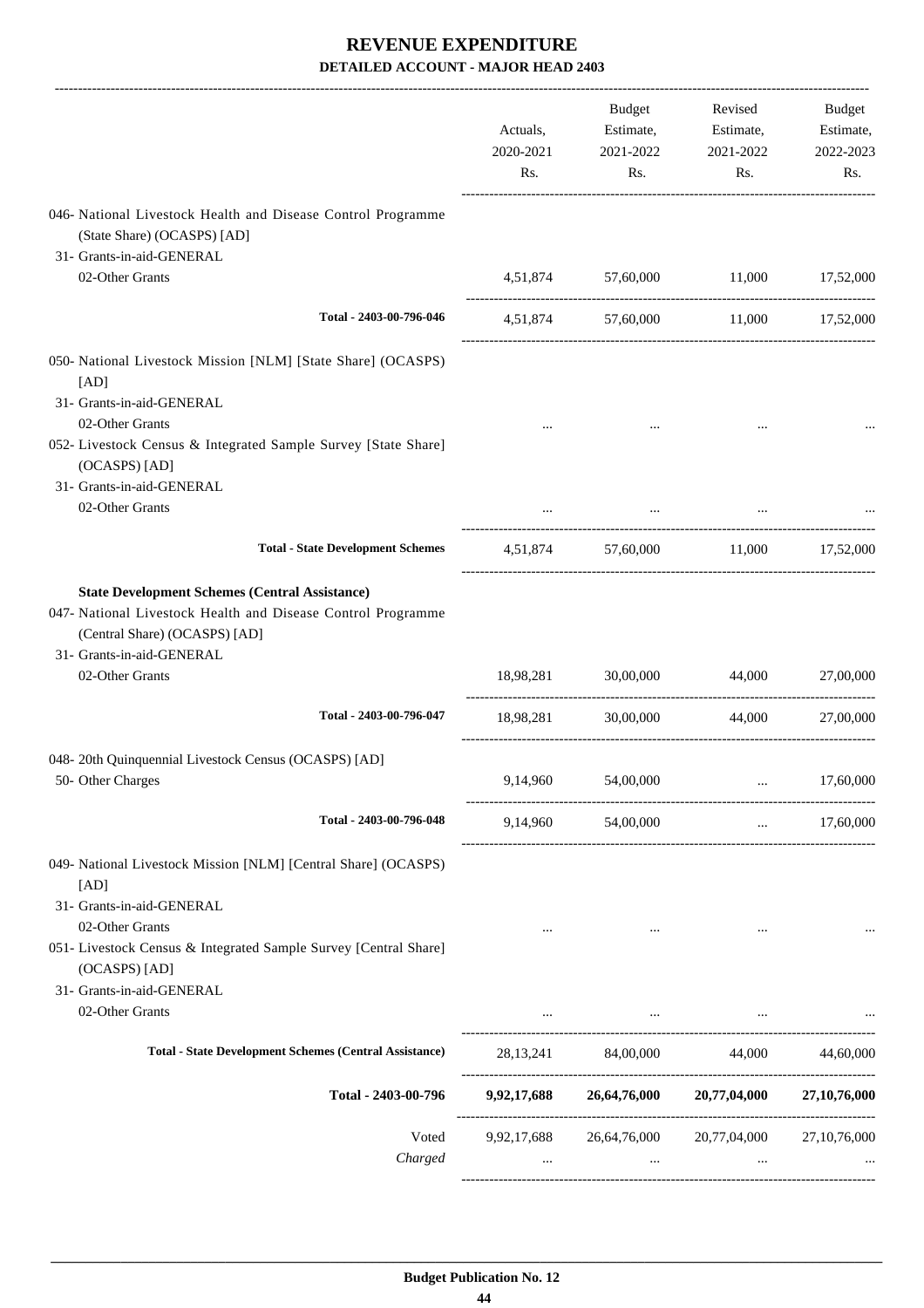|           | <b>Budget</b> | Revised   | <b>Budget</b> |
|-----------|---------------|-----------|---------------|
| Actuals.  | Estimate,     | Estimate, | Estimate,     |
| 2020-2021 | 2021-2022     | 2021-2022 | 2022-2023     |
| Rs.       | Rs.           | Rs.       | Rs.           |
|           |               |           |               |

.

| DETAILED ACCOUNT NO. 2403-00-800 - OTHER EXPENDITURE                                         |                 |                               |                 |                 |
|----------------------------------------------------------------------------------------------|-----------------|-------------------------------|-----------------|-----------------|
| 800- Other Expenditure                                                                       |                 |                               |                 |                 |
| <b>Administrative Expenditure</b>                                                            |                 |                               |                 |                 |
| 009- Infrastructure for operation of animal husbandry, extension                             |                 |                               |                 |                 |
| work in Jhargram sub-division [AD]                                                           |                 |                               |                 |                 |
| 07- Medical Reimbursements                                                                   | $\cdots$        | $\cdots$                      | $\cdots$        |                 |
| 11- Travel Expenses                                                                          | $\cdots$        | $\cdots$                      | $\cdots$        |                 |
| 12- Medical Reimbursements under WBHS 2008                                                   | $\cdots$        | $\cdots$                      |                 |                 |
| 13- Office Expenses                                                                          |                 |                               |                 |                 |
| 01-Electricity                                                                               | $\cdots$        | $\cdots$                      |                 |                 |
| 02-Telephone                                                                                 | $\cdots$        | $\cdots$                      | $\cdots$        |                 |
| 03-Maintenance / P.O.L. for Office Vehicles                                                  | $\cdots$        | $\cdots$                      |                 | $\cdots$        |
| 010- Societies for the Prevention of Cruelty to Animals [AD]                                 |                 |                               |                 |                 |
| 36- Grants-in-aid-Salaries                                                                   | 86, 34, 041     | 98,98,000                     | 89,36,000       | 93,60,000       |
| Total - 2403-00-800-010                                                                      |                 | 86,34,041 98,98,000 89,36,000 |                 | 93,60,000       |
| 015- West Bengal University of Animal and Fishery Sciences [AD]<br>31- Grants-in-aid-GENERAL |                 |                               |                 |                 |
| 02-Other Grants                                                                              | 7,16,16,500     | 8,54,89,000                   | 7,16,17,000     | 7,23,33,000     |
| 36- Grants-in-aid-Salaries                                                                   |                 | 54,49,00,999 44,44,86,000     | 56, 39, 73, 000 | 59,07,62,000    |
| Total - 2403-00-800-015                                                                      | 61, 65, 17, 499 | 52,99,75,000                  | 63,55,90,000    | 66, 30, 95, 000 |
| 020- Hill Areas Sub Plan - strengthening of disease investigation                            |                 |                               |                 |                 |
| [AD]                                                                                         |                 |                               |                 |                 |
| 01- Salaries                                                                                 |                 |                               |                 |                 |
| 01-Pay                                                                                       | $\cdots$        | $\cdots$                      | $\cdots$        |                 |
| 14-Grade Pay                                                                                 | $\cdots$        | $\cdots$                      | $\cdots$        | $\ddotsc$       |
| 02-Dearness Allowance                                                                        | $\cdots$        | $\cdots$                      | $\cdots$        |                 |
| 03-House Rent Allowance                                                                      | $\cdots$        | $\cdots$                      | $\cdots$        |                 |
| 04-Ad hoc Bonus                                                                              | $\cdots$        | $\cdots$                      |                 | $\ddotsc$       |
| 07-Other Allowances                                                                          | $\cdots$        |                               |                 | $\ddotsc$       |
| 11-Compensatory Allowance                                                                    | $\cdots$        | $\cdots$                      | $\cdots$        | $\ddotsc$       |
| 12-Medical Allowance                                                                         | $\cdots$        | $\cdots$                      | $\cdots$        | $\ddotsc$       |
| 11- Travel Expenses                                                                          |                 | 20,000                        | 20,000          | 20,000          |
| 12- Medical Reimbursements under WBHS 2008                                                   | $\cdots$        | 4,000                         | 4,000           | 4,000           |
| 13- Office Expenses                                                                          |                 |                               |                 |                 |
| 01-Electricity                                                                               |                 | 18,000                        | 18,000          | 18,000          |
| 02-Telephone                                                                                 |                 | 3,000                         | 3,000           | 3,000           |
| Total - 2403-00-800-020-13                                                                   | $\cdots$        | 21,000                        | 21,000          | 21,000          |
| 21- Materials and Supplies/Stores and Equipment                                              |                 |                               |                 |                 |
| 02-Drug                                                                                      | 17,962          | 60,000                        | 60,000          | 61,000          |
| 04-Others                                                                                    | $\cdots$        | 20,000                        | 20,000          | 20,000          |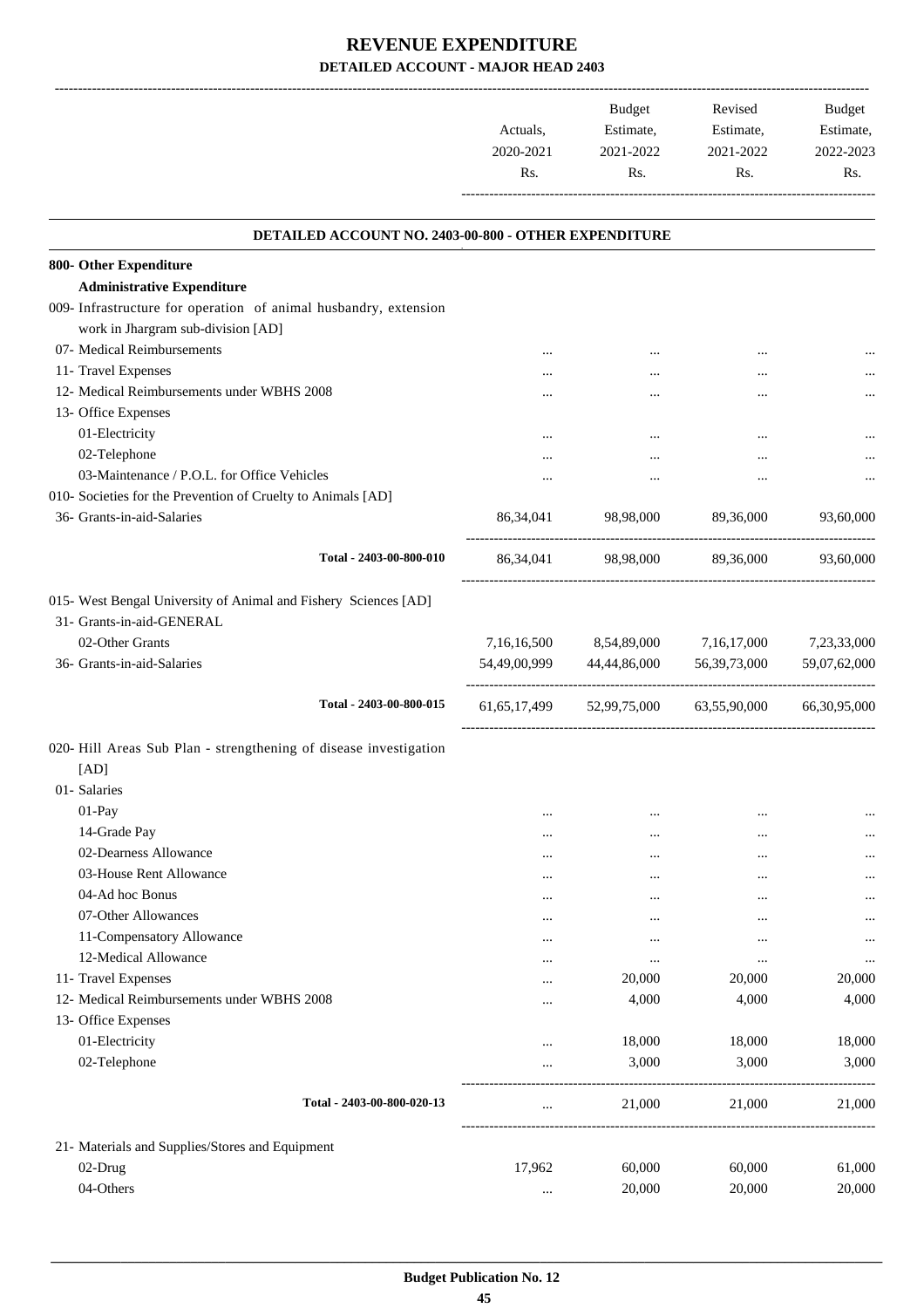|                                                                                                                                                   | Actuals,<br>2020-2021<br>Rs. | Budget<br>Estimate,<br>2021-2022<br>Rs.   | Revised<br>Estimate,<br>2021-2022<br>Rs.                                                            | Budget<br>Estimate,<br>2022-2023<br>Rs. |
|---------------------------------------------------------------------------------------------------------------------------------------------------|------------------------------|-------------------------------------------|-----------------------------------------------------------------------------------------------------|-----------------------------------------|
| Total - 2403-00-800-020-21                                                                                                                        | 17,962                       | 80,000                                    |                                                                                                     | 80,000 81,000                           |
| 50- Other Charges                                                                                                                                 | 42,984                       | 87,000                                    | 87,000                                                                                              | 90,000                                  |
| Total - 2403-00-800-020                                                                                                                           |                              |                                           | 60,946 2,12,000 2,12,000 2,16,000                                                                   |                                         |
| 026- State Animal Welfare Board [AD]<br>31- Grants-in-aid-GENERAL<br>02-Other Grants                                                              |                              | 1,15,000                                  | 50,000                                                                                              | 50,000                                  |
| Total - 2403-00-800-026                                                                                                                           | $\cdots$                     | 1,15,000                                  | 50,000                                                                                              | 50,000                                  |
| 027- Grants to Paschim Banga Go-sampad Bikas Sanstha [AD]<br>31- Grants-in-aid-GENERAL<br>02-Other Grants                                         |                              | $1,20,00,000$ $2,42,16,000$ $1,90,00,000$ |                                                                                                     | 2,00,00,000                             |
| Total - 2403-00-800-027                                                                                                                           | 1,20,00,000                  |                                           | 2,42,16,000 1,90,00,000                                                                             | 2,00,00,000                             |
| 029- West Bengal Veterinary Council [AD]<br>31- Grants-in-aid-GENERAL                                                                             |                              |                                           |                                                                                                     |                                         |
| 02-Other Grants                                                                                                                                   | 2,73,000                     | 4,09,000                                  | 2,73,000                                                                                            | 2,76,000                                |
| 36- Grants-in-aid-Salaries                                                                                                                        | 2,91,765                     | 3,45,000                                  | 3,02,000                                                                                            | 3,16,000                                |
| Total - 2403-00-800-029                                                                                                                           | 5,64,765                     | 7,54,000                                  | 5,75,000                                                                                            | 5,92,000                                |
| 035- Medical Reimbursement for State Aided University Teachers &<br>Officials [AD]<br>31- Grants-in-aid-GENERAL                                   |                              |                                           |                                                                                                     |                                         |
| 02-Other Grants                                                                                                                                   |                              |                                           | and the contract of the contract of the contract of the contract of the contract of the contract of |                                         |
| <b>Total - Administrative Expenditure</b>                                                                                                         |                              |                                           | 63,77,77,251 56,51,70,000 66,43,63,000 69,33,13,000                                                 |                                         |
| <b>State Development Schemes</b><br>012- Assistance to West Bengal University of Animal and Fishery<br>Sciences [AD]<br>31- Grants-in-aid-GENERAL |                              |                                           |                                                                                                     |                                         |
| 02-Other Grants                                                                                                                                   |                              |                                           | 64,80,876 8,05,00,000 2,68,33,000 8,45,25,000                                                       |                                         |
| Total - 2403-00-800-012                                                                                                                           |                              |                                           | 64,80,876 8,05,00,000 2,68,33,000 8,45,25,000                                                       |                                         |
| 014- W. B. Livestock Processing Dev. Corp. Assistance to Livestock<br>Dev. Processing & Marketing [AD]                                            |                              |                                           |                                                                                                     |                                         |
| 31- Grants-in-aid-GENERAL<br>02-Other Grants                                                                                                      | 13,63,77,907                 | 38,38,00,000                              | 22,58,95,000                                                                                        | 38,61,69,000                            |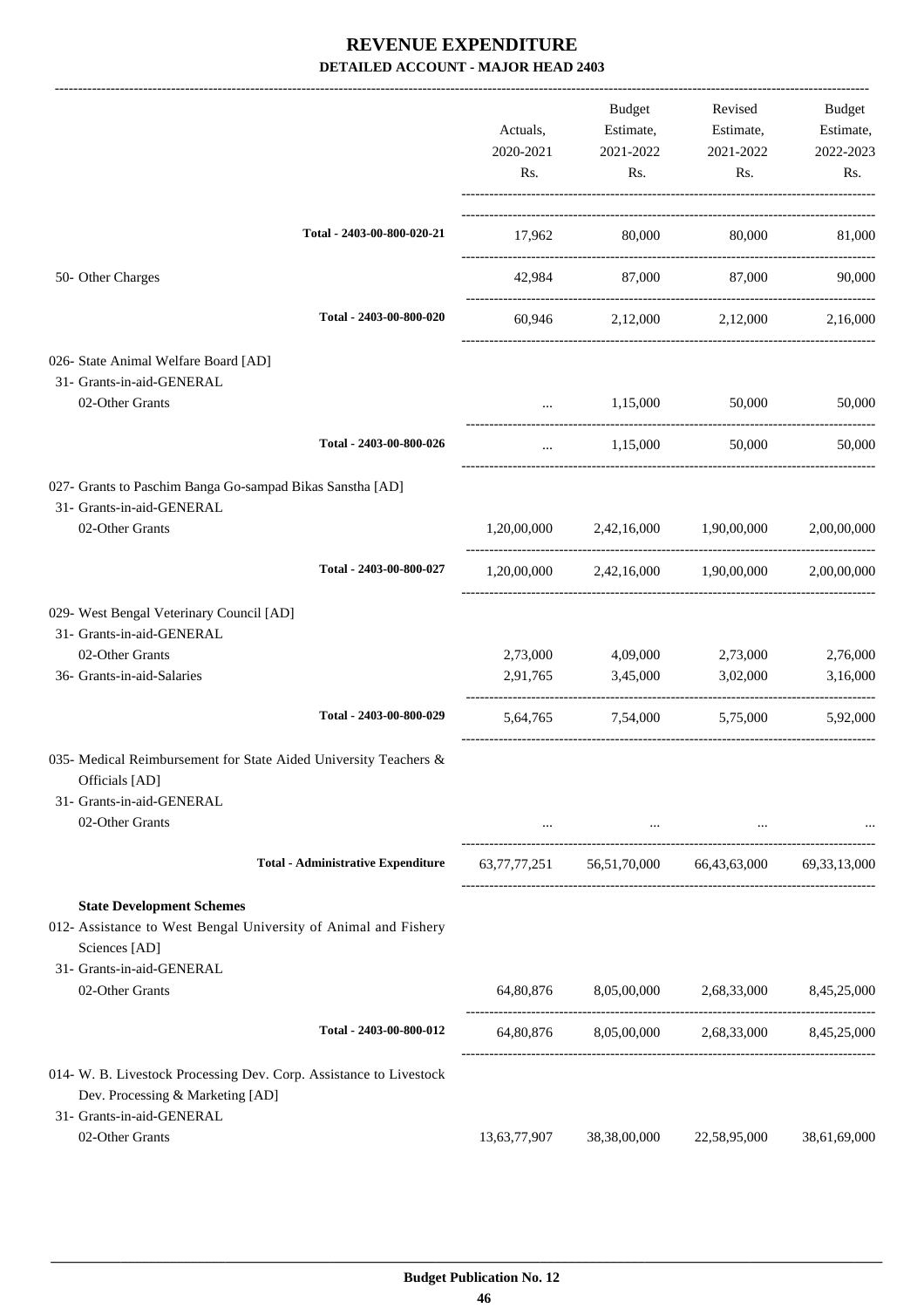|                                                                                                                                                          | Actuals,<br>2020-2021<br>Rs. | Budget<br>Estimate,<br>2021-2022<br>Rs.                               | Revised<br>Estimate,<br>2021-2022<br>Rs. | Budget<br>Estimate,<br>2022-2023<br>Rs. |
|----------------------------------------------------------------------------------------------------------------------------------------------------------|------------------------------|-----------------------------------------------------------------------|------------------------------------------|-----------------------------------------|
| Total - 2403-00-800-014                                                                                                                                  |                              | 13,63,77,907 38,38,00,000 22,58,95,000 38,61,69,000                   |                                          |                                         |
| 018- Grants to PRIs for Minority Development through ARD<br>Programmes. [AD]<br>31- Grants-in-aid-GENERAL                                                |                              |                                                                       |                                          |                                         |
| 02-Other Grants<br>030- Financial Assistance to enterpreneurs for livestock and Poultry<br>products marketing schemes. [AD]<br>31- Grants-in-aid-GENERAL |                              |                                                                       |                                          |                                         |
| 02-Other Grants                                                                                                                                          |                              | $\cdots$                                                              |                                          |                                         |
| <b>Total - State Development Schemes</b>                                                                                                                 |                              | 14, 28, 58, 783   46, 43, 00, 000   25, 27, 28, 000   47, 06, 94, 000 |                                          |                                         |
| Total - 2403-00-800                                                                                                                                      |                              | 78,06,36,034 102,94,70,000 91,70,91,000 116,40,07,000                 |                                          |                                         |
| Voted                                                                                                                                                    |                              | 78,06,36,034 102,94,70,000 91,70,91,000 116,40,07,000                 |                                          |                                         |
| Charged                                                                                                                                                  |                              | and the contract of the con-                                          | $\cdots$                                 |                                         |
| DETAILED ACCOUNT NO. 2403 - DEDUCT RECOVERIES IN REDUCTION OF EXPENDITURE<br>001- Direction and Administration                                           |                              |                                                                       |                                          |                                         |
| Administrative Expenditure                                                                                                                               |                              |                                                                       |                                          |                                         |
| 001-Animal Husbandry [AD]                                                                                                                                |                              |                                                                       |                                          |                                         |
| 70-Deduct Recoveries                                                                                                                                     |                              |                                                                       |                                          |                                         |
| 01-Others<br>02-W.B.H.S. 2008                                                                                                                            | -42,714<br>$\cdots$          | $-5,000$<br>$-1,000$                                                  | $-1,000$<br>$-1,000$                     | $-1,000$<br>$-1,000$                    |
| 002-Veterinary Services [AD]<br>70-Deduct Recoveries                                                                                                     |                              |                                                                       |                                          |                                         |
| 01-Others                                                                                                                                                | $-1, 51, 542$                | $-5,000$                                                              | $-5,000$                                 | $-5,000$                                |
| 02-W.B.H.S. 2008<br>016-Strengthening of different branches of Animal Husbandry<br>Directorate [AD]                                                      | $\cdots$                     | $-1,000$                                                              | $-1,000$                                 | $-1,000$                                |
| 70-Deduct Recoveries                                                                                                                                     |                              |                                                                       |                                          |                                         |
| 01-Others                                                                                                                                                | $\cdots$                     | $-1,000$                                                              | $-1,000$                                 | $-1,000$                                |
| 02-W.B.H.S. 2008                                                                                                                                         | $\cdots$                     | $-1,000$                                                              | $-1,000$                                 | $-1,000$                                |
| <b>State Development Schemes</b><br>003-Extension & Communication Campaign. [AD]                                                                         |                              |                                                                       |                                          |                                         |
| 70-Deduct Recoveries<br>01-Others                                                                                                                        | $-12,376$                    | $\cdots$                                                              | $\cdots$                                 |                                         |

**<sup>101-</sup> Veterinary Services and Animal Health**

Administrative Expenditure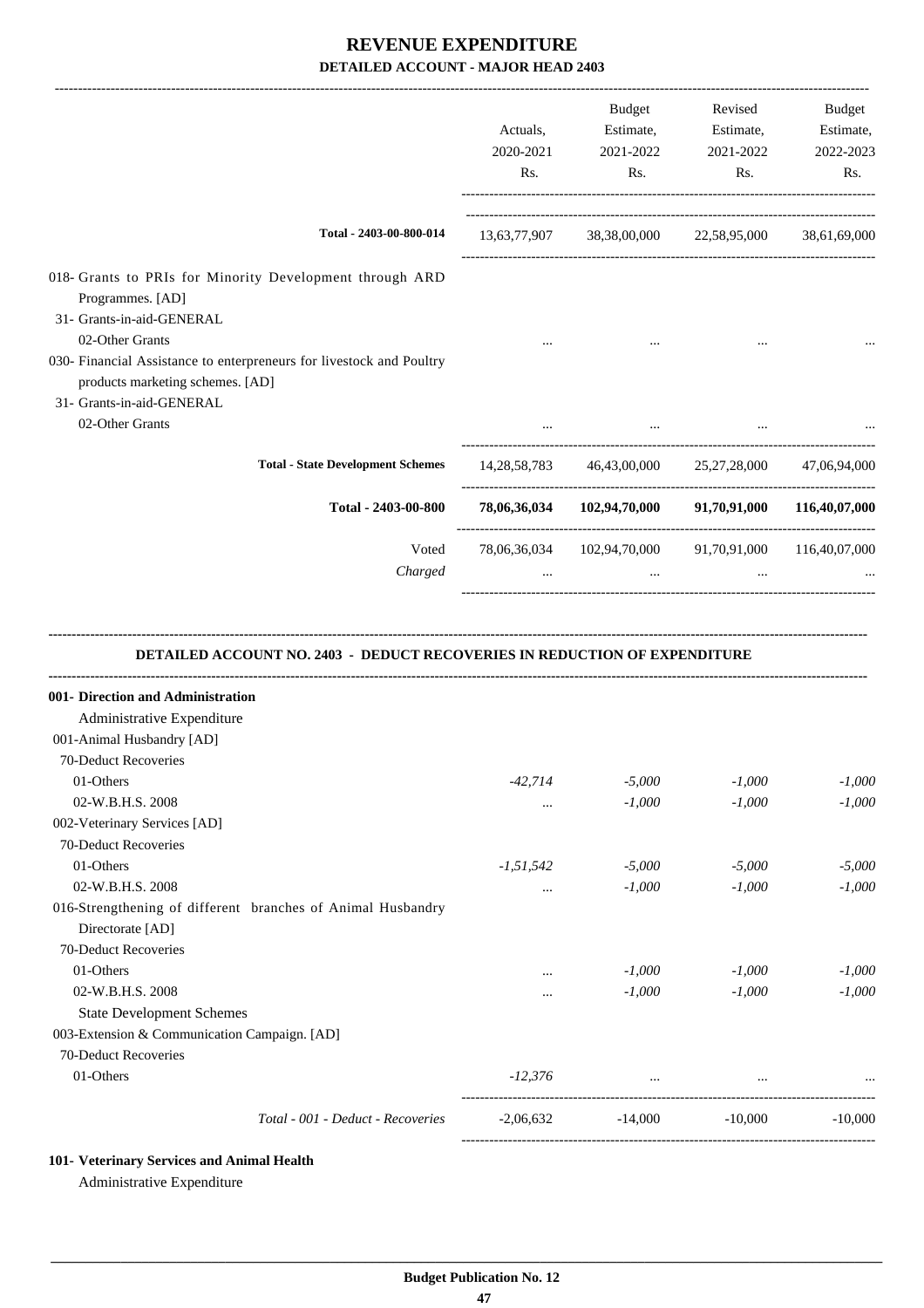|                                                                                               | Actuals,<br>2020-2021<br>Rs. | <b>Budget</b><br>Estimate,<br>2021-2022<br>Rs. | Revised<br>Estimate,<br>2021-2022<br>Rs. | Budget<br>Estimate,<br>2022-2023<br>Rs. |
|-----------------------------------------------------------------------------------------------|------------------------------|------------------------------------------------|------------------------------------------|-----------------------------------------|
| 009-Strengthening and expansion of Biological Products Division                               |                              |                                                |                                          |                                         |
| [AD]                                                                                          |                              |                                                |                                          |                                         |
| 70-Deduct Recoveries                                                                          |                              |                                                |                                          |                                         |
| 01-Others                                                                                     | $\ddotsc$                    | $-1,000$                                       | $-1,000$                                 | $-1,000$                                |
| 02-W.B.H.S. 2008                                                                              |                              | $-1,000$                                       | $-1,000$                                 | $-1,000$                                |
| 012-Establishment of Additional Block Animal Health centre.<br>(Veterinary Dispensaries) [AD] |                              |                                                |                                          |                                         |
| 70-Deduct Recoveries                                                                          |                              |                                                |                                          |                                         |
| 01-Others                                                                                     |                              | $-1,000$                                       | $-1,000$                                 | $-1,000$                                |
| 02-W.B.H.S. 2008                                                                              |                              | $-1,000$                                       | $-1,000$                                 | $-1,000$                                |
| 034-New Veterinary Dispensaries [AD]                                                          |                              |                                                |                                          |                                         |
| 70-Deduct Recoveries                                                                          |                              |                                                |                                          |                                         |
| 01-Others                                                                                     |                              | $-1,000$                                       | $-1,000$                                 | $-1,000$                                |
| 02-W.B.H.S. 2008                                                                              |                              | $-1,000$                                       | $-1,000$                                 | $-1,000$                                |
| 035-Additional Veterinary Dispensaries [AD]                                                   |                              |                                                |                                          |                                         |
| 70-Deduct Recoveries                                                                          |                              |                                                |                                          |                                         |
| 01-Others                                                                                     |                              | $-1,000$                                       | $-1,000$                                 | $-1,000$                                |
| 02-W.B.H.S. 2008                                                                              |                              | $-1,000$                                       | $-1,000$                                 | $-1,000$                                |
| 036-Maintenance of Integrated Tribal Area Development Project<br>[AD]                         |                              |                                                |                                          |                                         |
| 70-Deduct Recoveries                                                                          |                              |                                                |                                          |                                         |
| 01-Others                                                                                     |                              | $-1,000$                                       | $-1,000$                                 | $-1,000$                                |
| 02-W.B.H.S. 2008                                                                              |                              | $-1,000$                                       | $-1,000$                                 | $-1,000$                                |
| 037-Strengthening of Range and District offices [AD]                                          |                              |                                                |                                          |                                         |
| 70-Deduct Recoveries                                                                          |                              |                                                |                                          |                                         |
| 01-Others                                                                                     |                              | $-1,000$                                       | $-1,000$                                 | $-1,000$                                |
| 02-W.B.H.S. 2008                                                                              |                              | $-1,000$                                       | $-1,000$                                 | $-1,000$                                |
| 073-Maintenance of Different Units of B.P. Division[AD] [AD]                                  |                              |                                                |                                          |                                         |
| 70-Deduct Recoveries                                                                          |                              |                                                |                                          |                                         |
| 01-Others                                                                                     | $\cdots$                     | $-1,000$                                       | $-1,000$                                 | $-1,000$                                |
| 02-W.B.H.S. 2008                                                                              |                              | $-1,000$                                       | $-1,000$                                 | $-1,000$                                |
| <b>State Development Schemes</b>                                                              |                              |                                                |                                          |                                         |
| 017-Assistance to State for Control of Animal Disease (ASCAD)                                 |                              |                                                |                                          |                                         |
| [AD]                                                                                          |                              |                                                |                                          |                                         |
| 70-Deduct Recoveries                                                                          |                              |                                                |                                          |                                         |
| 01-Others                                                                                     |                              |                                                |                                          |                                         |
| 045-Foot and mouth diseases control programme for vaccination of                              |                              |                                                |                                          |                                         |
| cattle and buffaloes [AD]                                                                     |                              |                                                |                                          |                                         |
| 70-Deduct Recoveries                                                                          |                              |                                                |                                          |                                         |
| 01-Others                                                                                     |                              |                                                |                                          |                                         |
| 02-W.B.H.S. 2008                                                                              |                              |                                                | $\ddotsc$                                | $\cdots$                                |
| 052-Animal Diseases Surveillance : Setting up of an Epidemiological                           |                              |                                                |                                          |                                         |
| Unit [AD]                                                                                     |                              |                                                |                                          |                                         |
| 70-Deduct Recoveries                                                                          |                              |                                                |                                          |                                         |
| 01-Others                                                                                     | $\ddotsc$                    | $\ddotsc$                                      | $\ddotsc$                                |                                         |
| 02-W.B.H.S. 2008                                                                              |                              | $\cdots$                                       | $\ddotsc$                                |                                         |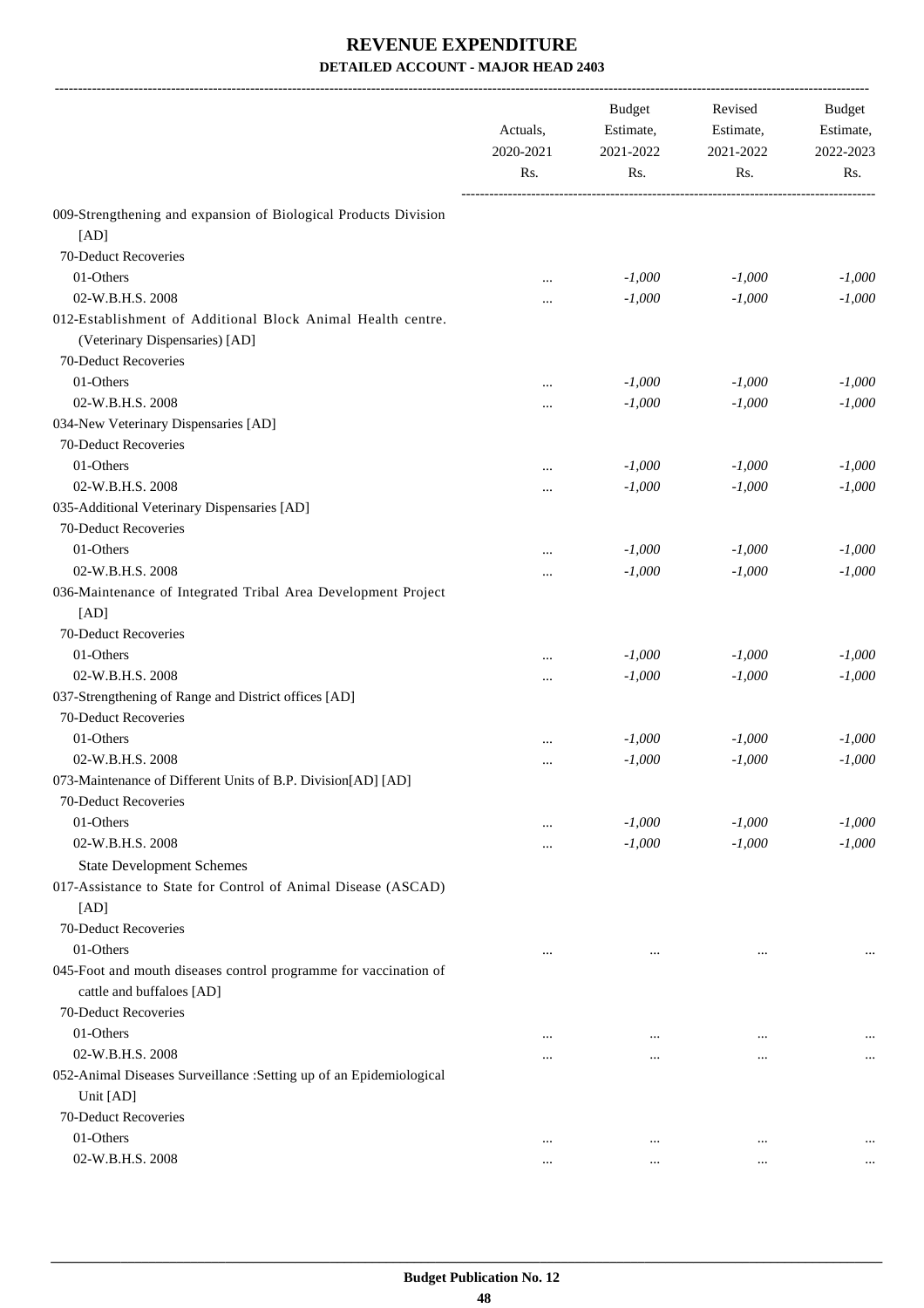|                                                                     | Actuals,<br>2020-2021<br>Rs. | Budget<br>Estimate,<br>2021-2022<br>Rs. | Revised<br>Estimate,<br>2021-2022<br>Rs. | Budget<br>Estimate,<br>2022-2023<br>Rs. |
|---------------------------------------------------------------------|------------------------------|-----------------------------------------|------------------------------------------|-----------------------------------------|
| 055-Systemetic Control of Livestock diseases of National Importance |                              |                                         |                                          |                                         |
| :Tuberculosis and Brucellosis Control Unit [AD]                     |                              |                                         |                                          |                                         |
| 70-Deduct Recoveries                                                |                              |                                         |                                          |                                         |
| 01-Others                                                           | $\cdots$                     | $\cdots$                                |                                          |                                         |
| 02-W.B.H.S. 2008                                                    |                              |                                         |                                          |                                         |
| 060-Pullorum and Mareks Disease Control [AD]                        |                              |                                         |                                          |                                         |
| 70-Deduct Recoveries                                                |                              |                                         |                                          |                                         |
| 01-Others                                                           |                              |                                         |                                          |                                         |
| 02-W.B.H.S. 2008                                                    |                              | $\cdots$                                |                                          |                                         |
| 062-Canine & Rabies Control [AD]                                    |                              |                                         |                                          |                                         |
| 70-Deduct Recoveries                                                |                              |                                         |                                          |                                         |
| 01-Others                                                           |                              |                                         |                                          |                                         |
| 02-W.B.H.S. 2008                                                    |                              | $\cdots$                                |                                          |                                         |
| 064-Establishment/Strengthening of Poultry Disease Diagnostic       |                              |                                         |                                          |                                         |
| Laboratory [AD]                                                     |                              |                                         |                                          |                                         |
| 70-Deduct Recoveries                                                |                              |                                         |                                          |                                         |
| 01-Others                                                           |                              |                                         |                                          |                                         |
| 02-W.B.H.S. 2008                                                    |                              |                                         |                                          |                                         |
| State Development Schemes (Central Assistance)                      |                              |                                         |                                          |                                         |
| 029-National Livestock Health and Disease Control Programme         |                              |                                         |                                          |                                         |
| (Central Share) (OCASPS) [AD]                                       |                              |                                         |                                          |                                         |
| 70-Deduct Recoveries                                                |                              |                                         |                                          |                                         |
| 01-Others                                                           |                              |                                         |                                          |                                         |
| 033-Establishment of Regional Disease Diagnostic Laboratory         |                              |                                         |                                          |                                         |
| (OCASPS) [AD]                                                       |                              |                                         |                                          |                                         |
| 70-Deduct Recoveries                                                |                              |                                         |                                          |                                         |
| 01-Others                                                           |                              |                                         |                                          |                                         |
|                                                                     | $\cdots$                     | $\cdots$                                | $\ddotsc$                                |                                         |
| Total - 101 - Deduct - Recoveries                                   | $\cdots$                     | $-14,000$                               | $-14,000$                                | $-14,000$                               |
| 102- Cattle and Buffalo Development                                 |                              |                                         |                                          |                                         |
| Administrative Expenditure                                          |                              |                                         |                                          |                                         |
| 002-State Livestock Farm [AD]                                       |                              |                                         |                                          |                                         |
| 70-Deduct Recoveries                                                |                              |                                         |                                          |                                         |
| 01-Others                                                           | $-4,388$                     | $-1,000$                                | $-1,000$                                 | $-1,000$                                |
| 02-W.B.H.S. 2008                                                    |                              | $-1,000$                                | $-1,000$                                 | $-1,000$                                |
| 005-Establishment of an exotic cattle breeding farm at Salboni [AD] |                              |                                         |                                          |                                         |
| 70-Deduct Recoveries                                                |                              |                                         |                                          |                                         |
| 01-Others                                                           |                              | $-1,000$                                | $-1,000$                                 | $-1,000$                                |
| 02-W.B.H.S. 2008                                                    | $\cdots$                     | $-1,000$                                | $-1,000$                                 | $-1,000$                                |
| 025-Resettlement of City-Kept Animals. [AD]                         |                              |                                         |                                          |                                         |
| 70-Deduct Recoveries                                                |                              |                                         |                                          |                                         |
| 01-Others                                                           |                              | $-1,000$                                | $-1,000$                                 | $-1,000$                                |
| 02-W.B.H.S. 2008                                                    | $\cdots$                     | $-1,000$                                | $-1,000$                                 | $-1,000$                                |
|                                                                     |                              |                                         |                                          |                                         |
| Total - 102 - Deduct - Recoveries                                   | $-4,388$                     | $-6,000$                                | $-6,000$                                 | $-6,000$                                |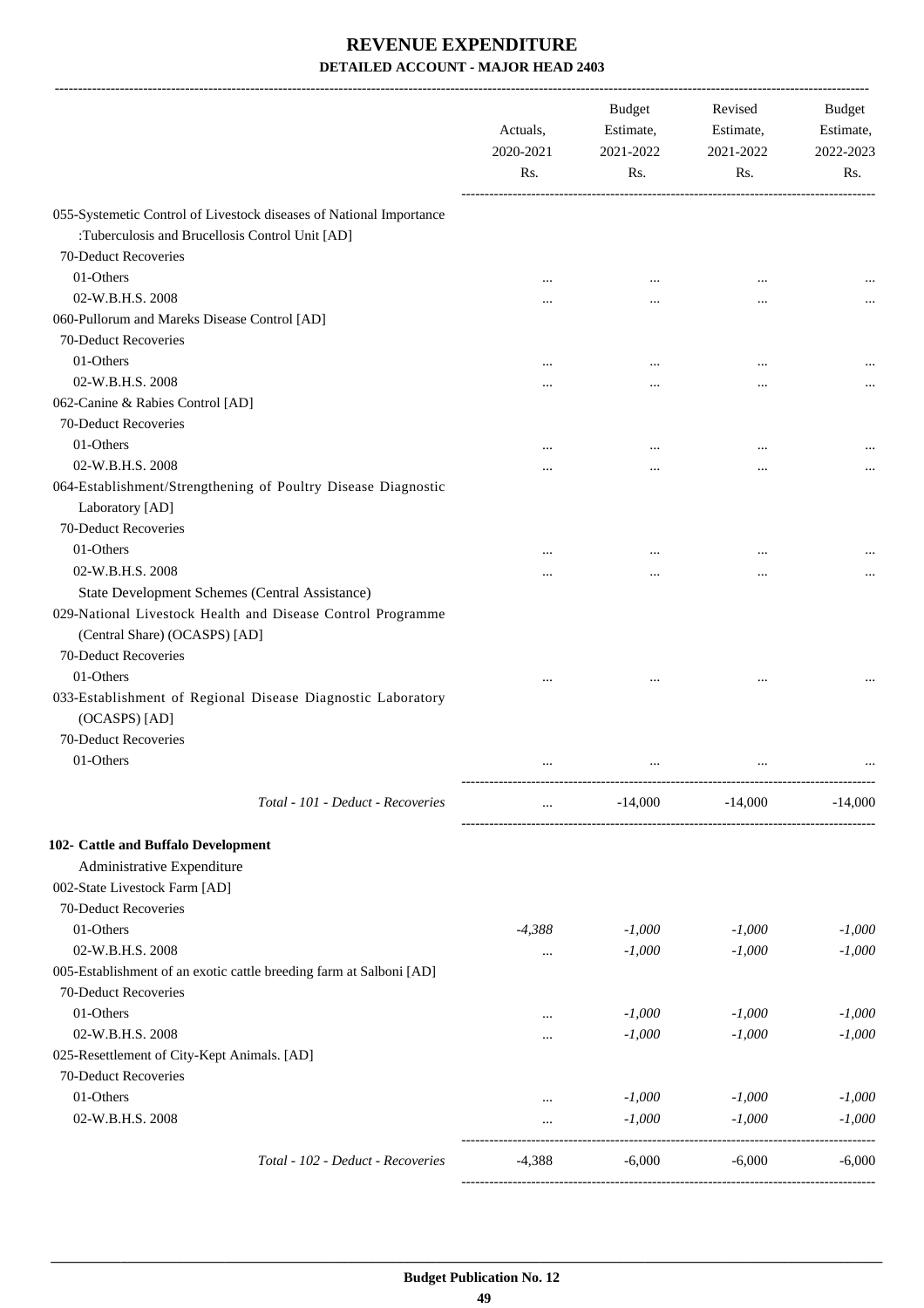|                                                                       | Actuals,<br>2020-2021<br>Rs. | <b>Budget</b><br>Estimate,<br>2021-2022<br>Rs. | Revised<br>Estimate,<br>2021-2022<br>Rs. | <b>Budget</b><br>Estimate,<br>2022-2023<br>Rs. |
|-----------------------------------------------------------------------|------------------------------|------------------------------------------------|------------------------------------------|------------------------------------------------|
| 103- Poultry Development                                              |                              |                                                |                                          |                                                |
| Administrative Expenditure                                            |                              |                                                |                                          |                                                |
|                                                                       |                              |                                                |                                          |                                                |
| 001-Poultry Development Schemes [AD]                                  |                              |                                                |                                          |                                                |
| 70-Deduct Recoveries                                                  |                              |                                                |                                          |                                                |
| 01-Others                                                             | $\cdots$                     | $-1,000$                                       | $-1,000$                                 | $-1,000$                                       |
| 02-W.B.H.S. 2008                                                      | $\cdots$                     | $-1,000$                                       | $-1,000$                                 | $-1,000$                                       |
| 004-Intensive Egg and Poultry Production-cum-Marketing Centre<br>[AD] |                              |                                                |                                          |                                                |
| 70-Deduct Recoveries                                                  |                              |                                                |                                          |                                                |
| 01-Others                                                             | $\cdots$                     | $-1,000$                                       | $-1,000$                                 | $-1,000$                                       |
| 02-W.B.H.S. 2008                                                      | $\cdots$                     | $-1,000$                                       | $-1,000$                                 | $-1,000$                                       |
| 005-Establishment of State Duck Breeding Farm at Raiganj. [AD]        |                              |                                                |                                          |                                                |
| 70-Deduct Recoveries                                                  |                              |                                                |                                          |                                                |
| 01-Others                                                             |                              | $-1,000$                                       | $-1,000$                                 | $-1,000$                                       |
| 02-W.B.H.S. 2008                                                      |                              | $-1,000$                                       | $-1,000$                                 | $-1,000$                                       |
| <b>State Development Schemes</b>                                      |                              |                                                |                                          |                                                |
| 009-Poultry Development in West Bebgal [AD]                           |                              |                                                |                                          |                                                |
| 70-Deduct Recoveries                                                  |                              |                                                |                                          |                                                |
| 01-Others                                                             | $-17$                        |                                                |                                          |                                                |
| 019-Establishment of State Duck Breeding Farm at Raigunj [AD]         |                              |                                                |                                          |                                                |
| 70-Deduct Recoveries                                                  |                              |                                                |                                          |                                                |
| 01-Others                                                             |                              |                                                | $\cdots$                                 |                                                |
| 02-W.B.H.S. 2008                                                      |                              |                                                |                                          |                                                |
| Total - 103 - Deduct - Recoveries                                     | $-17$                        | $-6,000$                                       | $-6,000$                                 | $-6,000$                                       |
| 104- Sheep and Wool Development                                       |                              |                                                |                                          |                                                |
| Administrative Expenditure                                            |                              |                                                |                                          |                                                |
| 001-Sheep Development-Reorganisation of the Sheep Extension           |                              |                                                |                                          |                                                |
| Centres, Sheep/Rabbit Breeding Farms and Sheep Deveplopment           |                              |                                                |                                          |                                                |
| Staff-[AD]                                                            |                              |                                                |                                          |                                                |
| 70-Deduct Recoveries                                                  |                              |                                                |                                          |                                                |
| 01-Others                                                             | $\cdots$                     | $-1,000$                                       | $-1,000$                                 | $-1,000$                                       |
| 02-W.B.H.S. 2008                                                      | $\cdots$                     | $-1,000$                                       | $-1,000$                                 | $-1,000$                                       |
| Total - 104 - Deduct - Recoveries                                     | $\cdots$                     | $-2,000$                                       | $-2,000$                                 | $-2,000$                                       |
| 105- Piggery Development                                              |                              |                                                |                                          |                                                |
| Administrative Expenditure                                            |                              |                                                |                                          |                                                |
| 001-Piggery development schemes [AD]                                  |                              |                                                |                                          |                                                |
| 70-Deduct Recoveries                                                  |                              |                                                |                                          |                                                |
| 01-Others                                                             | $\cdots$                     | $-1,000$                                       | $-1,000$                                 | $-1,000$                                       |
| 02-W.B.H.S. 2008                                                      | $\cdots$                     | $-1,000$                                       | $-1,000$                                 | $-1,000$                                       |
| 002-Pig Breeding Station cum Bacon Factory [AD]                       |                              |                                                |                                          |                                                |
| 70-Deduct Recoveries                                                  |                              |                                                |                                          |                                                |
| 01-Others                                                             | $\cdots$                     | $-1,000$                                       | $-1,000$                                 | $-1,000$                                       |
| 02-W.B.H.S. 2008                                                      | $\cdots$                     | $-1,000$                                       | $-1,000$                                 | $-1,000$                                       |
|                                                                       |                              |                                                |                                          |                                                |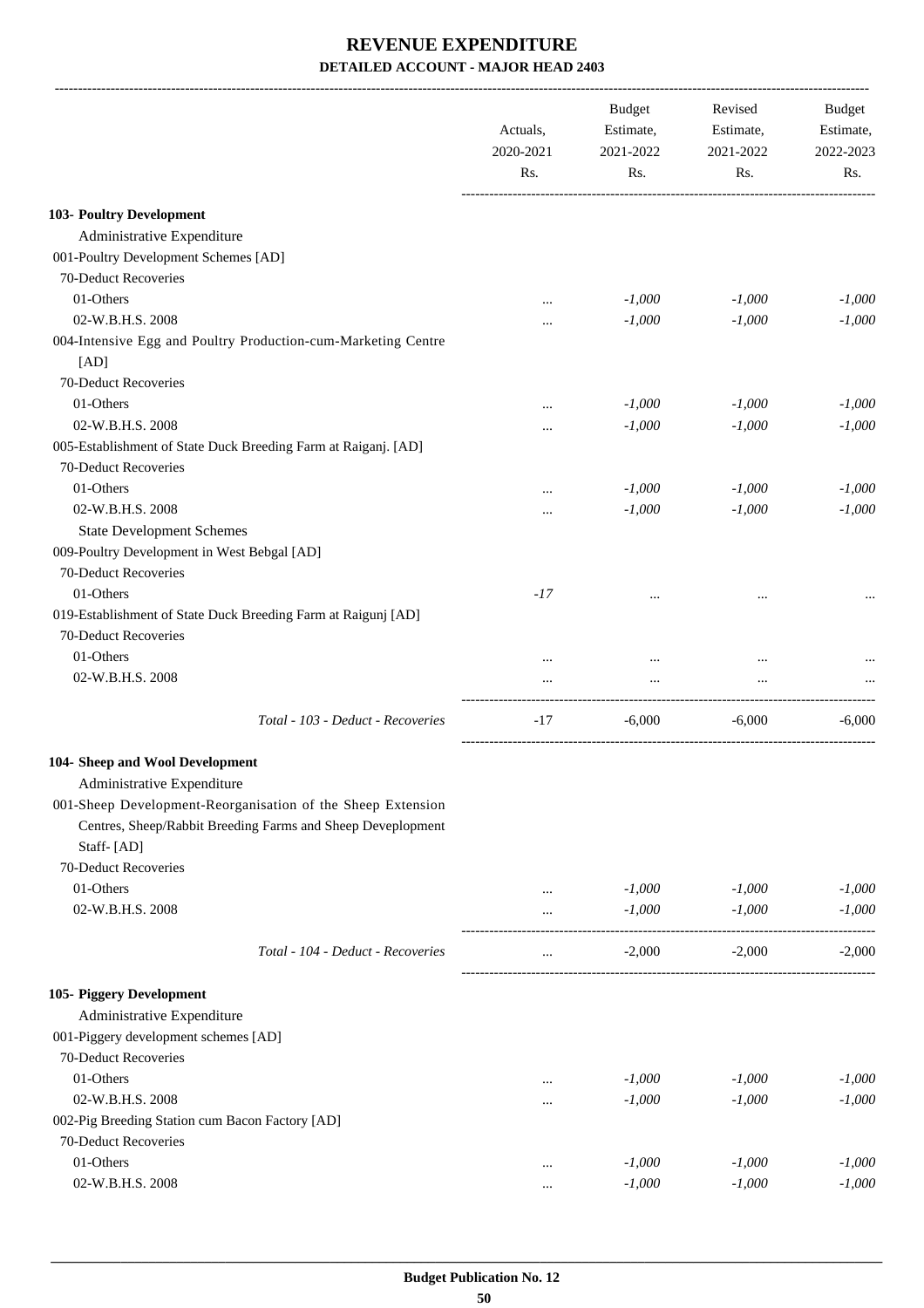|                                                                                                          | Actuals,<br>2020-2021<br>Rs. |                                        | Budget<br>Revised<br>Estimate,<br>Estimate,<br>2021-2022<br>2021-2022 |          |  |  | Budget<br>Estimate,<br>2022-2023 |
|----------------------------------------------------------------------------------------------------------|------------------------------|----------------------------------------|-----------------------------------------------------------------------|----------|--|--|----------------------------------|
|                                                                                                          |                              | Rs.                                    | Rs.                                                                   | Rs.      |  |  |                                  |
| 003-Maintenance of existing Meat Plant. [AD]                                                             |                              |                                        |                                                                       |          |  |  |                                  |
| 70-Deduct Recoveries                                                                                     |                              |                                        |                                                                       |          |  |  |                                  |
| 01-Others                                                                                                |                              | $-2,502$ $-1,000$ $-1,000$             |                                                                       | $-1,000$ |  |  |                                  |
|                                                                                                          |                              |                                        |                                                                       |          |  |  |                                  |
| Total - 105 - Deduct - Recoveries                                                                        | $-2,502$                     | $-5,000$                               | $-5,000$                                                              | $-5,000$ |  |  |                                  |
| 106- Other Livestock Development                                                                         |                              |                                        |                                                                       |          |  |  |                                  |
| Administrative Expenditure                                                                               |                              |                                        |                                                                       |          |  |  |                                  |
| 001-Expansion of Livestock Research Section - Nutrition Research<br>Station [AD]                         |                              |                                        |                                                                       |          |  |  |                                  |
| 70-Deduct Recoveries                                                                                     |                              |                                        |                                                                       |          |  |  |                                  |
| 01-Others                                                                                                |                              | $-1,000$                               | $-1,000$                                                              | $-1,000$ |  |  |                                  |
| 02-W.B.H.S. 2008                                                                                         |                              | $-1,000$                               | $-1,000$                                                              | $-1,000$ |  |  |                                  |
| 002-Improvement of livestock industry [AD]                                                               |                              |                                        |                                                                       |          |  |  |                                  |
| 70-Deduct Recoveries                                                                                     |                              |                                        |                                                                       |          |  |  |                                  |
| 01-Others                                                                                                | $\cdots$                     | $-1,000$                               | $-1,000$                                                              | $-1,000$ |  |  |                                  |
| 02-W.B.H.S. 2008                                                                                         | .                            | $-1,000$                               | $-1,000$                                                              | $-1,000$ |  |  |                                  |
| 003-Compensation to the owners for loss of cattle, buffalo, sheep &<br>goat due to natural calamity [AD] |                              |                                        |                                                                       |          |  |  |                                  |
| 70-Deduct Recoveries                                                                                     |                              |                                        |                                                                       |          |  |  |                                  |
| 01-Others                                                                                                | $-1,199$                     | $\mathbf{r}$ . The set of $\mathbf{r}$ | $-1,000$                                                              | $-1,000$ |  |  |                                  |
| Total - 106 - Deduct - Recoveries                                                                        | -1,199                       | $-4,000$                               | $-5,000$                                                              | $-5,000$ |  |  |                                  |
| 107- Fodder and Feed Development                                                                         |                              |                                        |                                                                       |          |  |  |                                  |
| Administrative Expenditure                                                                               |                              |                                        |                                                                       |          |  |  |                                  |
| 001-Scheme for supply of balanced feed for pig in selected areas                                         |                              |                                        |                                                                       |          |  |  |                                  |
| [AD]                                                                                                     |                              |                                        |                                                                       |          |  |  |                                  |
| 70-Deduct Recoveries                                                                                     |                              |                                        |                                                                       |          |  |  |                                  |
| 01-Others                                                                                                |                              | $-1,000$                               | $-1,000$                                                              | $-1,000$ |  |  |                                  |
| 02-W.B.H.S. 2008                                                                                         |                              | $-1,000$                               | $-1,000$                                                              | $-1,000$ |  |  |                                  |
| 007-Maintenance of Salboni Fodder farm [AD]                                                              |                              |                                        |                                                                       |          |  |  |                                  |
| 70-Deduct Recoveries                                                                                     |                              |                                        |                                                                       |          |  |  |                                  |
| 01-Others                                                                                                | $\cdots$                     | $-1,000$                               | $-1,000$                                                              | $-1,000$ |  |  |                                  |
| 02-W.B.H.S. 2008<br>016-Fodder Multiplication Farm [AD]                                                  |                              | $-1,000$                               | $-1,000$                                                              | $-1,000$ |  |  |                                  |
| 70-Deduct Recoveries                                                                                     |                              |                                        |                                                                       |          |  |  |                                  |
| 01-Others                                                                                                |                              | $-1,000$                               | $-1,000$                                                              | $-1,000$ |  |  |                                  |
| 02-W.B.H.S. 2008                                                                                         | <br>                         | $-1,000$                               | $-1,000$                                                              | $-1,000$ |  |  |                                  |
| 018-Seeds, Fodder and Feed Development Schemes [AD]                                                      |                              |                                        |                                                                       |          |  |  |                                  |
| 70-Deduct Recoveries                                                                                     |                              |                                        |                                                                       |          |  |  |                                  |
| 01-Others                                                                                                |                              | $-1,000$                               | $-1,000$                                                              | $-1,000$ |  |  |                                  |
| 02-W.B.H.S. 2008                                                                                         | $\cdots$                     | $-1,000$                               | $-1,000$                                                              | $-1,000$ |  |  |                                  |
| <b>State Development Schemes</b>                                                                         |                              |                                        |                                                                       |          |  |  |                                  |
| 019-World Bank Forestry Development Project-Fodder and                                                   |                              |                                        |                                                                       |          |  |  |                                  |
| Livestock Programme [AD]                                                                                 |                              |                                        |                                                                       |          |  |  |                                  |
| 70-Deduct Recoveries                                                                                     |                              |                                        |                                                                       |          |  |  |                                  |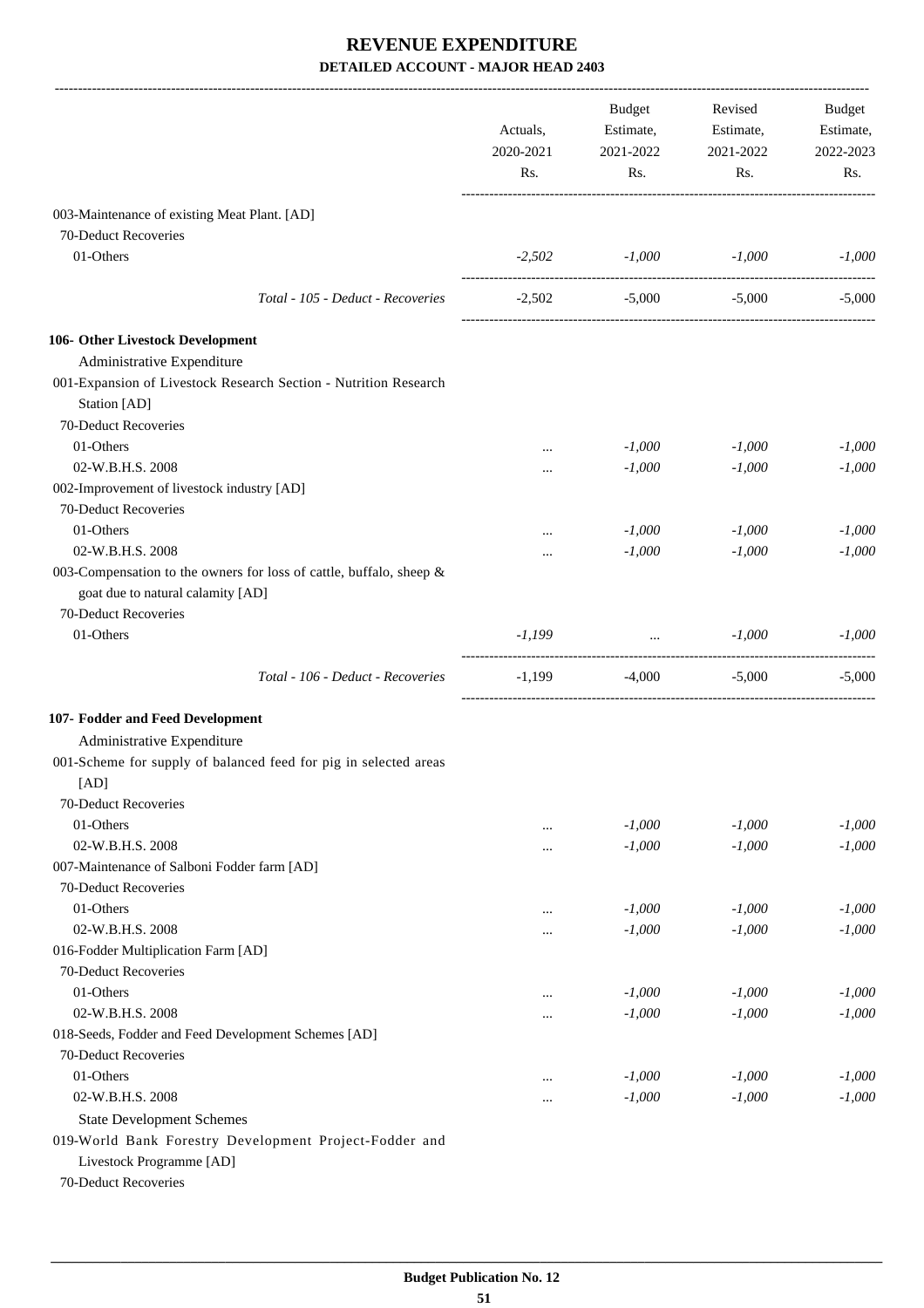|                                                                                                                              | Actuals,<br>2020-2021<br>Rs. | Budget<br>Estimate,<br>2021-2022<br>Rs. | Revised<br>Estimate,<br>2021-2022<br>Rs. | <b>Budget</b><br>Estimate,<br>2022-2023<br>Rs. |
|------------------------------------------------------------------------------------------------------------------------------|------------------------------|-----------------------------------------|------------------------------------------|------------------------------------------------|
| 01-Others                                                                                                                    |                              |                                         |                                          |                                                |
| 02-W.B.H.S. 2008                                                                                                             | $\cdots$<br>$\cdots$         | $\cdots$<br>$\cdots$                    | $\cdots$                                 |                                                |
| Total - 107 - Deduct - Recoveries                                                                                            | $\cdots$                     | $-8,000$                                | -8.000                                   | $-8,000$                                       |
| 109- Extension and Training                                                                                                  |                              |                                         |                                          |                                                |
| Administrative Expenditure<br>001-Establishment of training institution for training of veterinary<br>personnel [AD]         |                              |                                         |                                          |                                                |
| 70-Deduct Recoveries                                                                                                         |                              |                                         |                                          |                                                |
| 01-Others                                                                                                                    | $\cdots$                     | $-1,000$                                | $-1,000$                                 | $-1,000$                                       |
| 02-W.B.H.S. 2008                                                                                                             | $\cdots$                     | $-1,000$                                | $-1,000$                                 | $-1,000$                                       |
| Total - 109 - Deduct - Recoveries                                                                                            | $\cdots$                     | $-2,000$                                | $-2,000$                                 | $-2,000$                                       |
| 113- Administrative Investigation and Statistics                                                                             |                              |                                         |                                          |                                                |
| Administrative Expenditure                                                                                                   |                              |                                         |                                          |                                                |
| 001-Establishment of statistical cell under the Directorate of Animal<br>Husbandry and continuation of Livestock Census [AD] |                              |                                         |                                          |                                                |
| 70-Deduct Recoveries                                                                                                         |                              |                                         |                                          |                                                |
| 01-Others                                                                                                                    |                              | $-1,000$                                | $-1,000$                                 | $-1,000$                                       |
| 02-W.B.H.S. 2008                                                                                                             |                              | $-1,000$                                | $-1,000$                                 | $-1,000$                                       |
| 007-Expansion of exsisting statistical cell under the Veterinary                                                             |                              |                                         |                                          |                                                |
| Directorate [AD]<br>70-Deduct Recoveries                                                                                     |                              |                                         |                                          |                                                |
| 01-Others                                                                                                                    |                              | $-1,000$                                | $-1,000$                                 | $-1,000$                                       |
| 02-W.B.H.S. 2008                                                                                                             |                              | $-1,000$                                | $-1,000$                                 | $-1,000$                                       |
| <b>State Development Schemes</b>                                                                                             |                              |                                         |                                          |                                                |
| 002-Establishment of Statistical Cell under the Dte. of AH and                                                               |                              |                                         |                                          |                                                |
| Continuation of Livestock Centres Scheme for Sample Survey of                                                                |                              |                                         |                                          |                                                |
| Estimation of Production of Milk, Egg, Wool and Meat (State                                                                  |                              |                                         |                                          |                                                |
| Share) (OCASPS) [AD]                                                                                                         |                              |                                         |                                          |                                                |
| 70-Deduct Recoveries                                                                                                         |                              |                                         |                                          |                                                |
| 01-Others                                                                                                                    | $\cdots$                     | $\cdots$                                | $\cdots$                                 |                                                |
| 02-W.B.H.S. 2008                                                                                                             | $\cdots$                     | $\cdots$                                | $\ldots$                                 |                                                |
| Total - 113 - Deduct - Recoveries                                                                                            | $\cdots$                     | $-4,000$                                | -4,000                                   | $-4,000$                                       |
|                                                                                                                              |                              |                                         |                                          |                                                |
| 789- Special Component Plan for Scheduled Castes                                                                             |                              |                                         |                                          |                                                |
| Administrative Expenditure                                                                                                   |                              |                                         |                                          |                                                |
| 001-New Veterinary Hospitals [AD]                                                                                            |                              |                                         |                                          |                                                |
| 70-Deduct Recoveries                                                                                                         |                              |                                         |                                          |                                                |
| 01-Others                                                                                                                    | $\cdots$                     | $\cdots$                                | $-1,000$                                 | $-1,000$                                       |
| 02-W.B.H.S. 2008                                                                                                             | $\cdots$                     | $\cdots$                                | $-1,000$                                 | $-1,000$                                       |
| 002-Additional veterinary dispensaries [AD]<br>70-Deduct Recoveries                                                          |                              |                                         |                                          |                                                |
| 01-Others                                                                                                                    |                              | $-1,000$                                | $-1,000$                                 | $-1,000$                                       |
|                                                                                                                              | $\cdots$                     |                                         |                                          |                                                |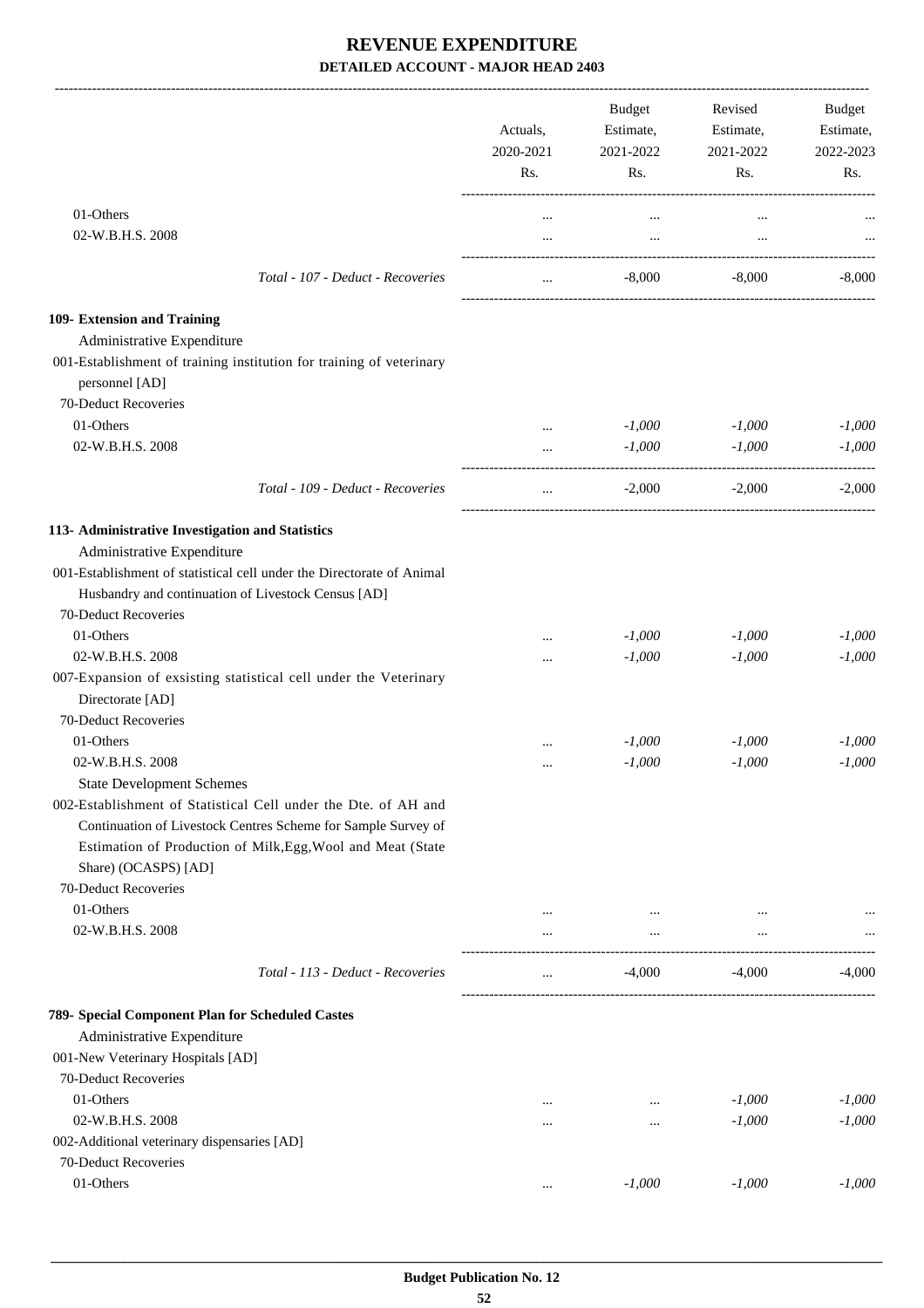|                                                                              | Actuals,<br>2020-2021<br>Rs. | <b>Budget</b><br>Estimate,<br>2021-2022<br>Rs. | Revised<br>Estimate,<br>2021-2022<br>Rs. | Budget<br>Estimate,<br>2022-2023<br>Rs. |
|------------------------------------------------------------------------------|------------------------------|------------------------------------------------|------------------------------------------|-----------------------------------------|
| 02-W.B.H.S. 2008                                                             | $\ddotsc$                    | $-1,000$                                       | $-1,000$                                 | $-1,000$                                |
| 003-Maintenance of the programme for development of scheduled                |                              |                                                |                                          |                                         |
| castes [AD]                                                                  |                              |                                                |                                          |                                         |
| 70-Deduct Recoveries                                                         |                              |                                                |                                          |                                         |
| 01-Others                                                                    |                              | $-1,000$                                       | $-1,000$                                 | $-1,000$                                |
| 02-W.B.H.S. 2008                                                             |                              | $-1,000$                                       | $-1,000$                                 | $-1,000$                                |
| 004-Additional Block Animal Health Centres (Vetirinary<br>Dispensaries) [AD] |                              |                                                |                                          |                                         |
| 70-Deduct Recoveries                                                         |                              |                                                |                                          |                                         |
| 01-Others                                                                    |                              | $-1,000$                                       | $-1,000$                                 | $-1,000$                                |
| 02-W.B.H.S. 2008                                                             |                              | $-1,000$                                       | $-1,000$                                 | $-1,000$                                |
| 005-Animal Development Aid Centres (Veterinary Aid Centres)<br>[AD]          |                              |                                                |                                          |                                         |
| 70-Deduct Recoveries                                                         |                              |                                                |                                          |                                         |
| 01-Others                                                                    |                              | $-1,000$                                       | $-1,000$                                 | $-1,000$                                |
| 02-W.B.H.S. 2008                                                             |                              | $-1,000$                                       | $-1,000$                                 | $-1,000$                                |
| 006-State Animal Health Centre (Veterinary Hospitals) [AD]                   |                              |                                                |                                          |                                         |
| 70-Deduct Recoveries                                                         |                              |                                                |                                          |                                         |
| 01-Others                                                                    | $\ddotsc$                    | $-1,000$                                       | $-1,000$                                 | $-1,000$                                |
| 02-W.B.H.S. 2008                                                             |                              | $-1,000$                                       | $-1,000$                                 | $-1,000$                                |
| 007-Strengthening of existing A.I.Centres and adoption of Frozen             |                              |                                                |                                          |                                         |
| Semen Technology in the scheduled caste areas [AD]                           |                              |                                                |                                          |                                         |
| 70-Deduct Recoveries                                                         |                              |                                                |                                          |                                         |
| 01-Others                                                                    |                              | $-1,000$                                       | $-1,000$                                 | $-1,000$                                |
| 02-W.B.H.S. 2008                                                             |                              | $-1,000$                                       | $-1,000$                                 | $-1,000$                                |
| 008-Establishment Of State Poultry Farm at Malda. [AD]                       |                              |                                                |                                          |                                         |
| 70-Deduct Recoveries                                                         |                              |                                                |                                          |                                         |
| 01-Others                                                                    |                              | $-1,000$                                       | $-1,000$                                 | $\text{-}1,000$                         |
| 02-W.B.H.S. 2008                                                             |                              | $-1,000$                                       | $-1,000$                                 | $-1,000$                                |
| 009-Maintenance of Ram/Buck/Rabbit/Pig Farms [AD]                            |                              |                                                |                                          |                                         |
| 70-Deduct Recoveries                                                         |                              |                                                |                                          |                                         |
| 01-Others                                                                    | $\cdots$                     | $-1,000$                                       | $\cdots$                                 |                                         |
| 02-W.B.H.S. 2008                                                             | $\cdots$                     | $-1,000$                                       |                                          | $\cdots$                                |
| <b>State Development Schemes</b>                                             |                              |                                                |                                          |                                         |
| 031-Extension & Communication Campaign. [AD]<br>70-Deduct Recoveries         |                              |                                                |                                          |                                         |
| 01-Others                                                                    |                              |                                                |                                          |                                         |
|                                                                              |                              |                                                |                                          |                                         |
| 041-Strengthening of Exsisting A.I.Centres [AD]<br>70-Deduct Recoveries      |                              |                                                |                                          |                                         |
| 01-Others                                                                    |                              |                                                |                                          |                                         |
| 02-W.B.H.S. 2008                                                             |                              | $\cdots$                                       | $\cdots$                                 |                                         |
|                                                                              |                              | $\cdots$                                       | $\cdots$                                 |                                         |
| Total - 789 - Deduct - Recoveries                                            | $\cdots$                     | $-16,000$                                      | $-16,000$                                | $-16,000$                               |

#### **796- Tribal Areas Sub-Plan**

Administrative Expenditure

001-New Veterinary Aid Centres [AD]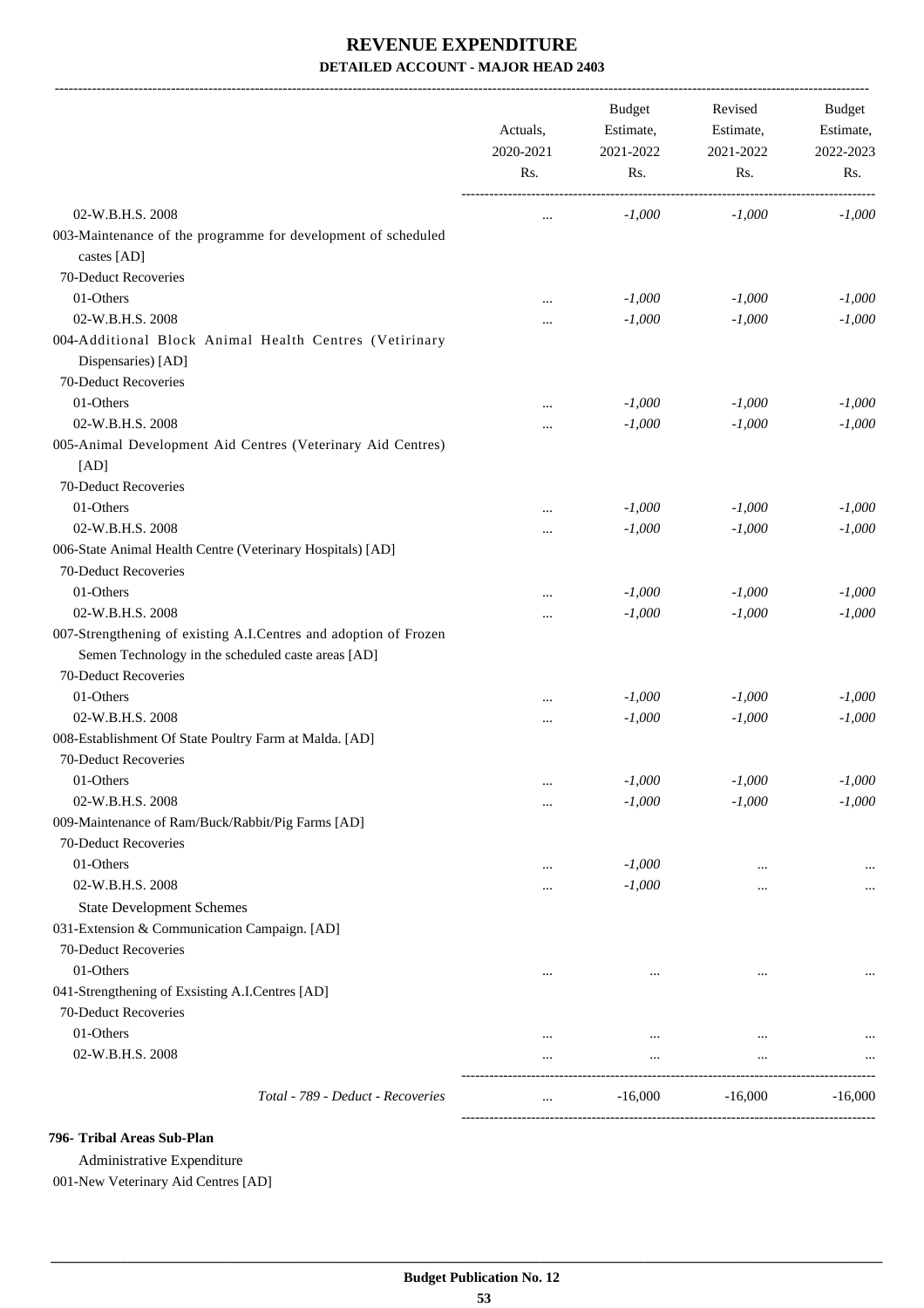-------------------------------------------------------------------------------------------------------------------------------------------------------------------------------

|                                                                                                                   | Actuals,<br>2020-2021<br>Rs. | <b>Budget</b><br>Estimate,<br>2021-2022<br>Rs. | Revised<br>Estimate,<br>2021-2022<br>Rs. | <b>Budget</b><br>Estimate,<br>2022-2023<br>Rs. |
|-------------------------------------------------------------------------------------------------------------------|------------------------------|------------------------------------------------|------------------------------------------|------------------------------------------------|
|                                                                                                                   |                              |                                                |                                          |                                                |
| 70-Deduct Recoveries                                                                                              |                              |                                                |                                          |                                                |
| 01-Others                                                                                                         |                              | $-1,000$                                       | $-1,000$                                 | $-1,000$                                       |
| 02-W.B.H.S. 2008                                                                                                  |                              | $-1,000$                                       | $-1,000$                                 | $-1,000$                                       |
| 002-State Veterinary Hospitals [AD]                                                                               |                              |                                                |                                          |                                                |
| 70-Deduct Recoveries                                                                                              |                              |                                                |                                          |                                                |
| 01-Others                                                                                                         |                              | $-1,000$                                       | $-1,000$                                 | $-1,000$                                       |
| 02-W.B.H.S. 2008                                                                                                  |                              | $-1,000$                                       | $-1,000$                                 | $-1,000$                                       |
| 003-Veterinary Dispensaries [AD]                                                                                  |                              |                                                |                                          |                                                |
| 70-Deduct Recoveries                                                                                              |                              |                                                |                                          |                                                |
| 01-Others                                                                                                         |                              |                                                | $-1,000$                                 | $-1,000$                                       |
| 02-W.B.H.S. 2008                                                                                                  |                              | $\cdots$                                       | $-1,000$                                 | $-1,000$                                       |
| 004-Veterinary Aid Centres [AD]                                                                                   |                              |                                                |                                          |                                                |
| 70-Deduct Recoveries                                                                                              |                              |                                                |                                          |                                                |
| 01-Others                                                                                                         |                              | $-1,000$                                       | $-1,000$                                 | $-1,000$                                       |
| 02-W.B.H.S. 2008                                                                                                  |                              | $-1,000$                                       | $-1,000$                                 | $-1,000$                                       |
| 005-Strenghtening of the existing A.I. Centres and adoption of<br>Frozen Semen Technology [AD]                    |                              |                                                |                                          |                                                |
| 70-Deduct Recoveries                                                                                              |                              |                                                |                                          |                                                |
| 01-Others                                                                                                         |                              | $-1,000$                                       | $-1,000$                                 | $-1,000$                                       |
| 02-W.B.H.S. 2008                                                                                                  |                              | $-1,000$                                       | $-1,000$                                 | $-1,000$                                       |
| 045-Maintenance of Integrated Tribal Area Development Project<br>[AD]                                             |                              |                                                |                                          |                                                |
| 70-Deduct Recoveries                                                                                              |                              |                                                |                                          |                                                |
| 01-Others                                                                                                         |                              | $-1,000$                                       | $-1,000$                                 | $-1,000$                                       |
| 02-W.B.H.S. 2008                                                                                                  |                              | $-1,000$                                       | $-1,000$                                 | $-1,000$                                       |
| <b>State Development Schemes</b>                                                                                  |                              |                                                |                                          |                                                |
| 025-Purchase of Medicines & Surgical requisites [AD]                                                              |                              |                                                |                                          |                                                |
| 70-Deduct Recoveries                                                                                              |                              |                                                |                                          |                                                |
| 01-Others                                                                                                         | $\cdots$                     | $\cdots$                                       | $\cdots$                                 | $\ldots$                                       |
| 031-Poultry & Small Animal Development in West Bengal [AD]                                                        |                              |                                                |                                          |                                                |
| 70-Deduct Recoveries                                                                                              |                              |                                                |                                          |                                                |
| 01-Others                                                                                                         | $\cdots$                     | $\cdots$                                       | $\cdots$                                 |                                                |
| Total - 796 - Deduct - Recoveries                                                                                 | $\cdots$                     | $-10,000$                                      | $-12,000$                                | $-12,000$                                      |
| 800- Other Expenditure                                                                                            |                              |                                                |                                          |                                                |
| Administrative Expenditure                                                                                        |                              |                                                |                                          |                                                |
| 002-Maintenance of the Schemes under Special Component Plan for<br>Scheduled Castes New Veterinary Hospital. [AD] |                              |                                                |                                          |                                                |
| 70-Deduct Recoveries                                                                                              |                              |                                                |                                          |                                                |
| 01-Others                                                                                                         |                              | $-1,000$                                       | $-1,000$                                 | $-1,000$                                       |
| 02-W.B.H.S. 2008                                                                                                  |                              | $-1,000$                                       | $-1,000$                                 | $-1,000$                                       |
| 007-Maintenance of the programme for development of scheduled<br>castes [AD]                                      |                              |                                                |                                          |                                                |
| 70-Deduct Recoveries                                                                                              |                              |                                                |                                          |                                                |
| 01-Others                                                                                                         |                              | $-1,000$                                       | $-1,000$                                 | $-1,000$                                       |
| 02-W.B.H.S. 2008                                                                                                  |                              | $-1,000$                                       | $-1,000$                                 | $-1,000$                                       |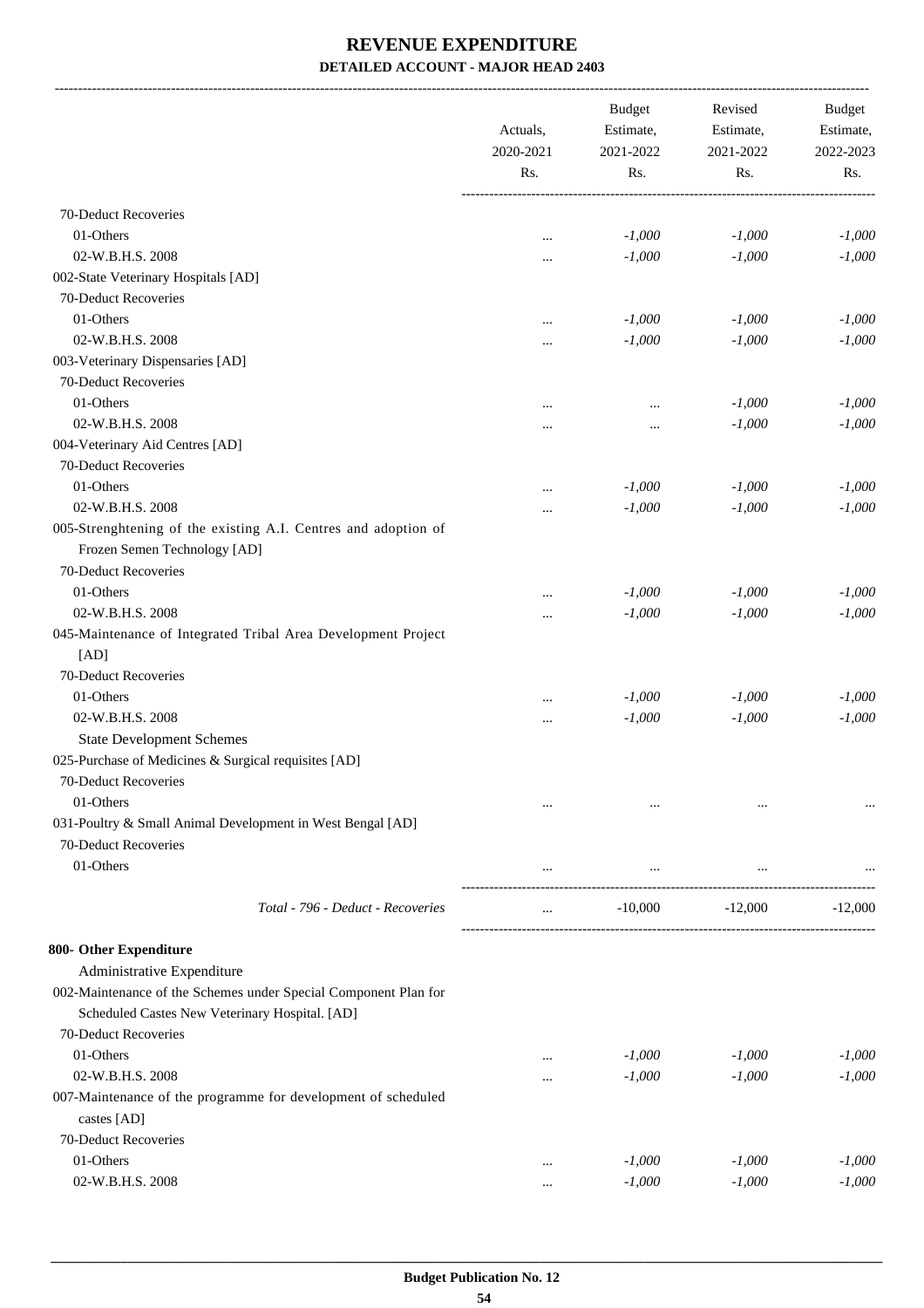|                                                                                                                                    | Actuals,<br>2020-2021<br>Rs. | <b>Budget</b><br>Estimate,<br>2021-2022<br>Rs. | Revised<br>Estimate,<br>2021-2022<br>Rs. | Budget<br>Estimate,<br>2022-2023<br>Rs. |
|------------------------------------------------------------------------------------------------------------------------------------|------------------------------|------------------------------------------------|------------------------------------------|-----------------------------------------|
| 009-Infrastructure for operation of animal husbandry, extension<br>work in Jhargram sub-division [AD]                              |                              |                                                |                                          |                                         |
| 70-Deduct Recoveries                                                                                                               |                              |                                                |                                          |                                         |
| 01-Others                                                                                                                          | $\ddotsc$                    | $\cdots$                                       | $-1,000$                                 | $-1,000$                                |
| 02-W.B.H.S. 2008                                                                                                                   | $\cdots$                     | $\cdots$                                       | $-1,000$                                 | $-1,000$                                |
| 015-West Bengal University of Animal and Fishery Sciences [AD]                                                                     |                              |                                                |                                          |                                         |
| 70-Deduct Recoveries                                                                                                               |                              |                                                |                                          |                                         |
| 01-Others                                                                                                                          |                              | $-1,000$                                       | $-1,000$                                 | $-1,000$                                |
| 020-Hill Areas Sub Plan - strengthening of disease investigation<br>[AD]                                                           |                              |                                                |                                          |                                         |
| 70-Deduct Recoveries                                                                                                               |                              |                                                |                                          |                                         |
| 01-Others                                                                                                                          | $\ddotsc$                    | $-1,000$                                       | $-1,000$                                 | $-1,000$                                |
| 02-W.B.H.S. 2008                                                                                                                   |                              | $-1,000$                                       | $-1,000$                                 | $-1,000$                                |
| 031-Additional Block Animal Health Centres (Veterinary<br>Dispensaries) (HUDCO) [AD]<br>70-Deduct Recoveries                       |                              |                                                |                                          |                                         |
| 01-Others                                                                                                                          |                              |                                                |                                          |                                         |
| 02-W.B.H.S. 2008                                                                                                                   |                              | $-1,000$<br>$-1,000$                           | $-1,000$<br>$-1,000$                     | $-1,000$<br>$-1,000$                    |
| 032-Animal Development Aid Centres (Veterinary Aid Centres)<br>[AD]                                                                |                              |                                                |                                          |                                         |
| 70-Deduct Recoveries                                                                                                               |                              |                                                |                                          |                                         |
| 01-Others                                                                                                                          |                              | $-1,000$                                       | $-1,000$                                 | $-1,000$                                |
| 02-W.B.H.S. 2008                                                                                                                   |                              | $-1,000$                                       | $-1,000$                                 | $-1,000$                                |
| <b>State Development Schemes</b>                                                                                                   |                              |                                                |                                          |                                         |
| 012-Assistance to West Bengal University of Animal and Fishery<br>Sciences [AD]<br>70-Deduct Recoveries                            |                              |                                                |                                          |                                         |
| 01-Others                                                                                                                          |                              |                                                |                                          |                                         |
| <b>State Development Schemes</b>                                                                                                   | $\cdots$                     | $\cdots$                                       | $\cdots$                                 |                                         |
| 034-Refund of Unutilised Fund of CSS Schemes (State Share)<br>(CSSREFUND) [AD]                                                     |                              |                                                |                                          |                                         |
| 70-Deduct Recoveries                                                                                                               |                              |                                                |                                          |                                         |
| 01-Others                                                                                                                          | $\ddotsc$                    | $\cdots$                                       | $\ddotsc$                                |                                         |
| State Development Schemes (Central Assistance)<br>033-Refund of Unutilised Fund of CSS Schemes (Central Share)<br>(CSSREFUND) [AD] |                              |                                                |                                          |                                         |
| 70-Deduct Recoveries                                                                                                               |                              |                                                |                                          |                                         |
| 01-Others                                                                                                                          | $\cdots$                     | $\ldots$                                       | $\cdots$                                 |                                         |
| Total - 800 - Deduct - Recoveries                                                                                                  | $\cdots$                     | $-11,000$                                      | $-13,000$                                | $-13,000$                               |
| 911- Deduct Recoveries of Overpayments                                                                                             |                              |                                                |                                          |                                         |
| Administrative Expenditure                                                                                                         |                              |                                                |                                          |                                         |
| 002-State Livestock Farm [AD]                                                                                                      |                              |                                                |                                          |                                         |
| 70-Deduct Recoveries                                                                                                               |                              |                                                |                                          |                                         |
| 01-Others                                                                                                                          | $-99,850$                    | $-1,000$                                       | $-1,000$                                 | $-1,000$                                |
| 02-W.B.H.S. 2008                                                                                                                   | $\ldots$                     | $-1,000$                                       | $-1,000$                                 | $-1,000$                                |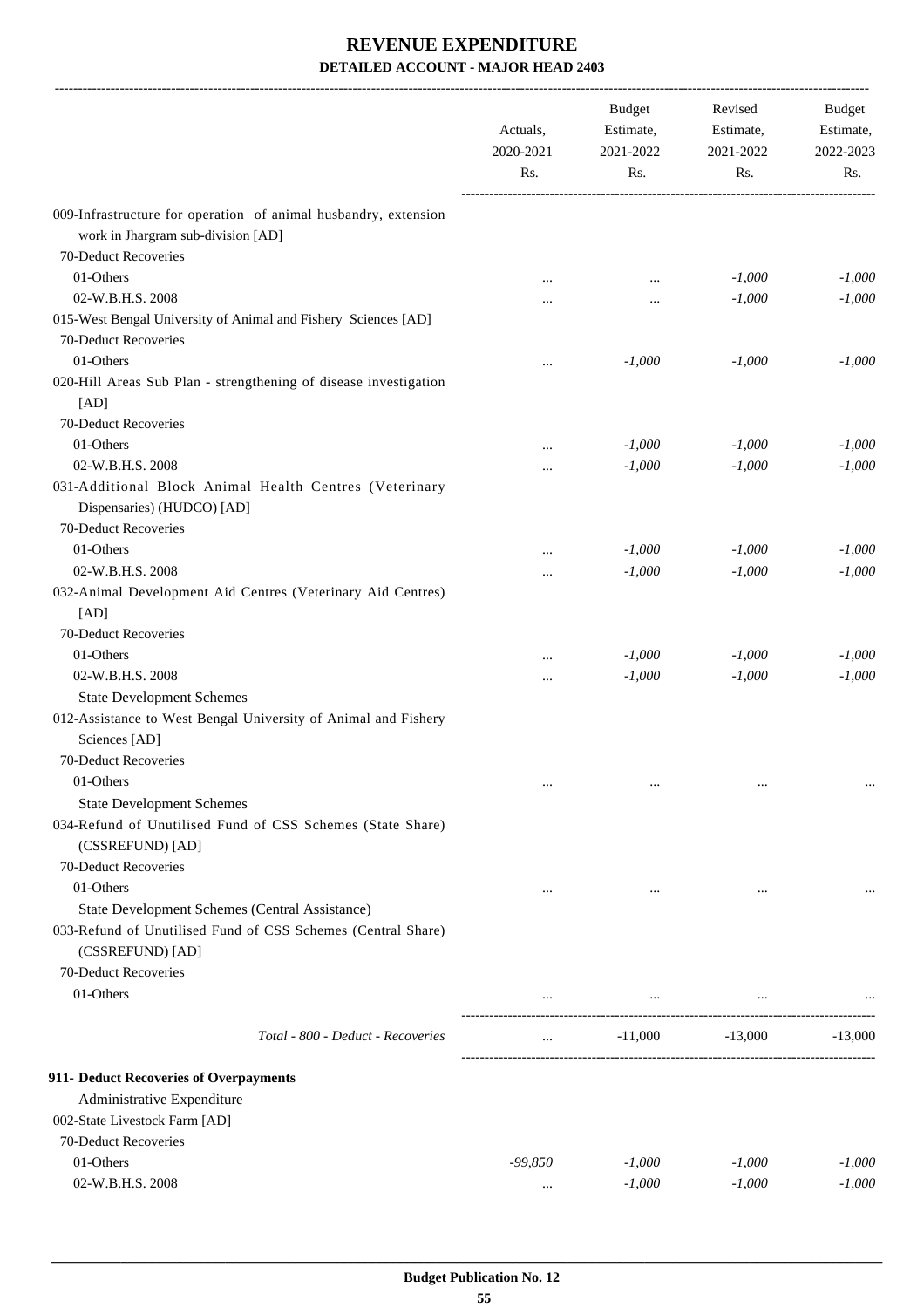|                                                                                                                                                                     | Actuals,         | <b>Budget</b><br>Estimate, | Revised<br>Estimate, | Budget<br>Estimate,<br>2022-2023<br>Rs. |
|---------------------------------------------------------------------------------------------------------------------------------------------------------------------|------------------|----------------------------|----------------------|-----------------------------------------|
|                                                                                                                                                                     | 2020-2021<br>Rs. | 2021-2022<br>Rs.           | 2021-2022<br>Rs.     |                                         |
| 004-Veterinary Aid Centres [AD]                                                                                                                                     |                  |                            |                      |                                         |
| 70-Deduct Recoveries                                                                                                                                                |                  |                            |                      |                                         |
| 01-Others                                                                                                                                                           | $\cdots$         | $-1,000$                   | $-1,000$             | $-1,000$                                |
| 02-W.B.H.S. 2008                                                                                                                                                    |                  | $-1,000$                   | $-1,000$             | $-1,000$                                |
| 005-Maintenance of Assets Created through the Scheme on<br>Veterinary Sectors under I.T.D.P. [AD]                                                                   |                  |                            |                      |                                         |
| 70-Deduct Recoveries                                                                                                                                                |                  |                            |                      |                                         |
| 01-Others                                                                                                                                                           |                  | $-1,000$                   | $-1,000$             | $-1,000$                                |
| 02-W.B.H.S. 2008                                                                                                                                                    |                  | $-1,000$                   | $-1,000$             | $-1,000$                                |
| 006-Aid Centre and Clinics [AD]                                                                                                                                     |                  |                            |                      |                                         |
| 70-Deduct Recoveries                                                                                                                                                |                  |                            |                      |                                         |
| 01-Others                                                                                                                                                           | $\ddotsc$        | $-1,000$                   | $-1,000$             | $-1,000$                                |
| 02-W.B.H.S. 2008<br>007-Strengthening of Existing A.I. Centres and Adoption of Frozen<br>Semen Technology in the Scheduled Caste Areas [AD]<br>70-Deduct Recoveries |                  | $-1,000$                   | $-1,000$             | $-1,000$                                |
| 01-Others                                                                                                                                                           |                  | $-1,000$                   | $-1,000$             | $-1,000$                                |
| 02-W.B.H.S. 2008                                                                                                                                                    |                  | $-1,000$                   | $-1,000$             | $-1,000$                                |
| 013-Maintenance of Integrated Tribal Area Project [AD]<br>70-Deduct Recoveries                                                                                      |                  |                            |                      |                                         |
| 01-Others                                                                                                                                                           | $\ddotsc$        | $-1,000$                   | $-1,000$             | $-1,000$                                |
| 015-Strengthening of Range and District Offices [AD]<br>70-Deduct Recoveries                                                                                        |                  |                            |                      |                                         |
| 01-Others                                                                                                                                                           | $\ddotsc$        | $-1,000$                   | $-1,000$             | $-1,000$                                |
| 039-Glanders and Other Establishment [AD] [AD]                                                                                                                      |                  |                            |                      |                                         |
| 70-Deduct Recoveries                                                                                                                                                |                  |                            |                      |                                         |
| 01-Others                                                                                                                                                           | $\cdots$         | $-1,000$                   | $-1,000$             | $-1,000$                                |
| 02-W.B.H.S. 2008                                                                                                                                                    | $\cdots$         | $-1,000$                   | $-1,000$             | $-1,000$                                |
| 042-Immunization against Horse Disease [AD]<br>70-Deduct Recoveries                                                                                                 |                  |                            |                      |                                         |
| 01-Others                                                                                                                                                           | $\cdots$         | $-1,000$                   | $-1,000$             | $-1,000$                                |
| 02-W.B.H.S. 2008                                                                                                                                                    | $\ddotsc$        | $-1,000$                   | $-1,000$             | $-1,000$                                |
| 043-Establishment of Additional Block Animal Health Centre<br>(Veterinary Dispensaries) [AD]<br>70-Deduct Recoveries                                                |                  |                            |                      |                                         |
| 01-Others                                                                                                                                                           |                  | $-1,000$                   | $-1,000$             | $-1,000$                                |
| 045-Maintenance of Different Units of B.P. Division [AD] [AD]<br>70-Deduct Recoveries                                                                               |                  |                            |                      |                                         |
| 01-Others                                                                                                                                                           | $-1,271$         | $-1,000$                   | $-1,000$             | $-1,000$                                |
| 046-Relief for Animals affected by Flood in West Bengal [AD]<br>70-Deduct Recoveries                                                                                |                  |                            |                      |                                         |
| 01-Others                                                                                                                                                           | $\cdots$         | $-1,000$                   | $-1,000$             | $-1,000$                                |
| 047-National Livestock Management Programme [AD]<br>70-Deduct Recoveries                                                                                            |                  |                            |                      |                                         |
| 01-Others<br>048-Refund of unutilised funds under various Schemes [AD]<br>70-Deduct Recoveries                                                                      | $-1,98,241$      | $-1,000$                   | $-1,000$             | $-1,000$                                |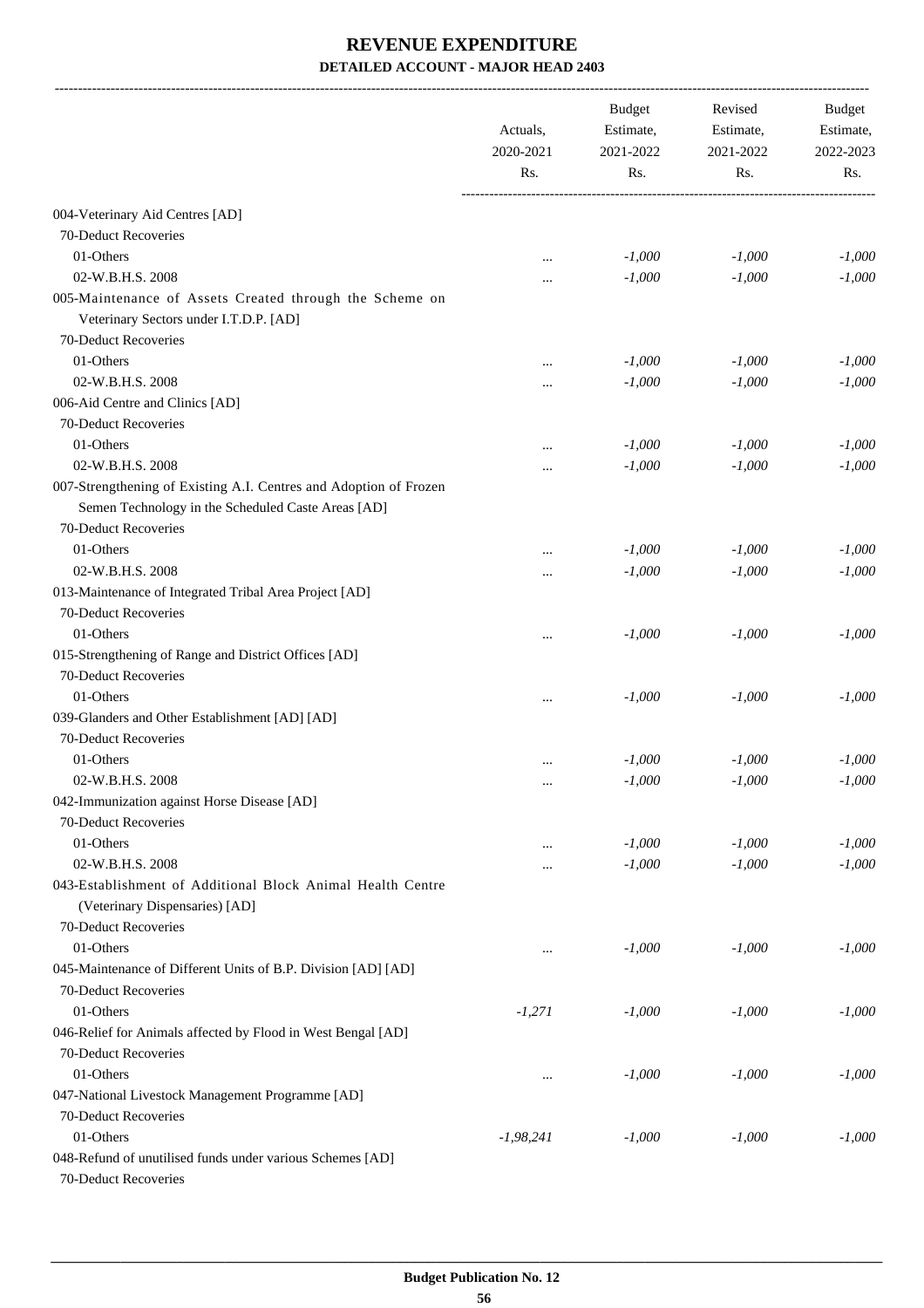-------------------------------------------------------------------------------------------------------------------------------------------------------------------------------

|                                                                                                                    | Actuals,<br>2020-2021<br>Rs. | <b>Budget</b><br>Estimate,<br>2021-2022<br>Rs. | Revised<br>Estimate,<br>2021-2022<br>Rs. | <b>Budget</b><br>Estimate,<br>2022-2023<br>Rs. |
|--------------------------------------------------------------------------------------------------------------------|------------------------------|------------------------------------------------|------------------------------------------|------------------------------------------------|
| 01-Others                                                                                                          | $\cdots$                     | $-1,000$                                       | $-1,000$                                 | $-1,000$                                       |
| <b>State Development Schemes</b>                                                                                   |                              |                                                |                                          |                                                |
| 001-Strengthening and Expansion of Biological Products Division                                                    |                              |                                                |                                          |                                                |
| [AD]                                                                                                               |                              |                                                |                                          |                                                |
| 70-Deduct Recoveries                                                                                               |                              |                                                |                                          |                                                |
| 01-Others                                                                                                          | $-2,42,143$                  |                                                | $\ddotsc$                                |                                                |
| 02-W.B.H.S. 2008                                                                                                   | $\cdots$                     | $\cdots$                                       | $\cdots$                                 |                                                |
| 003-Extension & Communication Campaign [AD]                                                                        |                              |                                                |                                          |                                                |
| 70-Deduct Recoveries                                                                                               |                              |                                                |                                          |                                                |
| 01-Others                                                                                                          | $-1,96,14,933$               |                                                | $\ddotsc$                                |                                                |
| 02-W.B.H.S. 2008                                                                                                   | $\cdots$                     | $\cdots$                                       | $\cdots$                                 |                                                |
| 012-Assistance to West Bengal University of Animal and Fishery                                                     |                              |                                                |                                          |                                                |
| Sciences [AD]                                                                                                      |                              |                                                |                                          |                                                |
| 70-Deduct Recoveries                                                                                               |                              |                                                |                                          |                                                |
| 01-Others                                                                                                          | $-19,369$                    | $\cdots$                                       | $\ddotsc$                                | $\cdots$                                       |
| 017-Assistance to State for Control of Animal Disease [AD]                                                         |                              |                                                |                                          |                                                |
| 70-Deduct Recoveries                                                                                               |                              |                                                |                                          |                                                |
| 01-Others                                                                                                          |                              |                                                | $\ddotsc$                                |                                                |
| 02-W.B.H.S. 2008                                                                                                   |                              |                                                | $\ddotsc$                                |                                                |
| 019-Purchase of Medicines & Surgical requisites. [AD]                                                              |                              |                                                |                                          |                                                |
| 70-Deduct Recoveries                                                                                               |                              |                                                |                                          |                                                |
| 01-Others                                                                                                          | $\cdots$                     | $\cdots$                                       | $\ddotsc$                                |                                                |
| 022-Establishment/Strengthening of Poly-Clinics [AD]                                                               |                              |                                                |                                          |                                                |
| 70-Deduct Recoveries                                                                                               |                              |                                                |                                          |                                                |
| 01-Others                                                                                                          | $\cdots$                     | $\cdots$                                       | $\ddotsc$                                |                                                |
| 02-W.B.H.S. 2008                                                                                                   |                              |                                                | $\ddotsc$                                |                                                |
| 024-Strengthening of existing Vetirinary Diagnostic/ Pathological                                                  |                              |                                                |                                          |                                                |
| Labs. [AD]                                                                                                         |                              |                                                |                                          |                                                |
| 70-Deduct Recoveries                                                                                               |                              |                                                |                                          |                                                |
| 01-Others                                                                                                          | $\cdots$                     | $\cdots$                                       | $\ddotsc$                                |                                                |
| 025-Grants to PRis for Holding Animal Cam,ps Infertility Camps                                                     |                              |                                                |                                          |                                                |
| Farmers Awareness Programme [AD]                                                                                   |                              |                                                |                                          |                                                |
| 70-Deduct Recoveries                                                                                               |                              |                                                |                                          |                                                |
| 01-Others                                                                                                          | $\cdots$                     | $\ddotsc$                                      | $\ddotsc$                                |                                                |
| 02-W.B.H.S. 2008                                                                                                   | $\cdots$                     | $\cdots$                                       | $\ddotsc$                                | $\cdots$                                       |
| 026-Purchase of Medicines & Surgical Requisites [AD]                                                               |                              |                                                |                                          |                                                |
| 70-Deduct Recoveries                                                                                               |                              |                                                |                                          |                                                |
| 01-Others                                                                                                          | $\cdots$                     | $\ddotsc$                                      | $\cdots$                                 |                                                |
| 02-W.B.H.S. 2008                                                                                                   | $\cdots$                     | $\cdots$                                       | $\cdots$                                 | $\cdots$                                       |
| 031-Poultry & Small Animal Development in West Bengal [AD]                                                         |                              |                                                |                                          |                                                |
| 70-Deduct Recoveries                                                                                               |                              |                                                |                                          |                                                |
| 01-Others                                                                                                          | $\cdots$                     | $\cdots$                                       | $\cdots$                                 |                                                |
| 032-Cattle and Buffaloes Development in West Bengal [AD]                                                           |                              |                                                |                                          |                                                |
| 70-Deduct Recoveries                                                                                               |                              |                                                |                                          |                                                |
| 01-Others                                                                                                          | $\cdots$                     | $\cdots$                                       | $\cdots$                                 | $\cdots$                                       |
| 033-Strengthening of Existing Vety. Units and Procurement/Repair<br>of Scientific Equipments, Appliances etc. [AD] |                              |                                                |                                          |                                                |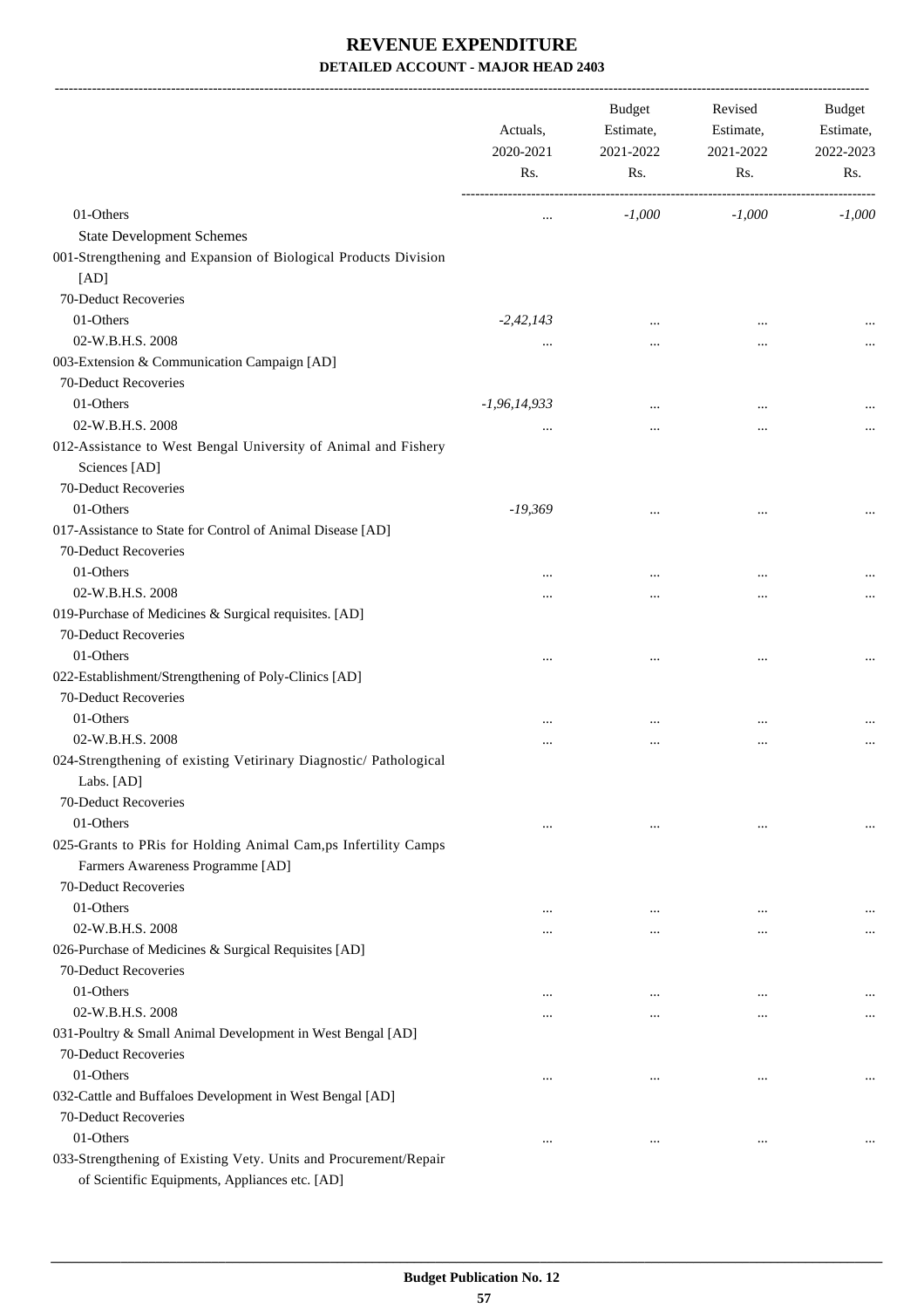|                                                                                                                                              | Actuals,<br>2020-2021<br>Rs. | Budget<br>Estimate,<br>2021-2022<br>Rs.            | Revised<br>Estimate,<br>2021-2022<br>Rs. | Budget<br>Estimate,<br>2022-2023<br>Rs. |
|----------------------------------------------------------------------------------------------------------------------------------------------|------------------------------|----------------------------------------------------|------------------------------------------|-----------------------------------------|
| 70-Deduct Recoveries                                                                                                                         |                              |                                                    |                                          |                                         |
| 01-Others                                                                                                                                    | $\cdots$                     | $\cdots$                                           |                                          |                                         |
| 034-Poultry and Small Animal Development in West Bengal [AD]                                                                                 |                              |                                                    |                                          |                                         |
| 70-Deduct Recoveries                                                                                                                         |                              |                                                    |                                          |                                         |
| 01-Others                                                                                                                                    |                              |                                                    | $\ddotsc$                                |                                         |
| 035-Establishment Development/Strengthening of Poultry Farms<br>[AD]                                                                         |                              |                                                    |                                          |                                         |
| 70-Deduct Recoveries                                                                                                                         |                              |                                                    |                                          |                                         |
| 01-Others                                                                                                                                    |                              |                                                    |                                          |                                         |
| 036-Financial Assistance to the Beneficiaries and Entrepreneurship<br>Development [AD]<br>70-Deduct Recoveries                               |                              |                                                    |                                          |                                         |
| 01-Others                                                                                                                                    |                              |                                                    |                                          |                                         |
| 037-Refund of unutilised funds under various Schemes [AD]<br>70-Deduct Recoveries                                                            |                              |                                                    |                                          |                                         |
| 01-Others                                                                                                                                    | $-4,58,54,008$               | $\ddotsc$                                          |                                          |                                         |
| Central Sector Scheme                                                                                                                        |                              |                                                    |                                          |                                         |
| 038-Assistance to Small and Marginal Farmers Implementation of the<br>Scheme including Infrastructures building [AD]<br>70-Deduct Recoveries |                              |                                                    |                                          |                                         |
| 01-Others                                                                                                                                    |                              |                                                    |                                          |                                         |
|                                                                                                                                              |                              |                                                    |                                          |                                         |
| Total - 911 - Deduct - Recoveries                                                                                                            |                              | $-6,60,29,815$ $-21,000$ $-21,000$                 |                                          | $-21,000$                               |
| Total - 2403 - Deduct - Recoveries                                                                                                           |                              | $-6,62,44,553$ $-1,23,000$ $-1,24,000$ $-1,24,000$ |                                          |                                         |
|                                                                                                                                              |                              |                                                    |                                          |                                         |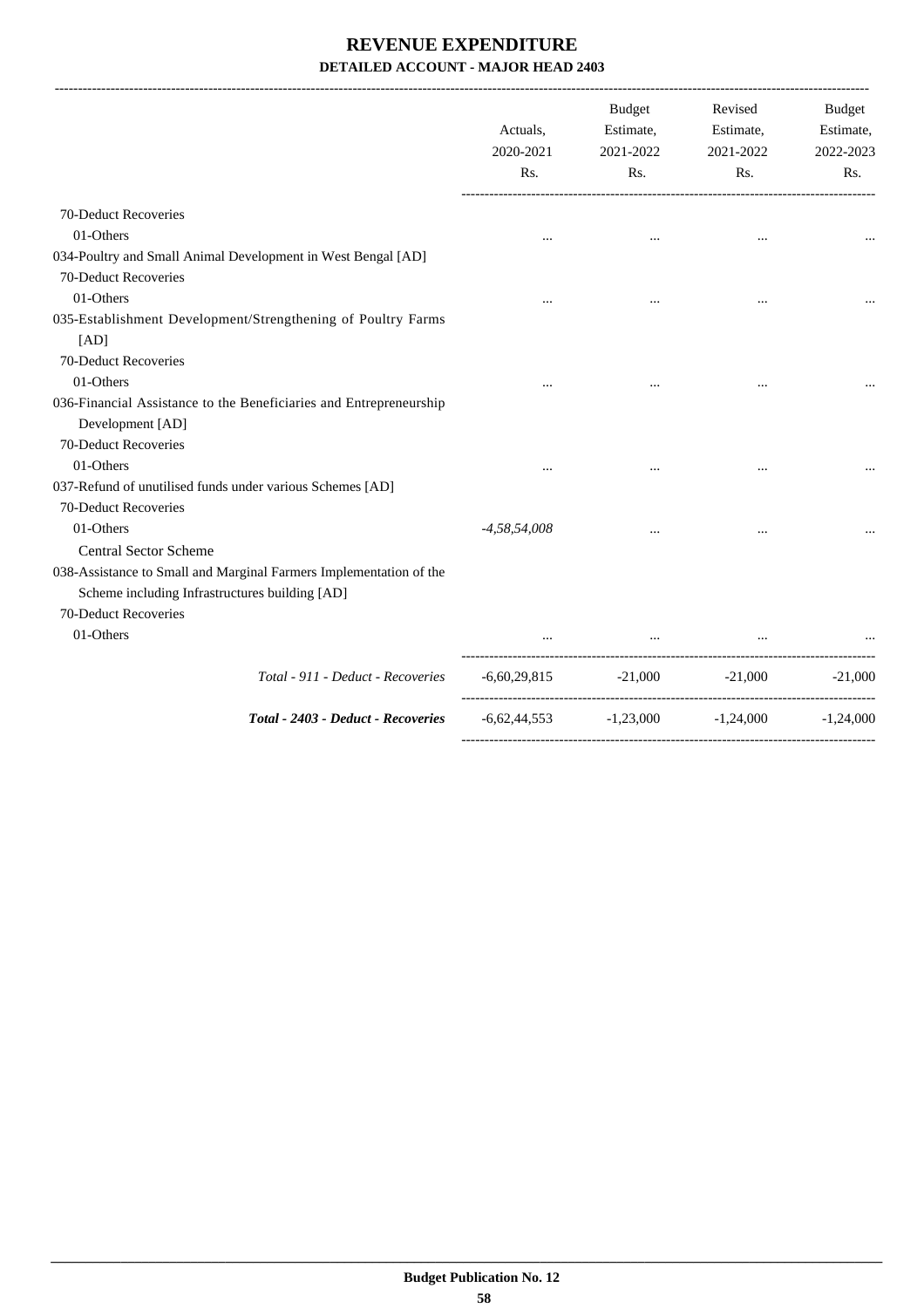#### **REVENUE EXPENDITURE**

#### **DEMAND No. 06**

#### **Animal Resources Development Department**

### **C - Economic Services - (a) Agriculture and Allied Activities**

**Head of Account : 2404 - Dairy Development**

| Voted Rs. 123,42,03,000                        | <b>Charged Rs. Nil</b>  |                            |                                                                 |                    | Total Rs. 123,42,03,000 |
|------------------------------------------------|-------------------------|----------------------------|-----------------------------------------------------------------|--------------------|-------------------------|
|                                                |                         |                            | Voted Rs.                                                       | <b>Charged Rs.</b> | <b>Total Rs.</b>        |
| <b>Gross Expenditure</b>                       |                         |                            | 123,42,03,000                                                   | $\cdots$           | 123,42,03,000           |
| <b>Deduct - Recoveries</b>                     |                         |                            | $-44,000$                                                       | $\dddotsc$         | $-44,000$               |
| <b>Net Expenditure</b>                         |                         |                            | 123,41,59,000                                                   |                    | $\ldots$ 123,41,59,000  |
|                                                | <b>ABSTRACT ACCOUNT</b> | <b>REVENUE EXPENDITURE</b> |                                                                 |                    |                         |
|                                                |                         |                            | Budget                                                          | Revised            | Budget                  |
|                                                |                         | Actuals,                   | Estimate,                                                       | Estimate,          | Estimate,               |
|                                                |                         | 2020-2021                  | 2021-2022                                                       | 2021-2022          | 2022-2023               |
|                                                |                         | Rs.                        | Rs.                                                             | Rs.                | Rs.                     |
| 102- Dairy Development Project                 |                         |                            |                                                                 |                    |                         |
| Administrative Expenditure                     |                         | 43, 42, 57, 270            | 51,71,70,000                                                    | 45,82,92,000       | 47,94,96,000            |
| <b>State Development Schemes</b>               |                         | $\cdots$                   | $\cdots$                                                        | $\cdots$           |                         |
| State Development Schemes (Central Assistance) |                         | $\cdots$                   | $\cdots$                                                        |                    |                         |
|                                                |                         |                            | Total - 102 43,42,57,270 51,71,70,000 45,82,92,000 47,94,96,000 |                    |                         |
| 109- Extension and Training                    |                         |                            |                                                                 |                    |                         |

| <b>Administrative Expenditure</b> | <br>$\cdots$ | <br>$\cdots$ |
|-----------------------------------|--------------|--------------|
|                                   |              |              |

|                                                                                       | <b>Total - 109</b> | $\cdots$       | $\cdots$     | $\cdots$     |              |
|---------------------------------------------------------------------------------------|--------------------|----------------|--------------|--------------|--------------|
| 190- Assistance to Public Sector and Other Undertakings<br>Administrative Expenditure |                    | 4, 22, 12, 321 | 4,00,00,000  | 5,70,60,000  | 4,57,65,000  |
|                                                                                       | <b>Total - 190</b> | 4, 22, 12, 321 | 4,00,00,000  | 5,70,60,000  | 4,57,65,000  |
| 191- Assistance to Co-oprative and Other Bodies<br><b>State Development Schemes</b>   |                    | 1,80,890       | 4,00,00,000  | 1,33,33,000  | 4,20,00,000  |
|                                                                                       | <b>Total - 191</b> | 1,80,890       | 4,00,00,000  | 1,33,33,000  | 4,20,00,000  |
| 192- Greater Kolkata Milk Supply<br>Administrative Expenditure                        |                    | 21,35,00,348   | 49,46,28,000 | 22,53,10,000 | 23,53,20,000 |
|                                                                                       | <b>Total - 192</b> | 21,35,00,348   | 49,46,28,000 | 22,53,10,000 | 23,53,20,000 |
| 193- Durgapur Milk Supply<br>Administrative Expenditure                               |                    | 38,037         | 4,00,000     | 6,50,000     | 6,58,000     |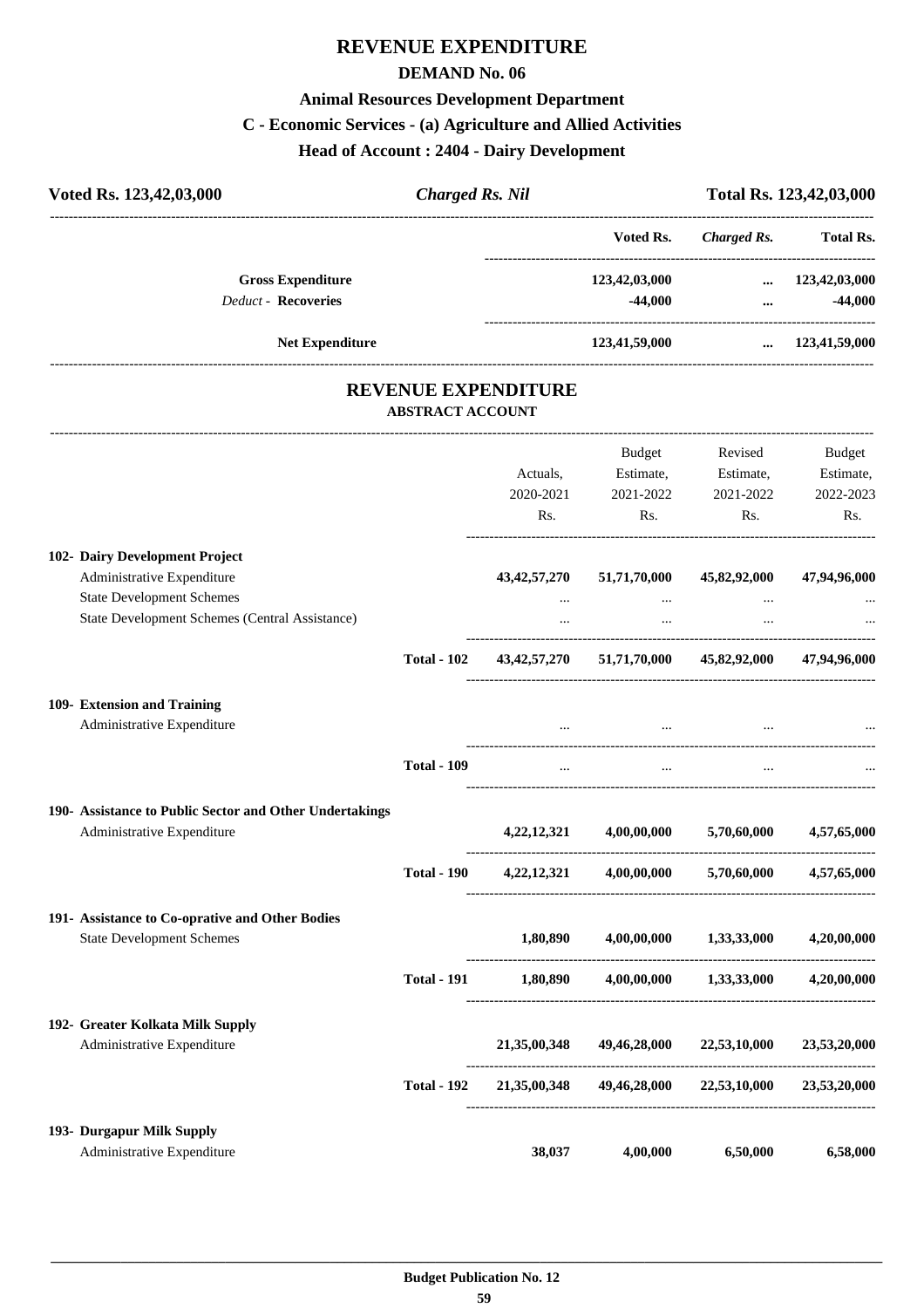#### **REVENUE EXPENDITURE ABSTRACT ACCOUNT**

|                                                  |                                                                                     |                                 | Budget                                                      |                                                   | Revised Budget |
|--------------------------------------------------|-------------------------------------------------------------------------------------|---------------------------------|-------------------------------------------------------------|---------------------------------------------------|----------------|
|                                                  |                                                                                     | Actuals,                        |                                                             | Estimate, Estimate,                               | Estimate,      |
|                                                  |                                                                                     | 2020-2021                       | 2021-2022                                                   | 2021-2022                                         | 2022-2023      |
|                                                  |                                                                                     | Rs.                             | Rs.                                                         | Rs.                                               | Rs.            |
|                                                  |                                                                                     |                                 |                                                             |                                                   |                |
|                                                  | <b>Total - 193</b>                                                                  | 38,037                          |                                                             | 4,00,000 6,50,000                                 | 6,58,000       |
| 194- Burdwan Milk Supply                         |                                                                                     |                                 |                                                             |                                                   |                |
| Administrative Expenditure                       |                                                                                     |                                 | 3,23,353 6,79,000 4,22,000                                  |                                                   | 4,31,000       |
|                                                  | <b>Total - 194</b>                                                                  |                                 | $3,23,353$ $6,79,000$ $4,22,000$                            |                                                   | 4,31,000       |
| 195- Krishnagore Milk Supply                     |                                                                                     |                                 |                                                             |                                                   |                |
| Administrative Expenditure                       |                                                                                     |                                 | 5,610 32,000 32,000                                         |                                                   | 33,000         |
|                                                  | <b>Total - 195</b>                                                                  |                                 | $5,610$ $32,000$ $32,000$                                   |                                                   | 33,000         |
| 789- Special Component Plan for Scheduled Castes |                                                                                     |                                 |                                                             |                                                   |                |
| <b>State Development Schemes</b>                 |                                                                                     | 25,47,96,648                    |                                                             | 40,00,00,000 19,41,66,000                         | 42,00,00,000   |
|                                                  | <b>Total - 789</b>                                                                  | 25,47,96,648                    |                                                             | 40,00,00,000 19,41,66,000                         | 42,00,00,000   |
| 796- Tribal Areas Sub-Plan                       |                                                                                     |                                 |                                                             |                                                   |                |
| <b>State Development Schemes</b>                 |                                                                                     |                                 |                                                             | $1,00,00,000$ $33,33,000$                         | 1,05,00,000    |
|                                                  | <b>Total - 796</b>                                                                  | $\mathbf{1}$ , and $\mathbf{1}$ |                                                             | $1,00,00,000$ $33,33,000$                         | 1,05,00,000    |
|                                                  | <b>Grand Total - Gross</b>                                                          |                                 | 94,53,14,477 150,29,09,000 95,25,98,000 123,42,03,000       |                                                   |                |
|                                                  | Voted                                                                               |                                 | 94,53,14,477  150,29,09,000  95,25,98,000  123,42,03,000    |                                                   |                |
|                                                  | Charged                                                                             | $\cdots$                        | $\cdots$                                                    | $\cdots$                                          |                |
|                                                  | Administrative Expenditure 69,03,36,939 105,29,09,000 74,17,66,000                  |                                 |                                                             |                                                   | 76,17,03,000   |
|                                                  | State Development Schemes 25,49,77,538 45,00,00,000 21,08,32,000 47,25,00,000       |                                 |                                                             |                                                   |                |
|                                                  | <b>State Development Schemes (Central Assistance)</b>                               |                                 | $\cdots$                                                    | $\cdots$                                          |                |
|                                                  | <i>Deduct Recoveries</i> -3,84,748 -38,000 -44,000                                  |                                 |                                                             |                                                   | $-44,000$      |
|                                                  | Grand Total - Net 94, 49, 29, 729 150, 28, 71, 000 95, 25, 54, 000 123, 41, 59, 000 |                                 |                                                             |                                                   |                |
|                                                  |                                                                                     |                                 | Voted 94,49,29,729 150,28,71,000 95,25,54,000 123,41,59,000 |                                                   |                |
|                                                  | Charged                                                                             |                                 | and the state of the state of                               | <b>Second Contract Contract</b><br><b>Section</b> |                |
|                                                  |                                                                                     |                                 |                                                             |                                                   |                |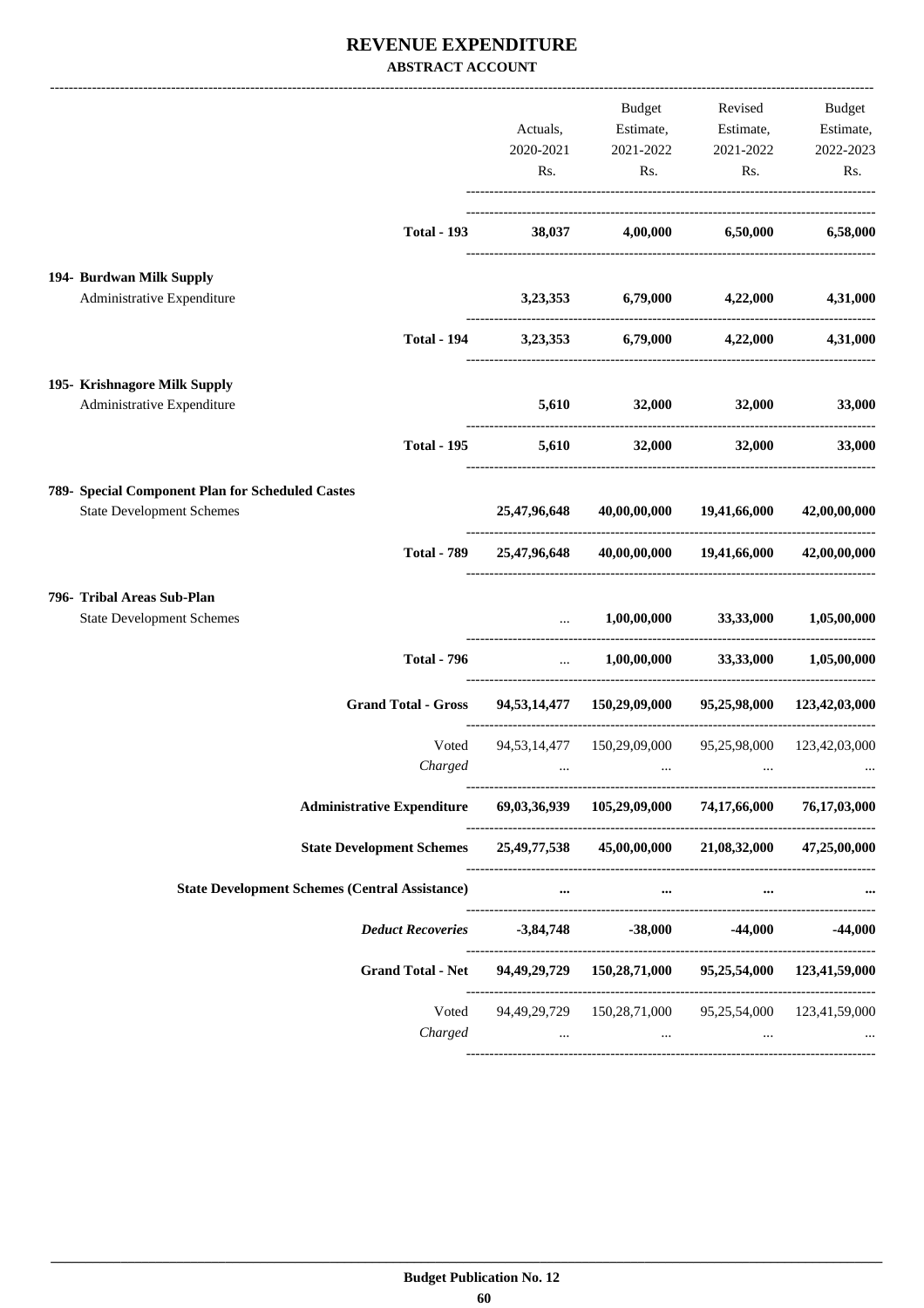|                                                                     |              | <b>Budget</b>   | Revised                                                                                                                              | <b>Budget</b> |
|---------------------------------------------------------------------|--------------|-----------------|--------------------------------------------------------------------------------------------------------------------------------------|---------------|
|                                                                     | Actuals,     | Estimate,       | Estimate,                                                                                                                            | Estimate,     |
|                                                                     | 2020-2021    | 2021-2022       | 2021-2022                                                                                                                            | 2022-2023     |
|                                                                     | Rs.          | Rs.             | Rs.                                                                                                                                  | Rs.           |
| <b>DETAILED ACCOUNT NO. 2404-00-102 - DAIRY DEVELOPMENT PROJECT</b> |              |                 |                                                                                                                                      |               |
| 102- Dairy Development Project                                      |              |                 |                                                                                                                                      |               |
| <b>Administrative Expenditure</b>                                   |              |                 |                                                                                                                                      |               |
| 001- Dairy Development Establishment [AD]                           |              |                 |                                                                                                                                      |               |
| 01- Salaries                                                        |              |                 |                                                                                                                                      |               |
| 01-Pay                                                              | 38,79,62,451 | 45, 16, 37, 000 | 39, 57, 22, 000                                                                                                                      | 40,75,94,000  |
| 14-Grade Pay                                                        | 23,242       | $\ddots$        | 23,000                                                                                                                               | 23,000        |
| 02-Dearness Allowance                                               | 22,03,855    | 1,35,49,000     | 1,58,29,000                                                                                                                          | 2,44,56,000   |
| 03-House Rent Allowance                                             | 3,68,55,848  | 4,29,06,000     | 3,75,94,000                                                                                                                          | 3,87,21,000   |
| 04-Ad hoc Bonus                                                     | 13,56,600    | 16,32,000       | 13,84,000                                                                                                                            | 14,12,000     |
| 07-Other Allowances                                                 | 7,60,323     | 8,83,000        | 7,83,000                                                                                                                             | 8,06,000      |
| 12-Medical Allowance                                                | 16,26,000    | 18,55,000       | 16,59,000                                                                                                                            | 16,92,000     |
| Total - 2404-00-102-001-01                                          |              |                 | 43,07,88,319 51,24,62,000 45,29,94,000                                                                                               | 47,47,04,000  |
| 07- Medical Reimbursements                                          | $\cdots$     | $\cdots$        | $\cdots$                                                                                                                             |               |
| 11- Travel Expenses                                                 | 1,16,992     | 1,91,000        | 1,91,000                                                                                                                             | 1,95,000      |
| 12- Medical Reimbursements under WBHS 2008                          | 24,86,386    | 32,66,000       | 32,66,000                                                                                                                            | 33,31,000     |
| 13- Office Expenses                                                 |              |                 |                                                                                                                                      |               |
| 01-Electricity                                                      | 7,47,038     | 11,00,000       | 17,00,000                                                                                                                            | 11,22,000     |
| 02-Telephone                                                        | 14,313       | 40,000          | 40,000                                                                                                                               | 41,000        |
| 03-Maintenance / P.O.L. for Office Vehicles                         | $\cdots$     | 10,000          | $\cdots$                                                                                                                             |               |
| 04-Other Office Expenses                                            | 1,04,222     | 1,01,000        | 1,01,000                                                                                                                             | 1,03,000      |
| Total - 2404-00-102-001-13                                          | 8,65,573     | 12,51,000       | 18,41,000                                                                                                                            | 12,66,000     |
| 14- Rents, Rates and Taxes                                          | $\cdots$     | $\cdots$        | $\cdots$                                                                                                                             |               |
| <b>Total - Administrative Expenditure</b>                           |              |                 | $\label{eq:3.42} 43,\!42,\!57,\!270 \qquad \quad 51,\!71,\!70,\!000 \qquad \quad 45,\!82,\!92,\!000 \qquad \quad 47,\!94,\!96,\!000$ |               |
| <b>State Development Schemes</b>                                    |              |                 |                                                                                                                                      |               |
| 003- National Plan for Dairy Development (State Share) (OCASPS)     |              |                 |                                                                                                                                      |               |
| [AD]                                                                |              |                 |                                                                                                                                      |               |
| 50- Other Charges                                                   | $\cdots$     |                 | $\cdots$                                                                                                                             |               |
| <b>State Development Schemes (Central Assistance)</b>               |              |                 |                                                                                                                                      |               |
| 004- National Plan for Dairy Development (Central Share)            |              |                 |                                                                                                                                      |               |
| (OCASPS) [AD]                                                       |              |                 |                                                                                                                                      |               |
| 31- Grants-in-aid-GENERAL                                           |              |                 |                                                                                                                                      |               |
| 02-Other Grants                                                     |              |                 |                                                                                                                                      |               |
| Total - 2404-00-102                                                 |              |                 | $\begin{array}{cccc}\n & \dots & \dots & \dots \\ 43,42,57,270 & 51,71,70,000 & 45,82,92,000 & 47,94,96,000\n\end{array}$            |               |
| Voted                                                               |              |                 | 43, 42, 57, 270 51, 71, 70, 000 45, 82, 92, 000 47, 94, 96, 000                                                                      |               |
| Charged                                                             |              |                 | and the state of the state of the state of the state of the state of                                                                 |               |
|                                                                     |              |                 |                                                                                                                                      |               |
|                                                                     |              |                 |                                                                                                                                      |               |

#### **DETAILED ACCOUNT NO. 2404-00-109 - EXTENSION AND TRAINING .**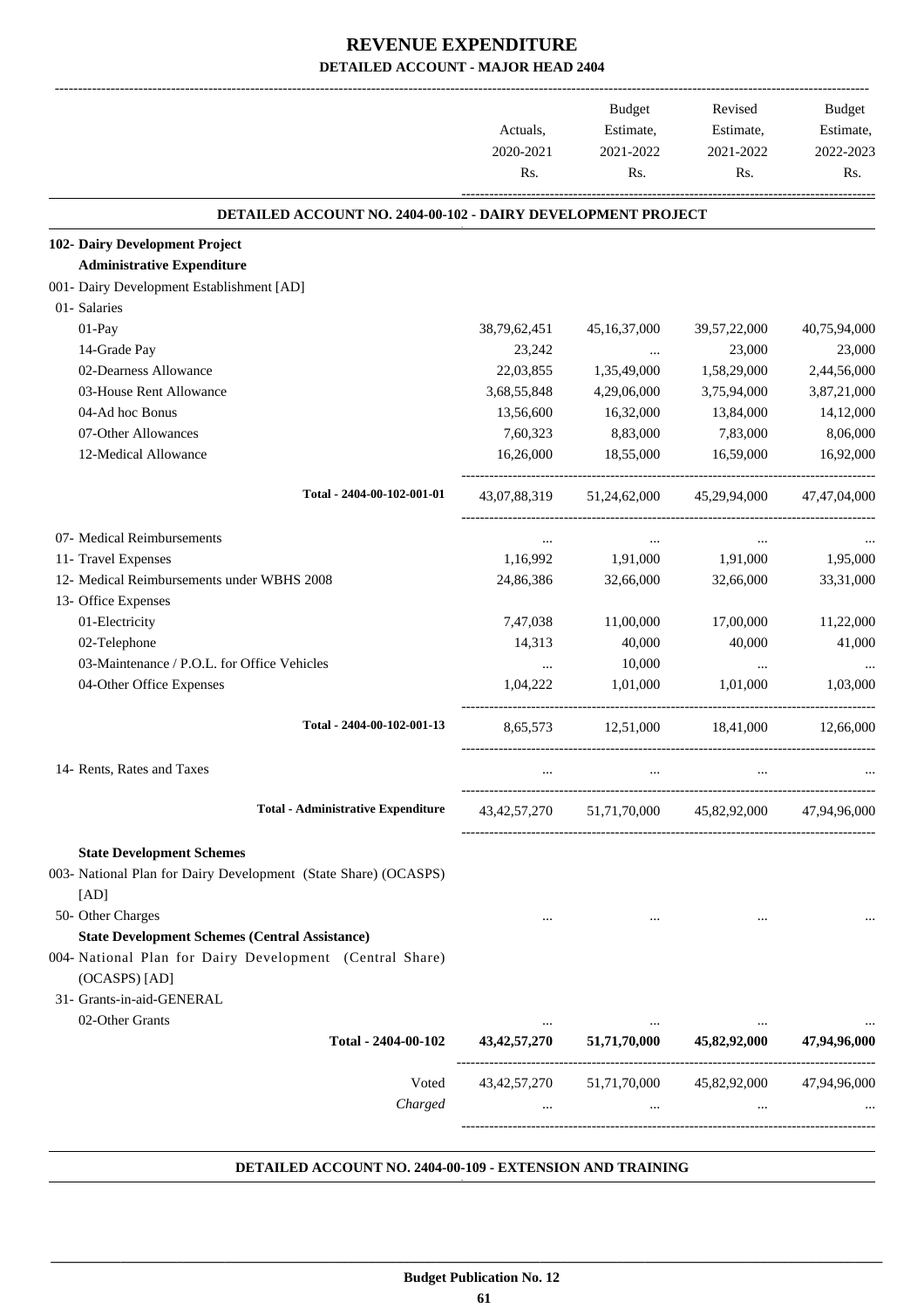|                                                      | Actuals,<br>2020-2021<br>Rs. | <b>Budget</b><br>Estimate,<br>2021-2022<br>Rs. | Revised<br>Estimate,<br>2021-2022<br>Rs. | <b>Budget</b><br>Estimate,<br>2022-2023<br>Rs. |
|------------------------------------------------------|------------------------------|------------------------------------------------|------------------------------------------|------------------------------------------------|
| 109- Extension and Training                          |                              |                                                |                                          |                                                |
| <b>Administrative Expenditure</b>                    |                              |                                                |                                          |                                                |
| 001- Education and training for dairy personnel [AD] |                              |                                                |                                          |                                                |
| 07- Medical Reimbursements                           |                              | $\cdots$                                       | $\cdots$                                 |                                                |
| 11- Travel Expenses                                  |                              | $\cdots$                                       | $\cdots$                                 | $\cdots$                                       |
| 12- Medical Reimbursements under WBHS 2008           |                              |                                                | $\cdots$                                 | $\cdots$                                       |
| 13- Office Expenses                                  |                              |                                                |                                          |                                                |
| 01-Electricity                                       |                              | $\ddotsc$                                      | $\cdots$                                 |                                                |
| 02-Telephone                                         |                              |                                                | $\cdots$                                 |                                                |
| 03-Maintenance / P.O.L. for Office Vehicles          | $\cdots$                     |                                                | $\cdots$                                 | $\cdots$                                       |
| 04-Other Office Expenses                             |                              | $\cdots$                                       | $\cdots$                                 |                                                |
| 50- Other Charges                                    |                              | $\ddotsc$                                      | $\cdots$                                 |                                                |
| Total - 2404-00-109                                  |                              |                                                |                                          | $\cdots$                                       |
| Voted                                                | $\cdots$                     | $\cdots$                                       | $\cdots$                                 |                                                |
| Charged                                              | .                            |                                                | $\cdots$                                 |                                                |
|                                                      |                              |                                                |                                          |                                                |

#### **DETAILED ACCOUNT NO. 2404-00-190 - ASSISTANCE TO PUBLIC SECTOR AND OTHER UNDERTAKINGS .**

| 190- Assistance to Public Sector and Other Undertakings                              |                               |             |                                                         |             |
|--------------------------------------------------------------------------------------|-------------------------------|-------------|---------------------------------------------------------|-------------|
| <b>Administrative Expenditure</b>                                                    |                               |             |                                                         |             |
| 002- Himalayan Co-operative Milk Producers Union Limited                             |                               |             |                                                         |             |
| (HIMUL) [AD]                                                                         |                               |             |                                                         |             |
| 31- Grants-in-aid-GENERAL                                                            |                               |             |                                                         |             |
| 02-Other Grants                                                                      |                               |             | 1,33,70,000                                             |             |
| 36- Grants-in-aid-Salaries                                                           |                               |             | 4,22,12,321 4,00,00,000 4,36,90,000 4,57,65,000         |             |
| <b>Total - Administrative Expenditure</b>                                            |                               |             | 4,22,12,321 4,00,00,000 5,70,60,000 4,57,65,000         |             |
| Total - 2404-00-190                                                                  |                               |             | $4,22,12,321$ $4,00,00,000$ $5,70,60,000$ $4,57,65,000$ |             |
| Voted                                                                                |                               |             | 4,22,12,321 4,00,00,000 5,70,60,000 4,57,65,000         |             |
| Charged                                                                              | $\mathbf{r}$ and $\mathbf{r}$ |             | and the state of the state of the                       |             |
| <b>DETAILED ACCOUNT NO. 2404-00-191 - ASSISTANCE TO CO-OPRATIVE AND OTHER BODIES</b> |                               |             |                                                         |             |
| 191- Assistance to Co-oprative and Other Bodies                                      |                               |             |                                                         |             |
| <b>State Development Schemes</b>                                                     |                               |             |                                                         |             |
| 001- Development of Milk Co-operatives [AD]                                          |                               |             |                                                         |             |
| 31- Grants-in-aid-GENERAL                                                            |                               |             |                                                         |             |
| 02-Other Grants                                                                      | 1,80,890                      |             | 3,00,00,000 1,00,00,000                                 | 3,15,00,000 |
| 35- Grants for creation of Capital Assets                                            |                               | 1,00,00,000 | 33,33,000                                               | 1,05,00,000 |

002- West Bengal Dairy & Poultry Development Corporation [AD]

**Total - 2404-00-191-001** 1,80,890 4,00,00,000 1,33,33,000 4,20,00,000

-----------------------------------------------------------------------------------------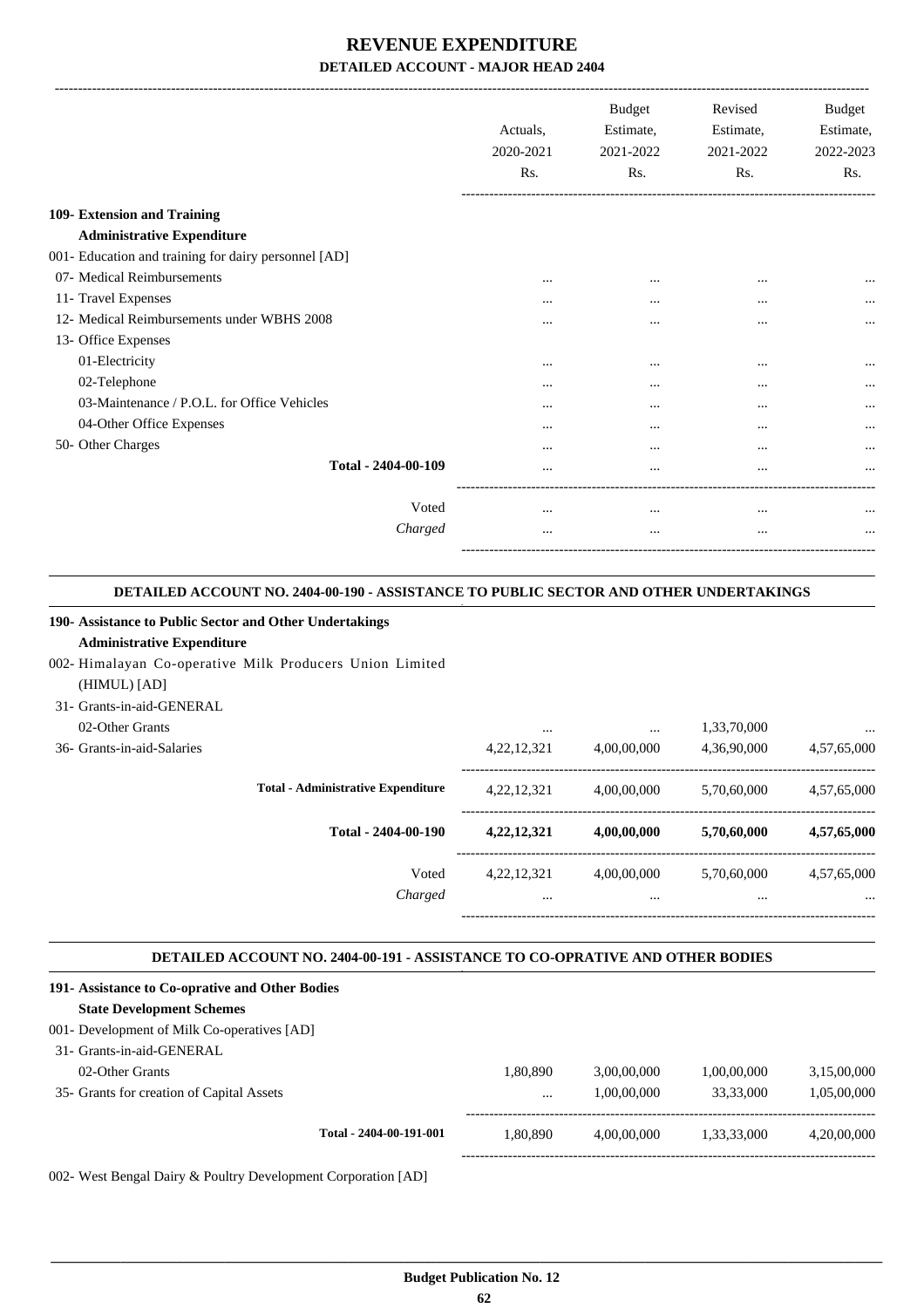|                                           |                  | Budget           | Revised     | <b>Budget</b> |
|-------------------------------------------|------------------|------------------|-------------|---------------|
|                                           | Actuals,         | Estimate,        | Estimate,   | Estimate,     |
|                                           | 2020-2021        | 2021-2022        | 2021-2022   | 2022-2023     |
|                                           | R <sub>s</sub> . | R <sub>s</sub> . | Rs.         | Rs.           |
| 35- Grants for creation of Capital Assets |                  | $\cdots$         | $\cdots$    | $\cdots$      |
| <b>Total - State Development Schemes</b>  | 1,80,890         | 4,00,00,000      | 1,33,33,000 | 4,20,00,000   |
| Total - 2404-00-191                       | 1,80,890         | 4,00,00,000      | 1,33,33,000 | 4,20,00,000   |
| Voted                                     | 1,80,890         | 4,00,00,000      | 1,33,33,000 | 4,20,00,000   |
| Charged                                   |                  | $\cdots$         | $\cdots$    | $\cdots$      |
|                                           |                  |                  |             |               |

#### **DETAILED ACCOUNT NO. 2404-00-192 - GREATER KOLKATA MILK SUPPLY .**

.

| 192- Greater Kolkata Milk Supply            |             |             |             |             |
|---------------------------------------------|-------------|-------------|-------------|-------------|
| <b>Administrative Expenditure</b>           |             |             |             |             |
| 001- Administration [AD]                    |             |             |             |             |
| 01- Salaries                                |             |             |             |             |
| 07-Other Allowances                         | $\cdots$    | 10,000      | 5,000       | 5,000       |
| 11-Compensatory Allowance                   |             | 10,000      | 5,000       | 5,000       |
| Total - 2404-00-192-001-01                  |             | 20,000      | 10,000      | 10,000      |
| 02- Wages                                   |             | 20,000      |             |             |
| 07- Medical Reimbursements                  | $\cdots$    | 10,000      | 10,000      | 10,000      |
| 11- Travel Expenses                         | $\cdots$    | 10,000      | 10,000      | 10,000      |
| 12- Medical Reimbursements under WBHS 2008  |             | 10,000      | 10,000      | 10,000      |
| 13- Office Expenses                         |             |             |             |             |
| 01-Electricity                              | 78,18,985   | 1,38,95,000 | 90,95,000   | 91,73,000   |
| 02-Telephone                                | 1,02,358    | 88,000      | 88,000      | 90,000      |
| 03-Maintenance / P.O.L. for Office Vehicles | 3,22,508    | 3,00,000    | 3,29,000    | 3,36,000    |
| 04-Other Office Expenses                    | 1,15,841    | 81,000      | 81,000      | 83,000      |
| Total - 2404-00-192-001-13                  | 83,59,692   | 1,43,64,000 | 95,93,000   | 96,82,000   |
| 14- Rents, Rates and Taxes                  | 70,614      | 1,20,000    | 71,000      | 72,000      |
| 19- Maintenance                             | $\cdots$    | 1,000       | 1,000       | 1,000       |
| 24- P.O.L.(Police, Ambulance etc.)          | $\cdots$    | $\cdots$    | $\cdots$    |             |
| 27- Minor Works/ Maintenance                | $\cdots$    | 3,60,000    | 3,60,000    | 3,60,000    |
| 50- Other Charges                           | 4,82,880    | 7,09,000    | 7,09,000    | 7,30,000    |
| 78- Outsourcing of Services                 |             | $\cdots$    |             |             |
| Total - 2404-00-192-001                     | 89, 13, 186 | 1,56,24,000 | 1,07,74,000 | 1,08,85,000 |
| 002- Procurement [AD]                       |             |             |             |             |
| 11- Travel Expenses                         |             | $\cdots$    |             |             |
| 12- Medical Reimbursements under WBHS 2008  |             | $\cdots$    |             |             |
| 13- Office Expenses                         |             |             |             |             |
| 01-Electricity                              |             |             | $\ddotsc$   |             |
| 02-Telephone                                |             |             |             |             |
|                                             |             |             |             |             |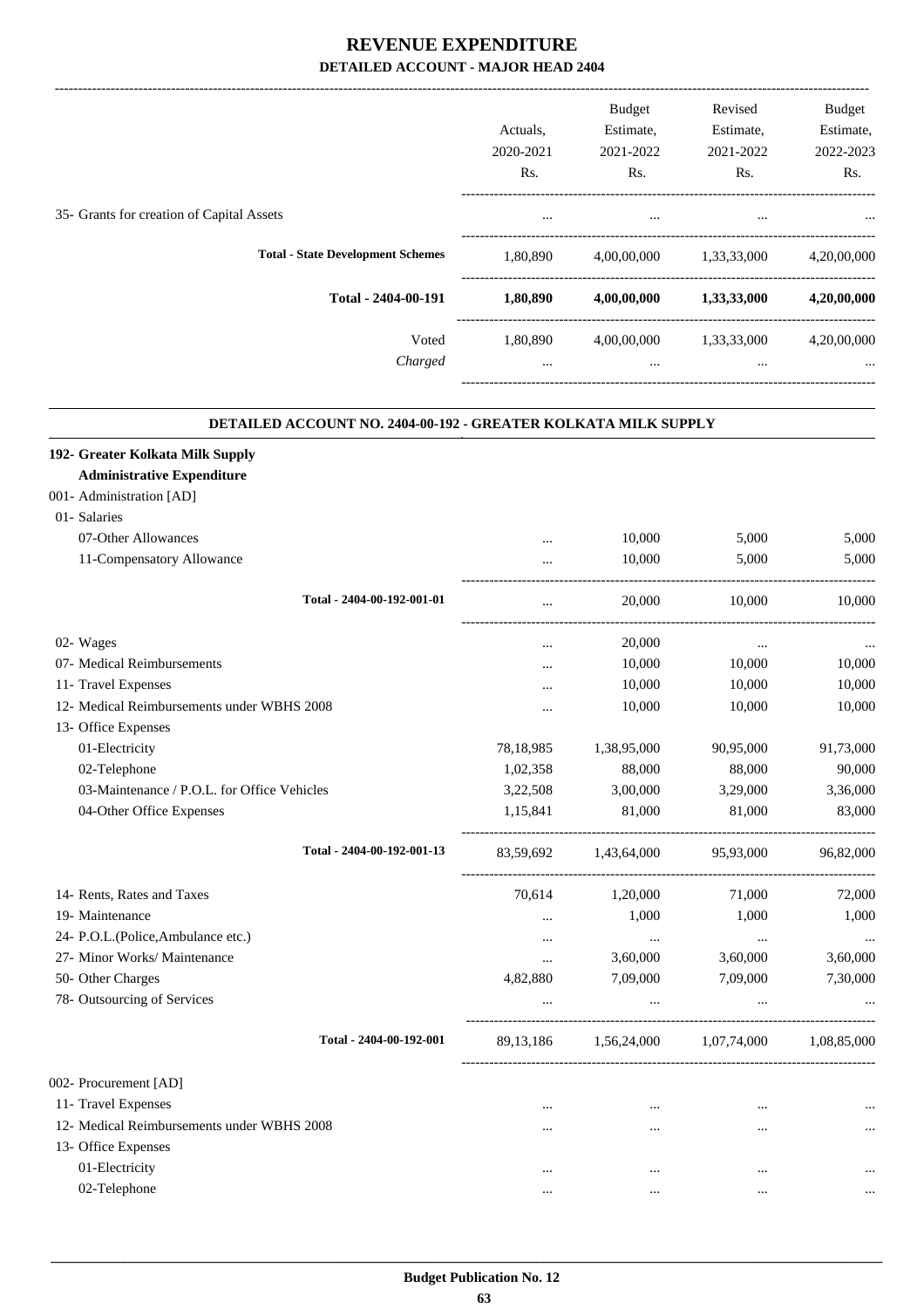|                                                 | Actuals,<br>2020-2021<br>Rs.           | Budget<br>Estimate,<br>2021-2022<br>Rs. | Revised<br>Estimate,<br>2021-2022<br>Rs. | Budget<br>Estimate,<br>2022-2023<br>Rs. |
|-------------------------------------------------|----------------------------------------|-----------------------------------------|------------------------------------------|-----------------------------------------|
| 03-Maintenance / P.O.L. for Office Vehicles     | $\ddotsc$                              | $\ddotsc$                               | $\cdots$                                 |                                         |
| 04-Other Office Expenses                        |                                        | $\ddotsc$                               | $\ddotsc$                                |                                         |
| 14- Rents, Rates and Taxes                      |                                        | $\cdots$                                | $\cdots$                                 | $\cdots$                                |
| 19- Maintenance                                 |                                        | 36,000                                  | 36,000                                   | 36,000                                  |
| 21- Materials and Supplies/Stores and Equipment |                                        |                                         |                                          |                                         |
| 04-Others                                       | 18,38,38,485                           |                                         | 46, 35, 46, 000 19, 35, 46, 000          | 20, 28, 17, 000                         |
| 50- Other Charges                               | 5, 11, 258                             | 4,12,000                                | 4,12,000                                 | 4,24,000                                |
| Total - 2404-00-192-002                         |                                        | 18,43,49,743 46,39,94,000 19,39,94,000  |                                          | 20, 32, 77, 000                         |
| 003- Processing [AD]                            |                                        |                                         |                                          |                                         |
| 02- Wages                                       | $\ddotsc$                              | $\ddotsc$                               | $\ddotsc$                                |                                         |
| 07- Medical Reimbursements                      |                                        |                                         |                                          |                                         |
| 11- Travel Expenses                             |                                        |                                         |                                          |                                         |
| 12- Medical Reimbursements under WBHS 2008      |                                        |                                         | $\ddotsc$                                |                                         |
| 13- Office Expenses                             |                                        |                                         |                                          |                                         |
| 01-Electricity                                  | $\cdots$                               |                                         | $\ddotsc$                                |                                         |
| 02-Telephone                                    |                                        |                                         | $\cdots$                                 |                                         |
| 04-Other Office Expenses                        |                                        | $\cdots$                                | $\ddotsc$                                |                                         |
| 19- Maintenance                                 | 1,95,12,322                            | 1,42,71,000                             | 1,99,03,000                              | 2,05,00,000                             |
| 31- Grants-in-aid-GENERAL                       |                                        |                                         |                                          |                                         |
| 02-Other Grants                                 | $\cdots$                               | 1,00,000                                | $\cdots$                                 |                                         |
| 50- Other Charges                               | 7,25,097                               | 6,39,000                                | 6,39,000                                 | 6,58,000                                |
| Total - 2404-00-192-003                         |                                        | 2,02,37,419 1,50,10,000                 |                                          | 2,05,42,000 2,11,58,000                 |
| <b>Total - Administrative Expenditure</b>       | 21,35,00,348 49,46,28,000 22,53,10,000 |                                         |                                          | 23,53,20,000                            |
| Total - 2404-00-192                             | 21,35,00,348                           | 49,46,28,000                            | 22,53,10,000                             | 23,53,20,000                            |
| Voted<br>Charged                                | 21,35,00,348                           | 49,46,28,000<br>$\cdots$                | 22,53,10,000                             | 23,53,20,000                            |

#### **DETAILED ACCOUNT NO. 2404-00-193 - DURGAPUR MILK SUPPLY .**

.

| 193- Durgapur Milk Supply                   |          |          |          |          |
|---------------------------------------------|----------|----------|----------|----------|
| <b>Administrative Expenditure</b>           |          |          |          |          |
| 001- Administration [AD]                    |          |          |          |          |
| 07- Medical Reimbursements                  |          | $\cdots$ |          | $\cdots$ |
| 11- Travel Expenses                         |          | $\cdots$ | $\cdots$ | $\cdots$ |
| 12- Medical Reimbursements under WBHS 2008  | $\cdots$ | $\cdots$ | $\cdots$ | $\cdots$ |
| 13- Office Expenses                         |          |          |          |          |
| 01-Electricity                              | 5,191    | $\cdots$ | 2,50,000 | 2,50,000 |
| 02-Telephone                                | $\cdots$ | $\cdots$ | $\cdots$ | $\cdots$ |
| 03-Maintenance / P.O.L. for Office Vehicles | $\cdots$ | $\cdots$ | $\cdots$ | $\cdots$ |
| 04-Other Office Expenses                    | 32,846   | 4,00,000 | 4,00,000 | 4.08.000 |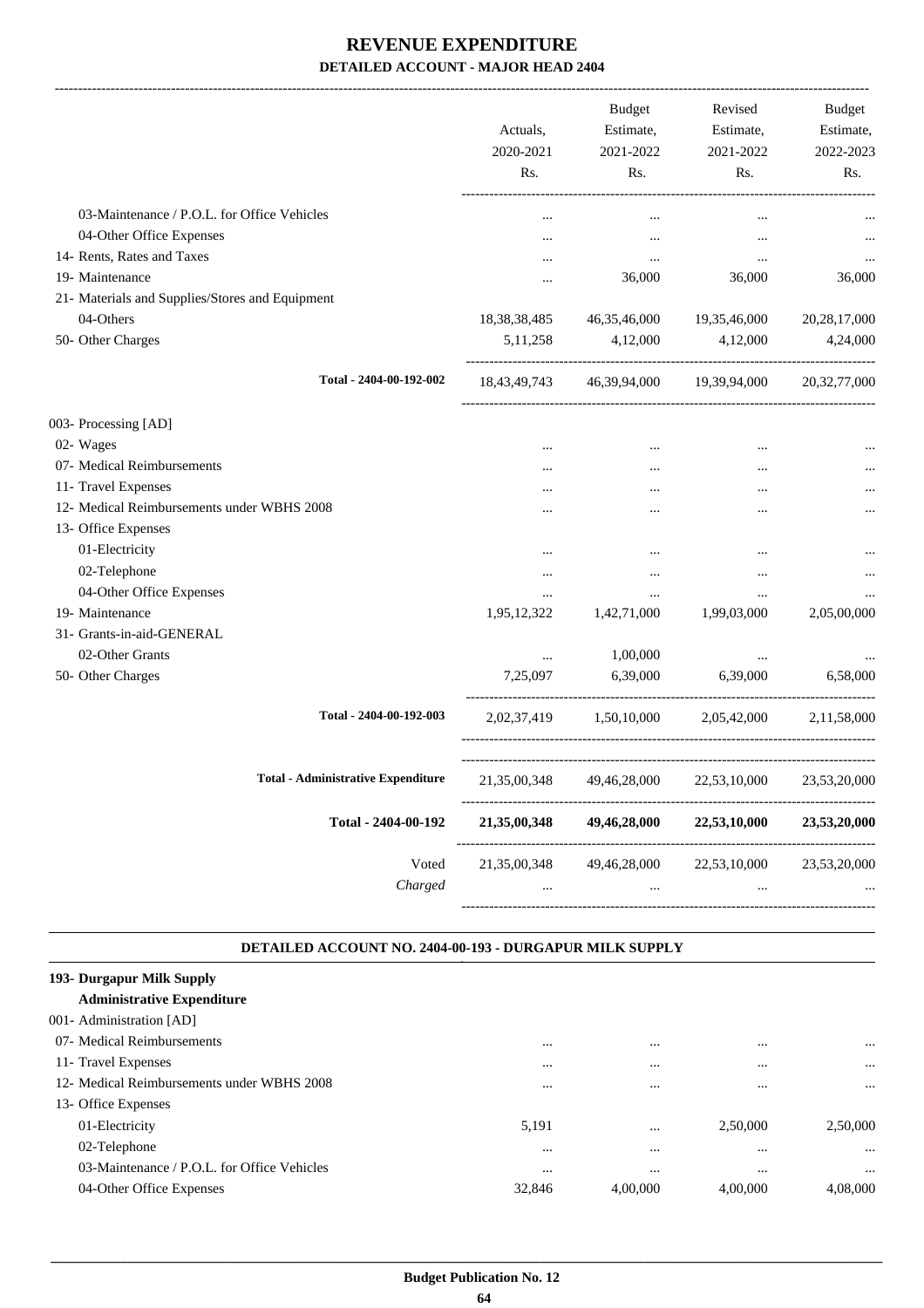|                                                 | Actuals,<br>2020-2021<br>Rs. | <b>Budget</b><br>Estimate,<br>2021-2022<br>Rs. | Revised<br>Estimate,<br>2021-2022<br>Rs. | Budget<br>Estimate,<br>2022-2023<br>Rs. |
|-------------------------------------------------|------------------------------|------------------------------------------------|------------------------------------------|-----------------------------------------|
| Total - 2404-00-193-001-13                      |                              | 38,037 4,00,000 6,50,000 6,58,000              |                                          |                                         |
| 14- Rents, Rates and Taxes<br>50- Other Charges | $\cdots$                     | $\cdots$                                       | $\cdots$                                 |                                         |
|                                                 | $\cdots$                     | $\cdots$                                       | $\ldots$                                 |                                         |
| Total - 2404-00-193-001                         |                              | 38,037 4,00,000 6,50,000                       |                                          | 6,58,000                                |
| 002- Procurement [AD]                           |                              |                                                |                                          |                                         |
| 01- Salaries                                    |                              |                                                |                                          |                                         |
| 12-Medical Allowance                            | $\ddotsc$                    | $\cdots$                                       |                                          |                                         |
| 07- Medical Reimbursements                      | $\cdots$                     | $\cdots$                                       |                                          |                                         |
| 11- Travel Expenses                             |                              |                                                |                                          |                                         |
| 12- Medical Reimbursements under WBHS 2008      |                              |                                                |                                          |                                         |
| 13- Office Expenses                             |                              |                                                |                                          |                                         |
| 01-Electricity                                  |                              | $\cdots$                                       | $\cdots$                                 |                                         |
| 02-Telephone                                    | $\cdots$                     |                                                |                                          | $\cdots$                                |
| 03-Maintenance / P.O.L. for Office Vehicles     | $\cdots$                     | $\ddotsc$                                      |                                          |                                         |
| 04-Other Office Expenses                        |                              | $\cdots$                                       |                                          |                                         |
| 19- Maintenance                                 |                              |                                                |                                          |                                         |
| 21- Materials and Supplies/Stores and Equipment |                              |                                                |                                          |                                         |
| 03-Other Hospital Consumables                   |                              |                                                |                                          |                                         |
| 04-Others                                       |                              | $\cdots$                                       | $\ddotsc$                                | $\cdots$                                |
| 50- Other Charges                               |                              |                                                | $\ddotsc$                                |                                         |
| 003- Processing [AD]                            |                              |                                                |                                          |                                         |
| 07- Medical Reimbursements                      | $\cdots$                     | $\ddotsc$                                      | $\cdots$                                 |                                         |
| 11- Travel Expenses                             |                              |                                                |                                          | $\cdots$                                |
| 12- Medical Reimbursements under WBHS 2008      | $\ldots$                     | $\ldots$                                       | $\cdots$                                 | $\cdots$                                |
| 13- Office Expenses                             |                              |                                                |                                          |                                         |
| 01-Electricity                                  | $\cdots$                     | $\cdots$                                       |                                          | $\ddotsc$                               |
| 02-Telephone                                    | $\cdots$                     | $\ddotsc$                                      |                                          | $\cdots$                                |
| 03-Maintenance / P.O.L. for Office Vehicles     | $\cdots$                     |                                                |                                          |                                         |
| 04-Other Office Expenses                        | $\cdots$                     | $\cdots$                                       |                                          | $\cdots$                                |
| 19- Maintenance                                 | $\cdots$                     | $\cdots$                                       | $\cdots$                                 | $\cdots$                                |
| 50- Other Charges                               |                              |                                                | $\ddotsc$                                | $\cdots$                                |
| 004- Distribution [AD]                          |                              |                                                |                                          |                                         |
| 01- Salaries                                    |                              |                                                |                                          |                                         |
| 01-Pay                                          | $\cdots$                     | $\ddotsc$                                      | $\cdots$                                 |                                         |
| 14-Grade Pay                                    | $\cdots$                     | $\ddotsc$                                      | $\cdots$                                 | $\cdots$                                |
| 02-Dearness Allowance                           | $\cdots$                     |                                                | $\cdots$                                 |                                         |
| 03-House Rent Allowance                         | $\cdots$                     | $\ddotsc$                                      | $\cdots$                                 | $\cdots$                                |
| 04-Ad hoc Bonus                                 | $\cdots$                     | $\ddotsc$                                      | $\cdots$                                 |                                         |
| 07-Other Allowances                             | $\cdots$                     | $\cdots$                                       | $\cdots$                                 | $\cdots$                                |
| 12-Medical Allowance                            | $\cdots$                     | $\ddotsc$                                      | $\ddotsc$                                | $\ddotsc$                               |
| 02- Wages                                       | $\ddotsc$                    | $\cdots$                                       | $\cdots$                                 | $\cdots$                                |
| 12- Medical Reimbursements under WBHS 2008      | $\cdots$                     | $\cdots$                                       | $\cdots$                                 | $\cdots$                                |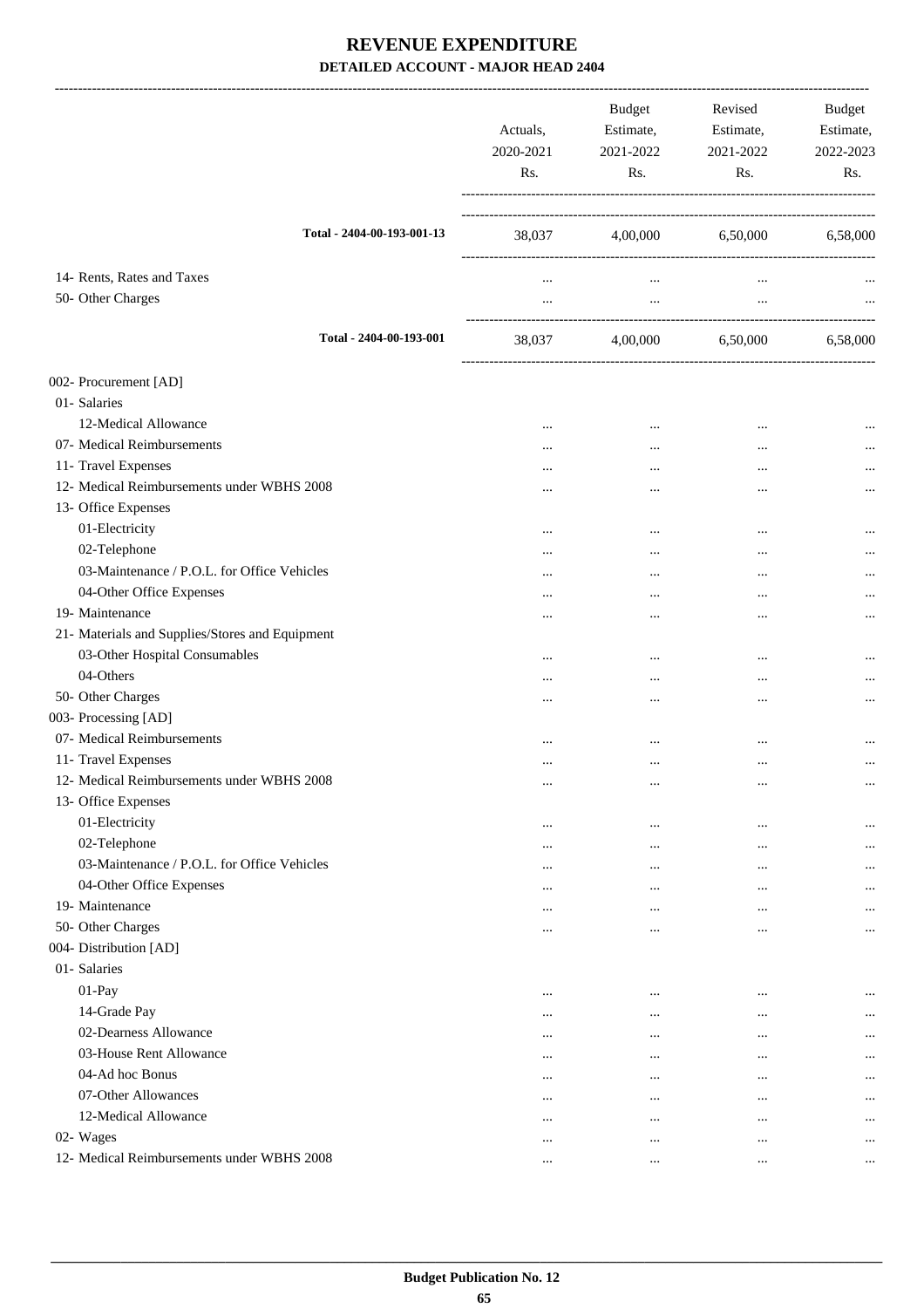|                                             | Actuals.<br>2020-2021<br>Rs. | <b>Budget</b><br>Estimate,<br>2021-2022<br>Rs. | Revised<br>Estimate,<br>2021-2022<br>Rs. | Budget<br>Estimate,<br>2022-2023<br>Rs. |
|---------------------------------------------|------------------------------|------------------------------------------------|------------------------------------------|-----------------------------------------|
| 13- Office Expenses                         |                              |                                                |                                          |                                         |
| 01-Electricity                              | $\cdots$                     | $\cdots$                                       | $\cdots$                                 |                                         |
| 02-Telephone                                | $\cdots$                     | $\cdots$                                       | $\cdots$                                 |                                         |
| 03-Maintenance / P.O.L. for Office Vehicles |                              |                                                | $\cdots$                                 |                                         |
| 04-Other Office Expenses                    | .                            | $\cdots$                                       | $\cdots$                                 |                                         |
| 50- Other Charges                           |                              |                                                | $\cdots$                                 | $\ddotsc$                               |
| 006- Machinery and equipment [AD]           |                              |                                                |                                          |                                         |
| 27- Minor Works/ Maintenance                | $\cdots$                     | $\cdots$                                       | $\cdots$                                 |                                         |
| 007- Land and buildings [AD]                |                              |                                                |                                          |                                         |
| 27- Minor Works/ Maintenance                |                              | $\cdots$                                       |                                          |                                         |
| <b>Total - Administrative Expenditure</b>   | 38,037                       | 4,00,000                                       | 6,50,000                                 | 6,58,000                                |
| Total - 2404-00-193                         | 38,037                       | 4,00,000                                       | 6,50,000                                 | 6,58,000                                |
| Voted                                       | 38,037                       | 4,00,000                                       | 6,50,000                                 | 6,58,000                                |
| Charged                                     | $\cdots$                     | $\cdots$                                       | $\cdots$                                 |                                         |

| DETAILED ACCOUNT NO. 2404-00-194 - BURDWAN MILK SUPPLY |
|--------------------------------------------------------|
|--------------------------------------------------------|

.

| 194- Burdwan Milk Supply                    |          |           |          |          |
|---------------------------------------------|----------|-----------|----------|----------|
| <b>Administrative Expenditure</b>           |          |           |          |          |
| 001- Administration [AD]                    |          |           |          |          |
| 01- Salaries                                |          |           |          |          |
| 07-Other Allowances                         |          | $\ddotsc$ |          |          |
| 07- Medical Reimbursements                  |          |           |          | $\cdots$ |
| 11- Travel Expenses                         |          | $\ddotsc$ | $\cdots$ | $\cdots$ |
| 12- Medical Reimbursements under WBHS 2008  |          | $\cdots$  |          |          |
| 13- Office Expenses                         |          |           |          |          |
| 01-Electricity                              | 1,35,630 | 1,21,000  | 1,21,000 | 1,23,000 |
| 02-Telephone                                | $\cdots$ | 1,000     | 1,000    | 1,000    |
| 03-Maintenance / P.O.L. for Office Vehicles | $\cdots$ | 1,000     | 1,000    | 1,000    |
| 04-Other Office Expenses                    | 21,475   | 45,000    | 45,000   | 46,000   |
| Total - 2404-00-194-001-13                  | 1,57,105 | 1,68,000  | 1,68,000 | 1,71,000 |
| 14- Rents, Rates and Taxes                  |          | 10,000    | 2,000    | 2,000    |
| 50- Other Charges                           | $\cdots$ | 7,000     | 7,000    | 7,000    |
| Total - 2404-00-194-001                     | 1,57,105 | 1,85,000  | 1,77,000 | 1,80,000 |
| 002- Procurement [AD]                       |          |           |          |          |
| 01- Salaries                                |          |           |          |          |
| $01-Pay$                                    |          |           | $\cdots$ |          |
| 14-Grade Pay                                | $\cdots$ | $\cdots$  |          |          |
| 02-Dearness Allowance                       |          |           |          |          |
| 03-House Rent Allowance                     |          | $\ddotsc$ |          | $\cdots$ |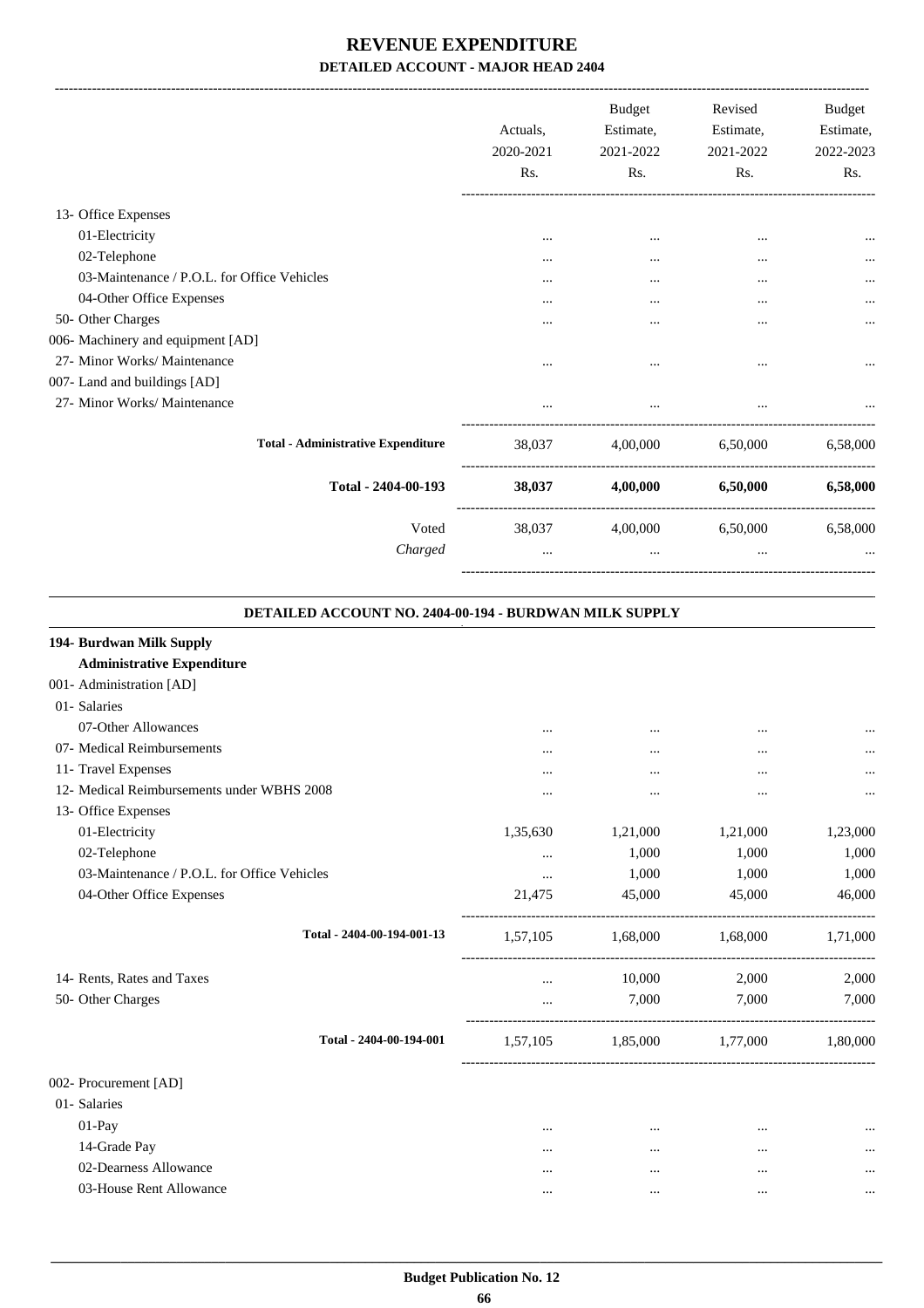|                                                              | Actuals,<br>2020-2021<br>Rs. | <b>Budget</b><br>Estimate,<br>2021-2022<br>Rs. | Revised<br>Estimate,<br>2021-2022<br>Rs. | Budget<br>Estimate,<br>2022-2023<br>Rs. |
|--------------------------------------------------------------|------------------------------|------------------------------------------------|------------------------------------------|-----------------------------------------|
| 04-Ad hoc Bonus                                              |                              |                                                |                                          |                                         |
| 07-Other Allowances                                          | $\cdots$                     | $\cdots$                                       | $\cdots$                                 |                                         |
| 12-Medical Allowance                                         | $\cdots$                     | $\cdots$                                       |                                          |                                         |
| 02- Wages                                                    | $\cdots$<br>16,698           | $\ldots$<br>65,000                             | $\cdots$<br>18,000                       | $\cdots$<br>19,000                      |
| 12- Medical Reimbursements under WBHS 2008                   |                              |                                                |                                          |                                         |
| 13- Office Expenses                                          |                              | $\ldots$                                       |                                          |                                         |
| 01-Electricity                                               |                              |                                                |                                          |                                         |
| 02-Telephone                                                 |                              |                                                |                                          | $\cdots$                                |
| 03-Maintenance / P.O.L. for Office Vehicles                  |                              |                                                |                                          |                                         |
| 04-Other Office Expenses                                     |                              |                                                | $\cdots$                                 |                                         |
| 14- Rents, Rates and Taxes                                   |                              | $\cdots$                                       |                                          |                                         |
| 19- Maintenance                                              | $\cdots$                     | $\cdots$                                       |                                          |                                         |
|                                                              |                              | 30,000                                         | 30,000                                   | 30,000                                  |
| 21- Materials and Supplies/Stores and Equipment<br>04-Others |                              |                                                |                                          |                                         |
| 50- Other Charges                                            |                              | $\cdots$<br>3,000                              | $\cdots$<br>3,000                        | 3,000                                   |
|                                                              |                              |                                                |                                          |                                         |
| Total - 2404-00-194-002                                      | 16,698                       | 98,000                                         | 51,000                                   | 52,000                                  |
| 003- Processing [AD]                                         |                              |                                                |                                          |                                         |
| 02- Wages                                                    | 99,177                       | 2,86,000                                       | 1,05,000                                 | 1,08,000                                |
| 07- Medical Reimbursements                                   | $\cdots$                     | $\ldots$                                       | $\ldots$                                 |                                         |
| 11- Travel Expenses                                          | 1,658                        | 22,000                                         | 22,000                                   | 22,000                                  |
| 12- Medical Reimbursements under WBHS 2008                   |                              |                                                |                                          |                                         |
| 13- Office Expenses                                          |                              |                                                |                                          |                                         |
| 01-Electricity                                               | $\cdots$                     |                                                |                                          |                                         |
| 02-Telephone                                                 |                              |                                                |                                          |                                         |
| 03-Maintenance / P.O.L. for Office Vehicles                  |                              |                                                |                                          | $\cdots$                                |
| 04-Other Office Expenses                                     | $\cdots$                     | $\cdots$                                       | $\cdots$                                 | $\cdots$                                |
| 19- Maintenance                                              | 40,555                       | 62,000                                         | 41,000                                   | 42,000                                  |
| 50- Other Charges                                            | 8,160                        | 26,000                                         | 26,000                                   | 27,000                                  |
| Total - 2404-00-194-003                                      | 1,49,550                     |                                                | 3,96,000 1,94,000                        | 1,99,000                                |
| 004- Distribution [AD]                                       |                              |                                                |                                          |                                         |
| 01- Salaries                                                 |                              |                                                |                                          |                                         |
| 01-Pay                                                       |                              | $\cdots$                                       |                                          | $\cdots$                                |
| 14-Grade Pay                                                 |                              | $\cdots$                                       | $\cdots$                                 | $\cdots$                                |
| 02-Dearness Allowance                                        | $\cdots$                     | $\cdots$                                       |                                          | $\cdots$                                |
| 03-House Rent Allowance                                      | $\cdots$                     | $\cdots$                                       | $\cdots$                                 | $\cdots$                                |
| 04-Ad hoc Bonus                                              | $\cdots$                     | $\cdots$                                       | $\cdots$                                 | $\cdots$                                |
| 07-Other Allowances                                          | $\cdots$                     | $\cdots$                                       | $\cdots$                                 | $\cdots$                                |
| 12-Medical Allowance                                         | $\cdots$                     |                                                | $\cdots$                                 | $\cdots$                                |
| 07- Medical Reimbursements                                   | $\cdots$                     | $\cdots$                                       |                                          | $\cdots$                                |
| 11- Travel Expenses                                          | $\cdots$                     |                                                |                                          | $\cdots$                                |
| 12- Medical Reimbursements under WBHS 2008                   | $\cdots$                     | $\cdots$                                       | $\cdots$                                 | $\cdots$                                |
| 13- Office Expenses                                          |                              |                                                |                                          |                                         |
| 01-Electricity                                               |                              | $\cdots$                                       | $\ddotsc$                                | $\cdots$                                |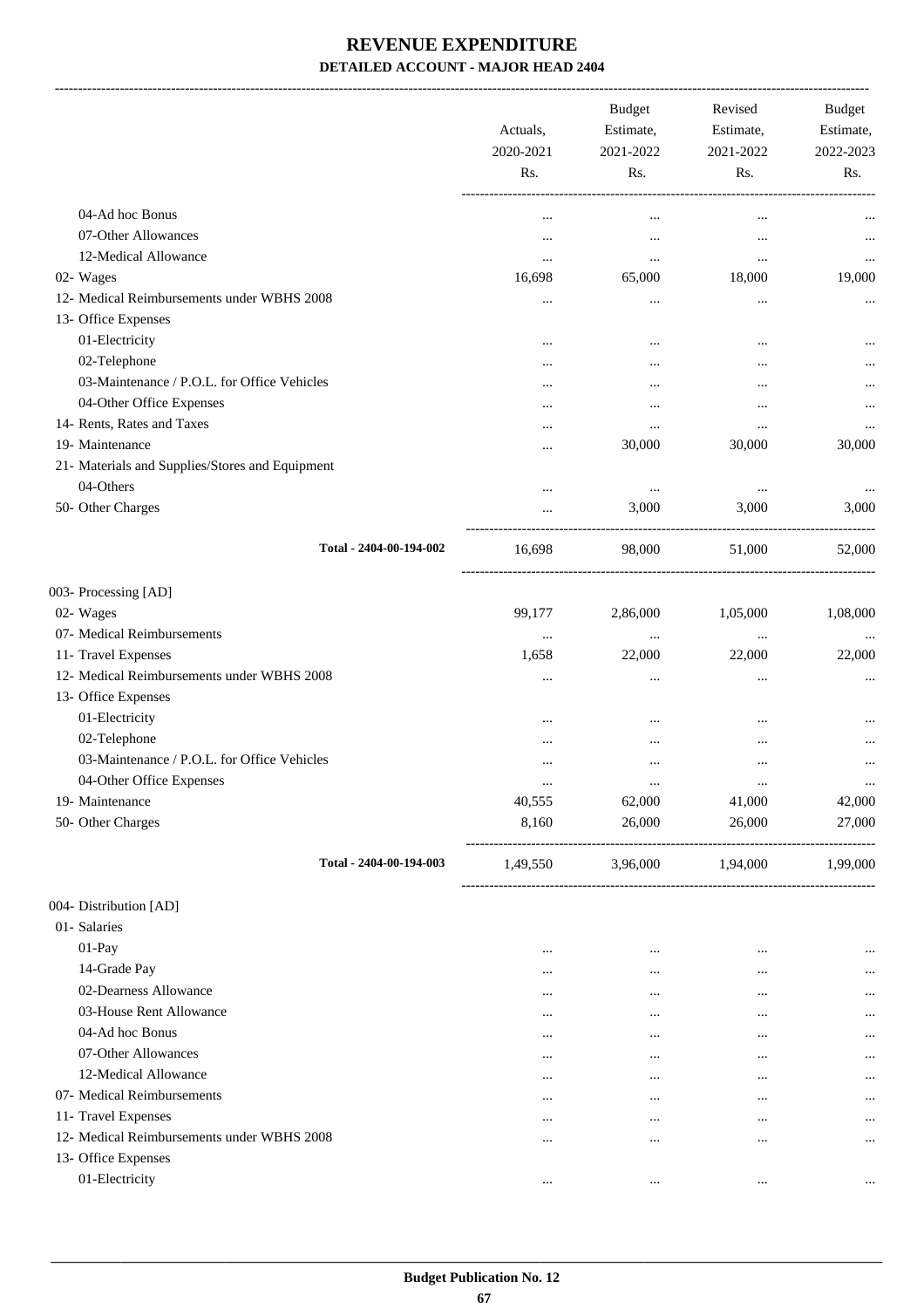|                                                                   |                            | Actuals,<br>2020-2021<br>Rs. | Budget<br>Estimate,<br>2021-2022<br>Rs. | Revised<br>Estimate,<br>2021-2022<br>Rs. | Budget<br>Estimate,<br>2022-2023<br>Rs. |
|-------------------------------------------------------------------|----------------------------|------------------------------|-----------------------------------------|------------------------------------------|-----------------------------------------|
| 02-Telephone                                                      |                            |                              | $\cdots$                                | $\cdots$                                 |                                         |
| 03-Maintenance / P.O.L. for Office Vehicles                       |                            |                              | $\cdots$                                |                                          |                                         |
| 007- Land and buildings [AD]                                      |                            |                              |                                         |                                          |                                         |
| 27- Minor Works/ Maintenance                                      |                            |                              | $\cdots$                                | $\ddotsc$                                |                                         |
| <b>Total - Administrative Expenditure</b>                         |                            | 3,23,353                     |                                         | 6,79,000 4,22,000                        | 4,31,000                                |
|                                                                   | Total - 2404-00-194        |                              | 3,23,353 6,79,000                       | 4,22,000                                 | 4,31,000                                |
|                                                                   | Voted                      | 3,23,353                     | 6,79,000 4,22,000                       |                                          | 4,31,000                                |
|                                                                   | Charged                    | $\cdots$                     | $\cdots$                                | $\cdots$                                 |                                         |
| DETAILED ACCOUNT NO. 2404-00-195 - KRISHNAGORE MILK SUPPLY        |                            |                              |                                         |                                          |                                         |
| 195- Krishnagore Milk Supply<br><b>Administrative Expenditure</b> |                            |                              |                                         |                                          |                                         |
| 001- Administration [AD]                                          |                            |                              |                                         |                                          |                                         |
| 11- Travel Expenses                                               |                            |                              |                                         |                                          |                                         |
| 12- Medical Reimbursements under WBHS 2008                        |                            |                              | $\cdots$                                |                                          |                                         |
| 13- Office Expenses                                               |                            |                              |                                         |                                          |                                         |
| 01-Electricity                                                    |                            | 4,910                        | 7,000                                   | 7,000                                    | 7,000                                   |
| 02-Telephone                                                      |                            |                              | $\ldots$                                | $\cdots$                                 |                                         |
| 04-Other Office Expenses                                          |                            |                              | 2,000                                   | 2,000                                    | 2,000                                   |
|                                                                   | Total - 2404-00-195-001-13 | 4,910                        | 9,000                                   | 9,000                                    | 9,000                                   |
| 50- Other Charges                                                 |                            | 700                          | 23,000                                  | 23,000                                   | 24,000                                  |
|                                                                   | Total - 2404-00-195-001    | 5,610                        | 32,000                                  | 32,000                                   | 33,000                                  |
| 003- Processing [AD]                                              |                            |                              |                                         |                                          |                                         |
| 01- Salaries                                                      |                            |                              |                                         |                                          |                                         |
| 01-Pay                                                            |                            |                              | $\cdots$                                |                                          |                                         |
| 14-Grade Pay                                                      |                            |                              |                                         |                                          |                                         |
| 02-Dearness Allowance                                             |                            |                              |                                         |                                          |                                         |
| 03-House Rent Allowance                                           |                            |                              |                                         |                                          |                                         |
| 04-Ad hoc Bonus                                                   |                            | $\cdots$                     | $\cdots$                                | $\cdots$                                 |                                         |
| 07-Other Allowances                                               |                            | $\cdots$                     |                                         |                                          |                                         |
| 12-Medical Allowance                                              |                            |                              |                                         |                                          |                                         |
| 11- Travel Expenses                                               |                            |                              | $\cdots$                                |                                          |                                         |
| 12- Medical Reimbursements under WBHS 2008                        |                            |                              | $\cdots$                                | $\cdots$                                 |                                         |
| 19- Maintenance                                                   |                            |                              | $\cdots$                                |                                          |                                         |
| 004- Distribution [AD]                                            |                            |                              |                                         |                                          |                                         |
| 12- Medical Reimbursements under WBHS 2008                        |                            | $\cdots$                     |                                         |                                          |                                         |
| <b>Total - Administrative Expenditure</b>                         |                            | 5,610                        | 32,000                                  | 32,000                                   | 33,000                                  |

-----------------------------------------------------------------------------------------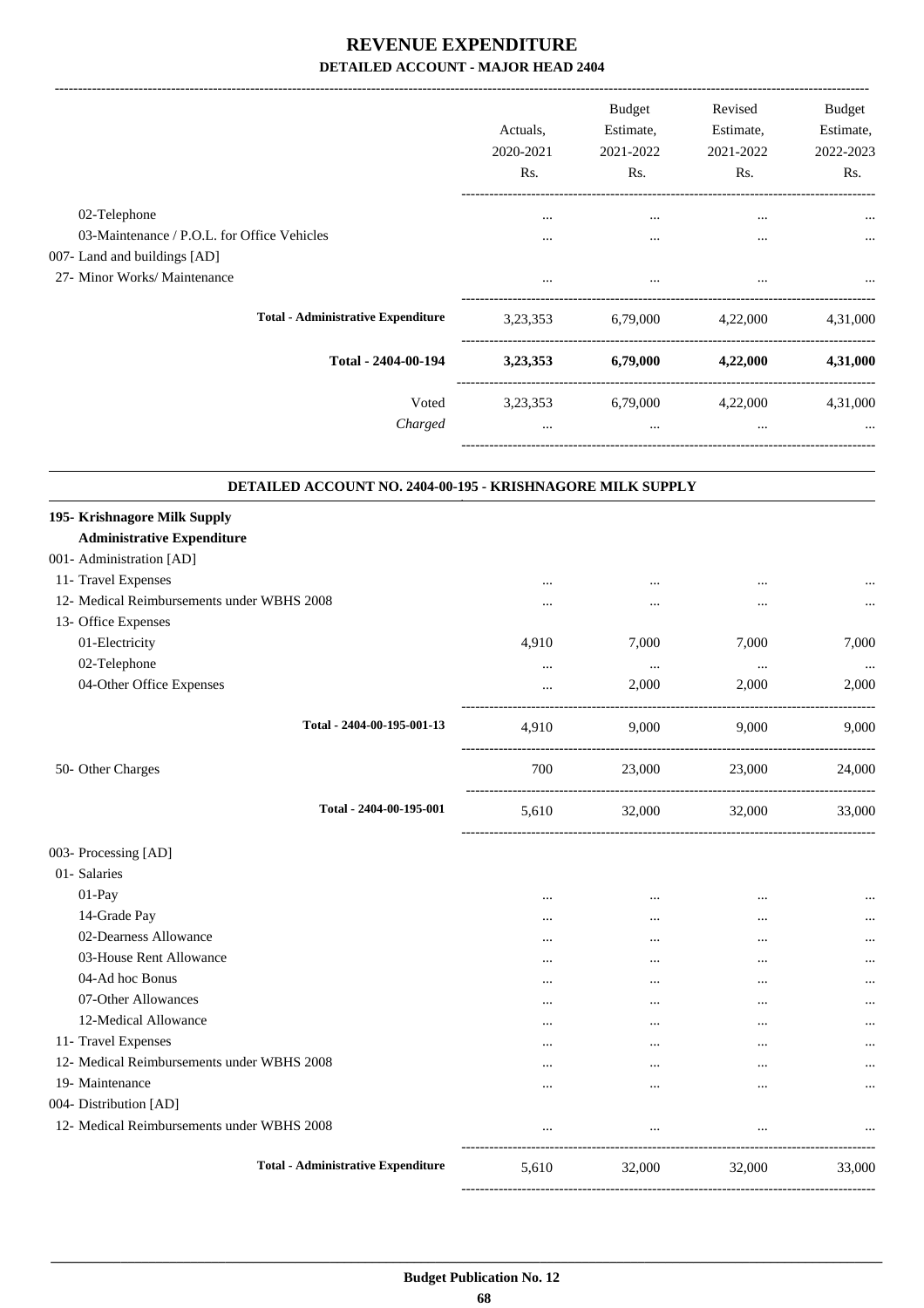|                                                                                       | Actuals.<br>2020-2021<br>Rs. | <b>Budget</b><br>Estimate,<br>2021-2022<br>Rs. | Revised<br>Estimate,<br>2021-2022<br>Rs. | <b>Budget</b><br>Estimate,<br>2022-2023<br>Rs. |
|---------------------------------------------------------------------------------------|------------------------------|------------------------------------------------|------------------------------------------|------------------------------------------------|
| Total - 2404-00-195                                                                   | 5,610                        | 32,000                                         | 32,000                                   | 33,000                                         |
| Voted                                                                                 | 5,610                        | 32,000                                         | 32,000                                   | 33,000                                         |
| Charged                                                                               | $\cdots$                     |                                                | $\cdots$                                 | $\cdots$                                       |
| <b>DETAILED ACCOUNT NO. 2404-00-789 - SPECIAL COMPONENT PLAN FOR SCHEDULED CASTES</b> |                              |                                                |                                          |                                                |
| 789- Special Component Plan for Scheduled Castes                                      |                              |                                                |                                          |                                                |
| <b>State Development Schemes</b>                                                      |                              |                                                |                                          |                                                |
| 001- Development of Milk Co-operatives [AD]                                           |                              |                                                |                                          |                                                |
| 31- Grants-in-aid-GENERAL                                                             |                              |                                                |                                          |                                                |

| 02-Other Grants                                 |                                          |              | 1,00,00,000  | 33,33,000                              | 1,05,00,000  |
|-------------------------------------------------|------------------------------------------|--------------|--------------|----------------------------------------|--------------|
| 35- Grants for creation of Capital Assets       |                                          |              | 1,00,00,000  | 33,33,000                              | 1,05,00,000  |
|                                                 | Total - 2404-00-789-001                  | $\cdots$     | 2,00,00,000  | 66,66,000                              | 2,10,00,000  |
| 003- Incentive for Feed Subsidy to farmers [AD] |                                          |              |              |                                        |              |
| 31- Grants-in-aid-GENERAL                       |                                          |              |              |                                        |              |
| 02-Other Grants                                 |                                          |              |              |                                        |              |
| 33- Subsidies                                   |                                          |              |              |                                        |              |
| 04-To Co-operatives                             |                                          |              |              |                                        |              |
| 05-Other Subsidies                              |                                          | 25,47,96,648 | 38,00,00,000 | 18,75,00,000                           | 39,90,00,000 |
|                                                 | Total - 2404-00-789-003-33               |              |              | 25,47,96,648 38,00,00,000 18,75,00,000 | 39,90,00,000 |
|                                                 | Total - 2404-00-789-003                  | 25,47,96,648 | 38,00,00,000 | 18,75,00,000                           | 39,90,00,000 |
|                                                 | <b>Total - State Development Schemes</b> | 25,47,96,648 | 40,00,00,000 | 19,41,66,000                           | 42,00,00,000 |
|                                                 | Total - 2404-00-789                      | 25,47,96,648 | 40,00,00,000 | 19,41,66,000                           | 42,00,00,000 |
|                                                 | Voted                                    | 25,47,96,648 | 40,00,00,000 | 19,41,66,000                           | 42,00,00,000 |
|                                                 | Charged                                  | $\cdots$     | $\cdots$     | $\cdots$                               |              |
|                                                 |                                          |              |              |                                        |              |

#### **DETAILED ACCOUNT NO. 2404-00-796 - TRIBAL AREAS SUB-PLAN .**

.

#### **796- Tribal Areas Sub-Plan**

 $31-$ 

**State Development Schemes**

#### 001- Development of Milk Co-operatives [AD]

|                                            | Total - 2404-00-796                      | $\cdots$ | 1,00,00,000 | 33,33,000 | 1,05,00,000 |
|--------------------------------------------|------------------------------------------|----------|-------------|-----------|-------------|
|                                            | <b>Total - State Development Schemes</b> | $\cdots$ | 1.00.00.000 | 33,33,000 | 1,05,00,000 |
| 02-Other Grants                            |                                          | $\cdots$ | 1.00.00.000 | 33,33,000 | 1.05.00.000 |
| Grants-in-aid-GENERAL                      |                                          |          |             |           |             |
| Development of the Co-operatives $\mu$ (D) |                                          |          |             |           |             |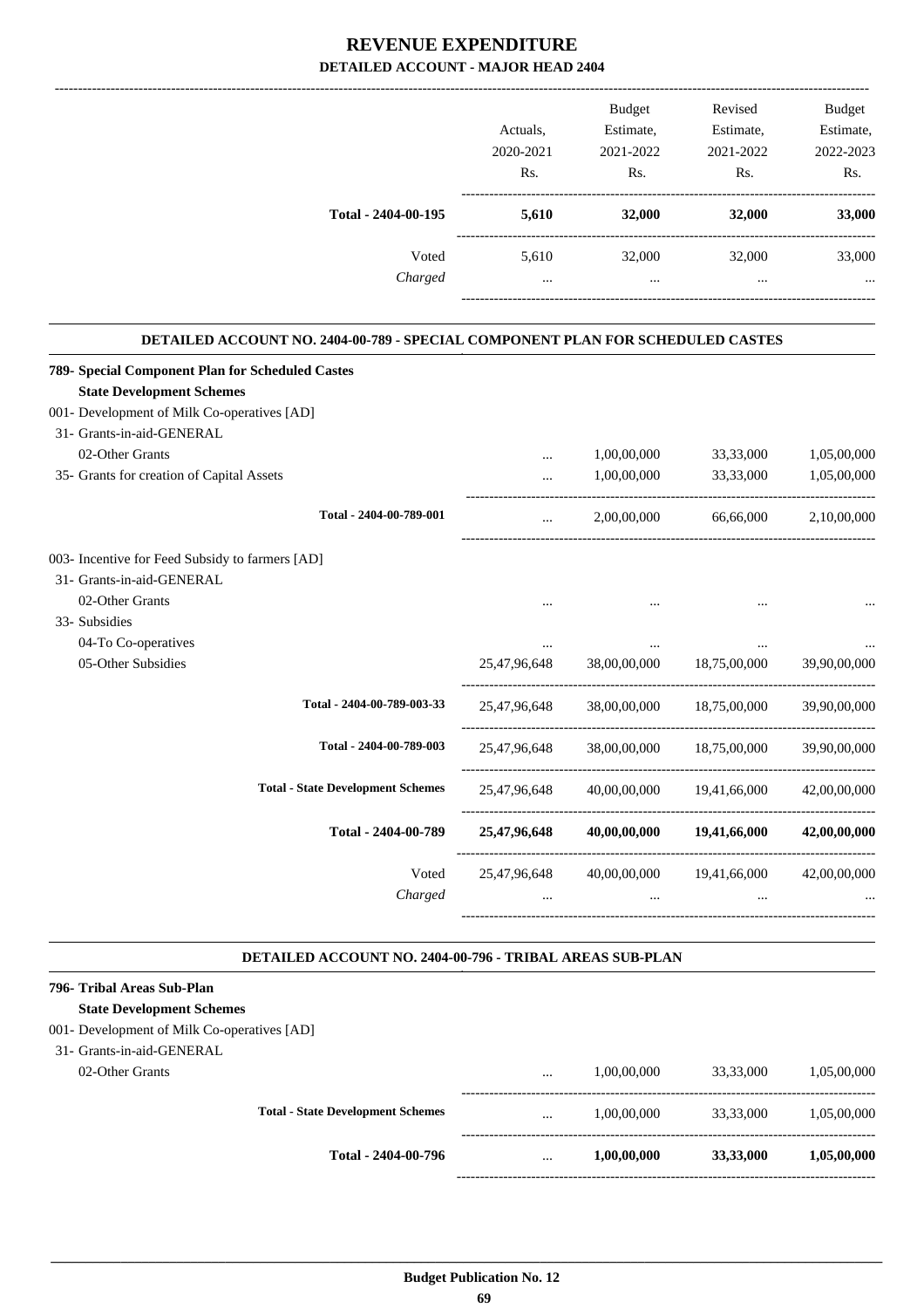|                                                                                  | Actuals,<br>2020-2021<br>Rs. | Budget<br>Estimate,<br>2021-2022<br>Rs. | Revised<br>Estimate,<br>2021-2022<br>Rs. | Budget<br>Estimate,<br>2022-2023<br>Rs. |
|----------------------------------------------------------------------------------|------------------------------|-----------------------------------------|------------------------------------------|-----------------------------------------|
| Voted                                                                            | $\cdots$                     | 1,00,00,000                             | 33,33,000                                | 1,05,00,000                             |
| Charged                                                                          | $\cdots$                     | $\ddotsc$                               | $\cdots$                                 |                                         |
| <b>DETAILED ACCOUNT NO. 2404 - DEDUCT RECOVERIES IN REDUCTION OF EXPENDITURE</b> |                              |                                         |                                          |                                         |
| 102- Dairy Development Project                                                   |                              |                                         |                                          |                                         |
| Administrative Expenditure                                                       |                              |                                         |                                          |                                         |
| 001-Dairy Development Establishment [AD]                                         |                              |                                         |                                          |                                         |
| 70-Deduct Recoveries                                                             |                              |                                         |                                          |                                         |
| 01-Others                                                                        | $-1, 14, 327$                | $-1,000$                                | $-1,000$                                 | $-1,000$                                |
| 02-W.B.H.S. 2008                                                                 | $\ddots$                     | $-1,000$                                | $-1,000$                                 | $-1,000$                                |
| Total - 102 - Deduct - Recoveries                                                | $-1.14.327$                  | $-2,000$                                | $-2,000$                                 | $-2,000$                                |
| 109- Extension and Training                                                      |                              |                                         |                                          |                                         |
| Administrative Expenditure                                                       |                              |                                         |                                          |                                         |
| 001-Education and training for dairy personnel [AD]                              |                              |                                         |                                          |                                         |
| 70-Deduct Recoveries                                                             |                              |                                         |                                          |                                         |
| 01-Others                                                                        | $\cdots$                     | $-1,000$                                | $-1,000$                                 | $-1,000$                                |
| 02-W.B.H.S. 2008                                                                 | $\cdots$                     | $-1,000$                                | $-1,000$                                 | $-1,000$                                |
| Total - 109 - Deduct - Recoveries                                                | $\cdots$                     | $-2,000$                                | $-2,000$                                 | $-2,000$                                |
| 191- Assistance to Co-oprative and Other Bodies                                  |                              |                                         |                                          |                                         |
| <b>State Development Schemes</b>                                                 |                              |                                         |                                          |                                         |
| 001-Development of Milk Co-operatives [AD]                                       |                              |                                         |                                          |                                         |
| 70-Deduct Recoveries                                                             |                              |                                         |                                          |                                         |
| 01-Others                                                                        | $\ldots$                     | $\cdots$                                | $\ldots$                                 |                                         |
| Total - 191 - Deduct - Recoveries                                                | $\ldots$                     | $\cdots$                                | $\cdots$                                 |                                         |
| 192- Greater Kolkata Milk Supply                                                 |                              |                                         |                                          |                                         |
| Administrative Expenditure                                                       |                              |                                         |                                          |                                         |
| 001-Administration [AD]                                                          |                              |                                         |                                          |                                         |
| 70-Deduct Recoveries                                                             |                              |                                         |                                          |                                         |
| 01-Others                                                                        |                              | $-1,000$                                | $-1,000$                                 | $-1,000$                                |
| 02-W.B.H.S. 2008                                                                 |                              | $-1,000$                                | $-1,000$                                 | $-1,000$                                |
| 002-Procurement [AD]                                                             |                              |                                         |                                          |                                         |
| 70-Deduct Recoveries                                                             |                              |                                         |                                          |                                         |
| 01-Others                                                                        | $-2, 23, 289$                | $-1,000$                                | $-5,000$                                 | $-5,000$                                |
| 02-W.B.H.S. 2008                                                                 |                              | $-1,000$                                | $-1,000$                                 | $-1,000$                                |
| 003-Processing [AD]                                                              |                              |                                         |                                          |                                         |
| 70-Deduct Recoveries                                                             |                              |                                         |                                          |                                         |
| 01-Others                                                                        |                              | $-1,000$                                | $-1,000$                                 | $-1,000$                                |
| 02-W.B.H.S. 2008                                                                 | $\cdots$                     | $-1,000$                                | $-1,000$                                 | $-1,000$                                |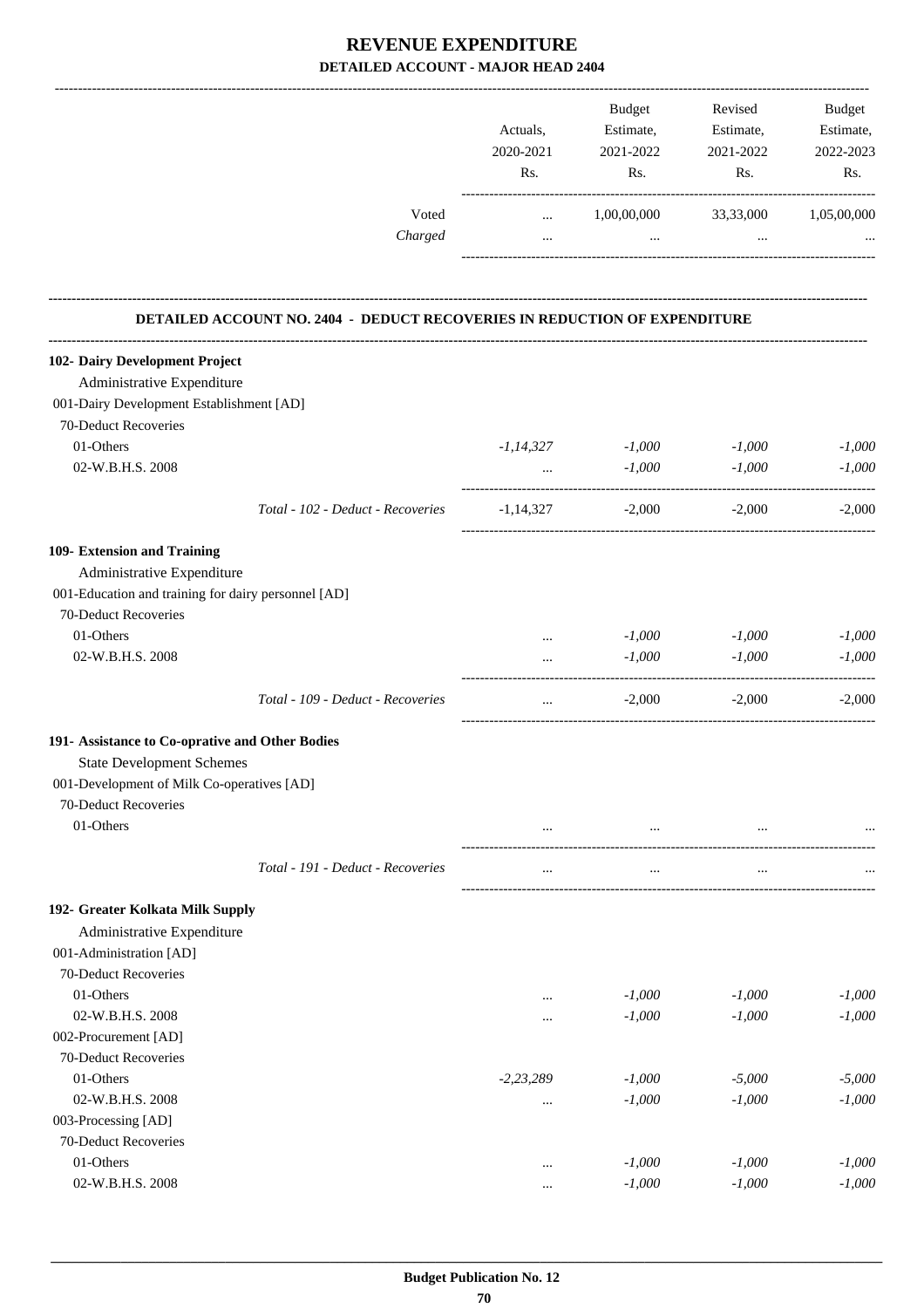| Total - 192 - Deduct - Recoveries<br>$-6,000$<br>$-10,000$<br>$-2,23,289$<br>Administrative Expenditure<br>001-Administration [AD]<br>70-Deduct Recoveries<br>01-Others<br>$-1,000$<br>$-1,000$<br>$\cdots$<br>02-W.B.H.S. 2008<br>$-1,000$<br>$-1,000$<br><br>002-Procurement [AD]<br>70-Deduct Recoveries<br>01-Others<br>$-1,000$<br>$-1,000$<br><br>02-W.B.H.S. 2008<br>$-1,000$<br>$-1,000$<br><br>003-Processing [AD]<br>70-Deduct Recoveries<br>01-Others<br>$-1,000$<br>$-1,000$<br><br>02-W.B.H.S. 2008<br>$-1,000$<br>$-1,000$<br><br>004-Distribution [AD]<br>70-Deduct Recoveries<br>01-Others<br>$-1,000$<br>$-1,000$<br>$\cdots$<br>02-W.B.H.S. 2008<br>$-1,000$<br>$-1,000$<br>$\cdots$<br>Total - 193 - Deduct - Recoveries<br>$-8,000$<br>$-8,000$<br>$\cdots$<br>Administrative Expenditure<br>001-Administration [AD]<br>70-Deduct Recoveries<br>01-Others<br>$-1,000$<br>$-1,000$<br><br>02-W.B.H.S. 2008<br>$-1,000$<br>$-1,000$<br><br>002-Procurement [AD]<br>70-Deduct Recoveries<br>01-Others<br>$-1,000$<br><br>02-W.B.H.S. 2008<br>$-1,000$<br><br><br>003-Processing [AD]<br>70-Deduct Recoveries<br>01-Others<br>$-1,000$<br>$-1,000$<br>$\ddotsc$<br>02-W.B.H.S. 2008<br>$-1,000$<br>$-1,000$<br>$\cdots$<br>004-Distribution [AD]<br>70-Deduct Recoveries<br>01-Others<br>$-1,000$<br>$-1,000$<br><br>02-W.B.H.S. 2008<br>$-1,000$<br>$-1,000$<br> |                                   | Actuals,<br>2020-2021 | <b>Budget</b><br>Estimate,<br>2021-2022 | Revised<br>Estimate,<br>2021-2022 | <b>Budget</b><br>Estimate,<br>2022-2023 |
|-----------------------------------------------------------------------------------------------------------------------------------------------------------------------------------------------------------------------------------------------------------------------------------------------------------------------------------------------------------------------------------------------------------------------------------------------------------------------------------------------------------------------------------------------------------------------------------------------------------------------------------------------------------------------------------------------------------------------------------------------------------------------------------------------------------------------------------------------------------------------------------------------------------------------------------------------------------------------------------------------------------------------------------------------------------------------------------------------------------------------------------------------------------------------------------------------------------------------------------------------------------------------------------------------------------------------------------------------------------------------------------|-----------------------------------|-----------------------|-----------------------------------------|-----------------------------------|-----------------------------------------|
|                                                                                                                                                                                                                                                                                                                                                                                                                                                                                                                                                                                                                                                                                                                                                                                                                                                                                                                                                                                                                                                                                                                                                                                                                                                                                                                                                                                   |                                   | Rs.                   | Rs.                                     | Rs.                               | Rs.                                     |
| 193- Durgapur Milk Supply                                                                                                                                                                                                                                                                                                                                                                                                                                                                                                                                                                                                                                                                                                                                                                                                                                                                                                                                                                                                                                                                                                                                                                                                                                                                                                                                                         |                                   |                       |                                         |                                   | $-10,000$                               |
|                                                                                                                                                                                                                                                                                                                                                                                                                                                                                                                                                                                                                                                                                                                                                                                                                                                                                                                                                                                                                                                                                                                                                                                                                                                                                                                                                                                   |                                   |                       |                                         |                                   |                                         |
|                                                                                                                                                                                                                                                                                                                                                                                                                                                                                                                                                                                                                                                                                                                                                                                                                                                                                                                                                                                                                                                                                                                                                                                                                                                                                                                                                                                   |                                   |                       |                                         |                                   |                                         |
|                                                                                                                                                                                                                                                                                                                                                                                                                                                                                                                                                                                                                                                                                                                                                                                                                                                                                                                                                                                                                                                                                                                                                                                                                                                                                                                                                                                   |                                   |                       |                                         |                                   |                                         |
| 194- Burdwan Milk Supply                                                                                                                                                                                                                                                                                                                                                                                                                                                                                                                                                                                                                                                                                                                                                                                                                                                                                                                                                                                                                                                                                                                                                                                                                                                                                                                                                          |                                   |                       |                                         |                                   |                                         |
|                                                                                                                                                                                                                                                                                                                                                                                                                                                                                                                                                                                                                                                                                                                                                                                                                                                                                                                                                                                                                                                                                                                                                                                                                                                                                                                                                                                   |                                   |                       |                                         |                                   | $-1,000$                                |
|                                                                                                                                                                                                                                                                                                                                                                                                                                                                                                                                                                                                                                                                                                                                                                                                                                                                                                                                                                                                                                                                                                                                                                                                                                                                                                                                                                                   |                                   |                       |                                         |                                   | $-1,000$                                |
|                                                                                                                                                                                                                                                                                                                                                                                                                                                                                                                                                                                                                                                                                                                                                                                                                                                                                                                                                                                                                                                                                                                                                                                                                                                                                                                                                                                   |                                   |                       |                                         |                                   |                                         |
|                                                                                                                                                                                                                                                                                                                                                                                                                                                                                                                                                                                                                                                                                                                                                                                                                                                                                                                                                                                                                                                                                                                                                                                                                                                                                                                                                                                   |                                   |                       |                                         |                                   |                                         |
|                                                                                                                                                                                                                                                                                                                                                                                                                                                                                                                                                                                                                                                                                                                                                                                                                                                                                                                                                                                                                                                                                                                                                                                                                                                                                                                                                                                   |                                   |                       |                                         |                                   | $-1,000$                                |
|                                                                                                                                                                                                                                                                                                                                                                                                                                                                                                                                                                                                                                                                                                                                                                                                                                                                                                                                                                                                                                                                                                                                                                                                                                                                                                                                                                                   |                                   |                       |                                         |                                   | $-1,000$                                |
|                                                                                                                                                                                                                                                                                                                                                                                                                                                                                                                                                                                                                                                                                                                                                                                                                                                                                                                                                                                                                                                                                                                                                                                                                                                                                                                                                                                   |                                   |                       |                                         |                                   |                                         |
|                                                                                                                                                                                                                                                                                                                                                                                                                                                                                                                                                                                                                                                                                                                                                                                                                                                                                                                                                                                                                                                                                                                                                                                                                                                                                                                                                                                   |                                   |                       |                                         |                                   | $-1,000$                                |
|                                                                                                                                                                                                                                                                                                                                                                                                                                                                                                                                                                                                                                                                                                                                                                                                                                                                                                                                                                                                                                                                                                                                                                                                                                                                                                                                                                                   |                                   |                       |                                         |                                   | $-1,000$                                |
|                                                                                                                                                                                                                                                                                                                                                                                                                                                                                                                                                                                                                                                                                                                                                                                                                                                                                                                                                                                                                                                                                                                                                                                                                                                                                                                                                                                   |                                   |                       |                                         |                                   |                                         |
|                                                                                                                                                                                                                                                                                                                                                                                                                                                                                                                                                                                                                                                                                                                                                                                                                                                                                                                                                                                                                                                                                                                                                                                                                                                                                                                                                                                   |                                   |                       |                                         |                                   |                                         |
|                                                                                                                                                                                                                                                                                                                                                                                                                                                                                                                                                                                                                                                                                                                                                                                                                                                                                                                                                                                                                                                                                                                                                                                                                                                                                                                                                                                   |                                   |                       |                                         |                                   | $-1,000$                                |
|                                                                                                                                                                                                                                                                                                                                                                                                                                                                                                                                                                                                                                                                                                                                                                                                                                                                                                                                                                                                                                                                                                                                                                                                                                                                                                                                                                                   |                                   |                       |                                         |                                   | $-1,000$                                |
|                                                                                                                                                                                                                                                                                                                                                                                                                                                                                                                                                                                                                                                                                                                                                                                                                                                                                                                                                                                                                                                                                                                                                                                                                                                                                                                                                                                   |                                   |                       |                                         |                                   | $-8,000$                                |
|                                                                                                                                                                                                                                                                                                                                                                                                                                                                                                                                                                                                                                                                                                                                                                                                                                                                                                                                                                                                                                                                                                                                                                                                                                                                                                                                                                                   |                                   |                       |                                         |                                   |                                         |
|                                                                                                                                                                                                                                                                                                                                                                                                                                                                                                                                                                                                                                                                                                                                                                                                                                                                                                                                                                                                                                                                                                                                                                                                                                                                                                                                                                                   |                                   |                       |                                         |                                   |                                         |
|                                                                                                                                                                                                                                                                                                                                                                                                                                                                                                                                                                                                                                                                                                                                                                                                                                                                                                                                                                                                                                                                                                                                                                                                                                                                                                                                                                                   |                                   |                       |                                         |                                   |                                         |
|                                                                                                                                                                                                                                                                                                                                                                                                                                                                                                                                                                                                                                                                                                                                                                                                                                                                                                                                                                                                                                                                                                                                                                                                                                                                                                                                                                                   |                                   |                       |                                         |                                   |                                         |
|                                                                                                                                                                                                                                                                                                                                                                                                                                                                                                                                                                                                                                                                                                                                                                                                                                                                                                                                                                                                                                                                                                                                                                                                                                                                                                                                                                                   |                                   |                       |                                         |                                   | $-1,000$                                |
|                                                                                                                                                                                                                                                                                                                                                                                                                                                                                                                                                                                                                                                                                                                                                                                                                                                                                                                                                                                                                                                                                                                                                                                                                                                                                                                                                                                   |                                   |                       |                                         |                                   | $-1,000$                                |
|                                                                                                                                                                                                                                                                                                                                                                                                                                                                                                                                                                                                                                                                                                                                                                                                                                                                                                                                                                                                                                                                                                                                                                                                                                                                                                                                                                                   |                                   |                       |                                         |                                   |                                         |
|                                                                                                                                                                                                                                                                                                                                                                                                                                                                                                                                                                                                                                                                                                                                                                                                                                                                                                                                                                                                                                                                                                                                                                                                                                                                                                                                                                                   |                                   |                       |                                         |                                   |                                         |
|                                                                                                                                                                                                                                                                                                                                                                                                                                                                                                                                                                                                                                                                                                                                                                                                                                                                                                                                                                                                                                                                                                                                                                                                                                                                                                                                                                                   |                                   |                       |                                         |                                   | $-1,000$                                |
|                                                                                                                                                                                                                                                                                                                                                                                                                                                                                                                                                                                                                                                                                                                                                                                                                                                                                                                                                                                                                                                                                                                                                                                                                                                                                                                                                                                   |                                   |                       |                                         |                                   | $-1,000$                                |
|                                                                                                                                                                                                                                                                                                                                                                                                                                                                                                                                                                                                                                                                                                                                                                                                                                                                                                                                                                                                                                                                                                                                                                                                                                                                                                                                                                                   |                                   |                       |                                         |                                   |                                         |
|                                                                                                                                                                                                                                                                                                                                                                                                                                                                                                                                                                                                                                                                                                                                                                                                                                                                                                                                                                                                                                                                                                                                                                                                                                                                                                                                                                                   |                                   |                       |                                         |                                   |                                         |
|                                                                                                                                                                                                                                                                                                                                                                                                                                                                                                                                                                                                                                                                                                                                                                                                                                                                                                                                                                                                                                                                                                                                                                                                                                                                                                                                                                                   |                                   |                       |                                         |                                   | $-1,000$                                |
|                                                                                                                                                                                                                                                                                                                                                                                                                                                                                                                                                                                                                                                                                                                                                                                                                                                                                                                                                                                                                                                                                                                                                                                                                                                                                                                                                                                   |                                   |                       |                                         |                                   | $-1,000$                                |
|                                                                                                                                                                                                                                                                                                                                                                                                                                                                                                                                                                                                                                                                                                                                                                                                                                                                                                                                                                                                                                                                                                                                                                                                                                                                                                                                                                                   |                                   |                       |                                         |                                   |                                         |
|                                                                                                                                                                                                                                                                                                                                                                                                                                                                                                                                                                                                                                                                                                                                                                                                                                                                                                                                                                                                                                                                                                                                                                                                                                                                                                                                                                                   |                                   |                       |                                         |                                   |                                         |
|                                                                                                                                                                                                                                                                                                                                                                                                                                                                                                                                                                                                                                                                                                                                                                                                                                                                                                                                                                                                                                                                                                                                                                                                                                                                                                                                                                                   |                                   |                       |                                         |                                   | $-1,000$                                |
|                                                                                                                                                                                                                                                                                                                                                                                                                                                                                                                                                                                                                                                                                                                                                                                                                                                                                                                                                                                                                                                                                                                                                                                                                                                                                                                                                                                   |                                   |                       |                                         |                                   | $-1,000$                                |
|                                                                                                                                                                                                                                                                                                                                                                                                                                                                                                                                                                                                                                                                                                                                                                                                                                                                                                                                                                                                                                                                                                                                                                                                                                                                                                                                                                                   | Total - 194 - Deduct - Recoveries |                       | $-6,000$                                | $-8,000$                          | $-8,000$                                |

### **195- Krishnagore Milk Supply**

Administrative Expenditure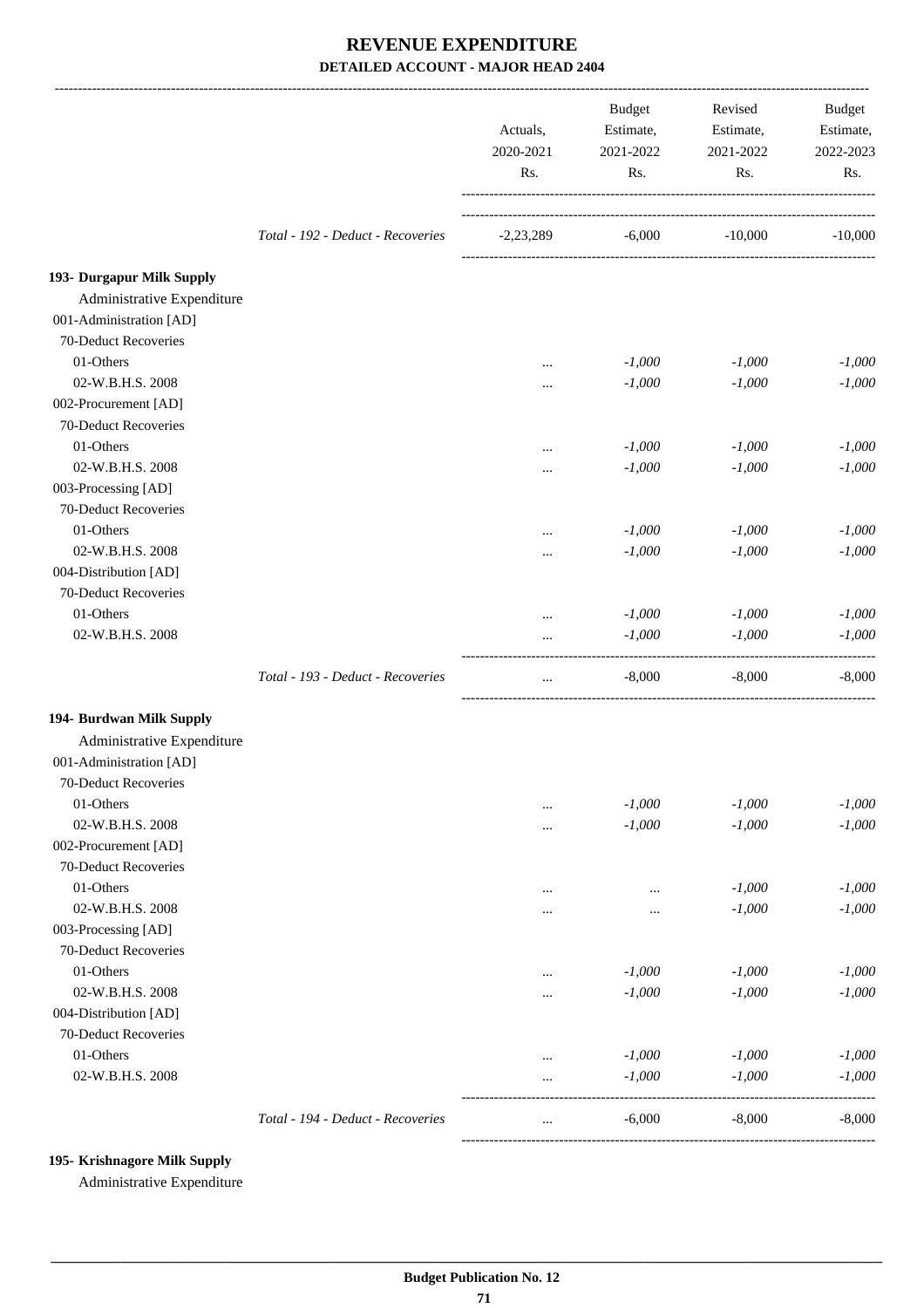|                                                                                  | Actuals,<br>2020-2021 | <b>Budget</b><br>Estimate,<br>2021-2022 | Revised<br>Estimate,<br>2021-2022 | <b>Budget</b><br>Estimate,<br>2022-2023 |     |
|----------------------------------------------------------------------------------|-----------------------|-----------------------------------------|-----------------------------------|-----------------------------------------|-----|
|                                                                                  | Rs.                   | Rs.                                     | Rs.                               |                                         | Rs. |
| 001-Administration [AD]                                                          |                       |                                         |                                   |                                         |     |
| 70-Deduct Recoveries                                                             |                       |                                         |                                   |                                         |     |
| 01-Others                                                                        | $\ddotsc$             | $-1,000$                                | $-1,000$                          | $-1,000$                                |     |
| 02-W.B.H.S. 2008                                                                 |                       | $-1,000$                                | $-1,000$                          | $-1,000$                                |     |
| 003-Processing [AD]                                                              | .                     |                                         |                                   |                                         |     |
| 70-Deduct Recoveries                                                             |                       |                                         |                                   |                                         |     |
| 01-Others                                                                        |                       | $-1,000$                                | $-1,000$                          | $-1,000$                                |     |
| 02-W.B.H.S. 2008                                                                 | .                     | $-1,000$                                | $-1,000$                          | $-1,000$                                |     |
| 004-Distribution [AD]                                                            | $\ddotsc$             |                                         |                                   |                                         |     |
| 70-Deduct Recoveries                                                             |                       |                                         |                                   |                                         |     |
| 01-Others                                                                        |                       |                                         |                                   | $-1,000$                                |     |
|                                                                                  |                       | $-1,000$                                | $-1,000$                          |                                         |     |
| 02-W.B.H.S. 2008                                                                 | .                     | $-1,000$                                | $-1,000$                          | $-1,000$                                |     |
| Total - 195 - Deduct - Recoveries                                                | $\cdots$              | $-6,000$                                | $-6,000$                          | $-6,000$                                |     |
| 800- Other Expenditure                                                           |                       |                                         |                                   |                                         |     |
| <b>State Development Schemes</b>                                                 |                       |                                         |                                   |                                         |     |
| 004-Refund of Unutilised Fund of CSS Schemes (State Share)<br>(CSSREFUND) [AD]   |                       |                                         |                                   |                                         |     |
| 70-Deduct Recoveries                                                             |                       |                                         |                                   |                                         |     |
| 01-Others                                                                        |                       |                                         |                                   |                                         |     |
| State Development Schemes (Central Assistance)                                   |                       |                                         |                                   |                                         |     |
| 003-Refund of Unutilised Fund of CSS Schemes (Central Share)<br>(CSSREFUND) [AD] |                       |                                         |                                   |                                         |     |
| 70-Deduct Recoveries                                                             |                       |                                         |                                   |                                         |     |
| 01-Others                                                                        |                       |                                         |                                   |                                         |     |
| Total - 800 - Deduct - Recoveries                                                |                       |                                         |                                   |                                         |     |
| 911- Deduct Recoveries of Overpayments                                           |                       |                                         |                                   |                                         |     |
| Administrative Expenditure                                                       |                       |                                         |                                   |                                         |     |
| 003-Processing [AD]                                                              |                       |                                         |                                   |                                         |     |
| 70-Deduct Recoveries                                                             |                       |                                         |                                   |                                         |     |
| 01-Others                                                                        | $-47,132$             | $-1,000$                                | $-1,000$                          | $-1,000$                                |     |
| 02-W.B.H.S. 2008                                                                 | $\cdots$              | $-1,000$                                | $-1,000$                          | $-1,000$                                |     |
| 004-Distribution [AD]                                                            |                       |                                         |                                   |                                         |     |
| 70-Deduct Recoveries                                                             |                       |                                         |                                   |                                         |     |
| 01-Others                                                                        | $\cdots$              | $-1,000$                                | $-1,000$                          | $-1,000$                                |     |
| 02-W.B.H.S. 2008                                                                 |                       | $-1,000$                                | $-1,000$                          | $-1,000$                                |     |
| 005-Administration [AD]                                                          |                       |                                         |                                   |                                         |     |
| 70-Deduct Recoveries                                                             |                       |                                         |                                   |                                         |     |
| 01-Others                                                                        |                       | $-1,000$                                | $-1,000$                          | $-1,000$                                |     |
| 02-W.B.H.S. 2008                                                                 | $\cdots$              | $-1,000$                                | $-1,000$                          | $-1,000$                                |     |
| 006-Procurement [AD]                                                             | $\cdots$              |                                         |                                   |                                         |     |
| 70-Deduct Recoveries                                                             |                       |                                         |                                   |                                         |     |
| 01-Others                                                                        |                       | $-1,000$                                | $-1,000$                          | $-1,000$                                |     |
| 02-W.B.H.S. 2008                                                                 | $\cdots$              | $-1,000$                                | $-1,000$                          | $-1,000$                                |     |
|                                                                                  | $\ldots$              |                                         |                                   |                                         |     |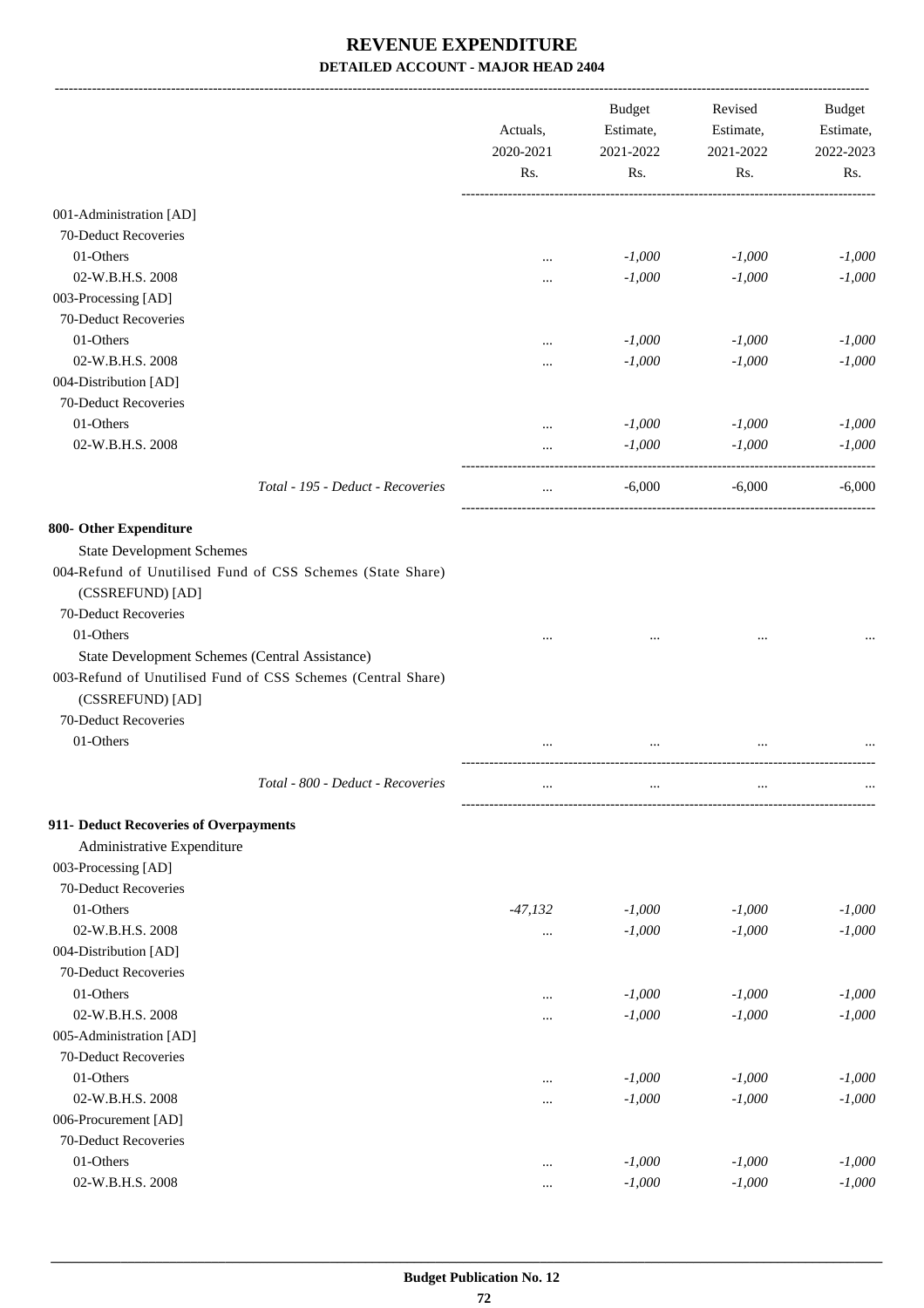|                                                                | Actuals.<br>2020-2021<br>Rs. | <b>Budget</b><br>Estimate,<br>2021-2022<br>Rs. | Revised<br>Estimate,<br>2021-2022<br>Rs. | <b>Budget</b><br>Estimate,<br>2022-2023<br>Rs. |
|----------------------------------------------------------------|------------------------------|------------------------------------------------|------------------------------------------|------------------------------------------------|
| <b>State Development Schemes</b>                               |                              |                                                |                                          |                                                |
| 001-Development of Milk Co-operative [AD]                      |                              |                                                |                                          |                                                |
| 70-Deduct Recoveries                                           |                              |                                                |                                          |                                                |
| 01-Others                                                      | $\cdots$                     | $\cdots$                                       | $\cdots$                                 |                                                |
| 002-West Bengal Dairy and Poultry Development Corporation [AD] |                              |                                                |                                          |                                                |
| 70-Deduct Recoveries                                           |                              |                                                |                                          |                                                |
| 01-Others                                                      | $\cdots$                     | $\cdots$                                       | $\cdots$                                 | $\cdots$                                       |
| Total - 911 - Deduct - Recoveries                              | $-47,132$                    | $-8.000$                                       | $-8.000$                                 | $-8.000$                                       |
| Total - 2404 - Deduct - Recoveries                             | $-3,84,748$                  | $-38,000$                                      | $-44,000$                                | $-44,000$                                      |
|                                                                |                              |                                                |                                          |                                                |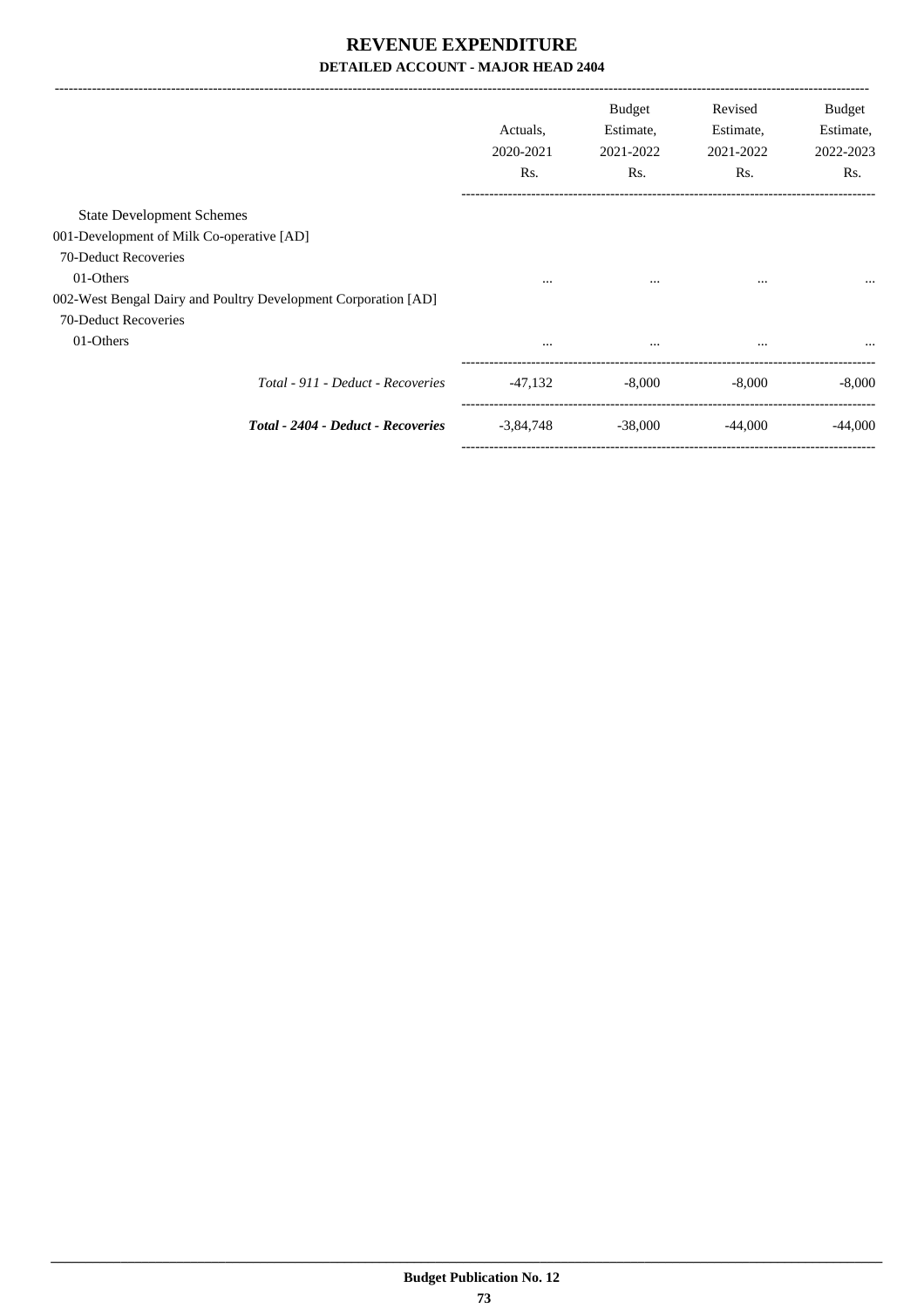## REVENUE EXPENDITURE

### **DEMAND No. 06**

### **Animal Resources Development Department**

### C - Economic Services - (a) Agriculture and Allied Activities

### Head of Account: 2415 - Agricultural Research and Education

| Voted Rs. 37,28,000                    | <b>Charged Rs. Nil</b>                                |           |                                 |                               | <b>Total Rs. 37,28,000</b> |
|----------------------------------------|-------------------------------------------------------|-----------|---------------------------------|-------------------------------|----------------------------|
|                                        |                                                       |           | Voted Rs.                       | Charged Rs.                   | <b>Total Rs.</b>           |
| <b>Gross Expenditure</b>               |                                                       |           | 37,28,000                       | $\cdots$                      | 37,28,000                  |
| <b>Deduct - Recoveries</b>             |                                                       |           | $-22,000$                       | $\cdots$                      | $-22,000$                  |
| <b>Net Expenditure</b>                 |                                                       | 37,06,000 | $\cdots$ . The same of $\cdots$ | 37,06,000                     |                            |
|                                        | <b>REVENUE EXPENDITURE</b><br><b>ABSTRACT ACCOUNT</b> |           |                                 |                               |                            |
|                                        |                                                       |           | Budget                          | Revised                       | <b>Budget</b>              |
|                                        |                                                       | Actuals,  |                                 | Estimate, Estimate,           | Estimate,                  |
|                                        |                                                       | 2020-2021 | 2021-2022                       | 2021-2022                     | 2022-2023                  |
|                                        |                                                       | Rs.       | Rs.                             | Rs.                           | Rs.                        |
| 03 - ANIMAL HUSBANDRY<br>004- Research |                                                       |           |                                 |                               |                            |
| Administrative Expenditure             |                                                       |           | 27,49,422 37,19,000 36,47,000   |                               | 37,28,000                  |
|                                        | <b>Total - 004</b>                                    |           |                                 | 27,49,422 37,19,000 36,47,000 | 37,28,000                  |
|                                        | Total $-03$                                           | 27,49,422 | 37,19,000                       | 36,47,000                     | 37,28,000                  |
| 04 - DAIRY DEVELOPMENT                 |                                                       |           |                                 |                               |                            |
| 004- Research                          |                                                       |           |                                 |                               |                            |
| Administrative Expenditure             |                                                       | $\cdots$  | $\cdots$                        |                               |                            |
|                                        | Total - 004                                           |           |                                 |                               |                            |

| <b>Total - 004</b>                                                 | <b>Contract Contract</b>      | the contract of the contract of the | the contract of the contract of the contract of the contract of the contract of                                 |           |
|--------------------------------------------------------------------|-------------------------------|-------------------------------------|-----------------------------------------------------------------------------------------------------------------|-----------|
| Total - 04                                                         | <b>Contract Contract</b>      |                                     | the contract of the contract of the contract of the contract of the contract of the contract of the contract of |           |
| <b>Grand Total - Gross</b>                                         |                               |                                     | 27,49,422 37,19,000 36,47,000                                                                                   | 37,28,000 |
| Charged                                                            |                               | $\cdots$                            | Voted 27,49,422 37,19,000 36,47,000                                                                             | 37,28,000 |
| Administrative Expenditure 27,49,422 37,19,000 36,47,000 37,28,000 |                               |                                     |                                                                                                                 |           |
| <b>Deduct Recoveries</b>                                           | $\ddotsc$                     |                                     | $-22,000$ $-22,000$ $-22,000$                                                                                   |           |
| Grand Total - Net 27,49,422 36,97,000                              |                               |                                     | 36,25,000                                                                                                       | 37,06,000 |
| Charged                                                            | Voted 27,49,422 36,97,000<br> | $\cdots$                            | 36,25,000<br>$\cdots$                                                                                           | 37,06,000 |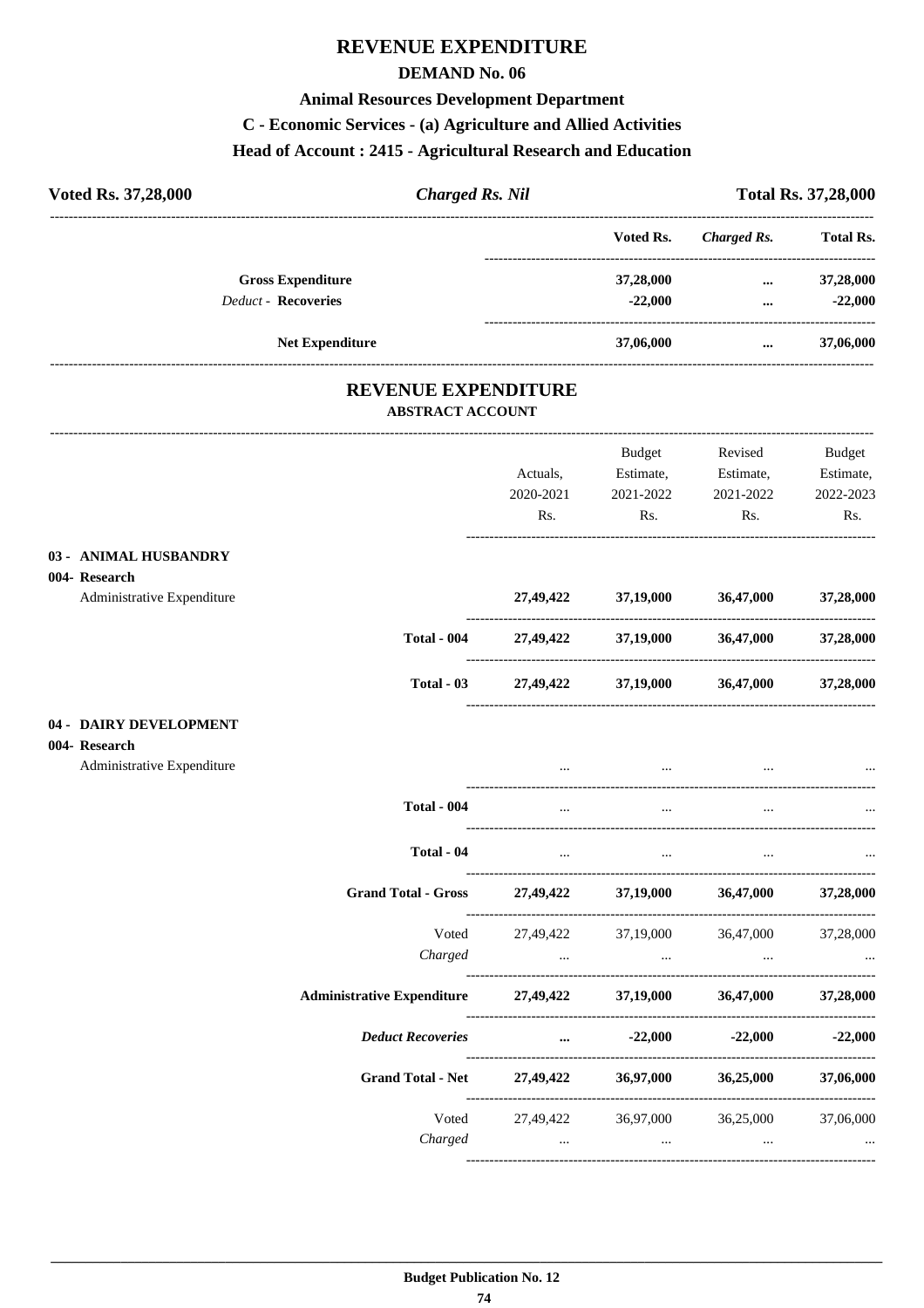|                                                             | Actuals,<br>2020-2021<br>Rs. | Budget<br>Estimate,<br>2021-2022<br>Rs. | Revised<br>Estimate,<br>2021-2022<br>Rs. | Budget<br>Estimate,<br>2022-2023<br>Rs. |
|-------------------------------------------------------------|------------------------------|-----------------------------------------|------------------------------------------|-----------------------------------------|
| DETAILED ACCOUNT NO. 2415-03-004 - RESEARCH                 |                              |                                         |                                          |                                         |
| 03 - ANIMAL HUSBANDRY                                       |                              |                                         |                                          |                                         |
| 004- Research                                               |                              |                                         |                                          |                                         |
| <b>Administrative Expenditure</b>                           |                              |                                         |                                          |                                         |
| 001- Production of vaccine for BQHS poultry disease and     |                              |                                         |                                          |                                         |
| development of Veterinary Research Organisation [AD]        |                              |                                         |                                          |                                         |
| 07- Medical Reimbursements                                  | $\cdots$                     |                                         | $\cdots$                                 |                                         |
| 11- Travel Expenses                                         |                              |                                         |                                          |                                         |
| 12- Medical Reimbursements under WBHS 2008                  |                              |                                         |                                          |                                         |
| 13- Office Expenses                                         |                              |                                         |                                          |                                         |
| 01-Electricity                                              |                              | $\cdots$                                | $\cdots$                                 |                                         |
| 02-Telephone<br>03-Maintenance / P.O.L. for Office Vehicles |                              | 10,000                                  | 10,000                                   | 10,000                                  |
| 04-Other Office Expenses                                    | <br>49,427                   | 32,000<br>35,000                        | 8,000<br>35,000                          | 5,000<br>36,000                         |
|                                                             |                              |                                         |                                          |                                         |
| Total - 2415-03-004-001-13                                  | 49,427                       | 77,000                                  | 53,000                                   | 51,000                                  |
| 21- Materials and Supplies/Stores and Equipment             |                              |                                         |                                          |                                         |
| 04-Others                                                   | 72,381                       | 1,49,000                                | 1,49,000                                 | 1,52,000                                |
| 27- Minor Works/ Maintenance                                | 29,750                       | 82,000                                  | 30,000                                   | 31,000                                  |
| 50- Other Charges                                           | 89,901                       | 97,000                                  | 97,000                                   | 1,00,000                                |
| Total - 2415-03-004-001                                     | 2,41,459                     | 4,05,000                                | 3,29,000                                 | 3,34,000                                |
| 002- Central Livestock Research Cum Breeding Station [AD]   |                              |                                         |                                          |                                         |
| 07- Medical Reimbursements                                  |                              |                                         |                                          |                                         |
| 11- Travel Expenses                                         |                              |                                         |                                          |                                         |
| 12- Medical Reimbursements under WBHS 2008                  |                              |                                         |                                          |                                         |
| 13- Office Expenses                                         |                              |                                         |                                          |                                         |
| 01-Electricity                                              |                              |                                         |                                          |                                         |
| 02-Telephone                                                |                              | $\cdots$                                |                                          |                                         |
| 03-Maintenance / P.O.L. for Office Vehicles                 |                              | $\cdots$                                |                                          |                                         |
| 04-Other Office Expenses                                    |                              |                                         |                                          |                                         |
| 21- Materials and Supplies/Stores and Equipment             |                              |                                         |                                          |                                         |
| 01-Diet                                                     | $\cdots$                     | $\cdots$                                | $\cdots$                                 | $\cdots$                                |
| 02-Drug                                                     | 10,44,491                    | 10,68,000                               | 10,68,000                                | 10,89,000                               |
| 04-Others                                                   | 58,480                       | 2,16,000                                | 2,16,000                                 | 2,20,000                                |
| Total - 2415-03-004-002-21                                  | 11,02,971                    |                                         | 12,84,000 12,84,000                      | 13,09,000                               |
| 27- Minor Works/ Maintenance                                | 20,980                       | 17,000                                  | 21,000                                   | 22,000                                  |
| 50- Other Charges                                           | 3,44,939                     | 4,40,000 4,40,000                       |                                          | 4,53,000                                |
| Total - 2415-03-004-002                                     |                              | 14,68,890 17,41,000 17,45,000 17,84,000 |                                          |                                         |

003- Improvement of milk production by cross breeding dairy cattle at Haringhata (ICAR Project) [AD]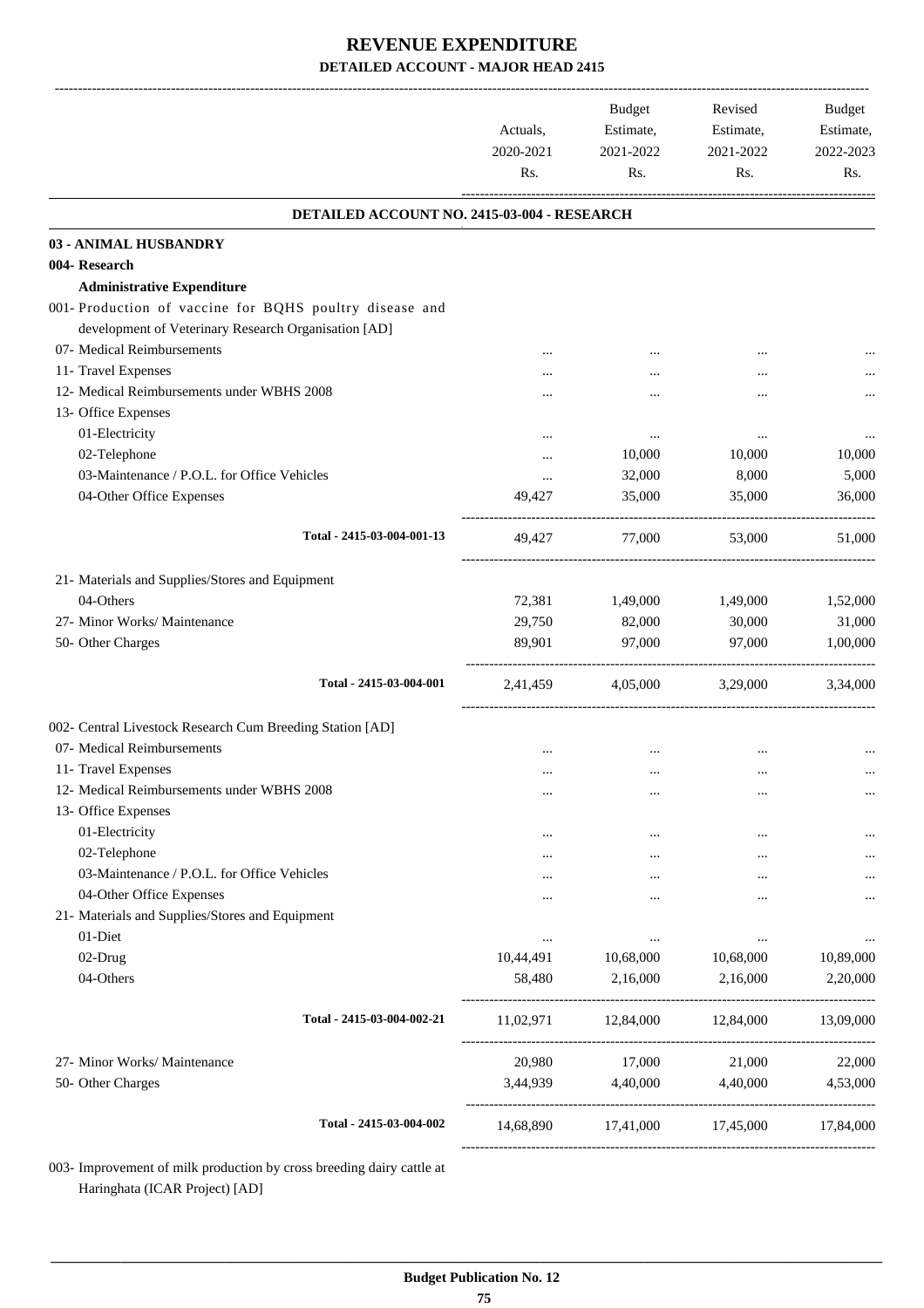| 07- Medical Reimbursements<br>$\cdots$<br>11- Travel Expenses<br>$\cdots$<br>12- Medical Reimbursements under WBHS 2008<br><br>13- Office Expenses<br>01-Electricity<br><br>02-Telephone<br><br>03-Maintenance / P.O.L. for Office Vehicles<br><br>04-Other Office Expenses<br><br>19- Maintenance<br> | $\ddotsc$<br>$\ddotsc$<br>$\cdots$<br><br>$\ddotsc$<br>$\cdots$<br><br><br>9,18,000 | $\ddotsc$<br><br><br><br><br>$\cdots$<br>$\ddotsc$<br>$\ddotsc$ |           |
|--------------------------------------------------------------------------------------------------------------------------------------------------------------------------------------------------------------------------------------------------------------------------------------------------------|-------------------------------------------------------------------------------------|-----------------------------------------------------------------|-----------|
|                                                                                                                                                                                                                                                                                                        |                                                                                     |                                                                 |           |
|                                                                                                                                                                                                                                                                                                        |                                                                                     |                                                                 |           |
|                                                                                                                                                                                                                                                                                                        |                                                                                     |                                                                 |           |
|                                                                                                                                                                                                                                                                                                        |                                                                                     |                                                                 |           |
|                                                                                                                                                                                                                                                                                                        |                                                                                     |                                                                 |           |
|                                                                                                                                                                                                                                                                                                        |                                                                                     |                                                                 |           |
|                                                                                                                                                                                                                                                                                                        |                                                                                     |                                                                 |           |
|                                                                                                                                                                                                                                                                                                        |                                                                                     |                                                                 |           |
|                                                                                                                                                                                                                                                                                                        |                                                                                     |                                                                 |           |
| 21- Materials and Supplies/Stores and Equipment                                                                                                                                                                                                                                                        |                                                                                     |                                                                 |           |
| 04-Others<br>4,39,389                                                                                                                                                                                                                                                                                  |                                                                                     | 9,18,000                                                        | 9,36,000  |
| 50- Other Charges<br>3,08,782                                                                                                                                                                                                                                                                          | 3,06,000                                                                            | 3,06,000                                                        | 3,15,000  |
| Total - 2415-03-004-003<br>7,48,171                                                                                                                                                                                                                                                                    | 12,24,000                                                                           | 12,24,000                                                       | 12,51,000 |
| 004- Establishment of R.D. Immune State Studies Laboratory [AD]                                                                                                                                                                                                                                        |                                                                                     |                                                                 |           |
| 01- Salaries                                                                                                                                                                                                                                                                                           |                                                                                     |                                                                 |           |
| 07-Other Allowances<br>$\cdots$                                                                                                                                                                                                                                                                        | $\ddotsc$                                                                           | $\ddotsc$                                                       |           |
| 12-Medical Allowance<br>                                                                                                                                                                                                                                                                               |                                                                                     | $\ddotsc$                                                       |           |
| 07- Medical Reimbursements<br>                                                                                                                                                                                                                                                                         | $\ddotsc$                                                                           | $\ddotsc$                                                       |           |
| 11- Travel Expenses<br>                                                                                                                                                                                                                                                                                | $\cdots$                                                                            | $\ddotsc$                                                       |           |
| 12- Medical Reimbursements under WBHS 2008<br>                                                                                                                                                                                                                                                         |                                                                                     |                                                                 |           |
| 13- Office Expenses                                                                                                                                                                                                                                                                                    |                                                                                     |                                                                 |           |
| 02-Telephone<br>$\cdots$                                                                                                                                                                                                                                                                               | $\ddotsc$                                                                           | $\cdots$                                                        |           |
| 03-Maintenance / P.O.L. for Office Vehicles<br>                                                                                                                                                                                                                                                        | $\cdots$                                                                            | $\ddotsc$                                                       |           |
| 04-Other Office Expenses<br>                                                                                                                                                                                                                                                                           | $\ddotsc$                                                                           | $\ddotsc$                                                       |           |
| 21- Materials and Supplies/Stores and Equipment                                                                                                                                                                                                                                                        |                                                                                     |                                                                 |           |
| 04-Others<br>9,408                                                                                                                                                                                                                                                                                     | 37,000                                                                              | 37,000                                                          | 38,000    |
| 50- Other Charges<br>21,857                                                                                                                                                                                                                                                                            | 32,000                                                                              | 32,000                                                          | 33,000    |
| Total - 2415-03-004-004<br>31,265                                                                                                                                                                                                                                                                      |                                                                                     | 69,000 69,000                                                   | 71,000    |
| 005- Survey of Bovine Tropical Diseases Laboratories [AD]                                                                                                                                                                                                                                              |                                                                                     |                                                                 |           |
| 01- Salaries                                                                                                                                                                                                                                                                                           |                                                                                     |                                                                 |           |
| 04-Ad hoc Bonus<br>$\cdots$                                                                                                                                                                                                                                                                            | $\cdots$                                                                            | $\cdots$                                                        | $\cdots$  |
| 12-Medical Allowance<br>$\cdots$                                                                                                                                                                                                                                                                       | $\cdots$                                                                            | $\cdots$                                                        | $\cdots$  |
| 11- Travel Expenses<br>                                                                                                                                                                                                                                                                                | $\cdots$                                                                            | $\cdots$                                                        | $\cdots$  |
| 12- Medical Reimbursements under WBHS 2008<br>$\cdots$                                                                                                                                                                                                                                                 | $\cdots$                                                                            | $\cdots$                                                        | $\cdots$  |
| 13- Office Expenses                                                                                                                                                                                                                                                                                    |                                                                                     |                                                                 |           |
| 02-Telephone<br>$\cdots$                                                                                                                                                                                                                                                                               | $\cdots$                                                                            | $\cdots$                                                        | $\cdots$  |
| 03-Maintenance / P.O.L. for Office Vehicles<br>$\cdots$                                                                                                                                                                                                                                                | $\cdots$                                                                            | $\cdots$                                                        | $\cdots$  |
| 04-Other Office Expenses<br>$\cdots$                                                                                                                                                                                                                                                                   | $\cdots$                                                                            | $\cdots$                                                        | $\cdots$  |
| 50- Other Charges<br>9,979                                                                                                                                                                                                                                                                             | 40,000                                                                              | 40,000                                                          | 41,000    |
| Total - 2415-03-004-005<br>9,979                                                                                                                                                                                                                                                                       | 40,000                                                                              | 40,000                                                          | 41,000    |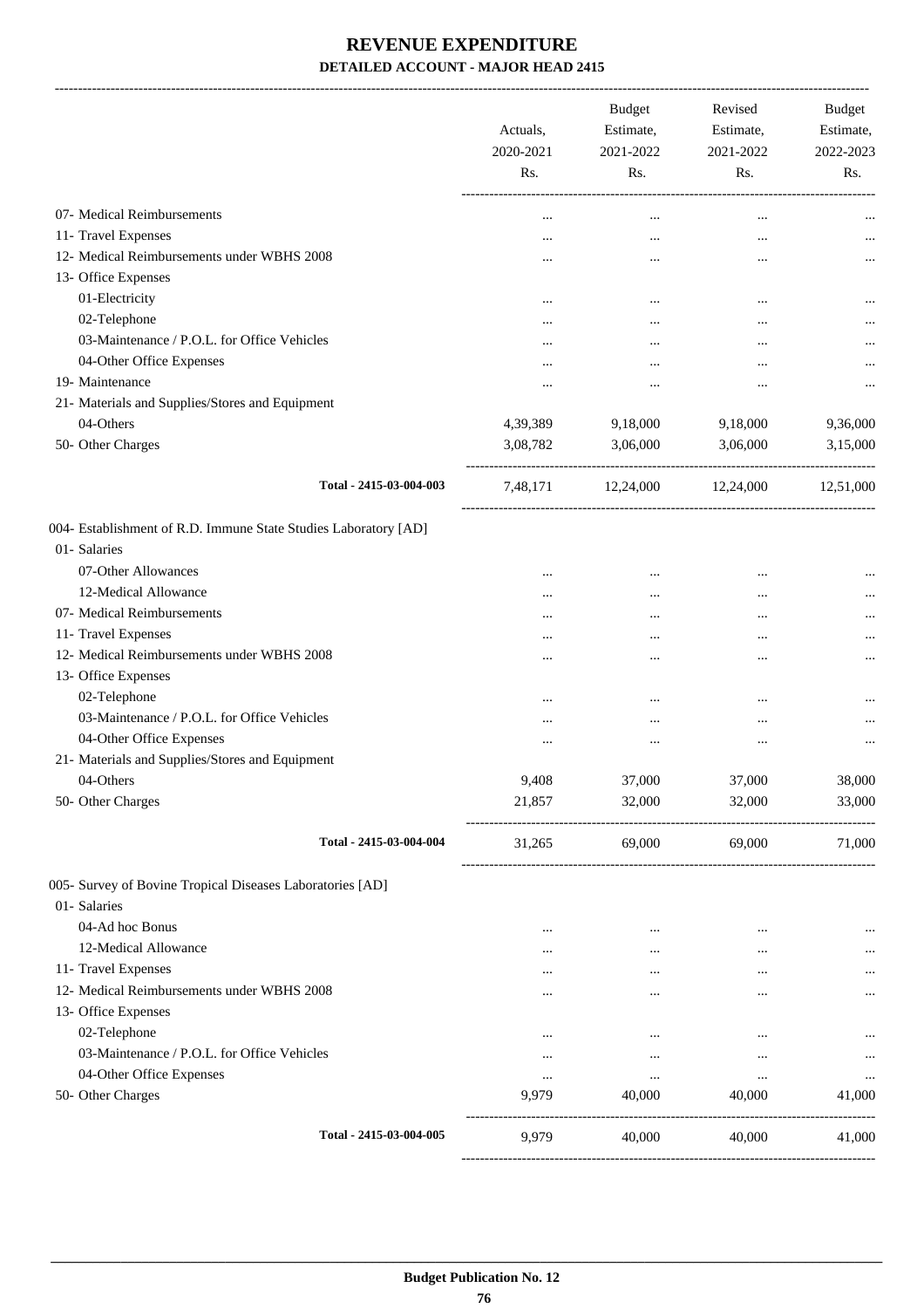|                                                                                                                                                                                                         | Actuals,<br>2020-2021<br>Rs. | <b>Budget</b><br>Estimate,<br>2021-2022<br>Rs. | Revised<br>Estimate,<br>2021-2022<br>Rs. | Budget<br>Estimate,<br>2022-2023<br>Rs. |
|---------------------------------------------------------------------------------------------------------------------------------------------------------------------------------------------------------|------------------------------|------------------------------------------------|------------------------------------------|-----------------------------------------|
| 006- Expenses out of the grants from the Indian Council of<br>Agriculture Research: All India Co-ordinated Research Project<br>on Epidemiological Studies on FMD Virus Typing Centre [AD]               |                              |                                                |                                          |                                         |
| 50- Other Charges                                                                                                                                                                                       | 2,49,658                     | 2,40,000                                       | 2,40,000                                 | 2,47,000                                |
| Total - 2415-03-004-006                                                                                                                                                                                 | 2,49,658                     |                                                | 2,40,000 2,40,000                        | 2,47,000                                |
| <b>Total - Administrative Expenditure</b>                                                                                                                                                               |                              | 27,49,422 37,19,000 36,47,000                  |                                          | 37,28,000                               |
| Total - 2415-03-004                                                                                                                                                                                     |                              | 27,49,422 37,19,000 36,47,000                  |                                          | 37,28,000                               |
| Voted<br>Charged                                                                                                                                                                                        | 27,49,422<br>$\cdots$        | 37,19,000<br>$\cdots$                          | 36,47,000<br>$\cdots$                    | 37,28,000                               |
| DETAILED ACCOUNT NO. 2415-04-004 - RESEARCH                                                                                                                                                             |                              |                                                |                                          |                                         |
| 004- Research<br><b>Administrative Expenditure</b><br>001- Co-ordinateed Research Project to Evolve Economic Method for<br>Utilisation of Surplus / Substaderd Milk at Haringhata. [AD]<br>01- Salaries |                              |                                                |                                          |                                         |
| 04-Ad hoc Bonus<br>07-Other Allowances                                                                                                                                                                  |                              | $\cdots$                                       | $\cdots$                                 |                                         |
| 12-Medical Allowance                                                                                                                                                                                    |                              | $\ddotsc$                                      | $\cdots$                                 |                                         |
| 12- Medical Reimbursements under WBHS 2008                                                                                                                                                              | $\cdots$                     | $\cdots$                                       | $\cdots$                                 |                                         |
| 50- Other Charges                                                                                                                                                                                       |                              | $\cdots$                                       |                                          |                                         |
| Total - 2415-04-004                                                                                                                                                                                     |                              | $\cdots$                                       |                                          |                                         |
| Voted                                                                                                                                                                                                   | $\cdots$                     | $\cdots$                                       | $\cdots$                                 |                                         |
| Charged                                                                                                                                                                                                 | $\cdots$                     | $\cdots$                                       | $\cdots$                                 |                                         |
| DETAILED ACCOUNT NO. 2415 - DEDUCT RECOVERIES IN REDUCTION OF EXPENDITURE<br>03 - ANIMAL HUSBANDRY<br>004-Research<br>Administrative Expenditure                                                        |                              |                                                |                                          |                                         |
| 001-Production of vaccine for BQHS poultry disease and<br>development of Veterinary Research Organisation [AD]                                                                                          |                              |                                                |                                          |                                         |
| 70-Deduct Recoveries                                                                                                                                                                                    |                              |                                                |                                          |                                         |
| 01-Others                                                                                                                                                                                               |                              | $-1,000$                                       | $-1,000$                                 | $-1,000$                                |
| 02-W.B.H.S. 2008                                                                                                                                                                                        |                              | $-1,000$                                       | $-1,000$                                 | $-1,000$                                |

- 002-Central Livestock Research Cum Breeding Station [AD]
- 70-Deduct Recoveries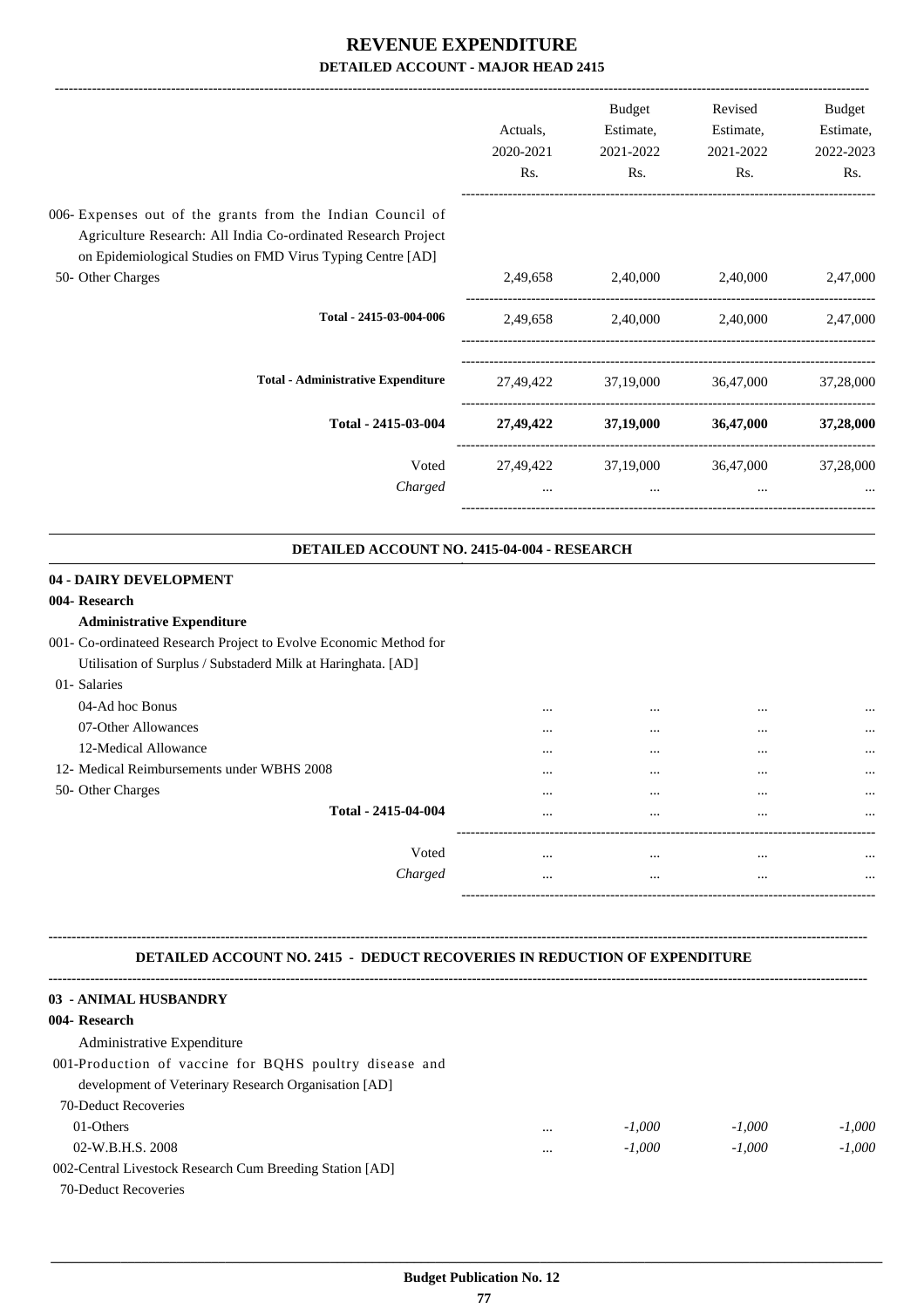-------------------------------------------------------------------------------------------------------------------------------------------------------------------------------

|                                                                      | Actuals,<br>2020-2021<br>Rs. | <b>Budget</b><br>Estimate,<br>2021-2022<br>Rs. | Revised<br>Estimate,<br>2021-2022<br>Rs. | <b>Budget</b><br>Estimate,<br>2022-2023<br>Rs. |
|----------------------------------------------------------------------|------------------------------|------------------------------------------------|------------------------------------------|------------------------------------------------|
|                                                                      |                              |                                                |                                          |                                                |
| 01-Others                                                            | $\cdots$                     | $-1,000$                                       | $-1,000$                                 | $-1,000$                                       |
| 02-W.B.H.S. 2008                                                     | $\cdots$                     | $-1,000$                                       | $-1,000$                                 | $-1,000$                                       |
| 003-Improvement of milk production by cross breeding dairy cattle at |                              |                                                |                                          |                                                |
| Haringhata (ICAR Project) [AD]                                       |                              |                                                |                                          |                                                |
| 70-Deduct Recoveries                                                 |                              |                                                |                                          |                                                |
| 01-Others                                                            |                              | $-1,000$                                       | $-1,000$                                 | $-1,000$                                       |
| 02-W.B.H.S. 2008                                                     |                              | $-1,000$                                       | $-1,000$                                 | $-1,000$                                       |
| 004-Establishment of R.D. Immune State Studies Laboratory [AD]       |                              |                                                |                                          |                                                |
| 70-Deduct Recoveries                                                 |                              |                                                |                                          |                                                |
| 01-Others                                                            | $\cdots$                     | $-1,000$                                       | $-1,000$                                 | $-1,000$                                       |
| 02-W.B.H.S. 2008                                                     |                              | $-1,000$                                       | $-1,000$                                 | $-1,000$                                       |
| 005-Survey of Bovine Tropical Diseases Laboratories [AD]             |                              |                                                |                                          |                                                |
| 70-Deduct Recoveries                                                 |                              |                                                |                                          |                                                |
| 01-Others                                                            | $\cdots$                     | $-1,000$                                       | $-1,000$                                 | $-1,000$                                       |
| 02-W.B.H.S. 2008                                                     |                              | $-1,000$                                       | $-1,000$                                 | $-1,000$                                       |
| 006-Expenses out of the grants from the Indian Council of            |                              |                                                |                                          |                                                |
| Agriculture Research: All India Co-ordinated Research Project        |                              |                                                |                                          |                                                |
| on Epidemiological Studies on FMD Virus Typing Centre [AD]           |                              |                                                |                                          |                                                |
| 70-Deduct Recoveries                                                 |                              |                                                |                                          |                                                |
| 01-Others                                                            |                              | $-1,000$                                       | $-1,000$                                 | $-1,000$                                       |
| 02-W.B.H.S. 2008                                                     | $\ddotsc$                    | $-1,000$                                       | $-1,000$                                 | $-1,000$                                       |
|                                                                      |                              |                                                |                                          |                                                |
| Total - 004 - Deduct - Recoveries                                    | $\ddots$                     | $-12,000$                                      | $-12,000$                                | $-12,000$                                      |
| 911- Deduct Recoveries of Overpayments                               |                              |                                                |                                          |                                                |
| Administrative Expenditure                                           |                              |                                                |                                          |                                                |
| 001-Production of Vaccine for BQHS Poultry Disease and               |                              |                                                |                                          |                                                |
| Development of Veterinary Research Organisation [AD]                 |                              |                                                |                                          |                                                |
| 70-Deduct Recoveries                                                 |                              |                                                |                                          |                                                |
| 01-Others                                                            |                              | $-1,000$                                       | $-1,000$                                 | $-1,000$                                       |
| 02-W.B.H.S. 2008                                                     | $\ddotsc$                    | $-1,000$                                       | $-1,000$                                 | $-1,000$                                       |
| 002-Central Livestock Research-cum-Breeding Station [AD]             |                              |                                                |                                          |                                                |
| 70-Deduct Recoveries                                                 |                              |                                                |                                          |                                                |
| 01-Others                                                            |                              |                                                |                                          |                                                |
| 02-W.B.H.S. 2008                                                     |                              | $-1,000$                                       | $-1,000$                                 | $-1,000$                                       |
|                                                                      |                              | $-1,000$                                       | $-1,000$                                 | $-1,000$                                       |
| 003-Improvement of Milk Prodction by Cross Breeding Dairy Cattle     |                              |                                                |                                          |                                                |
| at Haringhata (ICAR Project) [AD]                                    |                              |                                                |                                          |                                                |
| 70-Deduct Recoveries                                                 |                              |                                                |                                          |                                                |
| 01-Others                                                            | $\cdots$                     | $-1,000$                                       | $-1,000$                                 | $-1,000$                                       |
| 02-W.B.H.S. 2008                                                     |                              | $-1,000$                                       | $-1,000$                                 | $-1,000$                                       |
| 004-Establishment of R.D. Immune State Studies Laboratory [AD]       |                              |                                                |                                          |                                                |
| 70-Deduct Recoveries                                                 |                              |                                                |                                          |                                                |
| 01-Others                                                            |                              | $-1,000$                                       | $-1,000$                                 | $-1,000$                                       |
| 02-W.B.H.S. 2008                                                     | $\cdots$                     | $-1,000$                                       | $-1,000$                                 | $-1,000$                                       |
| Total - 911 - Deduct - Recoveries                                    |                              | $-8,000$                                       | $-8,000$                                 | $-8,000$                                       |
|                                                                      |                              |                                                |                                          |                                                |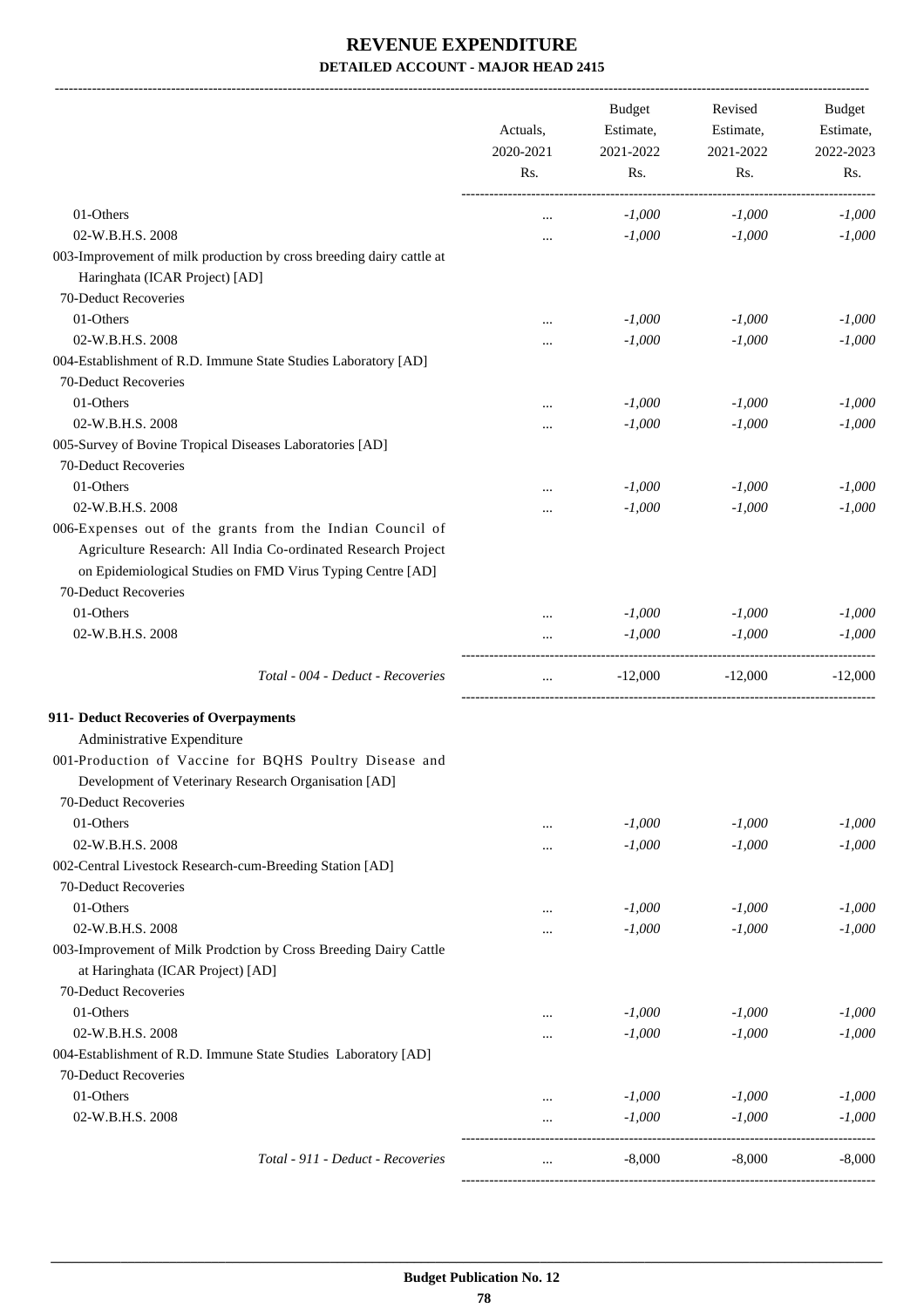|                                                                  | Actuals,<br>2020-2021<br>Rs. | <b>Budget</b><br>Estimate,<br>2021-2022<br>Rs. | Revised<br>Estimate,<br>2021-2022<br>Rs. | Budget<br>Estimate,<br>2022-2023<br>Rs. |
|------------------------------------------------------------------|------------------------------|------------------------------------------------|------------------------------------------|-----------------------------------------|
| 04- DAIRY DEVELOPMENT                                            |                              |                                                |                                          |                                         |
| 004- Research                                                    |                              |                                                |                                          |                                         |
| Administrative Expenditure                                       |                              |                                                |                                          |                                         |
| 001-Co-ordinateed Research Project to Evolve Economic Method for |                              |                                                |                                          |                                         |
| Utilisation of Surplus / Substaderd Milk at Haringhata. [AD]     |                              |                                                |                                          |                                         |
| 70-Deduct Recoveries                                             |                              |                                                |                                          |                                         |
| 01-Others                                                        | $\ddotsc$                    | $-1,000$                                       | $-1,000$                                 | $-1,000$                                |
| 02-W.B.H.S. 2008                                                 | $\cdots$                     | $-1,000$                                       | $-1.000$                                 | $-1,000$                                |
| Total - 004 - Deduct - Recoveries                                | $\cdots$                     | $-2,000$                                       | $-2,000$                                 | $-2,000$                                |
| Total - 2415 - Deduct - Recoveries                               | $\cdots$                     | $-22,000$                                      | $-22,000$                                | $-22,000$                               |
|                                                                  |                              |                                                |                                          |                                         |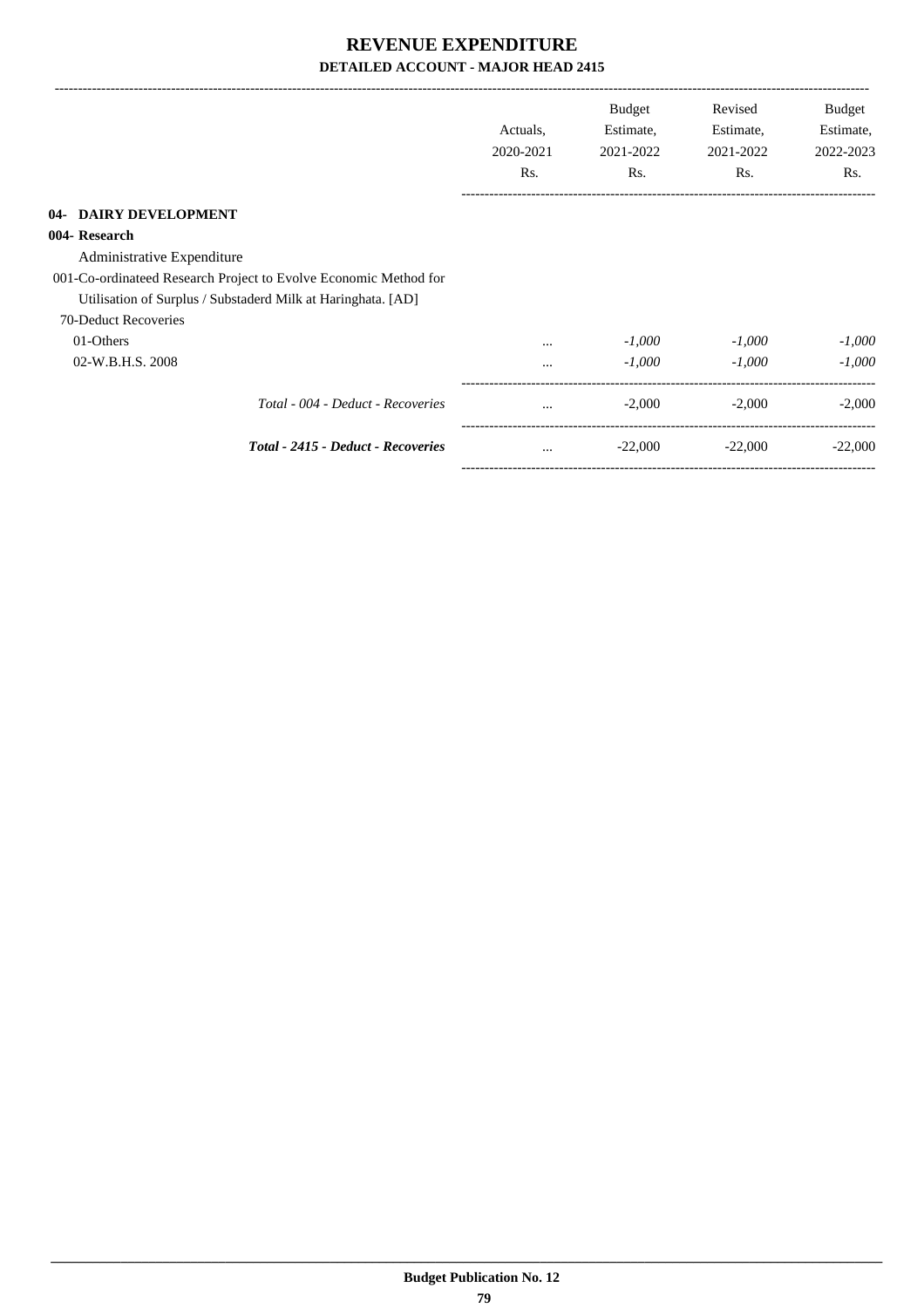## **REVENUE EXPENDITURE**

### **DEMAND No. 06**

### **Animal Resources Development Department**

**C - Economic Services - (b) Rural Development**

### **Head of Account : 2515 - Other Rural Development Programmes**

| Voted Rs. 25,62,000<br><b>Charged Rs. Nil</b> |                        |           |             | <b>Total Rs. 25,62,000</b> |
|-----------------------------------------------|------------------------|-----------|-------------|----------------------------|
|                                               |                        | Voted Rs. | Charged Rs. | <b>Total Rs.</b>           |
| <b>Gross Expenditure</b>                      |                        | 25,62,000 | $\cdots$    | 25,62,000                  |
| <b>Deduct - Recoveries</b>                    |                        | $-1.000$  | $-1.000$    | $-2.000$                   |
|                                               | <b>Net Expenditure</b> | 25,61,000 | $-1.000$    | 25,60,000                  |

### **REVENUE EXPENDITURE ABSTRACT ACCOUNT**

---------------------------------------------------------------------------------------------------------------------------------------------------------------------------------

|                            |                                                                    |           | Budget                                                                                              | Revised   | Budget            |
|----------------------------|--------------------------------------------------------------------|-----------|-----------------------------------------------------------------------------------------------------|-----------|-------------------|
|                            |                                                                    | Actuals,  | Estimate,                                                                                           | Estimate, | Estimate,         |
|                            |                                                                    | 2020-2021 | 2021-2022                                                                                           | 2021-2022 | 2022-2023         |
|                            |                                                                    | Rs.       | Rs.                                                                                                 | Rs.       | Rs.               |
| 102- Community Development |                                                                    |           |                                                                                                     |           |                   |
| Administrative Expenditure |                                                                    |           | 22,85,214 29,62,000 25,10,000 25,62,000                                                             |           |                   |
|                            | <b>Total - 102</b>                                                 |           | 22,85,214 29,62,000 25,10,000 25,62,000                                                             |           |                   |
|                            | Grand Total - Gross 22,85,214 29,62,000 25,10,000 25,62,000        |           |                                                                                                     |           |                   |
|                            | Voted                                                              |           | 22,85,214 29,62,000 25,10,000                                                                       |           | 25,62,000         |
|                            | Charged                                                            |           | the contract of the contract of the contract of the contract of the contract of the contract of the |           |                   |
|                            | Administrative Expenditure 22,85,214 29,62,000 25,10,000 25,62,000 |           |                                                                                                     |           |                   |
|                            | <b>Deduct Recoveries</b>                                           |           | $-5,000$<br>$\cdots$ . The same of $\cdots$                                                         | $-2,000$  | $-2,000$          |
|                            | Voted                                                              |           | $-4,000$                                                                                            |           | $-1,000$ $-1,000$ |
|                            | Charged                                                            |           | $-1,000$                                                                                            |           | $-1,000$ $-1,000$ |
|                            | <b>Grand Total - Net</b>                                           |           | 22,85,214 29,57,000 25,08,000 25,60,000                                                             |           |                   |
|                            |                                                                    |           | Voted 22,85,214 29,58,000 25,09,000 25,61,000                                                       |           |                   |
|                            | Charged                                                            | $\ddots$  | $-1,000$                                                                                            | $-1,000$  | $-1,000$          |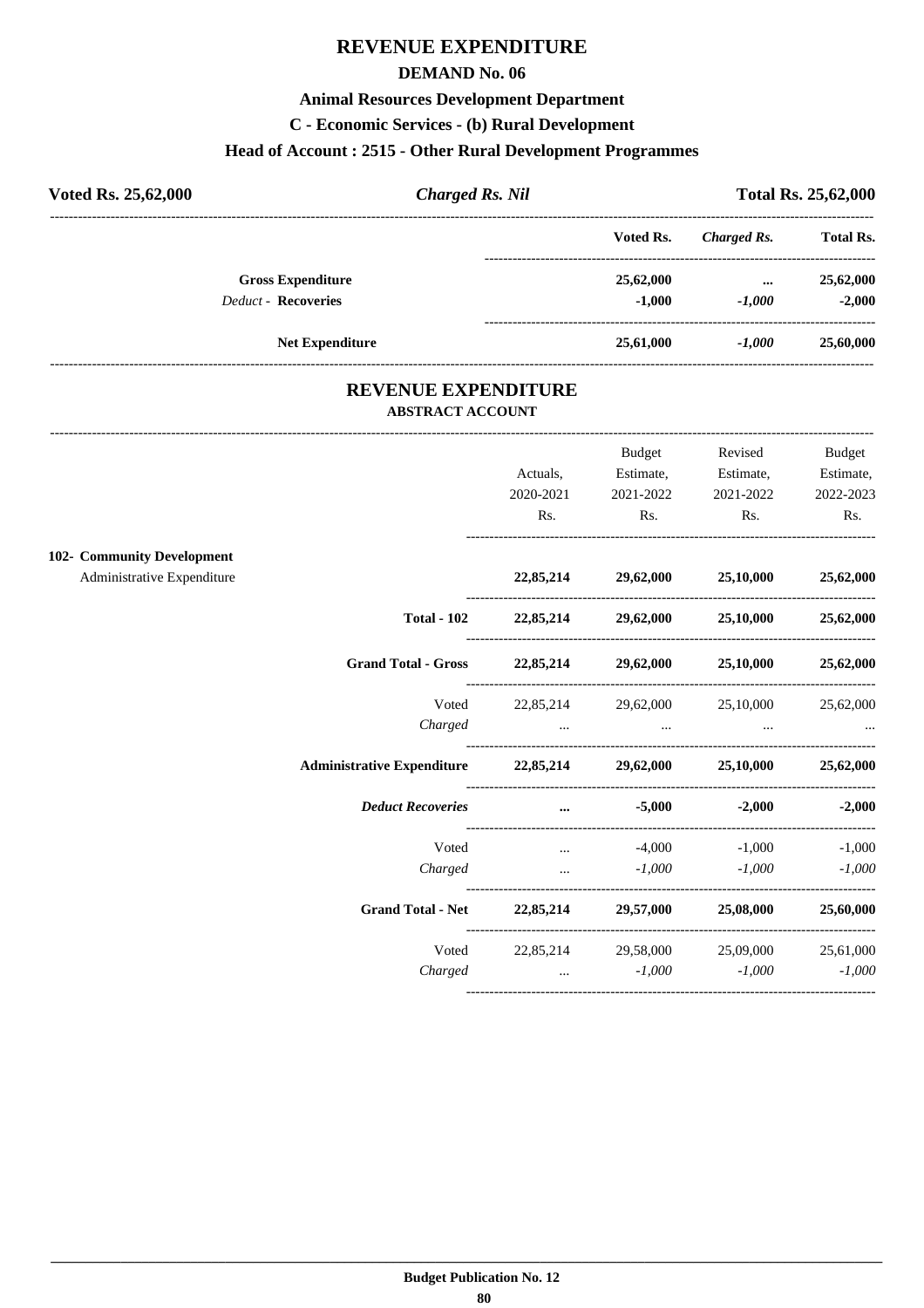|                                                                 | Actuals,<br>2020-2021<br>Rs. | Budget<br>Estimate,<br>2021-2022<br>Rs. | Revised<br>Estimate,<br>2021-2022<br>Rs. | <b>Budget</b><br>Estimate,<br>2022-2023<br>Rs. |
|-----------------------------------------------------------------|------------------------------|-----------------------------------------|------------------------------------------|------------------------------------------------|
| <b>DETAILED ACCOUNT NO. 2515-00-102 - COMMUNITY DEVELOPMENT</b> |                              |                                         |                                          |                                                |
| 102- Community Development                                      |                              |                                         |                                          |                                                |
| <b>Administrative Expenditure</b>                               |                              |                                         |                                          |                                                |
| 012- Block Establishments for A.R.D. Department [AD]            |                              |                                         |                                          |                                                |
| 01- Salaries                                                    |                              |                                         |                                          |                                                |
| 11-Compensatory Allowance                                       | $\cdots$                     | $\ddotsc$                               | $\cdots$                                 |                                                |
| 04- Pension/Gratuities                                          |                              | $\cdots$                                |                                          |                                                |
| 07- Medical Reimbursements                                      |                              |                                         |                                          |                                                |
| 11- Travel Expenses                                             |                              | $\cdots$                                | $\ddotsc$                                |                                                |
| 12- Medical Reimbursements under WBHS 2008                      |                              |                                         | $\ddotsc$                                |                                                |
| 13- Office Expenses                                             |                              |                                         |                                          |                                                |
| 01-Electricity                                                  | $\cdots$                     | $\cdots$                                |                                          |                                                |
| 02-Telephone                                                    | $\cdots$                     | $\cdots$                                | $\cdots$                                 |                                                |
| 03-Maintenance / P.O.L. for Office Vehicles                     | $\cdots$                     | $\cdots$                                | $\cdots$                                 |                                                |
| 04-Other Office Expenses                                        | $\cdots$                     | $\cdots$                                | $\ddotsc$                                |                                                |
| 14- Rents, Rates and Taxes                                      | 9,61,976                     | 14,24,000                               | 9,72,000                                 | 9,91,000                                       |
| 19- Maintenance                                                 | $\cdots$                     | $\cdots$                                | $\cdots$                                 |                                                |
| 21- Materials and Supplies/Stores and Equipment                 |                              |                                         |                                          |                                                |
| 02-Drug                                                         | 11,62,583                    | 11,87,000                               | 11,87,000                                | 12,11,000                                      |
| 04-Others                                                       | 30,999                       | 1,61,000                                | 1,61,000                                 | 1,64,000                                       |
| Total - 2515-00-102-012-21                                      |                              |                                         | 11,93,582 13,48,000 13,48,000 13,75,000  |                                                |
| 50- Other Charges                                               |                              |                                         | 1,29,656 1,90,000 1,90,000 1,96,000      |                                                |
| <b>Total - Administrative Expenditure</b>                       |                              |                                         | 22,85,214 29,62,000 25,10,000            | 25,62,000                                      |
| Total - 2515-00-102                                             |                              |                                         | 22,85,214 29,62,000 25,10,000            | 25,62,000                                      |
| Voted                                                           |                              |                                         | 22,85,214 29,62,000 25,10,000            | 25,62,000                                      |
| Charged                                                         | $\ddots$                     | $\ddots$                                | $\ddotsc$                                |                                                |
|                                                                 |                              |                                         |                                          |                                                |

### **DETAILED ACCOUNT NO. 2515 - DEDUCT RECOVERIES IN REDUCTION OF EXPENDITURE**

**--------------------------------------------------------------------------------------------------------------------------------------------------------------------------------**

| 102- Community Development                                    |          |          |          |          |
|---------------------------------------------------------------|----------|----------|----------|----------|
| Administrative Expenditure                                    |          |          |          |          |
| 012-Block Establishments for A.R.D. Department [AD]           |          |          |          |          |
| 70-Deduct Recoveries                                          |          |          |          |          |
| 01-Others                                                     | $\cdots$ | $-1.000$ |          | $\cdots$ |
| 02-W.B.H.S. 2008                                              | $\cdots$ | $-2,000$ | $-2,000$ | $-2.000$ |
| 014-Block Establishment for Co-Operation Department (CO) [AD] |          |          |          |          |
| 70-Deduct Recoveries                                          |          |          |          |          |
| 01-Others                                                     | $\cdots$ | $-1,000$ |          | $\cdots$ |
| 02-W.B.H.S. 2008                                              |          | $-1.000$ |          |          |
|                                                               |          |          |          |          |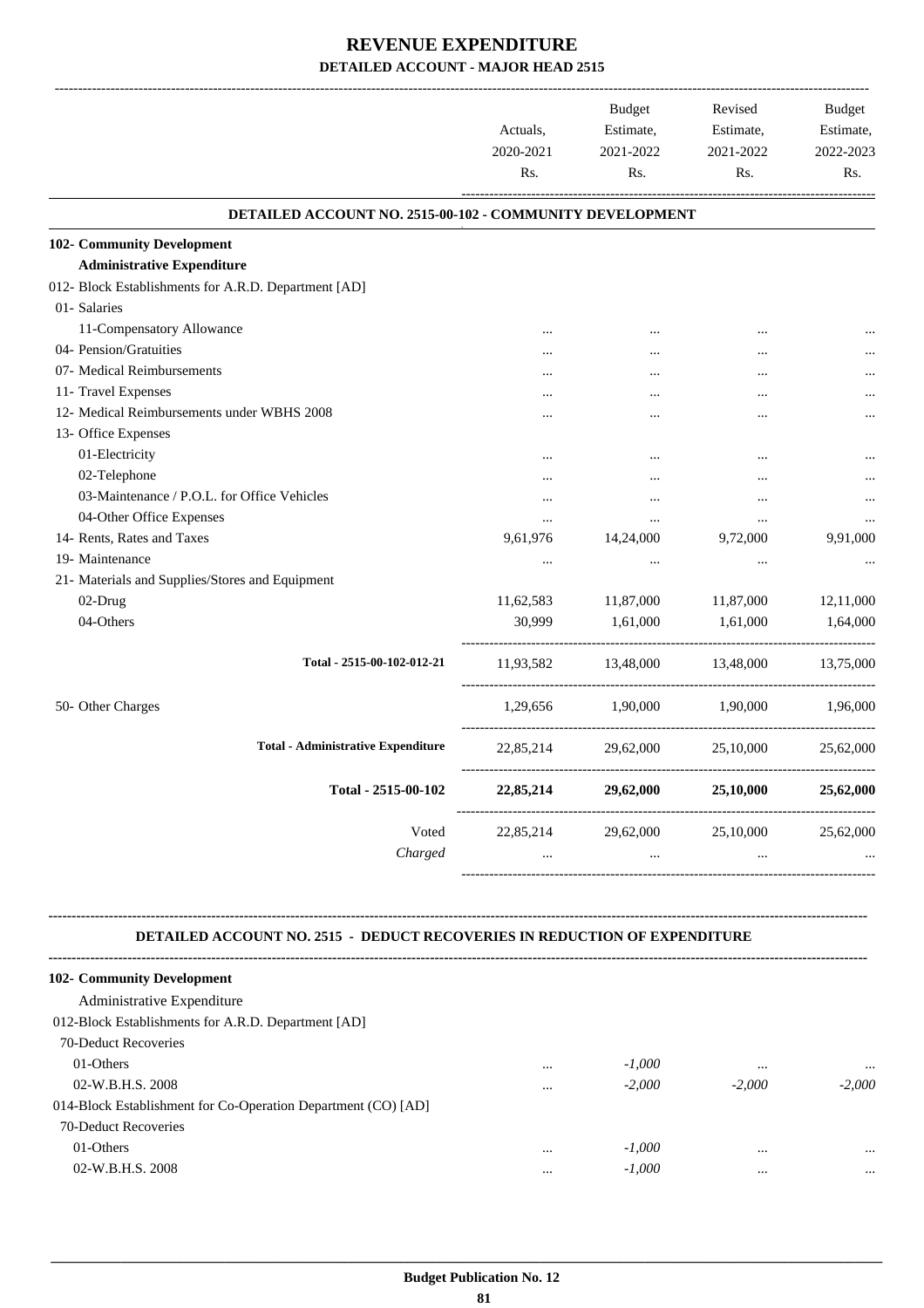|                                    | Actuals.<br>2020-2021<br>R <sub>s</sub> . | <b>Budget</b><br>Estimate,<br>2021-2022<br>Rs. | Revised<br>Estimate,<br>2021-2022<br>Rs. | <b>Budget</b><br>Estimate,<br>2022-2023<br>R <sub>s</sub> . |
|------------------------------------|-------------------------------------------|------------------------------------------------|------------------------------------------|-------------------------------------------------------------|
| Total - 102 - Deduct - Recoveries  | $\cdots$                                  | $-5,000$                                       | $-2,000$                                 | $-2,000$                                                    |
| Total - 2515 - Deduct - Recoveries | $\cdots$                                  | $-5,000$                                       | $-2,000$                                 | $-2,000$                                                    |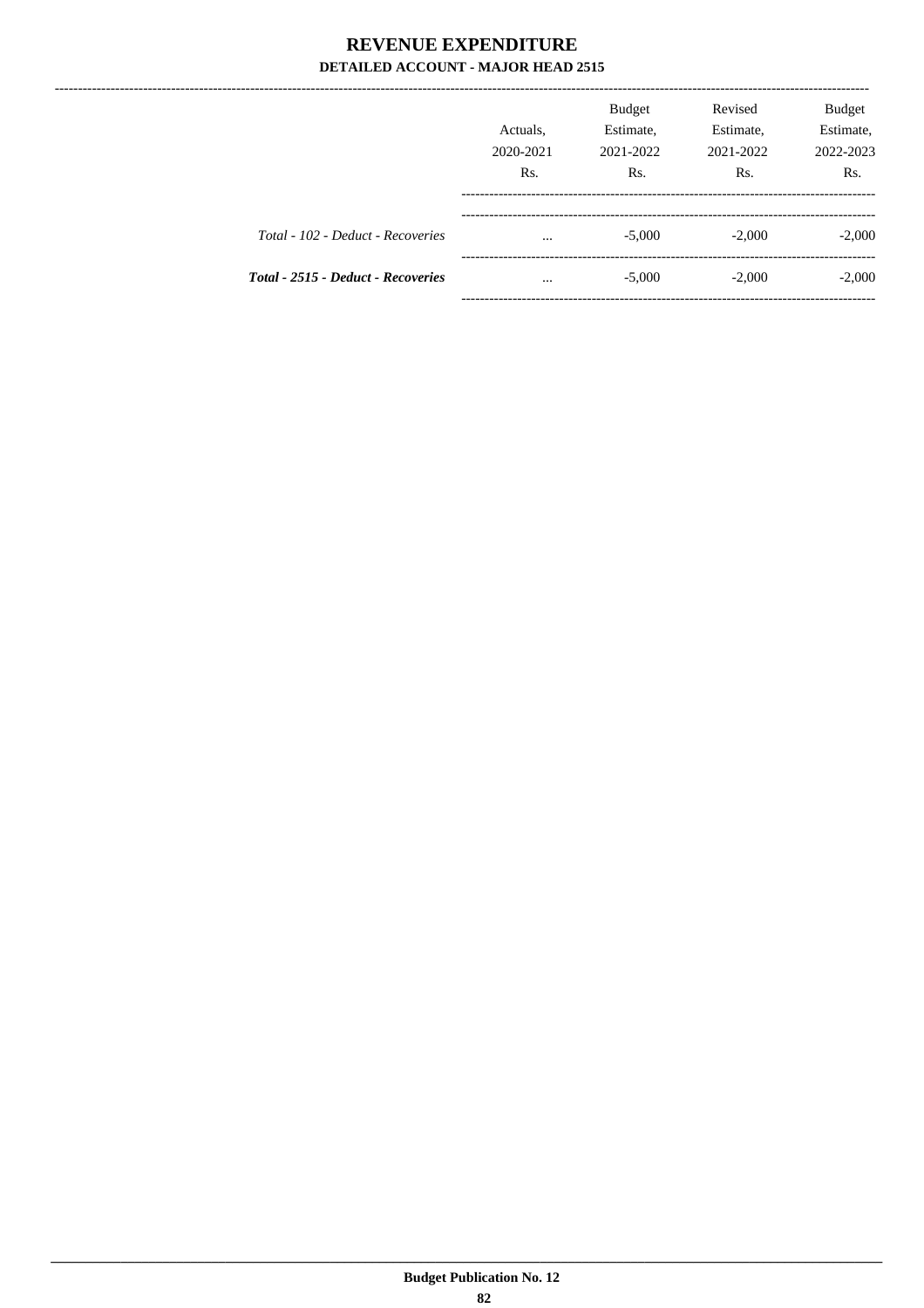## **REVENUE EXPENDITURE**

### **DEMAND No. 06**

### **Animal Resources Development Department**

### **C - Economic Services - (c) Special Areas Programmes**

### **Head of Account : 2551 - Hill Areas**

| Voted Rs. 5,25,00,000 | <b>Charged Rs. Nil</b>     |  | Total Rs. 5,25,00,000 |             |                  |
|-----------------------|----------------------------|--|-----------------------|-------------|------------------|
|                       |                            |  | Voted Rs.             | Charged Rs. | <b>Total Rs.</b> |
|                       | <b>Gross Expenditure</b>   |  | 5,25,00,000           | $\cdots$    | 5,25,00,000      |
|                       | <b>Deduct - Recoveries</b> |  |                       |             | $\cdots$         |
|                       | <b>Net Expenditure</b>     |  | 5,25,00,000           | $\cdots$    | 5,25,00,000      |
|                       |                            |  |                       |             |                  |

# **REVENUE EXPENDITURE**

---------------------------------------------------------------------------------------------------------------------------------------------------------------------------------

## **ABSTRACT ACCOUNT**

|                                                                  |                                                                                                                                                                                                                                      | <b>Budget</b> | Revised                                     | <b>Budget</b> |
|------------------------------------------------------------------|--------------------------------------------------------------------------------------------------------------------------------------------------------------------------------------------------------------------------------------|---------------|---------------------------------------------|---------------|
|                                                                  | Actuals.                                                                                                                                                                                                                             | Estimate,     | Estimate,                                   | Estimate,     |
|                                                                  | 2020-2021                                                                                                                                                                                                                            | 2021-2022     | 2021-2022                                   | 2022-2023     |
|                                                                  | Rs.                                                                                                                                                                                                                                  | Rs.           | Rs.                                         | Rs.           |
| 60 - OTHER HILL AREAS                                            |                                                                                                                                                                                                                                      |               |                                             |               |
| 191- Assistance to the Darjeeling Gorkha Autonomous Hill Council |                                                                                                                                                                                                                                      |               |                                             |               |
| <b>State Development Schemes</b>                                 | $\cdots$                                                                                                                                                                                                                             |               | $5,00,00,000$ $1,66,67,000$                 | 5,25,00,000   |
| <b>Total - 191</b>                                               | $\mathbf{r}$ and $\mathbf{r}$ and $\mathbf{r}$                                                                                                                                                                                       |               | $5,00,00,000$ $1,66,67,000$ $5,25,00,000$   |               |
| <b>Grand Total - Gross</b>                                       | $\cdots$                                                                                                                                                                                                                             |               | $5,00,00,000$ $1,66,67,000$ $5,25,00,000$   |               |
| Voted                                                            | <b>Sales Common</b>                                                                                                                                                                                                                  |               | 5,00,00,000  1,66,67,000  5,25,00,000       |               |
| Charged                                                          | $\cdots$                                                                                                                                                                                                                             | $\cdots$      |                                             |               |
| <b>State Development Schemes</b>                                 |                                                                                                                                                                                                                                      |               | $5,00,00,000$ $1,66,67,000$ $5,25,00,000$   |               |
| <b>Deduct Recoveries</b>                                         | $\cdots$                                                                                                                                                                                                                             | $\cdots$      |                                             |               |
| <b>Grand Total - Net</b>                                         | <u>and the company of the company of the company of the company of the company of the company of the company of the company of the company of the company of the company of the company of the company of the company of the com</u> |               | $5,00,00,000$ $1,66,67,000$ $5,25,00,000$   |               |
| Voted                                                            | <b><i>Committee Committee States and</i></b>                                                                                                                                                                                         |               | 5,00,00,000 1,66,67,000 5,25,00,000         |               |
| Charged                                                          | $\cdots$                                                                                                                                                                                                                             |               | <b>Second Contract Contract</b><br>$\cdots$ |               |
|                                                                  |                                                                                                                                                                                                                                      |               |                                             |               |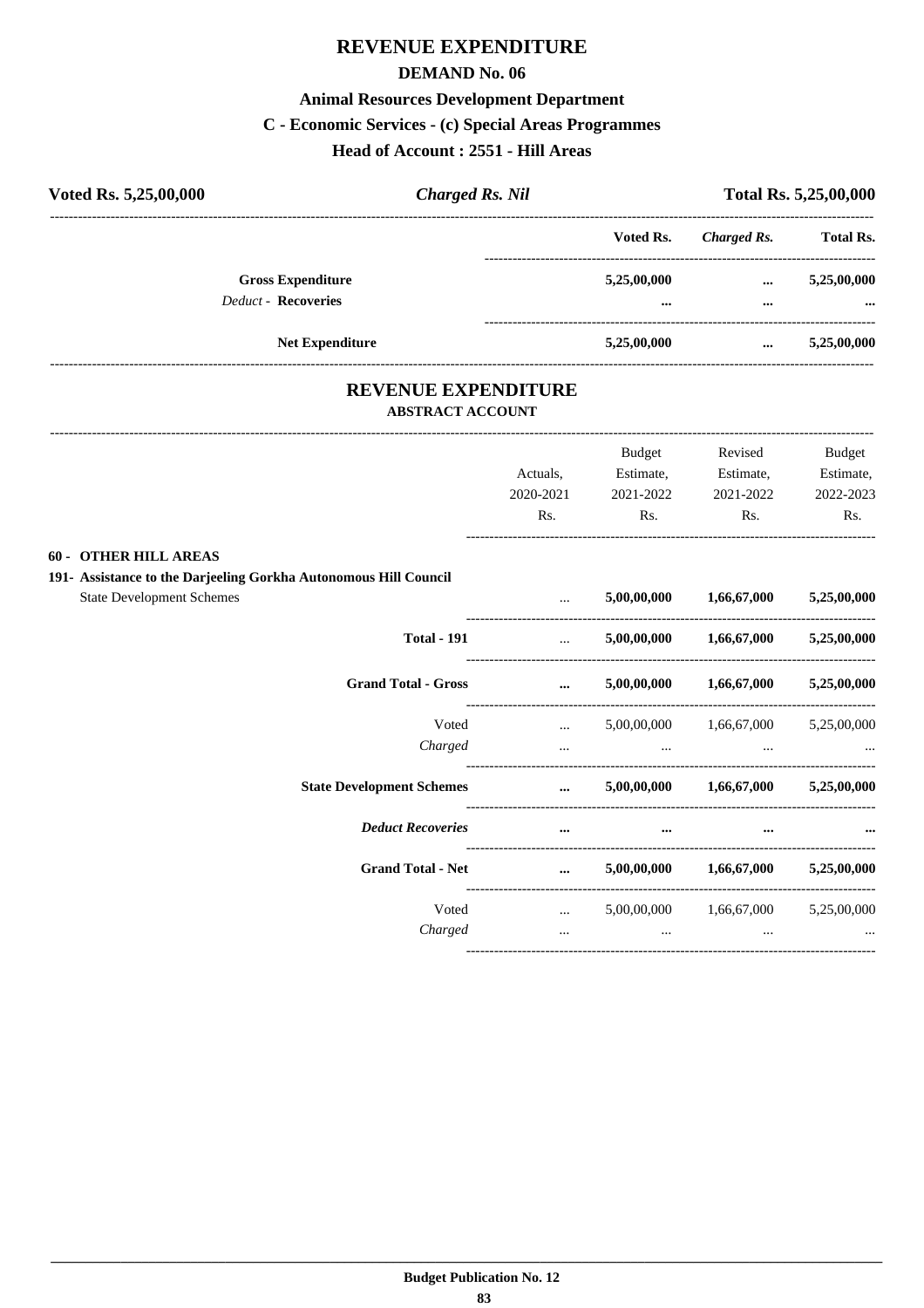|                                                                                                |           | Budget      | Revised     | Budget      |
|------------------------------------------------------------------------------------------------|-----------|-------------|-------------|-------------|
|                                                                                                | Actuals,  | Estimate,   | Estimate,   | Estimate,   |
|                                                                                                | 2020-2021 | 2021-2022   | 2021-2022   | 2022-2023   |
|                                                                                                | Rs.       | Rs.         | Rs.         | Rs.         |
| DETAILED ACCOUNT NO. 2551-60-191 - ASSISTANCE TO THE DARJEELING GORKHA AUTONOMOUS HILL COUNCIL |           |             |             |             |
| <b>60 - OTHER HILL AREAS</b>                                                                   |           |             |             |             |
| 191- Assistance to the Darjeeling Gorkha Autonomous Hill                                       |           |             |             |             |
| Council                                                                                        |           |             |             |             |
| <b>State Development Schemes</b>                                                               |           |             |             |             |
| 027- Animal Resources Development Sector [AD]                                                  |           |             |             |             |
| 31- Grants-in-aid-GENERAL                                                                      |           |             |             |             |
| 02-Other Grants                                                                                | $\cdots$  | 5,00,00,000 | 1,66,67,000 | 5,25,00,000 |
| <b>Total - State Development Schemes</b>                                                       | $\cdots$  | 5,00,00,000 | 1,66,67,000 | 5,25,00,000 |
| Total - 2551-60-191                                                                            | $\cdots$  | 5,00,00,000 | 1,66,67,000 | 5,25,00,000 |
| Voted                                                                                          | $\cdots$  | 5,00,00,000 | 1,66,67,000 | 5,25,00,000 |
| Charged                                                                                        | $\cdots$  | $\cdots$    | $\cdots$    | $\cdots$    |

-----------------------------------------------------------------------------------------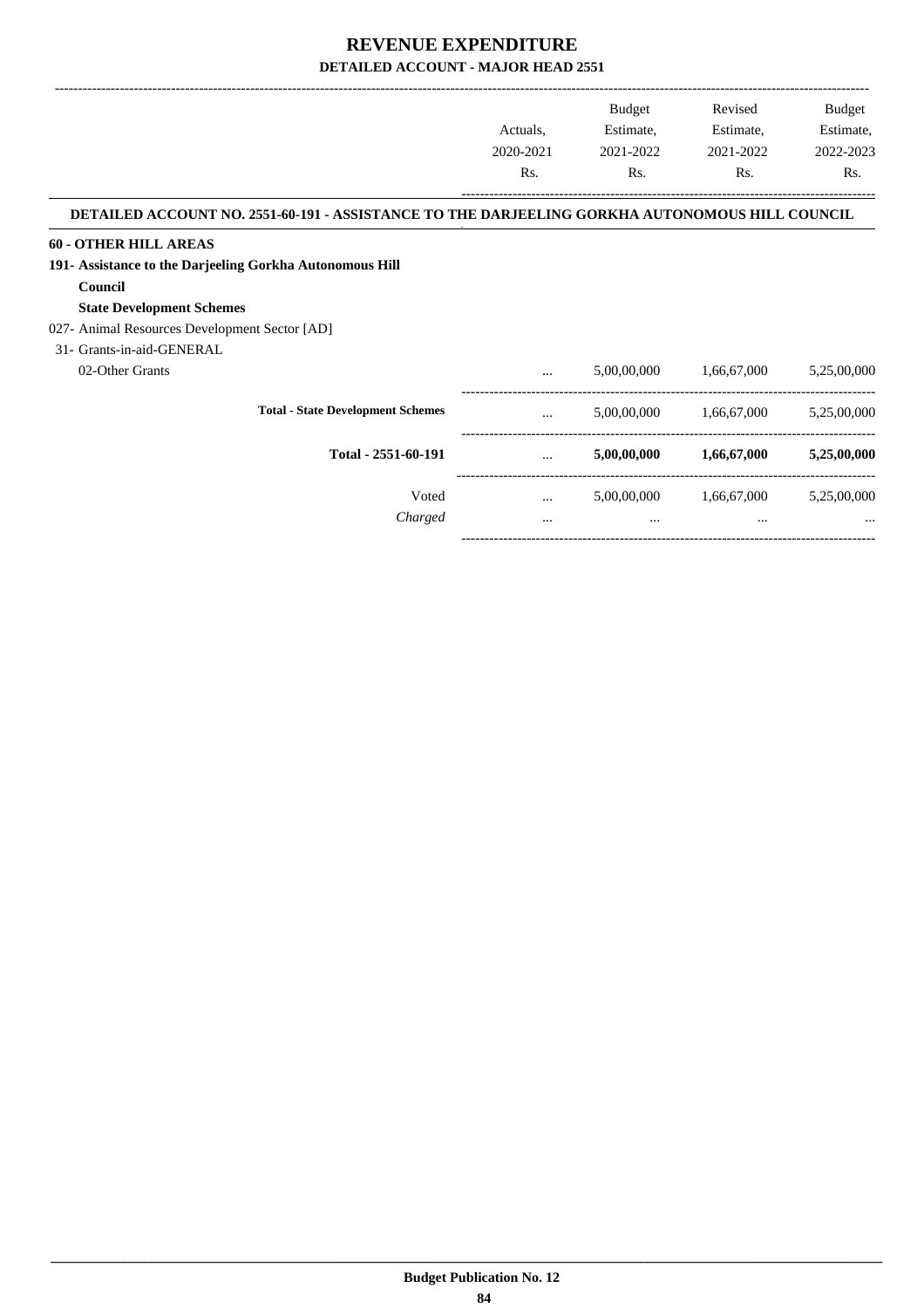## **REVENUE EXPENDITURE**

### **DEMAND No. 06**

### **Animal Resources Development Department**

**C - Economic Services - (j) General Economic Services**

**Head of Account : 3451 - Secretariat-Economic Services** 

| Voted Rs. 7,55,17,000      | <b>Charged Rs. Nil</b> |             | Total Rs. 7,55,17,000 |                  |
|----------------------------|------------------------|-------------|-----------------------|------------------|
|                            |                        | Voted Rs.   | Charged Rs.           | <b>Total Rs.</b> |
| <b>Gross Expenditure</b>   |                        | 7,55,17,000 | $\cdots$              | 7,55,17,000      |
| <b>Deduct - Recoveries</b> |                        | $-12,000$   | $\cdots$              | $-12,000$        |
| <b>Net Expenditure</b>     |                        | 7,55,05,000 | $\cdots$              | 7,55,05,000      |

### **REVENUE EXPENDITURE ABSTRACT ACCOUNT**

---------------------------------------------------------------------------------------------------------------------------------------------------------------------------------

|                            |                                                                            | Actuals,<br>2020-2021<br>Rs. | <b>Budget</b><br>Estimate,<br>2021-2022<br>$\mathbf{Rs.}$ | Revised<br>Estimate,<br>2021-2022<br>$\mathbf{Rs.}$                                  | <b>Budget</b><br>Estimate,<br>2022-2023<br>Rs. |
|----------------------------|----------------------------------------------------------------------------|------------------------------|-----------------------------------------------------------|--------------------------------------------------------------------------------------|------------------------------------------------|
| 090- Secretariate          |                                                                            |                              |                                                           |                                                                                      |                                                |
| Administrative Expenditure |                                                                            |                              |                                                           | $6,16,50,564$ $6,19,91,000$ $7,29,71,000$ $7,55,17,000$                              |                                                |
|                            |                                                                            |                              |                                                           | Total - 090 6,16,50,564 6,19,91,000 7,29,71,000 7,55,17,000                          |                                                |
|                            | Grand Total - Gross 6,16,50,564 6,19,91,000 7,29,71,000 7,55,17,000        |                              |                                                           |                                                                                      |                                                |
|                            | Voted                                                                      |                              |                                                           | 6,16,50,564 6,19,91,000 7,29,71,000 7,55,17,000                                      |                                                |
|                            | Administrative Expenditure 6,16,50,564 6,19,91,000 7,29,71,000 7,55,17,000 |                              |                                                           |                                                                                      |                                                |
|                            | Deduct Recoveries -3,01,670 -3,000 -12,000 -12,000                         |                              |                                                           |                                                                                      |                                                |
|                            | Grand Total - Net 6,13,48,894 6,19,88,000 7,29,59,000 7,55,05,000          |                              |                                                           |                                                                                      |                                                |
|                            | Charged                                                                    |                              | and the contract of the con-                              | Voted 6,13,48,894 6,19,88,000 7,29,59,000 7,55,05,000<br>$\sim$ $\sim$ $\sim$ $\sim$ |                                                |
|                            |                                                                            |                              |                                                           |                                                                                      |                                                |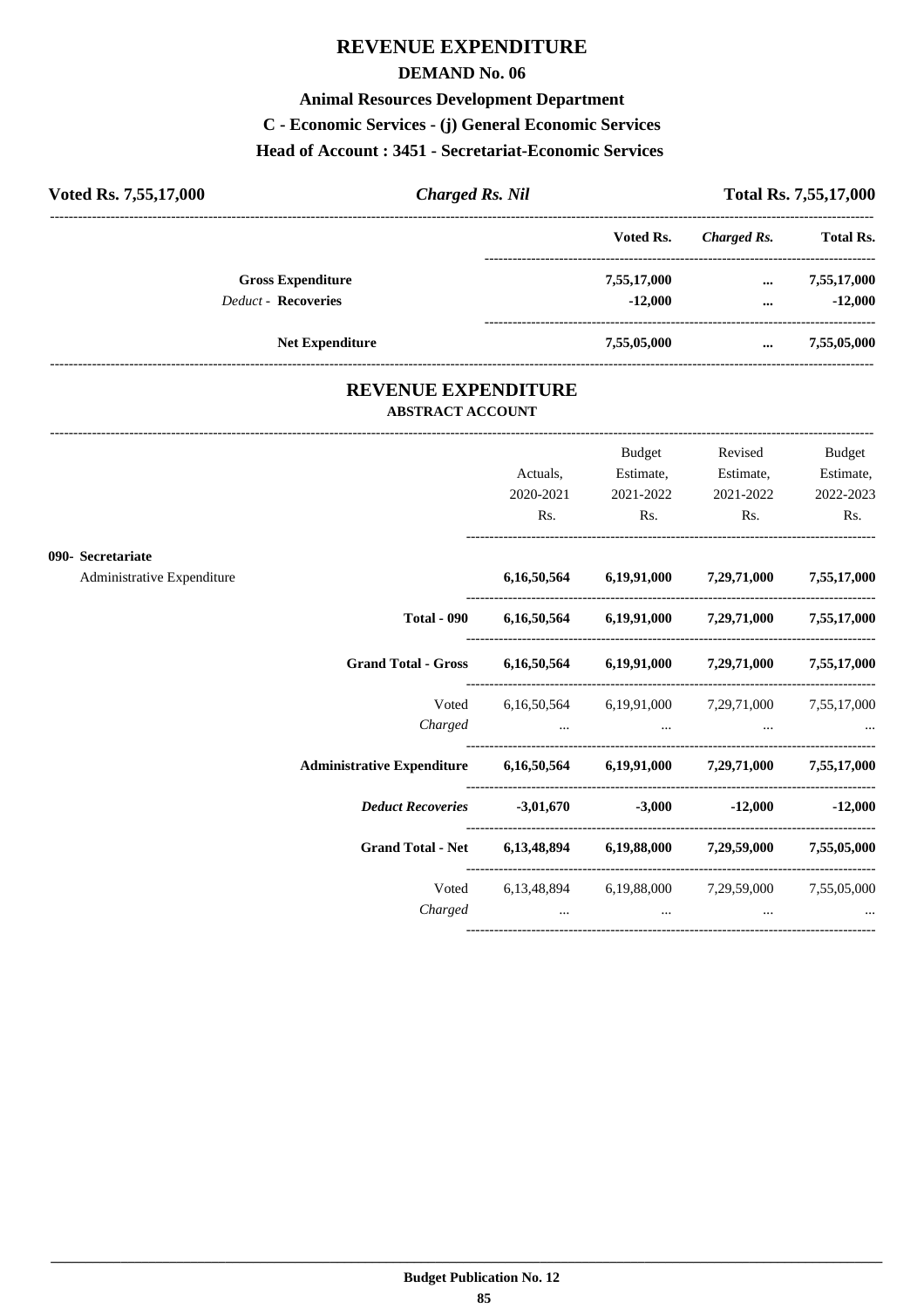|                                                      | Actuals,<br>2020-2021<br>Rs. | Budget<br>Estimate,<br>2021-2022<br>Rs. | Revised<br>Estimate,<br>2021-2022<br>Rs. | Budget<br>Estimate,<br>2022-2023<br>Rs. |
|------------------------------------------------------|------------------------------|-----------------------------------------|------------------------------------------|-----------------------------------------|
| DETAILED ACCOUNT NO. 3451-00-090 - SECRETARIATE      |                              |                                         |                                          |                                         |
| 090- Secretariate                                    |                              |                                         |                                          |                                         |
| <b>Administrative Expenditure</b>                    |                              |                                         |                                          |                                         |
| 005- Department of Animal Resources Development [AD] |                              |                                         |                                          |                                         |
| 01- Salaries                                         |                              |                                         |                                          |                                         |
| 01-Pay                                               | 4,51,26,651                  | 4,29,04,000                             | 4,60,29,000                              | 4,74,10,000                             |
| 14-Grade Pay                                         | 24,470                       | 25,000                                  | 24,000                                   | 24,000                                  |
| 02-Dearness Allowance                                | 11,98,714                    | 12,68,000                               | 22,41,000                                | 29,45,000                               |
| 03-House Rent Allowance                              | 38,43,689                    | 40,53,000                               | 43,73,000                                | 45,04,000                               |
| 04-Ad hoc Bonus                                      | 1,30,200                     | 1,35,000                                | 1,33,000                                 | 1,36,000                                |
| 07-Other Allowances                                  | 2,35,970                     | 3,36,000                                | 2,43,000                                 | 2,50,000                                |
| 12-Medical Allowance                                 | 59,217                       | 57,000                                  | 60,000                                   | 61,000                                  |
| Total - 3451-00-090-005-01                           | 5,06,18,911                  | 4,87,78,000                             | 5,31,03,000                              | 5,53,30,000                             |
| 02- Wages                                            | 10,04,962                    | 20,47,000                               | 20,40,000                                | 20,40,000                               |
| 07- Medical Reimbursements                           | 59,793                       | 39,000                                  | 39,000                                   | 40,000                                  |
| 11- Travel Expenses                                  | 29,385                       | 50,000                                  | 50,000                                   | 51,000                                  |
| 12- Medical Reimbursements under WBHS 2008           | 4,01,417                     | 3,77,000                                | 3,77,000                                 | 3,85,000                                |
| 13- Office Expenses                                  |                              |                                         |                                          |                                         |
| 01-Electricity                                       | 30,54,483                    | 38,70,000                               | 38,70,000                                | 39,47,000                               |
| 02-Telephone                                         | 1,59,757                     | 1,58,000                                | 1,58,000                                 | 1,61,000                                |
| 03-Maintenance / P.O.L. for Office Vehicles          | 19,92,860                    | 19,60,000                               | 20,33,000                                | 20,74,000                               |
| 04-Other Office Expenses                             | 5,98,619                     | 4,60,000                                | 4.60.000                                 | 4,69,000                                |
| Total - 3451-00-090-005-13                           | 58,05,719                    | 64,48,000                               | 65,21,000                                | 66,51,000                               |
| 19- Maintenance                                      |                              | 10,000                                  | 20,00,000                                | 20,00,000                               |
| 26- Advertising and Publicity Expenses               |                              | 20,000                                  | 50,00,000                                | 51,00,000                               |
| 27- Minor Works/ Maintenance                         |                              | 20,000                                  | 20,000                                   | 20,000                                  |
| 28- Payment of Professional and Special Services     |                              |                                         |                                          |                                         |
| 02-Other charges                                     | 11,54,874                    | 20,00,000                               | 11,55,000                                | 11,55,000                               |
| 50- Other Charges                                    | 1,76,615                     | 2,20,000                                | 2,20,000                                 | 2,27,000                                |
| 77- Computerisation                                  | 1,02,536                     | 2,25,000                                | 1,04,000                                 | 1,06,000                                |
| 78- Outsourcing of Services                          | 22,96,352                    | 17,57,000                               | 23,42,000                                | 24,12,000                               |
| <b>Total - Administrative Expenditure</b>            | 6,16,50,564                  | 6,19,91,000                             | 7,29,71,000                              | 7,55,17,000                             |
| Total - 3451-00-090                                  | 6,16,50,564                  | 6,19,91,000                             | 7,29,71,000                              | 7,55,17,000                             |
| Voted                                                | 6,16,50,564                  | 6,19,91,000                             | 7,29,71,000                              | 7,55,17,000                             |
| Charged                                              | $\cdots$                     | $\cdots$                                | $\cdots$                                 |                                         |

### **DETAILED ACCOUNT NO. 3451 - DEDUCT RECOVERIES IN REDUCTION OF EXPENDITURE**

**--------------------------------------------------------------------------------------------------------------------------------------------------------------------------------**

 **\_\_\_\_\_\_\_\_\_\_\_\_\_\_\_\_\_\_\_\_\_\_\_\_\_\_\_\_\_\_\_\_\_\_\_\_\_\_\_\_\_\_\_\_\_\_\_\_\_\_\_\_\_\_\_\_\_\_\_\_\_\_\_\_\_\_\_\_\_\_\_\_\_\_\_\_\_\_\_\_\_\_\_\_\_\_\_\_\_\_\_\_\_\_\_\_\_\_\_\_\_\_\_\_\_\_\_\_\_\_\_\_\_\_\_\_\_\_\_**

**--------------------------------------------------------------------------------------------------------------------------------------------------------------------------------**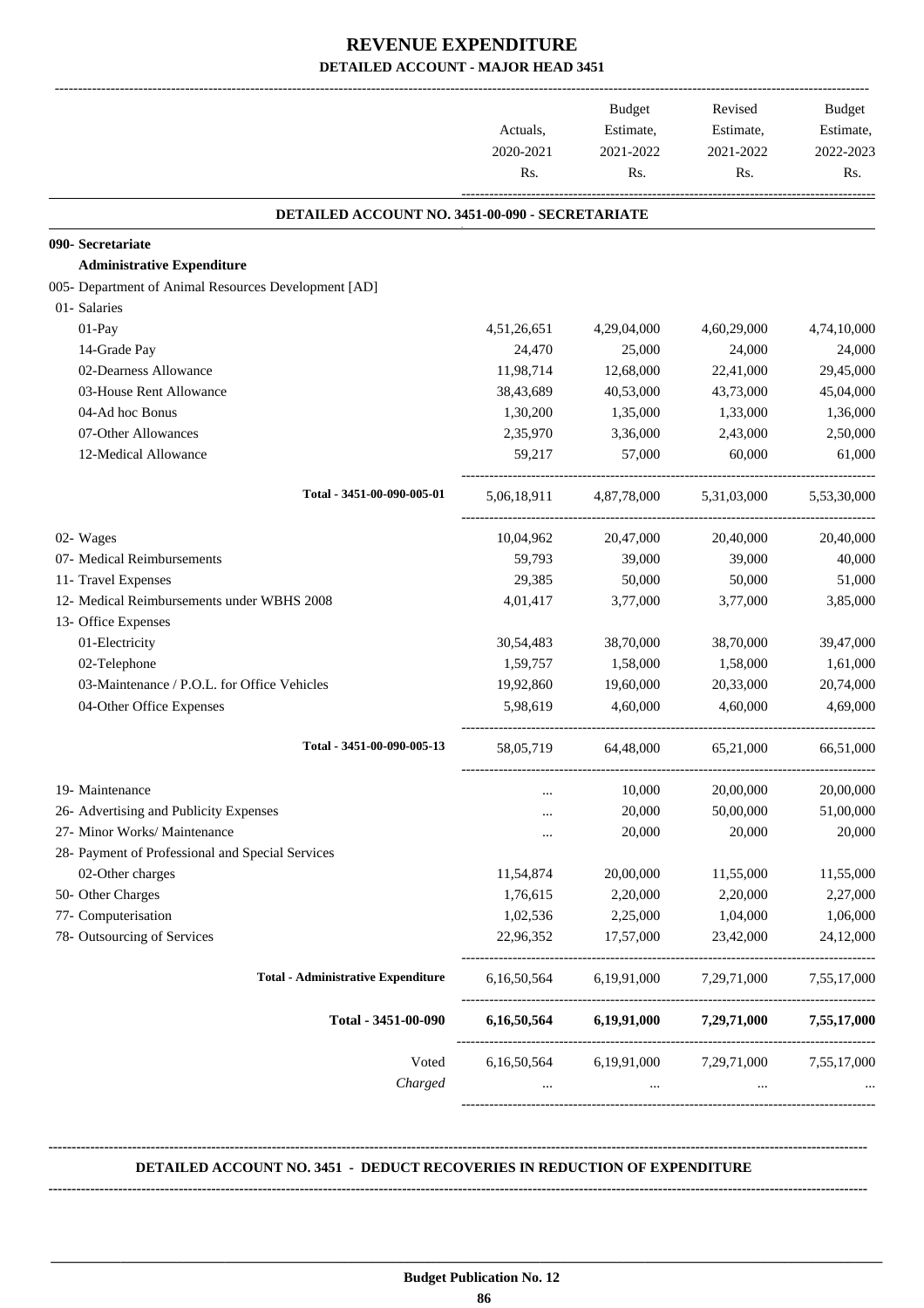|                                                          |             | <b>Budget</b>                  | Revised   | Budget    |
|----------------------------------------------------------|-------------|--------------------------------|-----------|-----------|
|                                                          | Actuals.    | Estimate,                      | Estimate, | Estimate, |
|                                                          | 2020-2021   | 2021-2022                      | 2021-2022 | 2022-2023 |
|                                                          | Rs.         | Rs.                            | Rs.       | Rs.       |
| 090- Secretariate                                        |             |                                |           |           |
| Administrative Expenditure                               |             |                                |           |           |
| 005-Department of Animal Resources Development [AD]      |             |                                |           |           |
| 70-Deduct Recoveries                                     |             |                                |           |           |
| 01-Others                                                | $\cdots$    | -1,000                         | $-1,000$  | $-1,000$  |
| 02-W.B.H.S. 2008                                         |             | $-1,000$                       | $-1,000$  | $-1.000$  |
| Total - 090 - Deduct - Recoveries                        | $\cdots$    | $-2,000$                       | $-2,000$  | $-2,000$  |
| 911- Deduct Recoveries of Overpayments                   |             |                                |           |           |
| Administrative Expenditure                               |             |                                |           |           |
| 005-Department of Animal Resources Development [AD] [AD] |             |                                |           |           |
| 70-Deduct Recoveries                                     |             |                                |           |           |
| 01-Others                                                |             | $-3,01,670$ $-1,000$ $-10,000$ |           | $-10,000$ |
| Total - 911 - Deduct - Recoveries                        | $-3,01,670$ | $-1,000$                       | $-10,000$ | $-10,000$ |
| Total - 3451 - Deduct - Recoveries                       | $-3,01,670$ | $-3,000$                       | $-12,000$ | $-12,000$ |
|                                                          |             |                                |           |           |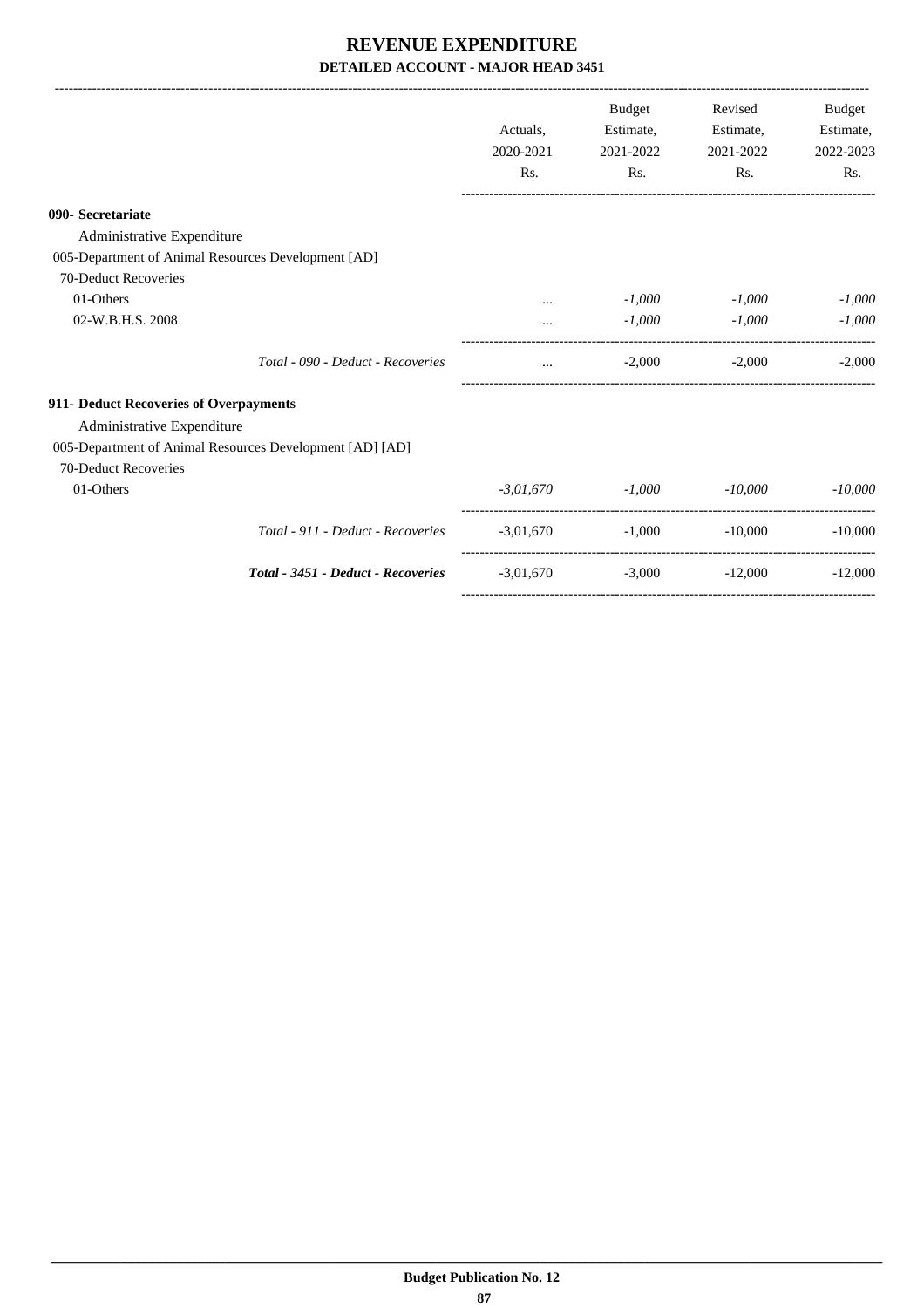## **CAPITAL EXPENDITURE**

### **DEMAND No. 06**

### **Animal Resources Development Department**

## **C. Capital Accounts of Economic Services - (a) Capital Account of Agriculture and Allied Activities**

**Head of Account : 4401 - Capital Outlay on Crop Husbandry**

| Voted Rs. 11,27,20,000                                 | <b>Charged Rs. Nil</b> |                          |                      |                          |
|--------------------------------------------------------|------------------------|--------------------------|----------------------|--------------------------|
|                                                        |                        | Voted Rs.                | Charged Rs.          | <b>Total Rs.</b>         |
| <b>Gross Expenditure</b><br><b>Deduct - Recoveries</b> |                        | 11,27,20,000<br>$\cdots$ | $\cdots$<br>$\cdots$ | 11,27,20,000<br>$\cdots$ |
|                                                        | <b>Net Expenditure</b> | 11,27,20,000             | $\cdots$             | 11,27,20,000             |

### **CAPITAL EXPENDITURE ABSTRACT ACCOUNT**

---------------------------------------------------------------------------------------------------------------------------------------------------------------------------------

|                                                       | Actuals,<br>2020-2021<br>Rs.  | <b>Budget</b><br>Estimate,<br>2021-2022<br>Rs. | Revised<br>Estimate,<br>2021-2022<br>Rs.    | <b>Budget</b><br>Estimate,<br>2022-2023<br>Rs. |
|-------------------------------------------------------|-------------------------------|------------------------------------------------|---------------------------------------------|------------------------------------------------|
| 001- Direction and Administration                     |                               |                                                |                                             |                                                |
| <b>State Development Schemes</b>                      | $\cdots$                      | 72,00,000                                      | <b><i>Committee States</i></b>              | 90,85,000                                      |
| State Development Schemes (Central Assistance)        | $\ddotsc$                     | 80,00,000                                      | 4,90,67,000                                 | 5,00,00,000                                    |
| <b>Total - 001</b>                                    | $\cdots$                      |                                                | $1,52,00,000$ $4,90,67,000$                 | 5,90,85,000                                    |
| 789- Special Component Plan for Scheduled Castes      |                               |                                                |                                             |                                                |
| <b>State Development Schemes</b>                      | $\cdots$                      | 22,00,000                                      | the contract of the con-                    | 27,86,000                                      |
| State Development Schemes (Central Assistance)        | $\ddotsc$                     | 40,00,000                                      | 3,73,33,000                                 | 3,00,00,000                                    |
| <b>Total - 789</b>                                    | <b>Second Contract</b>        | 62,00,000                                      |                                             | 3,73,33,000 3,27,86,000                        |
| 796- Tribal Areas Sub-Plan                            |                               |                                                |                                             |                                                |
| <b>State Development Schemes</b>                      | $\cdots$                      | 6,00,000                                       | $\ddots$                                    | 8,49,000                                       |
| State Development Schemes (Central Assistance)        |                               | 28,00,000                                      | 1,60,00,000                                 | 2,00,00,000                                    |
| <b>Total - 796</b>                                    | $\mathbf{r}$ and $\mathbf{r}$ |                                                | 34,00,000 1,60,00,000 2,08,49,000           |                                                |
| <b>Grand Total - Gross</b>                            | $\cdots$                      |                                                | 2,48,00,000 10,24,00,000 11,27,20,000       |                                                |
| Voted                                                 | $\mathbf{r}$ and $\mathbf{r}$ |                                                | 2,48,00,000 10,24,00,000 11,27,20,000       |                                                |
| Charged                                               | $\cdots$                      | $\sim$ $\sim$ $\sim$                           |                                             |                                                |
| <b>State Development Schemes</b>                      |                               | $\dots$ 1,00,00,000                            |                                             | $\dots$ 1,27,20,000                            |
| <b>State Development Schemes (Central Assistance)</b> |                               |                                                | $1,48,00,000$ $10,24,00,000$ $10,00,00,000$ |                                                |
| <b>Deduct Recoveries</b>                              | $\cdots$                      | $\cdots$                                       | $\cdots$                                    |                                                |
|                                                       |                               |                                                |                                             |                                                |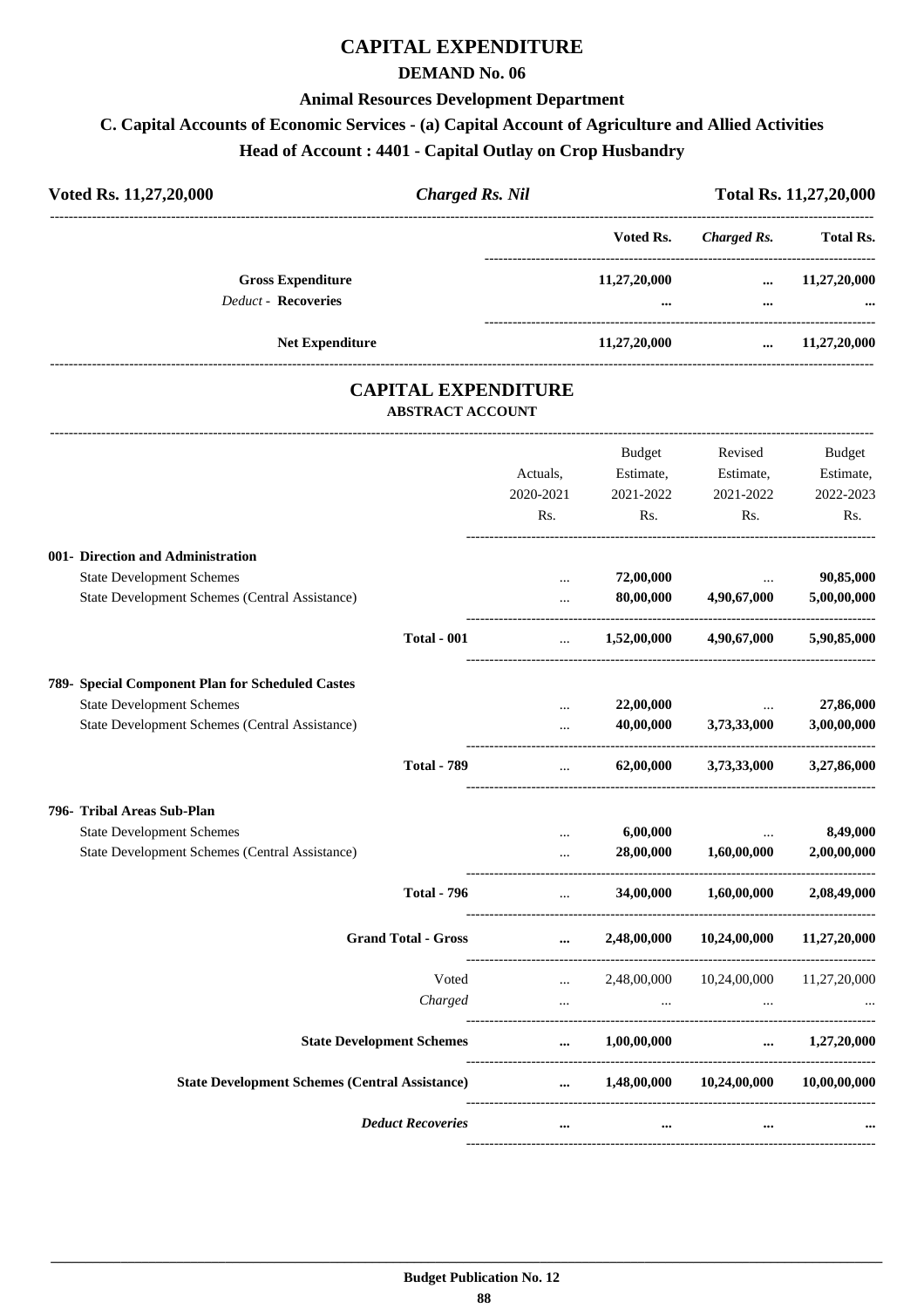### **CAPITAL EXPENDITURE ABSTRACT ACCOUNT**

|                          | Actuals.<br>2020-2021<br>Rs. | <b>Budget</b><br>Estimate,<br>2021-2022<br>Rs. | Revised<br>Estimate,<br>2021-2022<br>Rs. | <b>Budget</b><br>Estimate,<br>2022-2023<br>Rs. |
|--------------------------|------------------------------|------------------------------------------------|------------------------------------------|------------------------------------------------|
| <b>Grand Total - Net</b> |                              | 2,48,00,000                                    | 10,24,00,000                             | 11,27,20,000                                   |
| Voted<br>Charged         | <br>$\cdots$                 | 2,48,00,000<br>                                | 10,24,00,000<br>$\cdots$                 | 11,27,20,000<br>$\cdots$                       |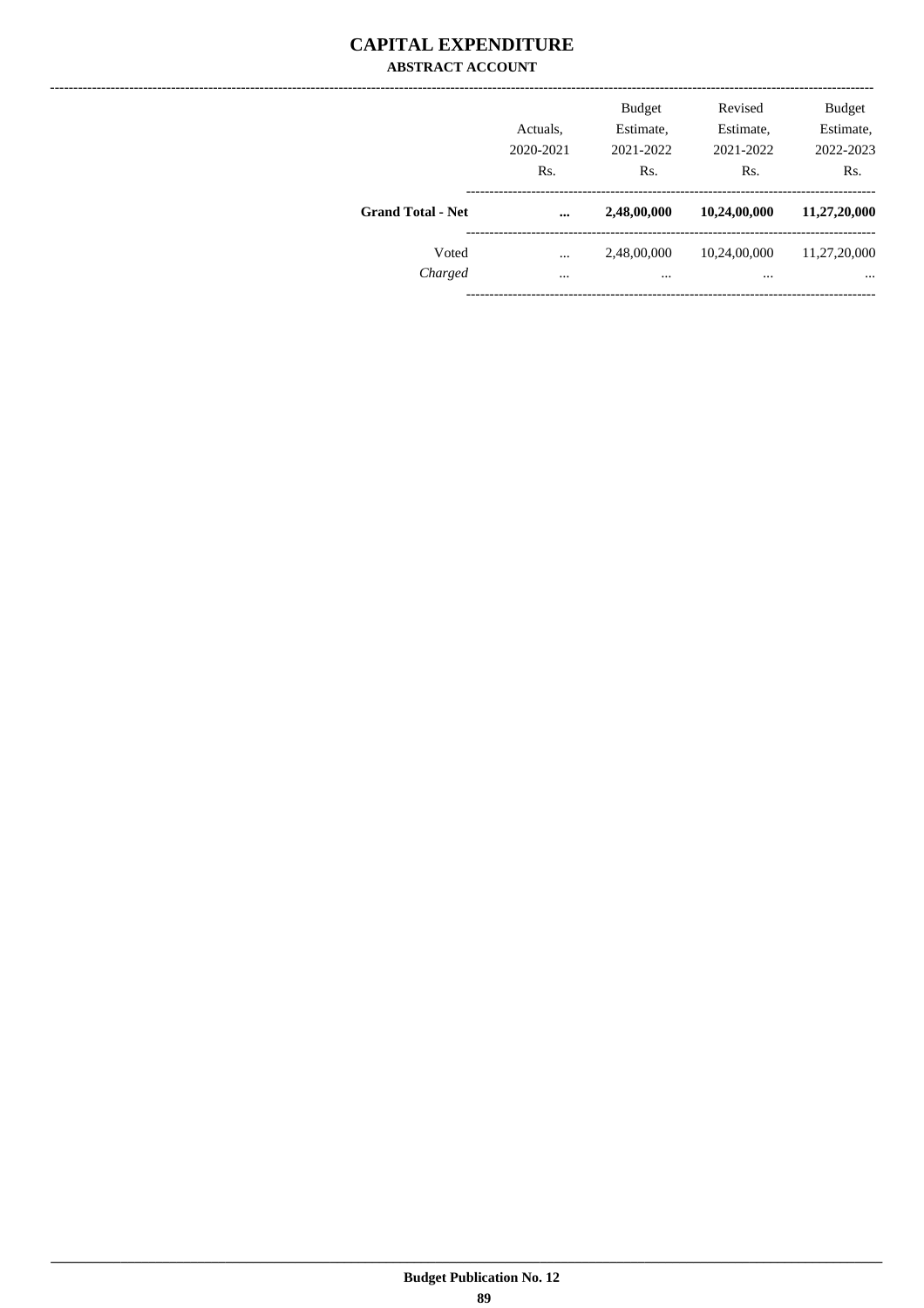|                                                                                                                                   |                             | Budget                 | Revised                                                        | Budget                 |
|-----------------------------------------------------------------------------------------------------------------------------------|-----------------------------|------------------------|----------------------------------------------------------------|------------------------|
|                                                                                                                                   | Actuals,<br>2020-2021       | Estimate,<br>2021-2022 | Estimate,<br>2021-2022                                         | Estimate,<br>2022-2023 |
|                                                                                                                                   | Rs.                         | Rs.                    | Rs.                                                            | Rs.                    |
| <b>DETAILED ACCOUNT NO. 4401-00-001 - DIRECTION AND ADMINISTRATION</b>                                                            |                             |                        |                                                                |                        |
| 001- Direction and Administration<br><b>State Development Schemes</b>                                                             |                             |                        |                                                                |                        |
| 004- Rastriya Krishi Vikash Yojana (RKVY) (State Share) (RKVY)<br>[AD]                                                            |                             |                        |                                                                |                        |
| 53- Major Works / Land and Buildings                                                                                              | $\cdots$                    | 72,00,000              | <b>Second Contract Contract</b><br>--------------------------- | 90,85,000              |
| <b>Total - State Development Schemes</b>                                                                                          | $\cdots$                    | 72,00,000              | $\cdots$                                                       | 90,85,000              |
| <b>State Development Schemes (Central Assistance)</b><br>003- Rastriya Krishi Vikash Yojana (RKVY) (Central Share) (RKVY)<br>[AD] |                             |                        |                                                                |                        |
| 53- Major Works / Land and Buildings                                                                                              | $\cdots$                    | 80,00,000              | 4,90,67,000                                                    | 5,00,00,000            |
| <b>Total - State Development Schemes (Central Assistance)</b>                                                                     | $\cdots$                    | 80,00,000              | 4,90,67,000                                                    | 5,00,00,000            |
| Total - 4401-00-001                                                                                                               | $\cdots$<br>--------------- | 1,52,00,000            | 4,90,67,000                                                    | 5,90,85,000            |
| Voted                                                                                                                             | $\cdots$                    | 1,52,00,000            | 4,90,67,000                                                    | 5,90,85,000            |
| Charged                                                                                                                           | $\cdots$                    | $\cdots$               |                                                                |                        |
| DETAILED ACCOUNT NO. 4401-00-789 - SPECIAL COMPONENT PLAN FOR SCHEDULED CASTES                                                    |                             |                        |                                                                |                        |
| 789- Special Component Plan for Scheduled Castes<br><b>State Development Schemes</b>                                              |                             |                        |                                                                |                        |
| 014- Rastriya Krishi Vikash Yojana (RKVY) (State Share) (RKVY)<br>[AD]                                                            |                             |                        |                                                                |                        |
| 53- Major Works / Land and Buildings                                                                                              |                             | 22,00,000              | $\ddots$                                                       | 27,86,000              |
| <b>Total - State Development Schemes</b>                                                                                          | $\ldots$                    | 22,00,000              | $\cdots$                                                       | 27,86,000              |
| <b>State Development Schemes (Central Assistance)</b><br>013- Rastriya Krishi Vikash Yojana (RKVY) (Central Share) (RKVY)<br>[AD] |                             |                        |                                                                |                        |
| 53- Major Works / Land and Buildings                                                                                              |                             | 40,00,000              | 3,73,33,000                                                    | 3,00,00,000            |
| <b>Total - State Development Schemes (Central Assistance)</b>                                                                     | $\cdots$                    | 40,00,000              | 3,73,33,000                                                    | 3,00,00,000            |
| Total - 4401-00-789                                                                                                               | $\cdots$                    | 62,00,000              | 3,73,33,000                                                    | 3,27,86,000            |
| Voted                                                                                                                             | $\cdots$                    |                        | 62,00,000 3,73,33,000 3,27,86,000                              |                        |
| Charged                                                                                                                           | $\cdots$                    | $\ddotsc$              | $\ddotsc$                                                      |                        |
|                                                                                                                                   |                             |                        |                                                                |                        |

#### **DETAILED ACCOUNT NO. 4401-00-796 - TRIBAL AREAS SUB-PLAN .**

**796- Tribal Areas Sub-Plan**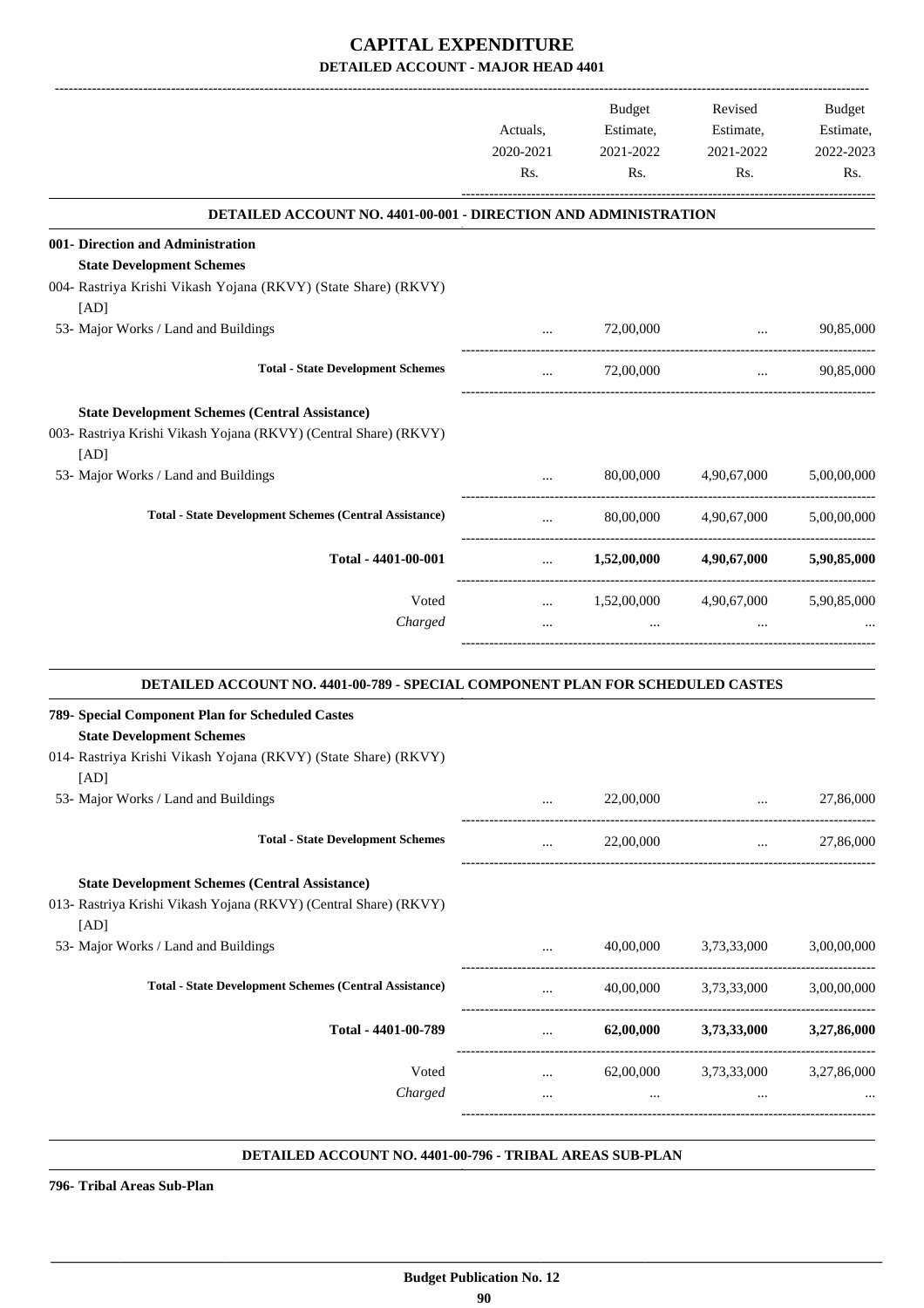|                                                                          |           | <b>Budget</b> | Revised                             | <b>Budget</b> |
|--------------------------------------------------------------------------|-----------|---------------|-------------------------------------|---------------|
|                                                                          | Actuals,  | Estimate,     | Estimate,                           | Estimate,     |
|                                                                          | 2020-2021 | 2021-2022     | 2021-2022                           | 2022-2023     |
|                                                                          | Rs.       | Rs.           | Rs.                                 | Rs.           |
| <b>State Development Schemes</b>                                         |           |               |                                     |               |
| 014- Rastriya Krishi Vikash Yojana (RKVY) (State Share) (RKVY)<br>[AD]   |           |               |                                     |               |
| 53- Major Works / Land and Buildings                                     |           | 6,00,000      | the contract of the contract of the | 8,49,000      |
| <b>Total - State Development Schemes</b>                                 | $\cdots$  | 6,00,000      | $\cdots$                            | 8,49,000      |
| <b>State Development Schemes (Central Assistance)</b>                    |           |               |                                     |               |
| 013- Rastriya Krishi Vikash Yojana (RKVY) (Central Share) (RKVY)<br>[AD] |           |               |                                     |               |
| 53- Major Works / Land and Buildings                                     | $\cdots$  |               | 28,00,000 1,60,00,000 2,00,00,000   |               |
| <b>Total - State Development Schemes (Central Assistance)</b>            | $\ddotsc$ |               | 28,00,000 1,60,00,000 2,00,00,000   |               |
| Total - 4401-00-796                                                      | $\cdots$  |               | 34,00,000 1,60,00,000 2,08,49,000   |               |
| Voted                                                                    | $\cdots$  |               | 34,00,000 1,60,00,000 2,08,49,000   |               |
| Charged                                                                  | $\cdots$  | $\cdots$      |                                     |               |
|                                                                          |           |               |                                     |               |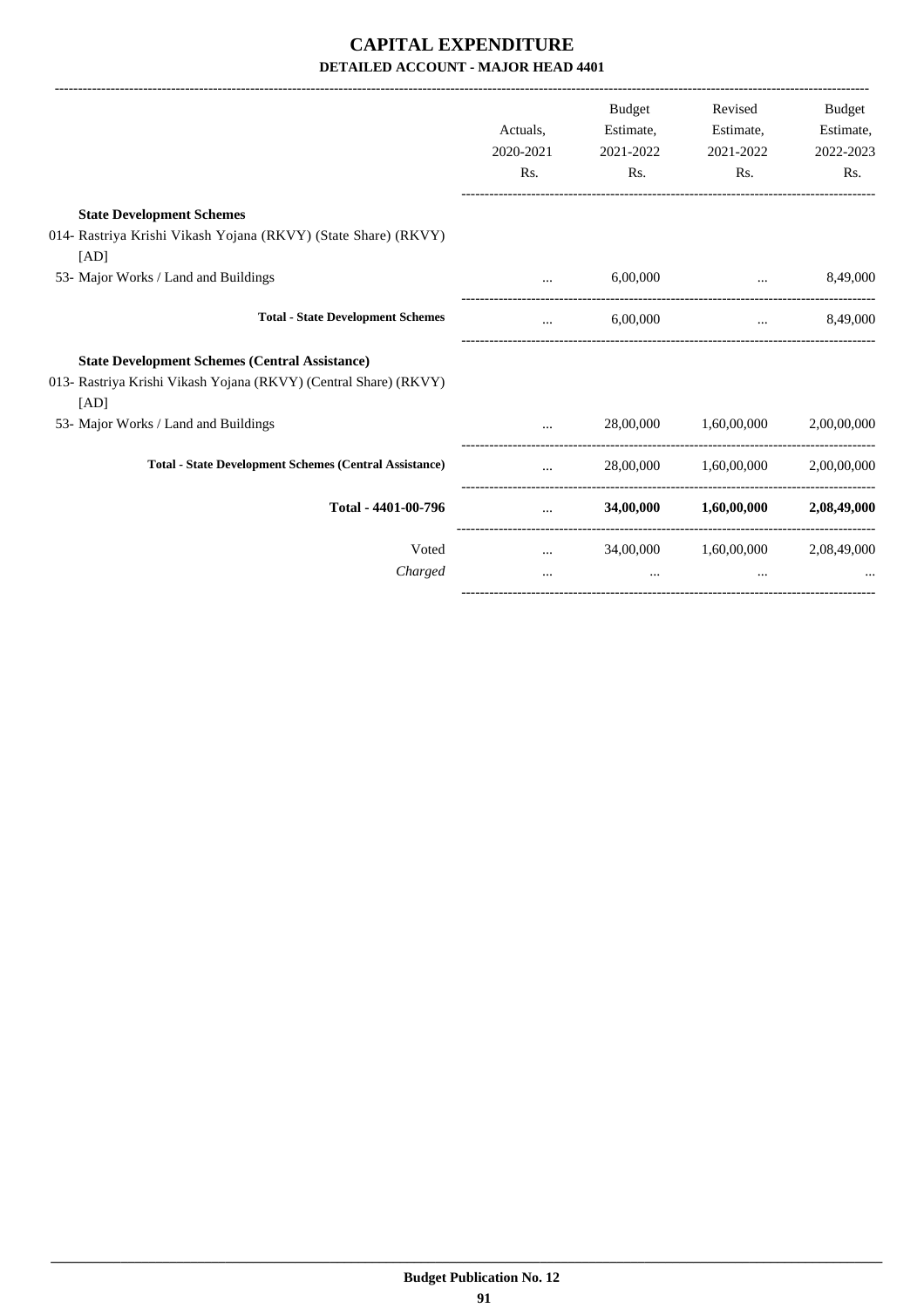## **CAPITAL EXPENDITURE**

### **DEMAND No. 06**

### **Animal Resources Development Department**

## **C. Capital Accounts of Economic Services - (a) Capital Account of Agriculture and Allied Activities**

**Head of Account : 4403 - Capital Outlay on Animal Husbandry**

| Voted Rs. 150,38,00,000                    | <b>Charged Rs. Nil</b>                                |                 |                                        |                             | Total Rs. 150,38,00,000 |
|--------------------------------------------|-------------------------------------------------------|-----------------|----------------------------------------|-----------------------------|-------------------------|
|                                            |                                                       |                 | Voted Rs.                              | <b>Charged Rs.</b>          | <b>Total Rs.</b>        |
| <b>Gross Expenditure</b>                   |                                                       |                 | 150,38,00,000                          |                             | $\dots$ 150,38,00,000   |
| <b>Deduct - Recoveries</b>                 |                                                       |                 | $\cdots$                               | $\cdots$                    |                         |
| Net Expenditure                            |                                                       |                 | 150,38,00,000                          | $\cdots$                    | 150,38,00,000           |
|                                            | <b>CAPITAL EXPENDITURE</b><br><b>ABSTRACT ACCOUNT</b> |                 |                                        |                             |                         |
|                                            |                                                       |                 | Budget                                 | Revised                     | Budget                  |
|                                            |                                                       | Actuals,        | Estimate,                              | Estimate,                   | Estimate,               |
|                                            |                                                       | 2020-2021       | 2021-2022                              | 2021-2022                   | 2022-2023               |
|                                            |                                                       | Rs.             | Rs.                                    | Rs.                         | Rs.                     |
| 101- Veterinary Services and Animal Health |                                                       |                 |                                        |                             |                         |
| <b>State Development Schemes</b>           |                                                       | 52,04,900       | 9,00,00,000                            | 3,00,00,000                 | 9,45,00,000             |
|                                            | <b>Total - 101</b>                                    | 52,04,900       |                                        | $9,00,00,000$ $3,00,00,000$ | 9,45,00,000             |
| 102- Cattle and Buffalo Development        |                                                       |                 |                                        |                             |                         |
| <b>State Development Schemes</b>           |                                                       | 18, 12, 40, 496 |                                        | 47,69,23,000 19,61,00,000   | 57,34,00,000            |
|                                            | <b>Total - 102</b>                                    |                 | 18,12,40,496 47,69,23,000 19,61,00,000 |                             | 57,34,00,000            |
| 103- Poultry Development                   |                                                       |                 |                                        |                             |                         |
| Administrative Expenditure                 |                                                       |                 |                                        |                             |                         |
| <b>State Development Schemes</b>           |                                                       |                 | 4,77,74,134 17,50,00,000 5,83,33,000   |                             | 18,37,50,000            |
|                                            | <b>Total - 103</b>                                    |                 | 4,77,74,134 17,50,00,000 5,83,33,000   |                             | 18,37,50,000            |
| 104- Sheep and Wool Development            |                                                       |                 |                                        |                             |                         |
| <b>State Development Schemes</b>           |                                                       | $\cdots$        | 2,00,00,000                            | 66,67,000                   | 2,10,00,000             |
|                                            | <b>Total - 104</b>                                    | $\cdots$        | 2,00,00,000                            | 66,67,000                   | 2,10,00,000             |
| 105- Piggery Development                   |                                                       |                 |                                        |                             |                         |
| <b>State Development Schemes</b>           |                                                       | $\cdots$        | 2,00,00,000                            | 66,67,000                   | 2,10,00,000             |
|                                            | <b>Total - 105</b>                                    | $\cdots$        | 2,00,00,000                            | 66,67,000                   | 2,10,00,000             |
| 107- Fodder and Feed Development           |                                                       |                 |                                        |                             |                         |
| Administrative Expenditure                 |                                                       |                 | $\ddotsc$                              | $\cdots$                    |                         |
| <b>State Development Schemes</b>           |                                                       |                 | 2,00,00,000                            | 66,67,000                   | 2,10,00,000             |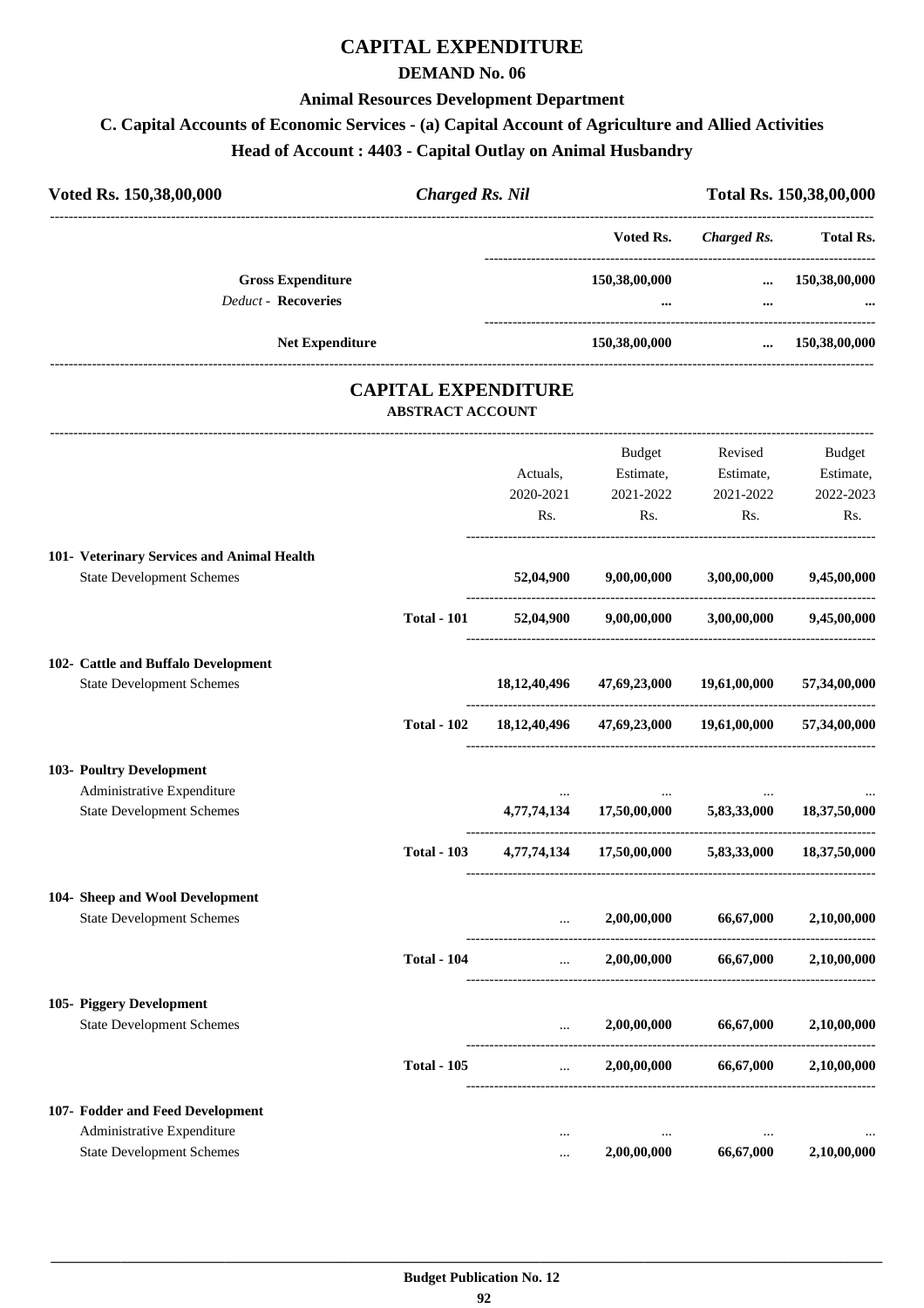### **CAPITAL EXPENDITURE ABSTRACT ACCOUNT**

|                                                  |                                  | Actuals,<br>2020-2021         | Budget<br>Estimate,<br>2021-2022                       | Revised<br>Estimate,<br>2021-2022 | Budget<br>Estimate,<br>2022-2023 |
|--------------------------------------------------|----------------------------------|-------------------------------|--------------------------------------------------------|-----------------------------------|----------------------------------|
|                                                  |                                  | Rs.                           | Rs.                                                    | Rs.                               | Rs.                              |
|                                                  | <b>Total - 107</b>               | $\mathbf{r}$ and $\mathbf{r}$ |                                                        | 2,00,00,000 66,67,000             | 2,10,00,000                      |
| 109- Extension and Training                      |                                  |                               |                                                        |                                   |                                  |
| <b>State Development Schemes</b>                 |                                  | $\cdots$                      | 7,00,00,000                                            | 2,33,33,000 7,35,00,000           |                                  |
|                                                  | <b>Total - 109</b>               | $\cdots$                      |                                                        | $7,00,00,000$ $2,33,33,000$       | 7,35,00,000                      |
| 789- Special Component Plan for Scheduled Castes |                                  |                               |                                                        |                                   |                                  |
| <b>State Development Schemes</b>                 |                                  |                               | 34,36,567 7,11,54,000 2,37,18,000                      |                                   | 11,96,50,000                     |
|                                                  | <b>Total - 789</b>               |                               | 34,36,567 7,11,54,000 2,37,18,000 11,96,50,000         |                                   |                                  |
| 796- Tribal Areas Sub-Plan                       |                                  |                               |                                                        |                                   |                                  |
| <b>State Development Schemes</b>                 |                                  | 19,67,240                     |                                                        | 8,07,69,000 2,69,23,000           | 11,25,00,000                     |
|                                                  | <b>Total - 796</b>               | 19,67,240                     | 8,07,69,000                                            | 2,69,23,000                       | 11,25,00,000                     |
| 800- Other Expenditure                           |                                  |                               |                                                        |                                   |                                  |
| <b>State Development Schemes</b>                 |                                  | 76, 17, 381                   |                                                        | 27,00,00,000 9,00,00,000          | 28,35,00,000                     |
|                                                  | <b>Total - 800</b>               | 76, 17, 381                   | 27,00,00,000<br>-------------------------------------- | 9,00,00,000                       | 28,35,00,000                     |
|                                                  | <b>Grand Total - Gross</b>       |                               | 24,72,40,718 129,38,46,000                             | ________________________________  | 46,84,08,000 150,38,00,000       |
|                                                  | Voted                            |                               | 24,72,40,718 129,38,46,000                             | 46,84,08,000                      | 150,38,00,000                    |
|                                                  | Charged                          | $\cdots$                      | $\cdots$                                               | $\cdots$                          |                                  |
|                                                  | <b>State Development Schemes</b> |                               | 24,72,40,718 129,38,46,000 46,84,08,000 150,38,00,000  |                                   |                                  |
|                                                  | <b>Deduct Recoveries</b>         | $-1,92,72,055$                | $\cdots$                                               |                                   |                                  |
|                                                  | <b>Grand Total - Net</b>         | 22,79,68,663                  | 129,38,46,000                                          | 46,84,08,000                      | 150,38,00,000                    |
|                                                  | Voted                            | 22,79,68,663                  | 129,38,46,000                                          | 46,84,08,000                      | 150,38,00,000                    |
|                                                  | Charged                          | $\cdots$                      | $\ldots$                                               | $\cdots$                          |                                  |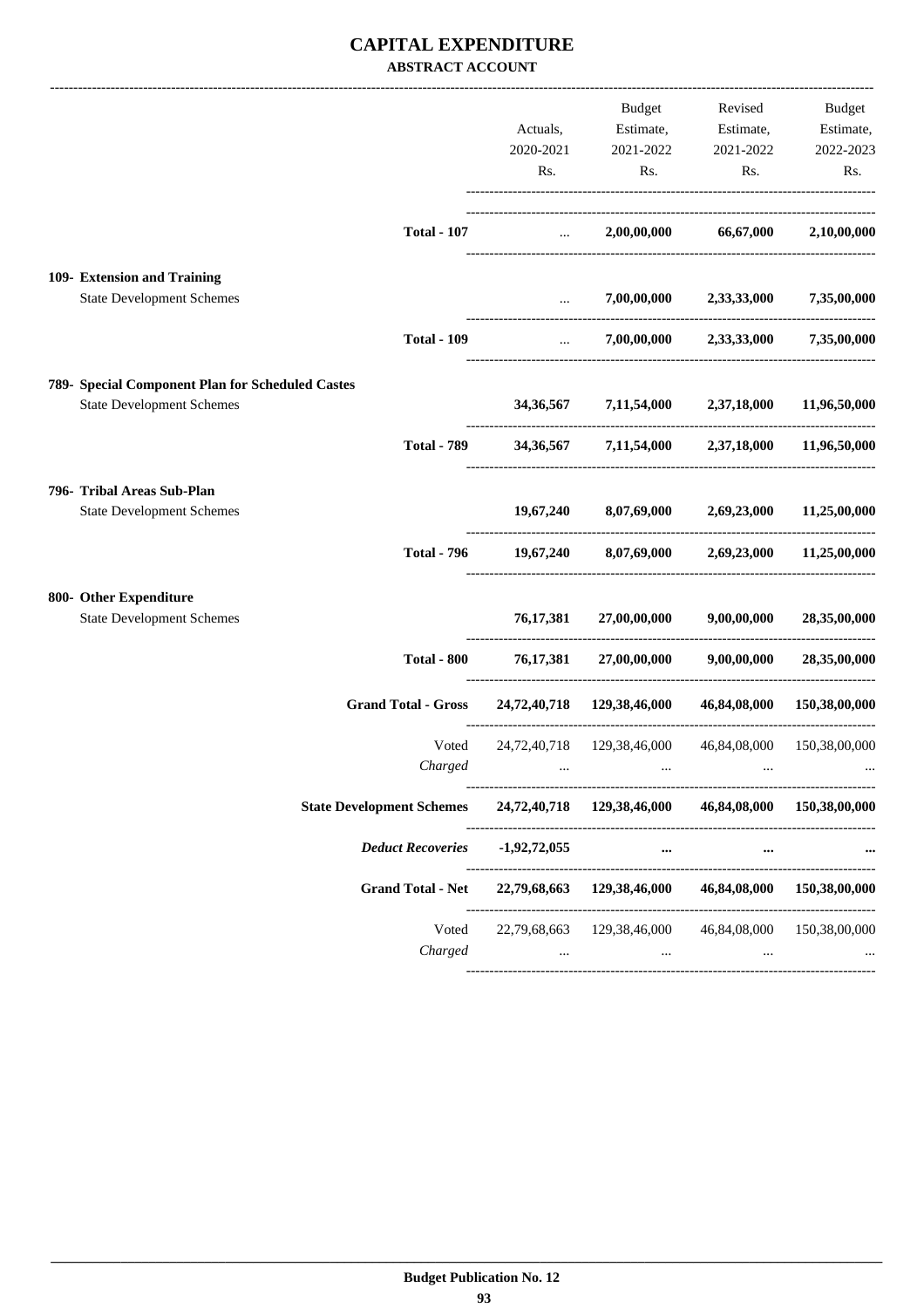|                                                                                          | Actuals,<br>2020-2021<br>Rs. | Budget<br>Estimate,<br>2021-2022<br>Rs.             | Revised<br>Estimate,<br>2021-2022<br>Rs. | Budget<br>Estimate,<br>2022-2023<br>Rs. |
|------------------------------------------------------------------------------------------|------------------------------|-----------------------------------------------------|------------------------------------------|-----------------------------------------|
| DETAILED ACCOUNT NO. 4403-00-101 - VETERINARY SERVICES AND ANIMAL HEALTH                 |                              |                                                     |                                          |                                         |
| 101- Veterinary Services and Animal Health                                               |                              |                                                     |                                          |                                         |
| <b>State Development Schemes</b>                                                         |                              |                                                     |                                          |                                         |
| 004- Construction, Repair, Maintenance of Vety Units, Laboratories &                     |                              |                                                     |                                          |                                         |
| IAH & VB [AD]                                                                            |                              |                                                     |                                          |                                         |
| 53- Major Works / Land and Buildings                                                     | 52,04,900                    | 9,00,00,000                                         | 3,00,00,000                              | 9,45,00,000                             |
| <b>Total - State Development Schemes</b>                                                 | 52,04,900                    | 9,00,00,000                                         | 3,00,00,000                              | 9,45,00,000                             |
|                                                                                          |                              |                                                     |                                          |                                         |
| Total - 4403-00-101                                                                      |                              | 52,04,900 9,00,00,000 3,00,00,000 9,45,00,000       |                                          |                                         |
| Voted                                                                                    | 52,04,900                    | 9,00,00,000                                         | 3,00,00,000                              | 9,45,00,000                             |
| Charged                                                                                  | $\cdots$                     | $\cdots$                                            | $\cdots$                                 |                                         |
|                                                                                          |                              |                                                     |                                          |                                         |
| DETAILED ACCOUNT NO. 4403-00-102 - CATTLE AND BUFFALO DEVELOPMENT                        |                              |                                                     |                                          |                                         |
| 102- Cattle and Buffalo Development                                                      |                              |                                                     |                                          |                                         |
| <b>State Development Schemes</b>                                                         |                              |                                                     |                                          |                                         |
| 001- Strengthening of AI Center [AD]                                                     |                              |                                                     |                                          |                                         |
| 53- Major Works / Land and Buildings                                                     | 14,88,53,896                 |                                                     | 40,00,00,000 17,04,59,000                | 42,00,00,000                            |
|                                                                                          |                              |                                                     |                                          |                                         |
| <b>Total - State Development Schemes</b>                                                 |                              | 14,88,53,896 40,00,00,000 17,04,59,000 42,00,00,000 |                                          |                                         |
| <b>State Development Schemes</b>                                                         |                              |                                                     |                                          |                                         |
| 002- Infrastructure facilities for Animal Husbandry Programme under                      |                              |                                                     |                                          |                                         |
| RIDF (RIDF) [AD]                                                                         |                              |                                                     |                                          |                                         |
| 53- Major Works / Land and Buildings                                                     | 3,23,86,600                  | 7,69,23,000                                         | 2,56,41,000                              | 15,34,00,000                            |
| Total - 4403-00-102-002                                                                  |                              | 3,23,86,600 7,69,23,000 2,56,41,000 15,34,00,000    |                                          |                                         |
|                                                                                          |                              |                                                     |                                          |                                         |
| 011- Infrastructure Facilities for Animal Husbandry Programmes<br>under RIDF (RIDF) [AD] |                              |                                                     |                                          |                                         |
| 53- Major Works / Land and Buildings                                                     |                              | the contract of the contract of the contract of the |                                          |                                         |
|                                                                                          |                              |                                                     |                                          |                                         |
| <b>Total - State Development Schemes</b>                                                 |                              | 3,23,86,600 7,69,23,000 2,56,41,000 15,34,00,000    |                                          |                                         |
| Total - 4403-00-102                                                                      |                              | $18,12,40,496$ $47,69,23,000$ $19,61,00,000$        |                                          | 57,34,00,000                            |
| Voted                                                                                    |                              | 18, 12, 40, 496 47, 69, 23, 000 19, 61, 00, 000     |                                          | 57,34,00,000                            |
| Charged                                                                                  |                              | $\sim 10^{-10}$ and $\sim 10^{-10}$                 | <b>ALCOHOL:</b>                          |                                         |
|                                                                                          |                              |                                                     |                                          |                                         |
|                                                                                          |                              |                                                     |                                          |                                         |

#### **DETAILED ACCOUNT NO. 4403-00-103 - POULTRY DEVELOPMENT .**

**103- Poultry Development State Development Schemes**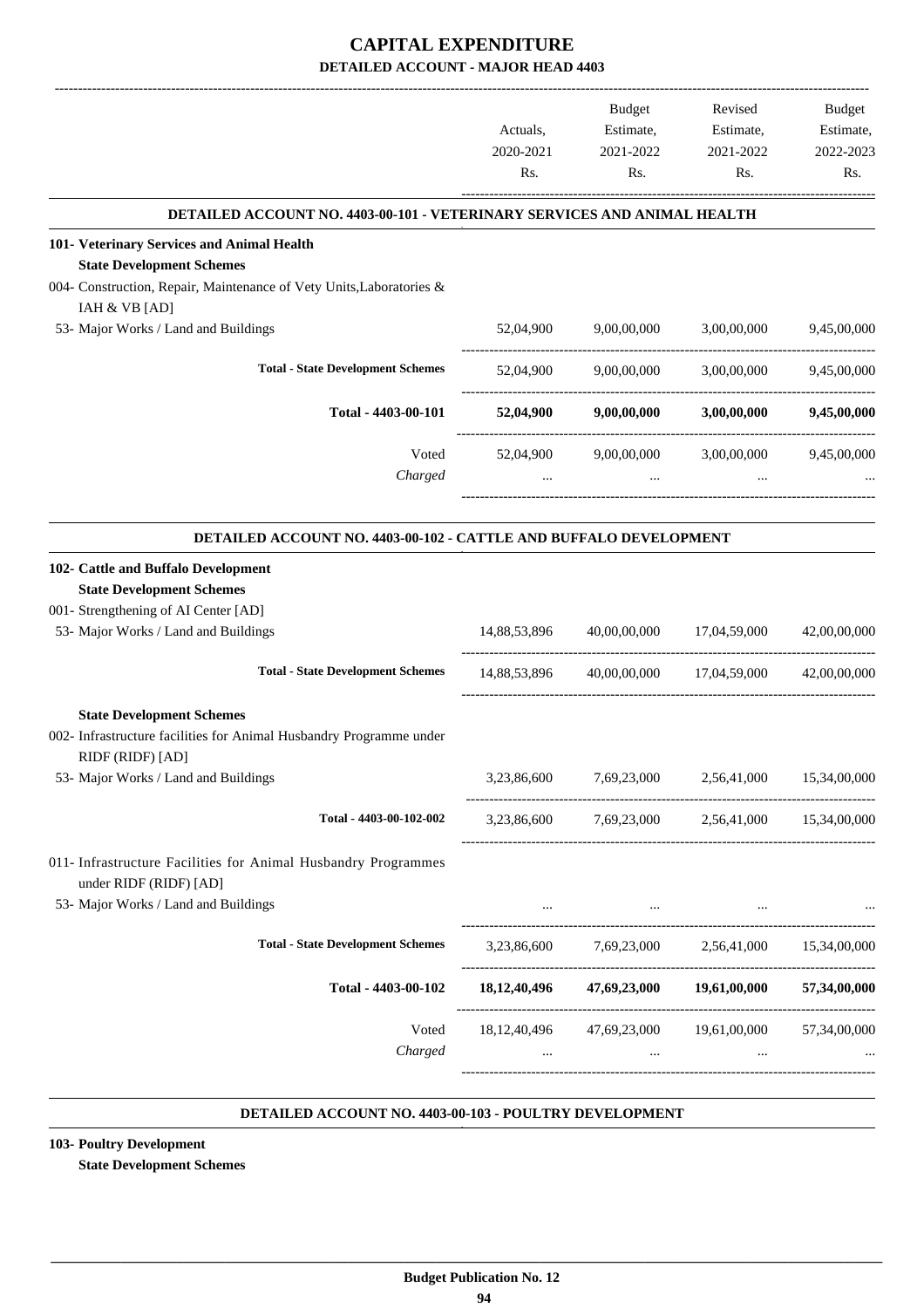|                                                                                                                                                                                           | Actuals,<br>2020-2021<br>Rs. | Budget<br>Estimate,<br>2021-2022<br>Rs.                       | Revised<br>Estimate,<br>2021-2022<br>Rs. | Budget<br>Estimate,<br>2022-2023<br>Rs. |
|-------------------------------------------------------------------------------------------------------------------------------------------------------------------------------------------|------------------------------|---------------------------------------------------------------|------------------------------------------|-----------------------------------------|
|                                                                                                                                                                                           |                              |                                                               |                                          |                                         |
| 003- Establishment/Repair & Maintenance/Strengthning of Poultry<br>Farms [AD]                                                                                                             |                              |                                                               |                                          |                                         |
| 53- Major Works / Land and Buildings                                                                                                                                                      |                              | 4,77,74,134 17,50,00,000 5,83,33,000 18,37,50,000             |                                          |                                         |
| Total - 4403-00-103-003                                                                                                                                                                   |                              | 4,77,74,134 17,50,00,000 5,83,33,000 18,37,50,000             |                                          |                                         |
| 028- Establishment/Repair & Maintenance /Strengthening of Poultry<br>Farms [AD]                                                                                                           |                              |                                                               |                                          |                                         |
| 53- Major Works / Land and Buildings                                                                                                                                                      |                              |                                                               |                                          |                                         |
| <b>Total - State Development Schemes</b>                                                                                                                                                  |                              | 4,77,74,134 17,50,00,000 5,83,33,000 18,37,50,000             |                                          |                                         |
| <b>State Development Schemes</b><br>029- Share Capital of Livestock and Poultry Development Co-<br>operative Societies for Providing Input Services etc. (NCDC)<br>[AD]<br>54- Investment |                              |                                                               |                                          |                                         |
| Total - 4403-00-103 4,77,74,134 17,50,00,000 5,83,33,000 18,37,50,000                                                                                                                     |                              |                                                               |                                          |                                         |
| Voted<br>Charged                                                                                                                                                                          | $\cdots$                     | 4,77,74,134 17,50,00,000 5,83,33,000 18,37,50,000<br>$\cdots$ | $\cdots$                                 |                                         |
| DETAILED ACCOUNT NO. 4403-00-104 - SHEEP AND WOOL DEVELOPMENT                                                                                                                             |                              |                                                               |                                          |                                         |
| 104- Sheep and Wool Development<br><b>State Development Schemes</b><br>001- Establishment/Development of Sheep/Goat/Rabbit/Dist.<br>Composit Farms in the State [AD]                      |                              |                                                               |                                          |                                         |
| 53- Major Works / Land and Buildings                                                                                                                                                      |                              | 2,00,00,000                                                   | 66,67,000                                | 2,10,00,000                             |
| <b>Total - State Development Schemes</b>                                                                                                                                                  |                              | 2,00,00,000                                                   | 66,67,000                                | 2,10,00,000                             |
| Total - 4403-00-104                                                                                                                                                                       |                              | 2,00,00,000                                                   | 66,67,000                                | 2,10,00,000                             |
| Voted<br>Charged                                                                                                                                                                          |                              | 2,00,00,000                                                   | 66,67,000                                | 2,10,00,000                             |

#### **DETAILED ACCOUNT NO. 4403-00-105 - PIGGERY DEVELOPMENT .**

| 105- Piggery Development                                     |          |             |           |             |
|--------------------------------------------------------------|----------|-------------|-----------|-------------|
| <b>State Development Schemes</b>                             |          |             |           |             |
| 002- Establishment/Repair & Maintenance/Strengthening of Pig |          |             |           |             |
| Farms/ Meat Plant (Cap). [AD]                                |          |             |           |             |
| 60- Other Capital Expenditure                                | $\cdots$ | 2,00,00,000 | 66.67.000 | 2.10.00.000 |
|                                                              |          |             |           |             |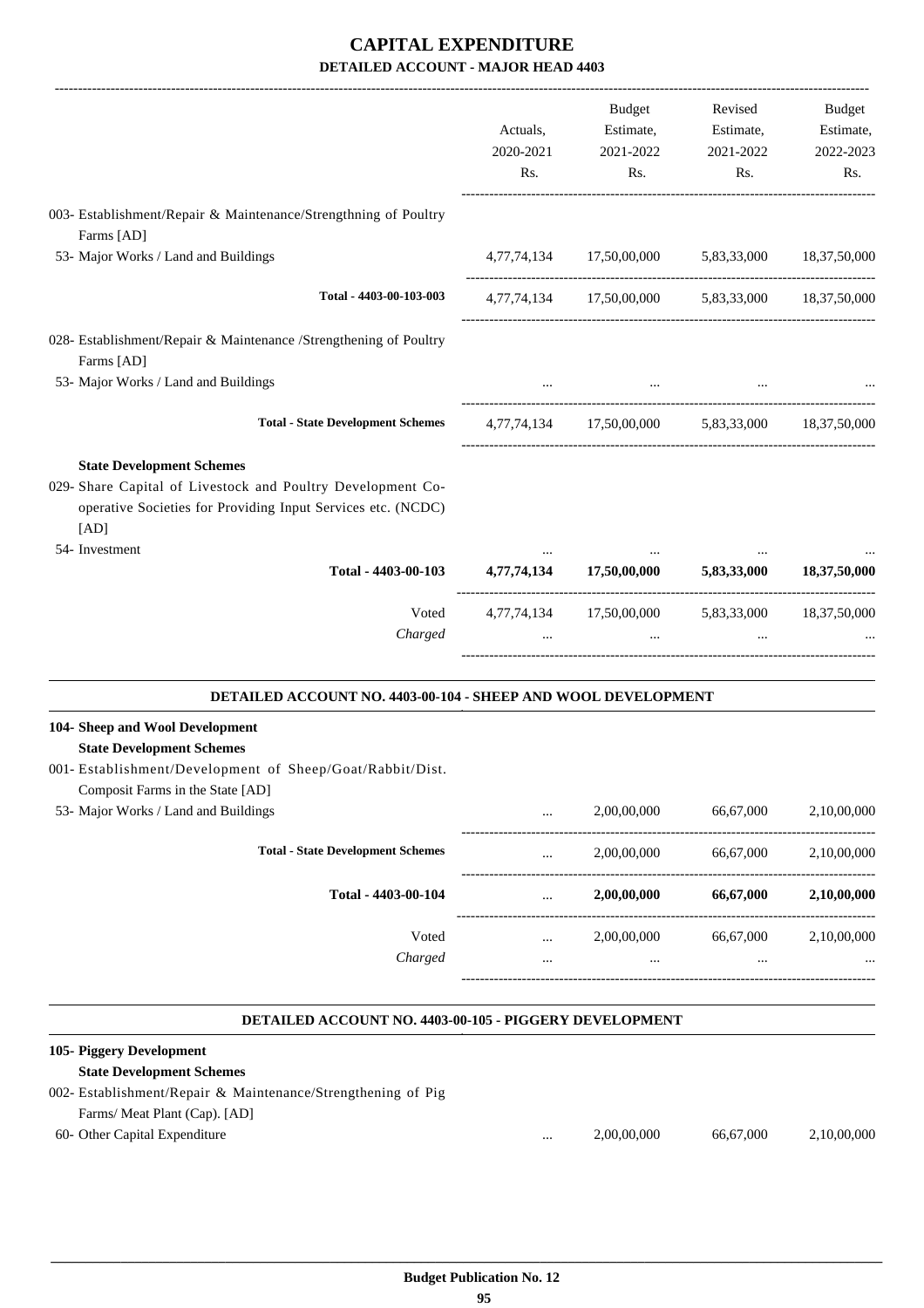|                                          |           | <b>Budget</b>    | Revised   | <b>Budget</b> |
|------------------------------------------|-----------|------------------|-----------|---------------|
|                                          | Actuals.  | Estimate,        | Estimate, | Estimate,     |
|                                          | 2020-2021 | 2021-2022        | 2021-2022 | 2022-2023     |
|                                          | Rs.       | R <sub>s</sub> . | Rs.       | Rs.           |
|                                          |           |                  |           |               |
| <b>Total - State Development Schemes</b> | $\cdots$  | 2,00,00,000      | 66,67,000 | 2,10,00,000   |
| Total - 4403-00-105                      | $\cdots$  | 2,00,00,000      | 66,67,000 | 2,10,00,000   |
| Voted                                    | $\cdots$  | 2,00,00,000      | 66,67,000 | 2,10,00,000   |
| Charged                                  | $\cdots$  | $\cdots$         | $\cdots$  | $\cdots$      |
|                                          |           |                  |           |               |

.

.

.

### **DETAILED ACCOUNT NO. 4403-00-107 - FODDER AND FEED DEVELOPMENT**

| 107- Fodder and Feed Development                         |          |             |           |             |
|----------------------------------------------------------|----------|-------------|-----------|-------------|
| <b>State Development Schemes</b>                         |          |             |           |             |
| 001-Infrastructure Development in respect of Irrigation, |          |             |           |             |
| Electrification, Generator and Allied Facilities [AD]    |          |             |           |             |
| 53- Major Works / Land and Buildings                     | $\cdots$ | 2,00,00,000 | 66,67,000 | 2,10,00,000 |
| <b>Total - State Development Schemes</b>                 | $\cdots$ | 2,00,00,000 | 66.67.000 | 2,10,00,000 |
| Total - 4403-00-107                                      | $\cdots$ | 2,00,00,000 | 66,67,000 | 2,10,00,000 |
| Voted                                                    | $\cdots$ | 2,00,00,000 | 66,67,000 | 2.10.00.000 |
| Charged                                                  | $\cdots$ | $\cdots$    | $\cdots$  |             |
|                                                          |          |             |           |             |

#### **DETAILED ACCOUNT NO. 4403-00-109 - EXTENSION AND TRAINING .**

# **109- Extension and Training**

- **State Development Schemes**
- 001- Infrastructure Development for Training Center [AD]

| 53- Major Works / Land and Buildings     | $\cdots$ | 7,00,00,000 | 2,33,33,000 | 7,35,00,000 |
|------------------------------------------|----------|-------------|-------------|-------------|
| <b>Total - State Development Schemes</b> | $\cdots$ | 7,00,00,000 | 2,33,33,000 | 7,35,00,000 |
| Total - 4403-00-109                      | $\cdots$ | 7,00,00,000 | 2,33,33,000 | 7,35,00,000 |
| Voted                                    | $\cdots$ | 7,00,00,000 | 2,33,33,000 | 7,35,00,000 |
| Charged                                  | $\cdots$ |             |             | $\cdots$    |
|                                          |          |             |             |             |

### **DETAILED ACCOUNT NO. 4403-00-789 - SPECIAL COMPONENT PLAN FOR SCHEDULED CASTES**

| 789- Special Component Plan for Scheduled Castes                   |          |             |           |             |
|--------------------------------------------------------------------|----------|-------------|-----------|-------------|
| <b>State Development Schemes</b>                                   |          |             |           |             |
| 009- Construction, Repair, Maintenance of Vety Units, Laboratories |          |             |           |             |
| & $IAH$ & $VB$ $[AD]$                                              |          |             |           |             |
| 53- Major Works / Land and Buildings                               | 4.21.758 | 1.00.00.000 | 33,33,000 | 1.05.00.000 |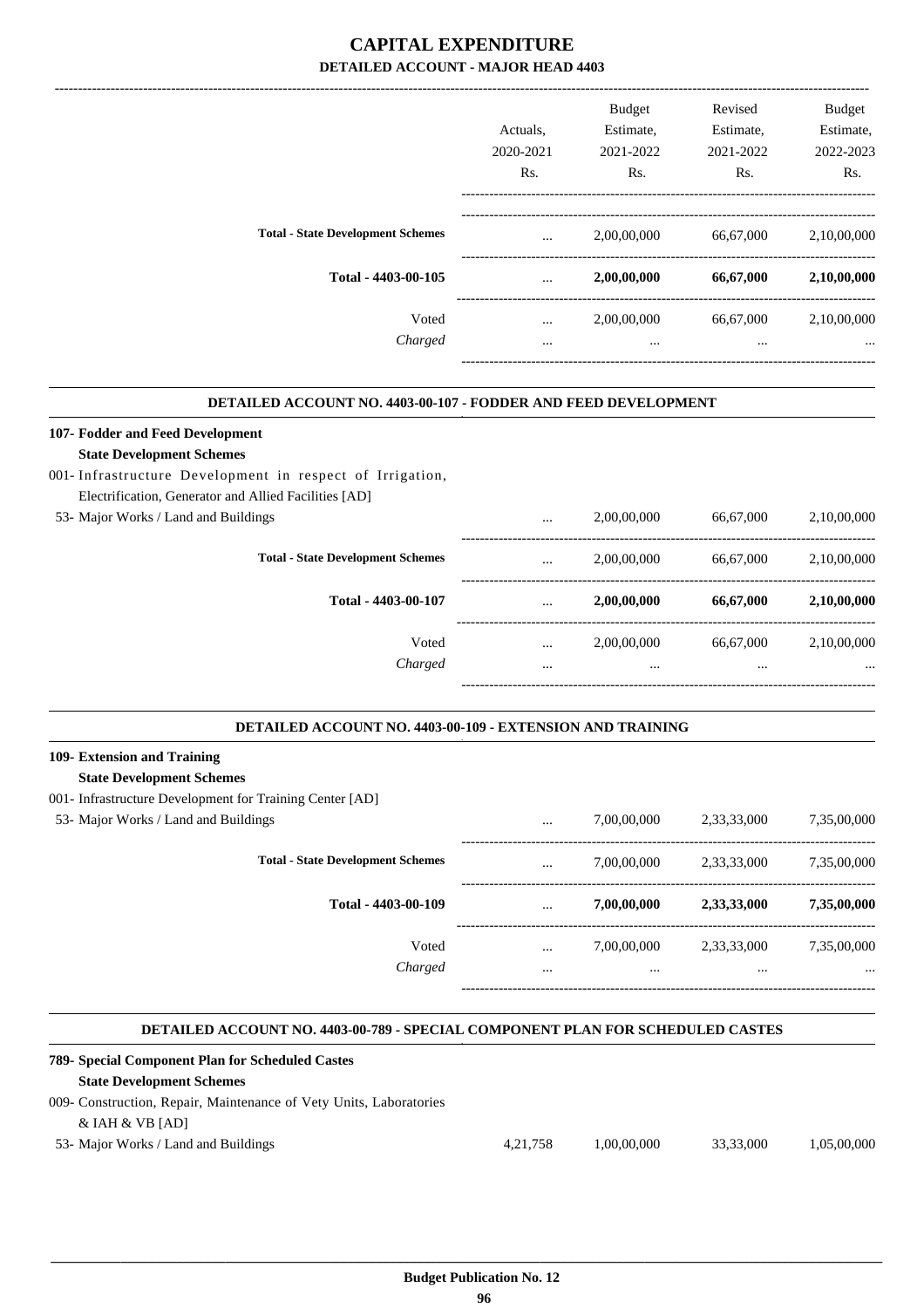|                                                                                                                                                         | Actuals,<br>2020-2021<br>Rs.                   | <b>Budget</b><br>Estimate,<br>2021-2022<br>Rs.        | Revised<br>Estimate,<br>2021-2022<br>Rs. | Budget<br>Estimate,<br>2022-2023<br>Rs. |
|---------------------------------------------------------------------------------------------------------------------------------------------------------|------------------------------------------------|-------------------------------------------------------|------------------------------------------|-----------------------------------------|
| Total - 4403-00-789-009                                                                                                                                 |                                                | 4,21,758 1,00,00,000 33,33,000 1,05,00,000            |                                          |                                         |
| 010- Establishment/ Repair & Maintenance/ Strengthening of<br>Poultry/Livestock Farms. [AD]<br>60- Other Capital Expenditure                            |                                                | 30,14,809 1,50,00,000 50,00,000 1,57,50,000           |                                          |                                         |
| Total - 4403-00-789-010                                                                                                                                 |                                                | 30,14,809 1,50,00,000 50,00,000 1,57,50,000           |                                          |                                         |
| 019- Construction, Repair, Maintenance of Veterinary Units,<br>Laboratories & IAH & VB [AD]<br>53- Major Works / Land and Buildings                     |                                                |                                                       |                                          |                                         |
| 020- Establishment/ Repair & Maintenance / Strengthening of Poultry<br>Livestock Farms [AD]                                                             |                                                |                                                       |                                          |                                         |
| 60- Other Capital Expenditure                                                                                                                           |                                                |                                                       |                                          |                                         |
| <b>Total - State Development Schemes</b>                                                                                                                |                                                | 34,36,567 2,50,00,000 83,33,000 2,62,50,000           |                                          |                                         |
| <b>State Development Schemes</b><br>011- Rural Infrastructure Development Fund (RIDF) (RIDF) [AD]<br>60- Other Capital Expenditure                      |                                                |                                                       | 4,61,54,000 1,53,85,000 9,34,00,000      |                                         |
| <b>Total - State Development Schemes</b>                                                                                                                | $\mathbf{r}$ and $\mathbf{r}$ and $\mathbf{r}$ |                                                       | 4,61,54,000 1,53,85,000 9,34,00,000      |                                         |
| Total - 4403-00-789                                                                                                                                     |                                                | 34,36,567 7,11,54,000 2,37,18,000 11,96,50,000        |                                          |                                         |
| Voted<br>Charged                                                                                                                                        |                                                | 34,36,567 7,11,54,000 2,37,18,000                     |                                          | 11,96,50,000                            |
| <b>DETAILED ACCOUNT NO. 4403-00-796 - TRIBAL AREAS SUB-PLAN</b>                                                                                         |                                                |                                                       |                                          |                                         |
| 796- Tribal Areas Sub-Plan<br><b>State Development Schemes</b><br>006- Construction, Repair, Maintenance of Vety Units, Laboratories &<br>IAH & VB [AD] |                                                |                                                       |                                          |                                         |
| 53- Major Works / Land and Buildings<br>007- Establishment/ Repair & Maintenance/ Strengthening of Poultry/<br>Livestock Farms. [AD]                    |                                                |                                                       |                                          |                                         |
| 53- Major Works / Land and Buildings                                                                                                                    |                                                | 19,67,240 5,00,00,000 1,66,67,000                     |                                          | 5,25,00,000                             |
| Total - 4403-00-796-007                                                                                                                                 | 19,67,240                                      |                                                       | 5,00,00,000 1,66,67,000 5,25,00,000      |                                         |
| <b>Total - State Development Schemes</b>                                                                                                                |                                                | $19,67,240$ $5,00,00,000$ $1,66,67,000$ $5,25,00,000$ |                                          |                                         |
| <b>State Development Schemes</b>                                                                                                                        |                                                |                                                       |                                          |                                         |

008- Rural Infrastructure Development Fund (RIDF) (RIDF) [AD]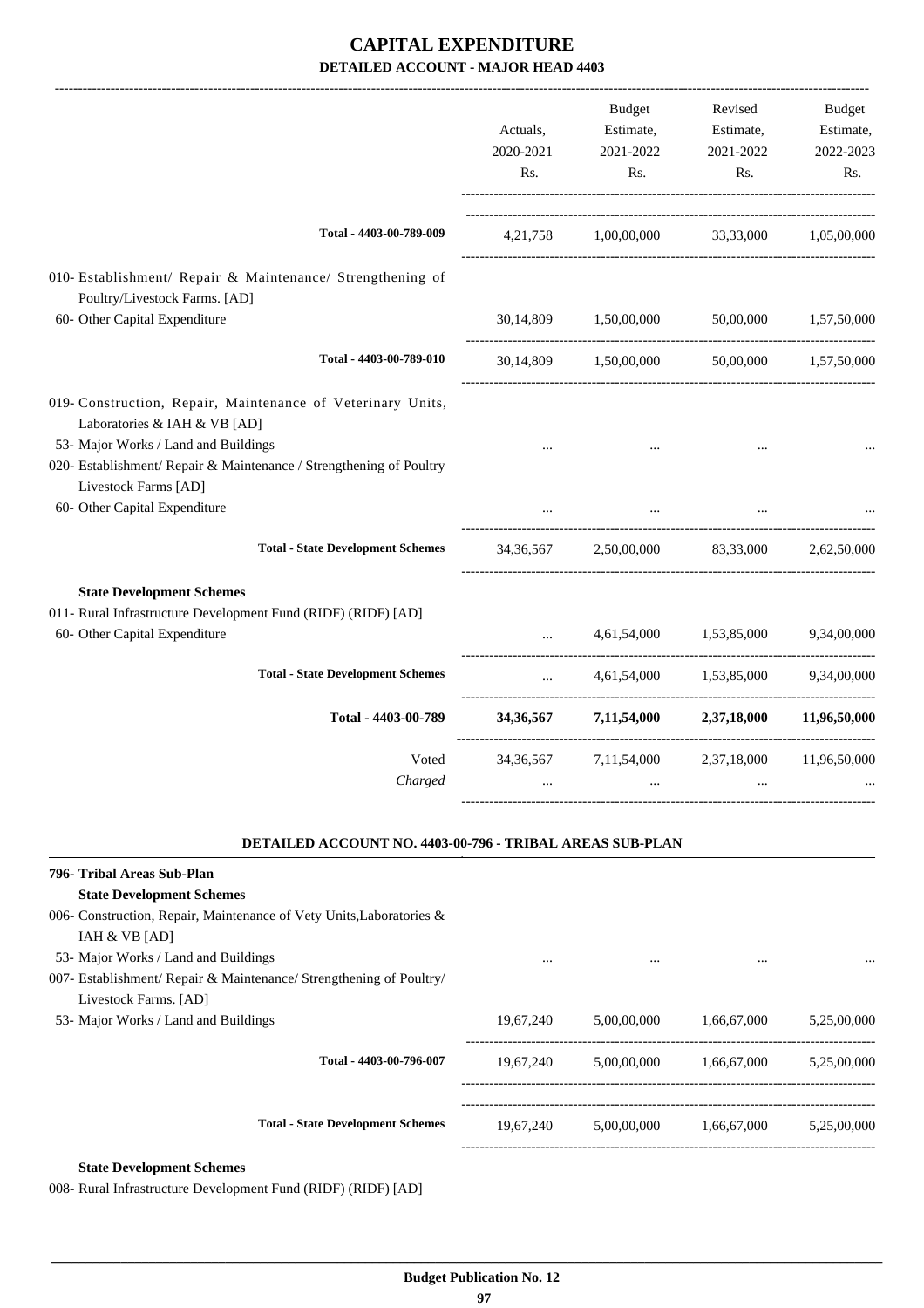|                                          |           | <b>Budget</b> | Revised     | <b>Budget</b> |
|------------------------------------------|-----------|---------------|-------------|---------------|
|                                          | Actuals.  | Estimate,     | Estimate,   | Estimate,     |
|                                          | 2020-2021 | 2021-2022     | 2021-2022   | 2022-2023     |
|                                          | Rs.       | Rs.           | Rs.         | Rs.           |
| 53- Major Works / Land and Buildings     | $\cdots$  | 3,07,69,000   | 1,02,56,000 | 6,00,00,000   |
| <b>Total - State Development Schemes</b> | $\cdots$  | 3,07,69,000   | 1,02,56,000 | 6,00,00,000   |
| Total - 4403-00-796                      | 19,67,240 | 8,07,69,000   | 2,69,23,000 | 11,25,00,000  |
| Voted                                    | 19,67,240 | 8,07,69,000   | 2,69,23,000 | 11,25,00,000  |
| Charged                                  | $\cdots$  | $\cdots$      | $\cdots$    | $\cdots$      |
|                                          |           |               |             |               |

#### **DETAILED ACCOUNT NO. 4403-00-800 - OTHER EXPENDITURE .**

### **800- Other Expenditure State Development Schemes**

## 001- Assistance to West Bengal University of Animal and Fishery

| <b>Total - State Development Schemes</b> | 76.17.381   | 27,00,00,000 | 9,00,00,000 | 28,35,00,000 |
|------------------------------------------|-------------|--------------|-------------|--------------|
|                                          |             |              |             |              |
| Total - 4403-00-800                      | 76, 17, 381 | 27,00,00,000 | 9,00,00,000 | 28,35,00,000 |
| Voted                                    | 76.17.381   | 27,00,00,000 | 9,00,00,000 | 28,35,00,000 |
| Charged                                  |             |              |             | $\cdots$     |
|                                          |             |              |             |              |

**--------------------------------------------------------------------------------------------------------------------------------------------------------------------------------**

### **DETAILED ACCOUNT NO. 4403 - DEDUCT RECOVERIES IN REDUCTION OF EXPENDITURE**

| 102- Cattle and Buffalo Development                              |                |          |          |           |
|------------------------------------------------------------------|----------------|----------|----------|-----------|
| <b>State Development Schemes</b>                                 |                |          |          |           |
| 901-Deduct Receipts and Recoveries on Capital Account [AD]       |                |          |          |           |
| 70-Deduct Recoveries                                             |                |          |          |           |
| 01-Others                                                        | $-1,92,72,055$ | $\cdots$ | $\cdots$ | $\ddotsc$ |
| Total - 102 - Deduct - Recoveries                                | $-1,92,72,055$ | $\cdots$ | $\cdots$ | $\ddotsc$ |
| 103- Poultry Development                                         |                |          |          |           |
| <b>State Development Schemes</b>                                 |                |          |          |           |
| 028-Establishment/Repair & Maintenance /Strengthening of Poultry |                |          |          |           |
| Farms [AD]                                                       |                |          |          |           |
| 70-Deduct Recoveries                                             |                |          |          |           |
| 01-Others                                                        | $\cdots$       | $\cdots$ | $\cdots$ | $\ddotsc$ |
| Total - 103 - Deduct - Recoveries                                | $\cdots$       | $\cdots$ | $\cdots$ | $\ddotsc$ |
| 789- Special Component Plan for Scheduled Castes                 |                |          |          |           |

State Development Schemes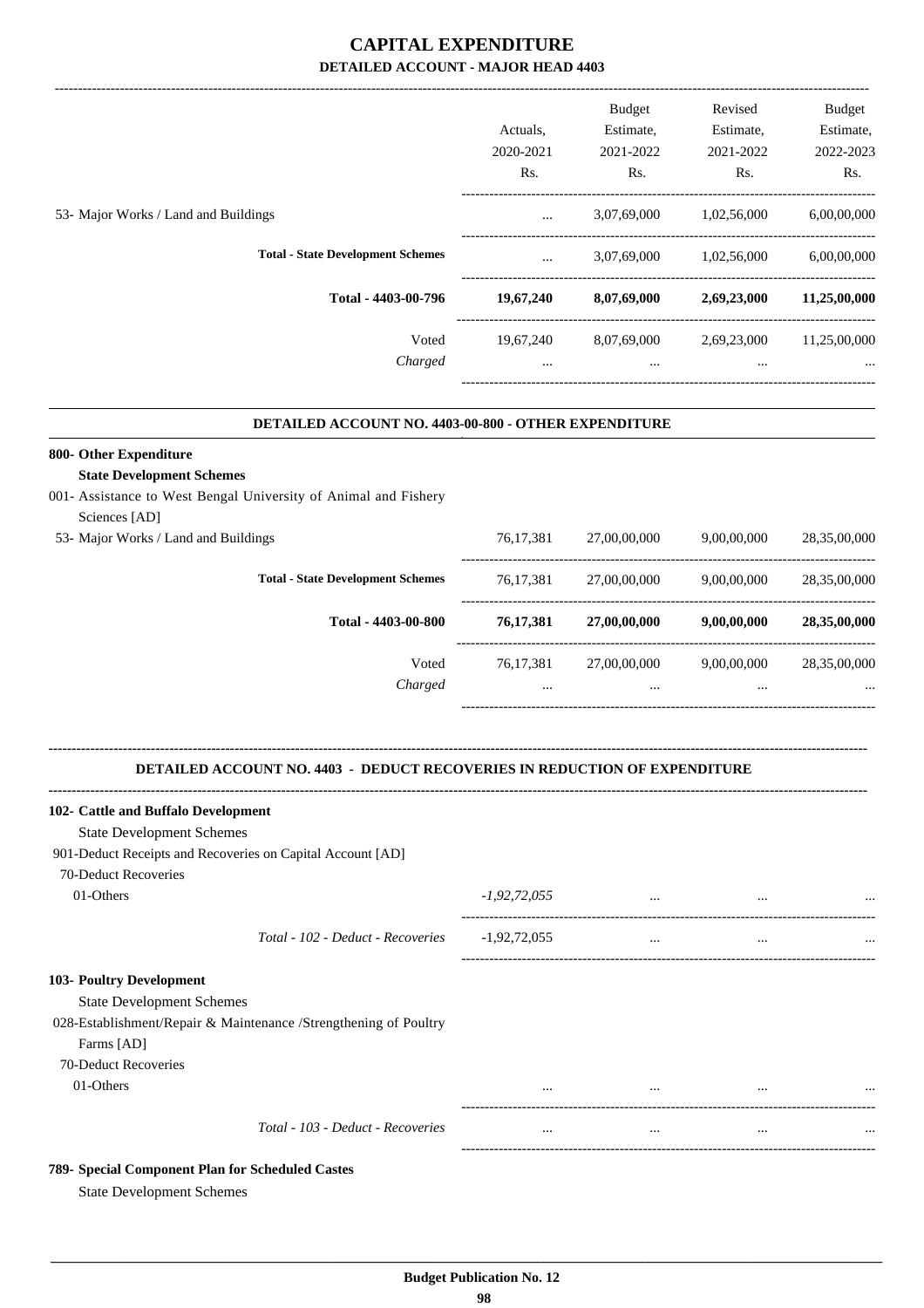|                                                                | Actuals.       | <b>Budget</b><br>Estimate, | Revised<br>Estimate, | Budget<br>Estimate, |
|----------------------------------------------------------------|----------------|----------------------------|----------------------|---------------------|
|                                                                | 2020-2021      | 2021-2022                  | 2021-2022            | 2022-2023           |
|                                                                | Rs.            | Rs.                        | Rs.                  | Rs.                 |
| 011-Rural Infrastructure Development Fund (RIDF) (RIDF) [AD]   |                |                            |                      |                     |
| 70-Deduct Recoveries                                           |                |                            |                      |                     |
| 01-Others                                                      | $\cdots$       | $\cdots$                   |                      |                     |
| Total - 789 - Deduct - Recoveries                              | $\cdots$       | $\cdots$                   | $\cdots$             |                     |
| 800- Other Expenditure                                         |                |                            |                      |                     |
| <b>State Development Schemes</b>                               |                |                            |                      |                     |
| 001-Assistance to West Bengal University of Animal and Fishery |                |                            |                      |                     |
| Sciences [AD]                                                  |                |                            |                      |                     |
| 70-Deduct Recoveries                                           |                |                            |                      |                     |
| 01-Others                                                      |                | $\cdots$                   | $\cdots$             |                     |
| Total - 800 - Deduct - Recoveries                              | $\cdots$       | $\cdots$                   | $\cdots$             |                     |
| Total - 4403 - Deduct - Recoveries                             | $-1,92,72,055$ | $\cdots$                   | $\cdots$             |                     |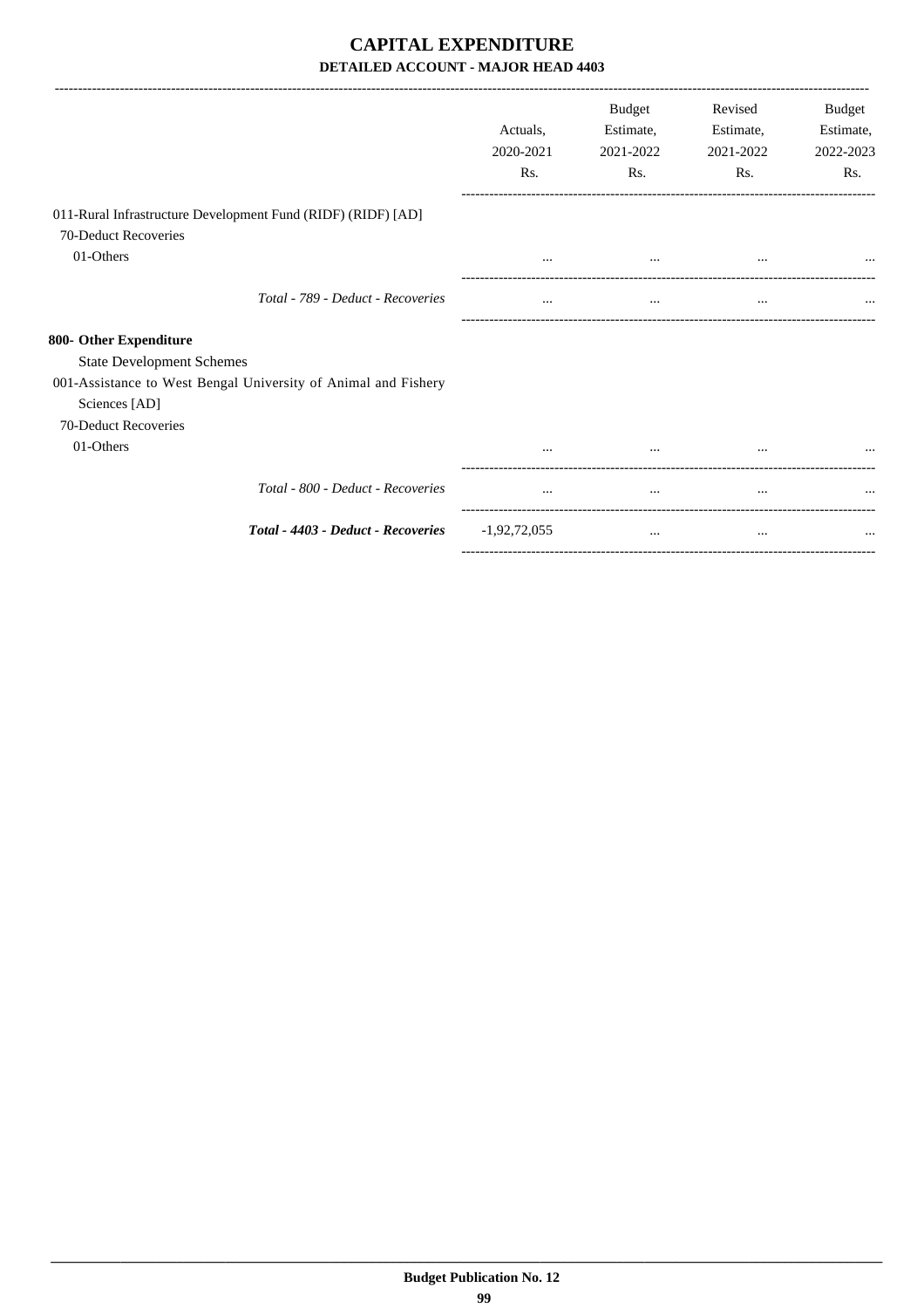## **CAPITAL EXPENDITURE**

### **DEMAND No. 06**

### **Animal Resources Development Department**

## **C. Capital Accounts of Economic Services - (a) Capital Account of Agriculture and Allied Activities**

**Head of Account : 4404 - Capital Outlay on Dairy Development**

| Voted Rs. 56,15,00,000                                   | <b>Charged Rs. Nil</b>                                |                                          |                                                            |                                                                 | Total Rs. 56,15,00,000                      |
|----------------------------------------------------------|-------------------------------------------------------|------------------------------------------|------------------------------------------------------------|-----------------------------------------------------------------|---------------------------------------------|
|                                                          |                                                       |                                          | Voted Rs.                                                  | <b>Charged Rs.</b>                                              | <b>Total Rs.</b>                            |
| <b>Gross Expenditure</b>                                 |                                                       |                                          | 56,15,00,000                                               | $\cdots$                                                        | 56,15,00,000                                |
| <b>Deduct - Recoveries</b>                               |                                                       |                                          |                                                            | $\cdots$                                                        |                                             |
| Net Expenditure                                          |                                                       |                                          | 56,15,00,000                                               | $\cdots$                                                        | 56,15,00,000                                |
|                                                          | <b>CAPITAL EXPENDITURE</b><br><b>ABSTRACT ACCOUNT</b> |                                          |                                                            |                                                                 |                                             |
|                                                          |                                                       |                                          |                                                            |                                                                 |                                             |
|                                                          |                                                       |                                          | Budget                                                     | Revised                                                         | Budget                                      |
|                                                          |                                                       | Actuals,<br>2020-2021                    | Estimate,<br>2021-2022                                     | Estimate,<br>2021-2022                                          | Estimate,<br>2022-2023                      |
|                                                          |                                                       | Rs.                                      | Rs.                                                        | Rs.                                                             | Rs.                                         |
|                                                          |                                                       |                                          |                                                            |                                                                 |                                             |
| 110- Greater Kolkata Milk Supply Scheme                  |                                                       |                                          |                                                            |                                                                 |                                             |
| <b>State Development Schemes</b>                         |                                                       | $\cdots$                                 | 1,40,00,000                                                | 46,67,000                                                       | 1,47,00,000                                 |
|                                                          | <b>Total - 110</b>                                    | $\cdots$                                 |                                                            | $1,40,00,000$ $46,67,000$                                       | 1,47,00,000                                 |
| 190- Investments in Public Sector and Other Undertakings |                                                       |                                          |                                                            |                                                                 |                                             |
| <b>State Development Schemes</b>                         |                                                       | $\cdots$<br>---------------------------- | $1,\!00,\!00,\!000$                                        | $\mathbf{r}$ and $\mathbf{r}$ and $\mathbf{r}$ and $\mathbf{r}$ | 1,05,00,000                                 |
|                                                          | <b>Total - 190</b>                                    |                                          | $1,00,00,000$ $1,05,00,000$                                |                                                                 |                                             |
| 191- Investments in Dairy Co-operatives                  |                                                       |                                          |                                                            |                                                                 |                                             |
| <b>State Development Schemes</b>                         |                                                       |                                          | 5,00,000<br>$\mathbf{r}$ and $\mathbf{r}$ and $\mathbf{r}$ | the contract of the contract of the                             | 5,25,000                                    |
|                                                          | <b>Total - 191</b>                                    | $\cdots$                                 | 5,00,000                                                   |                                                                 | 5,25,000<br>$\cdots$ . The same of $\cdots$ |
| 789- Special Component Plan for Scheduled Castes         |                                                       |                                          |                                                            |                                                                 |                                             |
| <b>State Development Schemes</b>                         |                                                       | $\cdots$                                 | 42,15,00,000                                               | 14,05,00,000                                                    | 44,25,75,000                                |
|                                                          | <b>Total - 789</b>                                    |                                          | $42,15,00,000$ $14,05,00,000$ $44,25,75,000$               |                                                                 |                                             |
| 796- Tribal Areas Sub-Plan                               |                                                       |                                          |                                                            |                                                                 |                                             |
| <b>State Development Schemes</b>                         |                                                       | 7,13,849                                 | 4,61,54,000                                                | 1,53,85,000                                                     | 9,32,00,000                                 |
|                                                          | <b>Total - 796</b>                                    | 7,13,849                                 |                                                            | 4,61,54,000 1,53,85,000                                         | 9,32,00,000                                 |
|                                                          | <b>Grand Total - Gross</b>                            | 7,13,849                                 |                                                            | 49,21,54,000 16,05,52,000                                       | 56,15,00,000                                |
|                                                          | Voted                                                 | 7,13,849                                 | 49,21,54,000                                               | 16,05,52,000                                                    | 56,15,00,000                                |
|                                                          | Charged                                               | $\cdots$                                 | $\cdots$                                                   | $\cdots$                                                        |                                             |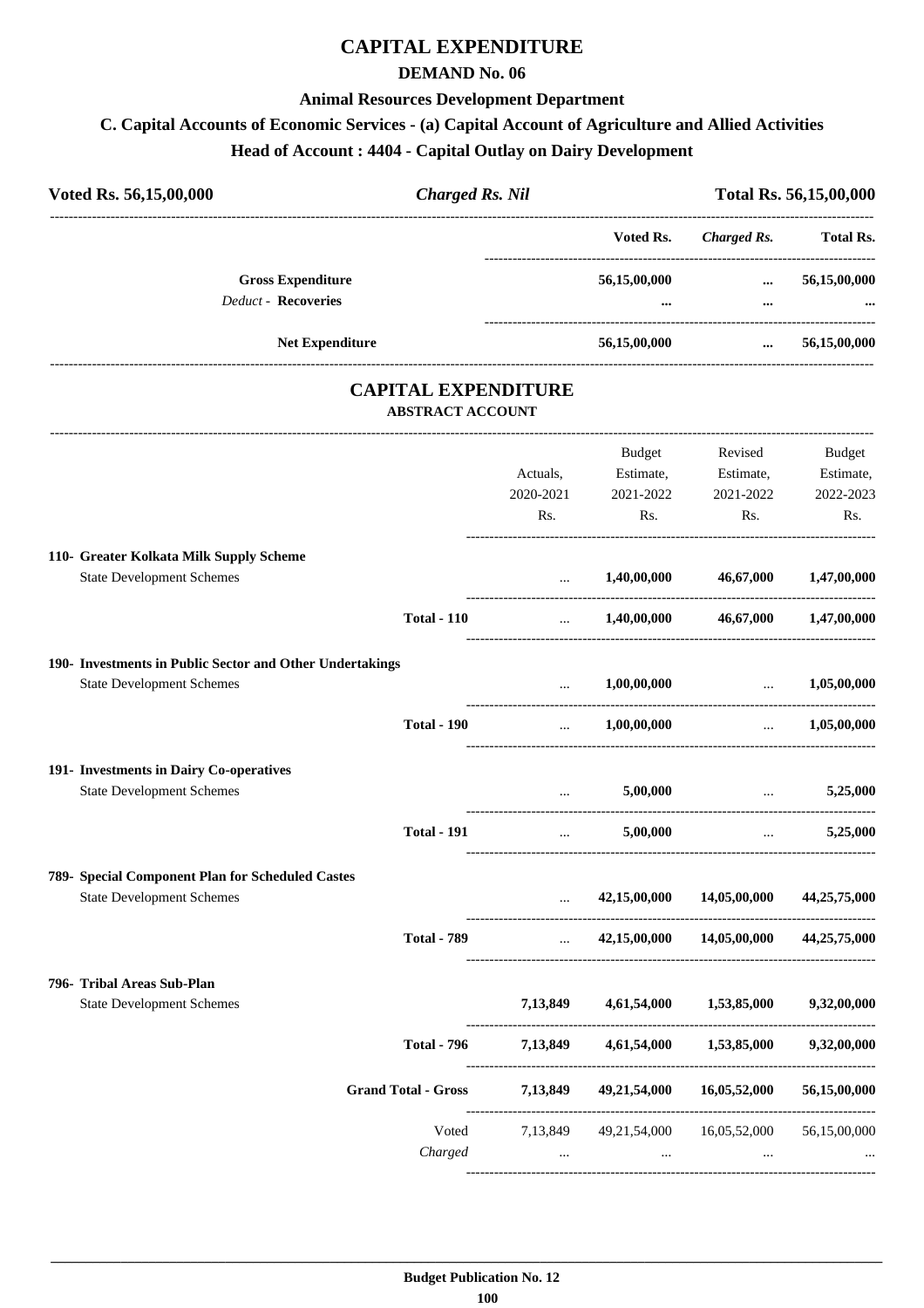### **CAPITAL EXPENDITURE ABSTRACT ACCOUNT**

|                                  | Actuals.<br>2020-2021<br>Rs. | <b>Budget</b><br>Estimate,<br>2021-2022<br>Rs. | Revised<br>Estimate,<br>2021-2022<br>Rs. | <b>Budget</b><br>Estimate,<br>2022-2023<br>Rs. |
|----------------------------------|------------------------------|------------------------------------------------|------------------------------------------|------------------------------------------------|
| <b>State Development Schemes</b> | 7,13,849                     | 49,21,54,000                                   | 16,05,52,000                             | 56,15,00,000                                   |
| <b>Deduct Recoveries</b>         | $-21,95,142$                 |                                                | $\cdots$                                 |                                                |
| <b>Grand Total - Net</b>         | $-14,81,293$                 | 49,21,54,000                                   | 16,05,52,000                             | 56,15,00,000                                   |
| Voted<br>Charged                 | $-14,81,293$<br>$\cdots$     | 49,21,54,000<br>$\cdots$                       | 16,05,52,000<br>$\cdots$                 | 56,15,00,000<br>$\cdots$                       |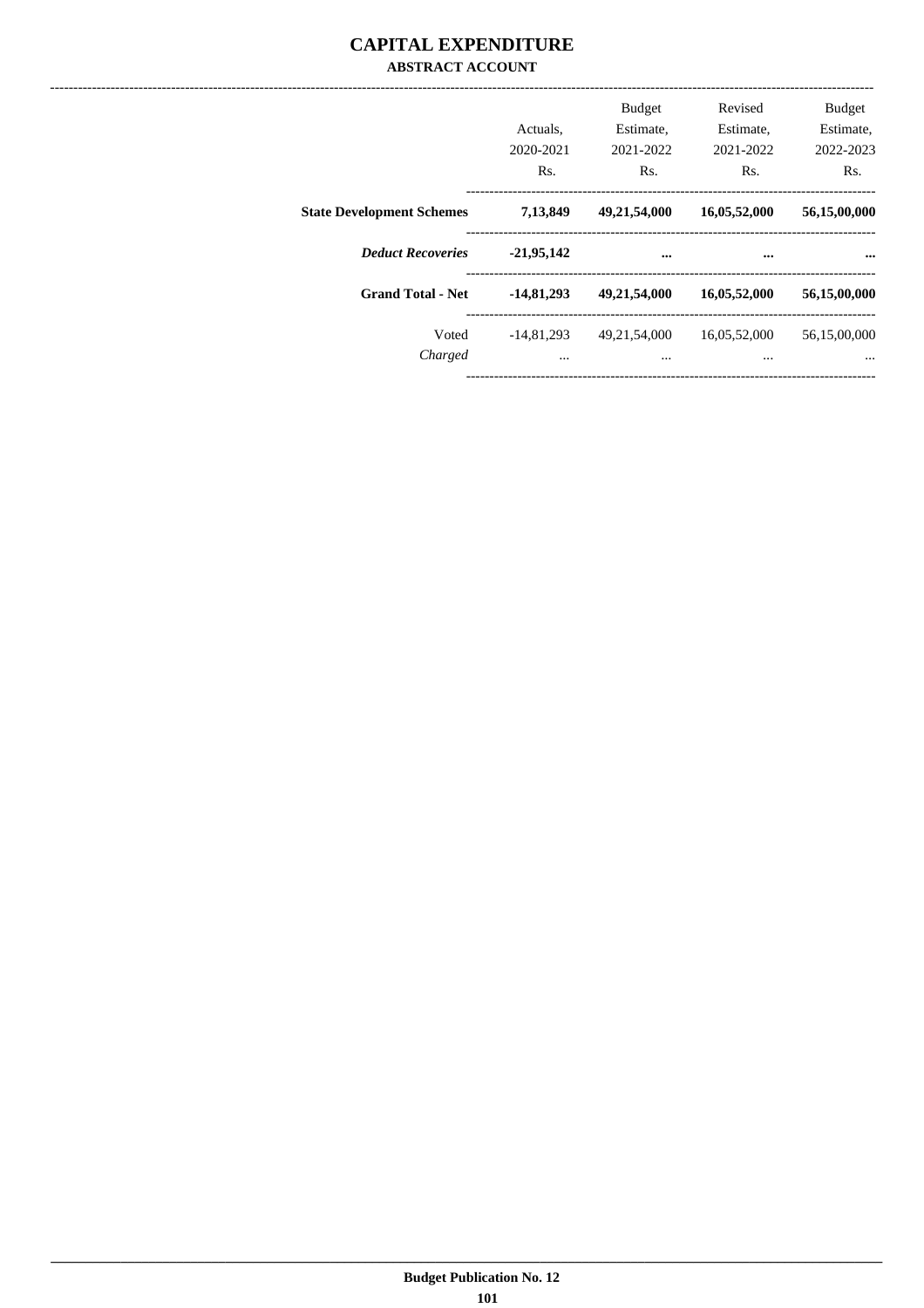|                                                                                              |                  | <b>Budget</b>    | Revised                                         | Budget           |
|----------------------------------------------------------------------------------------------|------------------|------------------|-------------------------------------------------|------------------|
|                                                                                              | Actuals,         | Estimate,        | Estimate,                                       | Estimate,        |
|                                                                                              | 2020-2021<br>Rs. | 2021-2022<br>Rs. | 2021-2022<br>Rs.                                | 2022-2023<br>Rs. |
|                                                                                              |                  |                  |                                                 |                  |
| DETAILED ACCOUNT NO. 4404-00-110 - GREATER KOLKATA MILK SUPPLY SCHEME                        |                  |                  |                                                 |                  |
| 110- Greater Kolkata Milk Supply Scheme                                                      |                  |                  |                                                 |                  |
| <b>State Development Schemes</b>                                                             |                  |                  |                                                 |                  |
| 001- Greater Calcutta Milk Supply [AD]                                                       |                  |                  |                                                 |                  |
| 52- Machinery and Equipment/Tools and Plants                                                 | $\cdots$         | 1,40,00,000      | 46,67,000                                       | 1,47,00,000      |
| <b>Total - State Development Schemes</b>                                                     | $\cdots$         | 1,40,00,000      | 46,67,000                                       | 1,47,00,000      |
| Total - 4404-00-110                                                                          | $\cdots$         | 1,40,00,000      | 46,67,000                                       | 1,47,00,000      |
| Voted                                                                                        | $\cdots$         | 1,40,00,000      | 46,67,000                                       | 1,47,00,000      |
| Charged                                                                                      | $\cdots$         | $\cdots$         | $\cdots$                                        |                  |
|                                                                                              |                  |                  |                                                 |                  |
| DETAILED ACCOUNT NO. 4404-00-190 - INVESTMENTS IN PUBLIC SECTOR AND OTHER UNDERTAKINGS       |                  |                  |                                                 |                  |
| 190- Investments in Public Sector and Other Undertakings<br><b>State Development Schemes</b> |                  |                  |                                                 |                  |
| 001- Investment in Share Capital [AD]                                                        |                  |                  |                                                 |                  |
| 54- Investment                                                                               | $\ddotsc$        | 1,00,00,000      | $\ddotsc$                                       | 1,05,00,000      |
| <b>Total - State Development Schemes</b>                                                     | $\cdots$         | 1,00,00,000      | -------------------------------<br>$\mathbf{r}$ | 1,05,00,000      |
| Total - 4404-00-190                                                                          | $\cdots$         | 1,00,00,000      | $\cdots$                                        | 1,05,00,000      |
| Voted                                                                                        |                  | 1,00,00,000      | $\cdots$                                        | 1,05,00,000      |
| Charged                                                                                      | $\cdots$         |                  | $\cdots$                                        |                  |
|                                                                                              |                  |                  |                                                 |                  |
| DETAILED ACCOUNT NO. 4404-00-191 - INVESTMENTS IN DAIRY CO-OPERATIVES                        |                  |                  |                                                 |                  |
| 191- Investments in Dairy Co-operatives                                                      |                  |                  |                                                 |                  |
| <b>State Development Schemes</b>                                                             |                  |                  |                                                 |                  |
| 001- Share Capital of West Bengal Co-operative Milk Producers                                |                  |                  |                                                 |                  |
| Federation Ltd. [AD]                                                                         |                  |                  |                                                 |                  |
| 54- Investment                                                                               | $\cdots$         | 5,00,000         | $\cdots$                                        | 5,25,000         |
| <b>Total - State Development Schemes</b>                                                     | $\cdots$         | 5,00,000         | $\cdots$                                        | 5,25,000         |
| Total - 4404-00-191                                                                          | $\cdots$         | 5,00,000         | $\cdots$                                        | 5,25,000         |
| Voted                                                                                        | $\cdots$         | 5,00,000         | $\cdots$                                        | 5,25,000         |
| Charged                                                                                      | $\cdots$         | $\cdots$         | $\ddotsc$                                       |                  |
|                                                                                              |                  |                  |                                                 |                  |
|                                                                                              |                  |                  |                                                 |                  |

**DETAILED ACCOUNT NO. 4404-00-789 - SPECIAL COMPONENT PLAN FOR SCHEDULED CASTES .**

**789- Special Component Plan for Scheduled Castes**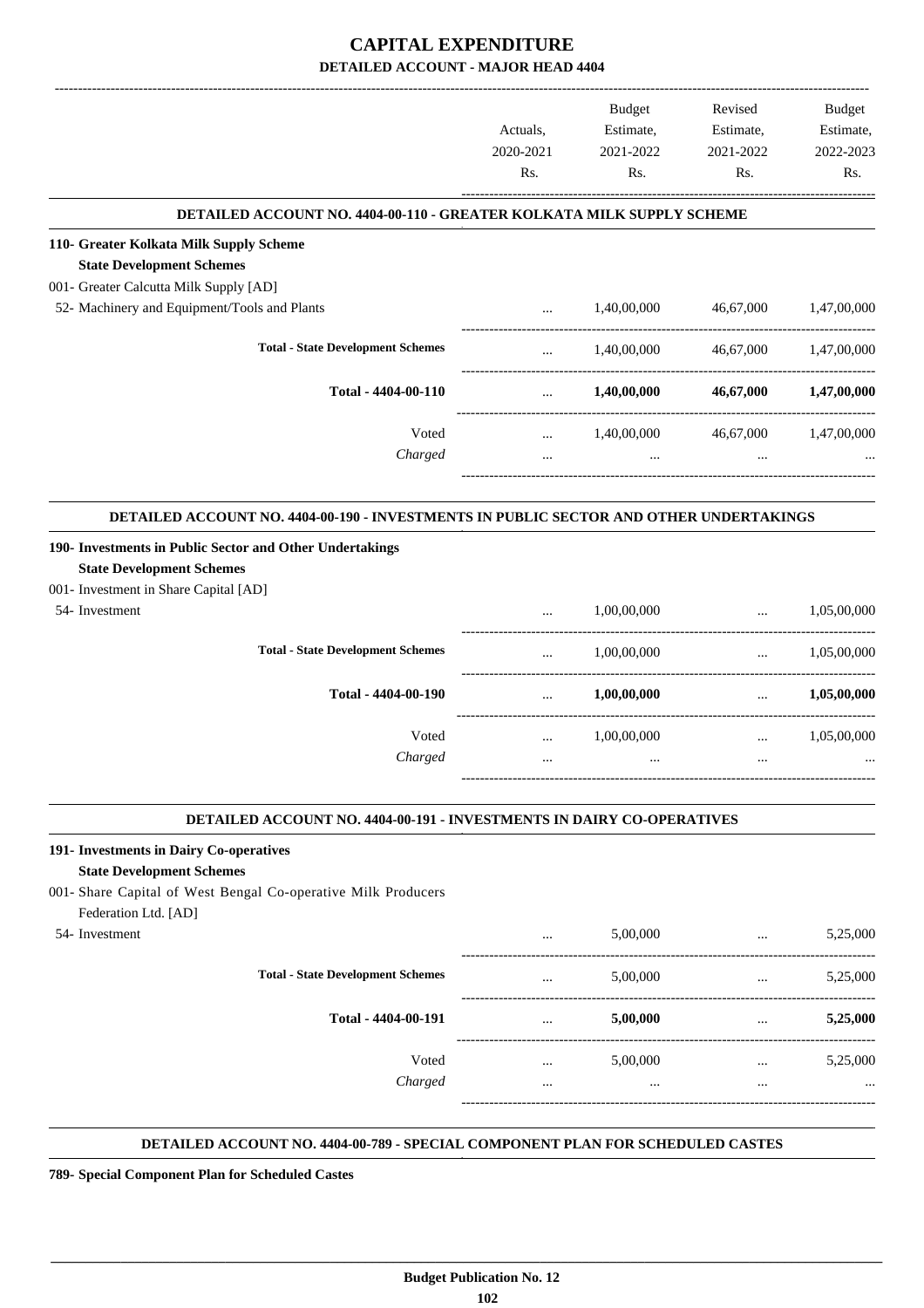|                                                                                                                                                   | Actuals,<br>2020-2021<br>Rs.  | Budget<br>Estimate,<br>2021-2022<br>Rs.      | Revised<br>Estimate,<br>2021-2022<br>Rs. | Budget<br>Estimate,<br>2022-2023<br>Rs. |
|---------------------------------------------------------------------------------------------------------------------------------------------------|-------------------------------|----------------------------------------------|------------------------------------------|-----------------------------------------|
| <b>State Development Schemes</b>                                                                                                                  |                               |                                              |                                          |                                         |
| 001- Rural Dairy Extention [AD]                                                                                                                   |                               |                                              |                                          |                                         |
| 53- Major Works / Land and Buildings                                                                                                              | $\cdots$                      |                                              |                                          |                                         |
| 004- Development/Modernization of Govt. Dairies [AD]                                                                                              |                               |                                              |                                          |                                         |
| 52- Machinery and Equipment/Tools and Plants                                                                                                      | $\cdots$                      |                                              | 42,15,00,000 14,05,00,000                | 44,25,75,000                            |
| Total - 4404-00-789-004                                                                                                                           | $\cdots$                      |                                              | 42,15,00,000 14,05,00,000 44,25,75,000   |                                         |
| <b>Total - State Development Schemes</b>                                                                                                          |                               | $42,15,00,000$ $14,05,00,000$ $44,25,75,000$ |                                          |                                         |
| Total - 4404-00-789                                                                                                                               | $\mathbf{r}$ and $\mathbf{r}$ |                                              | 42,15,00,000 14,05,00,000 44,25,75,000   |                                         |
| Voted                                                                                                                                             | ---------------------------   | $42,15,00,000$ $14,05,00,000$ $44,25,75,000$ |                                          |                                         |
| Charged                                                                                                                                           | $\cdots$                      | $\cdots$                                     | $\ddots$                                 |                                         |
| DETAILED ACCOUNT NO. 4404-00-796 - TRIBAL AREAS SUB-PLAN                                                                                          |                               |                                              |                                          |                                         |
| 796- Tribal Areas Sub-Plan<br><b>State Development Schemes</b><br>001- Rural Dairy Extention [AD]<br>52- Machinery and Equipment/Tools and Plants |                               |                                              |                                          |                                         |
| <b>State Development Schemes</b><br>002- Infrastructure facilities for Dairy Development Programme under<br>R.I.D.F. (RIDF) [AD]                  |                               |                                              |                                          |                                         |
| 53- Major Works / Land and Buildings                                                                                                              |                               | 7,13,849 4,61,54,000 1,53,85,000             |                                          | 9,32,00,000                             |
| <b>Total - State Development Schemes</b>                                                                                                          | 7,13,849                      | 4,61,54,000                                  | 1,53,85,000                              | 9,32,00,000                             |
| Total - 4404-00-796                                                                                                                               |                               | 7,13,849 4,61,54,000 1,53,85,000 9,32,00,000 |                                          |                                         |
| Voted                                                                                                                                             | 7,13,849                      | 4,61,54,000                                  | 1,53,85,000                              | 9,32,00,000                             |
| Charged                                                                                                                                           | $\cdots$                      | $\cdots$                                     | $\cdots$                                 |                                         |
| <b>DETAILED ACCOUNT NO. 4404 - DEDUCT RECOVERIES IN REDUCTION OF EXPENDITURE</b>                                                                  |                               |                                              |                                          |                                         |
| 789- Special Component Plan for Scheduled Castes                                                                                                  |                               |                                              |                                          |                                         |
| <b>State Development Schemes</b>                                                                                                                  |                               |                                              |                                          |                                         |
| 004-Development/Modernization of Govt. Dairies [AD]<br>70-Deduct Recoveries                                                                       |                               |                                              |                                          |                                         |
| 01-Others                                                                                                                                         |                               | $\cdots$                                     |                                          |                                         |
| Total - 789 - Deduct - Recoveries                                                                                                                 |                               | $\cdots$                                     |                                          |                                         |
|                                                                                                                                                   |                               |                                              |                                          |                                         |
| 796- Tribal Areas Sub-Plan                                                                                                                        |                               |                                              |                                          |                                         |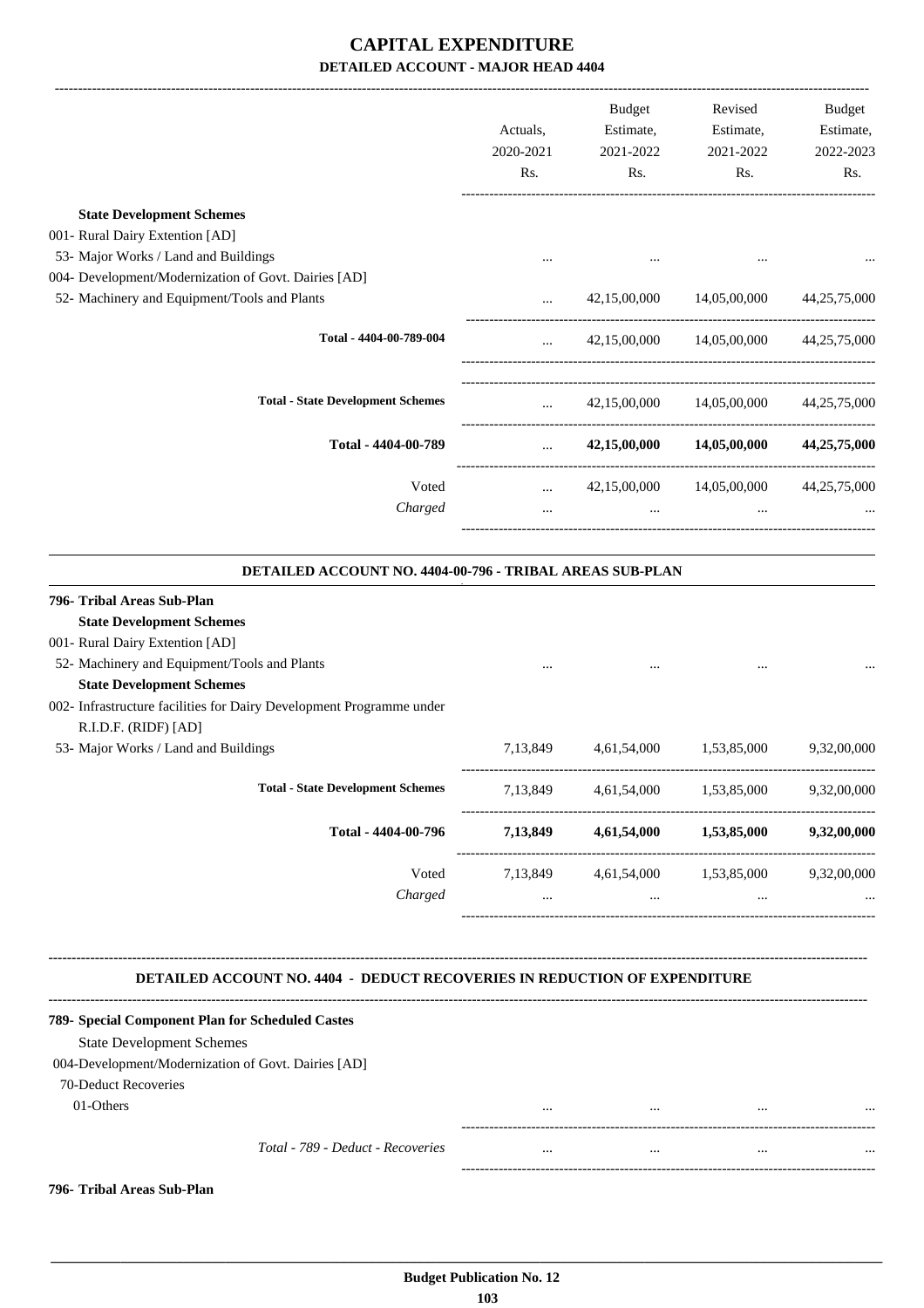|                                                       |                                    | Actuals.<br>2020-2021<br>Rs. | <b>Budget</b><br>Estimate,<br>2021-2022<br>Rs. | Revised<br>Estimate,<br>2021-2022<br>Rs. | <b>Budget</b><br>Estimate,<br>2022-2023<br>Rs. |
|-------------------------------------------------------|------------------------------------|------------------------------|------------------------------------------------|------------------------------------------|------------------------------------------------|
| <b>State Development Schemes</b>                      |                                    |                              |                                                |                                          |                                                |
| 901-Deduct Recoveries on Capital Accounts (RIDF) [AD] |                                    |                              |                                                |                                          |                                                |
| 70-Deduct Recoveries                                  |                                    |                              |                                                |                                          |                                                |
| 01-Others                                             |                                    | $-21,95,142$                 | $\cdots$                                       |                                          | $\cdots$                                       |
|                                                       | Total - 796 - Deduct - Recoveries  | $-21,95,142$                 | $\cdots$                                       | $\cdots$                                 | $\cdots$                                       |
|                                                       | Total - 4404 - Deduct - Recoveries | $-21,95,142$                 | $\cdots$                                       |                                          | $\cdots$                                       |
|                                                       |                                    |                              |                                                |                                          |                                                |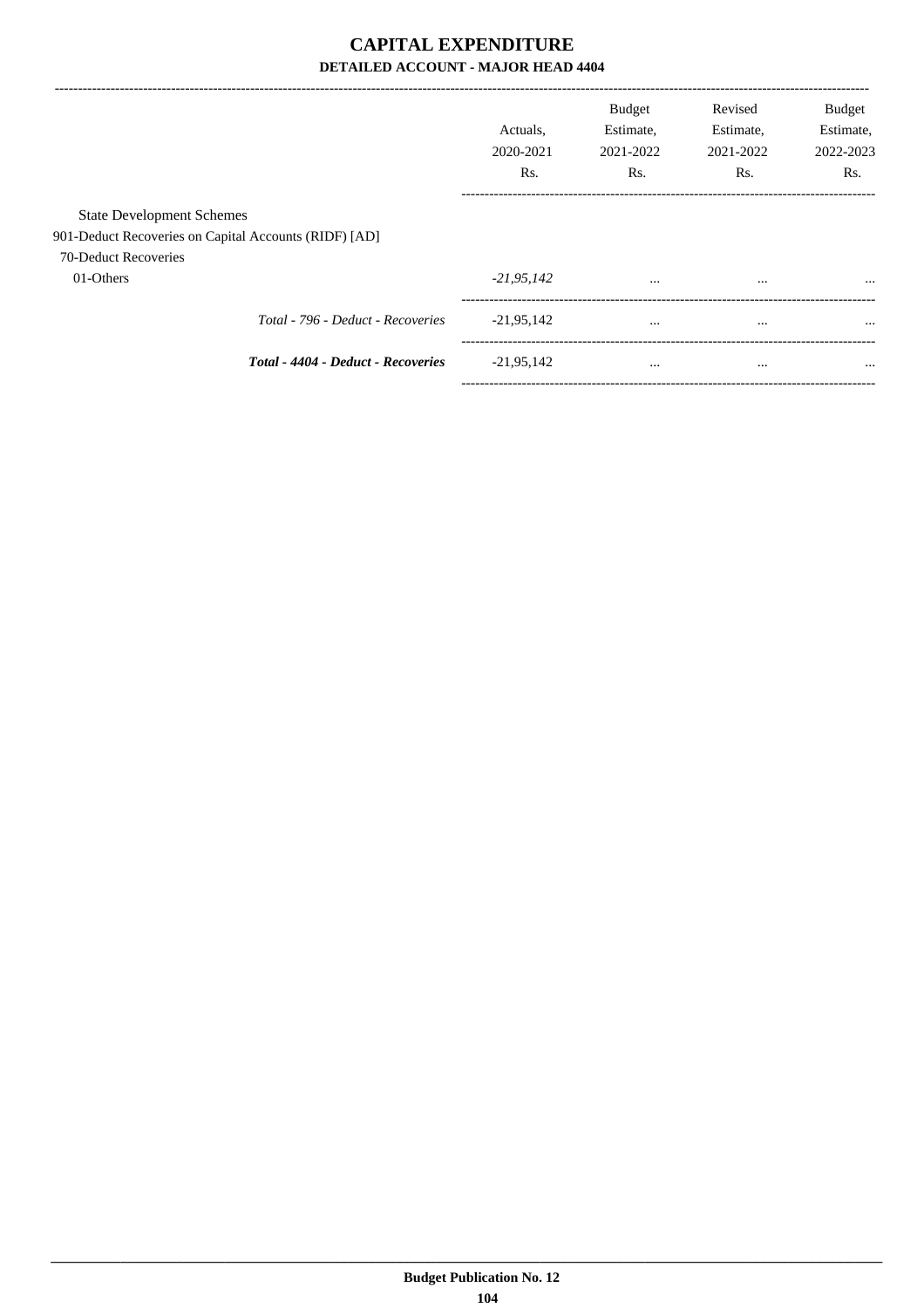## **LOAN AND ADVANCES-DISBURSEMENT**

### **DEMAND No. 06**

### **Animal Resources Development Department**

### E. Public Debt -

### Head of Account: 6003 - Internal Debt of the State Government

| <b>Voted Rs. Nil</b>                            | <b>Charged Rs. Nil</b>     |                      | <b>Total Rs. Nil</b> |
|-------------------------------------------------|----------------------------|----------------------|----------------------|
|                                                 | Voted Rs.                  | Charged Rs.          | <b>Total Rs.</b>     |
| <b>Gross Expenditure</b><br>Deduct - Recoveries | $\cdots$<br>$\cdots$       | $\cdots$<br>$\cdots$ | $\cdots$<br>$\cdots$ |
|                                                 | <b>Net Expenditure</b><br> |                      |                      |

### **LOAN AND ADVANCES-DISBURSEMENT ABSTRACT ACCOUNT**

|                                                                                            | Actuals.<br>2020-2021<br>Rs. | <b>Budget</b><br>Estimate,<br>2021-2022<br>Rs. | Revised<br>Estimate,<br>2021-2022<br>Rs. | Budget<br>Estimate,<br>2022-2023<br>Rs. |
|--------------------------------------------------------------------------------------------|------------------------------|------------------------------------------------|------------------------------------------|-----------------------------------------|
| 108- Loans from National Co-oprative Development Corporation<br>Administrative Expenditure | $\cdots$                     | $\cdots$                                       | $\cdots$                                 | $\cdots$                                |
| <b>Total - 108</b>                                                                         | $\cdots$                     | $\cdots$                                       | $\cdots$                                 | $\cdots$                                |
| <b>Grand Total - Gross</b>                                                                 | $\cdots$                     | $\cdots$                                       | $\cdots$                                 | $\cdots$                                |
| Voted<br>Charged                                                                           | $\cdots$<br>$\cdots$         | $\cdots$<br>$\cdots$                           | $\cdots$<br>                             | $\cdots$<br>$\cdots$                    |
| <b>Administrative Expenditure</b>                                                          |                              | $\cdots$                                       | $\cdots$                                 | $\cdots$                                |
| <b>Deduct Recoveries</b>                                                                   | $\cdots$                     | $\cdots$                                       |                                          | $\cdots$                                |
| <b>Grand Total - Net</b>                                                                   | $\cdots$                     | $\cdots$                                       | $\cdots$                                 |                                         |
| Voted<br>Charged                                                                           | $\cdots$<br>$\cdots$         | $\cdots$<br>$\cdots$                           | $\cdots$<br>                             | $\cdots$                                |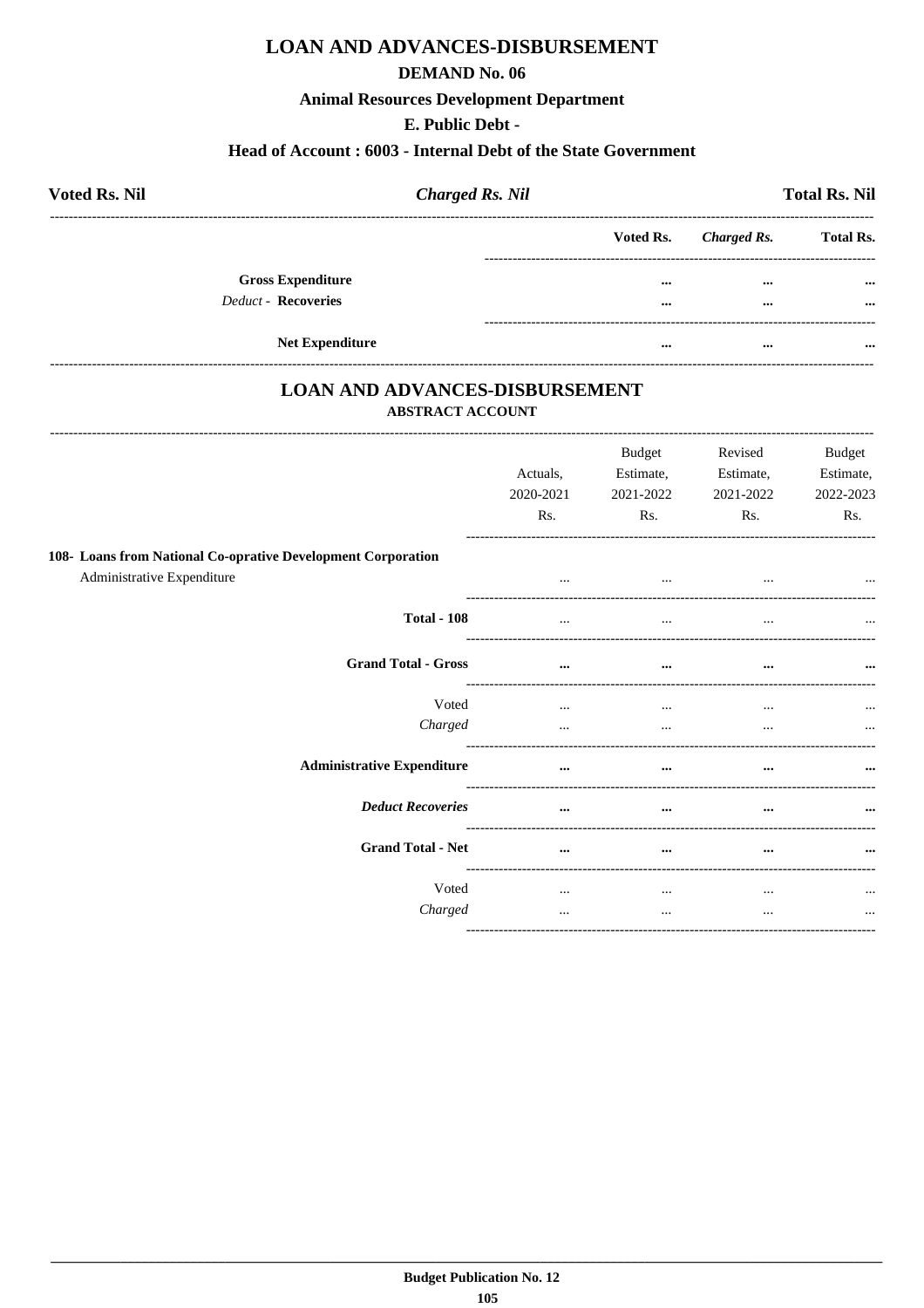#### **LOAN AND ADVANCES-DISBURSEMENT**

**DETAILED ACCOUNT - MAJOR HEAD 6003**

|                                                               |                                                                                            |           | <b>Budget</b> | Revised   | <b>Budget</b> |
|---------------------------------------------------------------|--------------------------------------------------------------------------------------------|-----------|---------------|-----------|---------------|
|                                                               |                                                                                            | Actuals.  | Estimate,     | Estimate, | Estimate,     |
|                                                               |                                                                                            | 2020-2021 | 2021-2022     | 2021-2022 | 2022-2023     |
|                                                               |                                                                                            | Rs.       | Rs.           | Rs.       | Rs.           |
|                                                               | DETAILED ACCOUNT NO. 6003-00-108 - LOANS FROM NATIONAL CO-OPRATIVE DEVELOPMENT CORPORATION |           |               |           |               |
| 108- Loans from National Co-oprative Development Corporation  |                                                                                            |           |               |           |               |
| <b>Administrative Expenditure</b>                             |                                                                                            |           |               |           |               |
| 001- Loans from National Co-operative Development Corporation |                                                                                            |           |               |           |               |
| [AD]                                                          |                                                                                            |           |               |           |               |
| 56- Repayment of Loans                                        | Charged                                                                                    | $\cdots$  | $\cdots$      |           | $\cdots$      |
|                                                               | Total - 6003-00-108                                                                        | $\cdots$  | $\cdots$      | $\cdots$  | $\cdots$      |
|                                                               |                                                                                            |           |               |           |               |
|                                                               | Voted                                                                                      | $\cdots$  | $\cdots$      | $\cdots$  | $\cdots$      |
|                                                               | Charged                                                                                    |           | $\cdots$      | $\cdots$  | $\ddotsc$     |

-----------------------------------------------------------------------------------------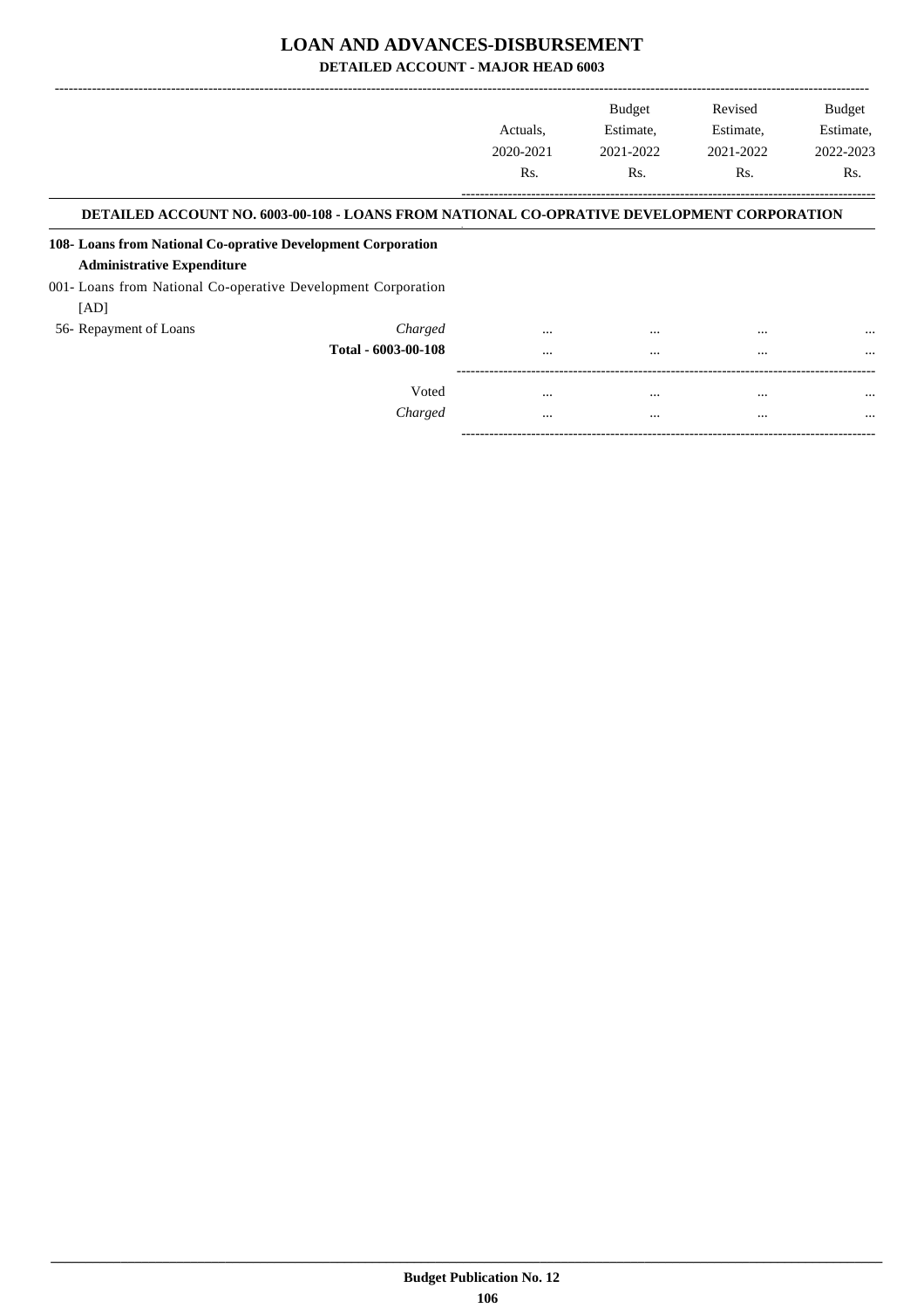## REVENUE EXPENDITURE

#### **DEMAND No. 07**

## **Backward Classes Welfare Department**

## A. General Services - (c) Interest payment and servicing of Debt

## **Head of Account : 2049 - Interest Payments**

| <b>Voted Rs. Nil</b> |                            | <b>Charged Rs. Nil</b> |           |             | <b>Total Rs. Nil</b> |
|----------------------|----------------------------|------------------------|-----------|-------------|----------------------|
|                      |                            |                        | Voted Rs. | Charged Rs. | <b>Total Rs.</b>     |
|                      | <b>Gross Expenditure</b>   |                        | $\cdots$  |             | $\cdots$             |
|                      | <b>Deduct - Recoveries</b> |                        | $\cdots$  |             | $\cdots$             |
|                      | <b>Net Expenditure</b>     |                        | $\cdots$  | $\cdots$    |                      |

#### REVENUE EXPENDITURE ABSTRACT ACCOUNT

|                                                                    |                                   | Actuals,<br>2020-2021<br>Rs.                                                       | Budget<br>Estimate,<br>2021-2022<br>Rs. | Revised<br>Estimate,<br>2021-2022<br>Rs. | Budget<br>Estimate,<br>2022-2023<br>Rs. |
|--------------------------------------------------------------------|-----------------------------------|------------------------------------------------------------------------------------|-----------------------------------------|------------------------------------------|-----------------------------------------|
| 01 - INTEREST ON INTERNAL DEBT                                     |                                   |                                                                                    |                                         |                                          |                                         |
| 200- Interest on Other Intenal Debts<br>Administrative Expenditure | <b>Voted</b>                      |                                                                                    |                                         |                                          |                                         |
|                                                                    |                                   | the contract of the contract of the contract of<br>Charged 3,08,71,212 2,05,48,000 |                                         | $\ddotsc$                                |                                         |
|                                                                    | <b>Total - 200</b>                | 3,08,71,212                                                                        | 2,05,48,000                             | $\cdots$                                 |                                         |
|                                                                    | <b>Grand Total - Gross</b>        |                                                                                    | 3,08,71,212 2,05,48,000                 | $\cdots$                                 |                                         |
|                                                                    | Voted                             | $\cdots$                                                                           | $\cdots$                                |                                          |                                         |
|                                                                    |                                   | Charged 3,08,71,212 2,05,48,000                                                    |                                         | $\cdots$                                 |                                         |
|                                                                    | <b>Administrative Expenditure</b> |                                                                                    | $3,08,71,212$ $2,05,48,000$             |                                          |                                         |
|                                                                    | Voted                             | $\cdots$                                                                           | $\cdots$                                | $\cdots$                                 |                                         |
|                                                                    | Charged                           | 3,08,71,212                                                                        | 2,05,48,000                             | $\ddotsc$                                | $\ddotsc$                               |
|                                                                    | <b>Deduct Recoveries</b>          | $\cdots$                                                                           | $\cdots$                                | $\cdots$                                 |                                         |
|                                                                    | <b>Grand Total - Net</b>          | $3,08,71,212$ $2,05,48,000$                                                        |                                         |                                          |                                         |
|                                                                    | Voted                             | $\cdots$                                                                           | $\cdots$                                | $\cdots$                                 |                                         |
|                                                                    | Charged                           | 3,08,71,212                                                                        | 2,05,48,000                             | $\cdots$                                 | $\cdots$                                |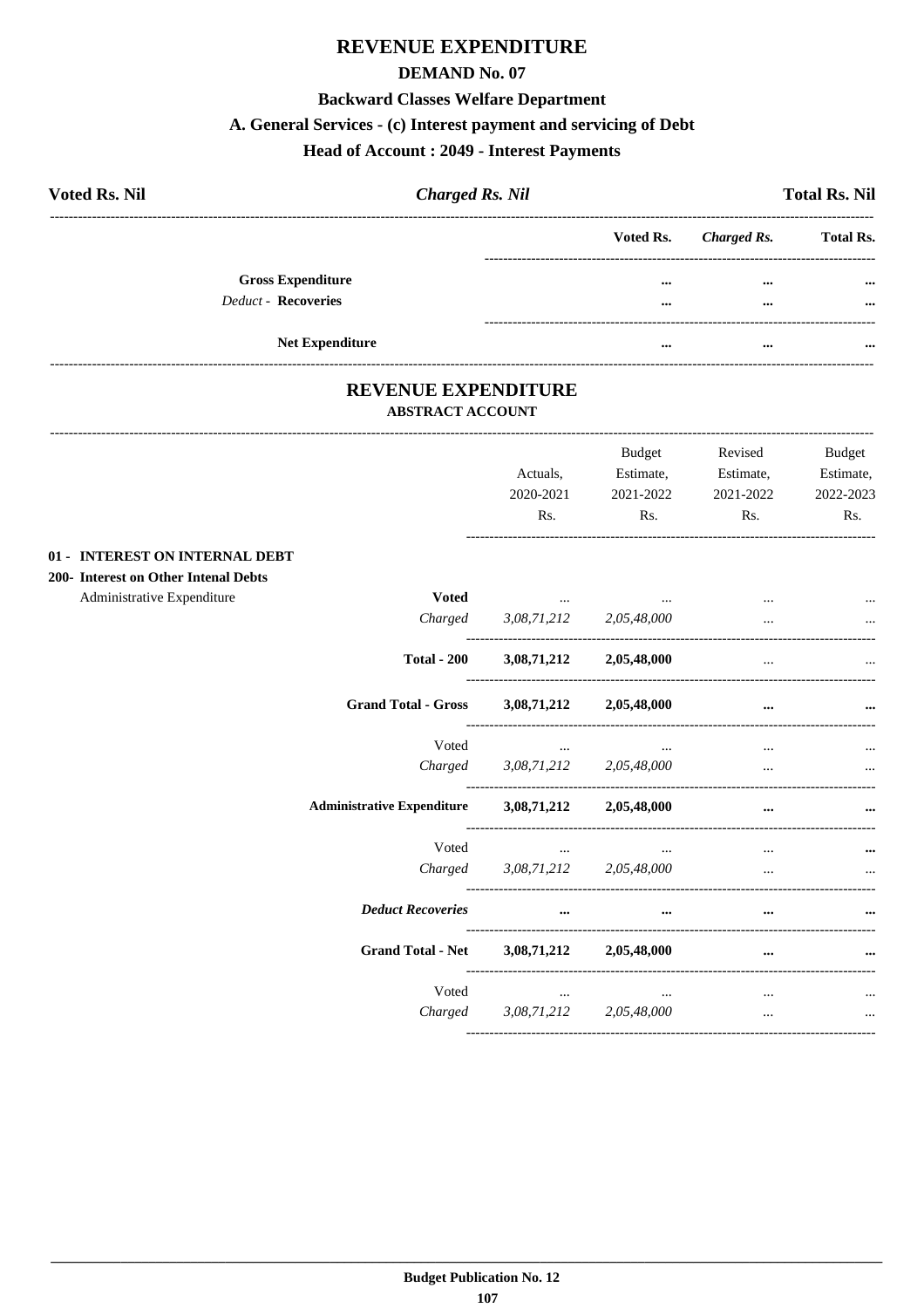|                                      |                                                                           |                  | <b>Budget</b>           | Revised   | <b>Budget</b> |
|--------------------------------------|---------------------------------------------------------------------------|------------------|-------------------------|-----------|---------------|
|                                      |                                                                           | Actuals,         | Estimate,               | Estimate, | Estimate,     |
|                                      |                                                                           | 2020-2021        | 2021-2022               | 2021-2022 | 2022-2023     |
|                                      |                                                                           | R <sub>s</sub> . | Rs.                     | Rs.       | Rs.           |
|                                      | <b>DETAILED ACCOUNT NO. 2049-01-200 - INTEREST ON OTHER INTENAL DEBTS</b> |                  |                         |           |               |
| 01 - INTEREST ON INTERNAL DEBT       |                                                                           |                  |                         |           |               |
| 200- Interest on Other Intenal Debts |                                                                           |                  |                         |           |               |
| <b>Administrative Expenditure</b>    |                                                                           |                  |                         |           |               |
| 001- Loans from NCDC [SC]            |                                                                           |                  |                         |           |               |
| 45- Interest/Dividend                | Charged                                                                   |                  |                         |           |               |
|                                      | 042- Loan for Implementation of State Development Schemes [SC]            |                  |                         |           |               |
| 45- Interest/Dividend                | Charged                                                                   |                  | 3,08,71,212 2,05,48,000 |           |               |
|                                      | Total - 2049-01-200-042                                                   | 3,08,71,212      | 2,05,48,000             |           |               |
|                                      |                                                                           |                  |                         |           |               |
|                                      | <b>Total - Administrative Expenditure</b>                                 | 3,08,71,212      | 2,05,48,000             |           |               |
|                                      | Total - 2049-01-200                                                       | 3,08,71,212      | 2,05,48,000             | $\cdots$  |               |
|                                      | Voted                                                                     | $\cdots$         | $\cdots$                | $\cdots$  |               |
|                                      | Charged                                                                   | 3,08,71,212      | 2,05,48,000             | $\cdots$  |               |
|                                      |                                                                           |                  |                         |           |               |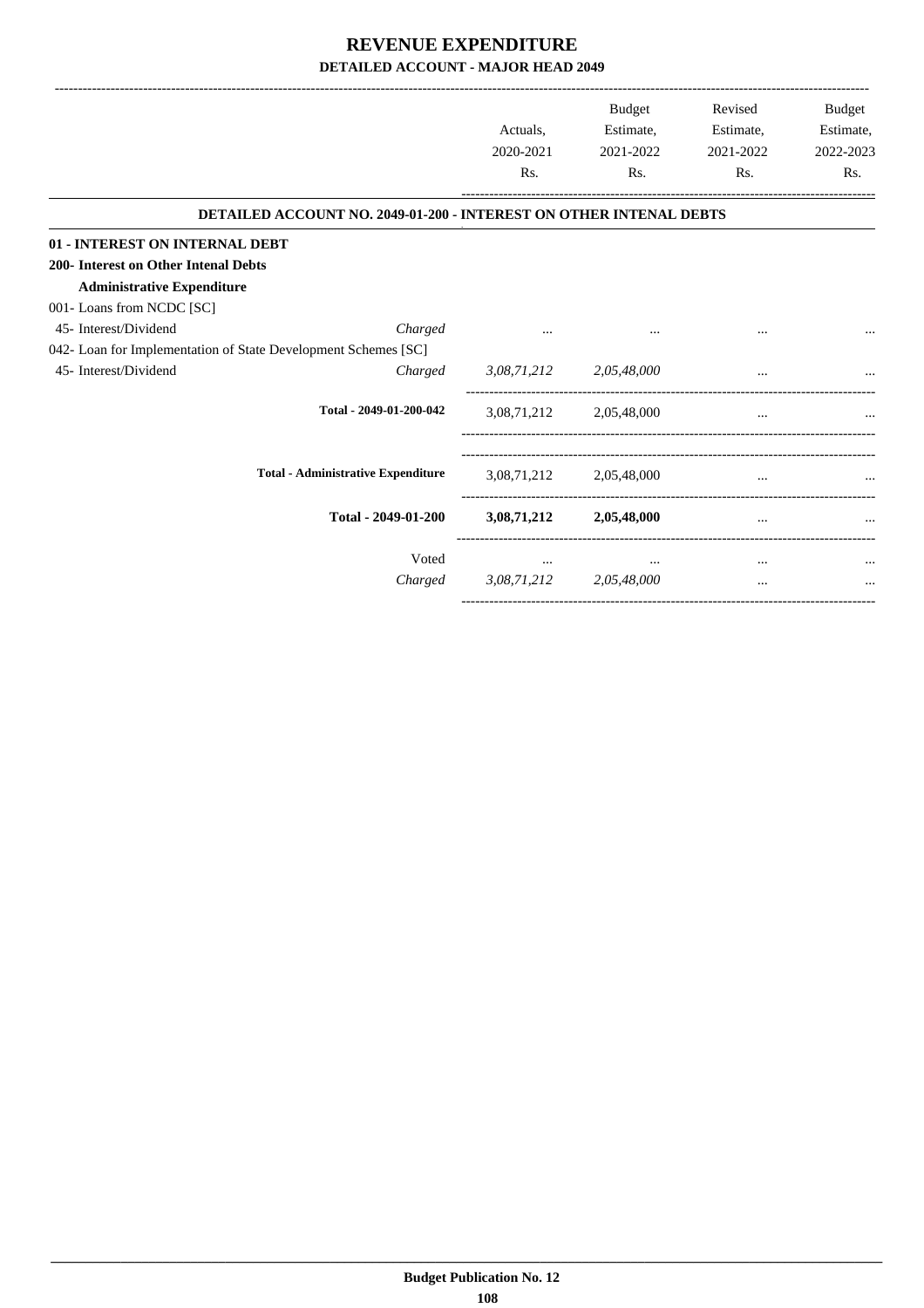## **REVENUE EXPENDITURE**

#### **DEMAND No. 07**

#### **Backward Classes Welfare Department**

#### **B - Social Services - (e) Welfare of Scheduled Castes, Scheduled Tribes and Other Backward Classes**

**Head of Account : 2225 - Welfare Of Scheduled Castes, Scheduled Tribes, Other Backward Classes And**

**Minorities**

| Voted Rs. 2116,65,44,000                                                              | <b>Charged Rs. Nil</b>  |                            |                             |                                                           | Total Rs. 2116,65,44,000                                                |  |
|---------------------------------------------------------------------------------------|-------------------------|----------------------------|-----------------------------|-----------------------------------------------------------|-------------------------------------------------------------------------|--|
|                                                                                       |                         |                            | Voted Rs.                   | <b>Charged Rs.</b>                                        | <b>Total Rs.</b>                                                        |  |
| <b>Gross Expenditure</b><br><b>Deduct - Recoveries</b>                                |                         |                            | 2116,65,44,000<br>$-69,000$ |                                                           | $\ldots$ 2116,65,44,000<br>$-69,000$<br>$\cdots$ . The same of $\cdots$ |  |
| <b>Net Expenditure</b>                                                                |                         |                            | 2116,64,75,000              |                                                           | $\ldots$ 2116,64,75,000                                                 |  |
|                                                                                       | <b>ABSTRACT ACCOUNT</b> | <b>REVENUE EXPENDITURE</b> |                             |                                                           |                                                                         |  |
|                                                                                       |                         |                            | Budget                      | Revised                                                   | Budget                                                                  |  |
|                                                                                       |                         | Actuals,                   | Estimate,                   | Estimate,                                                 | Estimate,                                                               |  |
|                                                                                       |                         | 2020-2021                  | 2021-2022                   | 2021-2022                                                 | 2022-2023                                                               |  |
|                                                                                       |                         | Rs.                        | Rs.                         | Rs.                                                       | Rs.                                                                     |  |
| 01 - WELFARE OF SCHEDULED CASTES                                                      |                         |                            |                             |                                                           |                                                                         |  |
| 001- Direction and Administration                                                     |                         |                            |                             |                                                           |                                                                         |  |
| Administrative Expenditure                                                            |                         | 32,36,200                  | 36,65,000                   | 32,36,000                                                 | 32,68,000                                                               |  |
| State Development Schemes (Central Assistance)                                        |                         |                            | $\sim$ $\sim$               |                                                           |                                                                         |  |
|                                                                                       | <b>Total - 001</b>      | 32,36,200                  |                             | 36,65,000 32,36,000                                       | 32,68,000                                                               |  |
| 102- Economic Development                                                             |                         |                            |                             |                                                           |                                                                         |  |
| Administrative Expenditure                                                            |                         | 14,78,837                  | 13,05,000                   | 44,72,000                                                 | 32,00,000                                                               |  |
| <b>State Development Schemes</b>                                                      |                         |                            |                             | 779,97,25,000 772,16,50,000 1339,75,00,000 1050,27,33,000 |                                                                         |  |
|                                                                                       | <b>Total - 102</b>      |                            |                             | 780,12,03,837 772,29,55,000 1340,19,72,000 1050,59,33,000 |                                                                         |  |
| 190- Assistance to Public Sector and Other Undertakings                               |                         |                            |                             |                                                           |                                                                         |  |
| Administrative Expenditure                                                            |                         | 13,29,03,250               | 13,56,23,000                | 13,75,55,000                                              | 19,40,89,000                                                            |  |
| <b>State Development Schemes</b>                                                      |                         |                            |                             |                                                           |                                                                         |  |
|                                                                                       | <b>Total - 190</b>      | 13,29,03,250               |                             | 13,56,23,000 13,75,55,000                                 | 19,40,89,000                                                            |  |
| 277- Education                                                                        |                         |                            |                             |                                                           |                                                                         |  |
| Administrative Expenditure                                                            |                         | 88,54,74,031               | 138,41,96,000               | 99,57,36,000                                              | 23,84,33,000                                                            |  |
| <b>State Development Schemes</b>                                                      |                         | 273,77,31,404              | 273,77,50,000               | 293,03,14,000                                             | 383,90,88,000                                                           |  |
| <b>State Development Schemes (Central Assistance)</b><br><b>Central Sector Scheme</b> |                         | 251,01,70,559<br>$\cdots$  | 258,50,00,000<br>$\cdots$   | 188,71,05,000<br>$\cdots$                                 | 402,48,10,000                                                           |  |
|                                                                                       | <b>Total - 277</b>      | 613, 33, 75, 994           | 670,69,46,000               | 581,31,55,000                                             | 810,23,31,000                                                           |  |
|                                                                                       |                         |                            |                             |                                                           |                                                                         |  |

**793- Special Central Assistance for Scheduled Castes Component Plan**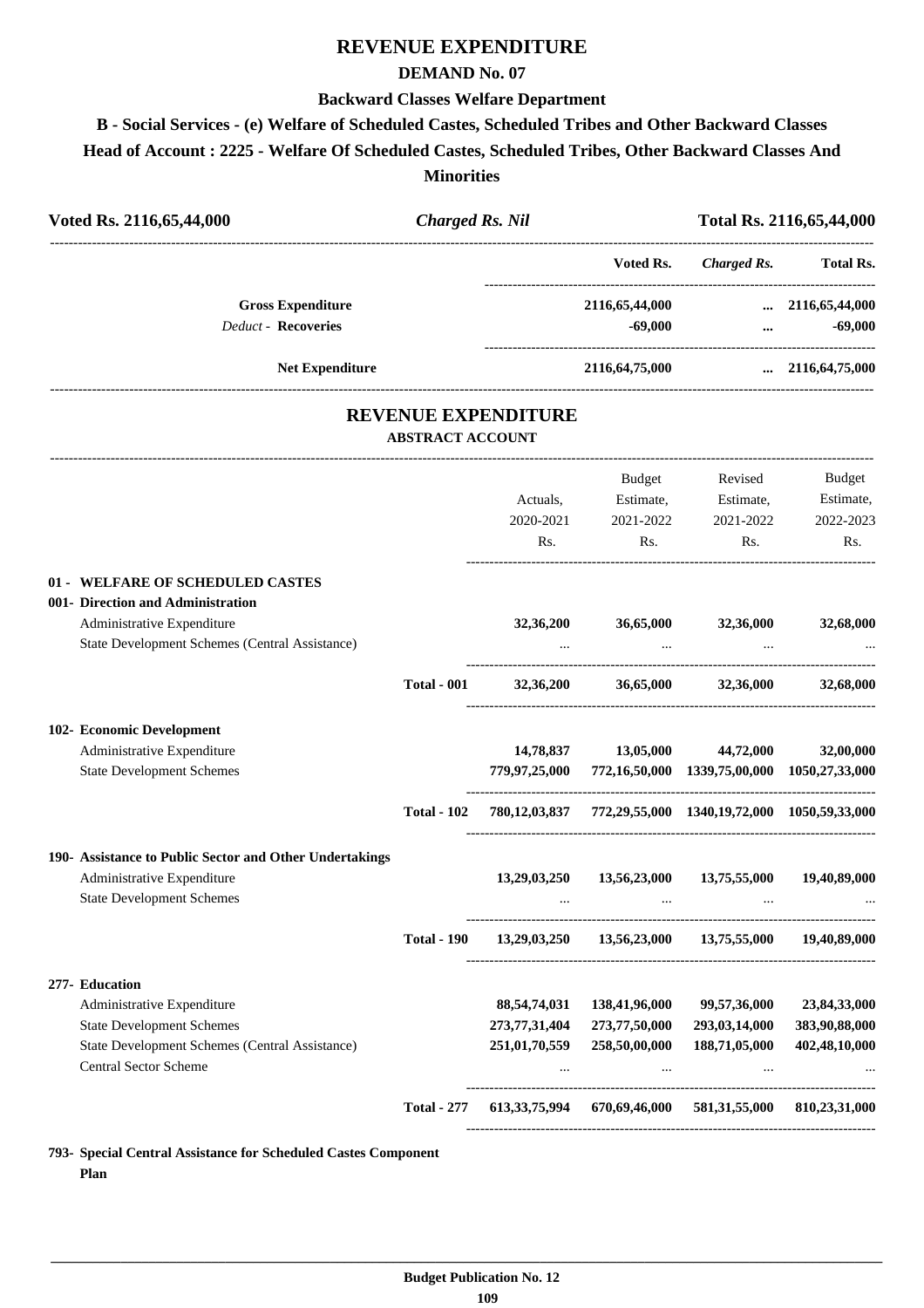#### **REVENUE EXPENDITURE ABSTRACT ACCOUNT**

|                                                                                           |                    |                                                                        | Budget                                            | Revised                       | Budget                       |
|-------------------------------------------------------------------------------------------|--------------------|------------------------------------------------------------------------|---------------------------------------------------|-------------------------------|------------------------------|
|                                                                                           |                    | Actuals,                                                               | Estimate,                                         | Estimate,                     | Estimate,                    |
|                                                                                           |                    | 2020-2021                                                              | 2021-2022                                         | 2021-2022                     | 2022-2023                    |
|                                                                                           |                    | Rs.                                                                    | Rs.                                               | Rs.                           | Rs.                          |
|                                                                                           |                    |                                                                        |                                                   |                               |                              |
| <b>Central Sector Scheme</b>                                                              |                    | $\cdots$                                                               | $\cdots$                                          | $\cdots$                      |                              |
|                                                                                           | <b>Total - 793</b> | $\cdots$                                                               | $\cdots$                                          |                               |                              |
|                                                                                           |                    |                                                                        |                                                   |                               |                              |
| 800- Other Expenditure                                                                    |                    |                                                                        |                                                   |                               |                              |
| <b>State Development Schemes</b>                                                          |                    |                                                                        | 3,84,81,919 10,22,50,000 5,97,74,000 10,73,63,000 |                               |                              |
|                                                                                           | <b>Total - 800</b> |                                                                        | 3,84,81,919 10,22,50,000 5,97,74,000 10,73,63,000 |                               |                              |
|                                                                                           |                    | Total - 01 1410,92,01,200 1467,14,39,000 1941,56,92,000 1891,29,84,000 |                                                   |                               |                              |
| 02 - WELFARE OF SCHEDULED TRIBES                                                          |                    |                                                                        |                                                   |                               |                              |
| 277- Education                                                                            |                    |                                                                        |                                                   |                               |                              |
| Administrative Expenditure                                                                |                    |                                                                        |                                                   |                               |                              |
| <b>State Development Schemes</b>                                                          |                    | $\cdots$                                                               | $\cdots$                                          | $\cdots$                      |                              |
| <b>Central Sector Scheme</b>                                                              |                    |                                                                        |                                                   |                               |                              |
|                                                                                           |                    |                                                                        |                                                   | $\cdots$                      |                              |
|                                                                                           | <b>Total - 277</b> | $\cdots$                                                               | $\cdots$                                          | $\cdots$                      |                              |
| 796- Tribal Areas Sub-Plan                                                                |                    |                                                                        |                                                   |                               |                              |
| Administrative Expenditure                                                                |                    |                                                                        | $\cdots$                                          |                               |                              |
| <b>State Development Schemes</b>                                                          |                    |                                                                        | $\cdots$                                          | $\cdots$                      |                              |
| State Development Schemes (Central Assistance)                                            |                    |                                                                        |                                                   |                               |                              |
| <b>Central Sector Scheme</b>                                                              |                    |                                                                        | $\cdots$                                          | $\cdots$                      |                              |
|                                                                                           |                    |                                                                        | $\ddotsc$                                         | $\ddotsc$                     |                              |
|                                                                                           | <b>Total - 796</b> |                                                                        | $\ddotsc$                                         |                               |                              |
|                                                                                           | Total - 02         | $\cdots$                                                               |                                                   |                               |                              |
| 03 - WELFARE OF BACKWARD CLASSES                                                          |                    |                                                                        |                                                   |                               |                              |
| 277- Education                                                                            |                    |                                                                        |                                                   |                               |                              |
| <b>State Development Schemes</b><br><b>State Development Schemes (Central Assistance)</b> |                    | 52,86,25,835<br>38,64,34,800                                           | 37,24,00,000<br>77,00,00,000                      | 36,00,00,000<br>171,82,05,000 | 26,10,00,000<br>48,00,00,000 |
|                                                                                           | <b>Total - 277</b> |                                                                        | 91,50,60,635 114,24,00,000 207,82,05,000          |                               | 74,10,00,000                 |
|                                                                                           | Total - 03         |                                                                        | 91,50,60,635 114,24,00,000 207,82,05,000          |                               | 74,10,00,000                 |
|                                                                                           |                    |                                                                        |                                                   |                               |                              |
| 04 - WELFARE OF MINORITIES                                                                |                    |                                                                        |                                                   |                               |                              |
| 277- Education                                                                            |                    |                                                                        |                                                   |                               |                              |
| <b>State Development Schemes</b>                                                          |                    |                                                                        | $\cdots$                                          |                               |                              |
|                                                                                           | <b>Total - 277</b> | $\cdots$                                                               | $\cdots$                                          | $\cdots$                      |                              |
|                                                                                           | Total - 04         | $\cdots$                                                               | $\cdots$                                          | $\cdots$                      |                              |
|                                                                                           |                    |                                                                        |                                                   |                               |                              |
| 80 - GENERAL                                                                              |                    |                                                                        |                                                   |                               |                              |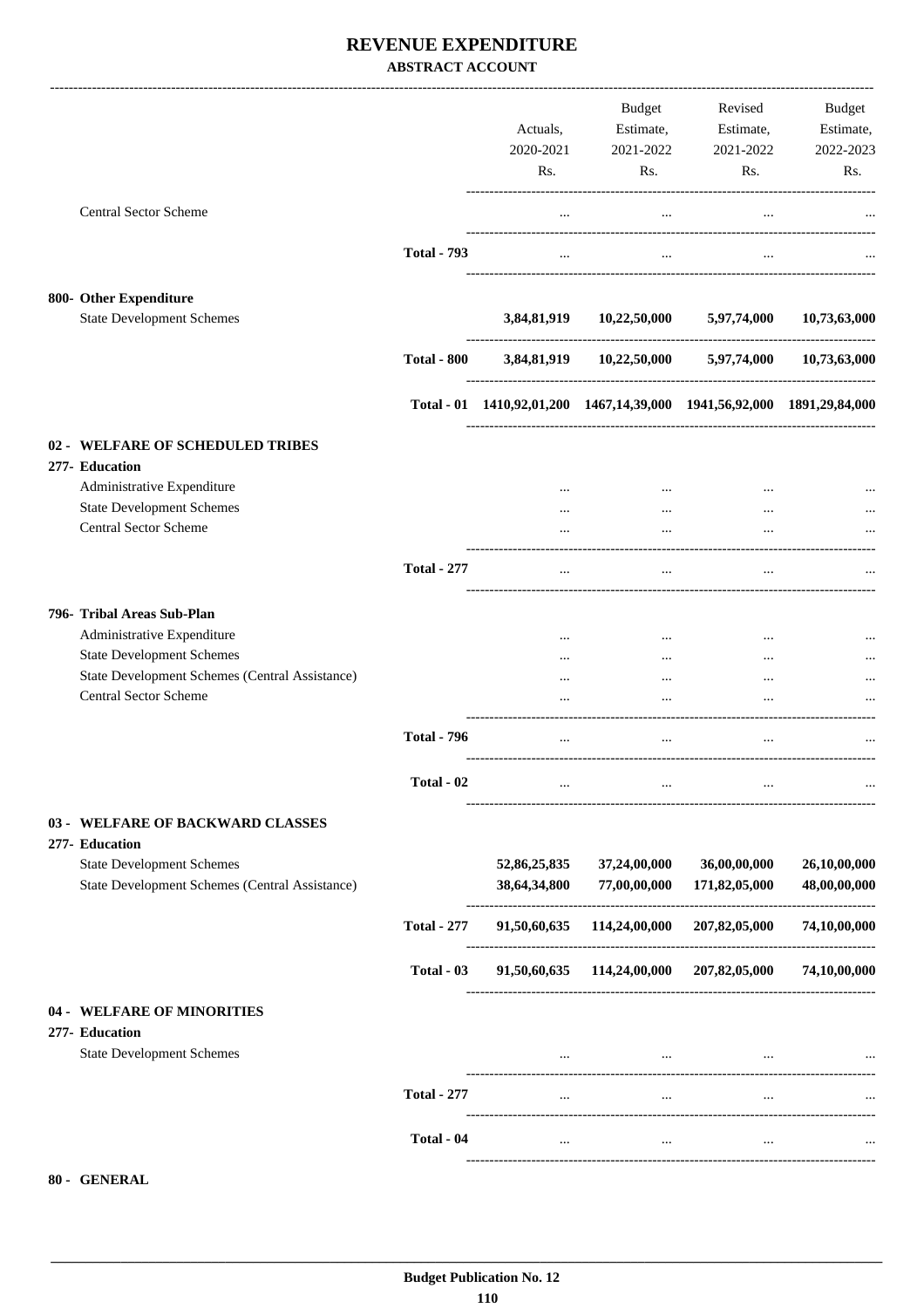#### **REVENUE EXPENDITURE ABSTRACT ACCOUNT**

|                                                                                          |                                                                               | Budget       | Revised                                                                                                         | Budget                     |
|------------------------------------------------------------------------------------------|-------------------------------------------------------------------------------|--------------|-----------------------------------------------------------------------------------------------------------------|----------------------------|
|                                                                                          | Actuals,                                                                      | Estimate,    | Estimate,                                                                                                       | Estimate,                  |
|                                                                                          | 2020-2021                                                                     | 2021-2022    | 2021-2022                                                                                                       | 2022-2023                  |
|                                                                                          | Rs.                                                                           | Rs.          | Rs.                                                                                                             | Rs.                        |
| 001- Direction and Administration                                                        |                                                                               |              |                                                                                                                 |                            |
| Administrative Expenditure                                                               | 57, 16, 94, 236                                                               | 60,24,77,000 |                                                                                                                 | 60,88,80,000 105,25,89,000 |
| <b>State Development Schemes</b>                                                         |                                                                               | $\cdots$     |                                                                                                                 |                            |
| <b>Total - 001</b>                                                                       |                                                                               |              | 57,16,94,236 60,24,77,000 60,88,80,000 105,25,89,000                                                            |                            |
| 797- Transfer to Reserve Fund/Deposit Account                                            |                                                                               |              |                                                                                                                 |                            |
| Administrative Expenditure                                                               |                                                                               |              | the contract of the contract of the contract of                                                                 |                            |
| <b>Total - 797</b>                                                                       |                                                                               |              | and the state of the state of the state of the state of the state of the                                        |                            |
| 800- Other Expenditure                                                                   |                                                                               |              |                                                                                                                 |                            |
| Administrative Expenditure                                                               |                                                                               |              | 1,33,20,217 2,38,35,000 2,45,84,000 2,57,43,000                                                                 |                            |
| <b>State Development Schemes</b>                                                         |                                                                               |              | 92,21,84,920 54,25,50,000 43,05,61,000                                                                          | 43, 42, 28, 000            |
| <b>Total - 800</b>                                                                       | 93,55,05,137                                                                  |              | 56,63,85,000 45,51,45,000 45,99,71,000                                                                          |                            |
|                                                                                          | Total - 80 150,71,99,373 116,88,62,000 106,40,25,000 151,25,60,000            |              |                                                                                                                 |                            |
| Grand Total - Gross 1653,14,61,208 1698,27,01,000 2255,79,22,000 2116,65,44,000          |                                                                               |              |                                                                                                                 |                            |
|                                                                                          | Voted 1653, 14, 61, 208 1698, 27, 01, 000 2255, 79, 22, 000 2116, 65, 44, 000 |              |                                                                                                                 |                            |
| Charged                                                                                  |                                                                               |              | المناول المناول المناول المناول المناول المناول المناول المناول المناول المناول المناول المناول المناول المناول |                            |
| Administrative Expenditure 160,81,06,771 215,11,01,000 177,44,63,000 151,73,22,000       |                                                                               |              |                                                                                                                 |                            |
| State Development Schemes 1202,67,49,078 1147,66,00,000 1717,81,49,000 1514,44,12,000    |                                                                               |              |                                                                                                                 |                            |
| State Development Schemes (Central Assistance) 289,66,05,359 335,50,00,000 360,53,10,000 |                                                                               |              |                                                                                                                 | 450,48,10,000              |
| <b>Central Sector Scheme</b>                                                             | $\cdots$                                                                      | $\cdots$     | $\cdots$                                                                                                        |                            |
| Deduct Recoveries 3,33,62,501 -67,000                                                    |                                                                               |              | $-69,000$                                                                                                       | $-69,000$                  |
| Grand Total - Net 1649,80,98,707 1698,26,34,000 2255,78,53,000 2116,64,75,000            |                                                                               |              |                                                                                                                 |                            |
|                                                                                          | Voted 1649,80,98,707 1698,26,34,000 2255,78,53,000 2116,64,75,000             |              |                                                                                                                 |                            |
| Charged                                                                                  | $\cdots$                                                                      | $\cdots$     |                                                                                                                 |                            |
|                                                                                          |                                                                               |              |                                                                                                                 |                            |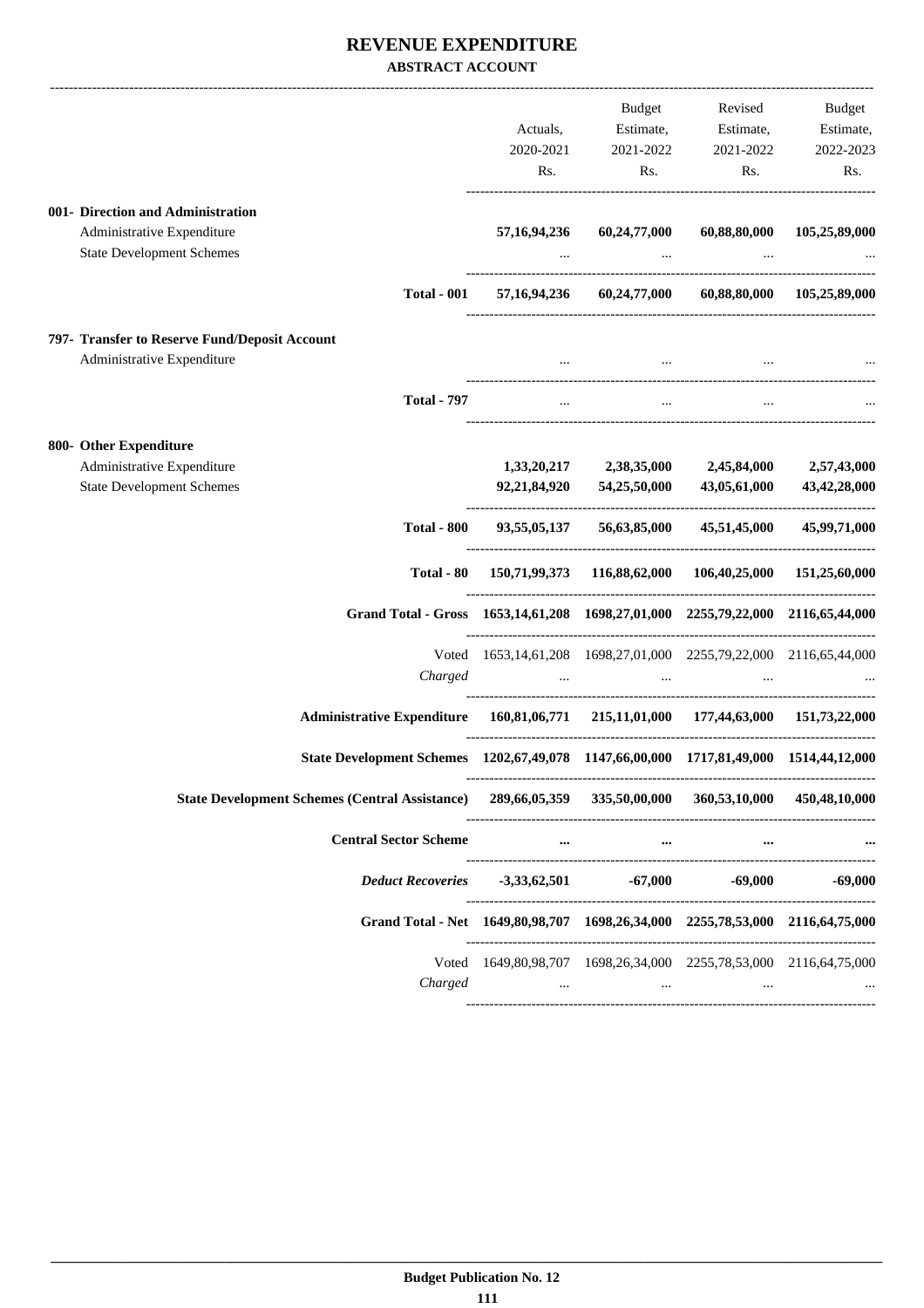|                                                                        | Actuals,<br>2020-2021<br>Rs. | Budget<br>Estimate,<br>2021-2022<br>Rs. | Revised<br>Estimate,<br>2021-2022<br>Rs. | <b>Budget</b><br>Estimate,<br>2022-2023<br>Rs. |
|------------------------------------------------------------------------|------------------------------|-----------------------------------------|------------------------------------------|------------------------------------------------|
| <b>DETAILED ACCOUNT NO. 2225-01-001 - DIRECTION AND ADMINISTRATION</b> |                              |                                         |                                          |                                                |
| 01 - WELFARE OF SCHEDULED CASTES                                       |                              |                                         |                                          |                                                |
| 001- Direction and Administration                                      |                              |                                         |                                          |                                                |
| <b>Administrative Expenditure</b>                                      |                              |                                         |                                          |                                                |
| 004- Scheme for giving reliefs to the victims of atrocities [SC]       |                              |                                         |                                          |                                                |
| 31- Grants-in-aid-GENERAL                                              |                              |                                         |                                          |                                                |
| 02-Other Grants                                                        | 32,36,200                    | 36,65,000                               | 32,36,000                                | 32,68,000                                      |
|                                                                        |                              |                                         |                                          |                                                |
| <b>Total - Administrative Expenditure</b>                              | 32,36,200                    | 36,65,000                               | 32,36,000                                | 32,68,000                                      |
| <b>State Development Schemes (Central Assistance)</b>                  |                              |                                         |                                          |                                                |
| 030- Scheme for giving Relief to the victims of atrocities, Protection |                              |                                         |                                          |                                                |
| to SCs & STs and for giving Incentive for inter-caste marriages        |                              |                                         |                                          |                                                |
| (Central Assistance) (OCASPS) [SC]                                     |                              |                                         |                                          |                                                |
| 31- Grants-in-aid-GENERAL                                              |                              |                                         |                                          |                                                |
| 02-Other Grants                                                        |                              |                                         |                                          |                                                |
| 50- Other Charges                                                      |                              | $\ldots$                                | $\cdots$                                 |                                                |
| Total - 2225-01-001                                                    | 32,36,200                    | 36,65,000                               | 32,36,000                                | 32,68,000                                      |
| Voted                                                                  | 32,36,200                    | 36,65,000                               | 32,36,000                                | 32,68,000                                      |
| Charged                                                                |                              | $\cdots$                                | $\cdots$                                 |                                                |
| DETAILED ACCOUNT NO. 2225-01-102 - ECONOMIC DEVELOPMENT                |                              |                                         |                                          |                                                |
| 01 - WELFARE OF SCHEDULED CASTES                                       |                              |                                         |                                          |                                                |
| 102- Economic Development                                              |                              |                                         |                                          |                                                |
| <b>Administrative Expenditure</b>                                      |                              |                                         |                                          |                                                |
| 008- Training cum Production Centres [SC]                              |                              |                                         |                                          |                                                |
| 01- Salaries                                                           |                              |                                         |                                          |                                                |
| $01-Pay$                                                               |                              | 1,24,000                                |                                          |                                                |
| 14-Grade Pay                                                           | <br>                         |                                         | <br>                                     |                                                |
| 02-Dearness Allowance                                                  |                              | 4,000                                   | $\cdots$                                 |                                                |
| 03-House Rent Allowance                                                | $\cdots$                     | 12,000                                  |                                          |                                                |
| 04-Ad hoc Bonus                                                        |                              | 4,000                                   |                                          |                                                |
| 07-Other Allowances                                                    | $\cdots$                     | $\cdots$                                |                                          |                                                |
| 12-Medical Allowance                                                   | $\cdots$                     | 2,000                                   | $\ddotsc$                                |                                                |
|                                                                        |                              |                                         |                                          |                                                |
| Total - 2225-01-102-008-01                                             |                              | 1,46,000                                | $\ddotsc$                                |                                                |
| 02- Wages                                                              | 23,994                       | 84,000                                  | 1,70,000                                 |                                                |
| 07- Medical Reimbursements                                             | $\cdots$                     | 20,000                                  | 20,000                                   |                                                |
| 11- Travel Expenses                                                    |                              | 3,000                                   | 3,000                                    | $\cdots$                                       |
| 12- Medical Reimbursements under WBHS 2008                             |                              | 24,000                                  | 24,000                                   |                                                |
| 13- Office Expenses                                                    |                              |                                         |                                          |                                                |
| 01-Electricity                                                         | 920                          | 89,000                                  | 89,000                                   |                                                |
| 02-Telephone                                                           | 17,520                       | 89,000                                  | 89,000                                   |                                                |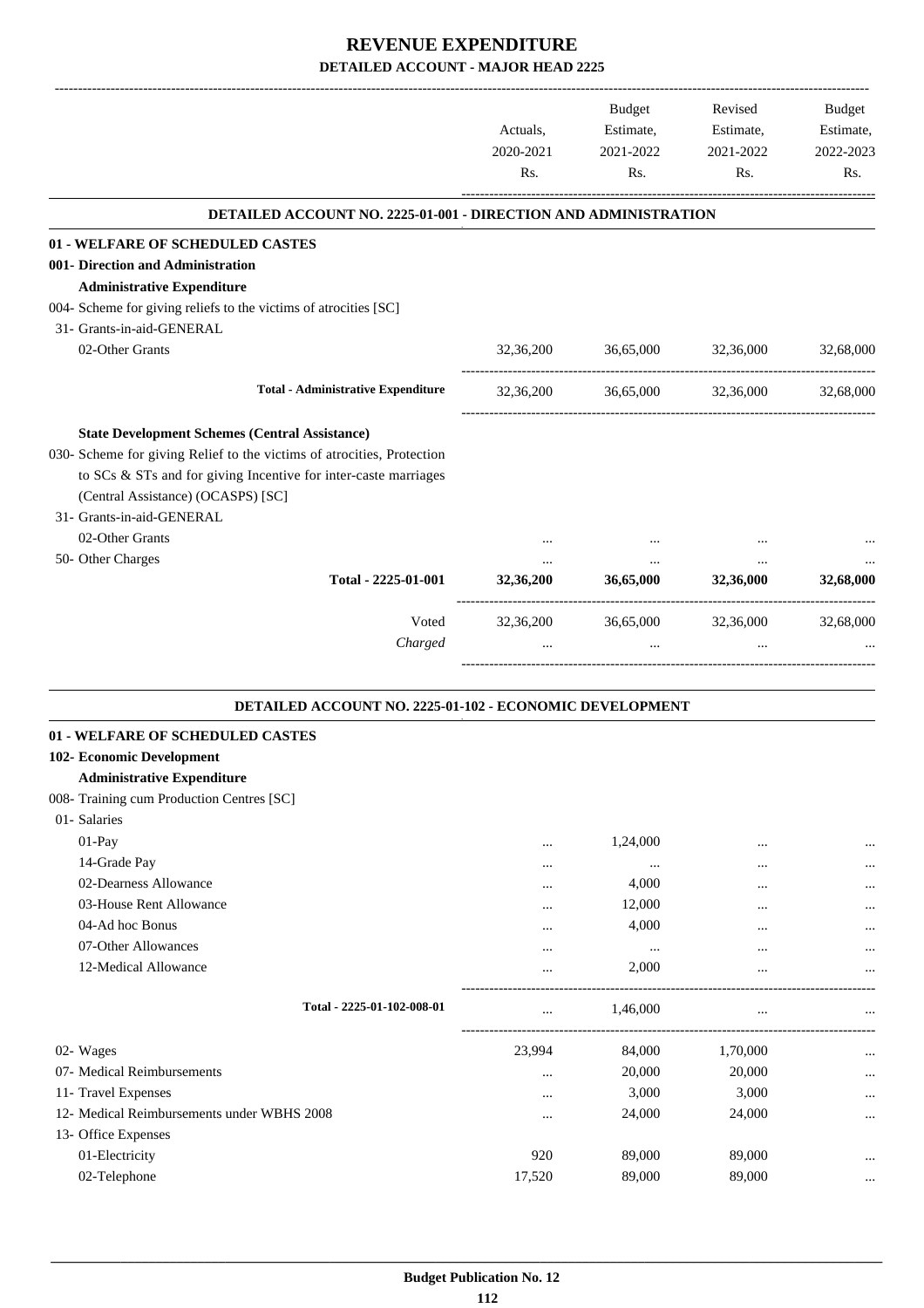|                                                                                                                  | Actuals,<br>2020-2021<br>Rs. | Budget<br>Estimate,<br>2021-2022<br>Rs.                     | Revised<br>Estimate,<br>2021-2022<br>Rs. | Budget<br>Estimate,<br>2022-2023<br>Rs. |
|------------------------------------------------------------------------------------------------------------------|------------------------------|-------------------------------------------------------------|------------------------------------------|-----------------------------------------|
| 03-Maintenance / P.O.L. for Office Vehicles                                                                      | 40,507                       | 63,000                                                      | 1,35,000                                 |                                         |
| 04-Other Office Expenses                                                                                         | 19,130                       | 43,000                                                      | 43,000                                   |                                         |
| Total - 2225-01-102-008-13                                                                                       | 78,077                       | 2,84,000                                                    | 3,56,000                                 |                                         |
| 14- Rents, Rates and Taxes                                                                                       | 4,34,066                     | 44,000                                                      | 3,06,000                                 |                                         |
| 16- Publications                                                                                                 | $\cdots$                     | 22,000                                                      | 22,000                                   |                                         |
| 19- Maintenance                                                                                                  |                              | 63,000                                                      | 63,000                                   |                                         |
| 28- Payment of Professional and Special Services                                                                 |                              |                                                             |                                          |                                         |
| 02-Other charges                                                                                                 | 18,700                       | 40,000                                                      | 70,000                                   |                                         |
| 34- Scholarships and Stipends                                                                                    | 52,000                       | 31,000                                                      | 1,31,000                                 |                                         |
| 50- Other Charges                                                                                                | 22,000                       | 44,000                                                      | 1.07.000                                 |                                         |
| Total - 2225-01-102-008                                                                                          | 6,28,837                     | 8,05,000 12,72,000                                          |                                          |                                         |
| 010- West Bengal Namasudra Welfare Board [SC]                                                                    |                              |                                                             |                                          |                                         |
| 31- Grants-in-aid-GENERAL                                                                                        |                              |                                                             |                                          |                                         |
| 02-Other Grants                                                                                                  | 6,00,000                     | $\ldots$ 16,00,000<br>------------------------------------- |                                          | 16,00,000                               |
| Total - 2225-01-102-010                                                                                          | 6.00.000                     | $\mathbf{r}$ and $\mathbf{r}$ and $\mathbf{r}$              | 16.00.000                                | 16,00,000                               |
| 012- Development and Welfare purposes for Matua communities [SC]<br>31- Grants-in-aid-GENERAL<br>02-Other Grants | 2,50,000                     |                                                             | 5,00,000 16,00,000                       | 16,00,000                               |
|                                                                                                                  |                              |                                                             |                                          |                                         |
| Total - 2225-01-102-012                                                                                          | 2,50,000                     |                                                             | 5,00,000 16,00,000                       | 16,00,000                               |
| <b>Total - Administrative Expenditure</b>                                                                        | 14,78,837                    | 13,05,000                                                   | 44,72,000                                | 32,00,000                               |
| <b>State Development Schemes</b><br>011- West Bengal Namasudra Welfare Board [SC]<br>31- Grants-in-aid-GENERAL   |                              |                                                             |                                          |                                         |
| 02-Other Grants<br>35- Grants for creation of Capital Assets                                                     | 3,00,00,000                  | 1,00,00,000 33,33,000                                       | 16,50,000 5,51,000                       | 17,33,000<br>1,05,00,000                |
|                                                                                                                  |                              |                                                             |                                          |                                         |
| Total - 2225-01-102-011                                                                                          |                              | 3,00,00,000 1,16,50,000 38,84,000 1,22,33,000               |                                          |                                         |
| 013- Development and Welfare purposes for Matua communities [SC]<br>35- Grants for creation of Capital Assets    |                              | $10,00,00,000$ $1,00,00,000$ $33,33,000$ $1,05,00,000$      |                                          |                                         |
| Total - 2225-01-102-013                                                                                          |                              | $10,00,00,000$ $1,00,00,000$ $33,33,000$ $1,05,00,000$      |                                          |                                         |
| <b>Total - State Development Schemes</b>                                                                         |                              | 13,00,00,000 2,16,50,000 72,17,000 2,27,33,000              |                                          |                                         |

**State Development Schemes**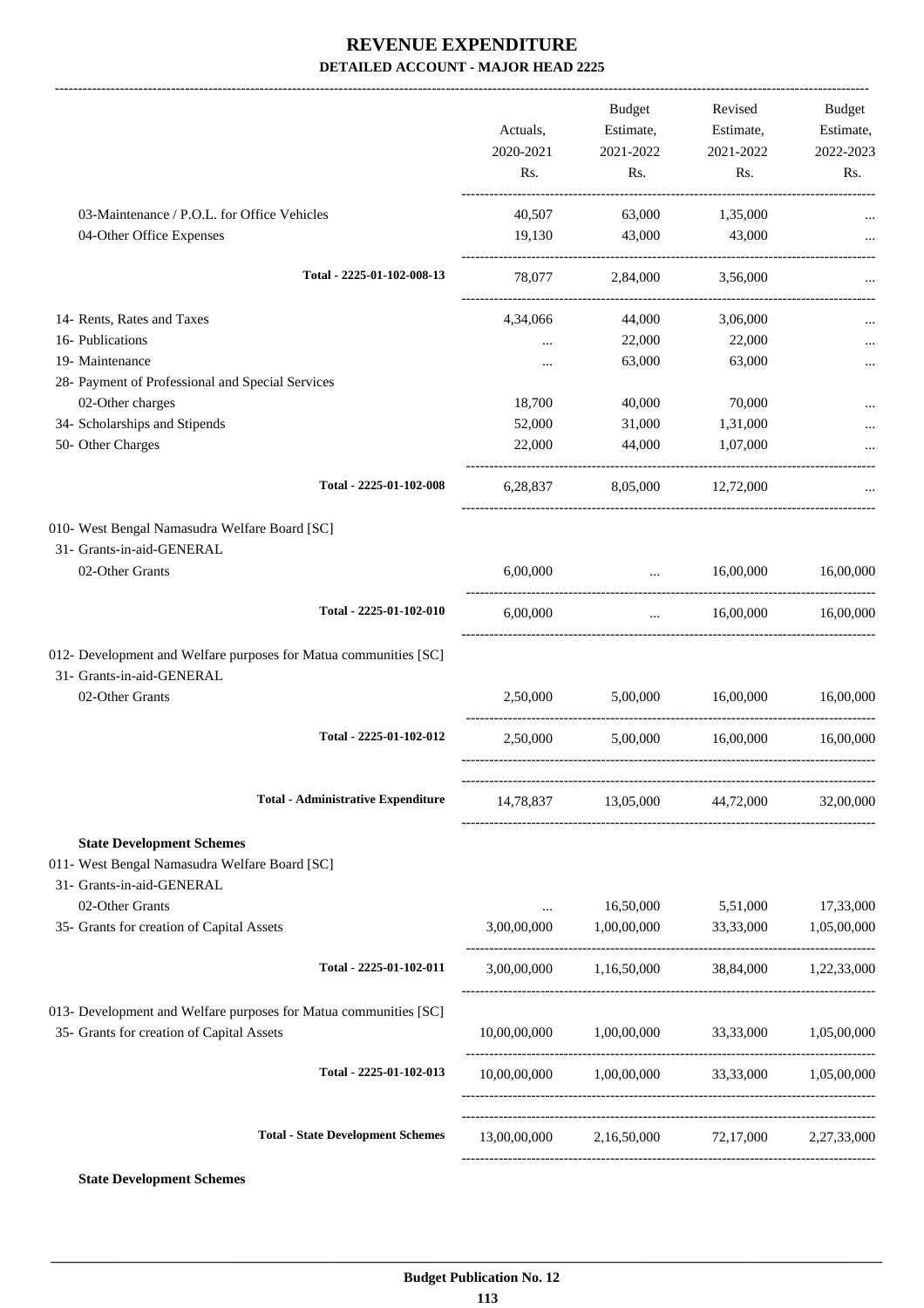|                                                                                                                                                                                                                                                                      | Actuals,<br>2020-2021<br>Rs. | <b>Budget</b><br>Estimate,<br>2021-2022<br>Rs. | Revised<br>Estimate,<br>2021-2022<br>Rs.                                                                | Budget<br>Estimate,<br>2022-2023<br>Rs. |
|----------------------------------------------------------------------------------------------------------------------------------------------------------------------------------------------------------------------------------------------------------------------|------------------------------|------------------------------------------------|---------------------------------------------------------------------------------------------------------|-----------------------------------------|
| 014- Taposili Bandhu-Old Age Pension Scheme to Scheduled Castes<br>under Jai Bangla (JAIBANGLA) [SC]                                                                                                                                                                 |                              |                                                |                                                                                                         |                                         |
| 31- Grants-in-aid-GENERAL<br>02-Other Grants                                                                                                                                                                                                                         | 766,97,25,000                |                                                | 770,00,00,000 1339,02,83,000                                                                            | 1048,00,00,000                          |
| <b>Total - State Development Schemes</b>                                                                                                                                                                                                                             | 766,97,25,000                |                                                | 770,00,00,000 1339,02,83,000 1048,00,00,000                                                             |                                         |
| Total - 2225-01-102                                                                                                                                                                                                                                                  |                              |                                                | 780,12,03,837 772,29,55,000 1340,19,72,000 1050,59,33,000                                               |                                         |
| Voted<br>Charged                                                                                                                                                                                                                                                     | $\cdots$                     |                                                | 780,12,03,837 772,29,55,000 1340,19,72,000 1050,59,33,000<br><b>The Committee Committee</b><br>$\cdots$ |                                         |
| DETAILED ACCOUNT NO. 2225-01-190 - ASSISTANCE TO PUBLIC SECTOR AND OTHER UNDERTAKINGS                                                                                                                                                                                |                              |                                                |                                                                                                         |                                         |
| 01 - WELFARE OF SCHEDULED CASTES<br>190- Assistance to Public Sector and Other Undertakings<br><b>Administrative Expenditure</b><br>001- West Bengal Scheduled Castes and Scheduled Tribes<br>Development And Finance Corporation [SC]<br>36- Grants-in-aid-Salaries |                              |                                                | 13,29,03,250 13,56,23,000 13,75,55,000                                                                  | 19,40,89,000                            |
| Total - 2225-01-190-001                                                                                                                                                                                                                                              |                              |                                                | 13,29,03,250 13,56,23,000 13,75,55,000 19,40,89,000                                                     |                                         |
| 002- West Bengal Tribal Development Co-operative Corporation Ltd.<br>[SC]<br>36- Grants-in-aid-Salaries<br>003- West Bengal Backward Classes Development and Finance                                                                                                 | $\cdots$                     |                                                |                                                                                                         |                                         |
| Corporation [SC]<br>36- Grants-in-aid-Salaries                                                                                                                                                                                                                       |                              |                                                |                                                                                                         |                                         |
| <b>Total - Administrative Expenditure</b>                                                                                                                                                                                                                            | 13,29,03,250                 | 13,56,23,000                                   | 13,75,55,000                                                                                            | 19,40,89,000                            |
| Total - 2225-01-190                                                                                                                                                                                                                                                  | 13,29,03,250                 | 13,56,23,000                                   | 13,75,55,000                                                                                            | 19,40,89,000                            |
|                                                                                                                                                                                                                                                                      | Voted<br>13,29,03,250        | 13,56,23,000                                   | 13,75,55,000                                                                                            | 19,40,89,000                            |

#### **DETAILED ACCOUNT NO. 2225-01-277 - EDUCATION**

.

| 01 - WELFARE OF SCHEDULED CASTES  |             |              |              |              |
|-----------------------------------|-------------|--------------|--------------|--------------|
| 277- Education                    |             |              |              |              |
| <b>Administrative Expenditure</b> |             |              |              |              |
| 003- Hostel Charges [SC]          |             |              |              |              |
| 34- Scholarships and Stipends     | 6,46,21,159 | 10,37,73,000 | 10,37,73,000 | 21,58,48,000 |
| 50- Other Charges                 | $\cdots$    | 26,000       | 26,000       | 27,000       |
|                                   |             |              |              |              |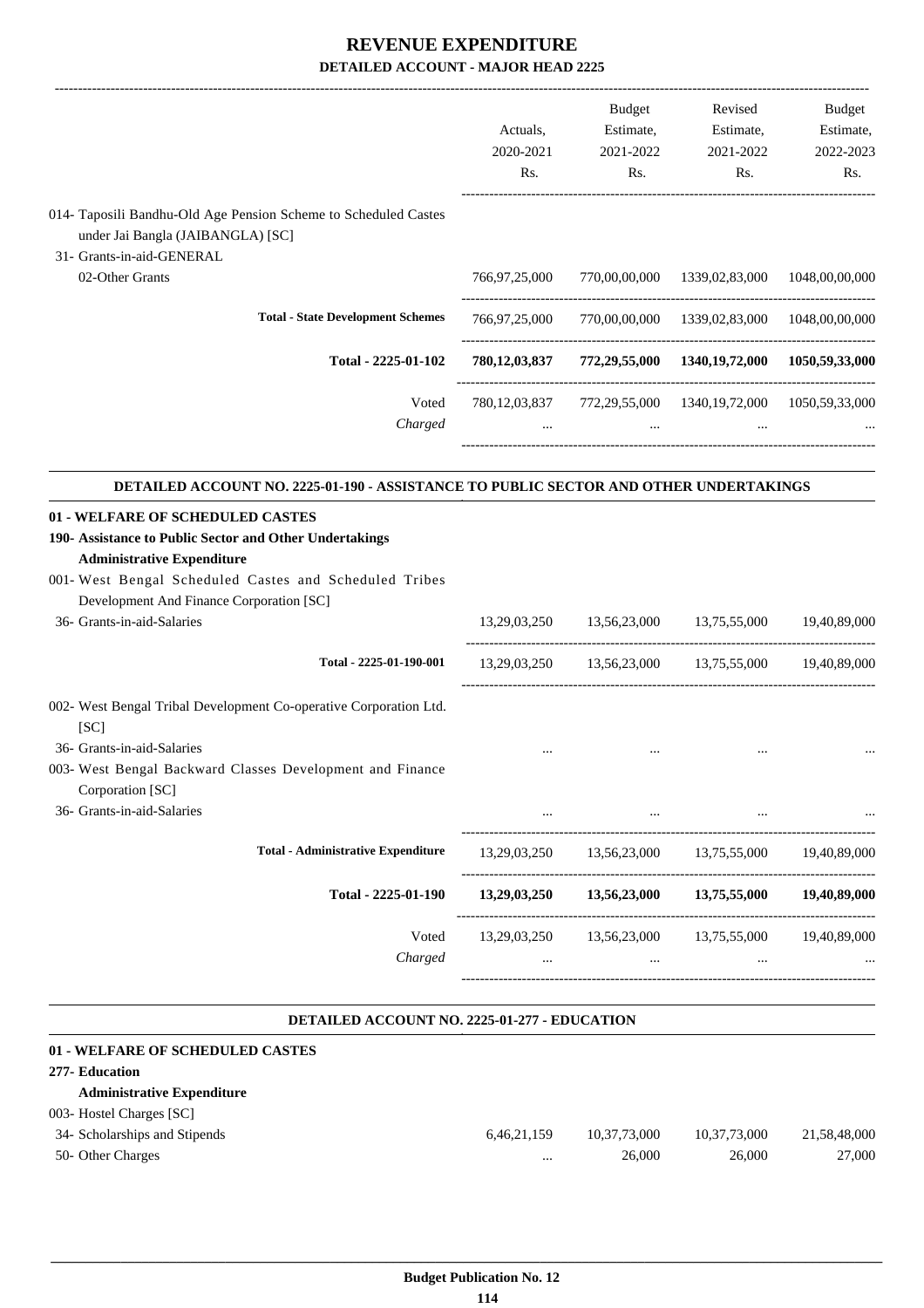|                                                                                                                                          |                                           | Actuals,<br>2020-2021<br>Rs. | Budget<br>Estimate,<br>2021-2022<br>Rs.              | Revised<br>Estimate,<br>2021-2022<br>Rs.        | Budget<br>Estimate,<br>2022-2023<br>Rs. |
|------------------------------------------------------------------------------------------------------------------------------------------|-------------------------------------------|------------------------------|------------------------------------------------------|-------------------------------------------------|-----------------------------------------|
|                                                                                                                                          | Total - 2225-01-277-003                   |                              | 6,46,21,159 10,37,99,000 10,37,99,000 21,58,75,000   |                                                 |                                         |
| 004- Scholarships to students reading in Post-Secondary Stage etc.<br>[SC]                                                               |                                           |                              |                                                      |                                                 |                                         |
| 34- Scholarships and Stipends                                                                                                            |                                           |                              | 79,99,05,580  123,08,16,000  87,00,00,000            |                                                 |                                         |
|                                                                                                                                          | Total - 2225-01-277-004                   |                              | 79,99,05,580 123,08,16,000 87,00,00,000              |                                                 |                                         |
| 006- Ashram Hostel attached to Primary School in Rural Areas [SC]                                                                        |                                           |                              |                                                      |                                                 |                                         |
| 19- Maintenance                                                                                                                          |                                           |                              |                                                      | 55,000 55,000                                   | 55,000                                  |
| 34- Scholarships and Stipends                                                                                                            |                                           |                              | 2,21,000                                             | 2,21,000                                        | 2,25,000                                |
| 50- Other Charges                                                                                                                        |                                           |                              | $\cdots$                                             |                                                 |                                         |
|                                                                                                                                          | Total - 2225-01-277-006                   | $\cdots$                     |                                                      | 2,76,000 2,76,000                               | 2,80,000                                |
| 007- Maintenance of Ashram Hostels [SC]                                                                                                  |                                           |                              |                                                      |                                                 |                                         |
| 19- Maintenance                                                                                                                          |                                           | 1,89,55,624                  | 4,55,09,000                                          | 1,93,35,000                                     | 1,99,15,000                             |
| 31- Grants-in-aid-GENERAL                                                                                                                |                                           |                              |                                                      |                                                 |                                         |
| 02-Other Grants                                                                                                                          |                                           | 8,49,000                     | 18,00,000                                            | 8,49,000                                        | 8,57,000                                |
|                                                                                                                                          | Total - 2225-01-277-007                   |                              | 1,98,04,624 4,73,09,000 2,01,84,000 2,07,72,000      |                                                 |                                         |
| 024- Payment of maintenance charges to the students belonging to the<br>families having income not exceeding Rs.36000/-per annum<br>[SC] |                                           |                              |                                                      |                                                 |                                         |
| 34- Scholarships and Stipends<br>030- Pre-matric stipends for the children of those who are engaged in                                   |                                           |                              |                                                      |                                                 |                                         |
| unclean occupation [SC]                                                                                                                  |                                           |                              |                                                      |                                                 |                                         |
| 34- Scholarships and Stipends                                                                                                            |                                           | 2,31,000                     | 5,56,000 5,56,000                                    |                                                 | 5,67,000                                |
| 50- Other Charges                                                                                                                        |                                           | $\cdots$                     |                                                      | the contract of the contract of the contract of |                                         |
|                                                                                                                                          | Total - 2225-01-277-030                   |                              | 2,31,000 5,56,000 5,56,000 5,67,000                  |                                                 |                                         |
| 031- Maintenance of Online Schemes [SC]<br>28- Payment of Professional and Special Services                                              |                                           |                              |                                                      |                                                 |                                         |
| 02-Other charges<br>77- Computerisation                                                                                                  |                                           |                              | 9,11,668 14,40,000 9,21,000 9,39,000                 | the contract of the contract of the contract of | $\sim$ $\sim$                           |
|                                                                                                                                          | Total - 2225-01-277-031                   |                              | 9,11,668 14,40,000 9,21,000 9,39,000                 |                                                 |                                         |
|                                                                                                                                          |                                           |                              |                                                      |                                                 |                                         |
|                                                                                                                                          | <b>Total - Administrative Expenditure</b> |                              | 88,54,74,031 138,41,96,000 99,57,36,000 23,84,33,000 |                                                 |                                         |
| <b>State Development Schemes</b>                                                                                                         |                                           |                              |                                                      |                                                 |                                         |
| 002- Hostel charges [SC]                                                                                                                 |                                           |                              |                                                      |                                                 |                                         |
| 34- Scholarships and Stipends                                                                                                            |                                           | 3,96,69,000                  | 23,00,00,000                                         | 7,66,67,000                                     | 24,15,00,000                            |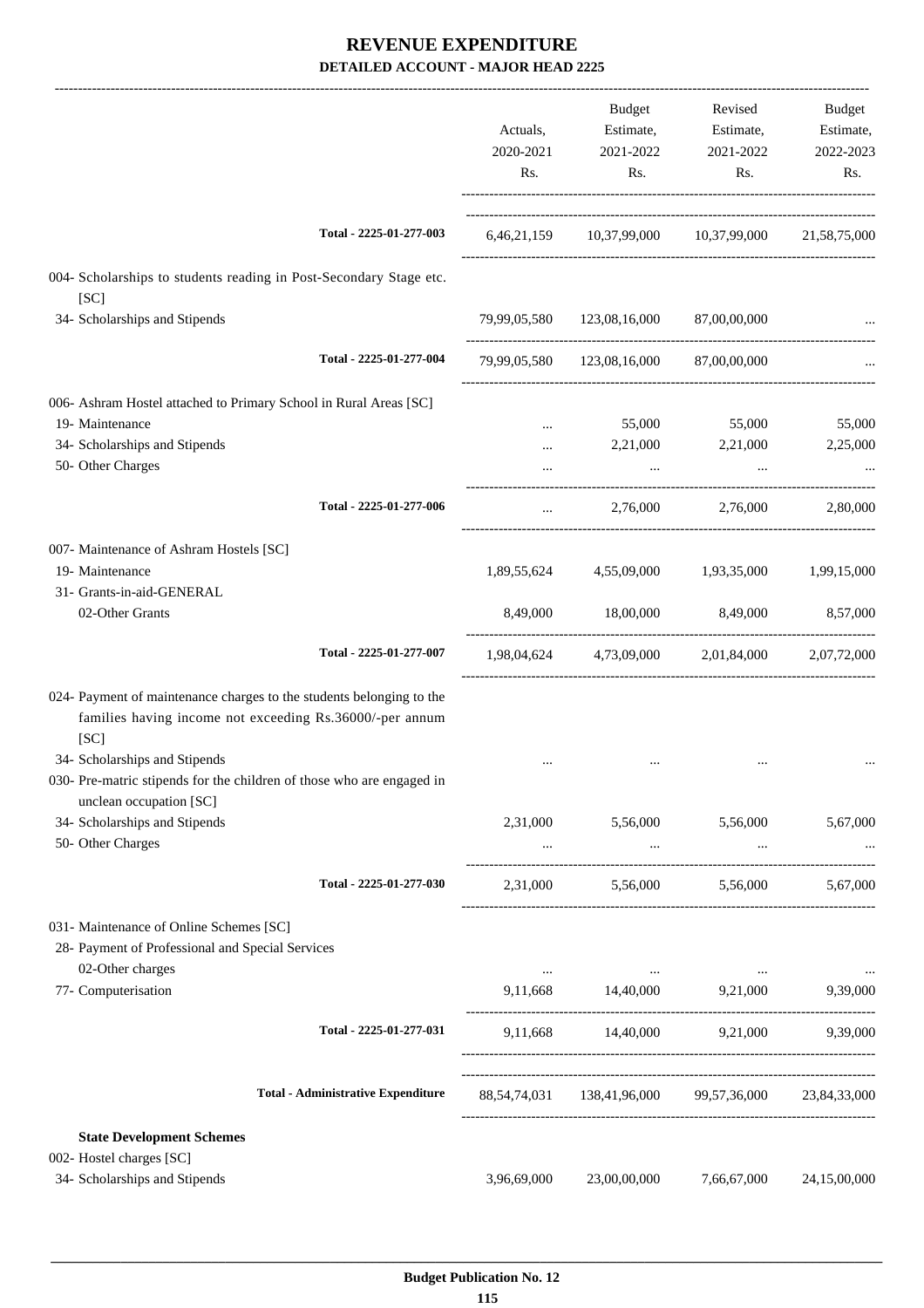|                                                                                                                                                                                                                                 | Actuals,<br>2020-2021<br>Rs. | Budget<br>Estimate,<br>2021-2022<br>Rs. | Revised<br>Estimate,<br>2021-2022<br>Rs.              | <b>Budget</b><br>Estimate,<br>2022-2023<br>Rs.              |
|---------------------------------------------------------------------------------------------------------------------------------------------------------------------------------------------------------------------------------|------------------------------|-----------------------------------------|-------------------------------------------------------|-------------------------------------------------------------|
| Total - 2225-01-277-002                                                                                                                                                                                                         |                              |                                         | 3,96,69,000 23,00,00,000 7,66,67,000 24,15,00,000     |                                                             |
| 008- Completion of Hostels taken up earlier with Govt. Grants [SC]<br>27- Minor Works/ Maintenance<br>013- Improvement of Working conditions of School Buildings located<br>in areas having Scheduled Castes concentration [SC] |                              |                                         |                                                       |                                                             |
| 19- Maintenance<br>016- Sikhshashree [SC]<br>31- Grants-in-aid-GENERAL                                                                                                                                                          |                              |                                         |                                                       |                                                             |
| 02-Other Grants<br>34- Scholarships and Stipends                                                                                                                                                                                | 75,91,31,200<br>$\cdots$     | 23,75,00,000<br>71,25,00,000            | 31,66,67,000<br>71,52,46,000                          | 23,00,00,000<br>72,00,00,000                                |
| Total - 2225-01-277-016                                                                                                                                                                                                         |                              |                                         | 75,91,31,200 95,00,00,000 103,19,13,000               | 95,00,00,000                                                |
| 017- Petty maintenance works and management of all hostels<br>including central hostels for SC and OBC students [SC]<br>27- Minor Works/ Maintenance                                                                            |                              |                                         |                                                       |                                                             |
| 50- Other Charges                                                                                                                                                                                                               | 31,15,594                    | 2,00,00,000                             | 66,67,000                                             | 1,50,00,000                                                 |
| Total - 2225-01-277-017                                                                                                                                                                                                         |                              |                                         | $31,15,594$ $2,00,00,000$ $66,67,000$ $1,50,00,000$   |                                                             |
| 018- Procurement and distribution of Bi-cycle to Scheduled Castes<br>students [SC]<br>31- Grants-in-aid-GENERAL                                                                                                                 |                              |                                         |                                                       |                                                             |
| 02-Other Grants                                                                                                                                                                                                                 | 176,77,60,000                | 90.00.00.000                            | 108,04,00,000                                         | 94,50,00,000                                                |
| Total - 2225-01-277-018                                                                                                                                                                                                         |                              |                                         | 176,77,60,000 90,00,00,000 108,04,00,000 94,50,00,000 |                                                             |
| 029- Construction, maintenance and improvement of Ashram Hostels<br>[SC]                                                                                                                                                        |                              |                                         |                                                       |                                                             |
| 27- Minor Works/ Maintenance<br>044- Merit Scholarship to SC Students (IX-XII) [SC]                                                                                                                                             | $\cdots$                     |                                         |                                                       |                                                             |
| 34- Scholarships and Stipends                                                                                                                                                                                                   |                              | 37,50,000                               | $\cdots$                                              | 39,38,000                                                   |
| Total - 2225-01-277-044                                                                                                                                                                                                         | $\cdots$                     | 37,50,000                               | $\cdots$                                              | 39,38,000                                                   |
| 052- Additional financial benefit to Meritorious SC Girl students [SC]<br>34- Scholarships and Stipends                                                                                                                         |                              |                                         | the company's company's company's com-                | 42,00,000                                                   |
| Total - 2225-01-277-052                                                                                                                                                                                                         |                              | $\cdots$                                |                                                       | 42,00,000<br>$\mathbf{r}$ and $\mathbf{r}$ and $\mathbf{r}$ |
| <b>Total - State Development Schemes</b>                                                                                                                                                                                        | 256,96,75,794                | 210,37,50,000                           | 219,56,47,000                                         | 215,96,38,000                                               |

**State Development Schemes**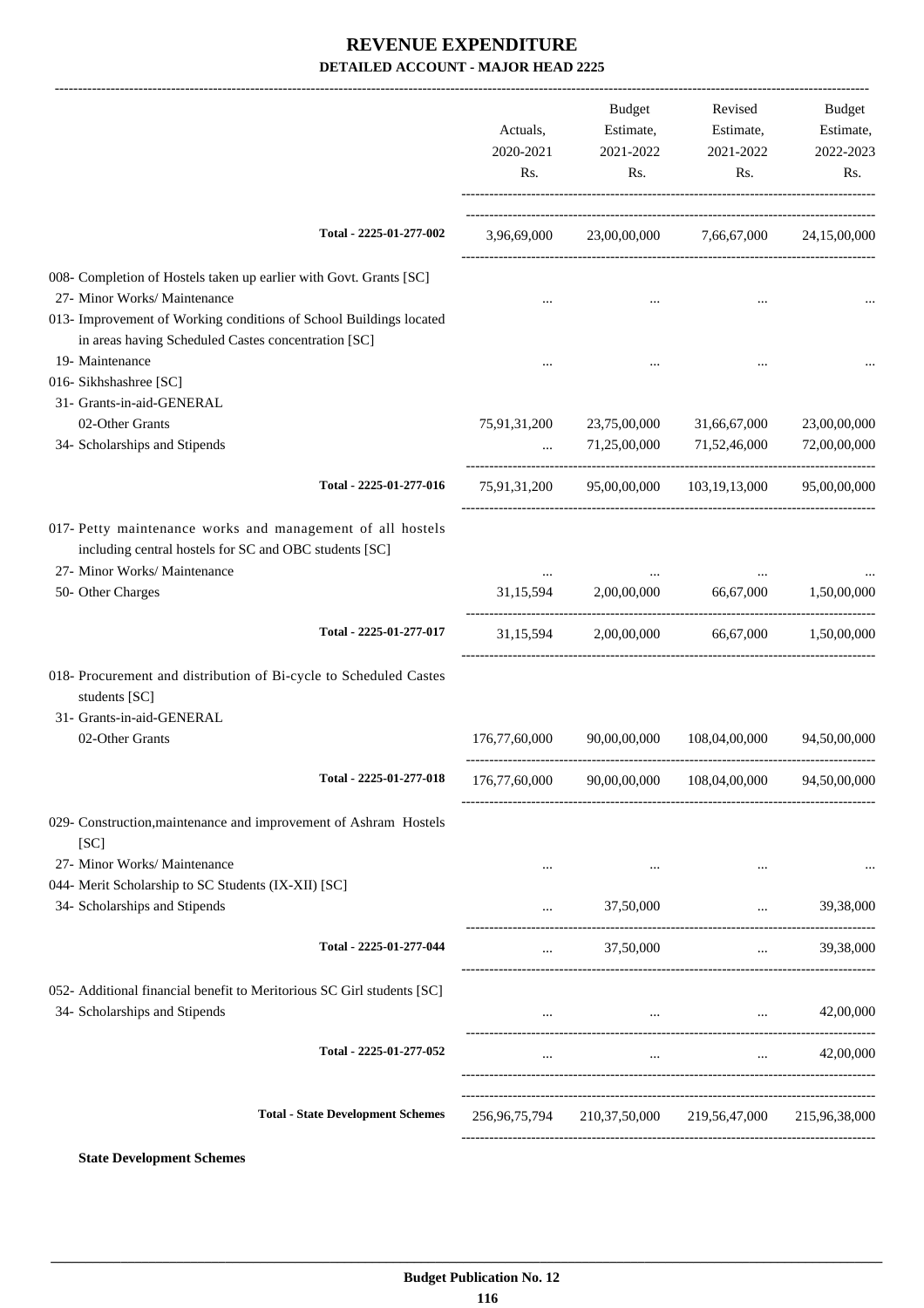|                                                                                                                                                                                                            | Actuals,<br>2020-2021<br>Rs.  | <b>Budget</b><br>Estimate,<br>2021-2022<br>Rs. | Revised<br>Estimate,<br>2021-2022<br>Rs. | Budget<br>Estimate,<br>2022-2023<br>Rs. |
|------------------------------------------------------------------------------------------------------------------------------------------------------------------------------------------------------------|-------------------------------|------------------------------------------------|------------------------------------------|-----------------------------------------|
| 032- Pre-Matric Scholarship to SC Students (State Share) (OCASPS)<br>[SC]                                                                                                                                  |                               |                                                |                                          |                                         |
| 34- Scholarships and Stipends                                                                                                                                                                              | 16,51,55,610                  | 25,00,00,000                                   |                                          |                                         |
| Total - 2225-01-277-032                                                                                                                                                                                    |                               | 16,51,55,610 25,00,00,000                      | $\cdots$                                 |                                         |
| 034- Educational Empowerment - Post-Matric, Pre-Matric, Up-<br>gradation of Merit etc. (State Share) (OCASPS) [SC]<br>31- Grants-in-aid-GENERAL                                                            |                               |                                                |                                          |                                         |
| 02-Other Grants<br>036- Special Central Assistance to SC Sub Scheme (State Share)<br>$(TSP)$ $[SC]$                                                                                                        |                               |                                                |                                          |                                         |
| 31- Grants-in-aid-GENERAL                                                                                                                                                                                  |                               |                                                |                                          |                                         |
| 02-Other Grants<br>038- Civil Rights - Strengthening of Machinery for Enforcement of<br>Protection of Civil Rights Act 1995 and Prevention of Atrocities<br>Act 1989 and Other (State Share) (OCASPS) [SC] |                               |                                                |                                          |                                         |
| 31- Grants-in-aid-GENERAL<br>02-Other Grants                                                                                                                                                               | 29,00,000                     | 60,00,000                                      | 80,00,000                                | 63,00,000                               |
|                                                                                                                                                                                                            |                               |                                                |                                          |                                         |
| Total - 2225-01-277-038                                                                                                                                                                                    | 29,00,000                     | 60,00,000                                      | 80,00,000                                | 63,00,000                               |
| 041- Scheme for Pre-Matric Scholarship to the children of those<br>engaged in occupations involving cleaning and prone to Health<br>hazards (State Share) (OCASPS) [SC]                                    |                               |                                                |                                          |                                         |
| 34- Scholarships and Stipends                                                                                                                                                                              |                               | 30,00,000                                      | $\cdots$                                 | 31,50,000                               |
| Total - 2225-01-277-041                                                                                                                                                                                    |                               | 30,00,000                                      |                                          | 31,50,000                               |
| 045- Post Matric Scholarship to SC Students (State Share) (OCASPS)<br>[SC]                                                                                                                                 |                               |                                                |                                          |                                         |
| 34- Scholarships and Stipends                                                                                                                                                                              | $\mathcal{L}_{\mathcal{L}}$ . | 37,50,00,000                                   |                                          |                                         |
| Total - 2225-01-277-045                                                                                                                                                                                    | $\mathbf{1.11} \pm 0.000$     | 37,50,00,000                                   | $\cdots$                                 |                                         |
| 047- Post-Matric Scholarship for SC Students (State Share)<br>(OCASPS) [SC]                                                                                                                                |                               |                                                |                                          |                                         |
| 34- Scholarships and Stipends                                                                                                                                                                              |                               |                                                | $\ldots$ 50,00,00,000 48,00,00,000       |                                         |
| Total - 2225-01-277-047                                                                                                                                                                                    |                               |                                                | $\ldots$ 50,00,00,000 48,00,00,000       |                                         |
| 049- Pre-Matric Scholarship for SC Students (State Share) (OCASPS)<br>[SC]                                                                                                                                 |                               |                                                |                                          |                                         |
| 34- Scholarships and Stipends                                                                                                                                                                              | $\cdots$                      | <b>Asset Control</b>                           | 22,66,67,000                             | 18,00,00,000                            |
| Total - 2225-01-277-049                                                                                                                                                                                    |                               | $\cdots$                                       | 22,66,67,000 18,00,00,000                |                                         |
|                                                                                                                                                                                                            |                               |                                                |                                          |                                         |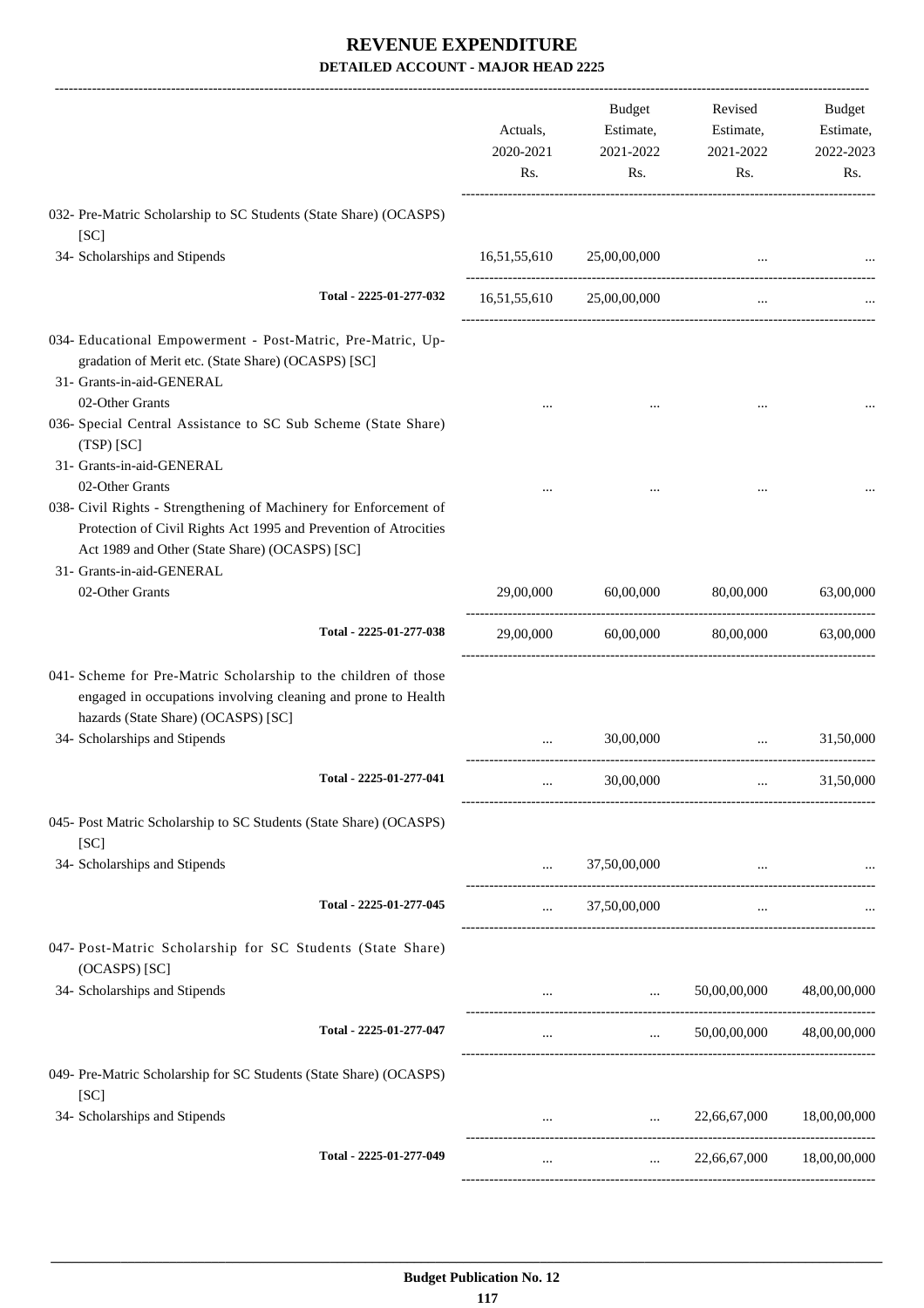|                                                                                                                                                                                                                        | Actuals,<br>2020-2021<br>Rs. | Budget<br>Estimate,<br>2021-2022<br>Rs.      | Revised<br>Estimate,<br>2021-2022<br>Rs.                      | Budget<br>Estimate,<br>2022-2023<br>Rs. |
|------------------------------------------------------------------------------------------------------------------------------------------------------------------------------------------------------------------------|------------------------------|----------------------------------------------|---------------------------------------------------------------|-----------------------------------------|
| 051- Pradhan Mantri Anusuchit Jaati Abhyuday Yojana (PM AJAY)<br>(State Share) (OCASPS) [SC]<br>31- Grants-in-aid-GENERAL                                                                                              |                              |                                              |                                                               |                                         |
| 02-Other Grants                                                                                                                                                                                                        |                              |                                              | <b>Contract Contract</b><br>and the state of the state of the | 101,00,00,000                           |
| Total - 2225-01-277-051                                                                                                                                                                                                |                              |                                              | the contract of the contract of the contract of               | $\ldots$ 101,00,00,000                  |
| <b>Total - State Development Schemes</b>                                                                                                                                                                               |                              |                                              | 16,80,55,610 63,40,00,000 73,46,67,000 167,94,50,000          |                                         |
| <b>State Development Schemes (Central Assistance)</b><br>015- Scheme for Development of Scheduled Castes (Central Share)<br>(OCASPS) [SC]<br>31- Grants-in-aid-GENERAL                                                 |                              |                                              |                                                               |                                         |
| 02-Other Grants                                                                                                                                                                                                        | 42,45,98,590                 | 85,72,00,000                                 | 114,28,02,000                                                 | 90,00,60,000                            |
| 34- Scholarships and Stipends                                                                                                                                                                                          |                              | 44,28,00,000                                 | $\cdots$                                                      |                                         |
| Total - 2225-01-277-015                                                                                                                                                                                                |                              |                                              | 42,45,98,590 130,00,00,000 114,28,02,000 90,00,60,000         |                                         |
| 033- Educational Empowerment - Post-Matric, Pre-Matric, Up-<br>gradation of Merit etc. (Central Share) (OCASPS) [SC]<br>31- Grants-in-aid-GENERAL                                                                      |                              |                                              |                                                               |                                         |
| 02-Other Grants<br>035- Special Central Assistance to SC Sub Scheme (Central Share)<br>$(TSP)$ $[SC]$                                                                                                                  |                              |                                              |                                                               |                                         |
| 31- Grants-in-aid-GENERAL<br>02-Other Grants                                                                                                                                                                           |                              |                                              |                                                               |                                         |
|                                                                                                                                                                                                                        | 158,62,54,000                | 100,00,00,000                                | 8,00,00,000                                                   |                                         |
| Total - 2225-01-277-035                                                                                                                                                                                                |                              | 158,62,54,000 100,00,00,000                  | 8,00,00,000                                                   |                                         |
| 037- Civil Rights - Strengthening of Machinery for Enforcement of<br>Protection of Civil Rights Act 1995 and Prevention of Atrocities<br>Act 1989 and Other (Central Share) (OCASPS) [SC]<br>31- Grants-in-aid-GENERAL |                              |                                              |                                                               |                                         |
| 02-Other Grants                                                                                                                                                                                                        |                              |                                              | 56,56,284 4,00,00,000 9,81,95,000 95,00,000                   |                                         |
| Total - 2225-01-277-037                                                                                                                                                                                                |                              |                                              | 56,56,284 4,00,00,000 9,81,95,000 95,00,000                   |                                         |
| 039- Scheme for Pre-Matric Scholarship to Scheduled Caste Students<br>(Central Share) (OCASPS) [SC]                                                                                                                    |                              |                                              |                                                               |                                         |
| 34- Scholarships and Stipends                                                                                                                                                                                          |                              | $49,35,20,685$ $24,00,00,000$ $31,49,06,000$ |                                                               |                                         |
| Total - 2225-01-277-039                                                                                                                                                                                                |                              |                                              | 49,35,20,685 24,00,00,000 31,49,06,000                        |                                         |
| 040- Scheme for Pre-Matric Scholarship to the children of those<br>engaged in occupations involving cleaning and prone to Health<br>hazards (Central Share) (OCASPS) [SC]                                              |                              |                                              |                                                               |                                         |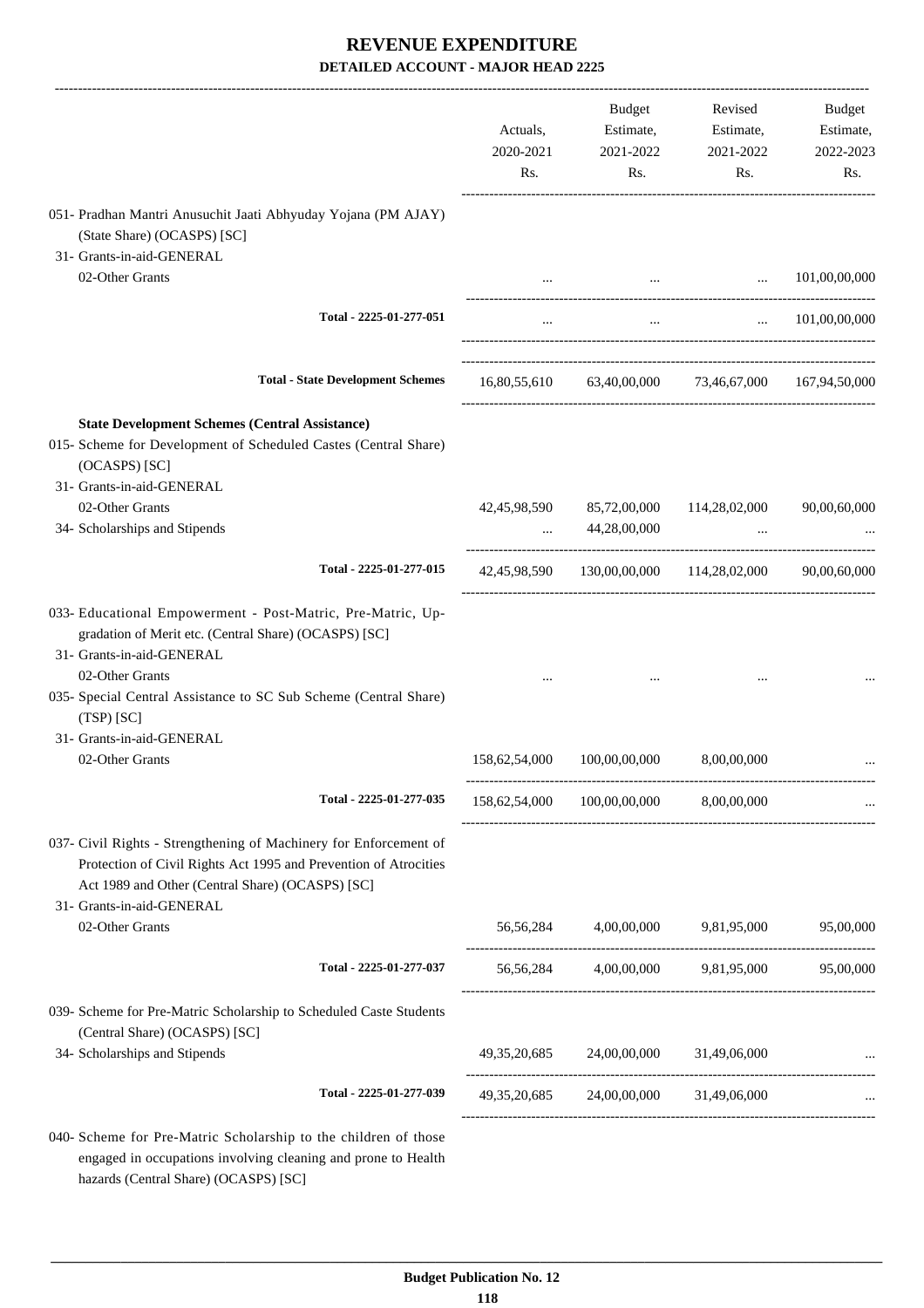|                                                                                                                                                                                                                                                                                                                    | Actuals,<br>2020-2021<br>Rs. | Budget<br>Estimate,<br>2021-2022<br>Rs.    | Revised<br>Estimate,<br>2021-2022<br>Rs.  | Budget<br>Estimate,<br>2022-2023<br>Rs. |
|--------------------------------------------------------------------------------------------------------------------------------------------------------------------------------------------------------------------------------------------------------------------------------------------------------------------|------------------------------|--------------------------------------------|-------------------------------------------|-----------------------------------------|
| 34- Scholarships and Stipends                                                                                                                                                                                                                                                                                      | 1,41,000                     | 50,00,000                                  | 2,000                                     | 52,50,000                               |
| Total - 2225-01-277-040                                                                                                                                                                                                                                                                                            | 1,41,000                     | 50,00,000                                  | 2,000                                     | 52,50,000                               |
| 046- Post-Matric Scholarship for SC Students (Central Share)<br>(OCASPS) [SC]                                                                                                                                                                                                                                      |                              |                                            |                                           |                                         |
| 34- Scholarships and Stipends                                                                                                                                                                                                                                                                                      |                              | $\cdots$                                   | $\cdots$                                  | 90,00,00,000                            |
| Total - 2225-01-277-046                                                                                                                                                                                                                                                                                            | $\cdots$                     | $\ldots$                                   | $\cdots$                                  | 90,00,00,000                            |
| 048- Pre-Matric Scholarship for SC Students (Central Share)<br>(OCASPS) [SC]                                                                                                                                                                                                                                       |                              |                                            |                                           |                                         |
| 34- Scholarships and Stipends                                                                                                                                                                                                                                                                                      |                              |                                            | $\ldots$ 25,12,00,000                     | 36,00,00,000                            |
| Total - 2225-01-277-048                                                                                                                                                                                                                                                                                            | $\cdots$                     |                                            | $\ldots$ 25,12,00,000                     | 36,00,00,000                            |
| 050- Pradhan Mantri Anusuchit Jaati Abhyuday Yojana (PM AJAY)<br>(Central Share) (OCASPS) [SC]<br>31- Grants-in-aid-GENERAL                                                                                                                                                                                        |                              |                                            |                                           |                                         |
| 02-Other Grants                                                                                                                                                                                                                                                                                                    |                              | $\mathbf{r}$ , $\mathbf{r}$ , $\mathbf{r}$ | $\cdots$                                  | 185,00,00,000                           |
| Total - 2225-01-277-050                                                                                                                                                                                                                                                                                            |                              | $\cdots$                                   |                                           | $\ldots$ 185,00,00,000                  |
| <b>Total - State Development Schemes (Central Assistance)</b>                                                                                                                                                                                                                                                      |                              |                                            | 251,01,70,559 258,50,00,000 188,71,05,000 | 402,48,10,000                           |
| Total - 2225-01-277                                                                                                                                                                                                                                                                                                | 613, 33, 75, 994             | 670,69,46,000                              |                                           | 581,31,55,000 810,23,31,000             |
| Voted<br>Charged                                                                                                                                                                                                                                                                                                   | 613, 33, 75, 994             | 670,69,46,000<br>$\cdots$                  | 581, 31, 55, 000                          | 810,23,31,000                           |
| DETAILED ACCOUNT NO. 2225-01-793 - SPECIAL CENTRAL ASSISTANCE FOR SCHEDULED CASTES COMPONENT PLAN<br>01 - WELFARE OF SCHEDULED CASTES<br>793- Special Central Assistance for Scheduled Castes Component<br>Plan<br><b>Central Sector Scheme</b><br>001- Programme for the development of scheduled castes (OCASPS) |                              |                                            |                                           |                                         |

#### 31- Grants-in-aid-GENERAL

| 02-Other Grants | Total - 2225-01-793 | <br><br><br> | <br><br><br> |
|-----------------|---------------------|--------------|--------------|
|                 | Voted<br>Charged    | <br><br><br> | <br><br><br> |
|                 |                     |              |              |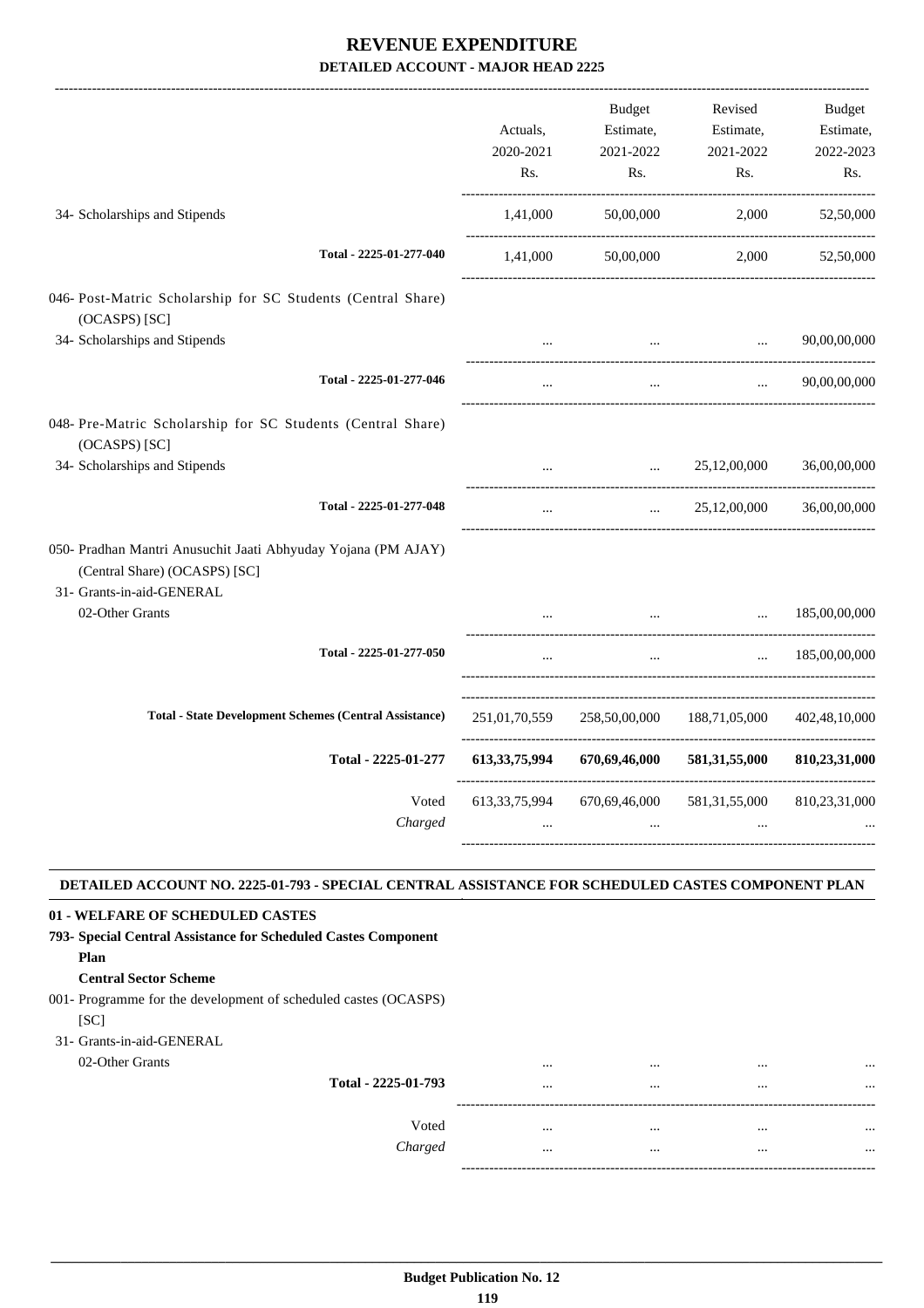|           |                                                                       | Actuals,<br>2020-2021<br>Rs. | <b>Budget</b><br>Estimate,<br>2021-2022<br>Rs.    | Revised<br>Estimate,<br>2021-2022<br>Rs. | Budget<br>Estimate,<br>2022-2023<br>Rs. |
|-----------|-----------------------------------------------------------------------|------------------------------|---------------------------------------------------|------------------------------------------|-----------------------------------------|
|           | <b>DETAILED ACCOUNT NO. 2225-01-800 - OTHER EXPENDITURE</b>           |                              |                                                   |                                          |                                         |
|           | 01 - WELFARE OF SCHEDULED CASTES                                      |                              |                                                   |                                          |                                         |
|           | 800- Other Expenditure                                                |                              |                                                   |                                          |                                         |
|           | <b>State Development Schemes</b>                                      |                              |                                                   |                                          |                                         |
|           | 002- Aid to Voluntary Agencies working for the development of         |                              |                                                   |                                          |                                         |
|           | Scheduled Castes [SC]                                                 |                              |                                                   |                                          |                                         |
|           | 31- Grants-in-aid-GENERAL                                             |                              |                                                   |                                          |                                         |
|           | 02-Other Grants                                                       |                              | 3,50,000                                          | 1,17,000                                 | 3,68,000                                |
|           | Total - 2225-01-800-002                                               |                              | 3,50,000                                          | 1.17.000                                 | 3,68,000                                |
|           | 003- Eradication of remnats of untouchability and implementation of   |                              |                                                   |                                          |                                         |
|           | the PCR Act [SC]                                                      |                              |                                                   |                                          |                                         |
|           | 50- Other Charges                                                     | 21,74,226                    | 1,98,00,000                                       | 66,00,000                                | 2,07,90,000                             |
|           | Total - 2225-01-800-003                                               | 21,74,226                    | 1,98,00,000                                       | 66,00,000                                | 2.07.90.000                             |
|           | 004- Scheme for giving relief to the victims of atrocities [SC]       |                              |                                                   |                                          |                                         |
|           | 50- Other Charges                                                     |                              |                                                   |                                          |                                         |
|           | 006- Promotion of cultural activities [SC]                            |                              |                                                   |                                          |                                         |
| 02- Wages |                                                                       | 2,24,51,111                  | 4,00,00,000                                       | 2,52,24,000                              | 4,20,00,000                             |
|           | 31- Grants-in-aid-GENERAL                                             |                              |                                                   |                                          |                                         |
|           | 02-Other Grants                                                       | 1,38,56,582                  | 3,85,00,000                                       | 93,33,000                                | 4,04,25,000                             |
|           | 50- Other Charges                                                     |                              | 25,00,000                                         | 1,81,33,000                              | 26,25,000                               |
|           | Total - 2225-01-800-006                                               | 3,63,07,693                  | 8,10,00,000                                       | 5,26,90,000                              | 8,50,50,000                             |
|           |                                                                       |                              |                                                   |                                          |                                         |
|           | 008- Roads, Bridges and Culverts [SC]<br>27- Minor Works/ Maintenance |                              |                                                   |                                          |                                         |
|           | 012- Infrastructure Development Programme [SC]                        |                              |                                                   |                                          |                                         |
|           | 27- Minor Works/ Maintenance                                          |                              |                                                   |                                          |                                         |
|           | 35- Grants for creation of Capital Assets                             | $\cdots$                     | $\cdots$<br>$\cdots$                              | $\ddotsc$<br>$\cdots$                    | $\cdots$<br>                            |
|           | 50- Other Charges                                                     | $\cdots$                     | 11,00,000                                         | 3,67,000                                 | 11,55,000                               |
|           | Total - 2225-01-800-012                                               | $\cdots$                     |                                                   | 11,00,000 3,67,000 11,55,000             |                                         |
|           | <b>Total - State Development Schemes</b>                              |                              | 3,84,81,919 10,22,50,000 5,97,74,000 10,73,63,000 |                                          |                                         |
|           |                                                                       |                              |                                                   |                                          |                                         |
|           | Total - 2225-01-800                                                   |                              | 3,84,81,919 10,22,50,000                          | 5,97,74,000                              | 10,73,63,000                            |
|           | Voted                                                                 |                              | 3,84,81,919 10,22,50,000 5,97,74,000              |                                          | 10,73,63,000                            |
|           | Charged                                                               | $\cdots$                     | $\mathbf{r}$ , $\mathbf{r}$ , $\mathbf{r}$        | $\cdots$                                 |                                         |
|           |                                                                       |                              |                                                   |                                          |                                         |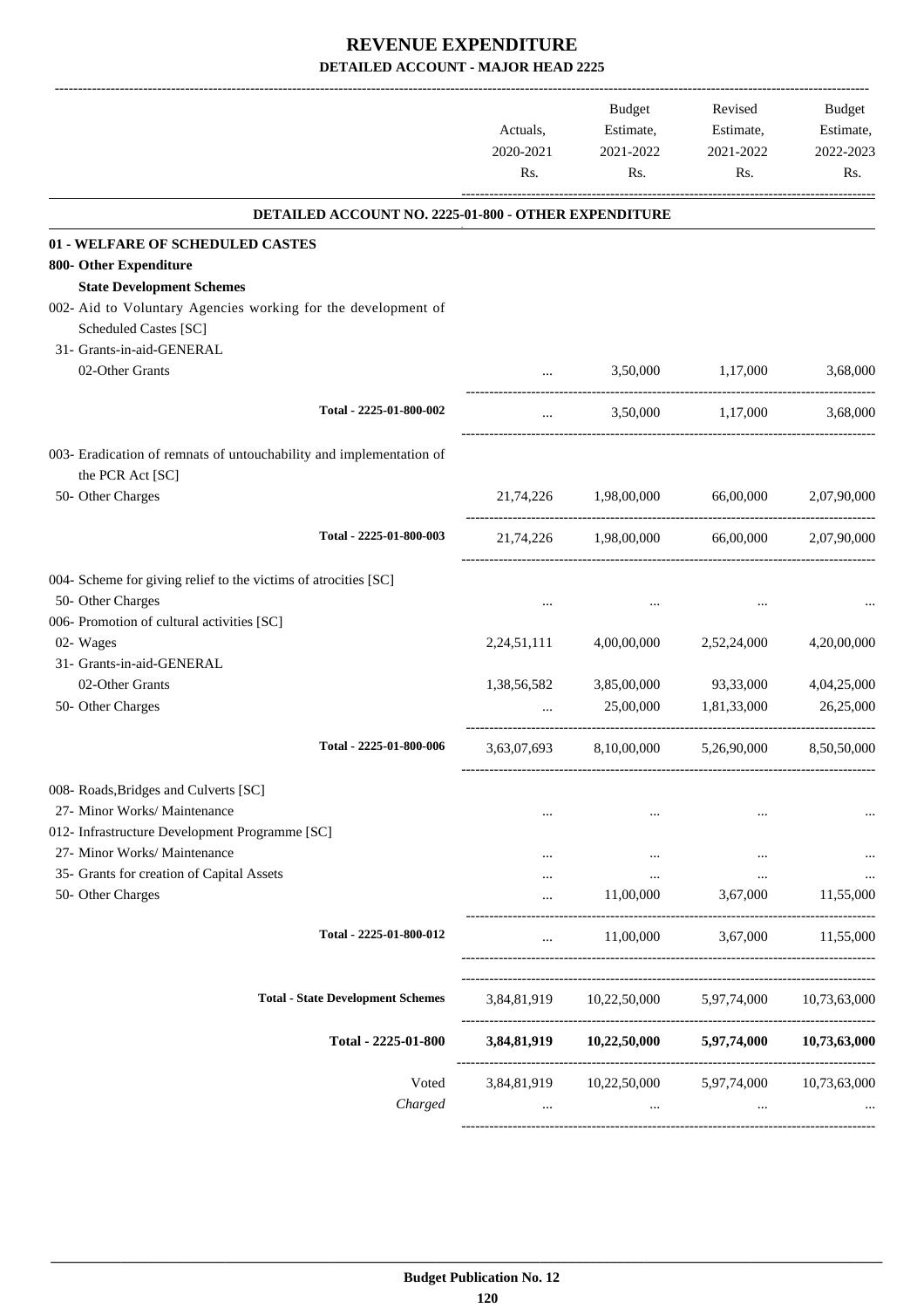|                                                                                    | Actuals,<br>2020-2021<br>Rs. | <b>Budget</b><br>Estimate,<br>2021-2022<br>Rs. | Revised<br>Estimate,<br>2021-2022<br>Rs. | <b>Budget</b><br>Estimate,<br>2022-2023<br>Rs. |
|------------------------------------------------------------------------------------|------------------------------|------------------------------------------------|------------------------------------------|------------------------------------------------|
| DETAILED ACCOUNT NO. 2225-02-277 - EDUCATION                                       |                              |                                                |                                          |                                                |
| 02 - WELFARE OF SCHEDULED TRIBES                                                   |                              |                                                |                                          |                                                |
| 277- Education                                                                     |                              |                                                |                                          |                                                |
| <b>State Development Schemes</b>                                                   |                              |                                                |                                          |                                                |
| 022- Procurement and distribution of Bi-cycle to Scheduled Tribes<br>students [SC] |                              |                                                |                                          |                                                |
| 31- Grants-in-aid-GENERAL                                                          |                              |                                                |                                          |                                                |
| 02-Other Grants                                                                    |                              |                                                |                                          |                                                |
| Total - 2225-02-277                                                                |                              |                                                |                                          |                                                |
| Voted                                                                              |                              | $\cdots$                                       | $\cdots$                                 |                                                |
| Charged                                                                            |                              | $\cdots$                                       | $\ldots$                                 |                                                |
|                                                                                    |                              |                                                |                                          |                                                |
| DETAILED ACCOUNT NO. 2225-02-796 - TRIBAL AREAS SUB-PLAN                           |                              |                                                |                                          |                                                |
|                                                                                    |                              |                                                |                                          |                                                |
| <b>02 - WELFARE OF SCHEDULED TRIBES</b>                                            |                              |                                                |                                          |                                                |
| 796- Tribal Areas Sub-Plan                                                         |                              |                                                |                                          |                                                |
| <b>Administrative Expenditure</b>                                                  |                              |                                                |                                          |                                                |
| 107- Grants-in aid to Mayel Lyang Lepcha Development Board [SC]                    |                              |                                                |                                          |                                                |
| 02- Wages<br>31- Grants-in-aid-GENERAL                                             |                              |                                                |                                          |                                                |
| 02-Other Grants                                                                    |                              |                                                |                                          |                                                |
| <b>State Development Schemes</b>                                                   |                              |                                                |                                          |                                                |
| 028- Health, Housing and Other Schemes - Tribal Music and Dances                   |                              |                                                |                                          |                                                |
| [SC]                                                                               |                              |                                                |                                          |                                                |
| 27- Minor Works/ Maintenance                                                       |                              |                                                |                                          |                                                |
| <b>State Development Schemes (Central Assistance)</b>                              |                              |                                                | $\ddotsc$                                |                                                |
| 050- Provision Against Special Central Aassistance (SCA) for Tribal                |                              |                                                |                                          |                                                |
| Sub-Plan (Central Share). (TSP) [SC]                                               |                              |                                                |                                          |                                                |
| 31- Grants-in-aid-GENERAL                                                          |                              |                                                |                                          |                                                |
| 02-Other Grants                                                                    | $\cdots$                     | $\cdots$                                       | $\cdots$                                 |                                                |
| <b>Central Sector Scheme</b>                                                       |                              |                                                |                                          |                                                |
| 096- Grants to West Bengal Tribal Development Cooperative                          |                              |                                                |                                          |                                                |
| Corporation Ltd. for Minor Forest Produce Operations [SC]                          |                              |                                                |                                          |                                                |
| 50- Other Charges                                                                  |                              |                                                | $\ddotsc$                                | $\cdots$                                       |
| Total - 2225-02-796                                                                |                              |                                                | $\cdots$                                 |                                                |
|                                                                                    |                              |                                                |                                          |                                                |
| Voted                                                                              |                              | $\cdots$                                       | $\cdots$                                 |                                                |
| Charged                                                                            | $\cdots$                     | $\cdots$                                       | $\cdots$                                 |                                                |
|                                                                                    |                              |                                                |                                          |                                                |

#### **DETAILED ACCOUNT NO. 2225-03-277 - EDUCATION .**

#### **03 - WELFARE OF BACKWARD CLASSES**

#### **277- Education**

#### **State Development Schemes**

002- Construction of Central Hostels for OBCs [SC]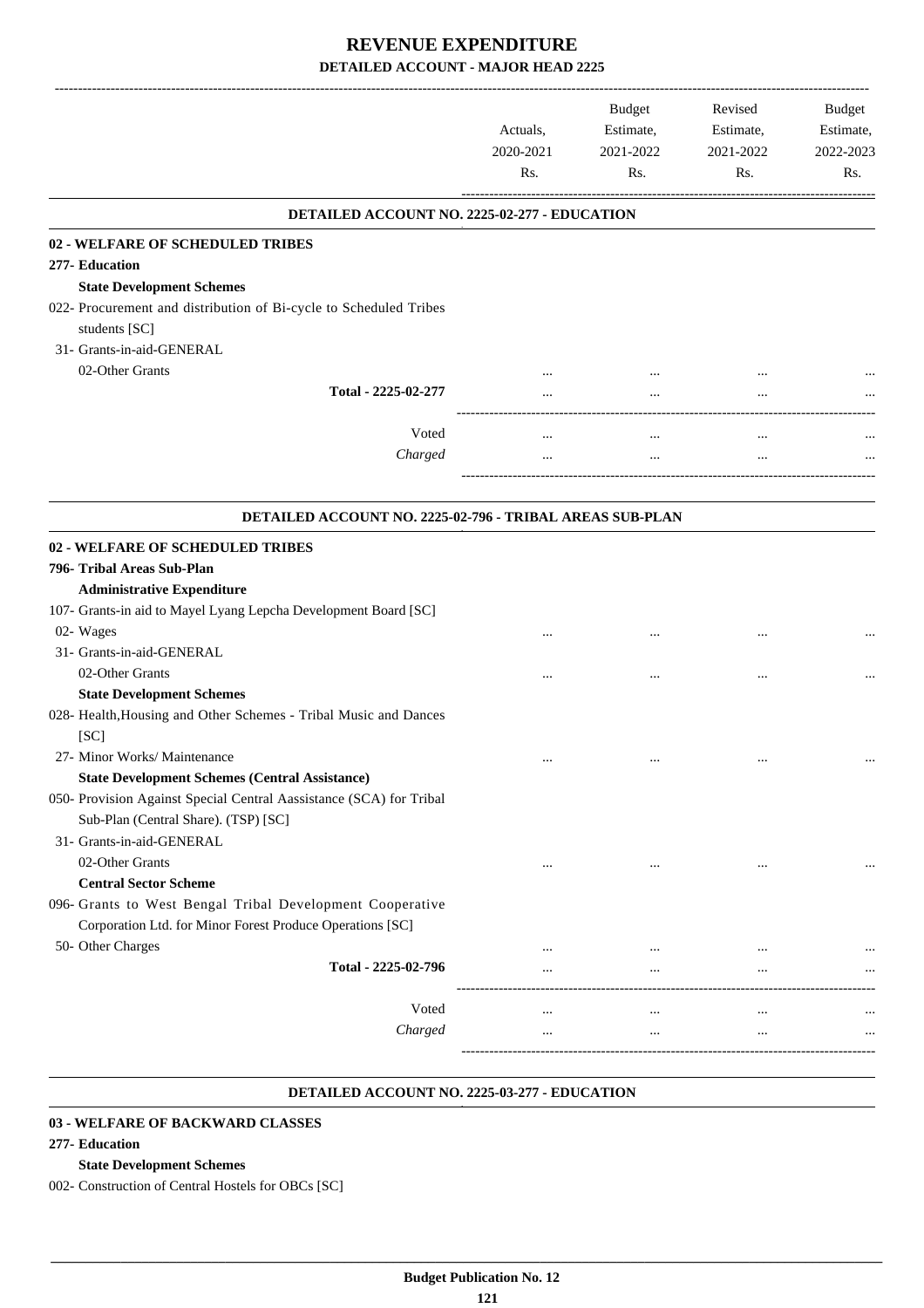|                                                                                                 | Actuals,<br>2020-2021<br>Rs.                       | <b>Budget</b><br>Estimate,<br>2021-2022<br>Rs. | Revised<br>Estimate,<br>2021-2022<br>Rs.      | <b>Budget</b><br>Estimate,<br>2022-2023<br>Rs. |
|-------------------------------------------------------------------------------------------------|----------------------------------------------------|------------------------------------------------|-----------------------------------------------|------------------------------------------------|
| 50- Other Charges<br>008- Procurement and distribution of Bi-cycle to Other Backward            |                                                    | $\cdots$                                       |                                               |                                                |
| Classes students [SC]                                                                           |                                                    |                                                |                                               |                                                |
| 31- Grants-in-aid-GENERAL                                                                       |                                                    |                                                |                                               |                                                |
| 02-Other Grants                                                                                 | $\cdots$                                           | 2,00,00,000                                    | 2,66,67,000                                   | 2,10,00,000                                    |
| Total - 2225-03-277-008                                                                         | $\cdots$                                           |                                                | 2,00,00,000 2,66,67,000 2,10,00,000           |                                                |
| <b>Total - State Development Schemes</b>                                                        | $\mathbf{1}$ , and $\mathbf{1}$ , and $\mathbf{1}$ |                                                | 2,00,00,000 2,66,67,000 2,10,00,000           |                                                |
| <b>State Development Schemes</b>                                                                |                                                    |                                                |                                               |                                                |
| 003- Pre-metric Scholarship to OBC Students (State Share)<br>(OCASPS) [SC]                      |                                                    |                                                |                                               |                                                |
| 34- Scholarships and Stipends                                                                   |                                                    | 45,36,80,000 25,24,00,000 20,00,00,000         |                                               |                                                |
| Total - 2225-03-277-003                                                                         | 45,36,80,000                                       | 25,24,00,000                                   | 20,00,00,000                                  |                                                |
| 010- Post-matric Scholarship to OBC Students (OCASPS) [SC]<br>34- Scholarships and Stipends     |                                                    | 7,49,45,835 10,00,00,000 13,33,33,000          |                                               |                                                |
| Total - 2225-03-277-010                                                                         |                                                    | 7,49,45,835 10,00,00,000 13,33,33,000          |                                               |                                                |
| 015- Post Matric Scholarship for OBCs, EBCs and DNTs- PM<br>YASASVI (State Share) (OCASPS) [SC] |                                                    |                                                |                                               |                                                |
| 34- Scholarships and Stipends                                                                   |                                                    |                                                |                                               | 12,00,00,000                                   |
| Total - 2225-03-277-015                                                                         |                                                    |                                                |                                               | 12,00,00,000                                   |
| 017- Pre Matric Scholarship for OBCs, EBCs and DNTs- PM<br>YASASVI (State Share) (OCASPS) [SC]  |                                                    |                                                |                                               |                                                |
| 34- Scholarships and Stipends                                                                   |                                                    |                                                | $\cdots$<br><b>Contract Contract Contract</b> | 12,00,00,000                                   |
| Total - 2225-03-277-017                                                                         |                                                    | $\cdots$                                       | <b>Sales Contract</b>                         | 12,00,00,000                                   |
| <b>Total - State Development Schemes</b>                                                        | 52,86,25,835                                       |                                                | 35,24,00,000 33,33,33,000                     | 24,00,00,000                                   |
| <b>State Development Schemes (Central Assistance)</b>                                           |                                                    |                                                |                                               |                                                |
| 001- Post Matric Scholarship to OBC students (OCASPS) [SC]                                      |                                                    |                                                |                                               |                                                |
| 34- Scholarships and Stipends                                                                   | $\cdots$                                           | $\cdots$                                       | $\cdots$                                      |                                                |
| 005- Scheme for Development of Other Backward Classes and                                       |                                                    |                                                |                                               |                                                |
| denotified, nomadic and semi-nomadic Tribes (Central Share)                                     |                                                    |                                                |                                               |                                                |
| (OCASPS) [SC]                                                                                   |                                                    |                                                |                                               |                                                |
| 31- Grants-in-aid-GENERAL                                                                       |                                                    |                                                |                                               |                                                |
| 02-Other Grants<br>34- Scholarships and Stipends                                                | 9,99,59,800<br>14,51,53,500                        | $\cdots$<br>50,00,00,000                       | 34, 15, 16, 000                               |                                                |
|                                                                                                 |                                                    |                                                |                                               |                                                |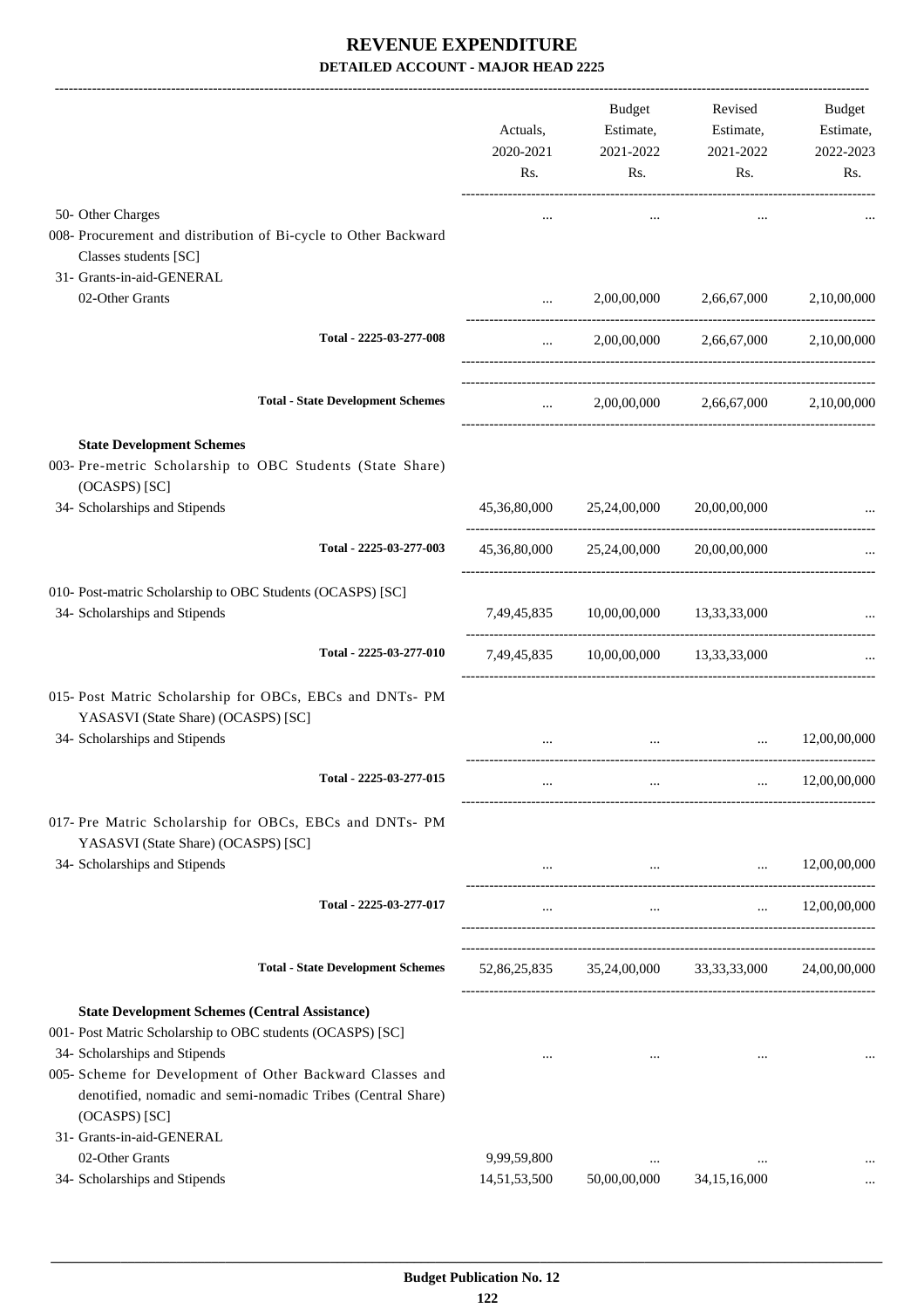|                          | Budget                    | Revised                   | Budget<br>Estimate,                                                                                                                                                                                                                                                                                                                                    |
|--------------------------|---------------------------|---------------------------|--------------------------------------------------------------------------------------------------------------------------------------------------------------------------------------------------------------------------------------------------------------------------------------------------------------------------------------------------------|
|                          |                           |                           | 2022-2023                                                                                                                                                                                                                                                                                                                                              |
| Rs.                      | Rs.                       | Rs.                       | Rs.                                                                                                                                                                                                                                                                                                                                                    |
|                          |                           |                           |                                                                                                                                                                                                                                                                                                                                                        |
|                          |                           |                           |                                                                                                                                                                                                                                                                                                                                                        |
|                          |                           |                           |                                                                                                                                                                                                                                                                                                                                                        |
|                          |                           |                           |                                                                                                                                                                                                                                                                                                                                                        |
|                          |                           |                           |                                                                                                                                                                                                                                                                                                                                                        |
|                          |                           |                           |                                                                                                                                                                                                                                                                                                                                                        |
|                          |                           |                           |                                                                                                                                                                                                                                                                                                                                                        |
|                          | $\ddotsc$                 | 107,50,33,000             | 24,00,00,000                                                                                                                                                                                                                                                                                                                                           |
| $\cdots$                 |                           |                           |                                                                                                                                                                                                                                                                                                                                                        |
|                          |                           |                           |                                                                                                                                                                                                                                                                                                                                                        |
|                          |                           |                           |                                                                                                                                                                                                                                                                                                                                                        |
| $\cdots$                 | $\cdots$                  | 14,48,67,000              | 24,00,00,000                                                                                                                                                                                                                                                                                                                                           |
|                          |                           |                           | 48,00,00,000                                                                                                                                                                                                                                                                                                                                           |
| 91,50,60,635             | 114,24,00,000             | 207,82,05,000             | 74,10,00,000                                                                                                                                                                                                                                                                                                                                           |
| 91,50,60,635<br>$\cdots$ | 114,24,00,000<br>$\cdots$ | 207,82,05,000<br>$\cdots$ | 74,10,00,000                                                                                                                                                                                                                                                                                                                                           |
|                          |                           |                           |                                                                                                                                                                                                                                                                                                                                                        |
|                          | Actuals,<br>2020-2021     | 2021-2022                 | Estimate,<br>Estimate,<br>2021-2022<br>24,51,13,300 50,00,00,000 34,15,16,000<br>14, 13, 21, 500 27, 00, 00, 000 15, 67, 89, 000<br>14, 13, 21, 500 27, 00, 00, 000 15, 67, 89, 000<br>$\ldots$ 107,50,33,000 24,00,00,000<br>$14,48,67,000$ $24,00,00,000$<br>38,64,34,800 77,00,00,000 171,82,05,000<br>DETAILED ACCOUNT NO. 2225-04-277 - EDUCATION |

## **State Development Schemes**

002- Procurement and distribution of Bi-cycle to Minorities students  $[SC]$ 

# 31- Grants-in-aid-GENERAL

| 02-Other Grants |                     |      | <br> |  |
|-----------------|---------------------|------|------|--|
|                 | Total - 2225-04-277 |      | <br> |  |
|                 |                     | ---- |      |  |
|                 | Voted               |      | <br> |  |
|                 | Charged             |      | <br> |  |
|                 |                     | ---- |      |  |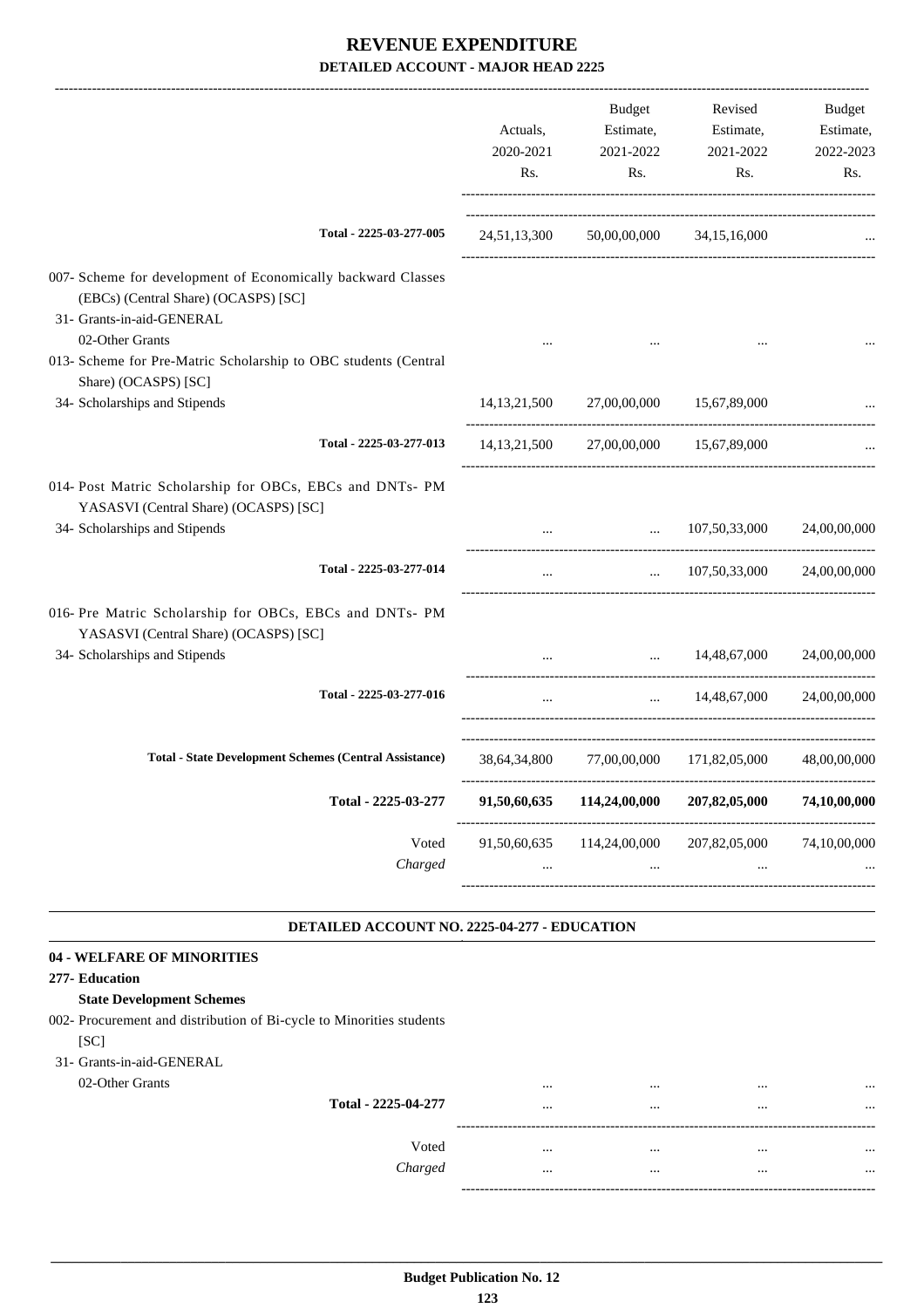|                      | Budget    | Revised   | <b>Budget</b> |
|----------------------|-----------|-----------|---------------|
| Actuals.             | Estimate, | Estimate, | Estimate,     |
| 2020-2021            | 2021-2022 | 2021-2022 | 2022-2023     |
| Rs.                  | Rs.       | Rs.       | Rs.           |
| -------------------- |           |           |               |

.

#### **DETAILED ACCOUNT NO. 2225-80-001 - DIRECTION AND ADMINISTRATION .**

| 80 - GENERAL |  |
|--------------|--|
|              |  |

**001- Direction and Administration**

**Administrative Expenditure**

| 001- Headquaters Establishment [SC]              |              |                               |              |                          |
|--------------------------------------------------|--------------|-------------------------------|--------------|--------------------------|
| 01- Salaries                                     |              |                               |              |                          |
| $01-Pay$                                         | 4,44,62,328  | 4,93,91,000                   | 4,53,52,000  | 10,67,13,000             |
| 14-Grade Pay                                     | $\cdots$     | $\cdots$                      | $\ldots$     |                          |
| 02-Dearness Allowance                            | 5,43,371     | 14,82,000                     | 18,14,000    | 28,03,000                |
| 03-House Rent Allowance                          | 46,72,167    | 46,92,000                     | 43,08,000    | 44,38,000                |
| 04-Ad hoc Bonus                                  | 1,55,400     | 1,64,000                      | 1,59,000     | 1,62,000                 |
| 07-Other Allowances                              | 58,683       | 1,21,000                      | 1,21,000     | 1,28,000                 |
| 11-Compensatory Allowance                        | $\cdots$     | 20,000                        | $\cdots$     |                          |
| 12-Medical Allowance                             | 51.645       | 55,000                        | 75,000       | 78,000                   |
| Total - 2225-80-001-001-01                       |              | 4,99,43,594 5,59,25,000       |              | 5,18,29,000 11,43,22,000 |
| 02- Wages                                        | 6,16,720     | 4,65,000                      | 14,00,000    | 15,75,000                |
| 07- Medical Reimbursements                       | 51,326       | 20,000                        | 50,000       | 60,000                   |
| 11- Travel Expenses                              | 461          | 94,000                        | 94,000       | 96,000                   |
| 12- Medical Reimbursements under WBHS 2008       | 3,04,045     | 1,34,000                      | 1,34,000     | 1,37,000                 |
| 13- Office Expenses                              |              |                               |              |                          |
| 01-Electricity                                   | 4,00,968     | 7,02,000                      | 7,02,000     | 7,16,000                 |
| 02-Telephone                                     | 1,55,340     | 1,88,000                      | 1,88,000     | 1,92,000                 |
| 03-Maintenance / P.O.L. for Office Vehicles      | 4,97,037     | 4,15,000                      | 6,15,000     | 7,17,000                 |
| 04-Other Office Expenses                         | 2,63,259     | 3,86,000                      | 3,86,000     | 3,94,000                 |
| Total - 2225-80-001-001-13                       |              | 13,16,604 16,91,000 18,91,000 |              | 20,19,000                |
| 14- Rents, Rates and Taxes                       | 31,300       | 30,000                        | 32,000       | 33,000                   |
| 16- Publications                                 | $\cdots$     | 17,000                        | 17,000       | 17,000                   |
| 19- Maintenance                                  | 43,705       | 1,73,000                      | 45,000       | 46,000                   |
| 27- Minor Works/ Maintenance                     | 1,34,656     | 12,88,000                     | 10,00,000    | 11,41,000                |
| 28- Payment of Professional and Special Services |              |                               |              |                          |
| 02-Other charges                                 | 12,39,367    | 11,27,000                     | 12,39,000    | 12,39,000                |
| 50- Other Charges                                | 5,29,220     | 7,03,000                      | 7,03,000     | 7,24,000                 |
| 77- Computerisation                              | 1,14,795     | 2,12,000                      | 1,16,000     | 1,18,000                 |
| 98- Training                                     |              | 17,000                        | 17,000       | 17,000                   |
| Total - 2225-80-001-001                          | 5,43,25,793  | 6,18,96,000                   | 5,85,67,000  | 12,15,44,000             |
| 002- District Organisation [SC]                  |              |                               |              |                          |
| 01- Salaries                                     |              |                               |              |                          |
| 01-Pay                                           | 34,01,45,085 | 34,60,58,000                  | 34,69,48,000 | 60,11,47,000             |
|                                                  |              |                               |              |                          |

14-Grade Pay 25,000 25,000 32,000 32,000 32,000 32,000 32,000 32,000 32,000 32,000 32,000 32,000 32,000 32,000 02-Dearness Allowance 16,61,200 1,03,82,000 1,38,78,000 2,14,41,000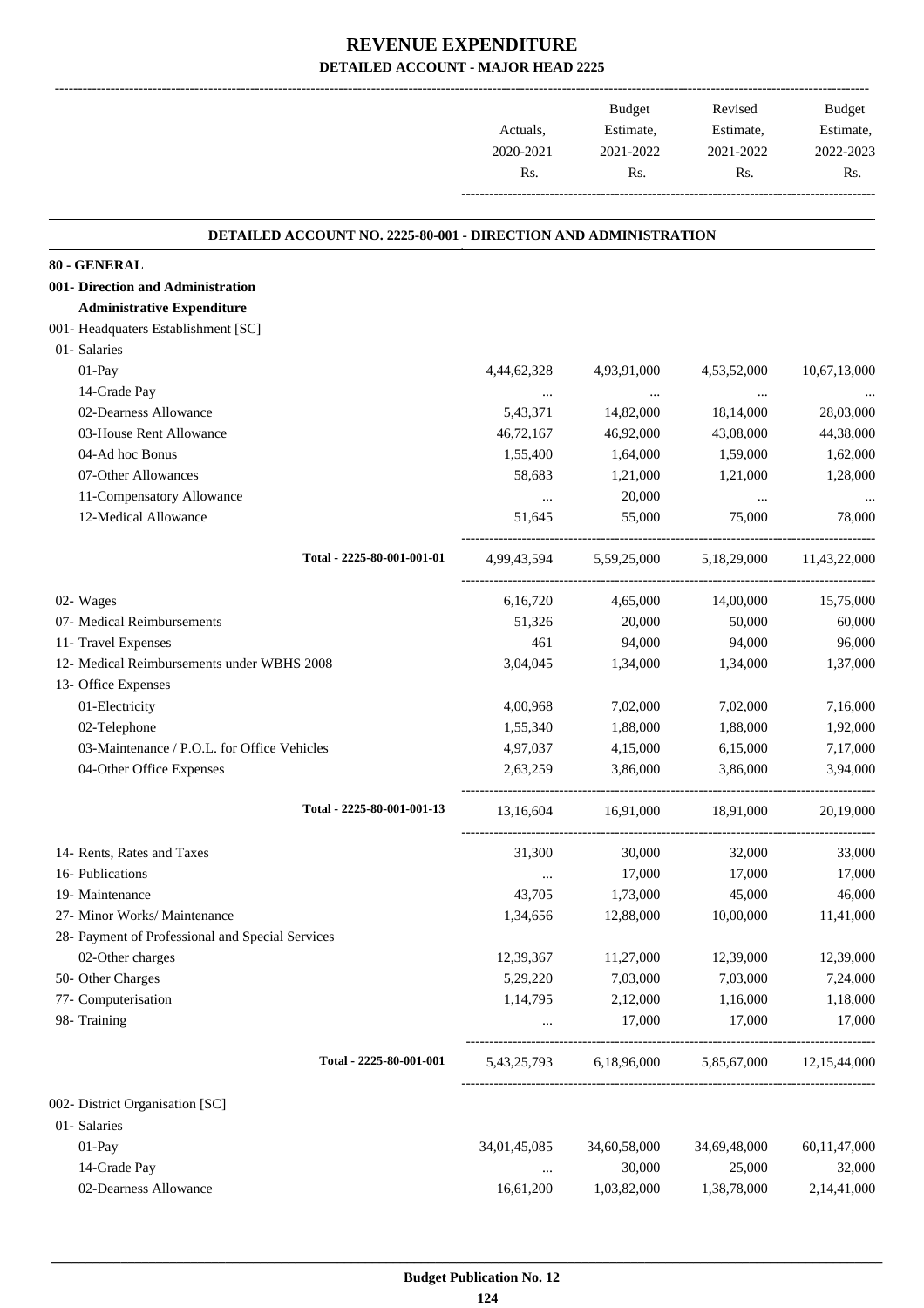-------------------------------------------------------------------------------------------------------------------------------------------------------------------------------

|                                                  |                 | <b>Budget</b>                    | Revised      | <b>Budget</b>                |
|--------------------------------------------------|-----------------|----------------------------------|--------------|------------------------------|
|                                                  | Actuals,        | Estimate,                        | Estimate,    | Estimate,                    |
|                                                  | 2020-2021       | 2021-2022                        | 2021-2022    | 2022-2023                    |
|                                                  | Rs.             | Rs.                              | Rs.          | Rs.                          |
| 03-House Rent Allowance                          | 3,64,72,751     | 3,28,76,000                      | 3,29,60,000  | 3,82,58,000                  |
| 04-Ad hoc Bonus                                  | 20,28,600       | 21,65,000                        | 20,69,000    | 24,41,000                    |
| 07-Other Allowances                              | 2,56,801        | 3,76,000                         | 3,76,000     | 3,90,000                     |
| 12-Medical Allowance                             | 19,57,994       | 20,43,000                        | 19,97,000    | 23,41,000                    |
| Total - 2225-80-001-002-01                       | 38, 25, 22, 431 | 39,39,30,000                     | 39,82,53,000 | 66,60,50,000                 |
| 02- Wages                                        | 10,35,65,808    | 10,39,24,000                     | 10,99,77,000 | 21,32,76,000                 |
| 07- Medical Reimbursements                       | $\cdots$        | 9,000                            | 9,000        | 9,000                        |
| 11- Travel Expenses                              | 93,894          | 3,48,000                         | 1,45,000     | 1,83,000                     |
| 12- Medical Reimbursements under WBHS 2008       | 14,57,443       | 11,77,000                        | 21,00,000    | 22,10,000                    |
| 13- Office Expenses                              |                 |                                  |              |                              |
| 01-Electricity                                   | 79, 10, 455     | 1,26,51,000                      | 1,26,51,000  | 1,82,60,000                  |
| 02-Telephone                                     | 3,69,572        | 4,16,000                         | 4,16,000     | 8,00,000                     |
| 03-Maintenance / P.O.L. for Office Vehicles      | 1,60,204        | 4,58,000                         | 35,00,000    | 40,00,000                    |
| 04-Other Office Expenses                         | 10,34,799       | 17,70,000                        | 17,70,000    | 25,00,000                    |
| Total - 2225-80-001-002-13                       | 94,75,030       | 1,52,95,000 1,83,37,000          |              | -------------<br>2,55,60,000 |
| 14- Rents, Rates and Taxes                       | 1,78,393        | 1,84,000                         | 1,80,000     | 6,50,000                     |
| 16- Publications                                 | 14,03,891       | 27,62,000                        | 27,62,000    | 28,17,000                    |
| 19- Maintenance                                  | 21,618          | 43,000                           | 8,50,000     | 10,60,000                    |
| 26- Advertising and Publicity Expenses           | $\cdots$        | $\cdots$                         | $\cdots$     |                              |
| 28- Payment of Professional and Special Services |                 |                                  |              |                              |
| 02-Other charges                                 | 1,28,34,704     | 1,27,61,000                      | 1,00,00,000  | 1,08,00,000                  |
| 34- Scholarships and Stipends                    | 57,000          | 96,000                           | 2,00,000     | 2,00,000                     |
| 50- Other Charges                                | 15,93,105       | 24,82,000                        | 25,00,000    | 30,00,000                    |
| 98- Training                                     | 41,65,126       | 75,70,000                        | 50,00,000    | 52,30,000                    |
| Total - 2225-80-001-002                          | 51,73,68,443    | 54,05,81,000                     | 55,03,13,000 | 93.10.45.000                 |
| <b>Total - Administrative Expenditure</b>        | 57, 16, 94, 236 | 60,24,77,000                     | 60,88,80,000 | 105,25,89,000                |
| Total - 2225-80-001                              | 57, 16, 94, 236 | ----------------<br>60,24,77,000 | 60,88,80,000 | 105,25,89,000                |
| Voted                                            | 57, 16, 94, 236 | 60,24,77,000                     |              | 60,88,80,000 105,25,89,000   |
| Charged                                          |                 |                                  |              |                              |

#### **DETAILED ACCOUNT NO. 2225-80-797 - TRANSFER TO RESERVE FUND/DEPOSIT ACCOUNT .**

.

#### **80 - GENERAL**

## **797- Transfer to Reserve Fund/Deposit Account**

#### **Administrative Expenditure**

001- Transfer to the Fund for Promotion of education amongst Educationally Backward Classes [SC]

63- Inter-Account Transfer ... ... ... ...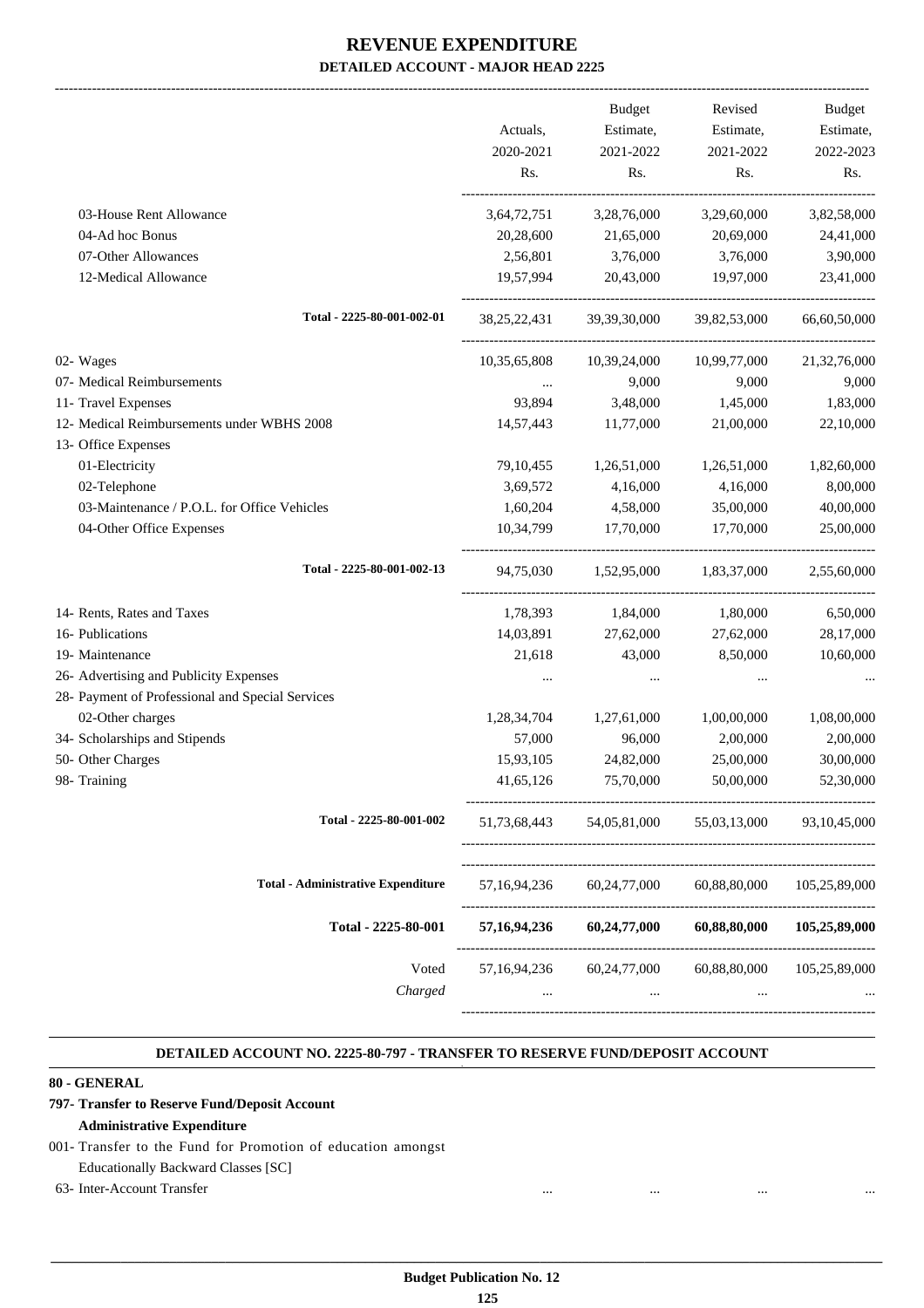|                     | Actuals,<br>2020-2021<br>Rs. | <b>Budget</b><br>Estimate,<br>2021-2022<br>Rs. | Revised<br>Estimate,<br>2021-2022<br>Rs. | <b>Budget</b><br>Estimate,<br>2022-2023<br>Rs. |
|---------------------|------------------------------|------------------------------------------------|------------------------------------------|------------------------------------------------|
| Total - 2225-80-797 | $\cdots$                     | $\cdots$                                       |                                          | $\ddotsc$                                      |
| Voted               |                              | $\cdots$                                       | $\cdots$                                 | $\ddotsc$                                      |
| Charged             | $\cdots$                     | $\cdots$                                       | $\cdots$                                 | $\cdots$                                       |

| DETAILED ACCOUNT NO. 2225-80-800 - OTHER EXPENDITURE                                     |           |                                           |           |           |
|------------------------------------------------------------------------------------------|-----------|-------------------------------------------|-----------|-----------|
| 80 - GENERAL                                                                             |           |                                           |           |           |
| 800- Other Expenditure                                                                   |           |                                           |           |           |
| <b>Administrative Expenditure</b>                                                        |           |                                           |           |           |
| 005- Provision for Revision of Pay Scales of employees of Co-                            |           |                                           |           |           |
| operatives under S.C.& T.W. [SC]                                                         |           |                                           |           |           |
| 36- Grants-in-aid-Salaries                                                               |           |                                           |           |           |
| 007- W. B. Commission for Backward Classes [SC]                                          |           |                                           |           |           |
| 31- Grants-in-aid-GENERAL                                                                |           |                                           |           |           |
| 02-Other Grants                                                                          | 42,34,792 | 37,00,000                                 | 42,35,000 | 42,77,000 |
| 36- Grants-in-aid-Salaries                                                               | 40,47,970 | 47,26,000                                 | 53,00,000 | 57,89,000 |
| Total - 2225-80-800-007                                                                  |           | 82,82,762 84,26,000 95,35,000 1,00,66,000 |           |           |
| 008- Ambedkar Centre of Excellence (ACE) [SC] [SC]                                       |           |                                           |           |           |
| 31- Grants-in-aid-GENERAL                                                                |           |                                           |           |           |
| 02-Other Grants                                                                          |           |                                           |           |           |
| 023- Setting up of Mangar Development Board for the Mangar people<br>of West Bengal [SC] |           |                                           |           |           |
| 31- Grants-in-aid-GENERAL                                                                |           |                                           |           |           |
| 02-Other Grants                                                                          | 5,00,000  | 5,77,000                                  | 5,00,000  | 5,05,000  |
| Total - 2225-80-800-023                                                                  |           | 5,00,000 5,77,000 5,00,000                |           | 5,05,000  |
| 024- Setting up of West Bengal Khambu Rai Development Board<br>[SC]                      |           |                                           |           |           |
| 31- Grants-in-aid-GENERAL                                                                |           |                                           |           |           |
| 02-Other Grants                                                                          | 1,99,000  | 1,55,000 1,99,000                         |           | 2,01,000  |
| Total - 2225-80-800-024                                                                  |           | 1,99,000 1,55,000 1,99,000                |           | 2,01,000  |
| 041- West Bengal Gurung Development and Cultural Board [SC]                              |           |                                           |           |           |
| 31- Grants-in-aid-GENERAL                                                                |           |                                           |           |           |
| 02-Other Grants                                                                          | 4,00,000  | 5,77,000                                  | 4,00,000  | 4,04,000  |
| Total - 2225-80-800-041                                                                  | 4,00,000  | 5,77,000                                  | 4,00,000  | 4,04,000  |
| 047- Ashram facilities community students [SC]                                           |           |                                           |           |           |
| 01- Salaries                                                                             |           |                                           |           |           |

01-Pay ... ... ... ... 14-Grade Pay ... ... ... ...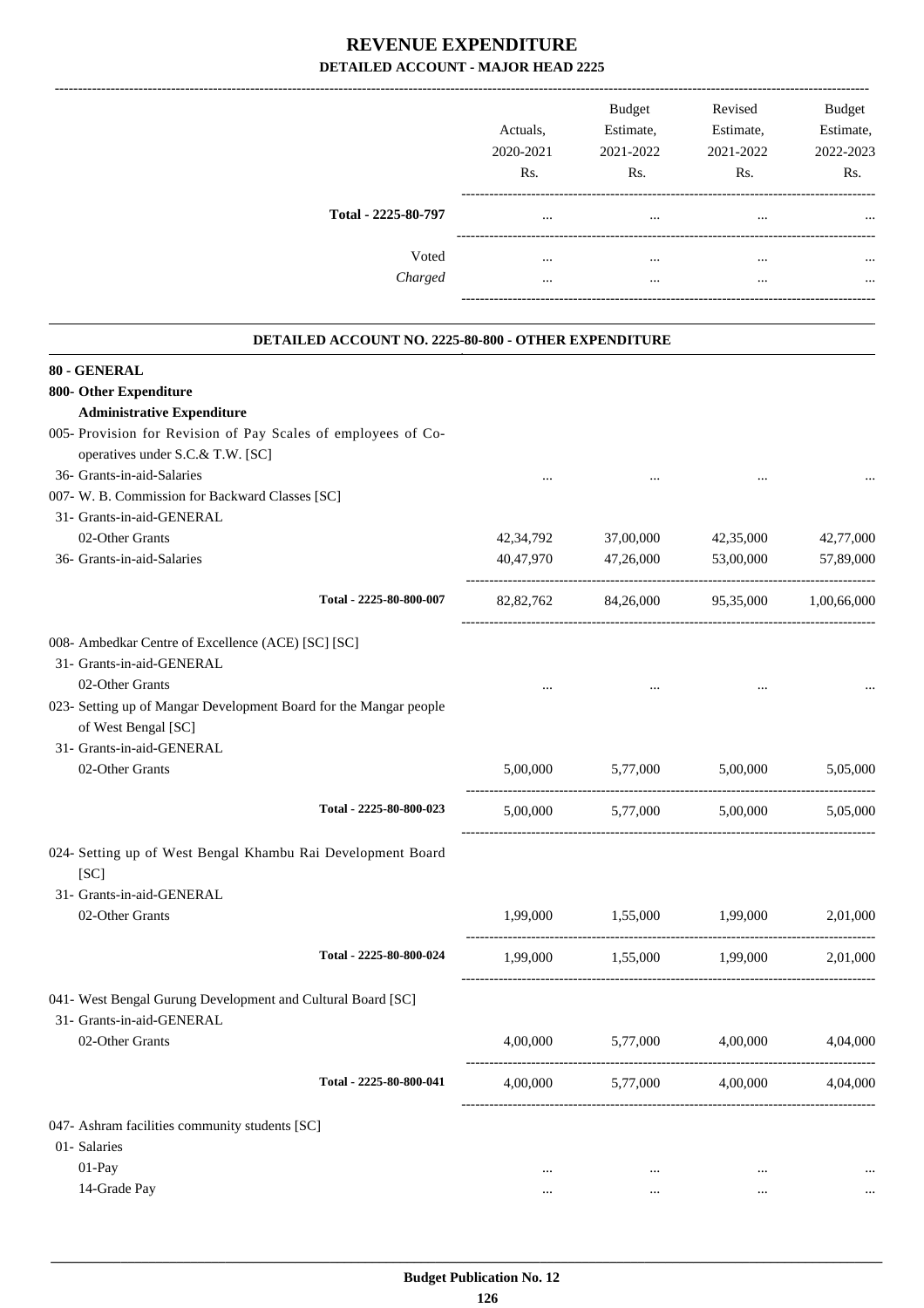|                                                                      | Actuals,<br>2020-2021 | Budget<br>Estimate,<br>2021-2022       | Revised      | Estimate,<br>2021-2022 | Budget<br>Estimate,<br>2022-2023 |
|----------------------------------------------------------------------|-----------------------|----------------------------------------|--------------|------------------------|----------------------------------|
|                                                                      | Rs.                   | Rs.                                    | Rs.          | Rs.                    |                                  |
| 02-Dearness Allowance                                                |                       |                                        |              |                        |                                  |
| 03-House Rent Allowance                                              | $\cdots$              | $\ddotsc$<br>$\cdots$                  | $\cdots$<br> |                        |                                  |
| 07-Other Allowances                                                  | $\cdots$              | $\cdots$                               |              |                        |                                  |
| 12-Medical Allowance                                                 |                       |                                        |              |                        |                                  |
| 12- Medical Reimbursements under WBHS 2008                           | $\cdots$              |                                        |              |                        |                                  |
| 50- Other Charges                                                    | $\cdots$              |                                        | $\cdots$     |                        |                                  |
| 049- Expenditure for promotion of education amongst educationally    |                       |                                        |              |                        |                                  |
| <b>Backward Classes [SC]</b>                                         |                       |                                        |              |                        |                                  |
| 14- Rents, Rates and Taxes                                           |                       | 16,000                                 | 16,000       | 16,000                 |                                  |
| 34- Scholarships and Stipends                                        |                       | $\cdots$                               |              |                        |                                  |
| Total - 2225-80-800-049                                              | $\cdots$              | 16,000                                 | 16,000       | 16,000                 |                                  |
| 051- Pre-examination Training for Scheduled Castes and Scheduled     |                       |                                        |              |                        |                                  |
| Tribes [SC]                                                          |                       |                                        |              |                        |                                  |
| 01- Salaries                                                         |                       |                                        |              |                        |                                  |
| 01-Pay                                                               | $\cdots$              | $\cdots$                               | $\cdots$     |                        |                                  |
| 14-Grade Pay                                                         | $\cdots$              |                                        |              |                        |                                  |
| 02-Dearness Allowance                                                | $\cdots$              |                                        | $\cdots$     |                        |                                  |
| 03-House Rent Allowance<br>04-Ad hoc Bonus                           | $\cdots$              |                                        | $\cdots$     |                        |                                  |
|                                                                      |                       |                                        |              |                        |                                  |
| 07-Other Allowances                                                  | $\cdots$              |                                        |              |                        |                                  |
| 12-Medical Allowance                                                 |                       |                                        |              |                        |                                  |
| 07- Medical Reimbursements                                           | $\cdots$              |                                        |              |                        |                                  |
| 12- Medical Reimbursements under WBHS 2008                           | $\cdots$              |                                        |              |                        |                                  |
| 34- Scholarships and Stipends                                        |                       | $\cdots$                               | $\cdots$     |                        |                                  |
| 50- Other Charges                                                    | $\cdots$              |                                        | $\cdots$     |                        |                                  |
| 052- Government Managed Hostels [SC]                                 |                       |                                        |              |                        |                                  |
| 19- Maintenance                                                      |                       | 1,89,455 5,25,000                      | 1,93,000     | 1,99,000               |                                  |
| Total - 2225-80-800-052                                              |                       | 1,89,455 5,25,000 1,93,000             |              | 1,99,000               |                                  |
| 053- Special Scholarships to meritorious S.C.& S.T. students reading |                       |                                        |              |                        |                                  |
| in Classes IX - XII in Order to prepare them for Engineering,        |                       |                                        |              |                        |                                  |
| Technical Higher Studies and Competitive Examinations [SC]           |                       |                                        |              |                        |                                  |
| 34- Scholarships and Stipends                                        | $\cdots$              | $\ldots$                               | $\cdots$     |                        |                                  |
| 055- Modernization of Existing Training Centres [SC]                 |                       |                                        |              |                        |                                  |
| 50- Other Charges                                                    | $\cdots$              | $\ldots$                               | $\cdots$     |                        |                                  |
| 056- West Bengal Kamai Development and Cultural Board [SC]           |                       |                                        |              |                        |                                  |
| 31- Grants-in-aid-GENERAL                                            |                       |                                        |              |                        |                                  |
| 02-Other Grants                                                      | 5,00,000              | 22,79,000 16,00,000                    |              | 16,00,000              |                                  |
| Total - 2225-80-800-056                                              |                       | 5,00,000 22,79,000 16,00,000 16,00,000 |              |                        |                                  |
| 057- West Bengal Sarki Development and Cultural Board [SC]           |                       |                                        |              |                        |                                  |
| 31- Grants-in-aid-GENERAL                                            |                       |                                        |              |                        |                                  |
| 02-Other Grants                                                      | 5,50,000              | 23,00,000                              | 16,00,000    | 16,00,000              |                                  |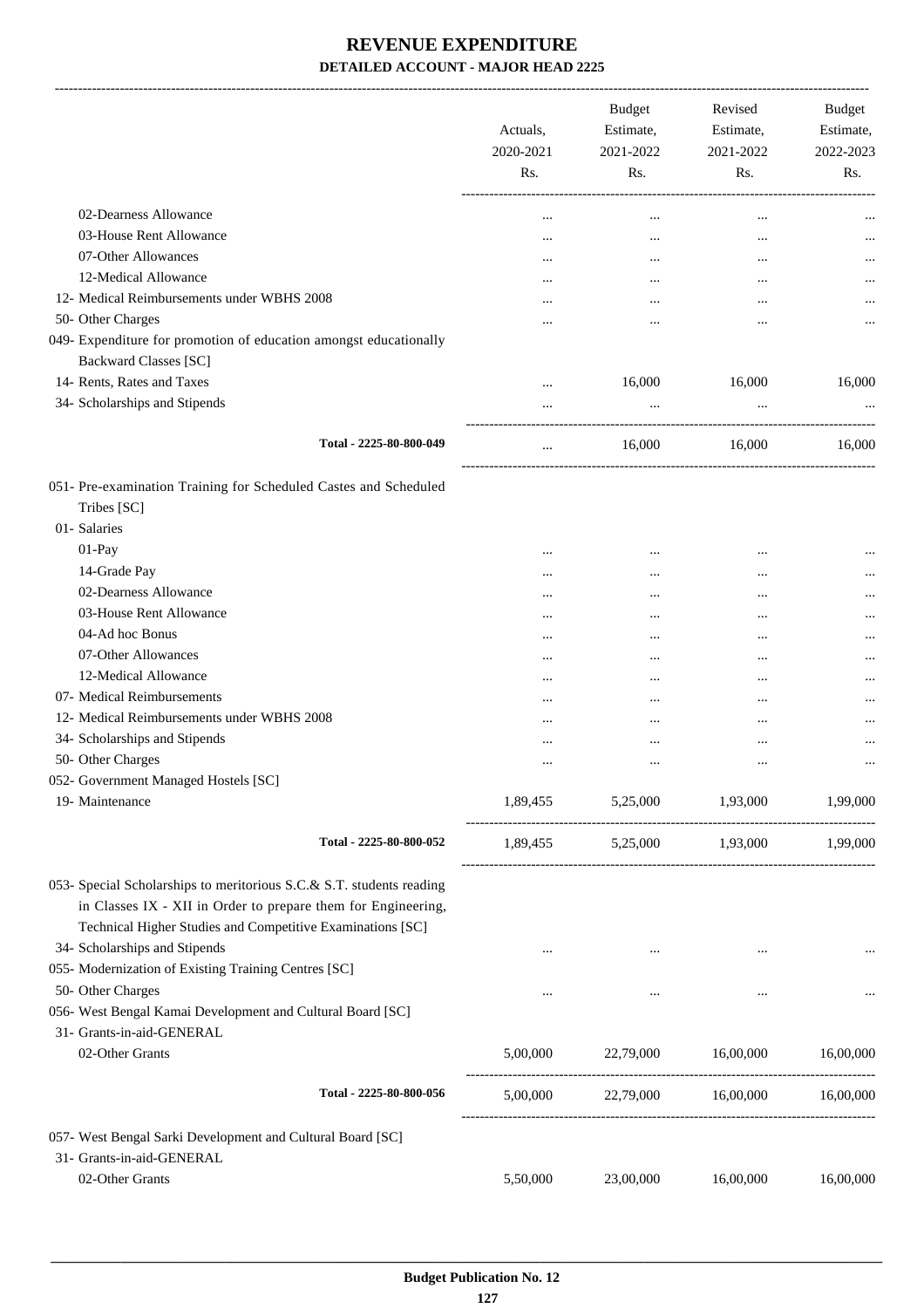| Actuals,<br>2020-2021<br>Rs. | Budget<br>2021-2022<br>Rs. | Revised<br>Estimate,<br>2021-2022<br>Rs.                                          | Budget<br>Estimate,<br>2022-2023<br>Rs.                                                                                                                                                                                                                                                                                                                  |
|------------------------------|----------------------------|-----------------------------------------------------------------------------------|----------------------------------------------------------------------------------------------------------------------------------------------------------------------------------------------------------------------------------------------------------------------------------------------------------------------------------------------------------|
|                              |                            |                                                                                   |                                                                                                                                                                                                                                                                                                                                                          |
|                              |                            |                                                                                   |                                                                                                                                                                                                                                                                                                                                                          |
| 5,50,000                     |                            |                                                                                   |                                                                                                                                                                                                                                                                                                                                                          |
|                              |                            |                                                                                   | 16,00,000                                                                                                                                                                                                                                                                                                                                                |
|                              |                            |                                                                                   |                                                                                                                                                                                                                                                                                                                                                          |
|                              |                            |                                                                                   | 16,00,000                                                                                                                                                                                                                                                                                                                                                |
|                              |                            |                                                                                   |                                                                                                                                                                                                                                                                                                                                                          |
|                              |                            |                                                                                   |                                                                                                                                                                                                                                                                                                                                                          |
|                              |                            |                                                                                   |                                                                                                                                                                                                                                                                                                                                                          |
|                              |                            |                                                                                   |                                                                                                                                                                                                                                                                                                                                                          |
|                              |                            |                                                                                   |                                                                                                                                                                                                                                                                                                                                                          |
|                              |                            |                                                                                   |                                                                                                                                                                                                                                                                                                                                                          |
|                              | 1,20,000                   |                                                                                   | 12,00,000<br>1,26,000                                                                                                                                                                                                                                                                                                                                    |
| 3,00,000                     |                            |                                                                                   |                                                                                                                                                                                                                                                                                                                                                          |
|                              |                            |                                                                                   |                                                                                                                                                                                                                                                                                                                                                          |
|                              |                            |                                                                                   | 4,00,000                                                                                                                                                                                                                                                                                                                                                 |
|                              | $\cdots$                   | $\ddots$                                                                          | 4,00,000                                                                                                                                                                                                                                                                                                                                                 |
| 1,99,000                     | 4,00,000                   | 2,01,000                                                                          | 8,00,000                                                                                                                                                                                                                                                                                                                                                 |
|                              |                            |                                                                                   |                                                                                                                                                                                                                                                                                                                                                          |
| $\cdots$                     | 6,20,000                   | 6,20,000                                                                          | 6,26,000<br>4,00,000                                                                                                                                                                                                                                                                                                                                     |
|                              |                            |                                                                                   |                                                                                                                                                                                                                                                                                                                                                          |
| $\cdots$                     |                            |                                                                                   | 10,26,000                                                                                                                                                                                                                                                                                                                                                |
|                              |                            |                                                                                   |                                                                                                                                                                                                                                                                                                                                                          |
| 3,00,000                     | 6,20,000                   | 16,00,000                                                                         | 16,00,000                                                                                                                                                                                                                                                                                                                                                |
|                              | 3,00,000<br>1,99,000       | 23,00,000<br>5,50,000<br>5,50,000<br>6,20,000<br>4,00,000<br>$\cdots$<br>6,20,000 | Estimate,<br>5,50,000 23,00,000 16,00,000 16,00,000<br>16,00,000 16,00,000<br>23,00,000 16,00,000<br>5,00,000 21,00,000 16,00,000<br>5,00,000 21,00,000 16,00,000 16,00,000<br>5,50,000 22,00,000 16,00,000 16,00,000<br>22,00,000   16,00,000   16,00,000<br>12,00,000<br>1,20,000<br>7,40,000 13,20,000 13,26,000<br>2,01,000<br>4,00,000<br>10,20,000 |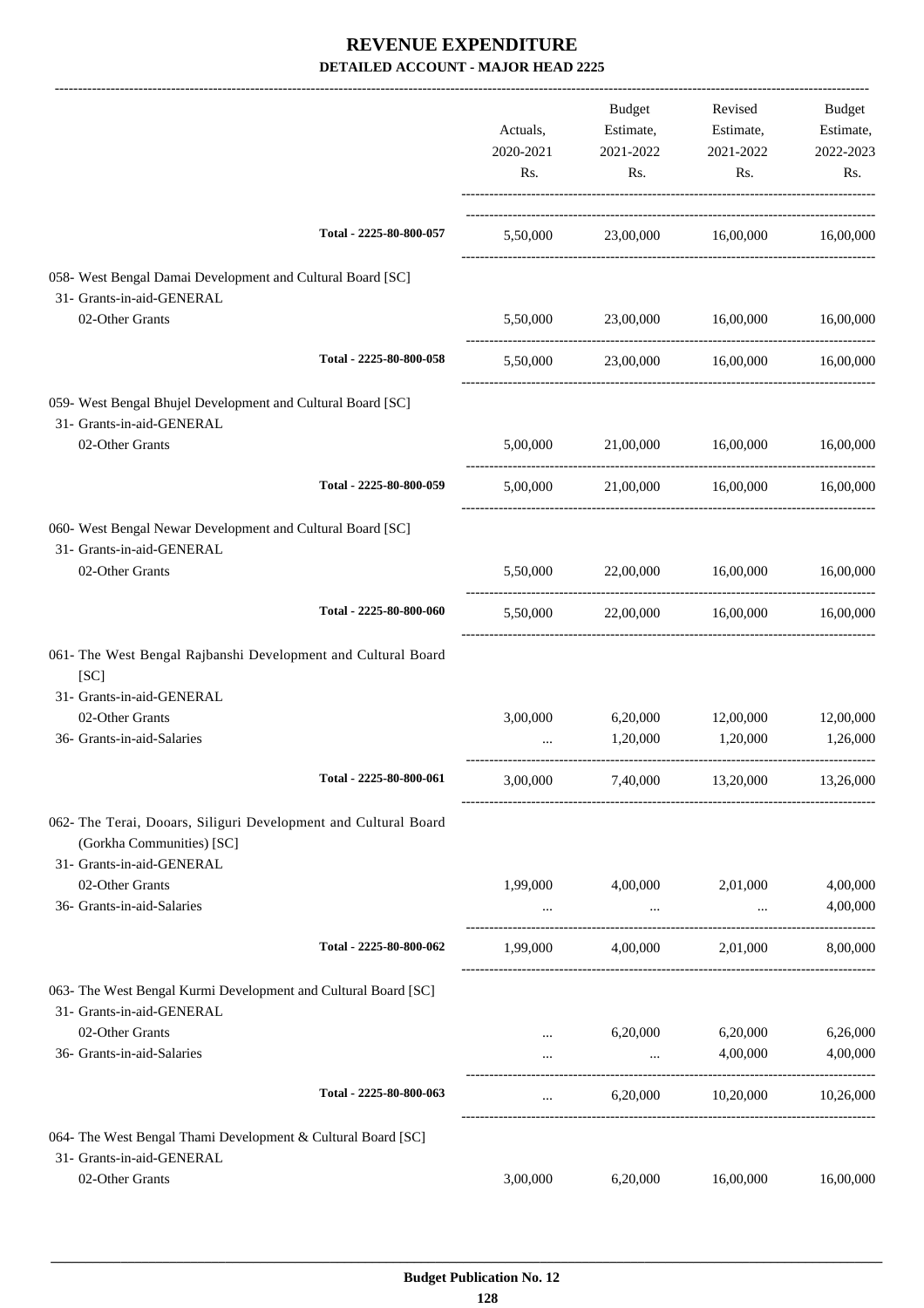|                                                                                                                                                                                                                                                        | Actuals,<br>2020-2021<br>Rs. | Budget<br>Estimate,<br>2021-2022<br>Rs. | Revised<br>Estimate,<br>2021-2022<br>Rs.        | Budget<br>Estimate,<br>2022-2023<br>Rs. |
|--------------------------------------------------------------------------------------------------------------------------------------------------------------------------------------------------------------------------------------------------------|------------------------------|-----------------------------------------|-------------------------------------------------|-----------------------------------------|
| Total - 2225-80-800-064                                                                                                                                                                                                                                | 3,00,000                     |                                         | 6,20,000 16,00,000 16,00,000                    |                                         |
| 072- The West Bengal Bauri Cultural Board [SC]<br>31- Grants-in-aid-GENERAL                                                                                                                                                                            |                              |                                         |                                                 |                                         |
| 02-Other Grants                                                                                                                                                                                                                                        | 3,00,000                     |                                         | 16,00,000<br><b>Sales Committee</b>             | 16,00,000                               |
| Total - 2225-80-800-072                                                                                                                                                                                                                                | 3,00,000                     | $\mathbf{r}$                            | 16,00,000                                       | 16,00,000                               |
| <b>Total - Administrative Expenditure</b>                                                                                                                                                                                                              |                              |                                         | 1,33,20,217 2,38,35,000 2,45,84,000 2,57,43,000 |                                         |
| <b>State Development Schemes</b><br>001- Education- Book Banks for Scheduled Caste & Scheduled Tribe<br>Students reading in Medical & Engineering Colleges [SC]<br>50- Other Charges<br>002- Education- Pre-examination Training Centres for Scheduled |                              |                                         |                                                 |                                         |
| Caste and Scheduled Tribe Students apearing at the Competitive<br>Examination [SC]<br>34- Scholarships and Stipends                                                                                                                                    | 1,80,750                     | 3,00,00,000                             | 1,00,00,000                                     | 3,15,00,000                             |
| Total - 2225-80-800-002                                                                                                                                                                                                                                | 1,80,750                     |                                         | 3,00,00,000 1,00,00,000                         | 3,15,00,000                             |
| 003- Improvement of working conditions of Boys and Girls Hostels<br>estiblished previously for the benefit of Scheduled Caste and<br>Scheduled Tribe Students reading in Secondary Stages [SC]                                                         |                              |                                         |                                                 |                                         |
| 50- Other Charges<br>004- Education- Maintenance of Govt. managed Hostels [SC]                                                                                                                                                                         |                              |                                         | $\cdots$                                        |                                         |
| 50- Other Charges<br>006- Education- Special scholarships to meritorious S.C. & S. T.<br>students reading in classes IX - XII in order to prepare them for<br>Engineering, Technical, Higher education [SC]                                            |                              |                                         |                                                 |                                         |
| 34- Scholarships and Stipends                                                                                                                                                                                                                          | 25,92,000                    | 12,50,000                               | 16,67,93,000                                    | 13,13,000                               |
| Total - 2225-80-800-006                                                                                                                                                                                                                                |                              |                                         | 25,92,000 12,50,000 16,67,93,000 13,13,000      |                                         |
| 011- Education- Additional financial assistance to Post-Matric<br>hostellers [SC]                                                                                                                                                                      |                              |                                         |                                                 |                                         |
| 34- Scholarships and Stipends                                                                                                                                                                                                                          |                              | 41,24,42,670 12,50,00,000               | 12,50,00,000                                    |                                         |
| Total - 2225-80-800-011                                                                                                                                                                                                                                |                              | 41,24,42,670 12,50,00,000 12,50,00,000  |                                                 |                                         |
| 012- Education- Grants for purchase of books and other necesary<br>articles for Post-matric Hostellers residing in Govt. Managed<br>Hostels [SC]<br>31- Grants-in-aid-GENERAL                                                                          |                              |                                         |                                                 |                                         |

02-Other Grants ... ... ... ...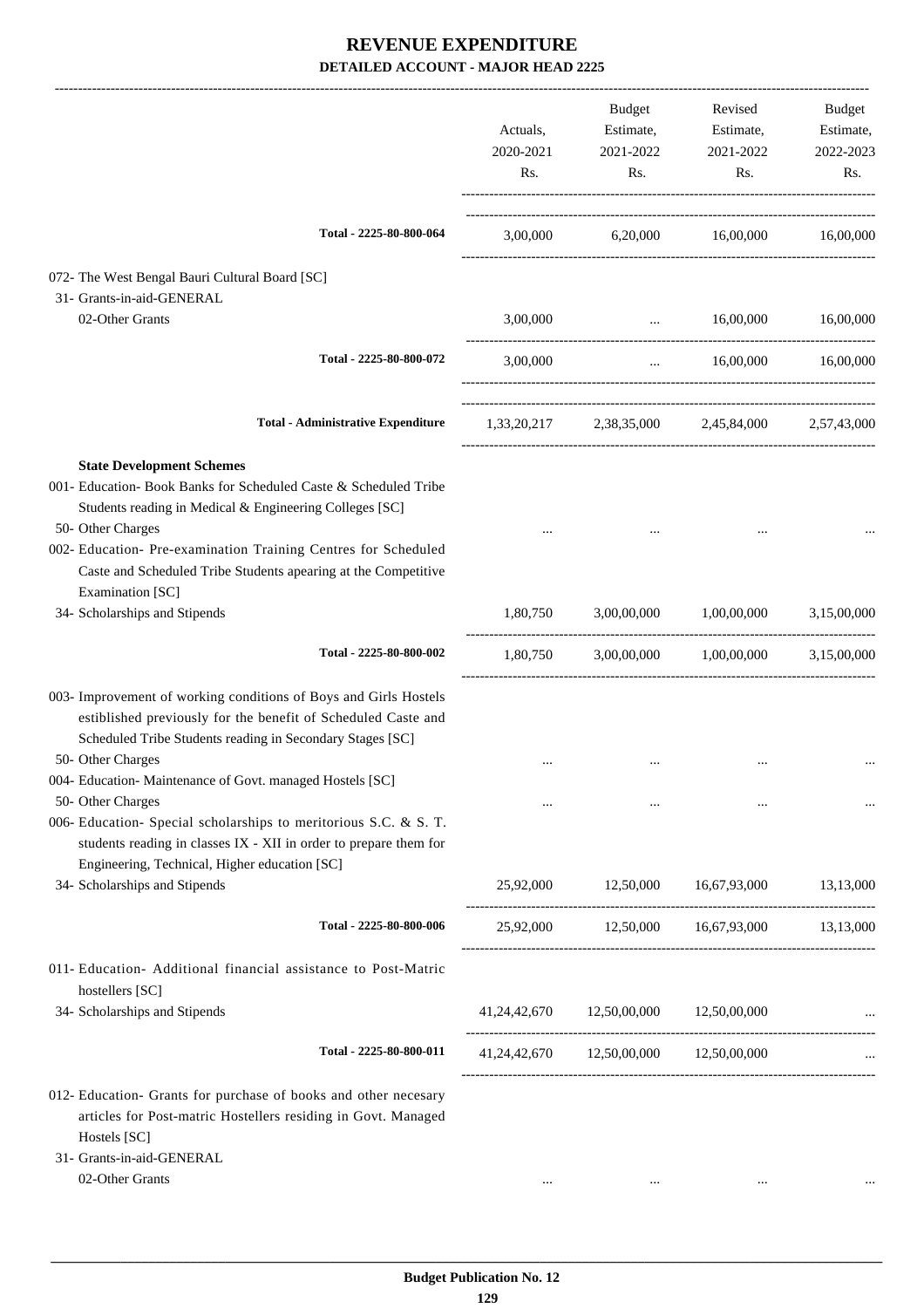|                                                                                                                                                                                            | Actuals,<br>2020-2021<br>Rs. | <b>Budget</b><br>Estimate,<br>2021-2022<br>Rs.        | Revised<br>Estimate,<br>2021-2022<br>Rs. | <b>Budget</b><br>Estimate,<br>2022-2023<br>Rs. |
|--------------------------------------------------------------------------------------------------------------------------------------------------------------------------------------------|------------------------------|-------------------------------------------------------|------------------------------------------|------------------------------------------------|
| 014- Education- Additional benefit for Post-Matric Hostellers reading                                                                                                                      |                              |                                                       |                                          |                                                |
| in Classes XI & XII [SC]                                                                                                                                                                   |                              |                                                       |                                          |                                                |
| 34- Scholarships and Stipends                                                                                                                                                              | $\cdots$                     | 2,00,000                                              | 67,000                                   | 2,10,000                                       |
| Total - 2225-80-800-014                                                                                                                                                                    | $\cdots$                     | 2,00,000                                              | 67,000                                   | 2,10,000                                       |
| 015- Education-Additional Fin. benefits to meritorious S.C. and S.T.<br>Girl students [SC]                                                                                                 |                              |                                                       |                                          |                                                |
| 34- Scholarships and Stipends                                                                                                                                                              | 19,69,500                    | 40,00,000                                             | 13,33,000                                |                                                |
| Total - 2225-80-800-015                                                                                                                                                                    | 19,69,500                    |                                                       | 40,00,000 13,33,000                      |                                                |
| 022- Procurement and distribution of Bi-cycle to General Category<br>students [SC]                                                                                                         |                              |                                                       |                                          |                                                |
| 31- Grants-in-aid-GENERAL                                                                                                                                                                  |                              |                                                       |                                          |                                                |
| 02-Other Grants                                                                                                                                                                            |                              |                                                       |                                          |                                                |
| 030- Ambedkar Centre for Excellence (ACE) [SC]<br>35- Grants for creation of Capital Assets                                                                                                |                              | 10,00,000                                             | 3,33,000                                 | 10,50,000                                      |
|                                                                                                                                                                                            | $\cdots$                     |                                                       |                                          |                                                |
| Total - 2225-80-800-030                                                                                                                                                                    | $\cdots$                     |                                                       | 10,00,000 3,33,000 10,50,000             |                                                |
| 031- Procurement and distribution of Bi-cycle to Scheduled<br>Castes/Scheduled Tribes/ Other Backward Classes/ Minority and<br>General Category students [SC]<br>31- Grants-in-aid-GENERAL |                              |                                                       |                                          |                                                |
| 02-Other Grants<br>032- Setting up of Mangar Development Board for the Mangar people<br>of West Bengal [SC]<br>31- Grants-in-aid-GENERAL                                                   |                              |                                                       |                                          |                                                |
| 02-Other Grants                                                                                                                                                                            |                              | $2,50,00,000$ $1,50,00,000$ $50,00,000$ $1,57,50,000$ |                                          |                                                |
| Total - 2225-80-800-032                                                                                                                                                                    |                              | 2,50,00,000 1,50,00,000 50,00,000 1,57,50,000         |                                          |                                                |
| 034- Setting up of West Bengal Khambu Rai Development Board<br>[SC]                                                                                                                        |                              |                                                       |                                          |                                                |
| 31- Grants-in-aid-GENERAL                                                                                                                                                                  |                              |                                                       |                                          |                                                |
| 02-Other Grants                                                                                                                                                                            |                              | $2,50,00,000$ $1,50,00,000$ $50,00,000$ $1,57,50,000$ |                                          |                                                |
| Total - 2225-80-800-034                                                                                                                                                                    |                              | 2,50,00,000 1,50,00,000 50,00,000 1,57,50,000         |                                          |                                                |
| 035- Modernisation of Existing Training Centre [SC]<br>50- Other Charges                                                                                                                   |                              | $11,00,000$ $3,67,000$ $11,55,000$                    |                                          |                                                |
| Total - 2225-80-800-035                                                                                                                                                                    | <b>Asset Control</b>         |                                                       | 11,00,000 3,67,000 11,55,000             |                                                |
| 036- West Bengal Sarki Development and Cultural Board [SC]                                                                                                                                 |                              |                                                       |                                          |                                                |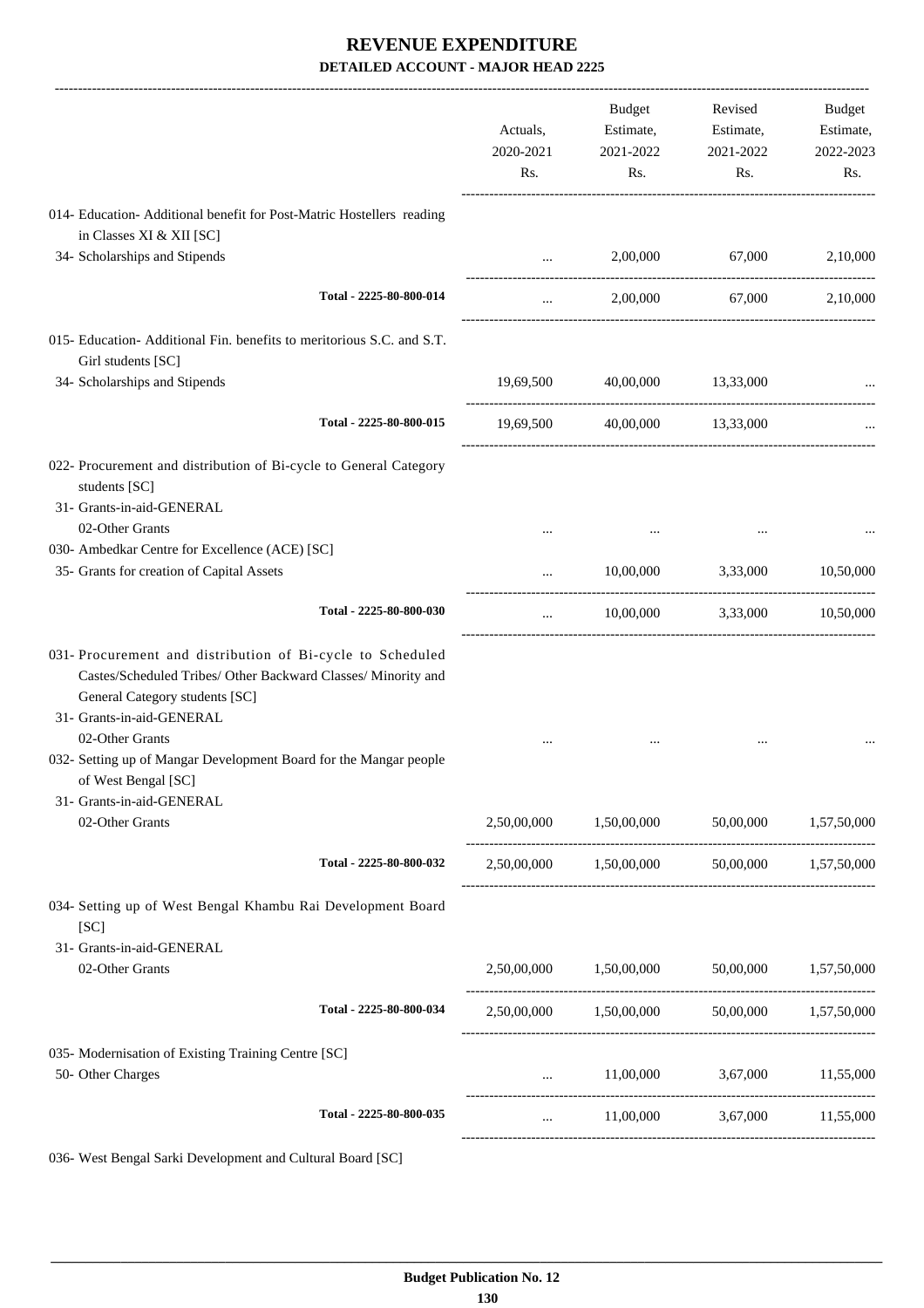|                                                                 |                         |              | <b>Budget</b>           | Revised                                                  | Budget      |
|-----------------------------------------------------------------|-------------------------|--------------|-------------------------|----------------------------------------------------------|-------------|
|                                                                 |                         | Actuals,     | Estimate,               | Estimate,                                                | Estimate,   |
|                                                                 |                         | 2020-2021    | 2021-2022               | 2021-2022                                                | 2022-2023   |
|                                                                 |                         | Rs.          | Rs.                     | Rs.                                                      | Rs.         |
| 31- Grants-in-aid-GENERAL                                       |                         |              |                         |                                                          |             |
| 02-Other Grants                                                 |                         | $\cdots$     | 50,00,000               | 16,67,000                                                | 52,50,000   |
| 35- Grants for creation of Capital Assets                       |                         | 2,50,00,000  | 1,00,00,000             | 33,33,000                                                | 1,05,00,000 |
|                                                                 | Total - 2225-80-800-036 | 2,50,00,000  | 1,50,00,000             | 50,00,000                                                | 1,57,50,000 |
| 037- West Bengal Damai Development and Cultural Board [SC]      |                         |              |                         |                                                          |             |
| 31- Grants-in-aid-GENERAL                                       |                         |              |                         |                                                          |             |
| 02-Other Grants                                                 |                         | $\cdots$     | 50,00,000               | 16,67,000                                                | 52,50,000   |
| 35- Grants for creation of Capital Assets                       |                         | 2,50,00,000  | 1,00,00,000             | 33,33,000                                                | 1,05,00,000 |
|                                                                 | Total - 2225-80-800-037 | 2.50,00,000  | 1.50.00.000             | 50,00,000                                                | 1,57,50,000 |
| 038- West Bengal Kamai Development and Cultural Board [SC]      |                         |              |                         |                                                          |             |
| 31- Grants-in-aid-GENERAL                                       |                         |              |                         |                                                          |             |
| 02-Other Grants                                                 |                         | $\cdots$     | 50,00,000               | 16,67,000                                                | 52,50,000   |
| 35- Grants for creation of Capital Assets                       |                         | 2,50,00,000  | 1,00,00,000             | 33,33,000                                                | 1,05,00,000 |
|                                                                 | Total - 2225-80-800-038 |              | 2,50,00,000 1,50,00,000 | 50,00,000                                                | 1,57,50,000 |
| 039- West Bengal Bhujel Development and Cultural Board [SC]     |                         |              |                         |                                                          |             |
| 35- Grants for creation of Capital Assets                       |                         | 2,50,00,000  | 1,50,00,000             | 50,00,000                                                | 1,57,50,000 |
|                                                                 | Total - 2225-80-800-039 |              | 2.50.00.000 1.50.00.000 | 50,00,000                                                | 1.57.50.000 |
| 040- West Bengal Newar Development and Cultural Board [SC]      |                         |              |                         |                                                          |             |
| 35- Grants for creation of Capital Assets                       |                         | 2,50,00,000  | 1,50,00,000             | 50,00,000                                                | 1,57,50,000 |
|                                                                 | Total - 2225-80-800-040 | 2,50,00,000  | 1,50,00,000             | 50,00,000                                                | 1,57,50,000 |
| 042- West Bengal Gurung Development and Cultural Board [SC]     |                         |              |                         |                                                          |             |
| 35- Grants for creation of Capital Assets                       |                         |              |                         | 2,50,00,000 1,50,00,000 50,00,000 1,57,50,000            |             |
|                                                                 | Total - 2225-80-800-042 |              |                         | 2,50,00,000 1,50,00,000 50,00,000 1,57,50,000            |             |
| 043- The West Bengal Rajbanshi Development and Cultural Board   |                         |              |                         |                                                          |             |
| [SC]                                                            |                         |              |                         |                                                          |             |
| 31- Grants-in-aid-GENERAL                                       |                         |              |                         |                                                          |             |
| 02-Other Grants                                                 |                         |              | 20,00,000               | 6,67,000                                                 | 21,00,000   |
| 35- Grants for creation of Capital Assets                       |                         | 10,00,00,000 | 5,00,00,000             | 1,66,67,000                                              | 5,25,00,000 |
|                                                                 | Total - 2225-80-800-043 |              |                         | $10,00,00,000$ $5,20,00,000$ $1,73,34,000$ $5,46,00,000$ |             |
| 044- The Terai, Dooars, Siliguri Development and Cultural Board |                         |              |                         |                                                          |             |
| (Gorkha Communities) [SC]                                       |                         |              |                         |                                                          |             |
| 31- Grants-in-aid-GENERAL                                       |                         |              |                         |                                                          |             |
| 02-Other Grants                                                 |                         | $\cdots$     | 20,00,000               | 6,67,000                                                 | 21,00,000   |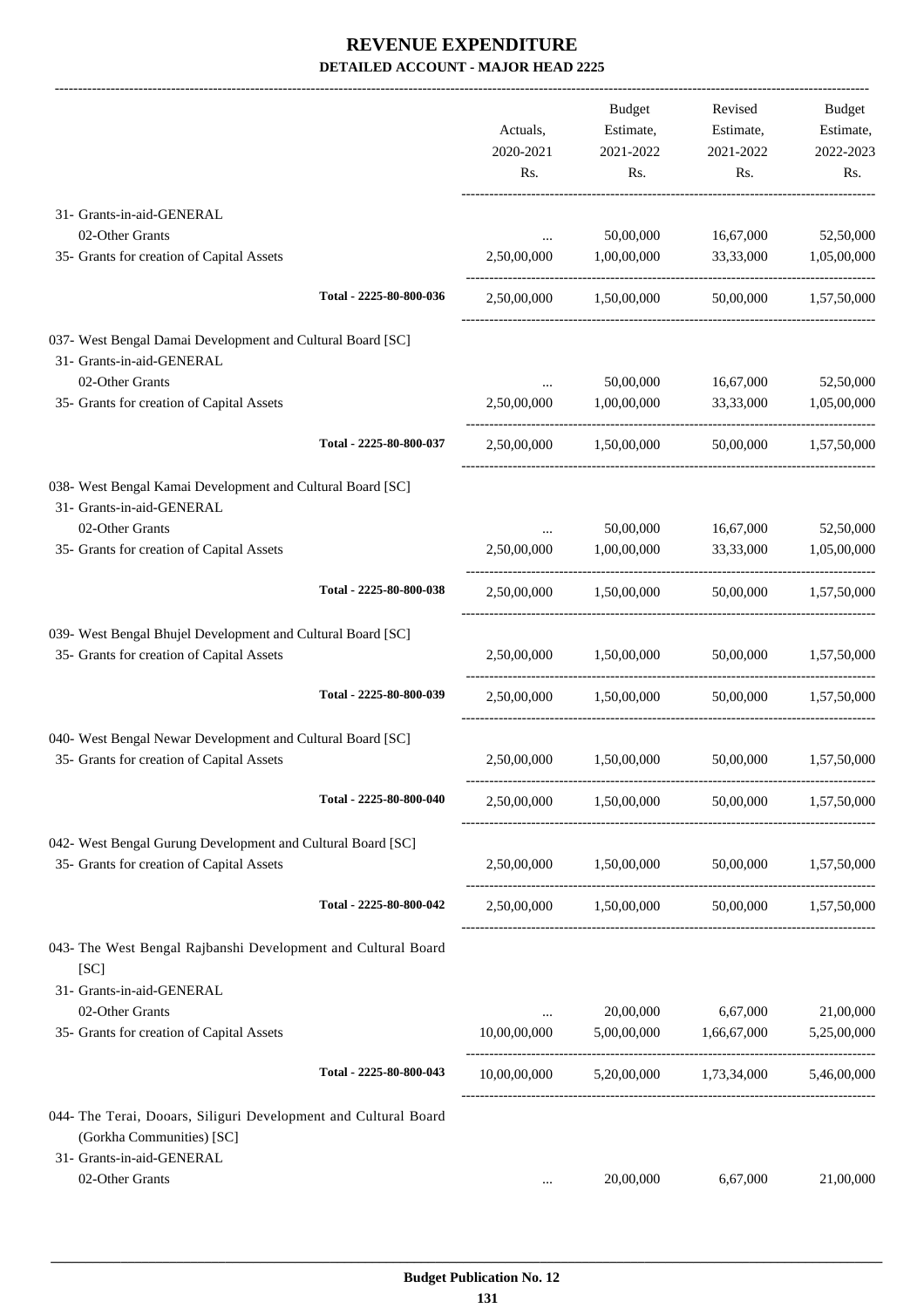|                                                                                                                                                   |                                          | Actuals,<br>2020-2021<br>Rs. | Budget<br>Estimate,<br>2021-2022<br>Rs. | Revised<br>Estimate,<br>2021-2022<br>Rs.                 | <b>Budget</b><br>Estimate,<br>2022-2023<br>Rs. |
|---------------------------------------------------------------------------------------------------------------------------------------------------|------------------------------------------|------------------------------|-----------------------------------------|----------------------------------------------------------|------------------------------------------------|
| 35- Grants for creation of Capital Assets                                                                                                         |                                          |                              |                                         | $10,00,00,000$ $5,00,00,000$ $1,66,67,000$ $5,25,00,000$ |                                                |
|                                                                                                                                                   | Total - 2225-80-800-044                  |                              |                                         | $10,00,00,000$ $5,20,00,000$ $1,73,34,000$               | 5,46,00,000                                    |
| 045- The West Bengal Kurmi Development and Cultural Board [SC]                                                                                    |                                          |                              |                                         |                                                          |                                                |
| 31- Grants-in-aid-GENERAL                                                                                                                         |                                          |                              |                                         |                                                          |                                                |
| 02-Other Grants                                                                                                                                   |                                          |                              | 20,00,000                               | 6,67,000                                                 | 21,00,000                                      |
| 35- Grants for creation of Capital Assets                                                                                                         |                                          | 3,00,00,000                  | 1,50,00,000                             | 50,00,000                                                | 1,57,50,000                                    |
|                                                                                                                                                   | Total - 2225-80-800-045                  |                              |                                         | 3,00,00,000 1,70,00,000 56,67,000 1,78,50,000            |                                                |
| 054- Education- Participation in Melas, Seminars and Exhibitions etc.<br>to popularise Handicrafts of S.C. and S.T. people of this State.<br>[SC] |                                          |                              |                                         |                                                          |                                                |
| 50- Other Charges                                                                                                                                 |                                          |                              | 40,00,000                               | 13,33,000                                                | 42,00,000                                      |
|                                                                                                                                                   | Total - 2225-80-800-054                  | $\cdots$                     | 40,00,000                               | 13,33,000                                                | 42,00,000                                      |
| 065- The West Bengal Thami Development & Cultural Board [SC]<br>35- Grants for creation of Capital Assets                                         |                                          |                              | 2,50,00,000 1,50,00,000                 | 50,00,000                                                | 1,57,50,000                                    |
|                                                                                                                                                   | Total - 2225-80-800-065                  |                              |                                         | 2,50,00,000 1,50,00,000 50,00,000 1,57,50,000            |                                                |
| 071- The West Bengal Bauri Cultural Board [SC]                                                                                                    |                                          |                              |                                         |                                                          |                                                |
| 31- Grants-in-aid-GENERAL                                                                                                                         |                                          |                              |                                         |                                                          |                                                |
| 02-Other Grants                                                                                                                                   |                                          | 1,00,00,000                  | 1,50,00,000                             | 50,00,000                                                | 1,57,50,000                                    |
| 35- Grants for creation of Capital Assets                                                                                                         |                                          | 4,00,00,000                  | 4,50,00,000                             | 1,50,00,000                                              | 4,72,50,000                                    |
|                                                                                                                                                   | Total - 2225-80-800-071                  | 5,00,00,000                  | 6,00,00,000                             | 2,00,00,000                                              | 6,30,00,000                                    |
| 073- The West Bengal Bagdi Cultural Board [SC]                                                                                                    |                                          |                              |                                         |                                                          |                                                |
| 31- Grants-in-aid-GENERAL                                                                                                                         |                                          |                              |                                         |                                                          |                                                |
| 02-Other Grants                                                                                                                                   |                                          | $\cdots$                     | 1,50,00,000                             | 50,00,000                                                | 1,57,50,000                                    |
| 35- Grants for creation of Capital Assets                                                                                                         |                                          |                              | 4,50,00,000                             | 1,50,00,000                                              | 4,72,50,000                                    |
|                                                                                                                                                   | Total - 2225-80-800-073                  | $\cdots$                     | 6,00,00,000                             |                                                          | 2,00,00,000 6,30,00,000                        |
| 074- The West Bengal Bagdi Cultural Board [SC]<br>31- Grants-in-aid-GENERAL<br>02-Other Grants                                                    |                                          |                              |                                         |                                                          |                                                |
|                                                                                                                                                   | <b>Total - State Development Schemes</b> |                              |                                         | 92,21,84,920 54,25,50,000 43,05,61,000 43,42,28,000      |                                                |
|                                                                                                                                                   |                                          |                              |                                         |                                                          |                                                |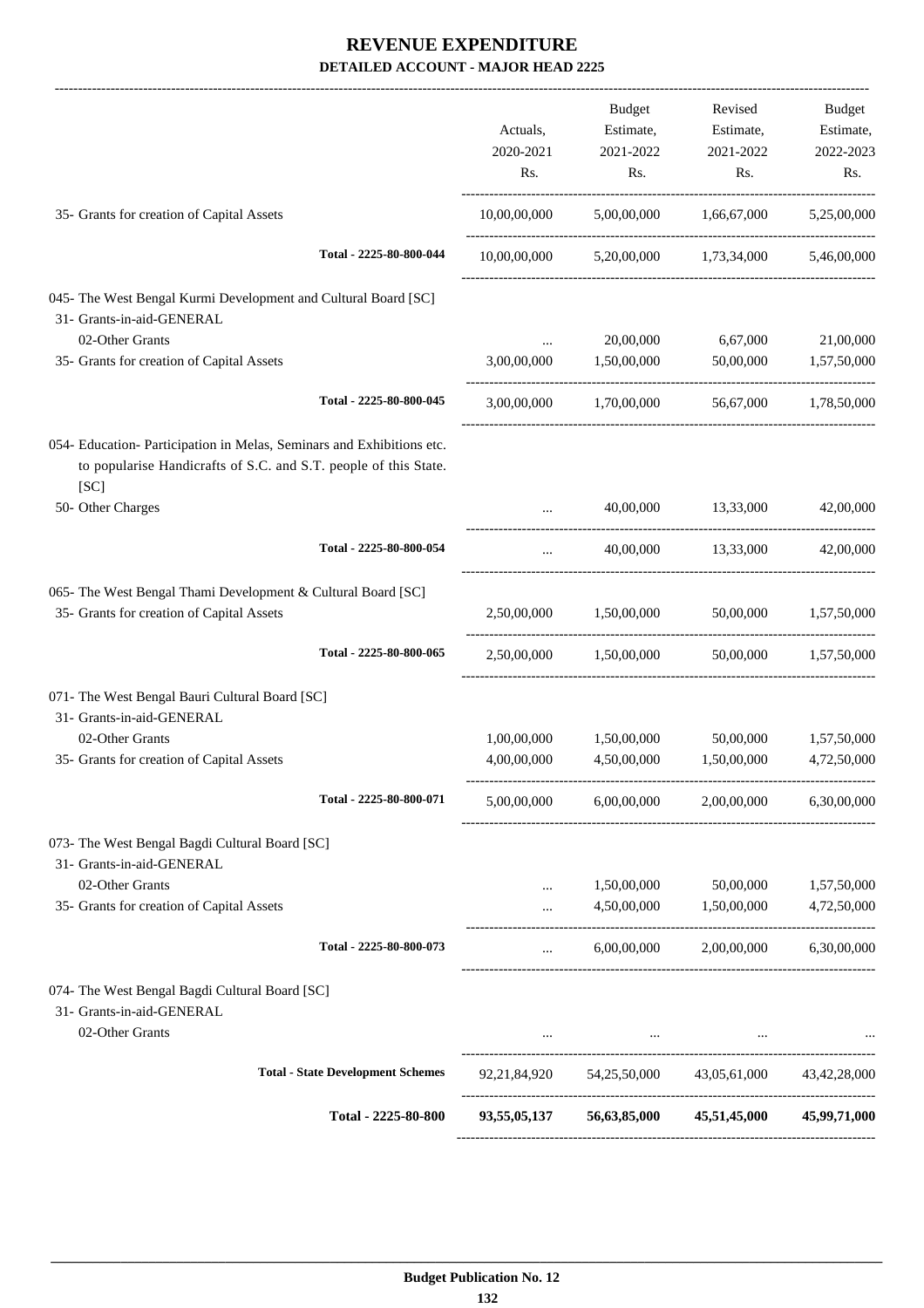|         |              | <b>Budget</b> | Revised      | <b>Budget</b> |
|---------|--------------|---------------|--------------|---------------|
|         | Actuals.     | Estimate,     | Estimate,    | Estimate,     |
|         | 2020-2021    | 2021-2022     | 2021-2022    | 2022-2023     |
|         | Rs.          | Rs.           | Rs.          | Rs.           |
| Voted   | 93,55,05,137 | 56,63,85,000  | 45,51,45,000 | 45,99,71,000  |
| Charged | $\cdots$     |               |              | $\ddotsc$     |
|         |              |               |              |               |
|         |              |               |              |               |

#### **DETAILED ACCOUNT NO. 2225 - DEDUCT RECOVERIES IN REDUCTION OF EXPENDITURE**

**--------------------------------------------------------------------------------------------------------------------------------------------------------------------------------**

| 01 - WELFARE OF SCHEDULED CASTES<br>102- Economic Development         |             |          |           |          |
|-----------------------------------------------------------------------|-------------|----------|-----------|----------|
| Administrative Expenditure                                            |             |          |           |          |
| 003-Training-cum-Production Centres in various Trades and Crafts      |             |          |           |          |
| Extension of Training-cum-Prouduction Centres for upliftment          |             |          |           |          |
| of Muchis at(1)Bankura &(2)Suri,Birbhum [SC]                          |             |          |           |          |
| 70-Deduct Recoveries                                                  |             |          |           |          |
| 01-Others                                                             |             | $-1,000$ | $-1,000$  | $-1,000$ |
| 02-W.B.H.S. 2008                                                      | $\cdots$    |          |           |          |
| 005-Training-cum-Production Centres for Leather at Malda, Cooch       | .           | $\cdots$ | $\ddotsc$ |          |
| Behar and Krishnanagar [SC]                                           |             |          |           |          |
| 70-Deduct Recoveries                                                  |             |          |           |          |
| 01-Others                                                             |             | $-1,000$ | $-1,000$  | $-1,000$ |
| 02-W.B.H.S. 2008                                                      |             |          |           |          |
| 007-Maintenance of Sales Depots [SC]                                  | $\cdots$    |          |           |          |
| 70-Deduct Recoveries                                                  |             |          |           |          |
| 01-Others                                                             |             |          | $-1,000$  | $-1,000$ |
| 02-W.B.H.S. 2008                                                      |             | $-1,000$ |           |          |
| 009-Training facilities in Vocational Trades and Crafts Tailoring and |             | $\cdots$ | $\cdots$  |          |
|                                                                       |             |          |           |          |
| knitting scheme Servicing-cum-Training Centre for Leather             |             |          |           |          |
| Indts. [SC]                                                           |             |          |           |          |
| 70-Deduct Recoveries                                                  |             |          |           |          |
| 01-Others                                                             | $\cdots$    | $-1,000$ | $-1,000$  | $-1,000$ |
| 02-W.B.H.S. 2008                                                      | $\cdots$    | $-1,000$ |           |          |
| <b>State Development Schemes</b>                                      |             |          |           |          |
| 014-Taposili Bandhu-Old Age Pension Scheme to Scheduled Castes        |             |          |           |          |
| under Jai Bangla (JAIBANGLA) [SC]                                     |             |          |           |          |
| 70-Deduct Recoveries                                                  |             |          |           |          |
| 01-Others                                                             | $-1,39,000$ | $\cdots$ |           |          |
| Total - 102 - Deduct - Recoveries                                     | $-1.39,000$ | $-5,000$ | -4,000    | $-4.000$ |
| 190- Assistance to Public Sector and Other Undertakings               |             |          |           |          |
| Administrative Expenditure                                            |             |          |           |          |
| 001-West Bengal Scheduled Castes and Scheduled Tribes                 |             |          |           |          |
| Development And Finance Corporation [SC]                              |             |          |           |          |
| 70-Deduct Recoveries                                                  |             |          |           |          |
| 01-Others                                                             |             | $-1,000$ | $-1,000$  | $-1,000$ |
| 02-W.B.H.S. 2008                                                      | $\cdots$    |          |           |          |
|                                                                       |             | $\ldots$ | $\ldots$  |          |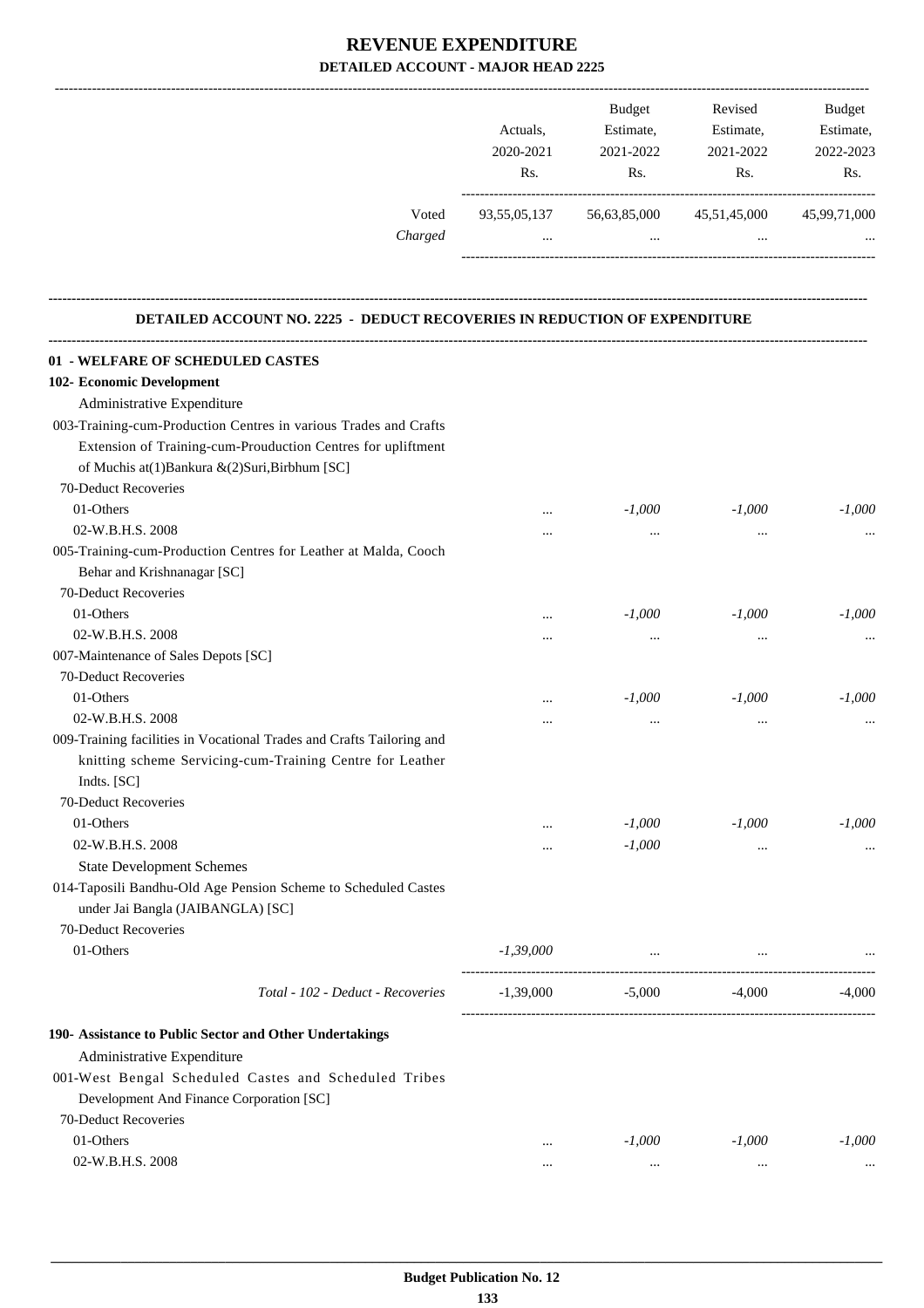|                                                                                                                                 | Actuals,<br>2020-2021<br>Rs. | <b>Budget</b><br>Estimate,<br>2021-2022<br>Rs. | Revised<br>Estimate,<br>2021-2022<br>Rs. | Budget<br>Estimate,<br>2022-2023<br>Rs. |
|---------------------------------------------------------------------------------------------------------------------------------|------------------------------|------------------------------------------------|------------------------------------------|-----------------------------------------|
| 002-West Bengal Tribal Development Co-operative Corporation Ltd.                                                                |                              |                                                |                                          |                                         |
| [SC]                                                                                                                            |                              |                                                |                                          |                                         |
| 70-Deduct Recoveries                                                                                                            |                              |                                                |                                          |                                         |
| 01-Others                                                                                                                       |                              |                                                |                                          |                                         |
| 02-W.B.H.S. 2008                                                                                                                |                              |                                                |                                          |                                         |
| Total - 190 - Deduct - Recoveries                                                                                               | $\ldots$                     | $-1,000$                                       | $-1,000$                                 | $-1,000$                                |
|                                                                                                                                 |                              |                                                |                                          |                                         |
| 277- Education                                                                                                                  |                              |                                                |                                          |                                         |
| Administrative Expenditure                                                                                                      |                              |                                                |                                          |                                         |
| 003-Hostel Charges [SC]                                                                                                         |                              |                                                |                                          |                                         |
| 70-Deduct Recoveries                                                                                                            |                              |                                                |                                          |                                         |
| 01-Others                                                                                                                       |                              |                                                | $-1,000$                                 | $-1,000$                                |
| 02-W.B.H.S. 2008                                                                                                                | .                            | $\cdots$                                       | $\cdots$                                 |                                         |
| 004-Scholarships to students reading in Post-Secondary Stage etc.                                                               |                              |                                                |                                          |                                         |
| [SC]                                                                                                                            |                              |                                                |                                          |                                         |
| 70-Deduct Recoveries                                                                                                            |                              |                                                |                                          |                                         |
| 01-Others                                                                                                                       | $-19,200$                    | $-1,000$                                       | $-1,000$                                 |                                         |
| 02-W.B.H.S. 2008                                                                                                                | $\cdots$                     | $-1,000$                                       | $\ddotsc$                                |                                         |
| 007-Maintenance of Ashram Hostels [SC]                                                                                          |                              |                                                |                                          |                                         |
| 70-Deduct Recoveries                                                                                                            |                              |                                                |                                          |                                         |
| 01-Others                                                                                                                       |                              | $-1,000$                                       | $-1,000$                                 | $-1,000$                                |
| 02-W.B.H.S. 2008                                                                                                                | .                            | $\cdots$                                       | $\ddotsc$                                |                                         |
| 023-Book Grants and examination fees [SC]                                                                                       |                              |                                                |                                          |                                         |
| 70-Deduct Recoveries                                                                                                            |                              |                                                |                                          |                                         |
| 01-Others                                                                                                                       |                              | $-1,000$                                       | $-1,000$                                 | $-1,000$                                |
| 02-W.B.H.S. 2008                                                                                                                | .                            | $\cdots$                                       | $\ddotsc$                                |                                         |
| 024-Payment of maintenance charges to the students belonging to the<br>families having income not exceeding Rs.36000/-per annum |                              |                                                |                                          |                                         |
| [SC]<br>70-Deduct Recoveries                                                                                                    |                              |                                                |                                          |                                         |
| 01-Others                                                                                                                       |                              |                                                |                                          |                                         |
| 02-W.B.H.S. 2008                                                                                                                |                              | $-1,000$                                       | $-1,000$                                 | $-1,000$                                |
|                                                                                                                                 |                              | $\ldots$                                       | $\cdots$                                 | $\cdots$                                |
| 030-Pre-matric stipends for the children of those who are engaged in<br>unclean occupation [SC]                                 |                              |                                                |                                          |                                         |
| 70-Deduct Recoveries                                                                                                            |                              |                                                |                                          |                                         |
| 01-Others                                                                                                                       |                              | $-1,000$                                       | $-1,000$                                 | $-1,000$                                |
| 02-W.B.H.S. 2008                                                                                                                | $\ddotsc$                    |                                                |                                          |                                         |
|                                                                                                                                 |                              | $\ldots$                                       | $\cdots$                                 | $\cdots$                                |
| <b>State Development Schemes</b>                                                                                                |                              |                                                |                                          |                                         |
| 001-Book grants and examination fees [SC]<br>70-Deduct Recoveries                                                               |                              |                                                |                                          |                                         |
|                                                                                                                                 |                              |                                                |                                          |                                         |
| 01-Others                                                                                                                       |                              | $\cdots$                                       | $\cdots$                                 | $\cdots$                                |
| 02-W.B.H.S. 2008                                                                                                                |                              | $\cdots$                                       |                                          | $\cdots$                                |
| 002-Hostel charges [SC]                                                                                                         |                              |                                                |                                          |                                         |
| 70-Deduct Recoveries                                                                                                            |                              |                                                |                                          |                                         |
| 01-Others                                                                                                                       | $\cdots$                     | $\cdots$                                       | $\cdots$                                 | $\cdots$                                |
| 008-Completion of Hostels taken up earlier with Govt. Grants [SC]                                                               |                              |                                                |                                          |                                         |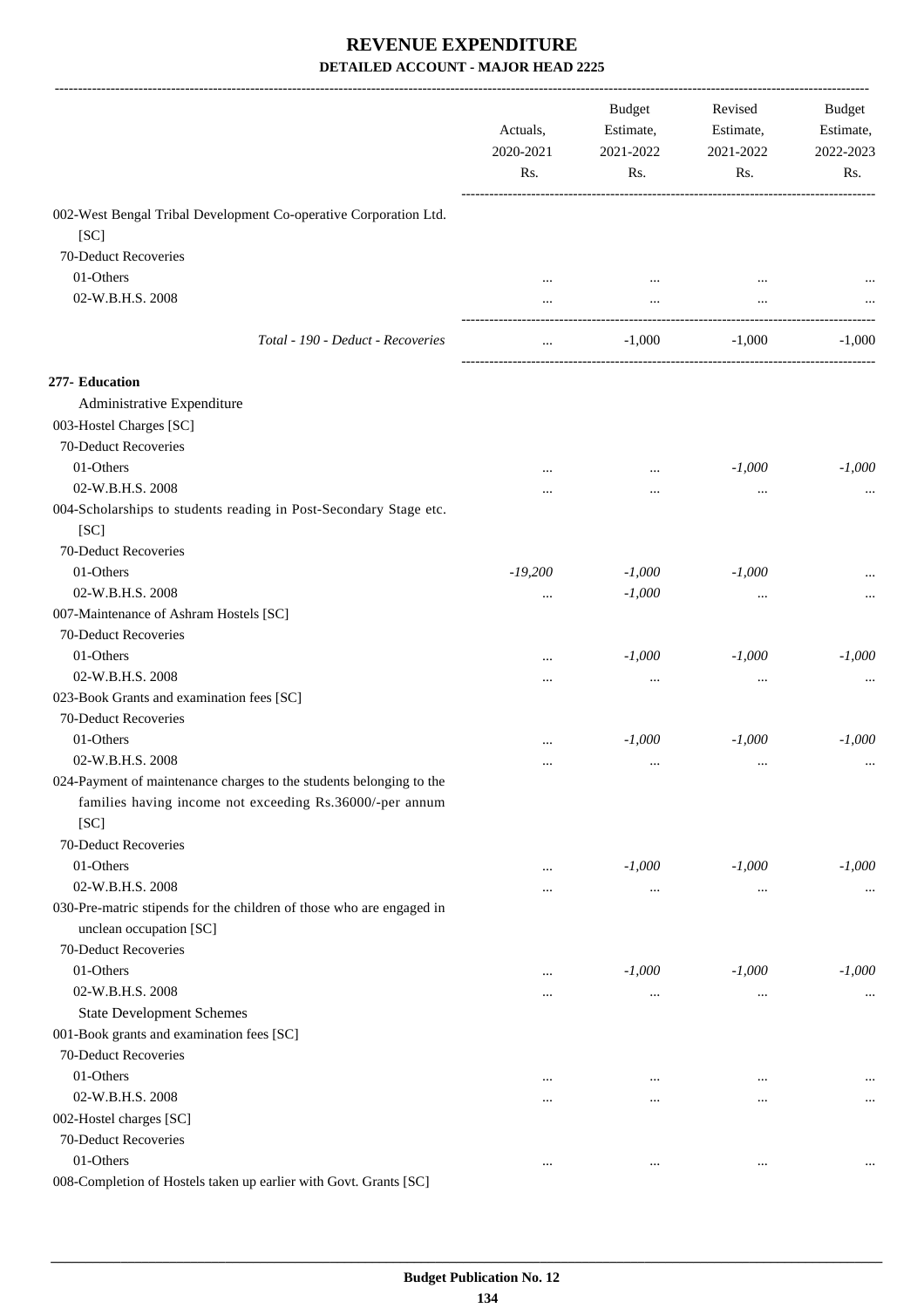-------------------------------------------------------------------------------------------------------------------------------------------------------------------------------

|                                                                                  | Actuals,<br>2020-2021<br>Rs. | <b>Budget</b><br>Estimate,<br>2021-2022<br>Rs. | Revised<br>Estimate,<br>2021-2022<br>Rs. | <b>Budget</b><br>Estimate,<br>2022-2023<br>Rs. |
|----------------------------------------------------------------------------------|------------------------------|------------------------------------------------|------------------------------------------|------------------------------------------------|
| 70-Deduct Recoveries                                                             |                              |                                                |                                          |                                                |
| 01-Others                                                                        | $\cdots$                     |                                                |                                          |                                                |
| 016-Sikhshashree [SC]                                                            |                              |                                                |                                          |                                                |
| 70-Deduct Recoveries                                                             |                              |                                                |                                          |                                                |
| 01-Others                                                                        |                              |                                                |                                          |                                                |
| 017-Petty maintenance works and management of all hostels                        |                              |                                                |                                          |                                                |
| including central hostels for SC and OBC students [SC]                           |                              |                                                |                                          |                                                |
| 70-Deduct Recoveries                                                             |                              |                                                |                                          |                                                |
| 01-Others                                                                        |                              |                                                |                                          |                                                |
| <b>State Development Schemes</b>                                                 |                              |                                                |                                          |                                                |
| 032-Pre-Matric Scholarship to SC Students (State Share) (OCASPS)                 |                              |                                                |                                          |                                                |
| [SC]                                                                             |                              |                                                |                                          |                                                |
| 70-Deduct Recoveries                                                             |                              |                                                |                                          |                                                |
| 01-Others                                                                        |                              |                                                | $\cdots$                                 |                                                |
| 043-Refund of Unutilised Fund of CSS Schemes (State Share)                       |                              |                                                |                                          |                                                |
| (CSSREFUND) [SC]                                                                 |                              |                                                |                                          |                                                |
| 70-Deduct Recoveries                                                             |                              |                                                |                                          |                                                |
| 01-Others                                                                        | $\cdots$                     |                                                |                                          |                                                |
| State Development Schemes (Central Assistance)                                   |                              |                                                |                                          |                                                |
| 015-Scheme for Development of Scheduled Castes (Central Share)                   |                              |                                                |                                          |                                                |
| (OCASPS) [SC]                                                                    |                              |                                                |                                          |                                                |
| 70-Deduct Recoveries                                                             |                              |                                                |                                          |                                                |
| 01-Others                                                                        |                              |                                                |                                          |                                                |
| 042-Refund of Unutilised Fund of CSS Schemes (Central Share)<br>(CSSREFUND) [SC] |                              |                                                |                                          |                                                |
| 70-Deduct Recoveries                                                             |                              |                                                |                                          |                                                |
| 01-Others                                                                        | $\cdots$                     |                                                |                                          |                                                |
| Total - 277 - Deduct - Recoveries                                                | $-19,200$                    | $-6,000$                                       | $-6,000$                                 | $-5,000$                                       |
|                                                                                  |                              |                                                |                                          |                                                |
| 793- Special Central Assistance for Scheduled Castes Component                   |                              |                                                |                                          |                                                |
| Plan                                                                             |                              |                                                |                                          |                                                |
| <b>Central Sector Scheme</b>                                                     |                              |                                                |                                          |                                                |
| 001-Programme for the development of scheduled castes (OCASPS)                   |                              |                                                |                                          |                                                |
| [SC]                                                                             |                              |                                                |                                          |                                                |
| 70-Deduct Recoveries                                                             |                              |                                                |                                          |                                                |
| 01-Others                                                                        | $\ddotsc$                    | $\cdots$                                       |                                          |                                                |
| 02-W.B.H.S. 2008                                                                 | $\cdots$                     | $\cdots$                                       | $\cdots$                                 | $\ddotsc$                                      |
| Total - 793 - Deduct - Recoveries                                                | $\cdots$                     | $\cdots$                                       | $\cdots$                                 |                                                |
|                                                                                  |                              |                                                |                                          |                                                |
| 800- Other Expenditure                                                           |                              |                                                |                                          |                                                |
| <b>State Development Schemes</b>                                                 |                              |                                                |                                          |                                                |
| 002-Aid to Voluntary Agencies working for the development of                     |                              |                                                |                                          |                                                |
| Scheduled Castes [SC]                                                            |                              |                                                |                                          |                                                |
| 70-Deduct Recoveries                                                             |                              |                                                |                                          |                                                |
| 01-Others                                                                        | $\cdots$                     | $\cdots$                                       | $\cdots$                                 |                                                |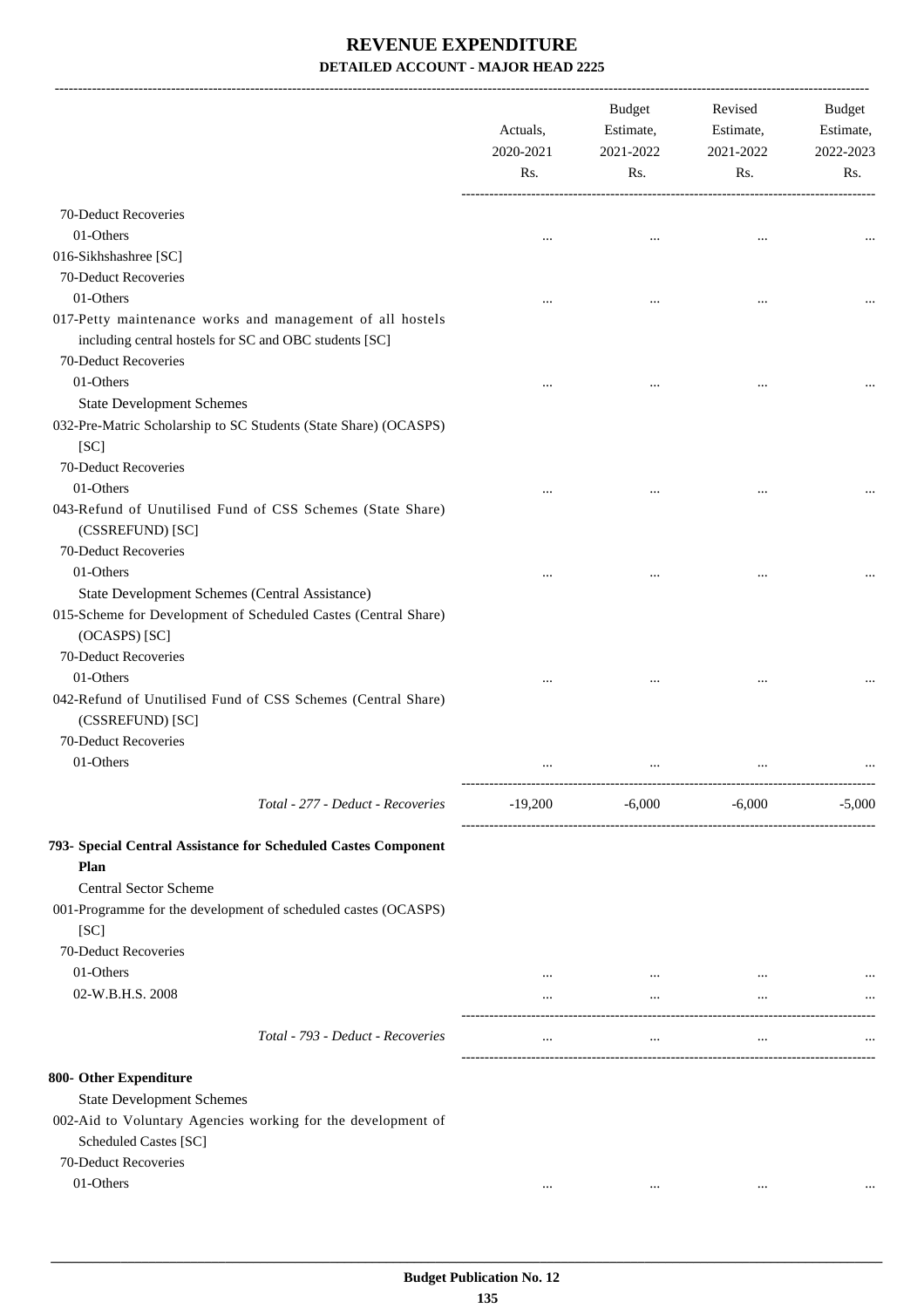|                                                                                                                                 | Actuals,<br>2020-2021<br>Rs. | <b>Budget</b><br>Estimate,<br>2021-2022<br>Rs. | Revised<br>Estimate,<br>2021-2022<br>Rs. | <b>Budget</b><br>Estimate,<br>2022-2023<br>Rs. |
|---------------------------------------------------------------------------------------------------------------------------------|------------------------------|------------------------------------------------|------------------------------------------|------------------------------------------------|
| 02-W.B.H.S. 2008                                                                                                                |                              |                                                |                                          |                                                |
| 003-Eradication of remnats of untouchability and implementation of<br>the PCR Act [SC]                                          |                              | $\cdots$                                       |                                          |                                                |
| 70-Deduct Recoveries                                                                                                            |                              |                                                |                                          |                                                |
| 01-Others                                                                                                                       |                              |                                                |                                          |                                                |
| 006-Promotion of cultural activities [SC]                                                                                       |                              |                                                |                                          |                                                |
| 70-Deduct Recoveries                                                                                                            |                              |                                                |                                          |                                                |
| 01-Others                                                                                                                       | $-4, 14, 700$                | $\ddotsc$                                      |                                          |                                                |
| 012-Infrastructure Development Programme [SC]                                                                                   |                              |                                                |                                          |                                                |
| 70-Deduct Recoveries                                                                                                            |                              |                                                |                                          |                                                |
| 01-Others                                                                                                                       |                              | $\cdots$                                       |                                          |                                                |
| Total - 800 - Deduct - Recoveries                                                                                               | $-4,14,700$                  | $\cdots$                                       |                                          |                                                |
| 911- Deduct Recoveries of Overpayments                                                                                          |                              |                                                |                                          |                                                |
| Administrative Expenditure                                                                                                      |                              |                                                |                                          |                                                |
| 004-Scholarships to Students Reading in Post-Secondary Stage etc.                                                               |                              |                                                |                                          |                                                |
| $(SC)$ $[SC]$                                                                                                                   |                              |                                                |                                          |                                                |
| 70-Deduct Recoveries                                                                                                            |                              |                                                |                                          |                                                |
| 01-Others                                                                                                                       |                              | $-1,000$                                       | $-1,000$                                 | $-1,000$                                       |
| 02-W.B.H.S. 2008                                                                                                                | $\cdots$                     | $-1,000$                                       | $\cdots$                                 |                                                |
| 008-Pre-Matric Stipends for the Children of those who are Engaged                                                               |                              |                                                |                                          |                                                |
| in Unclean Occupation [SC]                                                                                                      |                              |                                                |                                          |                                                |
| 70-Deduct Recoveries                                                                                                            |                              |                                                |                                          |                                                |
| 01-Others                                                                                                                       | $\cdots$                     | $-1,000$                                       | $-1,000$                                 | $-1,000$                                       |
| 009-Training cum Production Centres [SC]                                                                                        |                              |                                                |                                          |                                                |
| 70-Deduct Recoveries                                                                                                            |                              |                                                |                                          |                                                |
| 01-Others                                                                                                                       | $\ldots$                     | $-1,000$                                       | $-1,000$                                 | $-1,000$                                       |
| 010-Payment of maintenance charges to the students belonging to the<br>families having income not exceeding Rs.36000/-per annum |                              |                                                |                                          |                                                |
| [SC]                                                                                                                            |                              |                                                |                                          |                                                |
| 70-Deduct Recoveries                                                                                                            |                              |                                                |                                          |                                                |
| 01-Others                                                                                                                       | $\cdots$                     | $-1,000$                                       | $-1,000$                                 | $-1,000$                                       |
| 014-Book grants and examination fees [SC]                                                                                       |                              |                                                |                                          |                                                |
| 70-Deduct Recoveries                                                                                                            |                              |                                                |                                          |                                                |
| 01-Others<br>02-W.B.H.S. 2008                                                                                                   |                              | $-1,000$                                       | $-1,000$                                 | $-1,000$                                       |
|                                                                                                                                 |                              | $-1,000$                                       | $\cdots$                                 | $\cdots$                                       |
| 015-Hostel Charges [SC]<br>70-Deduct Recoveries                                                                                 |                              |                                                |                                          |                                                |
|                                                                                                                                 |                              |                                                |                                          |                                                |
| 01-Others<br>02-W.B.H.S. 2008                                                                                                   |                              | $-1,000$<br>$-1,000$                           |                                          | $-1,000$                                       |
| 016-Hostel Charges [SC]                                                                                                         |                              |                                                | $\cdots$                                 | $\ldots$                                       |
| 70-Deduct Recoveries                                                                                                            |                              |                                                |                                          |                                                |
| 01-Others                                                                                                                       | $-3,62,550$                  | $-1,000$                                       | $-1,000$                                 | $-1,000$                                       |
| 02-W.B.H.S. 2008                                                                                                                |                              |                                                |                                          |                                                |
| 018-Procurement and distribution of Bi-Cycle to SC Students [SC]                                                                | $\cdots$                     | $\cdots$                                       | $\cdots$                                 | $\cdots$                                       |
| 70-Deduct Recoveries                                                                                                            |                              |                                                |                                          |                                                |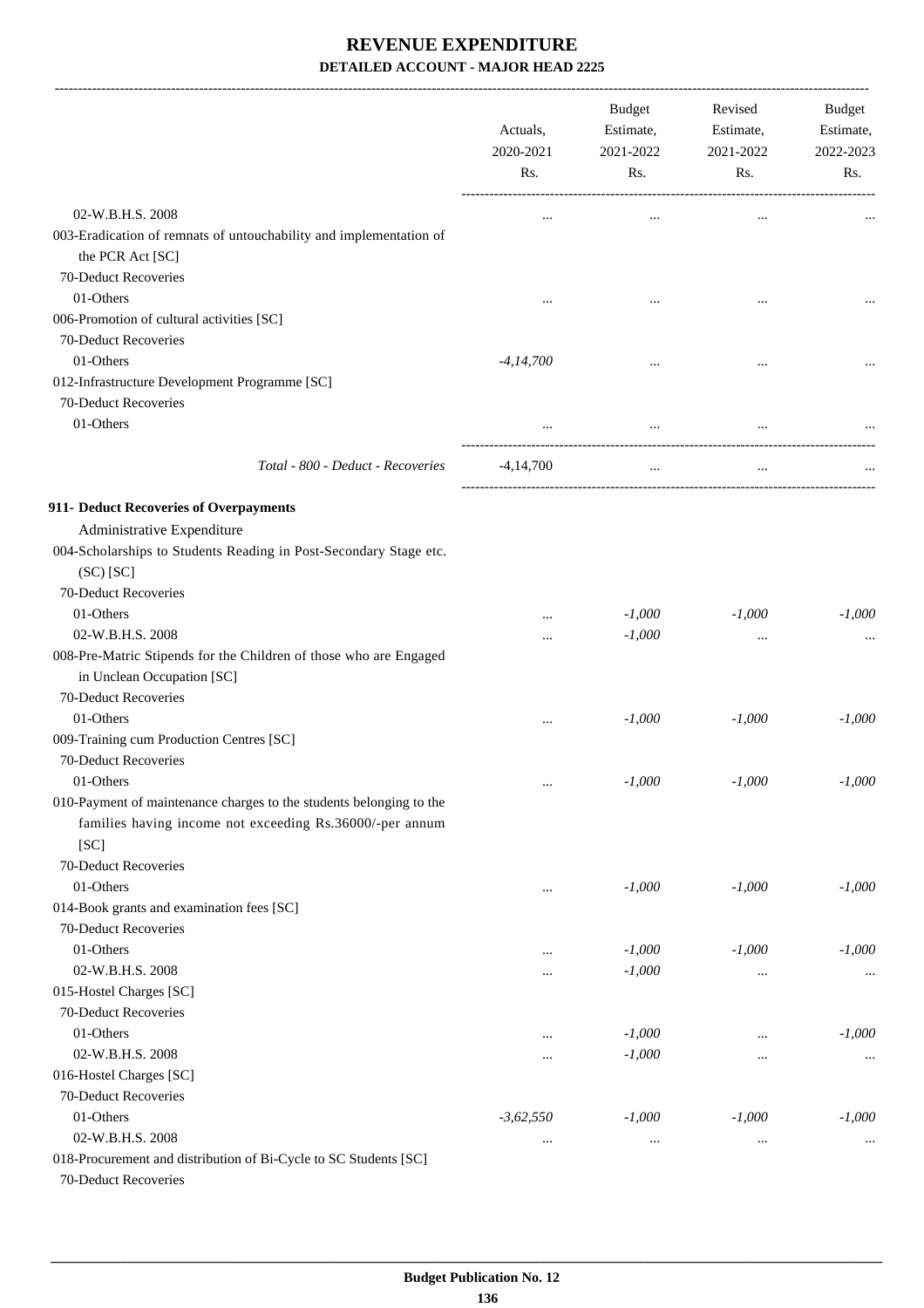|                                                                                                                                                                   | Actuals,<br>2020-2021<br>Rs. | <b>Budget</b><br>Estimate,<br>2021-2022<br>Rs. | Revised<br>Estimate,<br>2021-2022<br>Rs. | Budget<br>Estimate,<br>2022-2023<br>Rs. |
|-------------------------------------------------------------------------------------------------------------------------------------------------------------------|------------------------------|------------------------------------------------|------------------------------------------|-----------------------------------------|
| 01-Others                                                                                                                                                         | $\cdots$                     | $-1,000$                                       | $-1,000$                                 | $-1,000$                                |
| <b>State Development Schemes</b>                                                                                                                                  |                              |                                                |                                          |                                         |
| 001-Book Grants and Examination Fees (SC) [SC]                                                                                                                    |                              |                                                |                                          |                                         |
| 70-Deduct Recoveries                                                                                                                                              |                              |                                                |                                          |                                         |
| 01-Others                                                                                                                                                         |                              |                                                |                                          |                                         |
| 02-W.B.H.S. 2008                                                                                                                                                  |                              |                                                |                                          |                                         |
| 002-Hostels Charges(SC) [SC]                                                                                                                                      |                              |                                                |                                          |                                         |
| 70-Deduct Recoveries                                                                                                                                              |                              |                                                |                                          |                                         |
| 01-Others                                                                                                                                                         |                              |                                                |                                          |                                         |
| 02-W.B.H.S. 2008                                                                                                                                                  |                              |                                                |                                          |                                         |
| 003-Payment of Maintenance Charges to the Students Belonging to<br>the Families Having income not Exceeding Rs. 3600/- per<br>annum. [SC]<br>70-Deduct Recoveries |                              |                                                |                                          |                                         |
| 01-Others                                                                                                                                                         |                              |                                                |                                          |                                         |
| 012-Infrastructure Development Programme [SC] [SC]                                                                                                                |                              |                                                |                                          |                                         |
| 70-Deduct Recoveries<br>01-Others                                                                                                                                 |                              |                                                |                                          |                                         |
| State Development Schemes (Central Assistance)                                                                                                                    |                              |                                                |                                          |                                         |
| 017-Programme for the development of scheduled castes (OCASPS)<br>[SC]                                                                                            |                              |                                                |                                          |                                         |
| 70-Deduct Recoveries                                                                                                                                              |                              |                                                |                                          |                                         |
| 01-Others                                                                                                                                                         | -11,854                      | $\ddots$                                       | $\cdots$                                 |                                         |
| Total - 911 - Deduct - Recoveries                                                                                                                                 | $-3,74,404$                  | $-11,000$                                      | $-7,000$                                 | $-8,000$                                |
| 02- WELFARE OF SCHEDULED TRIBES                                                                                                                                   |                              |                                                |                                          |                                         |
| 001- Direction and Administration                                                                                                                                 |                              |                                                |                                          |                                         |
| Administrative Expenditure                                                                                                                                        |                              |                                                |                                          |                                         |
| 001-Upgradation of Standard of Tribal Administration-Compensatory<br>allowance to the Staff working in ITDP Areas [SC]<br>70-Deduct Recoveries                    |                              |                                                |                                          |                                         |
| 01-Others                                                                                                                                                         |                              | $-1,000$                                       | $-1,000$                                 | $-1,000$                                |
| 002-Upgradation of Standard of Tribal Administration-incentive ofr<br>Proficiency in Tribal Dialects [SC]<br>70-Deduct Recoveries                                 | $\cdots$                     |                                                |                                          |                                         |
| 01-Others                                                                                                                                                         |                              | $-1,000$                                       | $-1,000$                                 | $-1,000$                                |
|                                                                                                                                                                   | $\cdots$                     |                                                |                                          |                                         |
| Total - 001 - Deduct - Recoveries                                                                                                                                 | $\cdots$                     | $-2,000$                                       | $-2,000$                                 | $-2,000$                                |
| 102- Economic Development                                                                                                                                         |                              |                                                |                                          |                                         |
| Administrative Expenditure                                                                                                                                        |                              |                                                |                                          |                                         |
| 006-Maintenance of Training-cum-production Centres for tailoring<br>and Knitting for 5 Centres [SC]                                                               |                              |                                                |                                          |                                         |
| 70-Deduct Recoveries                                                                                                                                              |                              |                                                |                                          |                                         |
| 01-Others                                                                                                                                                         |                              | $-1,000$                                       | $-1,000$                                 | $-1,000$                                |
| 02-W.B.H.S. 2008                                                                                                                                                  |                              | $\cdots$                                       | $\cdots$                                 |                                         |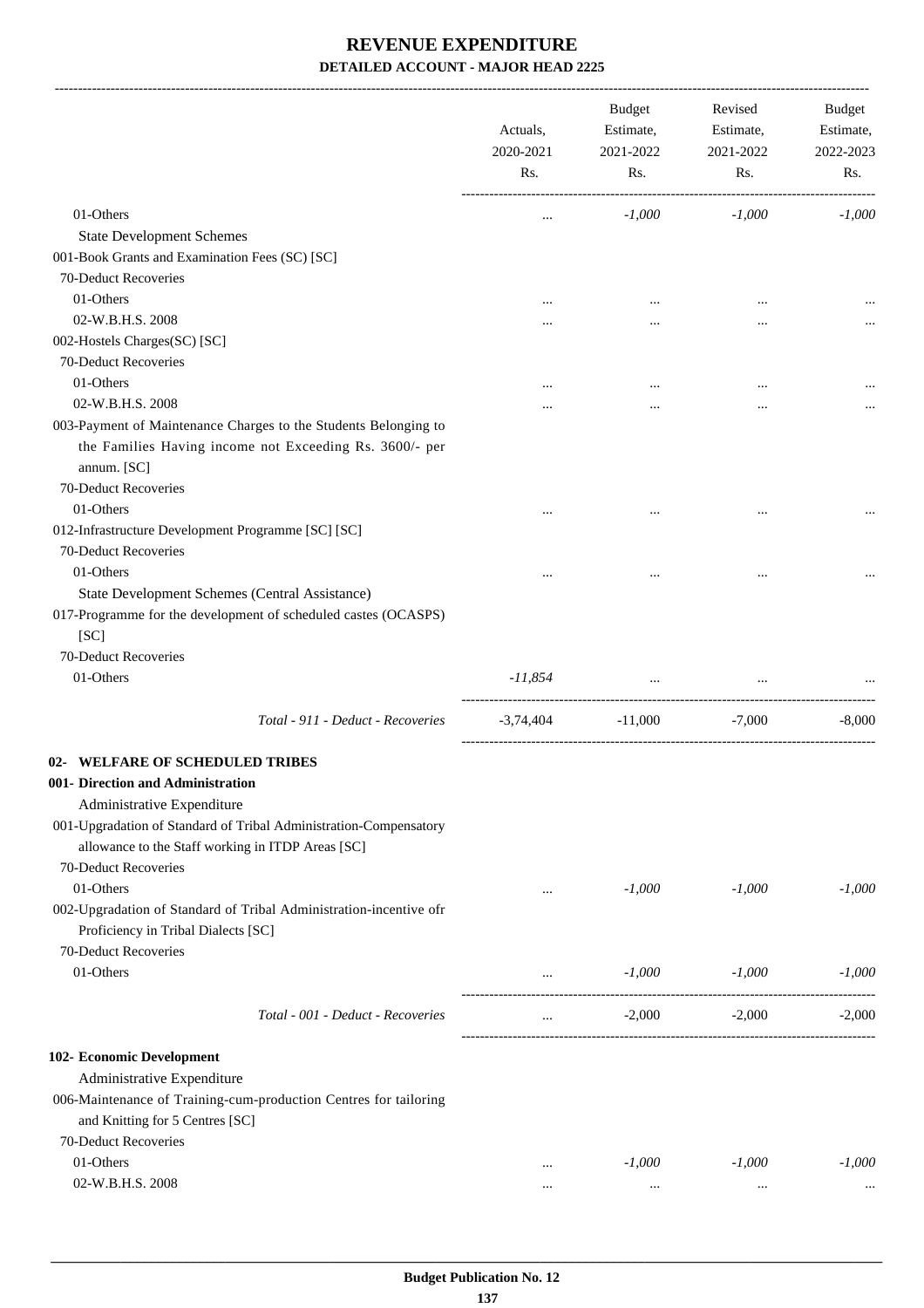|                                                                                   | Actuals,<br>2020-2021<br>Rs. | <b>Budget</b><br>Estimate,<br>2021-2022<br>Rs. | Revised<br>Estimate,<br>2021-2022<br>Rs. | Budget<br>Estimate,<br>2022-2023<br>Rs. |
|-----------------------------------------------------------------------------------|------------------------------|------------------------------------------------|------------------------------------------|-----------------------------------------|
| 014-Improvement of working condition in existing Centres and in                   |                              |                                                |                                          |                                         |
| various trades and crafts [SC]                                                    |                              |                                                |                                          |                                         |
| 70-Deduct Recoveries                                                              |                              |                                                |                                          |                                         |
| 01-Others                                                                         | $\cdots$                     | $-1,000$                                       | $-1,000$                                 | $-1,000$                                |
| Total - 102 - Deduct - Recoveries                                                 |                              | $-2,000$                                       | $-2,000$                                 | $-2,000$                                |
| 277- Education                                                                    |                              |                                                |                                          |                                         |
| Administrative Expenditure                                                        |                              |                                                |                                          |                                         |
| 001-Book grants and examination fees [SC]                                         |                              |                                                |                                          |                                         |
| 70-Deduct Recoveries                                                              |                              |                                                |                                          |                                         |
| 01-Others                                                                         |                              | $-1,000$                                       | $-1,000$                                 | $-1,000$                                |
| 02-W.B.H.S. 2008                                                                  |                              |                                                | $\cdots$                                 |                                         |
| 002-Tution fees [SC]                                                              |                              |                                                |                                          |                                         |
| 70-Deduct Recoveries                                                              |                              |                                                |                                          |                                         |
| 01-Others                                                                         | $\cdots$                     | $-1,000$                                       | $-1,000$                                 | $-1,000$                                |
| 02-W.B.H.S. 2008                                                                  |                              |                                                |                                          |                                         |
| 003-Hostel Charges [SC]                                                           |                              |                                                |                                          |                                         |
| 70-Deduct Recoveries                                                              |                              |                                                |                                          |                                         |
| 01-Others                                                                         | $\cdots$                     | $-1,000$                                       | $-1,000$                                 | $-1,000$                                |
| 005-Payment of maintenance charges to the students belonging to                   |                              |                                                |                                          |                                         |
| families having income not exceeding Rs.36000/- per annum                         |                              |                                                |                                          |                                         |
| Maintenance of Hostel and School Buildigns [SC]                                   |                              |                                                |                                          |                                         |
| 70-Deduct Recoveries                                                              |                              |                                                |                                          |                                         |
| 01-Others                                                                         | $\cdots$                     | $-1,000$                                       | $-1,000$                                 | $-1,000$                                |
| 02-W.B.H.S. 2008                                                                  |                              | $\cdots$                                       | $\cdots$                                 |                                         |
| 006-Ashram Hostel [SC]                                                            |                              |                                                |                                          |                                         |
| 70-Deduct Recoveries                                                              |                              |                                                |                                          |                                         |
| 01-Others                                                                         | $\cdots$                     | $-1,000$                                       | $-1,000$                                 | $-1,000$                                |
| 007-Residential school for Girls at Belpahari [SC]                                |                              |                                                |                                          |                                         |
| 70-Deduct Recoveries                                                              |                              |                                                |                                          |                                         |
| 01-Others                                                                         | $\cdots$                     | $\cdots$                                       | $-1,000$                                 | $-1,000$                                |
| 02-W.B.H.S. 2008                                                                  |                              |                                                | $-1,000$                                 | $-1,000$                                |
| <b>State Development Schemes</b>                                                  |                              |                                                |                                          |                                         |
| 022-Procurement and distribution of Bi-cycle to Scheduled Tribes<br>students [SC] |                              |                                                |                                          |                                         |
| 70-Deduct Recoveries                                                              |                              |                                                |                                          |                                         |
| 01-Others                                                                         |                              |                                                |                                          |                                         |
|                                                                                   |                              | $\cdots$                                       |                                          |                                         |
| Total - 277 - Deduct - Recoveries                                                 |                              | $-5,000$                                       | $-7,000$                                 | $-7,000$                                |
| 282- Health                                                                       |                              |                                                |                                          |                                         |
| Administrative Expenditure                                                        |                              |                                                |                                          |                                         |
| 001-Maintenance of Leprosy Clinic [SC]                                            |                              |                                                |                                          |                                         |
| 70-Deduct Recoveries                                                              |                              |                                                |                                          |                                         |
| 01-Others                                                                         | $\cdots$                     | $-1,000$                                       | $-1,000$                                 | $-1,000$                                |
| 02-W.B.H.S. 2008                                                                  |                              |                                                | $\cdots$                                 |                                         |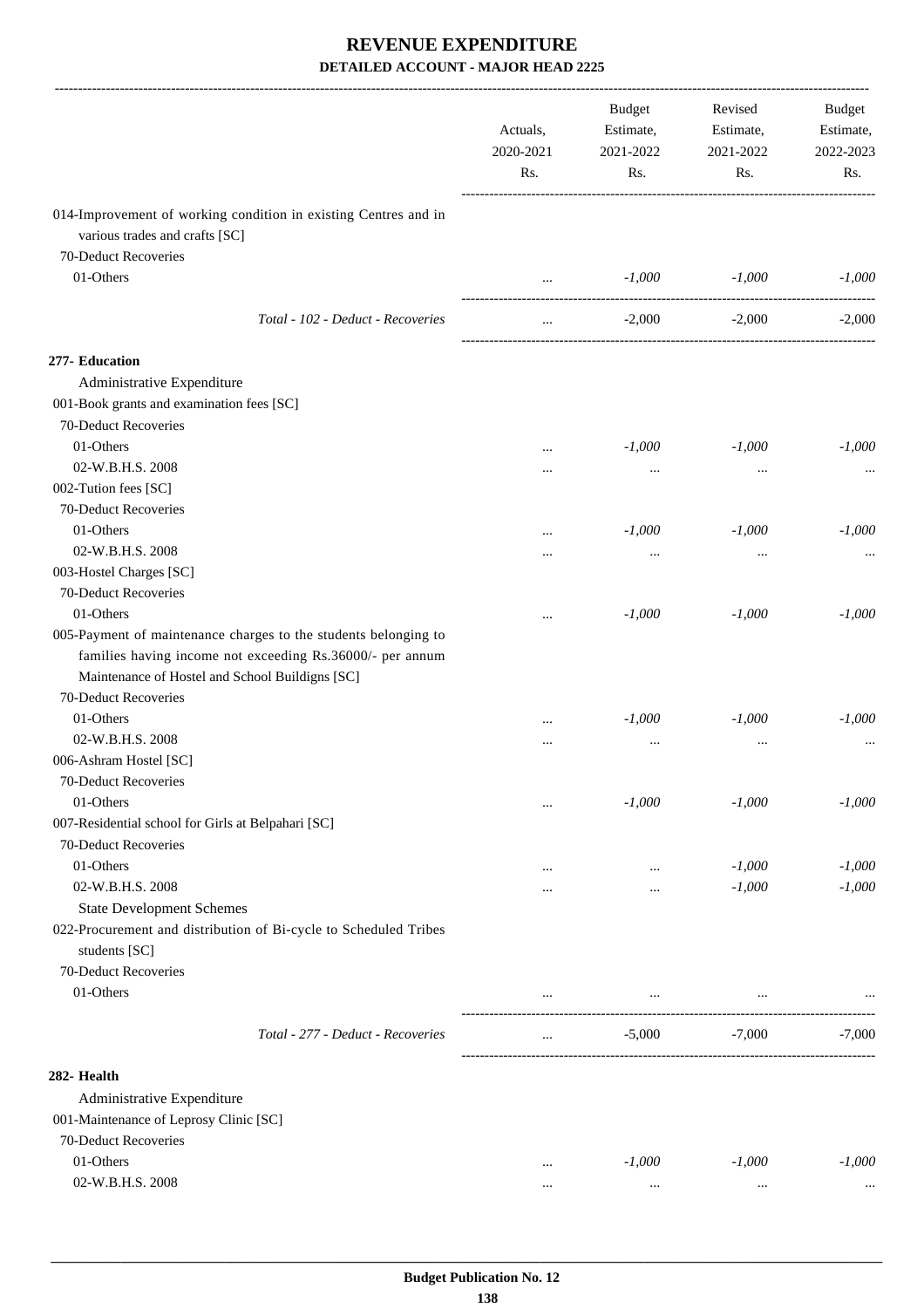|                                                                               | Actuals,<br>2020-2021<br>Rs. | Budget<br>Estimate,<br>2021-2022<br>Rs. | Revised<br>Estimate,<br>2021-2022<br>Rs. | Budget<br>Estimate,<br>2022-2023<br>Rs. |
|-------------------------------------------------------------------------------|------------------------------|-----------------------------------------|------------------------------------------|-----------------------------------------|
| Total - 282 - Deduct - Recoveries                                             | $\cdots$                     | $-1,000$                                | $-1,000$                                 | $-1,000$                                |
| 796- Tribal Areas Sub-Plan                                                    |                              |                                         |                                          |                                         |
| Administrative Expenditure                                                    |                              |                                         |                                          |                                         |
| 008-Education Maintenance of Residential school for girls at                  |                              |                                         |                                          |                                         |
| Belpahari [SC]                                                                |                              |                                         |                                          |                                         |
| 70-Deduct Recoveries                                                          |                              |                                         |                                          |                                         |
| 01-Others                                                                     | $\cdots$                     | $-1,000$                                | $-1,000$                                 | $-1,000$                                |
| 02-W.B.H.S. 2008                                                              | .                            | $\cdots$                                | $\cdots$                                 |                                         |
| 013-Grant to WBTDCC for Minor Forest Produce Operation [SC]                   |                              |                                         |                                          |                                         |
| 70-Deduct Recoveries                                                          |                              |                                         |                                          |                                         |
| 01-Others                                                                     |                              | $-1,000$                                | $-1,000$                                 | $-1,000$                                |
| 093-Upgradation of Standard of Tribal Administration-Compensatory             |                              |                                         |                                          |                                         |
| Allowance to the Staff Working in the ITDP Areas [SC]<br>70-Deduct Recoveries |                              |                                         |                                          |                                         |
| 01-Others                                                                     |                              | $-1,000$                                | $-1,000$                                 | $-1,000$                                |
| 097-Upgradation of Standard of Tribal Administration-Incentive for            |                              |                                         |                                          |                                         |
| Proficiency in Tribal DIalects [SC]                                           |                              |                                         |                                          |                                         |
| 70-Deduct Recoveries                                                          |                              |                                         |                                          |                                         |
| 01-Others                                                                     |                              | $-1,000$                                | $-1,000$                                 | $-1,000$                                |
| 099-Education Book grants and examination fees [SC]                           |                              |                                         |                                          |                                         |
| 70-Deduct Recoveries                                                          |                              |                                         |                                          |                                         |
| 01-Others                                                                     |                              | $-1,000$                                | $-1,000$                                 | $-1,000$                                |
| 02-W.B.H.S. 2008                                                              |                              | $\cdots$                                | $\cdots$                                 |                                         |
| 100-Education Tuition fees - stipends [SC]                                    |                              |                                         |                                          |                                         |
| 70-Deduct Recoveries                                                          |                              |                                         |                                          |                                         |
| 01-Others                                                                     | $\cdots$                     | $-1,000$                                | $-1,000$                                 | $-1,000$                                |
| 101-Education Hostel charges-stipends [SC]                                    |                              |                                         |                                          |                                         |
| 70-Deduct Recoveries                                                          |                              |                                         |                                          |                                         |
| 01-Others                                                                     | $\cdots$                     | $-1,000$                                | $-1,000$                                 | $-1,000$                                |
| 02-W.B.H.S. 2008                                                              |                              | $\ldots$                                | $\ldots$                                 |                                         |
| 102-Education Maintenance of Jhargram Adibasi Hostel [SC]                     |                              |                                         |                                          |                                         |
| 70-Deduct Recoveries                                                          |                              |                                         |                                          |                                         |
| 01-Others                                                                     |                              | $-1,000$                                | $-1,000$                                 | $-1,000$                                |
| 02-W.B.H.S. 2008                                                              | $\cdots$                     | $\cdots$                                | $\cdots$                                 | $\cdots$                                |
| 103-Education - Payment of compulsory charges [SC]                            |                              |                                         |                                          |                                         |
| 70-Deduct Recoveries                                                          |                              |                                         |                                          |                                         |
| 01-Others                                                                     |                              | $-1,000$                                | $-1,000$                                 | $-1,000$                                |
| 02-W.B.H.S. 2008                                                              | .                            | $\cdots$                                | $\cdots$                                 | $\cdots$                                |
| 106-Improvement of Residential School for Girls at Belpahari [SC]             |                              |                                         |                                          |                                         |
| 70-Deduct Recoveries                                                          |                              |                                         |                                          |                                         |
| 01-Others                                                                     |                              | $-1,000$                                | $-1,000$                                 | $-1,000$                                |
| 02-W.B.H.S. 2008                                                              |                              | $\cdots$                                | $\cdots$                                 | $\cdots$                                |
| <b>State Development Schemes</b>                                              |                              |                                         |                                          |                                         |
| 005-Education-Hostel Charges [SC]                                             |                              |                                         |                                          |                                         |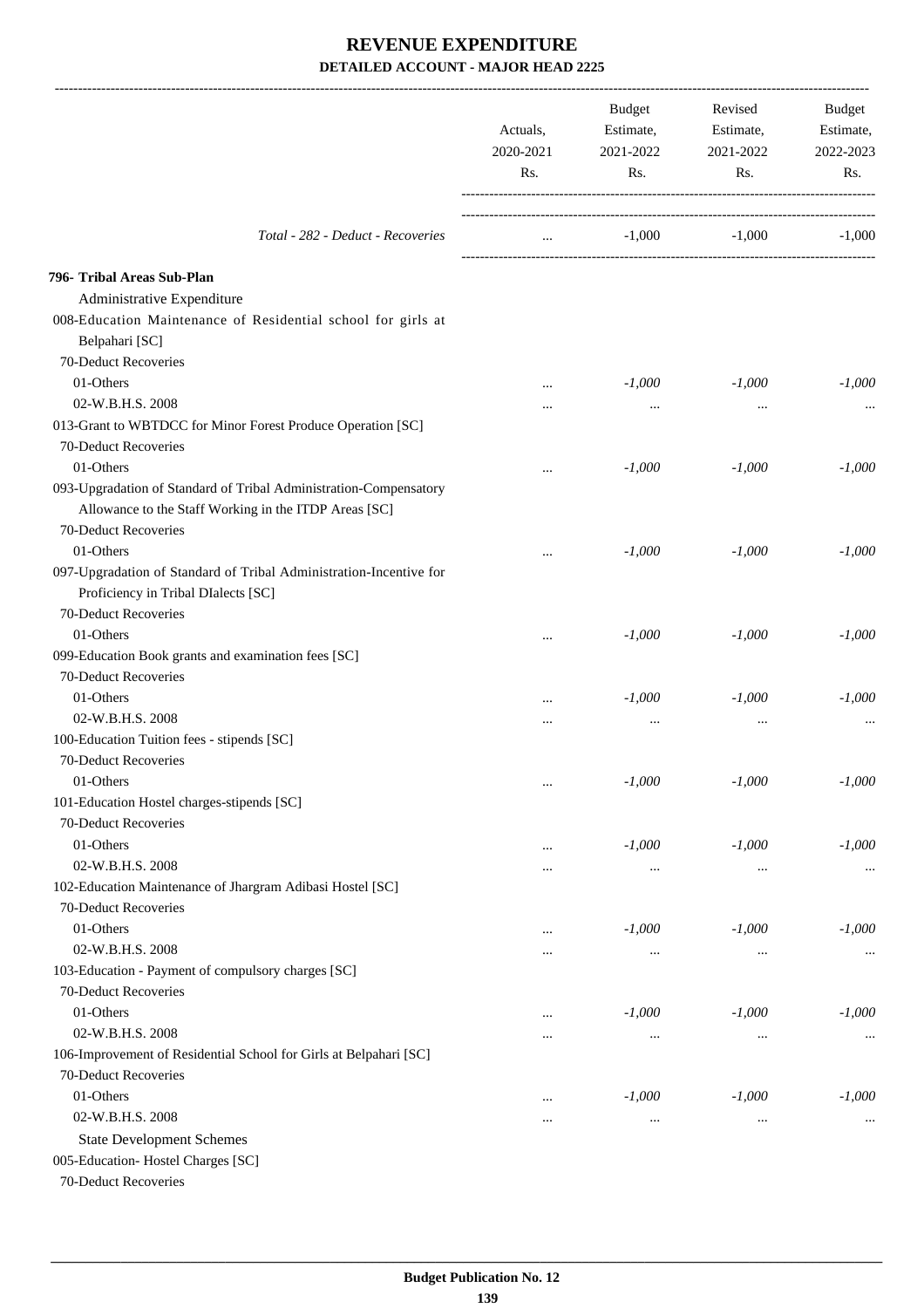|                                                                                                                                                                         | Actuals,<br>2020-2021<br>Rs. | Budget<br>Estimate,<br>2021-2022<br>Rs. | Revised<br>Estimate,<br>2021-2022<br>Rs. | Budget<br>Estimate,<br>2022-2023<br>Rs. |
|-------------------------------------------------------------------------------------------------------------------------------------------------------------------------|------------------------------|-----------------------------------------|------------------------------------------|-----------------------------------------|
| 01-Others                                                                                                                                                               | $\cdots$                     | $\ddotsc$                               | $\cdots$                                 |                                         |
| 006-Education- Payment of maintenance charges to the students<br>belonging to families having income not exceeding Rs.36000/-<br>per annum [SC]<br>70-Deduct Recoveries |                              |                                         |                                          |                                         |
| 01-Others                                                                                                                                                               |                              |                                         |                                          |                                         |
|                                                                                                                                                                         |                              |                                         |                                          |                                         |
| 037-Health, Housing and Other Schemes - Promotion of Tribal<br>literacy and cultural activities [SC]<br>70-Deduct Recoveries                                            |                              |                                         |                                          |                                         |
| 01-Others                                                                                                                                                               |                              |                                         |                                          |                                         |
| 051-Old Age Pension to Pensioners s belonging to Scheduled Tribes<br>of this State. [SC]                                                                                |                              |                                         |                                          |                                         |
| 70-Deduct Recoveries                                                                                                                                                    |                              |                                         |                                          |                                         |
| 01-Others                                                                                                                                                               |                              |                                         |                                          |                                         |
| 02-W.B.H.S. 2008                                                                                                                                                        |                              |                                         |                                          |                                         |
| 052-Stipend for Tribal Boys and Girls for Quality Education at<br>Primary Level as feeder to Ekalavya Model Residential Schools.<br>[SC]<br>70-Deduct Recoveries        |                              |                                         |                                          |                                         |
| 01-Others                                                                                                                                                               |                              |                                         |                                          |                                         |
| 089-Upgradation of standard of tribal administration grants to lamps<br>for providing residential facilities to staff working in the ITDP<br>areas [SC]                 |                              |                                         |                                          |                                         |
| 70-Deduct Recoveries                                                                                                                                                    |                              |                                         |                                          |                                         |
| 01-Others                                                                                                                                                               |                              |                                         |                                          |                                         |
| 02-W.B.H.S. 2008                                                                                                                                                        |                              |                                         |                                          |                                         |
| Total - 796 - Deduct - Recoveries                                                                                                                                       |                              | $-10,000$                               | $-10,000$                                | $-10,000$                               |
| 800- Other Expenditure                                                                                                                                                  |                              |                                         |                                          |                                         |
| Administrative Expenditure                                                                                                                                              |                              |                                         |                                          |                                         |
| 001-Tribal Research and Training [SC]                                                                                                                                   |                              |                                         |                                          |                                         |
| 70-Deduct Recoveries                                                                                                                                                    |                              |                                         |                                          |                                         |
| 01-Others                                                                                                                                                               | $\cdots$                     | $-1,000$                                | -1,000                                   | $-1,000$                                |
| Total - 800 - Deduct - Recoveries                                                                                                                                       | $\cdots$                     | $-1,000$                                | $-1,000$                                 | $-1.000$                                |
| 911- Deduct Recoveries of Overpayments                                                                                                                                  |                              |                                         |                                          |                                         |
| Administrative Expenditure                                                                                                                                              |                              |                                         |                                          |                                         |
| 002-Tution Fees (SC) [SC]                                                                                                                                               |                              |                                         |                                          |                                         |
| 70-Deduct Recoveries                                                                                                                                                    |                              |                                         |                                          |                                         |
| 01-Others                                                                                                                                                               | $\cdots$                     | $-1,000$                                | $-1,000$                                 | $-1,000$                                |
| 003-Hostel Charges [SC]                                                                                                                                                 |                              |                                         |                                          |                                         |
| 70-Deduct Recoveries                                                                                                                                                    |                              |                                         |                                          |                                         |
| 01-Others                                                                                                                                                               | $\cdots$                     | $-1,000$                                | $-1,000$                                 | $-1,000$                                |
| 006-Education Hostel Charges-Stipends [SC]                                                                                                                              |                              |                                         |                                          |                                         |
| 70-Deduct Recoveries                                                                                                                                                    |                              |                                         |                                          |                                         |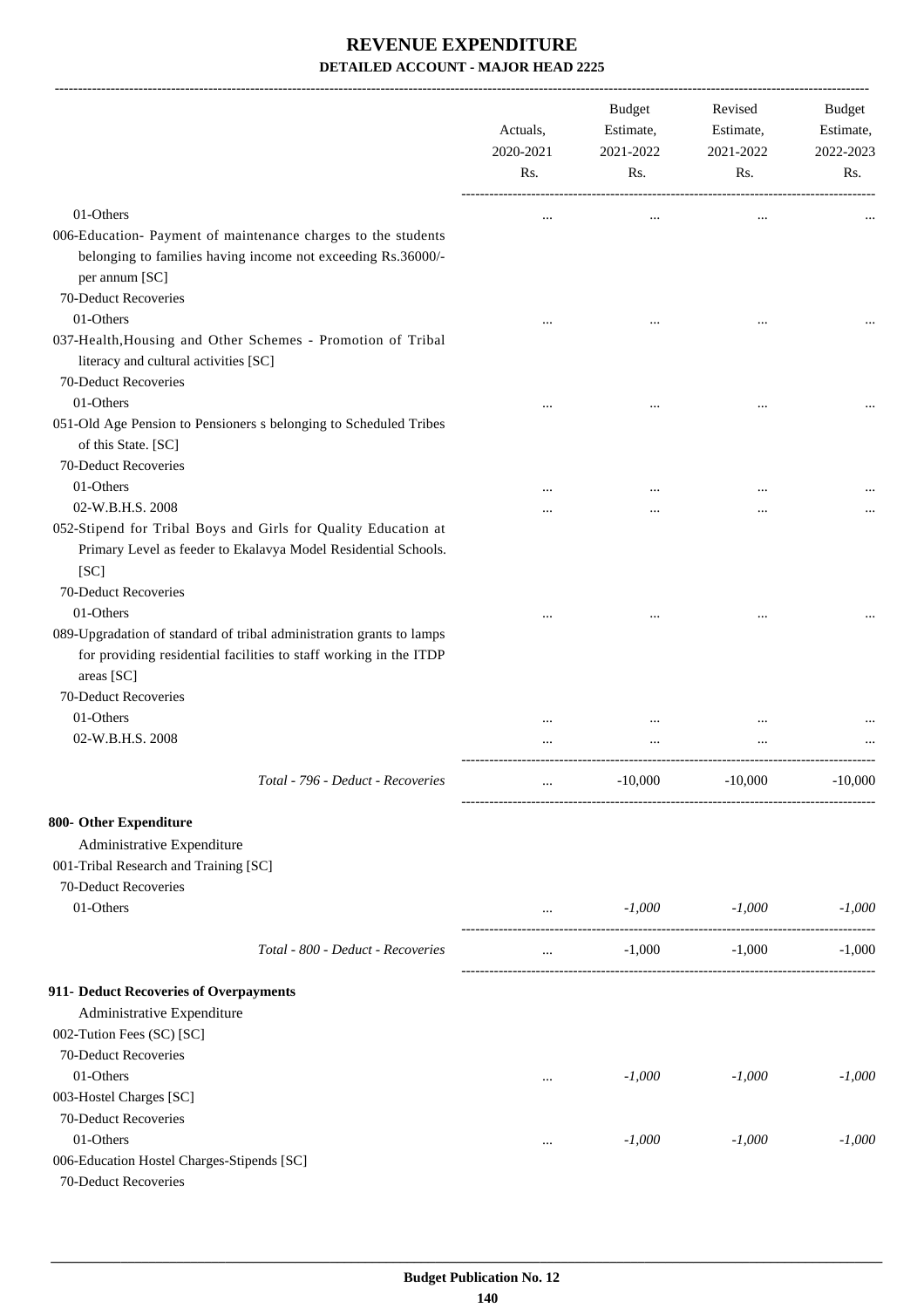-------------------------------------------------------------------------------------------------------------------------------------------------------------------------------

|                                                                                                                                                                   | Actuals,<br>2020-2021<br>Rs. | <b>Budget</b><br>Estimate,<br>2021-2022<br>Rs. | Revised<br>Estimate,<br>2021-2022<br>Rs. | <b>Budget</b><br>Estimate,<br>2022-2023<br>Rs. |
|-------------------------------------------------------------------------------------------------------------------------------------------------------------------|------------------------------|------------------------------------------------|------------------------------------------|------------------------------------------------|
| 01-Others                                                                                                                                                         | $-21,384$                    | $-1,000$                                       | $-1,000$                                 | $-1,000$                                       |
| 02-W.B.H.S. 2008                                                                                                                                                  | $\cdots$                     | $\cdots$                                       | $\ldots$                                 |                                                |
| 007-Education-Payment of compulsory charges (SC). [SC]                                                                                                            |                              |                                                |                                          |                                                |
| 70-Deduct Recoveries                                                                                                                                              |                              |                                                |                                          |                                                |
| 01-Others                                                                                                                                                         | $\cdots$                     | $-1,000$                                       | $-1,000$                                 | $-1,000$                                       |
| 02-W.B.H.S. 2008                                                                                                                                                  |                              | $\cdots$                                       | $\ddotsc$                                |                                                |
| 008-Education Maintenance of Jhargram Adibasi Hostel [SC]                                                                                                         |                              |                                                |                                          |                                                |
| 70-Deduct Recoveries                                                                                                                                              |                              |                                                |                                          |                                                |
| 01-Others                                                                                                                                                         |                              | $\cdots$                                       | $-1,000$                                 | $-1,000$                                       |
| 010-Education-Payment of Compulsory Charges(SC) [SC]                                                                                                              |                              |                                                |                                          |                                                |
| 70-Deduct Recoveries                                                                                                                                              |                              |                                                |                                          |                                                |
| 01-Others                                                                                                                                                         | $\cdots$                     | $-1,000$                                       | $-1,000$                                 | $-1,000$                                       |
| 011-Tribal Research and Training [SC]                                                                                                                             |                              |                                                |                                          |                                                |
| 70-Deduct Recoveries                                                                                                                                              |                              |                                                |                                          |                                                |
| 01-Others                                                                                                                                                         | $\cdots$                     | $-1,000$                                       | $-1,000$                                 | $-1,000$                                       |
| 022-Procurement and distribution of Bi-Cycle to ST Students [SC]                                                                                                  |                              |                                                |                                          |                                                |
| 70-Deduct Recoveries                                                                                                                                              |                              |                                                |                                          |                                                |
| 01-Others                                                                                                                                                         | $\cdots$                     | $\cdots$                                       | $-1,000$                                 | $-1,000$                                       |
| 025-Payment of Maintenance Charges to the Students Belonging to<br>the Families Having income not Exceeding Rs. 3600/- per<br>annum. [SC]<br>70-Deduct Recoveries |                              |                                                |                                          |                                                |
| 01-Others                                                                                                                                                         | $\ddotsc$                    | $-1,000$                                       | $-1,000$                                 | $-1,000$                                       |
| 026-Residential school for Girls at Belpahari [SC]                                                                                                                |                              |                                                |                                          |                                                |
| 70-Deduct Recoveries                                                                                                                                              |                              |                                                |                                          |                                                |
| 01-Others                                                                                                                                                         | $\cdots$                     | $-1,000$                                       | $-1,000$                                 | $-1,000$                                       |
| 053-Book grants and examination fees [SC]                                                                                                                         |                              |                                                |                                          |                                                |
| 70-Deduct Recoveries                                                                                                                                              |                              |                                                |                                          |                                                |
| 01-Others                                                                                                                                                         |                              | $-1,000$                                       | $\text{-}1,000$                          | $-1,000$                                       |
| 02-W.B.H.S. 2008                                                                                                                                                  | $\cdots$                     | $\cdots$                                       | $\cdots$                                 |                                                |
| 054-Education Book grants and examination fees [SC]                                                                                                               |                              |                                                |                                          |                                                |
| 70-Deduct Recoveries                                                                                                                                              |                              |                                                |                                          |                                                |
| 01-Others                                                                                                                                                         |                              | $-1,000$                                       | $-1,000$                                 | $-1,000$                                       |
| 02-W.B.H.S. 2008                                                                                                                                                  |                              | $\cdots$                                       | $\cdots$                                 |                                                |
| 055-Scholarships to students reading in Post-Secondary Stage etc.                                                                                                 |                              |                                                |                                          |                                                |
| [SC]                                                                                                                                                              |                              |                                                |                                          |                                                |
| 70-Deduct Recoveries                                                                                                                                              |                              |                                                |                                          |                                                |
| 01-Others                                                                                                                                                         | $\cdots$                     | $-1,000$                                       | $-1,000$                                 | $-1,000$                                       |
| 02-W.B.H.S. 2008                                                                                                                                                  |                              | $\cdots$                                       | $\cdots$                                 |                                                |
| 056-Old Age Pension to Pensioners belonging to Scheduled Tribes of                                                                                                |                              |                                                |                                          |                                                |
| this State. [SC]                                                                                                                                                  |                              |                                                |                                          |                                                |
| 70-Deduct Recoveries                                                                                                                                              |                              |                                                |                                          |                                                |
| 01-Others                                                                                                                                                         | $-82,87,062$                 | $-1,000$                                       | $-1,000$                                 | $-1,000$                                       |
| <b>State Development Schemes</b>                                                                                                                                  |                              |                                                |                                          |                                                |
| 004-Education-Book Grants and Examination Fees(SC) [SC]                                                                                                           |                              |                                                |                                          |                                                |
| 70-Deduct Recoveries                                                                                                                                              |                              |                                                |                                          |                                                |
| 01-Others                                                                                                                                                         |                              |                                                | $\ldots$                                 |                                                |
|                                                                                                                                                                   | $\cdots$                     | $\cdots$                                       |                                          |                                                |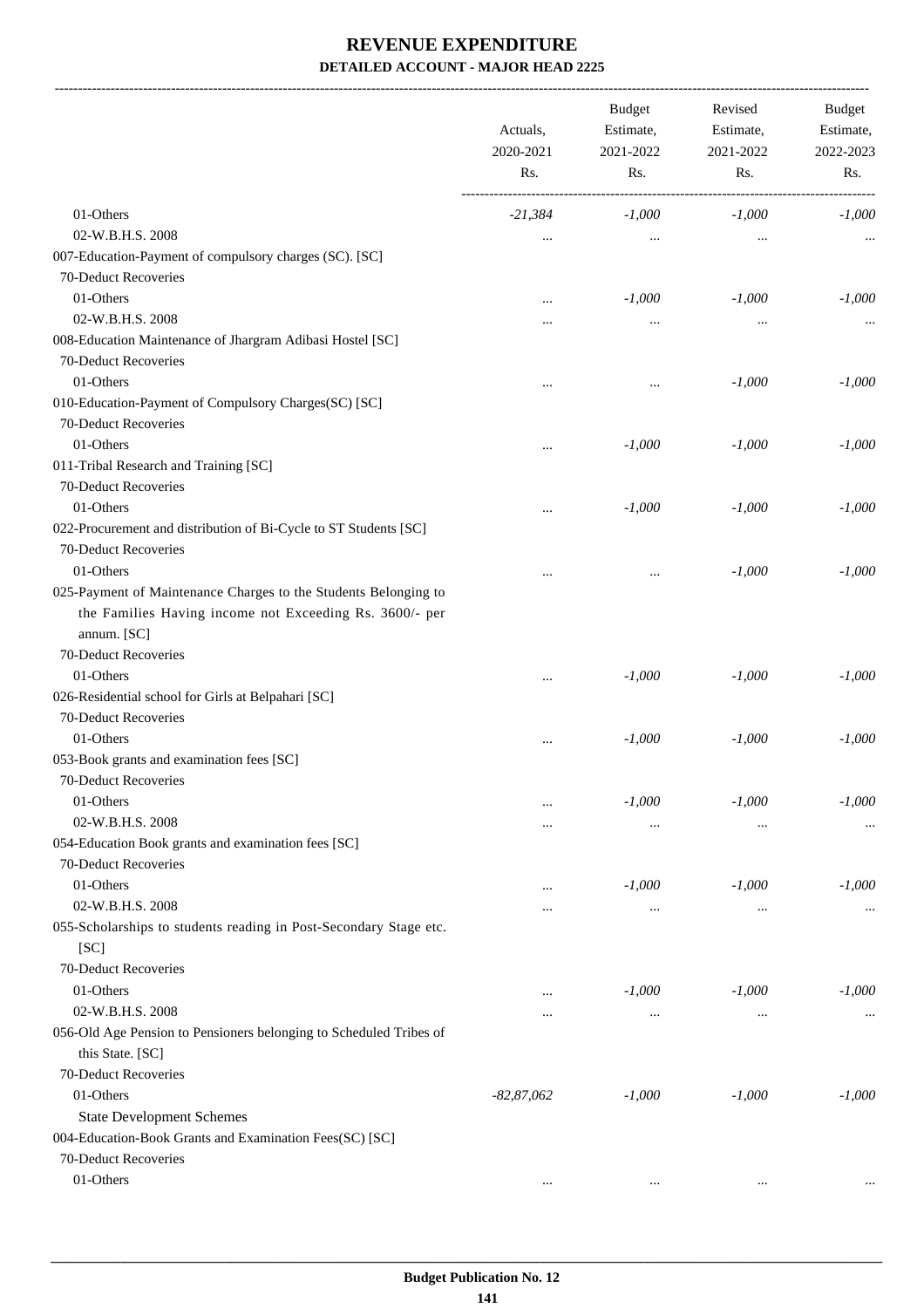|                                                                                                                | Actuals,<br>2020-2021<br>Rs. | <b>Budget</b><br>Estimate,<br>2021-2022<br>Rs. | Revised<br>Estimate,<br>2021-2022<br>Rs. | <b>Budget</b><br>Estimate,<br>2022-2023<br>Rs. |
|----------------------------------------------------------------------------------------------------------------|------------------------------|------------------------------------------------|------------------------------------------|------------------------------------------------|
|                                                                                                                |                              |                                                |                                          |                                                |
| 005-Education - Hostel Charges [SC]                                                                            |                              |                                                |                                          |                                                |
| 70-Deduct Recoveries                                                                                           |                              |                                                |                                          |                                                |
| 01-Others                                                                                                      |                              |                                                |                                          |                                                |
| 02-W.B.H.S. 2008                                                                                               |                              |                                                |                                          |                                                |
| 037-Tribal Research and Training [SC]                                                                          |                              |                                                |                                          |                                                |
| 70-Deduct Recoveries                                                                                           |                              |                                                |                                          |                                                |
| 01-Others                                                                                                      |                              |                                                |                                          |                                                |
| 043-Infrastructure Development Programme. [SC]                                                                 |                              |                                                |                                          |                                                |
| 70-Deduct Recoveries                                                                                           |                              |                                                |                                          |                                                |
| 01-Others                                                                                                      |                              |                                                |                                          |                                                |
| 050-Provision against SCA for Tribal Sub-Plan (SC) [SC]<br>70-Deduct Recoveries                                |                              |                                                |                                          |                                                |
|                                                                                                                |                              |                                                |                                          |                                                |
| 01-Others                                                                                                      |                              |                                                |                                          |                                                |
| 02-W.B.H.S. 2008<br>051-Old Age Pension to Pensioners belonging to Scheduled Tribes of<br>this State (SC) [SC] |                              |                                                |                                          |                                                |
| 70-Deduct Recoveries                                                                                           |                              |                                                |                                          |                                                |
| 01-Others                                                                                                      | $-37,97,040$                 |                                                |                                          |                                                |
| 02-W.B.H.S. 2008                                                                                               |                              |                                                |                                          |                                                |
| 058-Promotion of Other Welfare Activities [SC]                                                                 |                              |                                                |                                          |                                                |
| 70-Deduct Recoveries                                                                                           |                              |                                                |                                          |                                                |
| 01-Others                                                                                                      | $-14,100$                    |                                                |                                          |                                                |
| State Development Schemes (Central Assistance)                                                                 |                              |                                                |                                          |                                                |
| 049-Provision against Grants -in -Aid Received under Article 275(1)<br>of the Constitution (A275I) [SC]        |                              |                                                |                                          |                                                |
| 70-Deduct Recoveries                                                                                           |                              |                                                |                                          |                                                |
| 01-Others                                                                                                      | $\cdots$                     | $\cdots$                                       | $\ddotsc$                                |                                                |
|                                                                                                                |                              |                                                |                                          |                                                |
| Total - 911 - Deduct - Recoveries                                                                              | $-1,21,19,586$               | $-12,000$                                      | $-14,000$                                | $-14,000$                                      |
| 03- WELFARE OF BACKWARD CLASSES                                                                                |                              |                                                |                                          |                                                |
| 277- Education                                                                                                 |                              |                                                |                                          |                                                |
| <b>State Development Schemes</b>                                                                               |                              |                                                |                                          |                                                |
| 002-Construction of Central Hostels for OBCs [SC]                                                              |                              |                                                |                                          |                                                |
| 70-Deduct Recoveries                                                                                           |                              |                                                |                                          |                                                |
| 01-Others                                                                                                      |                              |                                                | $\ddotsc$                                |                                                |
| 02-W.B.H.S. 2008                                                                                               |                              | $\cdots$                                       | $\ddotsc$                                |                                                |
| <b>State Development Schemes</b>                                                                               |                              |                                                |                                          |                                                |
| 003-Pre-metric Scholarship to OBC Students (State Share)<br>(OCASPS) [SC]                                      |                              |                                                |                                          |                                                |
| 70-Deduct Recoveries                                                                                           |                              |                                                |                                          |                                                |
| 01-Others                                                                                                      | $\cdots$                     | $\cdots$                                       | $\ddotsc$                                |                                                |
| 010-Post-matric Scholarship to OBC Students (OCASPS) [SC]                                                      |                              |                                                |                                          |                                                |
| 70-Deduct Recoveries                                                                                           |                              |                                                |                                          |                                                |
| 01-Others                                                                                                      |                              | $\cdots$                                       | $\ddotsc$                                | $\cdots$                                       |
| State Development Schemes (Central Assistance)<br>001-Post Matric Scholarship to OBC students (OCASPS) [SC]    |                              |                                                |                                          |                                                |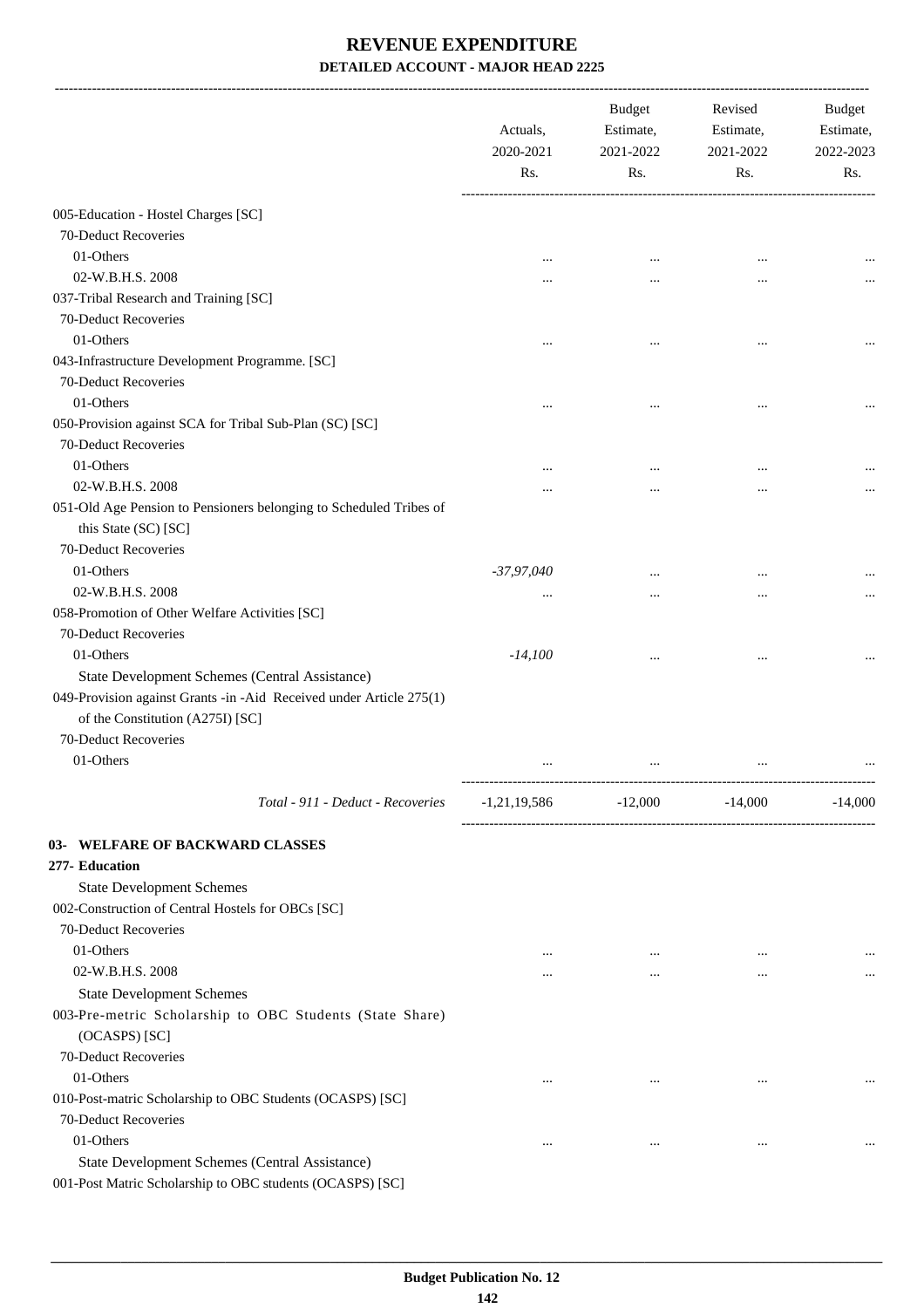|                                                                                                                                                                  | Actuals,<br>2020-2021<br>Rs. | <b>Budget</b><br>Estimate,<br>2021-2022<br>Rs. | Revised<br>Estimate,<br>2021-2022<br>Rs. | Budget<br>Estimate,<br>2022-2023<br>Rs. |
|------------------------------------------------------------------------------------------------------------------------------------------------------------------|------------------------------|------------------------------------------------|------------------------------------------|-----------------------------------------|
| 70-Deduct Recoveries                                                                                                                                             |                              |                                                |                                          |                                         |
| 01-Others                                                                                                                                                        |                              |                                                | $\ddotsc$                                |                                         |
| 005-Scheme for Development of Other Backward Classes and<br>denotified, nomadic and semi-nomadic Tribes (Central Share)<br>(OCASPS) [SC]<br>70-Deduct Recoveries |                              |                                                |                                          |                                         |
| 01-Others                                                                                                                                                        |                              |                                                |                                          |                                         |
| 007-Scheme for development of Economically backward Classes<br>(EBCs) (Central Share) (OCASPS) [SC]<br>70-Deduct Recoveries                                      |                              |                                                |                                          |                                         |
| 01-Others                                                                                                                                                        |                              | $\cdots$                                       |                                          |                                         |
| Total - 277 - Deduct - Recoveries                                                                                                                                | $\cdots$                     | $\cdots$                                       | $\cdots$                                 |                                         |
| 911- Deduct Recoveries of Overpayments                                                                                                                           |                              |                                                |                                          |                                         |
| Administrative Expenditure                                                                                                                                       |                              |                                                |                                          |                                         |
| 005-Post Matric Scholarship to OBC students [SC]                                                                                                                 |                              |                                                |                                          |                                         |
| 70-Deduct Recoveries                                                                                                                                             |                              |                                                |                                          |                                         |
| 01-Others                                                                                                                                                        |                              | $-1,000$                                       | $-1,000$                                 | $-1,000$                                |
| 007-Deduct Recoveries [SC]                                                                                                                                       |                              |                                                |                                          |                                         |
| 70-Deduct Recoveries                                                                                                                                             |                              |                                                |                                          |                                         |
| 01-Others                                                                                                                                                        | $\ddotsc$                    |                                                | $-1,000$                                 | $-1,000$                                |
| <b>State Development Schemes</b>                                                                                                                                 |                              |                                                |                                          |                                         |
| 001-Construction of Central Holtels for OBCs (SC) [SC]                                                                                                           |                              |                                                |                                          |                                         |
| 70-Deduct Recoveries                                                                                                                                             |                              |                                                |                                          |                                         |
| 01-Others                                                                                                                                                        |                              |                                                |                                          |                                         |
| 02-W.B.H.S. 2008                                                                                                                                                 |                              |                                                |                                          |                                         |
| 002-Construction of Central Hostels for OBCs (SC) [SC]                                                                                                           |                              |                                                |                                          |                                         |
| 70-Deduct Recoveries                                                                                                                                             |                              |                                                |                                          |                                         |
| 01-Others                                                                                                                                                        | $\cdots$                     | $\cdots$                                       | $\cdots$                                 |                                         |
| 02-W.B.H.S. 2008                                                                                                                                                 |                              |                                                | $\ddotsc$                                |                                         |
| 003-Prematric Scholarship to OBC students [SC]                                                                                                                   |                              |                                                |                                          |                                         |
| 70-Deduct Recoveries                                                                                                                                             |                              |                                                |                                          |                                         |
| 01-Others                                                                                                                                                        | $\ddotsc$                    | $\ddotsc$                                      | $\ddotsc$                                |                                         |
| State Development Schemes (Central Assistance)                                                                                                                   |                              |                                                |                                          |                                         |
| 008-Scheme for Development of Other Backward Classes and<br>denotified, nomadic and semi-nomadic Tribes (Central Share)                                          |                              |                                                |                                          |                                         |
| (OCASPS) [SC]                                                                                                                                                    |                              |                                                |                                          |                                         |
| 70-Deduct Recoveries                                                                                                                                             |                              |                                                |                                          |                                         |
| 01-Others                                                                                                                                                        |                              | $\cdots$                                       | $\cdots$                                 |                                         |
| Total - 911 - Deduct - Recoveries                                                                                                                                | $\ddotsc$                    | $-1,000$                                       | $-2,000$                                 | $-2,000$                                |

# **04- WELFARE OF MINORITIES**

**911- Deduct Recoveries of Overpayments**

Administrative Expenditure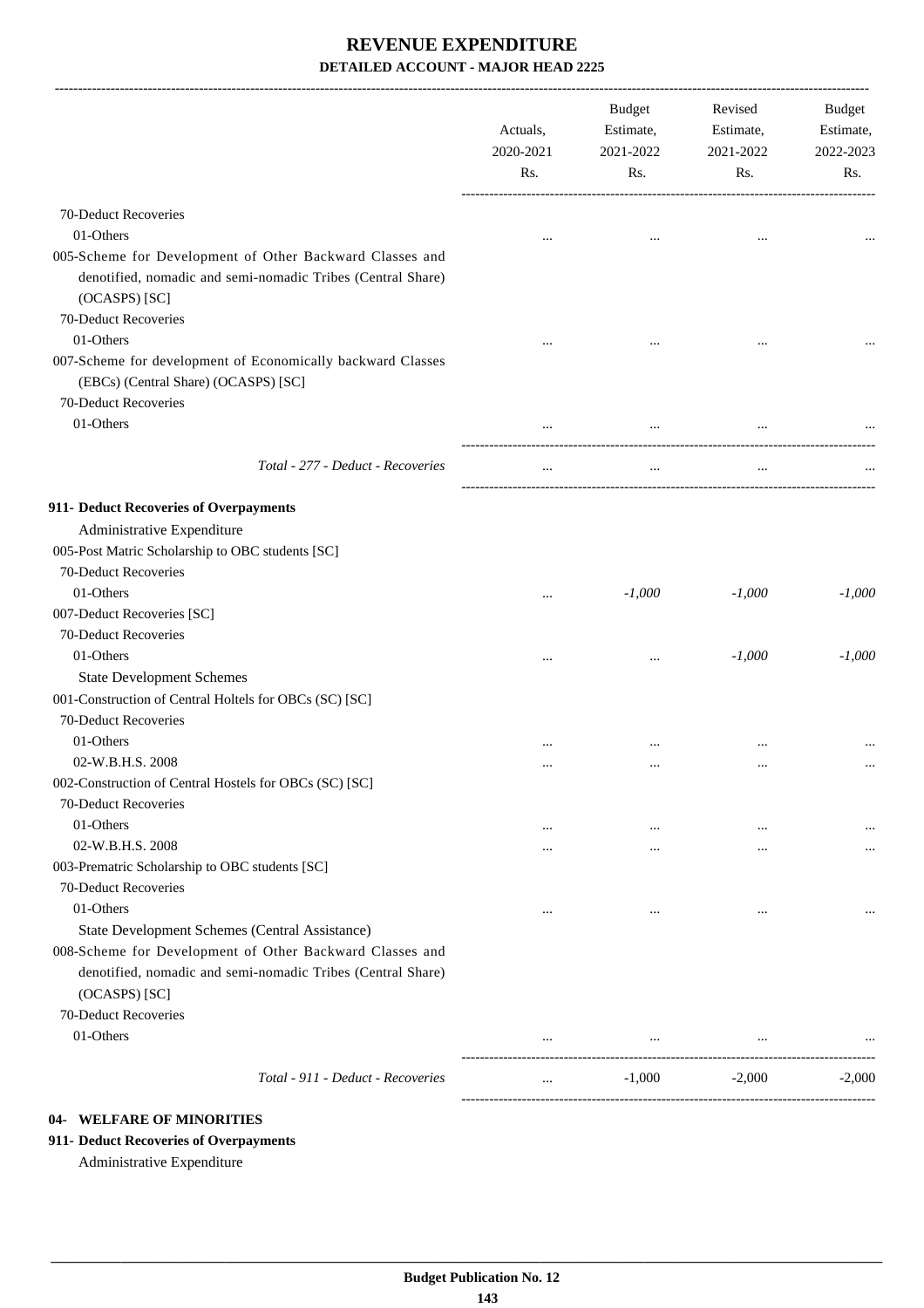|                                                                   | Actuals,<br>2020-2021<br>Rs. | <b>Budget</b><br>Estimate,<br>2021-2022<br>Rs.          | Revised<br>Estimate,<br>2021-2022<br>Rs. | Budget<br>Estimate,<br>2022-2023<br>Rs. |
|-------------------------------------------------------------------|------------------------------|---------------------------------------------------------|------------------------------------------|-----------------------------------------|
| 002-Procurement and distribution of Bi-Cycle to Minority Students |                              |                                                         |                                          |                                         |
| [SC]                                                              |                              |                                                         |                                          |                                         |
| 70-Deduct Recoveries                                              |                              |                                                         |                                          |                                         |
| 01-Others                                                         | $\cdots$                     | $\sim 10^{-10}$<br>------------------------------------ | $-1,000$                                 | $-1,000$                                |
| Total - 911 - Deduct - Recoveries                                 | $\cdots$                     | $\cdots$                                                | $-1,000$                                 | $-1,000$                                |
| 80- GENERAL                                                       |                              |                                                         |                                          |                                         |
| 001- Direction and Administration                                 |                              |                                                         |                                          |                                         |
| Administrative Expenditure                                        |                              |                                                         |                                          |                                         |
| 001-Headquaters Establishment [SC]                                |                              |                                                         |                                          |                                         |
| 70-Deduct Recoveries                                              |                              |                                                         |                                          |                                         |
| 01-Others                                                         | $-25,486$                    | $-1,000$                                                | $-1,000$                                 | $-1,000$                                |
| 02-W.B.H.S. 2008                                                  | $\cdots$                     |                                                         |                                          |                                         |
| 002-District Organisation [SC]                                    |                              |                                                         |                                          |                                         |
| 70-Deduct Recoveries                                              |                              |                                                         |                                          |                                         |
| 01-Others                                                         |                              | $-1,000$                                                | $-1,000$                                 | $-1,000$                                |
| 02-W.B.H.S. 2008                                                  | $\cdots$                     |                                                         |                                          |                                         |
|                                                                   | .                            | $\cdots$                                                |                                          |                                         |
| <b>State Development Schemes</b>                                  |                              |                                                         |                                          |                                         |
| 005-Headquarters Establishment [SC]                               |                              |                                                         |                                          |                                         |
| 70-Deduct Recoveries                                              |                              |                                                         |                                          |                                         |
| 01-Others                                                         |                              | $\cdots$                                                |                                          |                                         |
| 02-W.B.H.S. 2008                                                  |                              | $\cdots$                                                |                                          |                                         |
| 006-District Organisation [SC]                                    |                              |                                                         |                                          |                                         |
| 70-Deduct Recoveries                                              |                              |                                                         |                                          |                                         |
| 01-Others                                                         | $\cdots$                     | $\cdots$                                                |                                          |                                         |
| 02-W.B.H.S. 2008                                                  |                              |                                                         |                                          |                                         |
| Total - 001 - Deduct - Recoveries                                 | $-25,486$                    | $-2,000$                                                | $-2,000$                                 | $-2,000$                                |
| 797- Transfer to Reserve Fund/Deposit Account                     |                              |                                                         |                                          |                                         |
| Administrative Expenditure                                        |                              |                                                         |                                          |                                         |
| 001-Transfer to the Fund for Promotion of education amongst       |                              |                                                         |                                          |                                         |
| Educationally Backward Classes [SC]                               |                              |                                                         |                                          |                                         |
| 70-Deduct Recoveries                                              |                              |                                                         |                                          |                                         |
| 01-Others                                                         |                              | $\cdots$                                                |                                          |                                         |
| 02-W.B.H.S. 2008                                                  | $\cdots$                     | $\cdots$                                                | $\cdots$                                 |                                         |
|                                                                   |                              |                                                         |                                          |                                         |
| Total - 797 - Deduct - Recoveries                                 | $\cdots$                     | $\cdots$                                                | $\cdots$                                 |                                         |
| 800- Other Expenditure                                            |                              |                                                         |                                          |                                         |
| Administrative Expenditure                                        |                              |                                                         |                                          |                                         |
| 005-Provision for Revision of Pay Scales of employees of Co-      |                              |                                                         |                                          |                                         |
| operatives under S.C.& T.W. [SC]                                  |                              |                                                         |                                          |                                         |
| 70-Deduct Recoveries                                              |                              |                                                         |                                          |                                         |
| 01-Others                                                         | $\cdots$                     | $\cdots$                                                | $\cdots$                                 |                                         |
| 02-W.B.H.S. 2008                                                  | $\cdots$                     | $\cdots$                                                | $\cdots$                                 |                                         |
|                                                                   |                              |                                                         |                                          |                                         |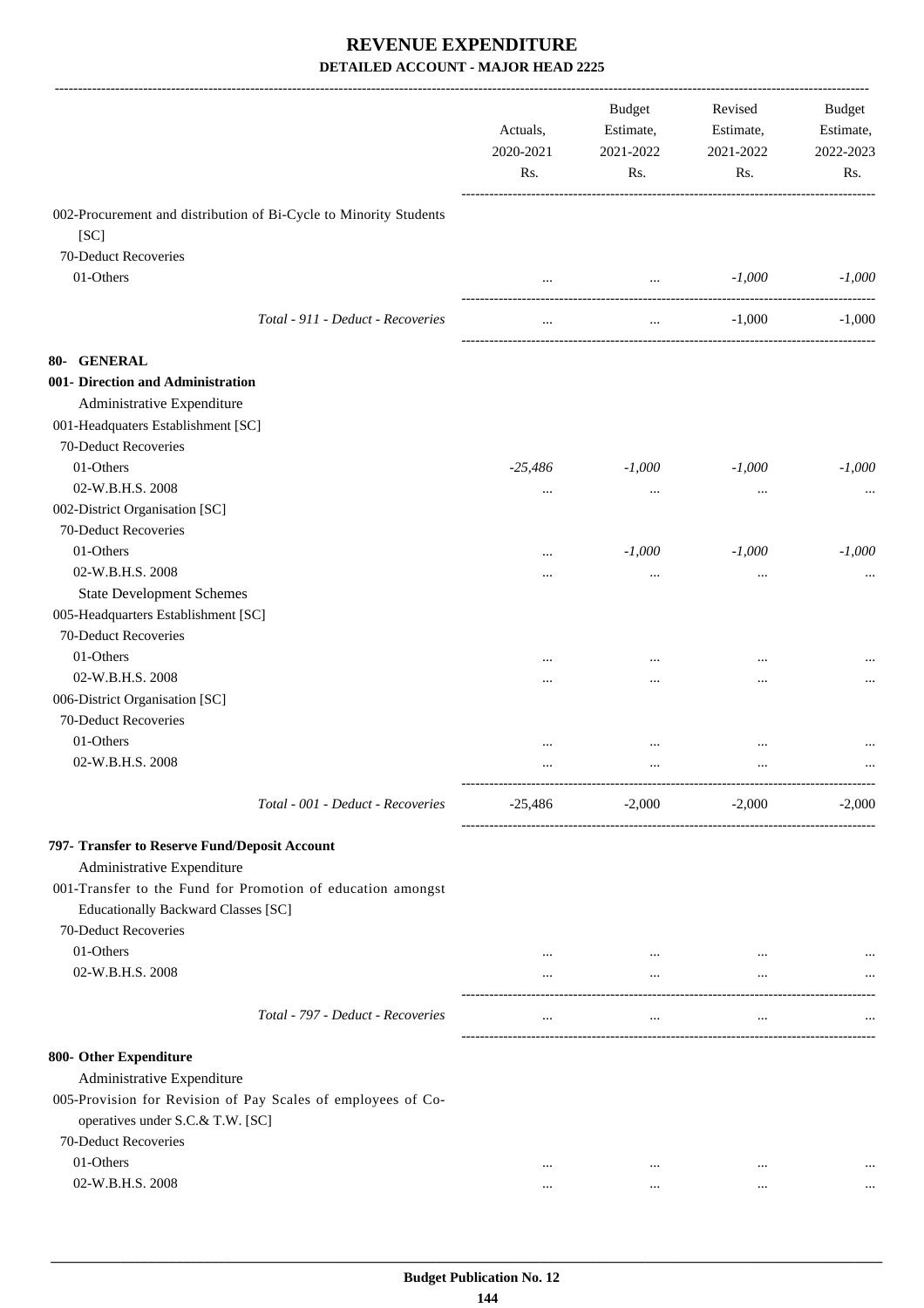|                                                                                                                                                                                                    | Actuals,<br>2020-2021<br>Rs. | <b>Budget</b><br>Estimate,<br>2021-2022<br>Rs. | Revised<br>Estimate,<br>2021-2022<br>Rs. | Budget<br>Estimate,<br>2022-2023<br>Rs. |
|----------------------------------------------------------------------------------------------------------------------------------------------------------------------------------------------------|------------------------------|------------------------------------------------|------------------------------------------|-----------------------------------------|
| 047-Ashram facilities community students [SC]                                                                                                                                                      |                              |                                                |                                          |                                         |
| 70-Deduct Recoveries                                                                                                                                                                               |                              |                                                |                                          |                                         |
| 01-Others                                                                                                                                                                                          | $\ddotsc$                    | $\cdots$                                       | $-1,000$                                 | $-1,000$                                |
| 02-W.B.H.S. 2008                                                                                                                                                                                   |                              |                                                |                                          |                                         |
| 049-Expenditure for promotion of education amongst educationally                                                                                                                                   |                              |                                                |                                          |                                         |
| <b>Backward Classes [SC]</b>                                                                                                                                                                       |                              |                                                |                                          |                                         |
| 70-Deduct Recoveries                                                                                                                                                                               |                              |                                                |                                          |                                         |
| 01-Others                                                                                                                                                                                          |                              | $-1,000$                                       | $-1,000$                                 | $-1,000$                                |
| 02-W.B.H.S. 2008                                                                                                                                                                                   | $\cdots$                     | $\ddotsc$                                      |                                          |                                         |
| 051-Pre-examination Training for Scheduled Castes and Scheduled                                                                                                                                    |                              |                                                |                                          |                                         |
| Tribes [SC]                                                                                                                                                                                        |                              |                                                |                                          |                                         |
| 70-Deduct Recoveries                                                                                                                                                                               |                              |                                                |                                          |                                         |
| 01-Others                                                                                                                                                                                          | $\ddotsc$                    | $-1,000$                                       | $-1,000$                                 | $-1,000$                                |
| 02-W.B.H.S. 2008                                                                                                                                                                                   |                              | $\ddotsc$                                      |                                          |                                         |
| 053-Special Scholarships to meritorious S.C.& S.T. students reading<br>in Classes IX - XII in Order to prepare them for Engineering,<br>Technical Higher Studies and Competitive Examinations [SC] |                              |                                                |                                          |                                         |
| 70-Deduct Recoveries                                                                                                                                                                               |                              |                                                |                                          |                                         |
| 01-Others                                                                                                                                                                                          | $\ddotsc$                    | $-1,000$                                       | $-1,000$                                 | $-1,000$                                |
| 02-W.B.H.S. 2008                                                                                                                                                                                   |                              | $\ddotsc$                                      |                                          |                                         |
| <b>State Development Schemes</b>                                                                                                                                                                   |                              |                                                |                                          |                                         |
| 001-Education- Book Banks for Scheduled Caste & Scheduled Tribe                                                                                                                                    |                              |                                                |                                          |                                         |
| Students reading in Medical & Engineering Colleges [SC]                                                                                                                                            |                              |                                                |                                          |                                         |
| 70-Deduct Recoveries                                                                                                                                                                               |                              |                                                |                                          |                                         |
| 01-Others                                                                                                                                                                                          |                              |                                                | $\cdots$                                 |                                         |
| 002-Education- Pre-examination Training Centres for Scheduled                                                                                                                                      |                              |                                                |                                          |                                         |
| Caste and Scheduled Tribe Students apearing at the Competitive<br>Examination [SC]                                                                                                                 |                              |                                                |                                          |                                         |
| 70-Deduct Recoveries                                                                                                                                                                               |                              |                                                |                                          |                                         |
| 01-Others                                                                                                                                                                                          | $\cdots$                     | $\cdots$                                       | $\cdots$                                 |                                         |
| 006-Education- Special scholarships to meritorious S.C. & S. T.                                                                                                                                    |                              |                                                |                                          |                                         |
| students reading in classes IX - XII in order to prepare them for<br>Engineering, Technical, Higher education [SC]                                                                                 |                              |                                                |                                          |                                         |
| 70-Deduct Recoveries                                                                                                                                                                               |                              |                                                |                                          |                                         |
| 01-Others                                                                                                                                                                                          | $\cdots$                     |                                                |                                          |                                         |
| 011-Education- Additional financial assistance to Post-Matric<br>hostellers [SC]                                                                                                                   |                              |                                                | $\cdots$                                 |                                         |
| 70-Deduct Recoveries                                                                                                                                                                               |                              |                                                |                                          |                                         |
| 01-Others                                                                                                                                                                                          | $\cdots$                     | $\cdots$                                       | $\cdots$                                 |                                         |
| 014-Education- Additional benefit for Post-Matric Hostellers reading                                                                                                                               |                              |                                                |                                          |                                         |
| in Classes XI & XII [SC]                                                                                                                                                                           |                              |                                                |                                          |                                         |
| 70-Deduct Recoveries                                                                                                                                                                               |                              |                                                |                                          |                                         |
| 01-Others                                                                                                                                                                                          | $\ddotsc$                    | $\cdots$                                       |                                          |                                         |
| 015-Education-Additional Fin. benefits to meritorious S.C. and S.T.<br>Girl students [SC]                                                                                                          |                              |                                                |                                          |                                         |
| 70-Deduct Recoveries                                                                                                                                                                               |                              |                                                |                                          |                                         |
| 01-Others                                                                                                                                                                                          | $\cdots$                     | $\cdots$                                       | $\cdots$                                 |                                         |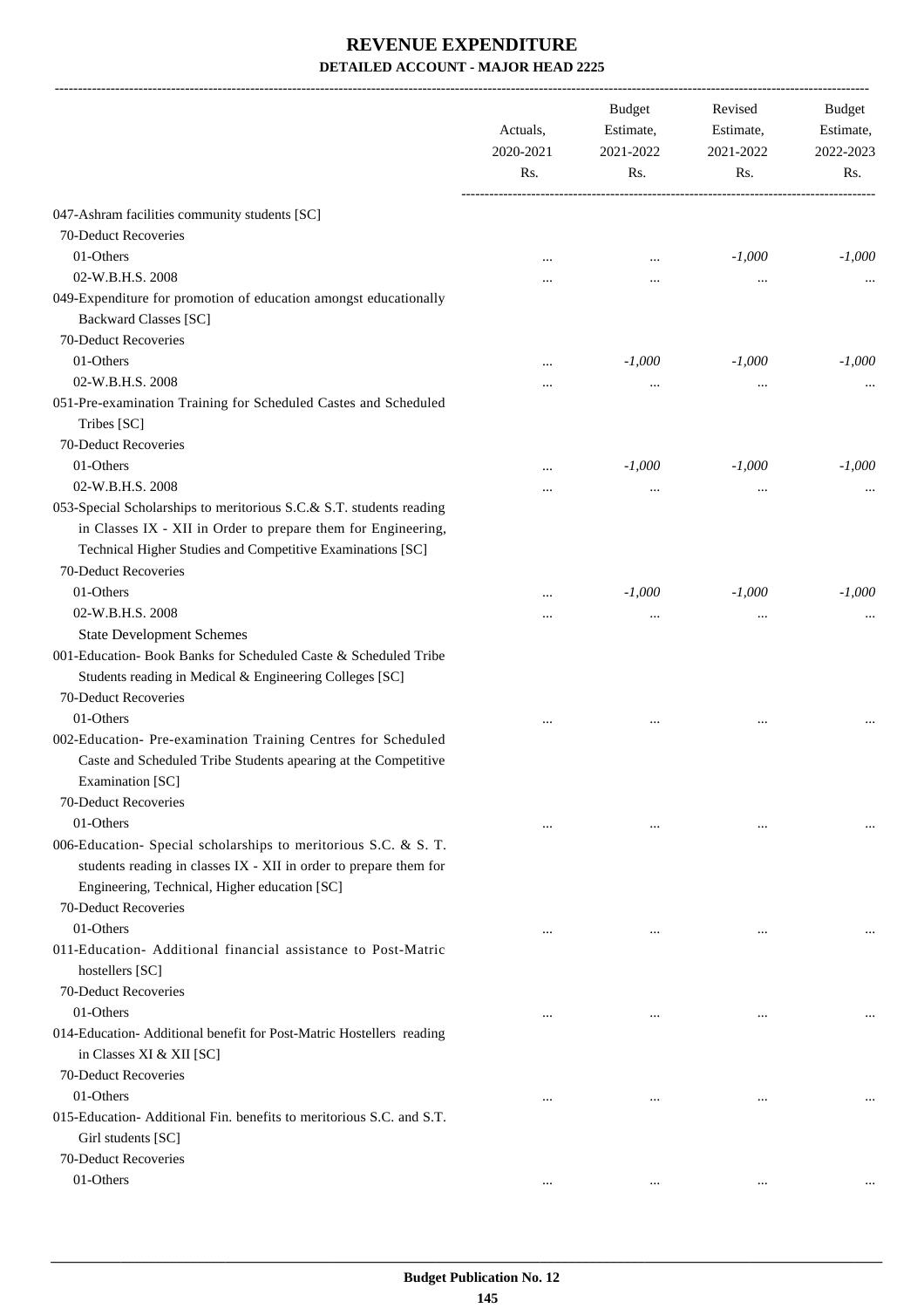|                                                                                                                                                                                       | Actuals,<br>2020-2021<br>Rs. | <b>Budget</b><br>Estimate,<br>2021-2022<br>Rs. | Revised<br>Estimate,<br>2021-2022<br>Rs. | Budget<br>Estimate,<br>2022-2023<br>Rs. |
|---------------------------------------------------------------------------------------------------------------------------------------------------------------------------------------|------------------------------|------------------------------------------------|------------------------------------------|-----------------------------------------|
| 016-Special Assistance to Pre-Matric SC, ST students of B.P.L.                                                                                                                        |                              |                                                |                                          |                                         |
| Families for purchase of books [SC]                                                                                                                                                   |                              |                                                |                                          |                                         |
| 70-Deduct Recoveries                                                                                                                                                                  |                              |                                                |                                          |                                         |
| 01-Others                                                                                                                                                                             |                              |                                                |                                          |                                         |
| 02-W.B.H.S. 2008                                                                                                                                                                      |                              |                                                |                                          |                                         |
| 022-Procurement and distribution of Bi-cycle to General Category<br>students [SC]                                                                                                     |                              |                                                |                                          |                                         |
| 70-Deduct Recoveries                                                                                                                                                                  |                              |                                                |                                          |                                         |
| 01-Others                                                                                                                                                                             |                              |                                                |                                          |                                         |
| Total - 800 - Deduct - Recoveries                                                                                                                                                     |                              | $-3,000$                                       | $-4,000$                                 | $-4,000$                                |
| 911- Deduct Recoveries of Overpayments                                                                                                                                                |                              |                                                |                                          |                                         |
| Administrative Expenditure                                                                                                                                                            |                              |                                                |                                          |                                         |
| 002-District Organisation [SC]                                                                                                                                                        |                              |                                                |                                          |                                         |
| 70-Deduct Recoveries                                                                                                                                                                  |                              |                                                |                                          |                                         |
| 01-Others                                                                                                                                                                             | $-14,533$                    | $-1,000$                                       | $-1,000$                                 | $-1,000$                                |
| 02-W.B.H.S. 2008                                                                                                                                                                      |                              | $\cdots$                                       | $\ddotsc$                                |                                         |
| 003-Pre-examination Training for Scheduled Castes and Scheduled<br>Tribes (SC) [SC]                                                                                                   |                              |                                                |                                          |                                         |
| 70-Deduct Recoveries                                                                                                                                                                  |                              |                                                |                                          |                                         |
| 01-Others                                                                                                                                                                             | .                            | $-1,000$                                       | $-1,000$                                 | $-1,000$                                |
| 02-W.B.H.S. 2008                                                                                                                                                                      | .                            | $\cdots$                                       | $\ddotsc$                                |                                         |
| 007-Headquarters Establishment (SC) [SC]                                                                                                                                              |                              |                                                |                                          |                                         |
| 70-Deduct Recoveries                                                                                                                                                                  |                              |                                                |                                          |                                         |
| 01-Others                                                                                                                                                                             |                              | $-1,000$                                       | $-1,000$                                 | $-1,000$                                |
| 02-W.B.H.S. 2008                                                                                                                                                                      | .                            | $\cdots$                                       | $\ddotsc$                                |                                         |
| 018-Special Scholarships to Meritorious SC & ST Students Reading                                                                                                                      |                              |                                                |                                          |                                         |
| in Classes IX-XII in order to Prepare them for Engineering,                                                                                                                           |                              |                                                |                                          |                                         |
| Technical Higher Studies and Competitive Examinations [SC]                                                                                                                            |                              |                                                |                                          |                                         |
| 70-Deduct Recoveries                                                                                                                                                                  |                              |                                                |                                          |                                         |
| 01-Others                                                                                                                                                                             |                              | $-1,000$                                       | $-1,000$                                 | $-1,000$                                |
| 02-W.B.H.S. 2008                                                                                                                                                                      |                              | $\cdots$                                       | $\cdots$                                 |                                         |
| 019-Headquaters Establishment [SC]                                                                                                                                                    |                              |                                                |                                          |                                         |
| 70-Deduct Recoveries                                                                                                                                                                  |                              |                                                |                                          |                                         |
| 01-Others                                                                                                                                                                             |                              | $-1,000$                                       | $-1,000$                                 | $-1,000$                                |
| <b>State Development Schemes</b>                                                                                                                                                      |                              |                                                |                                          |                                         |
| 001-Additional Financial Benefits to Meritorious S.C. and S.T. Girl<br>Students (SC). [SC]                                                                                            |                              |                                                |                                          |                                         |
| 70-Deduct Recoveries                                                                                                                                                                  |                              |                                                |                                          |                                         |
| 01-Others                                                                                                                                                                             |                              | $\cdots$                                       | $\cdots$                                 |                                         |
| 02-W.B.H.S. 2008                                                                                                                                                                      |                              |                                                | $\cdots$                                 | $\cdots$                                |
| 006-Education-Special Scholarship to Meritorious S.C. & S.T.<br>Students reading in Classes IX-XII in order to Prepare them for<br>Engineering, Technical, Higher Education (SC) [SC] |                              |                                                |                                          |                                         |
| 70-Deduct Recoveries                                                                                                                                                                  |                              |                                                |                                          |                                         |
| 01-Others                                                                                                                                                                             | $\cdots$                     | $\cdots$                                       | $\cdots$                                 |                                         |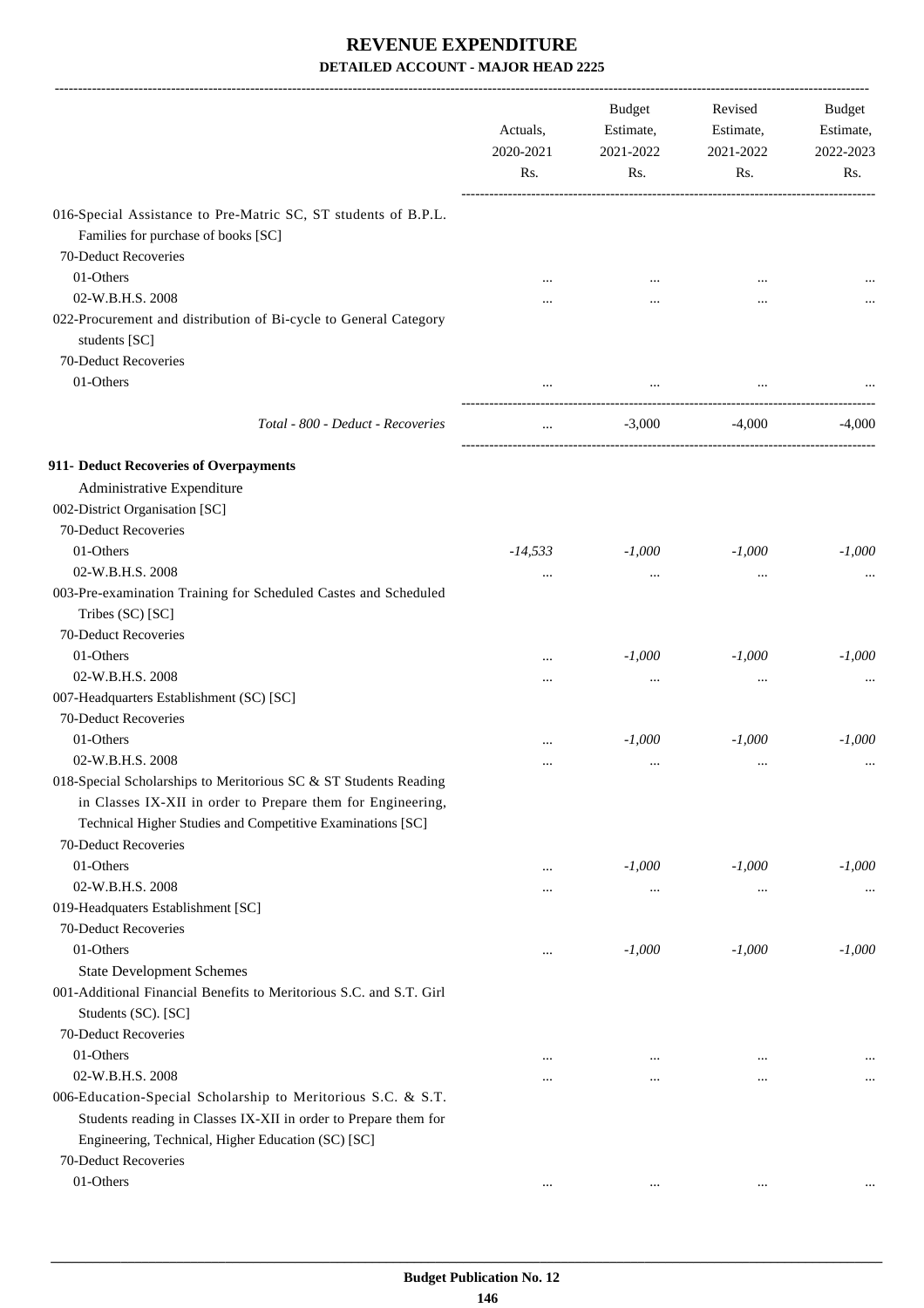| $\cdots$ |                | $\cdots$                         |                                                                       |
|----------|----------------|----------------------------------|-----------------------------------------------------------------------|
|          |                |                                  |                                                                       |
|          |                |                                  |                                                                       |
|          |                |                                  |                                                                       |
|          |                |                                  |                                                                       |
|          |                |                                  |                                                                       |
|          |                |                                  |                                                                       |
|          |                |                                  |                                                                       |
|          |                |                                  |                                                                       |
|          |                |                                  |                                                                       |
|          |                | $\cdots$                         |                                                                       |
|          |                |                                  |                                                                       |
|          |                |                                  |                                                                       |
|          |                |                                  |                                                                       |
|          |                |                                  | $-5,000$<br>$-5,000$                                                  |
|          | -67.000        | -69.000                          | $-69,000$                                                             |
|          | $-2,02,55,592$ | $-2,02,70,125$<br>$-3,33,62,501$ | $\mathbf{r}$ and $\mathbf{r}$ are the set of $\mathbf{r}$<br>$-5,000$ |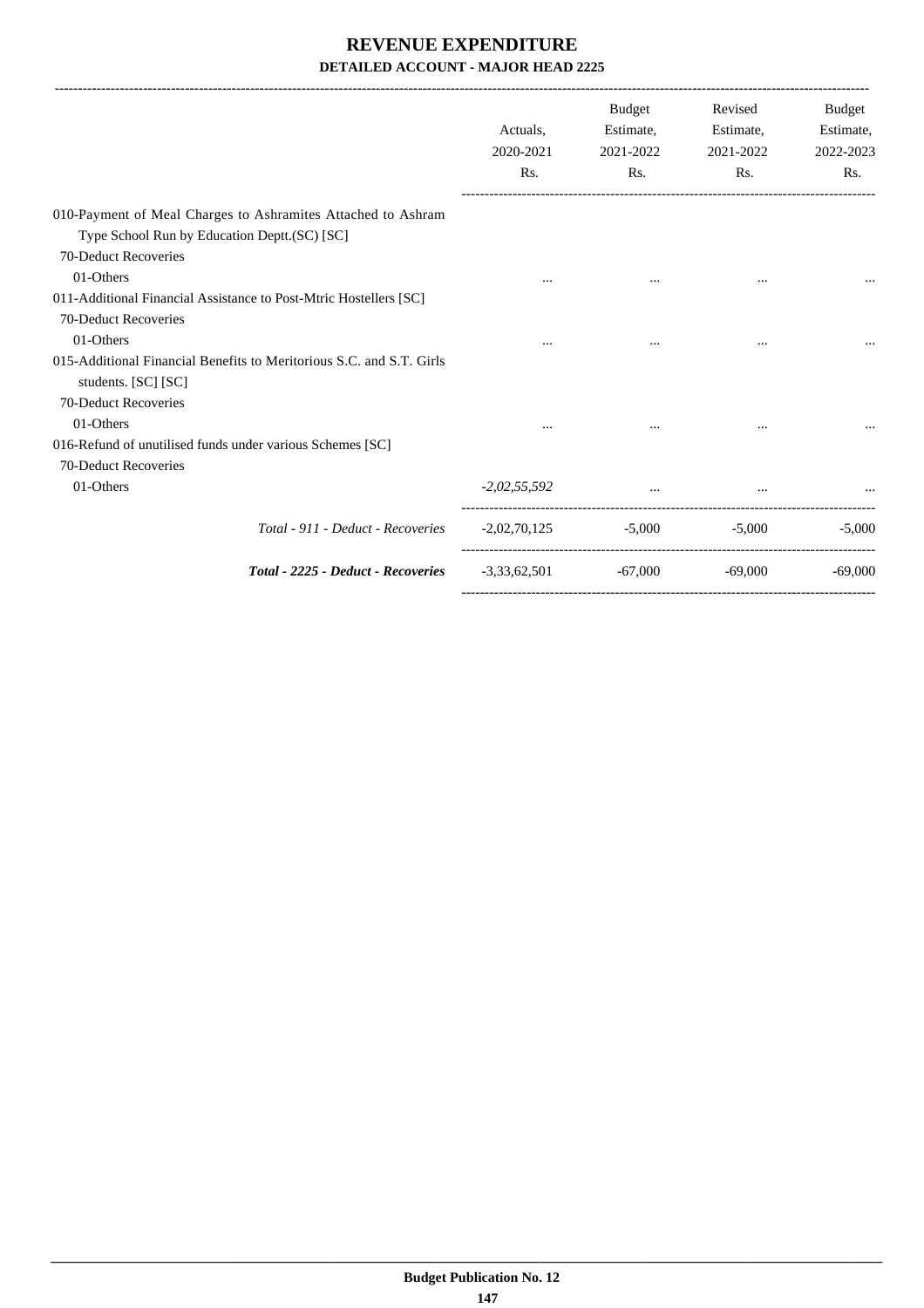# **REVENUE EXPENDITURE**

#### **DEMAND No. 07**

#### **Backward Classes Welfare Department**

**B - Social Services - (h) Others**

#### **Head of Account : 2251 - Secretariat--Social Services**

| Voted Rs. 7,86,00,000      | <b>Charged Rs. Nil</b> |             |             | <b>Total Rs. 7,86,00,000</b> |
|----------------------------|------------------------|-------------|-------------|------------------------------|
|                            |                        | Voted Rs.   | Charged Rs. | <b>Total Rs.</b>             |
| <b>Gross Expenditure</b>   |                        | 7,86,00,000 | $\cdots$    | 7,86,00,000                  |
| <b>Deduct - Recoveries</b> |                        | $-2.000$    | $\cdots$    | $-2.000$                     |
| <b>Net Expenditure</b>     |                        | 7,85,98,000 | $\cdots$    | 7,85,98,000                  |

#### **REVENUE EXPENDITURE ABSTRACT ACCOUNT**

---------------------------------------------------------------------------------------------------------------------------------------------------------------------------------

|                                                 |                                                                                | Actuals,<br>2020-2021<br>Rs. | <b>Budget</b><br>Estimate,<br>2021-2022<br>$\mathbf{Rs.}$                       | Revised<br>Estimate,<br>2021-2022<br>$\mathbf{Rs.}$               | <b>Budget</b><br>Estimate,<br>2022-2023<br>Rs. |
|-------------------------------------------------|--------------------------------------------------------------------------------|------------------------------|---------------------------------------------------------------------------------|-------------------------------------------------------------------|------------------------------------------------|
| 090- Secretariate<br>Administrative Expenditure |                                                                                |                              |                                                                                 | 4,64,13,694 6,51,93,000 5,62,15,000 7,86,00,000                   |                                                |
|                                                 |                                                                                |                              |                                                                                 | Total - 090  4,64,13,694  6,51,93,000  5,62,15,000  7,86,00,000   |                                                |
|                                                 | Grand Total - Gross 4,64,13,694 6,51,93,000 5,62,15,000 7,86,00,000            |                              |                                                                                 |                                                                   |                                                |
|                                                 | Voted<br>Charged                                                               |                              | the contract of the contract of the contract of the contract of the contract of | 4,64,13,694 6,51,93,000 5,62,15,000 7,86,00,000                   |                                                |
|                                                 | Administrative Expenditure  4,64,13,694  6,51,93,000  5,62,15,000  7,86,00,000 |                              |                                                                                 |                                                                   |                                                |
|                                                 | <b>Deduct Recoveries</b>                                                       |                              | $\ldots$ $-2,000$                                                               |                                                                   | $-2,000$ $-2,000$                              |
|                                                 | Grand Total - Net 4,64,13,694 6,51,91,000 5,62,13,000 7,85,98,000              |                              |                                                                                 |                                                                   |                                                |
|                                                 | Charged                                                                        |                              | and the contract of the con-                                                    | Voted 4,64,13,694 6,51,91,000 5,62,13,000 7,85,98,000<br>$\cdots$ |                                                |
|                                                 |                                                                                |                              |                                                                                 |                                                                   |                                                |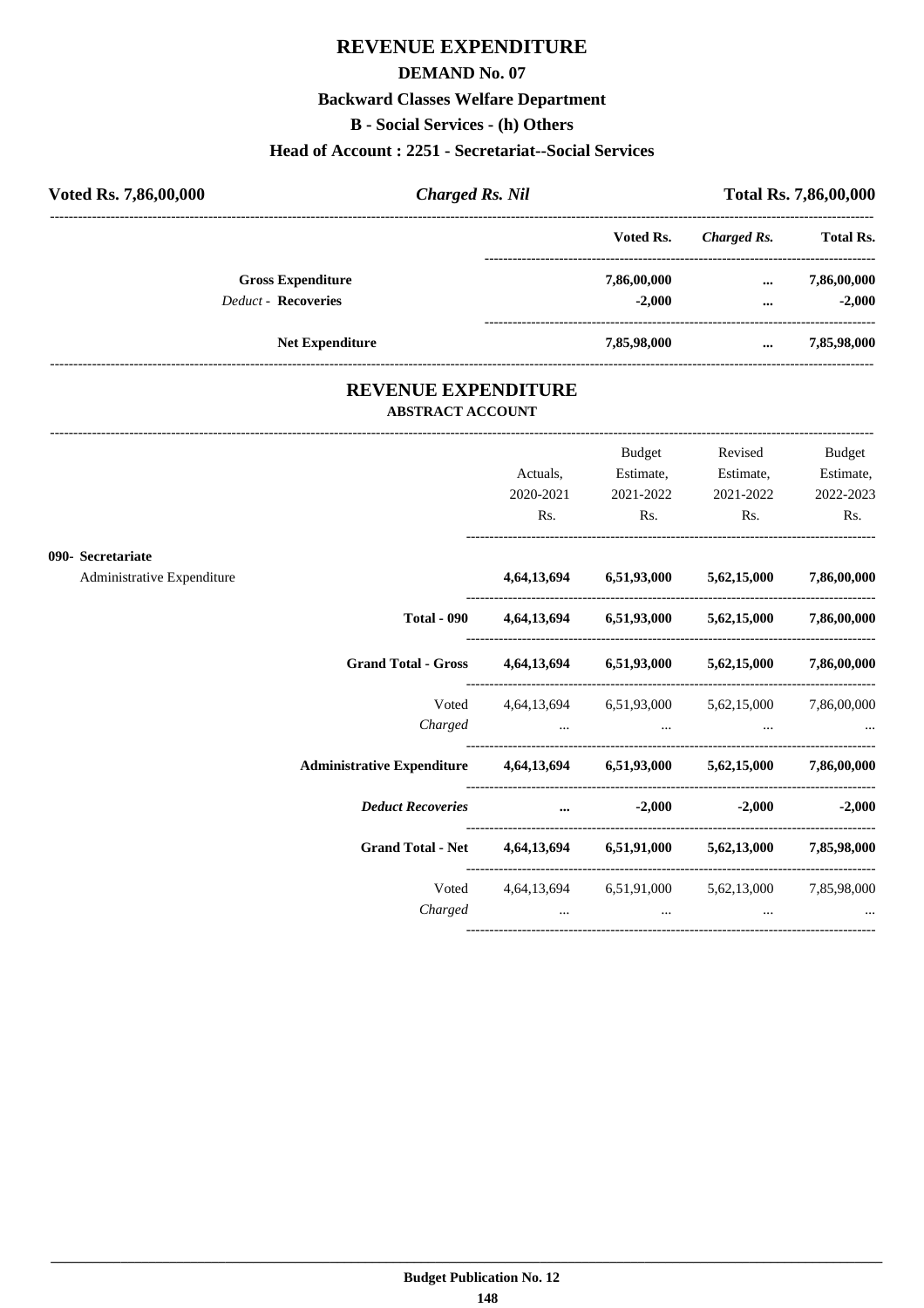|                                                  |             | Budget                  | Revised     | Budget      |
|--------------------------------------------------|-------------|-------------------------|-------------|-------------|
|                                                  | Actuals,    | Estimate,               | Estimate,   | Estimate,   |
|                                                  | 2020-2021   | 2021-2022               | 2021-2022   | 2022-2023   |
|                                                  | Rs.         | Rs.                     | Rs.         | Rs.         |
| DETAILED ACCOUNT NO. 2251-00-090 - SECRETARIATE  |             |                         |             |             |
| 090- Secretariate                                |             |                         |             |             |
| <b>Administrative Expenditure</b>                |             |                         |             |             |
| 019- Department of Backward Classes Welfare [SC] |             |                         |             |             |
| 01- Salaries                                     |             |                         |             |             |
| 01-Pay                                           | 3,57,80,861 | 4,58,32,000             | 3,64,96,000 | 5,75,91,000 |
| 14-Grade Pay                                     |             | $\ldots$                | 9,000       | 1,000       |
| 02-Dearness Allowance                            | 5,83,287    | 13,75,000               | 24,60,000   | 26,55,000   |
| 03-House Rent Allowance                          | 33,71,968   | 43,54,000               | 34,67,000   | 35,71,000   |
| 04-Ad hoc Bonus                                  | 1,13,400    | 1,02,000                | 1,16,000    | 1,18,000    |
| 05-Interim Relief                                | 2,040       | $\cdots$                | $\cdots$    | $\cdots$    |
| 07-Other Allowances                              | 1,19,448    | 6,40,000                | 5,50,000    | 6,27,000    |
| 10-Overtime Allowance                            | $\cdots$    | $\cdots$                | 21,000      |             |
| 12-Medical Allowance                             | 43,000      | 52,000                  | 44,000      | 45,000      |
| Total - 2251-00-090-019-01                       | 4,00,14,004 | 5,23,55,000             | 4,31,63,000 | 6,46,08,000 |
| 02- Wages                                        | 16,82,726   | 21,97,000               | 21,97,000   | 24,17,000   |
| 07- Medical Reimbursements                       | 1,17,346    | 1,51,000                | 1,51,000    | 1,54,000    |
| 11- Travel Expenses                              | 20,815      | 3,95,000                | 3,95,000    | 4,03,000    |
| 12- Medical Reimbursements under WBHS 2008       | 1,27,641    | 59,000                  | 4,50,000    | 4,55,000    |
| 13- Office Expenses                              |             |                         |             |             |
| 01-Electricity                                   | 5,48,535    | 7,55,000                | 7,55,000    | 7,70,000    |
| 02-Telephone                                     | 1,45,680    | 1,82,000                | 1,82,000    | 1,86,000    |
| 03-Maintenance / P.O.L. for Office Vehicles      | 5,76,634    | 4,09,000                | 6,67,000    | 6,70,000    |
| 04-Other Office Expenses                         | 9,12,095    | 9,77,000                | 9,77,000    | 9,97,000    |
| Total - 2251-00-090-019-13                       | 21,82,944   | 23,23,000               | 25,81,000   | 26,23,000   |
| 16- Publications                                 | 26,432      | 51,93,000               | 51,93,000   | 52,97,000   |
| 19- Maintenance                                  | $\cdots$    | $\ldots$                | $\ldots$    | 5,00,000    |
| 27- Minor Works/ Maintenance                     | 8,15,802    | 5,10,000                | 8,32,000    | 8,57,000    |
| 28- Payment of Professional and Special Services |             |                         |             |             |
| 02-Other charges                                 | 7,31,408    | 14,88,000               | 7,31,000    | 7,31,000    |
| 50- Other Charges                                | 3,08,244    | 2,56,000                | 2,56,000    | 2,64,000    |
| 77- Computerisation                              | 3,86,332    | 2,52,000                | 2,52,000    | 2,77,000    |
| 98- Training                                     |             | 14,000                  | 14,000      | 14,000      |
| <b>Total - Administrative Expenditure</b>        |             | 4,64,13,694 6,51,93,000 | 5,62,15,000 | 7,86,00,000 |
| Total - 2251-00-090                              | 4,64,13,694 | 6,51,93,000             | 5,62,15,000 | 7,86,00,000 |
| Voted                                            | 4,64,13,694 | 6,51,93,000             | 5,62,15,000 | 7,86,00,000 |
| Charged                                          |             |                         |             |             |
|                                                  |             |                         |             |             |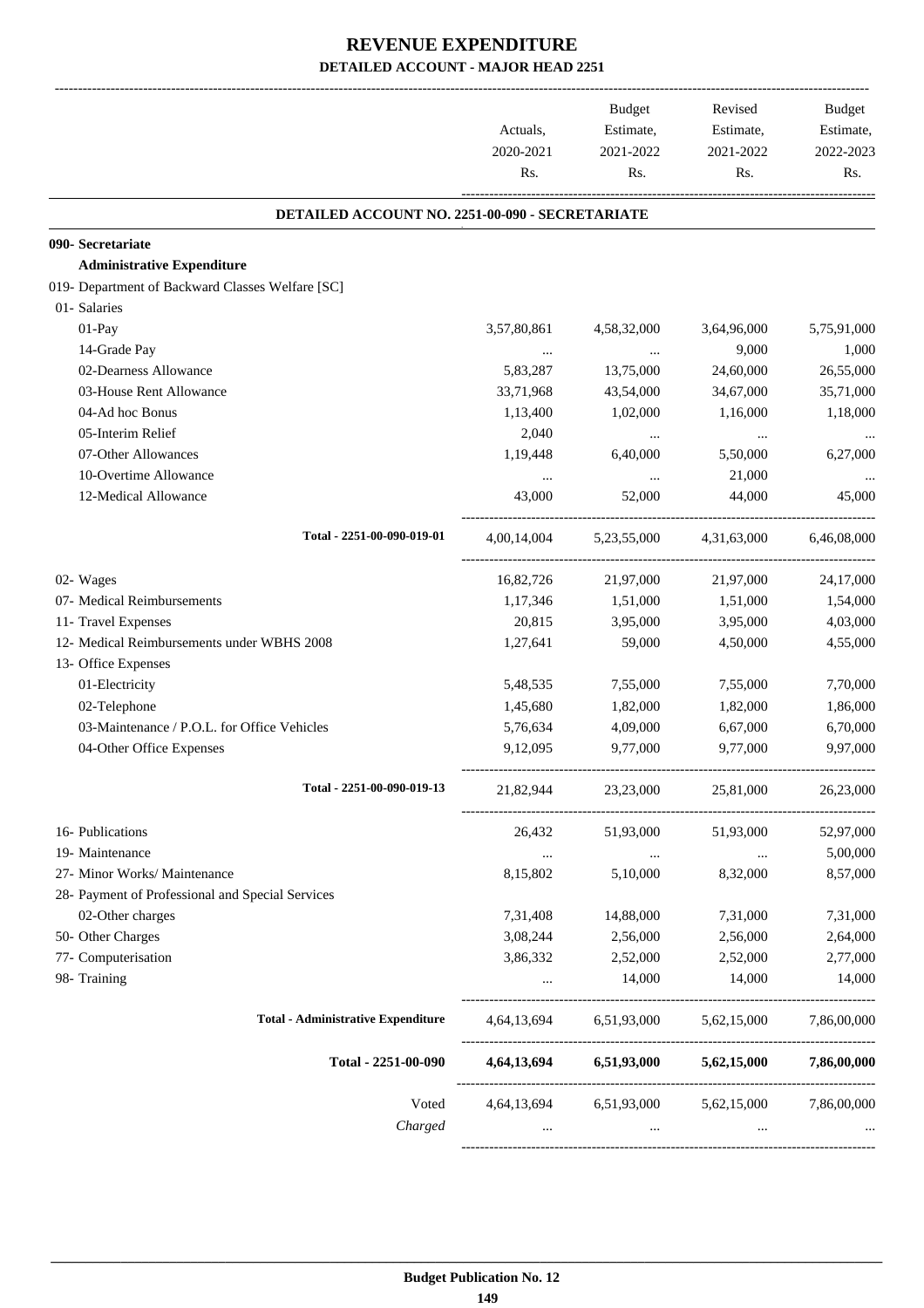|                                                                                  | Actuals,<br>2020-2021<br>Rs. | Budget<br>Estimate,<br>2021-2022<br>Rs. | Revised<br>Estimate,<br>2021-2022<br>Rs. | Budget<br>Estimate,<br>2022-2023<br>Rs. |
|----------------------------------------------------------------------------------|------------------------------|-----------------------------------------|------------------------------------------|-----------------------------------------|
| <b>DETAILED ACCOUNT NO. 2251 - DEDUCT RECOVERIES IN REDUCTION OF EXPENDITURE</b> |                              |                                         |                                          |                                         |
| 090- Secretariate                                                                |                              |                                         |                                          |                                         |
| Administrative Expenditure                                                       |                              |                                         |                                          |                                         |
| 019-Department of Backward Classes Welfare [SC]                                  |                              |                                         |                                          |                                         |
| 70-Deduct Recoveries                                                             |                              |                                         |                                          |                                         |
| 01-Others                                                                        |                              | $\cdots$                                | $-1,000$                                 | $-1,000$                                |
| 02-W.B.H.S. 2008                                                                 | $\cdots$                     | $-1,000$                                | $\cdots$                                 |                                         |
| Total - 090 - Deduct - Recoveries                                                | $\cdots$                     | $-1,000$                                | $-1,000$                                 | $-1,000$                                |
| 911- Deduct Recoveries of Overpayments                                           |                              |                                         |                                          |                                         |
| Administrative Expenditure                                                       |                              |                                         |                                          |                                         |
| 019-Department of Backward Classes Welfare(SC) [SC]                              |                              |                                         |                                          |                                         |
| 70-Deduct Recoveries                                                             |                              |                                         |                                          |                                         |
| 01-Others                                                                        |                              | -1,000                                  | -1,000                                   | $-1,000$                                |
| 02-W.B.H.S. 2008                                                                 |                              | $\cdots$                                | $\cdots$                                 |                                         |
| Total - 911 - Deduct - Recoveries                                                | $\cdots$                     | $-1,000$                                | $-1,000$                                 | $-1,000$                                |
| Total - 2251 - Deduct - Recoveries                                               | $\cdots$                     | $-2,000$                                | $-2,000$                                 | $-2,000$                                |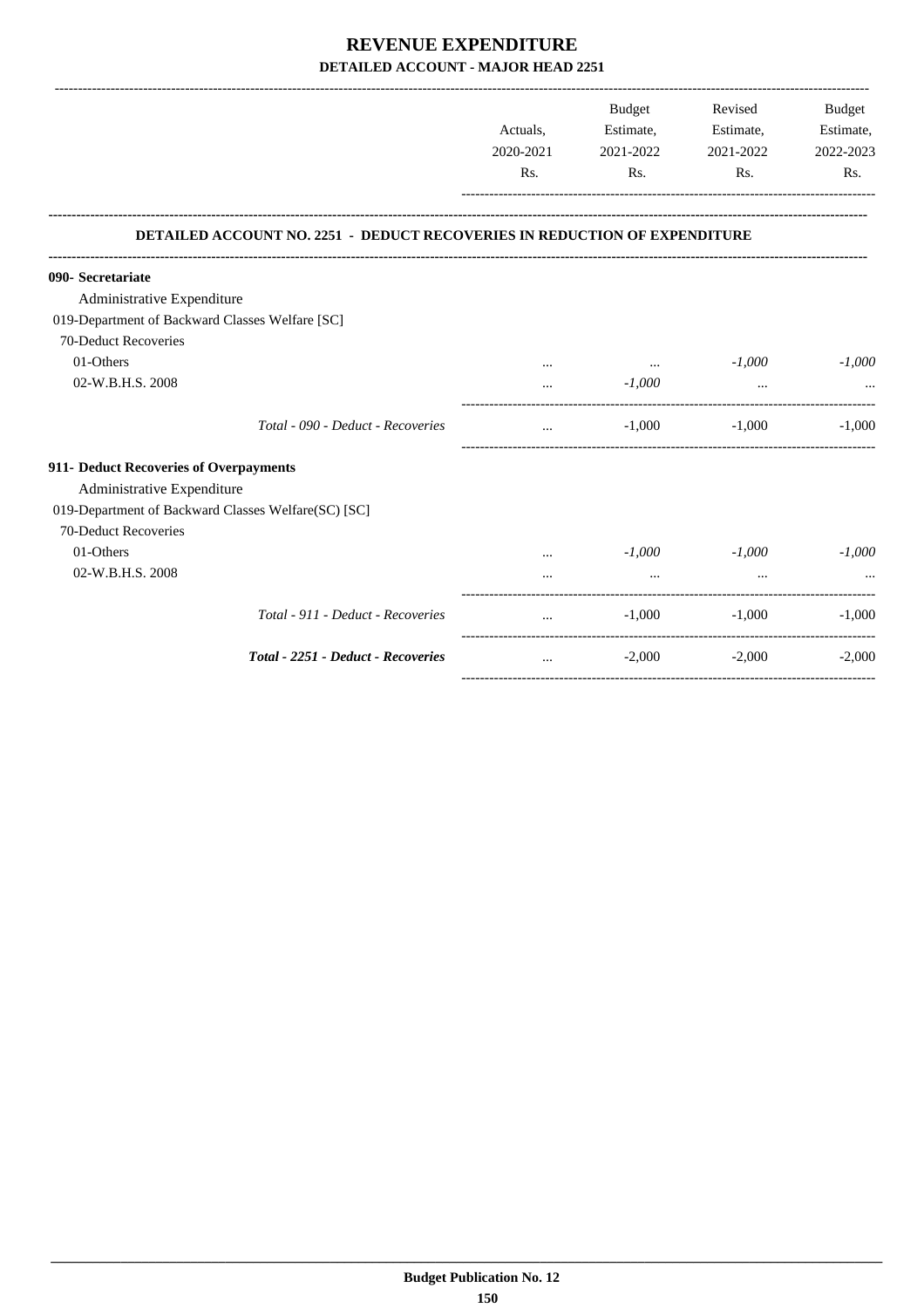### **CAPITAL EXPENDITURE**

#### **DEMAND No. 07**

#### **Backward Classes Welfare Department**

**B. Capital Account of Social Services - (e) Capital Account of Welfare of Scheduled Castes, Scheduled Tribes and**

#### **other Backward Classes**

**Head of Account : 4225 - Capital Outlay On Welfare Of Scheduled Castes, Scheduled Tribes, Other Backward Classes And Minorities**

| Voted Rs. 54,31,55,000                                                             | <b>Charged Rs. Nil</b>                                |             |                                     |                                               | Total Rs. 54, 31, 55, 000   |
|------------------------------------------------------------------------------------|-------------------------------------------------------|-------------|-------------------------------------|-----------------------------------------------|-----------------------------|
|                                                                                    |                                                       |             | Voted Rs.                           | -----------------------<br><b>Charged Rs.</b> | <b>Total Rs.</b>            |
| <b>Gross Expenditure</b>                                                           |                                                       |             | 54,31,55,000                        | $\cdots$                                      | 54, 31, 55, 000             |
| <b>Deduct - Recoveries</b>                                                         |                                                       |             | $-1,000$                            | $\cdots$                                      | $-1,000$                    |
| <b>Net Expenditure</b>                                                             |                                                       |             | 54,31,54,000                        | $\cdots$                                      | 54,31,54,000                |
|                                                                                    | <b>CAPITAL EXPENDITURE</b><br><b>ABSTRACT ACCOUNT</b> |             |                                     |                                               |                             |
|                                                                                    |                                                       |             | Budget                              | Revised                                       | Budget                      |
|                                                                                    |                                                       | Actuals,    | Estimate,                           | Estimate,                                     | Estimate,                   |
|                                                                                    |                                                       | 2020-2021   | 2021-2022                           | 2021-2022                                     | 2022-2023                   |
|                                                                                    |                                                       | Rs.         | Rs.                                 | Rs.                                           | Rs.                         |
| 01 - WELFARE OF SCHEDULED CASTES                                                   |                                                       |             |                                     |                                               |                             |
| 190- Investments in Public Sector and Other Undertakings                           |                                                       |             |                                     |                                               |                             |
| <b>State Development Schemes</b><br>State Development Schemes (Central Assistance) |                                                       |             | 1,80,00,000                         | $\cdots$                                      | 1,89,00,000<br>10,50,00,000 |
|                                                                                    |                                                       |             | 10,00,00,000                        | $\cdots$                                      |                             |
|                                                                                    | <b>Total - 190</b>                                    | $\cdots$    | 11,80,00,000                        | <b>Contract Contract Contract</b>             | 12,39,00,000                |
| 277- Education                                                                     |                                                       |             |                                     |                                               |                             |
| <b>State Development Schemes</b>                                                   |                                                       | 7,61,68,808 | 31,50,00,000                        | 10,50,00,000                                  | 33,07,50,000                |
|                                                                                    | <b>Total - 277</b>                                    | 7,61,68,808 | 31,50,00,000                        | $10{,}50{,}00{,}000$                          | 33,07,50,000                |
| 283- Housing                                                                       |                                                       |             |                                     |                                               |                             |
| <b>State Development Schemes</b>                                                   |                                                       | $\cdots$    | 2,00,000                            | $\ddots$                                      | 2,10,000                    |
| <b>State Development Schemes (Central Assistance)</b>                              |                                                       | 18,67,497   | 1,50,00,000                         | 34,33,000                                     | 1,57,50,000                 |
|                                                                                    | <b>Total - 283</b>                                    | 18,67,497   | 1,52,00,000                         | 34,33,000                                     | 1,59,60,000                 |
| 796- Tribal Areas Sub-Plan                                                         |                                                       |             |                                     |                                               |                             |
| Administrative Expenditure                                                         |                                                       | $\cdots$    | 2,04,00,000                         | 1,02,00,000                                   | 1,02,00,000                 |
| <b>State Development Schemes</b>                                                   |                                                       | 31,12,290   | 2,00,00,000<br>-------------------- | 66,67,000<br>_____________________            | 2,10,00,000<br>-----------  |
|                                                                                    | <b>Total - 796</b>                                    | 31,12,290   | 4,04,00,000                         | 1,68,67,000                                   | 3,12,00,000                 |
|                                                                                    | Total - 01                                            | 8,11,48,595 | 48,86,00,000                        | 12,53,00,000                                  | 50,18,10,000                |
|                                                                                    |                                                       |             |                                     |                                               |                             |

#### **03 - WELFARE OF BACKWARD CLASSES**

**190- Investmensts in Public Sector and Other Undertakings**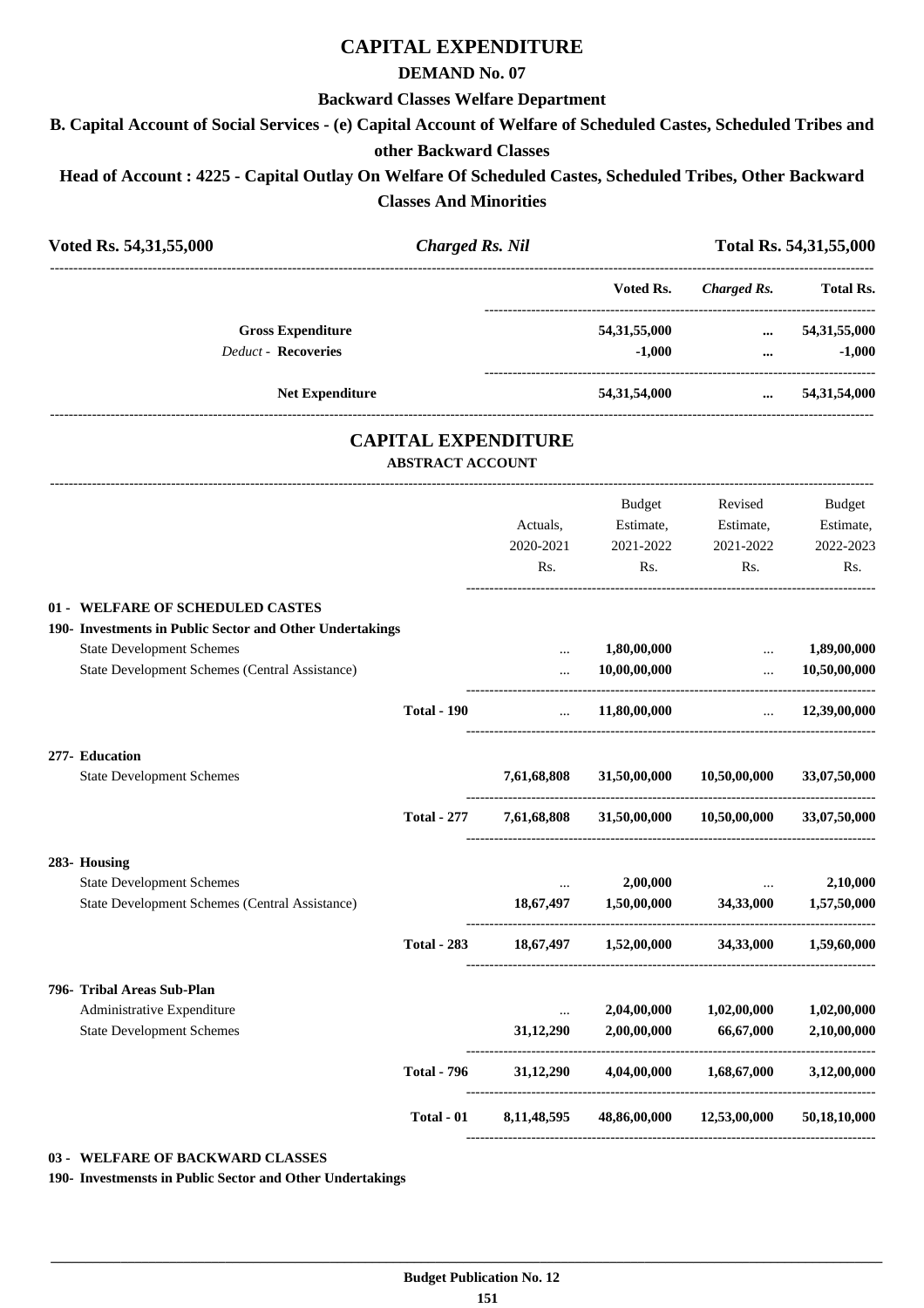#### **CAPITAL EXPENDITURE ABSTRACT ACCOUNT**

|                |                                                                                              | Actuals,<br>2020-2021   | Budget<br>Estimate,<br>2021-2022      | Revised<br>Estimate,<br>2021-2022                  | Budget<br>Estimate,<br>2022-2023 |
|----------------|----------------------------------------------------------------------------------------------|-------------------------|---------------------------------------|----------------------------------------------------|----------------------------------|
|                |                                                                                              | Rs.                     | Rs.                                   | Rs.                                                | Rs.                              |
|                | <b>State Development Schemes</b>                                                             |                         | $\ddots$                              |                                                    |                                  |
|                | <b>Total - 190</b>                                                                           |                         | $\dddot{\phantom{0}}$                 |                                                    |                                  |
| 277- Education |                                                                                              |                         |                                       |                                                    |                                  |
|                | Administrative Expenditure                                                                   | 11,00,000               |                                       | $3,22,000$ $3,25,000$                              | 3,45,000                         |
|                | <b>State Development Schemes</b>                                                             | 24,71,318               | $2{,}00{,}000$                        | <b><i>Contract Contract Services</i></b>           | 1,60,00,000                      |
|                | <b>State Development Schemes (Central Assistance)</b>                                        | 35,72,837               | 1,00,00,000                           | $\Delta\Delta\omega$ and $\Delta\omega$            | 2,50,00,000                      |
|                | <b>Total - 277</b>                                                                           |                         | 71,44,155 1,05,22,000 3,25,000        |                                                    | 4,13,45,000                      |
|                | Total - 03                                                                                   |                         | 71,44,155 1,05,22,000 3,25,000        |                                                    | 4,13,45,000                      |
|                | <b>Grand Total - Gross</b>                                                                   | 8,82,92,750             |                                       | 49,91,22,000 12,56,25,000<br>--------------------- | 54,31,55,000                     |
|                | Voted                                                                                        |                         | 8,82,92,750 49,91,22,000 12,56,25,000 |                                                    | 54, 31, 55, 000                  |
|                | Charged                                                                                      |                         |                                       |                                                    |                                  |
|                | Administrative Expenditure 11,00,000 2,07,22,000 1,05,25,000 1,05,45,000                     |                         |                                       |                                                    |                                  |
|                | <b>State Development Schemes</b>                                                             |                         | 8,17,52,416 35,34,00,000 11,16,67,000 |                                                    | 38,68,60,000                     |
|                | State Development Schemes (Central Assistance) 54,40,334 12,50,00,000 34,33,000 14,57,50,000 |                         |                                       |                                                    |                                  |
|                | <b>Deduct Recoveries</b>                                                                     |                         | $\cdots$                              | $-10,000$ $-1,000$                                 | $-1,000$                         |
|                | <b>Grand Total - Net</b>                                                                     | 8,82,92,750             |                                       | 49,91,12,000 12,56,24,000                          | 54,31,54,000                     |
|                | Voted<br>Charged                                                                             | 8,82,92,750<br>$\ddots$ | $\ddotsc$                             | 49,91,12,000 12,56,24,000                          | 54, 31, 54, 000                  |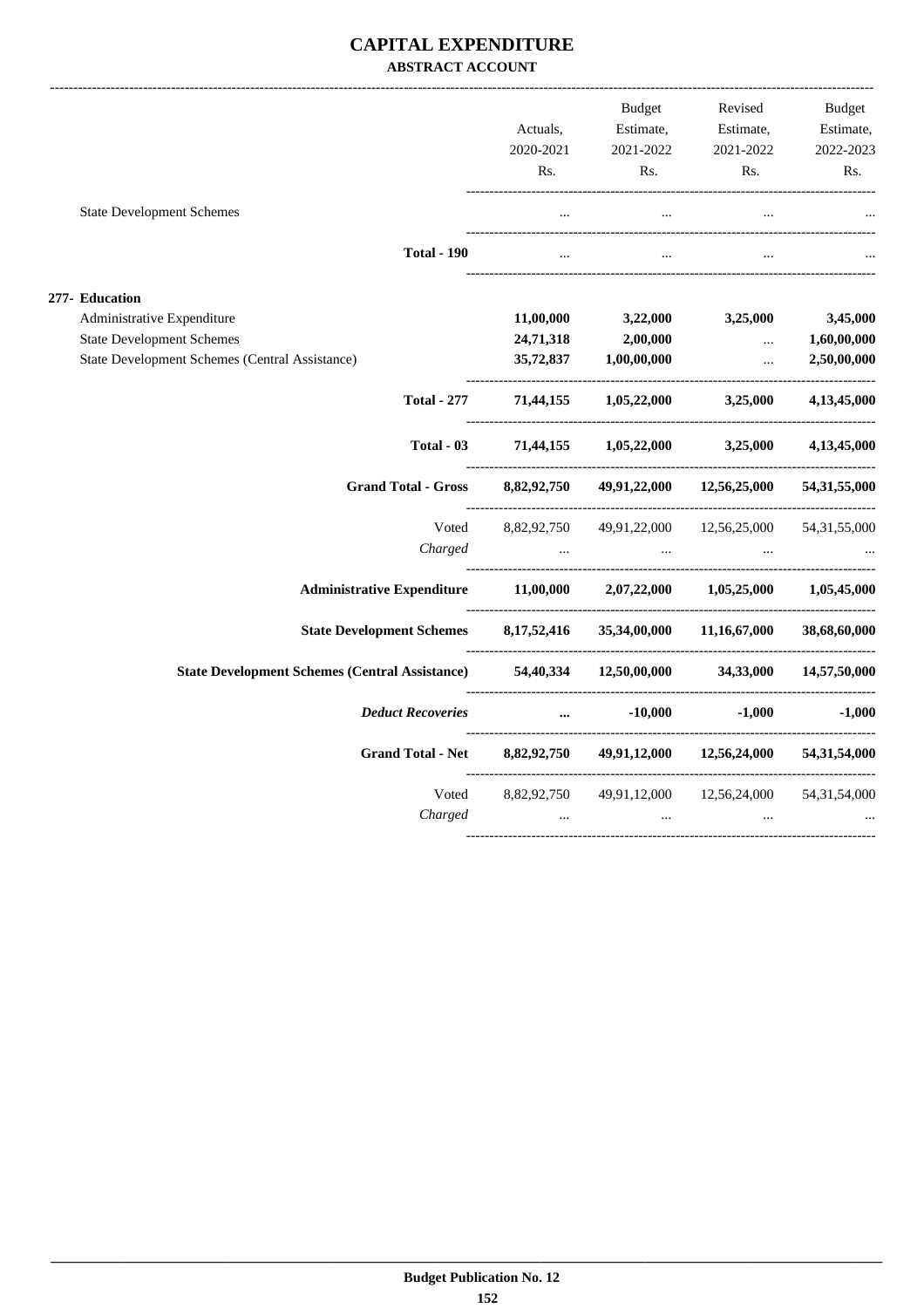|                                                                                                                                                                                                                                                 | Actuals,<br>2020-2021<br>Rs. | Budget<br>Estimate,<br>2021-2022<br>Rs.            | Revised<br>Estimate,<br>2021-2022<br>Rs.     | Budget<br>Estimate,<br>2022-2023<br>Rs. |
|-------------------------------------------------------------------------------------------------------------------------------------------------------------------------------------------------------------------------------------------------|------------------------------|----------------------------------------------------|----------------------------------------------|-----------------------------------------|
| DETAILED ACCOUNT NO. 4225-01-190 - INVESTMENTS IN PUBLIC SECTOR AND OTHER UNDERTAKINGS                                                                                                                                                          |                              |                                                    |                                              |                                         |
| 01 - WELFARE OF SCHEDULED CASTES<br>190- Investments in Public Sector and Other Undertakings<br><b>State Development Schemes</b>                                                                                                                |                              |                                                    |                                              |                                         |
| 001- Share Capital Contribution to the West Bengal Scheduled Castes,<br>Scheduled Tribes & Other Backward Classes Development and                                                                                                               |                              |                                                    |                                              |                                         |
| Finance Corporation (State Share) (OCASPS) [SC]<br>54- Investment                                                                                                                                                                               |                              | 1,80,00,000                                        | $\ddotsc$                                    | 1,89,00,000                             |
| <b>Total - State Development Schemes</b>                                                                                                                                                                                                        | $\cdots$                     | 1,80,00,000                                        | --------------------------------<br>$\cdots$ | 1,89,00,000                             |
| <b>State Development Schemes (Central Assistance)</b><br>002- Share Capital Contribution to the West Bengal Scheduled Castes,<br>Scheduled Tribes & Other Backward Classes Development and<br>Finance Corporation (Central Share) (OCASPS) [SC] |                              |                                                    |                                              |                                         |
| 54- Investment                                                                                                                                                                                                                                  |                              | 10,00,00,000                                       | $\mathbf{r}$                                 | 10,50,00,000                            |
| <b>Total - State Development Schemes (Central Assistance)</b>                                                                                                                                                                                   |                              | 10,00,00,000                                       |                                              | $\ldots$ 10,50,00,000                   |
| Total - 4225-01-190                                                                                                                                                                                                                             | $\ddots$                     | 11,80,00,000                                       | $\mathbf{r}$ , $\mathbf{r}$ , $\mathbf{r}$   | 12,39,00,000                            |
| Voted<br>Charged                                                                                                                                                                                                                                | $\cdots$<br>$\cdots$         | 11,80,00,000                                       | $\mathbf{1}$ , and $\mathbf{1}$<br>$\cdots$  | 12,39,00,000                            |
| DETAILED ACCOUNT NO. 4225-01-277 - EDUCATION                                                                                                                                                                                                    |                              |                                                    |                                              |                                         |
| 01 - WELFARE OF SCHEDULED CASTES<br>277- Education<br><b>State Development Schemes</b>                                                                                                                                                          |                              |                                                    |                                              |                                         |
| 001- Construction of Hostels for Schools [SC]<br>27- Minor Works/ Maintenance                                                                                                                                                                   | 6,46,549                     | 50,00,000                                          | 16,67,000                                    | $\cdots$                                |
| 53- Major Works / Land and Buildings                                                                                                                                                                                                            | 28,29,894                    | 1,00,00,000                                        | 33,33,000                                    | 1,57,50,000                             |
| Total - 4225-01-277-001                                                                                                                                                                                                                         |                              | 34,76,443 1,50,00,000                              |                                              | 50,00,000 1,57,50,000                   |
| 012- Infrastructure Development Programme including Construction<br>of ICDS Centres [SC]                                                                                                                                                        |                              |                                                    |                                              |                                         |
| 53- Major Works / Land and Buildings                                                                                                                                                                                                            |                              | 7,26,92,365 30,00,00,000 10,00,00,000 31,50,00,000 |                                              |                                         |
| Total - 4225-01-277-012                                                                                                                                                                                                                         |                              | 7,26,92,365 30,00,00,000 10,00,00,000 31,50,00,000 |                                              |                                         |
| <b>Total - State Development Schemes</b>                                                                                                                                                                                                        |                              | 7,61,68,808 31,50,00,000 10,50,00,000              |                                              | 33,07,50,000                            |
| Total - 4225-01-277                                                                                                                                                                                                                             | 7,61,68,808                  |                                                    | 31,50,00,000 10,50,00,000 33,07,50,000       |                                         |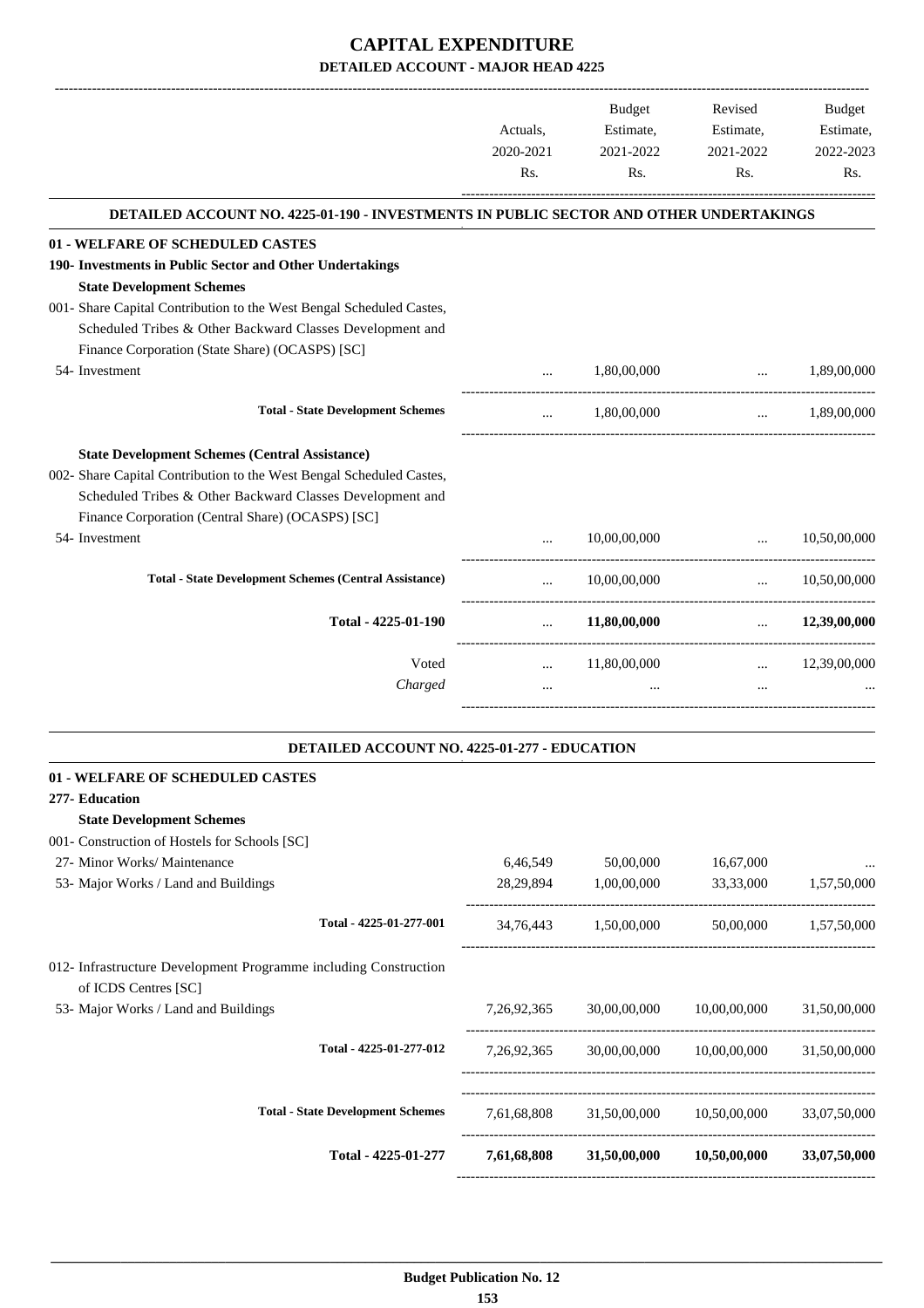|                                                                 | Actuals,<br>2020-2021<br>Rs. | Budget<br>Estimate,<br>2021-2022<br>Rs.                                    | Revised<br>Estimate,<br>2021-2022<br>Rs. | Budget<br>Estimate,<br>2022-2023<br>Rs.                    |
|-----------------------------------------------------------------|------------------------------|----------------------------------------------------------------------------|------------------------------------------|------------------------------------------------------------|
| Voted<br>Charged                                                | $\cdots$                     | 7,61,68,808 31,50,00,000 10,50,00,000<br>and the control of the control of | $\cdots$                                 | 33,07,50,000                                               |
| DETAILED ACCOUNT NO. 4225-01-283 - HOUSING                      |                              |                                                                            |                                          |                                                            |
| 01 - WELFARE OF SCHEDULED CASTES                                |                              |                                                                            |                                          |                                                            |
| 283- Housing                                                    |                              |                                                                            |                                          |                                                            |
| <b>State Development Schemes</b>                                |                              |                                                                            |                                          |                                                            |
| 002- Construction of SC Hostels under Babu Jagjiban Ram         |                              |                                                                            |                                          |                                                            |
| Chhatravas Yojna [BJRCY] (State Share) (OCASPS) [SC]            |                              |                                                                            |                                          |                                                            |
| 53- Major Works / Land and Buildings                            |                              | 2,00,000                                                                   | $\ddots$                                 | 2,10,000                                                   |
| <b>Total - State Development Schemes</b>                        | $\cdots$                     | 2,00,000                                                                   |                                          | 2,10,000<br>$\mathbf{r}$ and $\mathbf{r}$ and $\mathbf{r}$ |
| <b>State Development Schemes (Central Assistance)</b>           |                              |                                                                            |                                          |                                                            |
| 001- Construction of Hostels under Babu Jagjiban Ram Chhatravas |                              |                                                                            |                                          |                                                            |
| Yojna (Central Share) (OCASPS) [SC]                             |                              |                                                                            |                                          |                                                            |
| 53- Major Works / Land and Buildings                            |                              | 18,67,497 1,00,00,000                                                      | 34,33,000                                | 1,05,00,000                                                |
| 60- Other Capital Expenditure                                   |                              | 50,00,000                                                                  | $\ddotsc$                                | 52,50,000                                                  |
| <b>Total - State Development Schemes (Central Assistance)</b>   |                              | 18,67,497 1,50,00,000 34,33,000 1,57,50,000                                |                                          |                                                            |
| Total - 4225-01-283                                             |                              | $18,67,497$ $1,52,00,000$ $34,33,000$ $1,59,60,000$                        |                                          |                                                            |
| Voted                                                           |                              | 18,67,497 1,52,00,000 34,33,000 1,59,60,000                                |                                          |                                                            |
| Charged                                                         | $\cdots$                     | $\ddots$                                                                   | $\ddotsc$                                |                                                            |
| DETAILED ACCOUNT NO. 4225-01-796 - TRIBAL AREAS SUB-PLAN        |                              |                                                                            |                                          |                                                            |
| 01 - WELFARE OF SCHEDULED CASTES                                |                              |                                                                            |                                          |                                                            |
| 796- Tribal Areas Sub-Plan                                      |                              |                                                                            |                                          |                                                            |
| <b>Administrative Expenditure</b>                               |                              |                                                                            |                                          |                                                            |
| 002- Ambedkar Centre for Excellence [SC]                        |                              |                                                                            |                                          |                                                            |
| 53- Major Works / Land and Buildings                            |                              |                                                                            | 2,04,00,000 1,02,00,000                  | 1,02,00,000                                                |
|                                                                 |                              |                                                                            |                                          |                                                            |
| <b>Total - Administrative Expenditure</b>                       | $\cdots$                     |                                                                            | 2,04,00,000 1,02,00,000                  | 1,02,00,000                                                |
| <b>State Development Schemes</b>                                |                              |                                                                            |                                          |                                                            |
| 001- Road, Bridges and Culverts [SC]                            |                              |                                                                            |                                          |                                                            |
| 53- Major Works / Land and Buildings                            | 31,12,290                    | 2,00,00,000                                                                | 66,67,000                                | 2,10,00,000                                                |
| <b>Total - State Development Schemes</b>                        | 31,12,290                    |                                                                            | 2,00,00,000 66,67,000                    | 2,10,00,000                                                |
| Total - 4225-01-796                                             | 31,12,290                    | 4,04,00,000                                                                | 1,68,67,000                              | 3,12,00,000                                                |
|                                                                 |                              |                                                                            |                                          |                                                            |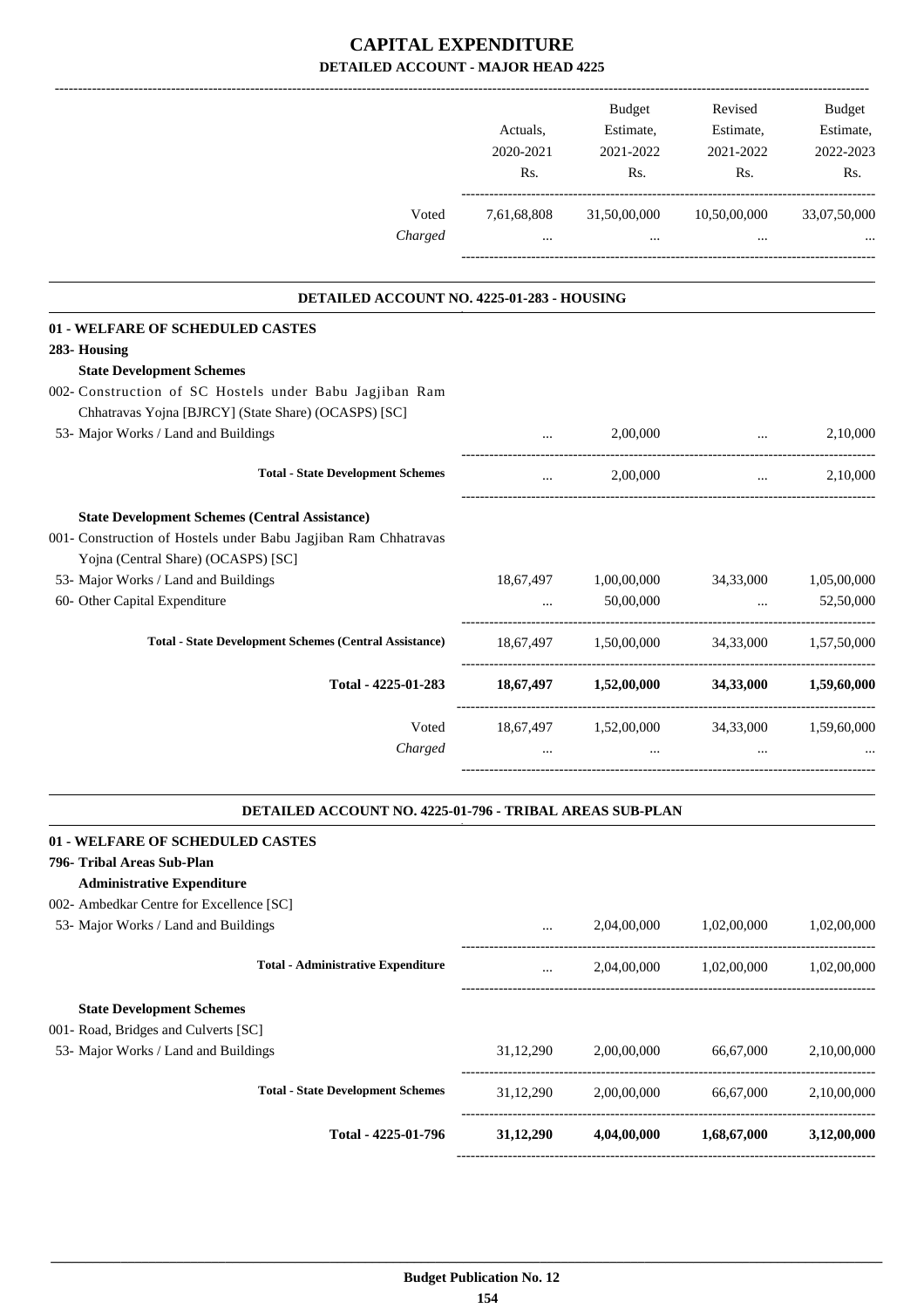|                                                                                               |                       | <b>Budget</b>          | Revised                | <b>Budget</b>          |
|-----------------------------------------------------------------------------------------------|-----------------------|------------------------|------------------------|------------------------|
|                                                                                               | Actuals.<br>2020-2021 | Estimate,<br>2021-2022 | Estimate,<br>2021-2022 | Estimate,<br>2022-2023 |
|                                                                                               | R <sub>s</sub> .      | Rs.                    | Rs.                    | Rs.                    |
| Voted                                                                                         | 31,12,290             | 4,04,00,000            | 1,68,67,000            | 3,12,00,000            |
| Charged                                                                                       | $\cdots$              | $\cdots$               | $\cdots$               |                        |
| DETAILED ACCOUNT NO. 4225-03-190 - INVESTMENSTS IN PUBLIC SECTOR AND OTHER UNDERTAKINGS       |                       |                        |                        |                        |
| 03 - WELFARE OF BACKWARD CLASSES<br>190- Investmensts in Public Sector and Other Undertakings |                       |                        |                        |                        |

#### **State Development Schemes** 001- Investment- State Contribution to the Share Capital of the West Bengal Backward Classes Development and Finance Corporation [SC]

 54- Investment ... ... ... ... **Total - 4225-03-190** ... ... ... ... ------------------------------------------------------------------------------------------ Voted ... ... ... ... *Charged* ... ... ... ... -----------------------------------------------------------------------------------------

.

#### **DETAILED ACCOUNT NO. 4225-03-277 - EDUCATION**

| 03 - WELFARE OF BACKWARD CLASSES                                                     |           |                                                 |                                            |                      |
|--------------------------------------------------------------------------------------|-----------|-------------------------------------------------|--------------------------------------------|----------------------|
| 277- Education                                                                       |           |                                                 |                                            |                      |
| <b>Administrative Expenditure</b>                                                    |           |                                                 |                                            |                      |
| 003- Construction of Central Hostels for OBCs [SC]                                   |           |                                                 |                                            |                      |
| 53- Major Works / Land and Buildings                                                 | 11,00,000 | 3,22,000 3,25,000                               |                                            | 3,45,000             |
| <b>Total - Administrative Expenditure</b>                                            |           | 11,00,000 3,22,000 3,25,000 3,45,000            |                                            |                      |
| <b>State Development Schemes</b>                                                     |           |                                                 |                                            |                      |
| 001- Constructions of Hostels for OBC Boys and Girls (States Share)<br>(OCASPS) [SC] |           |                                                 |                                            |                      |
| 53- Major Works / Land and Buildings                                                 |           | 24,71,318 2,00,000                              |                                            |                      |
| Total - 4225-03-277-001                                                              | 24,71,318 | 2,00,000                                        | $\cdots$                                   |                      |
| 006- Boys and Girls Hostel for OBCs (State Share) (OCASPS) [SC]                      |           |                                                 |                                            |                      |
| 53- Major Works / Land and Buildings                                                 |           | $\qquad \qquad \dots \qquad \qquad 1,60,00,000$ |                                            |                      |
| Total - 4225-03-277-006                                                              |           |                                                 | and the state of the state of the state of | $\ldots$ 1,60,00,000 |
| <b>Total - State Development Schemes</b>                                             |           | 24,71,318 2,00,000  1,60,00,000                 |                                            |                      |
| <b>State Development Schemes (Central Assistance)</b>                                |           |                                                 |                                            |                      |
| 004- Constructions of Central Hostels for OBC Boys and Girls                         |           |                                                 |                                            |                      |
| (Central Share) (OCASPS) [SC]                                                        |           |                                                 |                                            |                      |
| 53- Major Works / Land and Buildings                                                 | 35,72,837 | 1,00,00,000                                     |                                            |                      |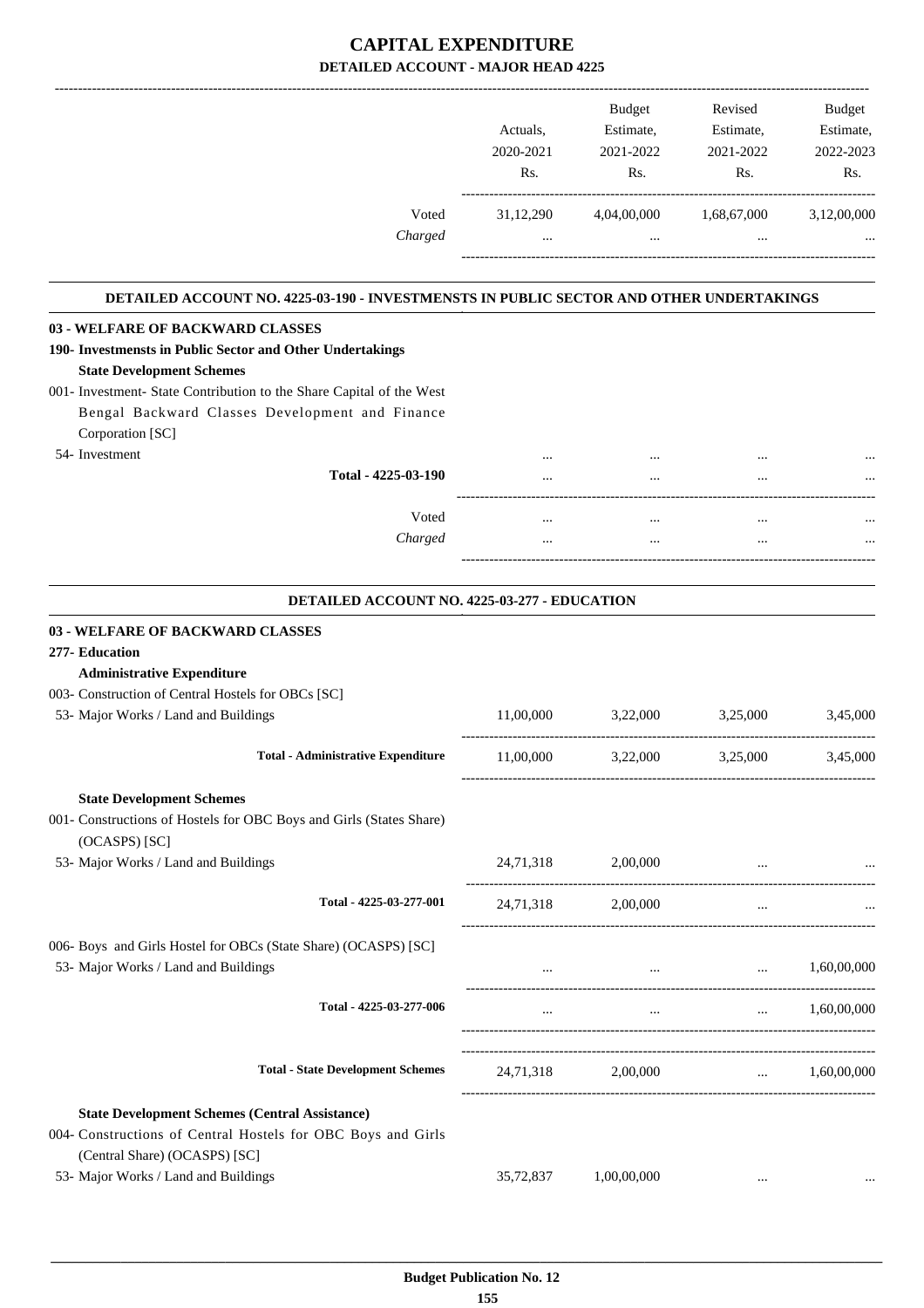|                                                                                                                                                                                                                              | Actuals,<br>2020-2021<br>Rs. | <b>Budget</b><br>Estimate,<br>2021-2022<br>Rs.         | Revised<br>Estimate,<br>2021-2022<br>Rs.                                                                                          | Budget<br>Estimate,<br>2022-2023<br>Rs. |
|------------------------------------------------------------------------------------------------------------------------------------------------------------------------------------------------------------------------------|------------------------------|--------------------------------------------------------|-----------------------------------------------------------------------------------------------------------------------------------|-----------------------------------------|
| Total - 4225-03-277-004                                                                                                                                                                                                      |                              | 35,72,837 1,00,00,000                                  | $\cdots$                                                                                                                          |                                         |
| 005- Boys and Girls Hostel for OBCs (Central Share) (OCASPS)<br>[SC]                                                                                                                                                         |                              |                                                        |                                                                                                                                   |                                         |
| 53- Major Works / Land and Buildings                                                                                                                                                                                         |                              | $\cdots$                                               | $\mathbf{1}_{\mathbf{1}_{\mathbf{2}}\mathbf{1}_{\mathbf{3}}\mathbf{2}_{\mathbf{4}}\mathbf{3}_{\mathbf{5}}\mathbf{4}_{\mathbf{6}}$ | 2,50,00,000                             |
| Total - 4225-03-277-005                                                                                                                                                                                                      | $\cdots$                     | $\cdots$                                               | $\mathbf{r}$ and $\mathbf{r}$                                                                                                     | 2,50,00,000                             |
| <b>Total - State Development Schemes (Central Assistance)</b>                                                                                                                                                                |                              | 35,72,837 1,00,00,000                                  |                                                                                                                                   | $\ldots$ 2,50,00,000                    |
| Total - 4225-03-277 71,44,155 1,05,22,000 3,25,000 4,13,45,000                                                                                                                                                               |                              |                                                        |                                                                                                                                   |                                         |
| Voted<br>Charged                                                                                                                                                                                                             | $\cdots$                     | 71,44,155 1,05,22,000 3,25,000 4,13,45,000<br>$\cdots$ | $\cdots$                                                                                                                          |                                         |
| 277- Education<br><b>State Development Schemes</b><br>001-Construction of Hostels for Schools [SC]<br>70-Deduct Recoveries<br>01-Others                                                                                      | $\cdots$                     | $\cdots$                                               | $\cdots$                                                                                                                          |                                         |
| Total - 277 - Deduct - Recoveries                                                                                                                                                                                            | $\cdots$                     | $\cdots$                                               | $\cdots$                                                                                                                          |                                         |
| 283- Housing<br>State Development Schemes (Central Assistance)<br>901-Deduct Recovery on Capital Account (OCASPS) [SC]<br>70-Deduct Recoveries<br>01-Others                                                                  |                              |                                                        |                                                                                                                                   |                                         |
| Total - 283 - Deduct - Recoveries                                                                                                                                                                                            | $\cdots$                     | $\cdots$                                               |                                                                                                                                   |                                         |
|                                                                                                                                                                                                                              | $\cdots$                     | $\cdots$                                               | $\cdots$                                                                                                                          |                                         |
| 02- WELFARE OF SCHEDULED TRIBES<br>190- Investments in Public Sector and Other Undertakings<br>Administrative Expenditure<br>901-Deduct Receipts and Recoveries on Capital Account [SC]<br>70-Deduct Recoveries<br>01-Others | $\cdots$                     | $-10,000$                                              | $-1,000$                                                                                                                          | $-1,000$                                |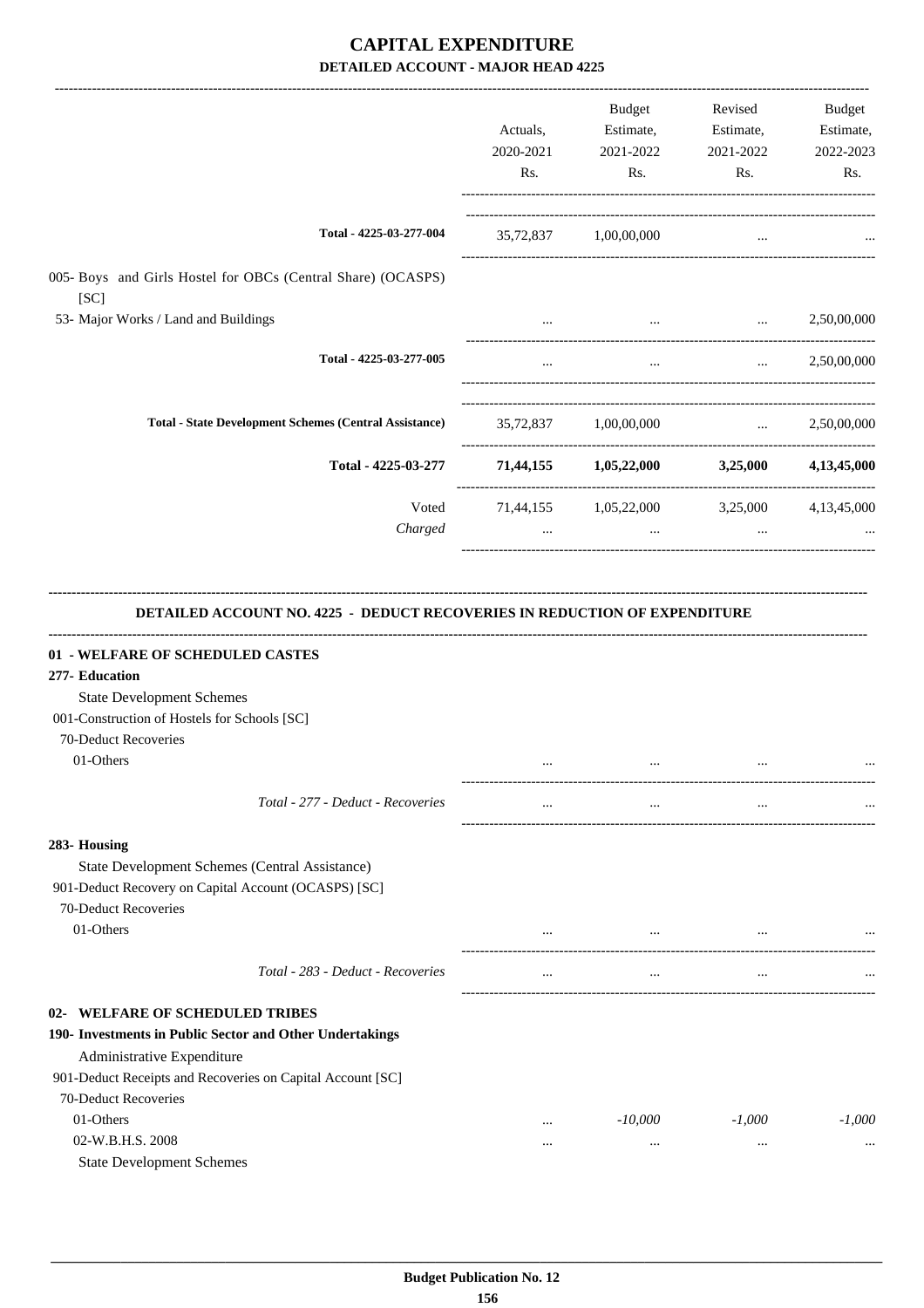|                                                                                                                                | Actuals,<br>2020-2021<br>Rs. | <b>Budget</b><br>Estimate,<br>2021-2022<br>Rs. | Revised<br>Estimate,<br>2021-2022<br>Rs. | Budget<br>Estimate,<br>2022-2023<br>Rs. |
|--------------------------------------------------------------------------------------------------------------------------------|------------------------------|------------------------------------------------|------------------------------------------|-----------------------------------------|
| 001-Share Capital Contribution to the West Bengal Scheduled Castes<br>and Scheduled Tribes Development and Finance Corporation |                              |                                                |                                          |                                         |
| [SC]                                                                                                                           |                              |                                                |                                          |                                         |
| 70-Deduct Recoveries                                                                                                           |                              |                                                |                                          |                                         |
| 01-Others                                                                                                                      |                              |                                                |                                          |                                         |
| 004-Construction of Head Quarter office of T.D.C.C. [SC]<br>70-Deduct Recoveries                                               |                              |                                                |                                          |                                         |
| 01-Others                                                                                                                      |                              |                                                |                                          |                                         |
| 02-W.B.H.S. 2008                                                                                                               |                              |                                                |                                          |                                         |
|                                                                                                                                |                              |                                                |                                          |                                         |
| Total - 190 - Deduct - Recoveries                                                                                              | $\cdots$                     | $-10,000$                                      | $-1,000$                                 | $-1,000$                                |
| 796- Tribal Areas SubPlan                                                                                                      |                              |                                                |                                          |                                         |
| <b>State Development Schemes</b>                                                                                               |                              |                                                |                                          |                                         |
| 901-Deduct Recoveries on Capital Account [SC]                                                                                  |                              |                                                |                                          |                                         |
| 70-Deduct Recoveries                                                                                                           |                              |                                                |                                          |                                         |
| 01-Others                                                                                                                      |                              |                                                | $\cdots$                                 |                                         |
| Total - 796 - Deduct - Recoveries                                                                                              | $\cdots$                     | $\cdots$                                       | $\ddots$                                 |                                         |
| WELFARE OF BACKWARD CLASSES<br>$03-$                                                                                           |                              |                                                |                                          |                                         |
| 277- Education                                                                                                                 |                              |                                                |                                          |                                         |
| <b>State Development Schemes</b>                                                                                               |                              |                                                |                                          |                                         |
| 901-Deduct Recoveries on Capital Account [SC]                                                                                  |                              |                                                |                                          |                                         |
| 70-Deduct Recoveries                                                                                                           |                              |                                                |                                          |                                         |
| 01-Others                                                                                                                      |                              |                                                |                                          |                                         |
| Total - 277 - Deduct - Recoveries                                                                                              |                              |                                                |                                          | $\ddotsc$                               |
| 80- GENERAL                                                                                                                    |                              |                                                |                                          |                                         |
| 800- Other Expenditure                                                                                                         |                              |                                                |                                          |                                         |
| <b>State Development Schemes</b>                                                                                               |                              |                                                |                                          |                                         |
| 005-Refund of Unutilized Fund of CSS Schemes (State Share)<br>(CSSREFUND) [SC]                                                 |                              |                                                |                                          |                                         |
| 70-Deduct Recoveries                                                                                                           |                              |                                                |                                          |                                         |
| 01-Others                                                                                                                      | $\cdots$                     | $\cdots$                                       | $\cdots$                                 |                                         |
| State Development Schemes (Central Assistance)                                                                                 |                              |                                                |                                          |                                         |
| 004-Refund of Unutilized Fund of CSS Schemes (Central Share)<br>(CSSREFUND) [SC]                                               |                              |                                                |                                          |                                         |
| 70-Deduct Recoveries                                                                                                           |                              |                                                |                                          |                                         |
| 01-Others                                                                                                                      | $\cdots$                     | $\cdots$                                       | $\cdots$                                 |                                         |
| Total - 800 - Deduct - Recoveries                                                                                              | $\cdots$                     | $\cdots$                                       | $\cdots$                                 |                                         |
| Total - 4225 - Deduct - Recoveries                                                                                             |                              | $-10,000$                                      | $-1,000$                                 | $-1.000$                                |
|                                                                                                                                | $\cdots$                     |                                                |                                          |                                         |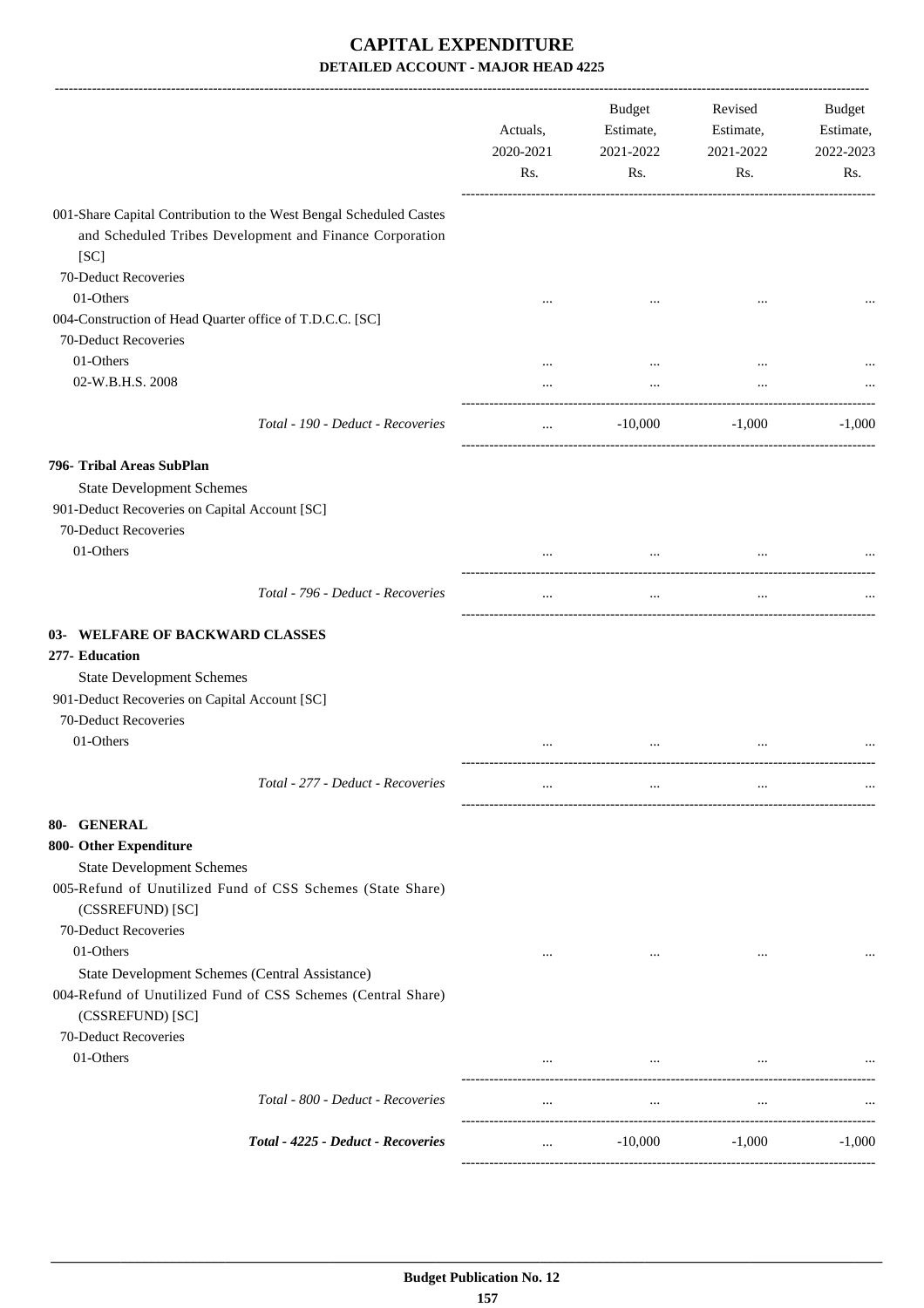# **LOAN EXPENDITURE**

#### **DEMAND No. 07**

#### **Backward Classes Welfare Department**

#### F. Loans and Advances -

# Head of Account : 6225 - Loans For Welfare Of Scheduled Castes, Scheduled Tribes, Other Backward Classes **And Minorities**

| <b>Voted Rs. Nil</b><br><b>Charged Rs. Nil</b>                                         |               |                             |                          | <b>Total Rs. Nil</b> |
|----------------------------------------------------------------------------------------|---------------|-----------------------------|--------------------------|----------------------|
|                                                                                        |               | Voted Rs.                   | <b>Charged Rs.</b>       | <b>Total Rs.</b>     |
| <b>Gross Expenditure</b>                                                               |               | $\cdots$                    |                          |                      |
| <b>Deduct - Recoveries</b>                                                             |               | $\cdots$                    | $\cdots$                 |                      |
| Net Expenditure                                                                        |               | $\cdots$                    | $\ddotsc$                |                      |
| <b>LOAN EXPENDITURE</b><br><b>ABSTRACT ACCOUNT</b>                                     |               |                             |                          |                      |
|                                                                                        |               | Budget                      | Revised                  | Budget               |
|                                                                                        | Actuals,      | Estimate,                   | Estimate,                | Estimate,            |
|                                                                                        | 2020-2021     | 2021-2022                   | 2021-2022                | 2022-2023            |
|                                                                                        | Rs.           | Rs.                         | Rs.                      | Rs.                  |
| 01 - WELFARE OF SCHEDULED CASTES<br>190- Loans to Public Sector and other Undertakings |               |                             |                          |                      |
| <b>State Development Schemes</b>                                                       | 380,00,00,000 | 415,03,00,000               |                          |                      |
| <b>Total - 190</b>                                                                     |               | 380,00,00,000 415,03,00,000 | $\overline{\phantom{a}}$ |                      |
| <b>Grand Total - Gross</b>                                                             |               | 380,00,00,000 415,03,00,000 |                          |                      |
| Voted                                                                                  |               | 380,00,00,000 415,03,00,000 |                          |                      |
| Charged                                                                                | $\sim$ $\sim$ | $\ddots$                    | $\overline{a}$           |                      |
| State Development Schemes 380,00,00,000 415,03,00,000                                  |               |                             | $\ddotsc$                |                      |
| <b>Deduct Recoveries</b>                                                               |               |                             |                          |                      |
| <b>Grand Total - Net</b>                                                               |               | 380,00,00,000 415,03,00,000 | $\ddotsc$                |                      |
| Voted<br>Charged                                                                       |               | 380,00,00,000 415,03,00,000 | $\cdots$                 |                      |
|                                                                                        | $\ldots$      | $\cdots$                    | $\cdots$                 |                      |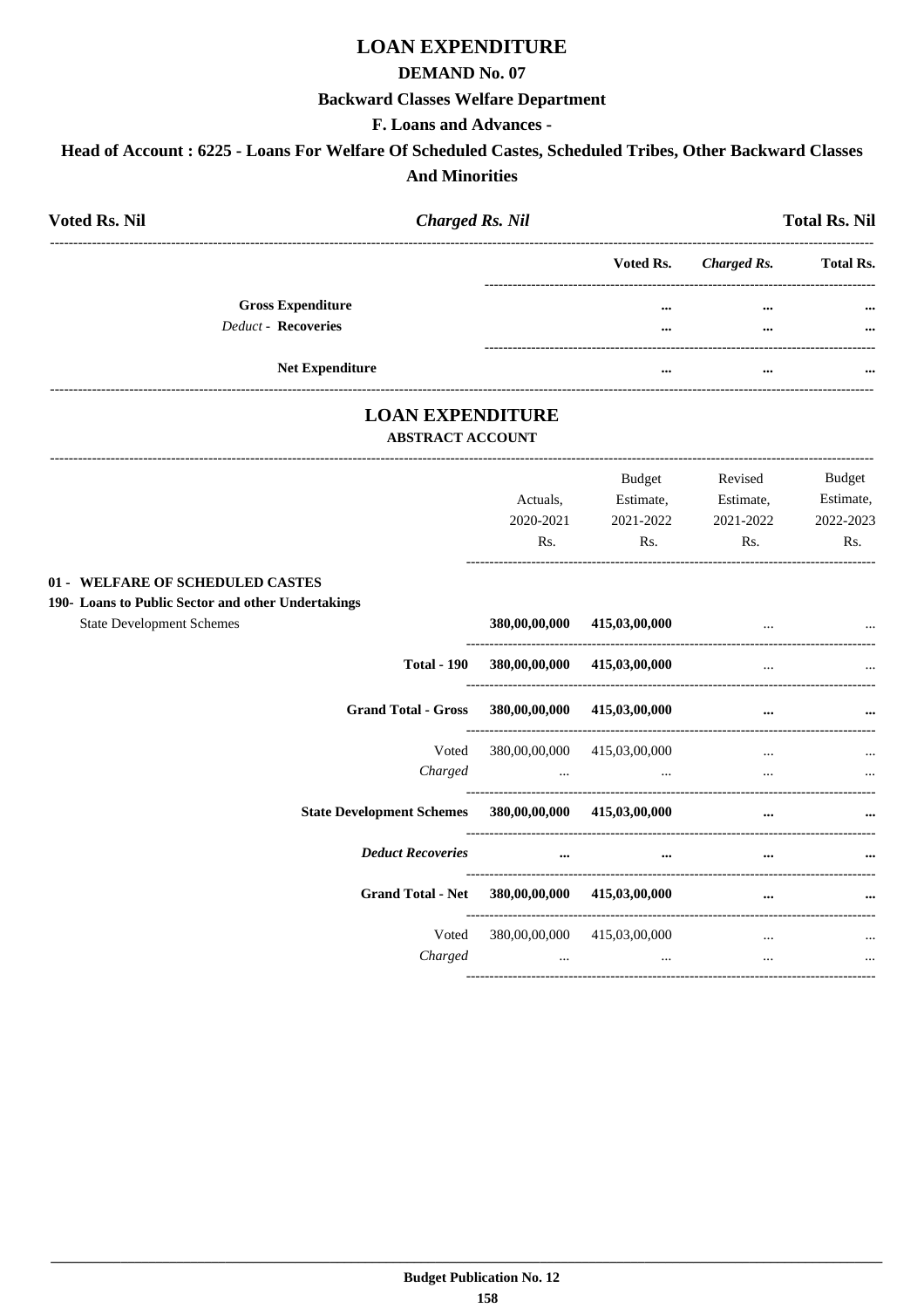|                                                                                                                            | Actuals,                  | <b>Budget</b><br>Estimate, | Revised<br>Estimate, | Budget<br>Estimate, |
|----------------------------------------------------------------------------------------------------------------------------|---------------------------|----------------------------|----------------------|---------------------|
|                                                                                                                            | 2020-2021<br>Rs.          | 2021-2022<br>Rs.           | 2021-2022<br>Rs.     | 2022-2023<br>Rs.    |
| DETAILED ACCOUNT NO. 6225-01-190 - LOANS TO PUBLIC SECTOR AND OTHER UNDERTAKINGS                                           |                           |                            |                      |                     |
| 01 - WELFARE OF SCHEDULED CASTES<br>190- Loans to Public Sector and other Undertakings<br><b>State Development Schemes</b> |                           |                            |                      |                     |
| 001- Loan for Implementation of State Development Schemes [SC]<br>56- Repayment of Loans                                   | 380,00,00,000             | 415,03,00,000              | $\cdots$             |                     |
| <b>Total - State Development Schemes</b>                                                                                   | 380,00,00,000             | 415,03,00,000              | $\cdots$             |                     |
| Total - 6225-01-190                                                                                                        | 380,00,00,000             | 415,03,00,000              |                      |                     |
| Voted<br>Charged                                                                                                           | 380,00,00,000<br>$\cdots$ | 415,03,00,000<br>$\cdots$  | $\cdots$<br>$\cdots$ |                     |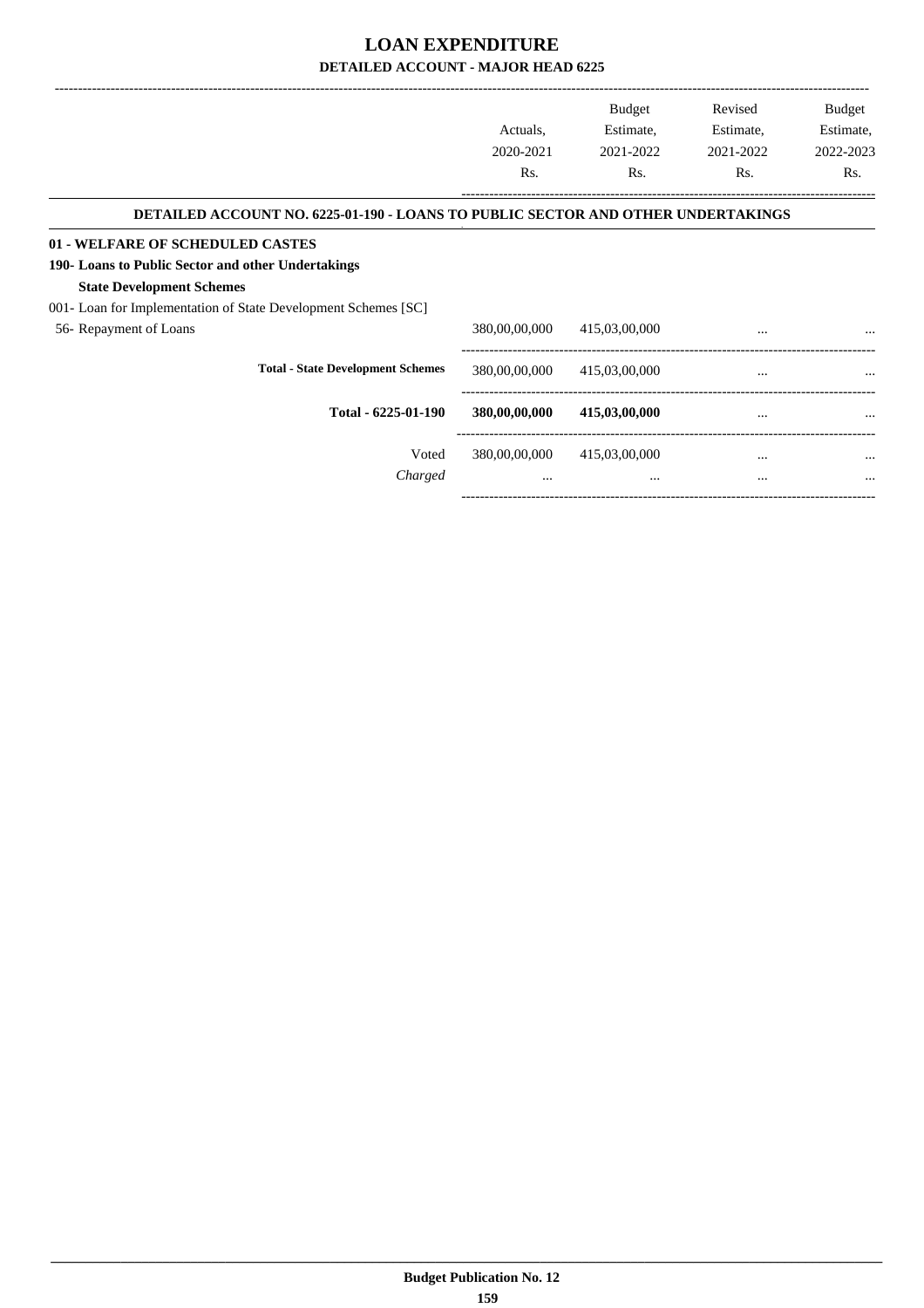#### **REVENUE EXPENDITURE**

#### **DEMAND No. 65**

#### **Tribal Development Department**

# A. General Services - (c) Interest payment and servicing of Debt

# **Head of Account : 2049 - Interest Payments**

| <b>Voted Rs. Nil</b>     | <b>Charged Rs. Nil</b> |                       | <b>Total Rs. Nil</b> |
|--------------------------|------------------------|-----------------------|----------------------|
|                          |                        | Voted Rs. Charged Rs. | <b>Total Rs.</b>     |
| <b>Gross Expenditure</b> |                        | $\cdots$<br>$\cdots$  | $\cdots$             |
| Deduct - Recoveries      |                        | <br>$\cdots$          | $\cdots$             |
| <b>Net Expenditure</b>   |                        | <br>$\cdots$          |                      |

#### REVENUE EXPENDITURE **ABSTRACT ACCOUNT**

----------------------------

|                                      |                                   | Actuals,<br>2020-2021<br>Rs. | <b>Budget</b><br>Estimate,<br>2021-2022<br>Rs. | Revised<br>Estimate,<br>2021-2022<br>Rs. | <b>Budget</b><br>Estimate,<br>2022-2023<br>Rs. |
|--------------------------------------|-----------------------------------|------------------------------|------------------------------------------------|------------------------------------------|------------------------------------------------|
| 01 - INTEREST ON INTERNAL DEBT       |                                   |                              |                                                |                                          |                                                |
| 200- Interest on Other Intenal Debts |                                   |                              |                                                |                                          |                                                |
| Administrative Expenditure           | <b>Voted</b>                      | the company of the company   | $\cdots$                                       |                                          |                                                |
|                                      | Charged                           | 1,38,84,060                  | $\ddotsc$                                      | $\cdots$                                 |                                                |
|                                      | <b>Total - 200</b>                | 1,38,84,060                  | $\cdots$                                       | $\cdots$                                 |                                                |
|                                      | <b>Grand Total - Gross</b>        | 1,38,84,060                  | $\ddotsc$                                      |                                          |                                                |
|                                      | Voted                             | $\cdots$                     | $\cdots$                                       | $\cdots$                                 |                                                |
|                                      |                                   | Charged 1,38,84,060          | $\ddotsc$                                      | $\ddotsc$                                |                                                |
|                                      | <b>Administrative Expenditure</b> | 1,38,84,060                  | $\cdots$                                       | $\cdots$                                 |                                                |
|                                      | Voted                             | $\cdots$                     | $\cdots$                                       | $\cdots$                                 |                                                |
|                                      | Charged                           | 1,38,84,060                  | $\cdots$                                       | $\cdots$                                 | $\cdots$                                       |
|                                      | <b>Deduct Recoveries</b>          | $\ddotsc$                    | $\ddotsc$                                      |                                          |                                                |
|                                      | <b>Grand Total - Net</b>          | 1,38,84,060                  | $\cdots$                                       | $\cdots$                                 |                                                |
|                                      | Voted                             | $\cdots$                     | $\cdots$                                       | $\cdots$                                 |                                                |
|                                      |                                   | Charged 1,38,84,060          | $\cdots$                                       | $\cdots$                                 | $\cdots$                                       |
|                                      |                                   |                              |                                                |                                          |                                                |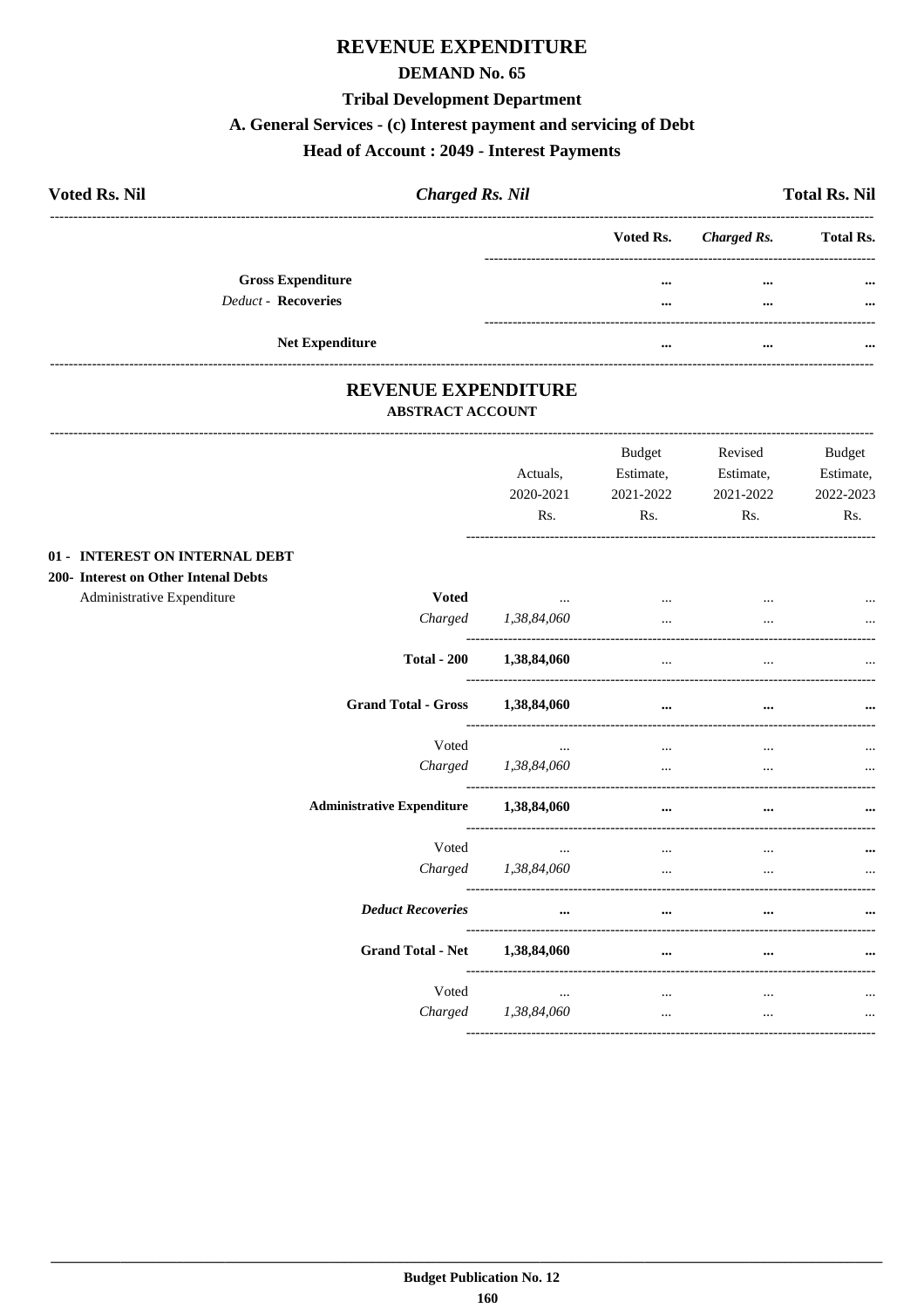|                                                                           | Actuals,    | <b>Budget</b><br>Estimate, | Revised<br>Estimate, | Budget<br>Estimate, |
|---------------------------------------------------------------------------|-------------|----------------------------|----------------------|---------------------|
|                                                                           | 2020-2021   | 2021-2022                  | 2021-2022            | 2022-2023           |
|                                                                           | Rs.         | Rs.                        | Rs.                  | Rs.                 |
| <b>DETAILED ACCOUNT NO. 2049-01-200 - INTEREST ON OTHER INTENAL DEBTS</b> |             |                            |                      |                     |
| 01 - INTEREST ON INTERNAL DEBT                                            |             |                            |                      |                     |
| 200- Interest on Other Intenal Debts                                      |             |                            |                      |                     |
| <b>Administrative Expenditure</b>                                         |             |                            |                      |                     |
| 040- Loan for Implementation of State Development Schemes [TW]            |             |                            |                      |                     |
| 45- Interest/Dividend<br>Charged                                          | 1,38,84,060 | $\cdots$                   | $\cdots$             | $\cdots$            |
| <b>Total - Administrative Expenditure</b>                                 | 1,38,84,060 | $\cdots$                   | $\cdots$             | $\cdots$            |
| Total - 2049-01-200                                                       | 1,38,84,060 | $\cdots$                   | $\cdots$             | $\cdots$            |
| Voted                                                                     | $\cdots$    | $\cdots$                   | $\cdots$             | $\ddotsc$           |
| Charged                                                                   | 1,38,84,060 | $\cdots$                   | $\cdots$             | $\cdots$            |

-----------------------------------------------------------------------------------------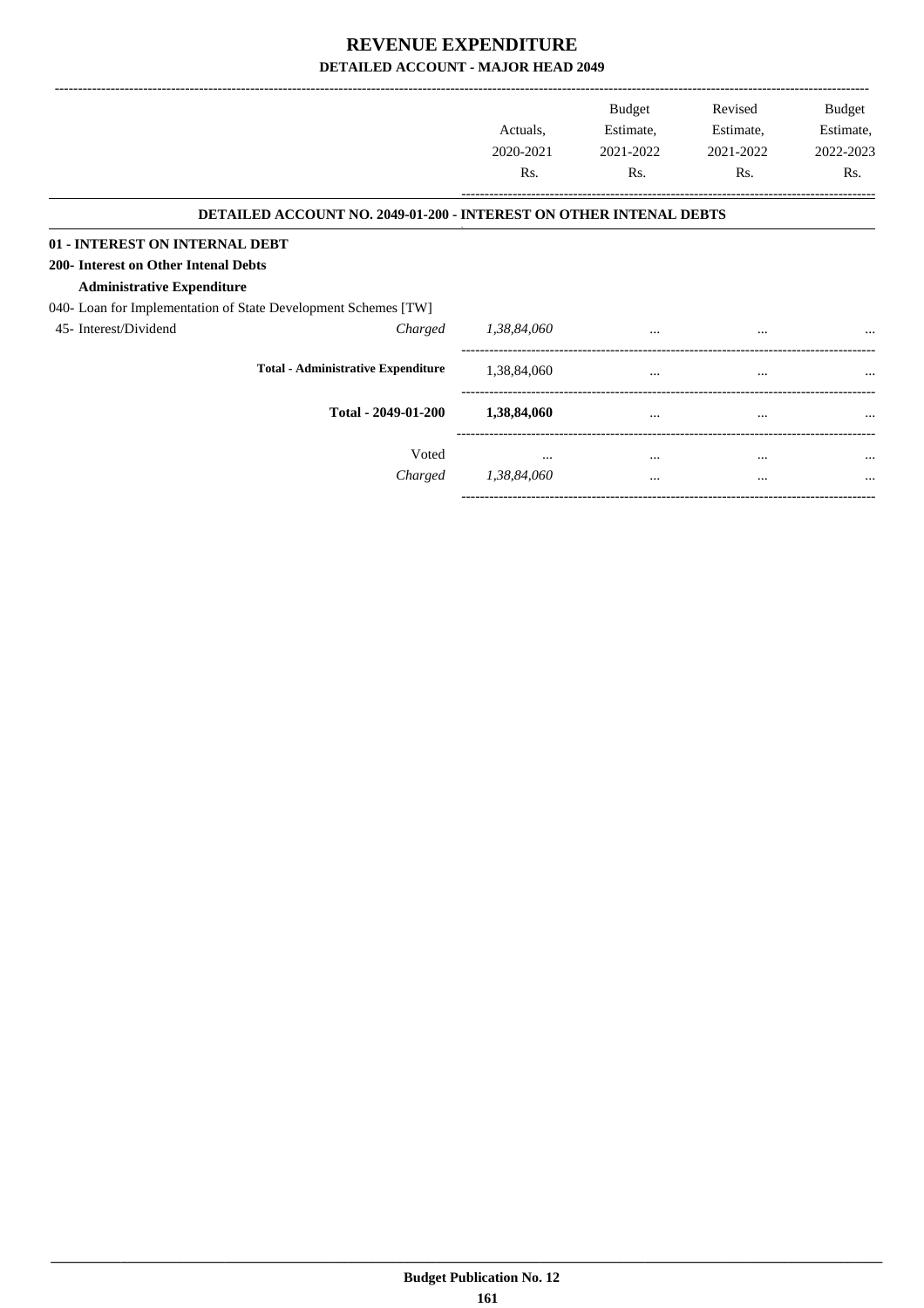### **REVENUE EXPENDITURE**

#### **DEMAND No. 65**

#### **Tribal Development Department**

# **B - Social Services - (e) Welfare of Scheduled Castes, Scheduled Tribes and Other Backward Classes**

**Head of Account : 2225 - Welfare Of Scheduled Castes, Scheduled Tribes, Other Backward Classes And**

**Minorities**

| Voted Rs. 851,84,89,000                             |                            | <b>Charged Rs. Nil</b>                                |                                           |                    | Total Rs. 851,84,89,000 |
|-----------------------------------------------------|----------------------------|-------------------------------------------------------|-------------------------------------------|--------------------|-------------------------|
|                                                     |                            |                                                       | Voted Rs.                                 | <b>Charged Rs.</b> | <b>Total Rs.</b>        |
|                                                     | <b>Gross Expenditure</b>   |                                                       | 851,84,89,000                             |                    | $\dots$ 851,84,89,000   |
|                                                     | <b>Deduct - Recoveries</b> |                                                       | $-12,000$                                 | $\cdots$           | $-12,000$               |
|                                                     | <b>Net Expenditure</b>     |                                                       | 851,84,77,000                             | $\cdots$           | 851, 84, 77, 000        |
|                                                     |                            | <b>REVENUE EXPENDITURE</b><br><b>ABSTRACT ACCOUNT</b> |                                           |                    |                         |
|                                                     |                            |                                                       | Budget                                    | Revised            | <b>Budget</b>           |
|                                                     |                            | Actuals,                                              | Estimate,                                 | Estimate,          | Estimate,               |
|                                                     |                            | 2020-2021                                             | 2021-2022                                 | 2021-2022          | 2022-2023               |
|                                                     |                            | Rs.                                                   | Rs.                                       | Rs.                | Rs.                     |
| 02 - WELFARE OF SCHEDULED TRIBES                    |                            |                                                       |                                           |                    |                         |
| 001- Direction and Administration                   |                            |                                                       |                                           |                    |                         |
| Administrative Expenditure                          |                            |                                                       | 4,000                                     | 4,000              | 4,000                   |
|                                                     | <b>Total - 001</b>         | .<br>$\ddots$                                         | 4,000                                     | 4,000              | 4,000                   |
| 102- Economic Development                           |                            |                                                       |                                           |                    |                         |
| Administrative Expenditure                          |                            |                                                       | 3,37,000                                  | 3,37,000           | 3,47,000                |
| <b>State Development Schemes</b>                    |                            | 205,96,63,000                                         | 322,88,00,000                             | 395,43,45,000      | 331,00,00,000           |
|                                                     | <b>Total - 102</b>         |                                                       | 205,96,63,000 322,91,37,000 395,46,82,000 |                    | 331,03,47,000           |
| 277- Education                                      |                            |                                                       |                                           |                    |                         |
| Administrative Expenditure                          |                            | 27,99,79,331                                          | 15,69,59,000                              | 9,76,86,000        | 6,35,97,000             |
| <b>State Development Schemes</b>                    |                            | 23,31,16,434                                          | 60,75,00,000                              | 50,48,37,000       | 70,73,75,000            |
| State Development Schemes (Central Assistance)      |                            | 33,62,95,600                                          | 35,30,00,000                              | 5,16,67,000        | 36,27,00,000            |
|                                                     | <b>Total - 277</b>         |                                                       | 84,93,91,365 111,74,59,000                | 65,41,90,000       | 113,36,72,000           |
| 794- Special Central Assistance for Tribal Sub-Plan |                            |                                                       |                                           |                    |                         |
| State Development Schemes (Central Assistance)      |                            |                                                       | $\cdots$                                  | $\cdots$           | 55,25,00,000            |
|                                                     | <b>Total - 794</b>         | $\cdots$                                              | $\cdots$                                  |                    | 55,25,00,000            |
| 796- Tribal Areas Sub-Plan                          |                            |                                                       |                                           |                    |                         |
| Administrative Expenditure                          |                            | 14, 25, 13, 286                                       | 21,52,18,000                              | 21,27,49,000       | 23,35,38,000            |
| <b>State Development Schemes</b>                    |                            | 79,01,20,498                                          | 165,67,50,000                             | 54,48,49,000       | 156, 34, 34, 000        |
| State Development Schemes (Central Assistance)      |                            | 90,46,54,000                                          | 196,22,00,000                             |                    | 155,48,00,000           |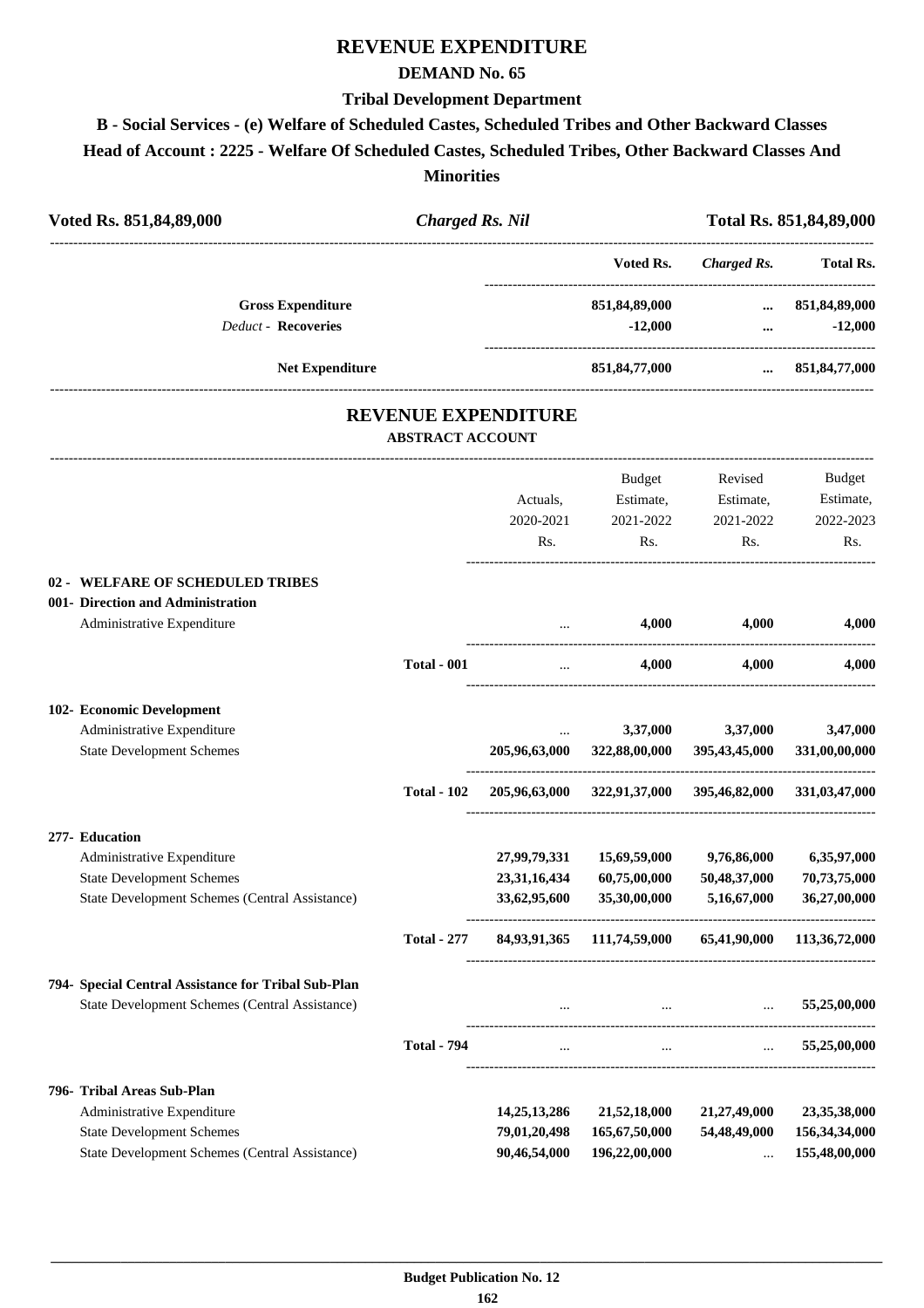#### **REVENUE EXPENDITURE ABSTRACT ACCOUNT**

|                                                                                                                                            | Actuals,<br>2020-2021<br>Rs.        | Budget<br>Estimate,<br>2021-2022<br>Rs.                 | Revised<br>Estimate,<br>2021-2022<br>Rs.           | Budget<br>Estimate,<br>2022-2023<br>Rs. |
|--------------------------------------------------------------------------------------------------------------------------------------------|-------------------------------------|---------------------------------------------------------|----------------------------------------------------|-----------------------------------------|
| <b>Total - 796</b>                                                                                                                         |                                     | 183,72,87,784 383,41,68,000 75,75,98,000 335,17,72,000  |                                                    |                                         |
| 800- Other Expenditure<br>Administrative Expenditure                                                                                       |                                     | 4,15,000                                                | 4,15,000                                           | 4,00,000                                |
| <b>Total - 800</b>                                                                                                                         |                                     | 4,15,000<br><b>Section</b> (Section)                    | 4,15,000                                           | 4,00,000                                |
| Total - 02                                                                                                                                 |                                     | 474,63,42,149 818,11,83,000 536,68,89,000 834,86,95,000 |                                                    |                                         |
| 80 - GENERAL<br>001- Direction and Administration<br>Administrative Expenditure                                                            | 5,24,70,696                         | 6,07,88,000                                             | 5,54,50,000                                        | 6,05,99,000                             |
| <b>Total - 001</b>                                                                                                                         |                                     | 5,24,70,696 6,07,88,000                                 | 5,54,50,000                                        | 6,05,99,000                             |
| 797- Transfer to Reserve Fund/Deposit Account<br>Administrative Expenditure                                                                |                                     |                                                         |                                                    |                                         |
| <b>Total - 797</b>                                                                                                                         | $\sim$                              | $\cdots$                                                |                                                    |                                         |
| 800- Other Expenditure<br>Administrative Expenditure<br><b>State Development Schemes</b><br>State Development Schemes (Central Assistance) | $\cdots$<br>1,68,50,200<br>$\cdots$ | 3,49,04,000<br>3,70,00,000<br>6,60,00,000               | 1,10,40,000<br>3,42,00,000<br>$\ddots$             | 10,45,000<br>3,88,50,000<br>6,93,00,000 |
| <b>Total - 800</b>                                                                                                                         | 1,68,50,200                         | 13,79,04,000                                            | 4,52,40,000                                        | 10,91,95,000                            |
| Total - 80                                                                                                                                 | 6,93,20,896                         | 19,86,92,000                                            | 10,06,90,000                                       | 16,97,94,000                            |
| <b>Grand Total - Gross</b>                                                                                                                 |                                     | 481,56,63,045 837,98,75,000                             | ---------------------------------<br>546,75,79,000 | 851,84,89,000                           |
| Voted<br>Charged                                                                                                                           | 481,56,63,045<br>$\cdots$           | 837,98,75,000                                           | 546,75,79,000                                      | 851,84,89,000                           |
| <b>Administrative Expenditure</b>                                                                                                          | 47,49,63,313                        | 46,86,25,000                                            | 37,76,81,000                                       | 35,95,30,000                            |
| <b>State Development Schemes</b>                                                                                                           | 309,97,50,132                       | 553,00,50,000                                           | 503,82,31,000                                      | 561,96,59,000                           |
| State Development Schemes (Central Assistance) 124,09,49,600 238,12,00,000                                                                 |                                     |                                                         |                                                    | 5,16,67,000 253,93,00,000               |
| <b>Deduct Recoveries</b>                                                                                                                   | -4,78,46,889                        | $-1,00,06,000$                                          | $-12,000$                                          | $-12,000$                               |
|                                                                                                                                            |                                     |                                                         |                                                    |                                         |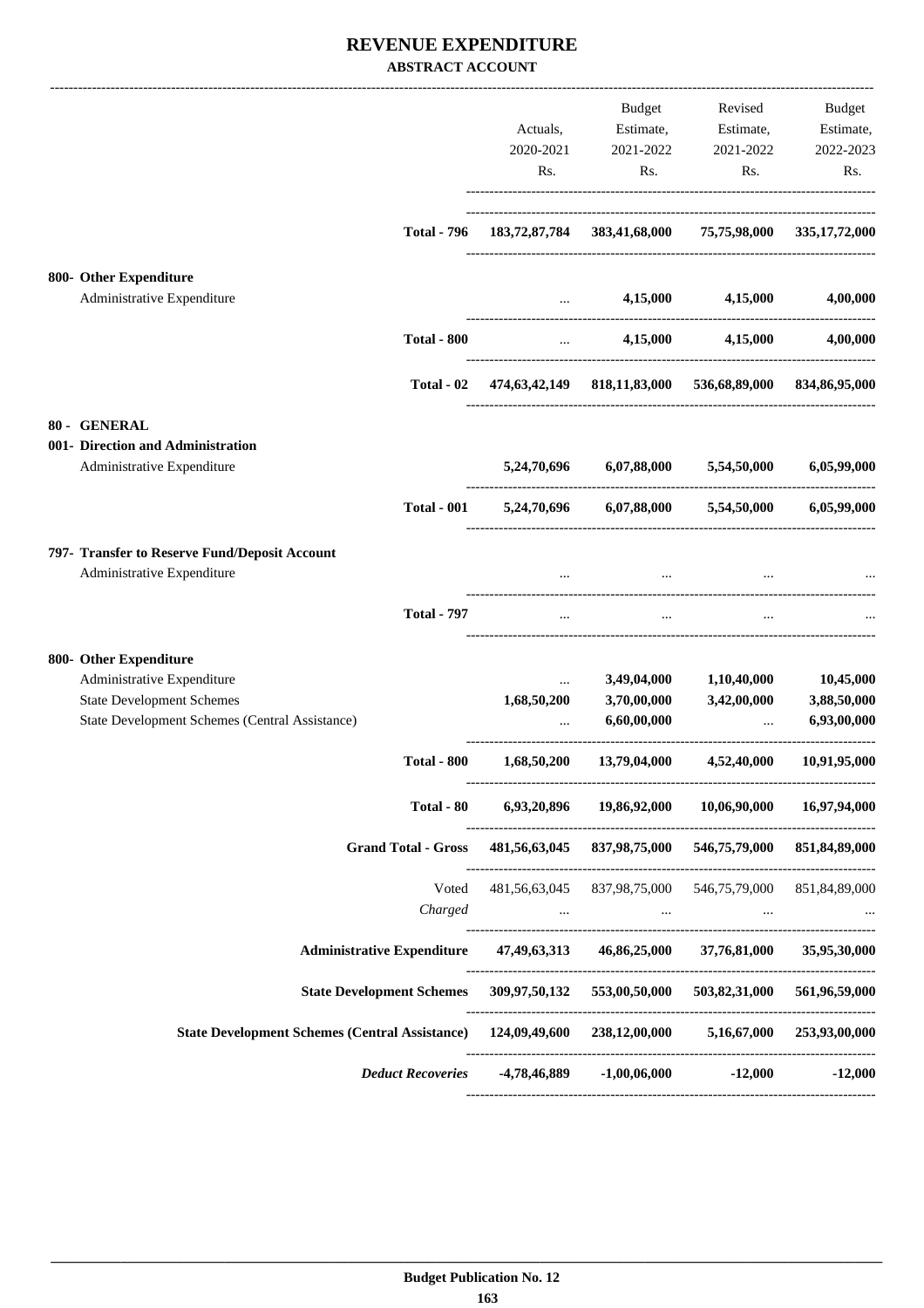#### **REVENUE EXPENDITURE ABSTRACT ACCOUNT**

|                          | Actuals.<br>2020-2021<br>Rs. | <b>Budget</b><br>Estimate,<br>2021-2022<br>Rs. | Revised<br>Estimate,<br>2021-2022<br>Rs. | <b>Budget</b><br>Estimate,<br>2022-2023<br>Rs. |
|--------------------------|------------------------------|------------------------------------------------|------------------------------------------|------------------------------------------------|
| <b>Grand Total - Net</b> | 476, 78, 16, 156             | 836,98,69,000                                  | 546,75,67,000                            | 851, 84, 77, 000                               |
| Voted<br>Charged         | 476, 78, 16, 156<br>$\cdots$ | 836,98,69,000<br>$\cdots$                      | 546,75,67,000<br>$\cdots$                | 851, 84, 77, 000<br>$\cdots$                   |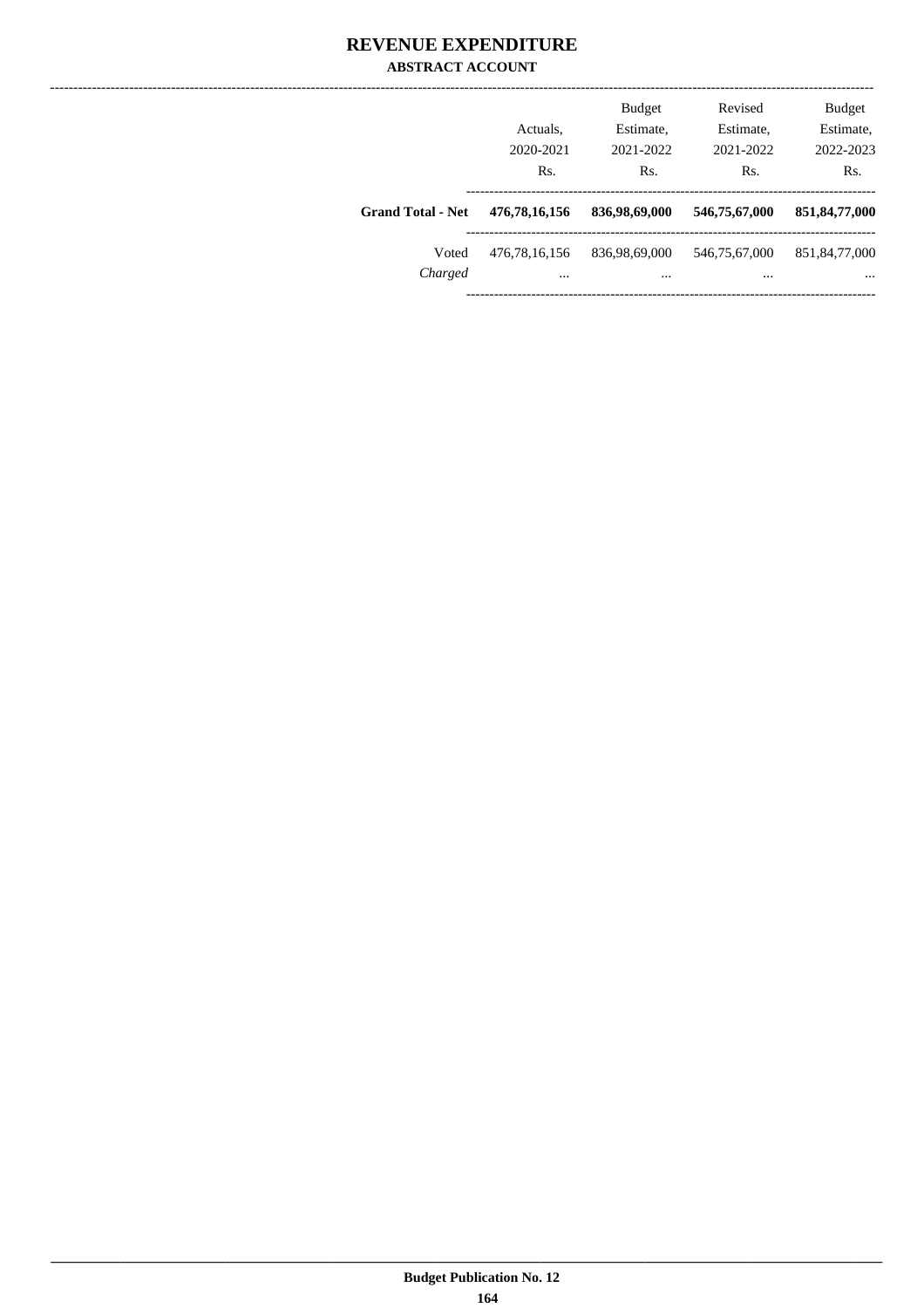-------------------------------------------------------------------------------------------------------------------------------------------------------------------------------

|                                                                        | Actuals,<br>2020-2021<br>Rs. | <b>Budget</b><br>Estimate,<br>2021-2022<br>Rs. | Revised<br>Estimate,<br>2021-2022<br>Rs. | <b>Budget</b><br>Estimate,<br>2022-2023<br>Rs. |
|------------------------------------------------------------------------|------------------------------|------------------------------------------------|------------------------------------------|------------------------------------------------|
| <b>DETAILED ACCOUNT NO. 2225-02-001 - DIRECTION AND ADMINISTRATION</b> |                              |                                                |                                          |                                                |
| 02 - WELFARE OF SCHEDULED TRIBES                                       |                              |                                                |                                          |                                                |
| 001- Direction and Administration                                      |                              |                                                |                                          |                                                |
| <b>Administrative Expenditure</b>                                      |                              |                                                |                                          |                                                |
| 003- Pre-Examination training for Schedule Tribes [TW]                 |                              |                                                |                                          |                                                |
| 01- Salaries                                                           |                              |                                                |                                          |                                                |
| 01-Pay                                                                 |                              |                                                |                                          |                                                |
| 14-Grade Pay                                                           |                              |                                                |                                          |                                                |
| 02-Dearness Allowance                                                  |                              |                                                |                                          |                                                |
| 03-House Rent Allowance                                                |                              |                                                |                                          |                                                |
| 04-Ad hoc Bonus                                                        | $\cdots$                     | $\cdots$                                       |                                          | $\cdots$                                       |
| 07-Other Allowances                                                    | $\cdots$                     | $\cdots$                                       | $\ddotsc$                                | $\cdots$                                       |
| 12-Medical Allowance                                                   | $\cdots$                     | $\cdots$                                       |                                          | $\cdots$                                       |
| 07- Medical Reimbursements                                             |                              | 1,000                                          | 1,000                                    | 1,000                                          |
| 12- Medical Reimbursements under WBHS 2008                             | $\cdots$                     | 1,000                                          | 1,000                                    | 1,000                                          |
| 34- Scholarships and Stipends                                          | $\cdots$                     | 1,000                                          | 1,000                                    | 1,000                                          |
| 50- Other Charges                                                      |                              | 1,000                                          | 1,000                                    | 1,000                                          |
| <b>Total - Administrative Expenditure</b>                              |                              | 4,000                                          | 4,000                                    | 4,000                                          |
| Total - 2225-02-001                                                    | $\cdots$                     | 4,000                                          | 4,000                                    | 4,000                                          |
| Voted                                                                  | $\cdots$                     | 4,000                                          | 4,000                                    | 4,000                                          |
| Charged                                                                |                              | $\cdots$                                       | $\cdots$                                 |                                                |
|                                                                        |                              |                                                |                                          |                                                |

#### **DETAILED ACCOUNT NO. 2225-02-102 - ECONOMIC DEVELOPMENT .**

.

| 02 - WELFARE OF SCHEDULED TRIBES                                                                    |               |               |               |               |
|-----------------------------------------------------------------------------------------------------|---------------|---------------|---------------|---------------|
| 102- Economic Development                                                                           |               |               |               |               |
| <b>Administrative Expenditure</b>                                                                   |               |               |               |               |
| 015- Improvement of working conditions in existing Centres and in<br>various trades and crafts [TW] |               |               |               |               |
| 50- Other Charges                                                                                   | $\cdots$      | 3,37,000      | 3,37,000      | 3,47,000      |
| <b>Total - Administrative Expenditure</b>                                                           | $\cdots$      | 3,37,000      | 3,37,000      | 3,47,000      |
| <b>State Development Schemes</b>                                                                    |               |               |               |               |
| 016- Jai Johar-Old Age Pension to Scheduled Tribes under Jai Bangla<br>(JAIBANGLA) [TW]             |               |               |               |               |
| 31- Grants-in-aid-GENERAL                                                                           |               |               |               |               |
| 02-Other Grants                                                                                     | 205,96,63,000 | 322,88,00,000 | 395,43,45,000 | 331,00,00,000 |
| <b>Total - State Development Schemes</b>                                                            | 205,96,63,000 | 322,88,00,000 | 395,43,45,000 | 331,00,00,000 |
| Total - 2225-02-102                                                                                 | 205,96,63,000 | 322,91,37,000 | 395,46,82,000 | 331,03,47,000 |
|                                                                                                     |               |               |               |               |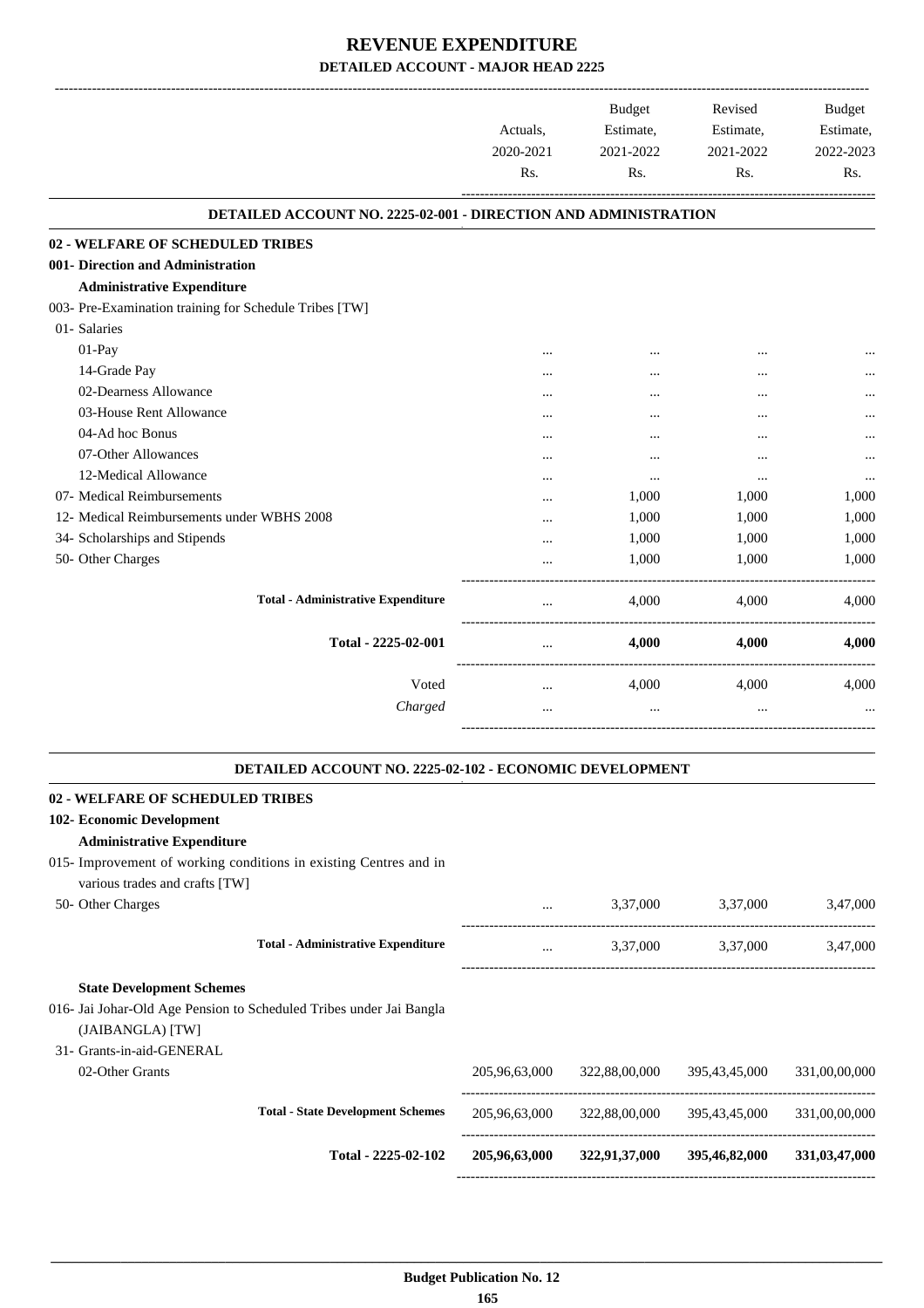|                                                                                        | Actuals,         | Budget<br>Estimate,                  | Revised<br>Estimate,                | Budget<br>Estimate, |
|----------------------------------------------------------------------------------------|------------------|--------------------------------------|-------------------------------------|---------------------|
|                                                                                        | 2020-2021<br>Rs. | 2021-2022<br>Rs.                     | 2021-2022<br>Rs.                    | 2022-2023<br>Rs.    |
| Voted                                                                                  | 205,96,63,000    | 322,91,37,000                        | 395,46,82,000                       | 331,03,47,000       |
| Charged                                                                                | $\cdots$         | the company of the company of        | $\ddots$                            |                     |
| DETAILED ACCOUNT NO. 2225-02-277 - EDUCATION                                           |                  |                                      |                                     |                     |
| 02 - WELFARE OF SCHEDULED TRIBES                                                       |                  |                                      |                                     |                     |
| 277- Education                                                                         |                  |                                      |                                     |                     |
| <b>Administrative Expenditure</b>                                                      |                  |                                      |                                     |                     |
| 008- Maintenance of Ashram Hostels attached to Primary Schools in<br>Rural Areas. [TW] |                  |                                      |                                     |                     |
| 13- Office Expenses<br>01-Electricity                                                  | $\cdots$         | 16,000                               | 16,000                              | 16,000              |
|                                                                                        |                  |                                      |                                     |                     |
| Total - 2225-02-277-008                                                                | $\cdots$         | 16,000                               | 16,000                              | 16,000              |
| 013- Hostel Charges [TW]                                                               |                  |                                      |                                     |                     |
| 34- Scholarships and Stipends                                                          |                  | 3,85,44,285 5,28,59,000 5,28,59,000  |                                     | 4,00,00,000         |
| 50- Other Charges                                                                      | $\ddots$         | $\ddots$                             |                                     |                     |
| Total - 2225-02-277-013                                                                |                  |                                      | 3,85,44,285 5,28,59,000 5,28,59,000 | 4,00,00,000         |
| 014- Scholarship to students reading in post secondary stage etc [TW]                  |                  |                                      |                                     |                     |
| 34- Scholarships and Stipends                                                          |                  | 22,83,19,720 8,54,84,000             | 2,20,00,000                         |                     |
| Total - 2225-02-277-014                                                                |                  | 22,83,19,720 8,54,84,000 2,20,00,000 |                                     |                     |
| 016- Ashram Hostel [TW]                                                                |                  |                                      |                                     |                     |
| 31- Grants-in-aid-GENERAL                                                              |                  |                                      |                                     |                     |
| 02-Other Grants                                                                        |                  | $\cdots$                             |                                     |                     |
| 50- Other Charges                                                                      | $\cdots$         | 49,000                               | 49,000                              | 50,000              |
| Total - 2225-02-277-016                                                                | $\ldots$         | 49,000                               | 49,000                              | 50,000              |
| 017- Residential Schools for Girls at Belpahari [TW]                                   |                  |                                      |                                     |                     |
| 01- Salaries                                                                           |                  |                                      |                                     |                     |
| 01-Pay                                                                                 | 1,10,22,000      | 1,10,58,000                          | 1,12,42,000                         | 1,15,79,000         |
| 14-Grade Pay                                                                           | $\cdots$         | $\ldots$                             | $\cdots$                            |                     |
| 02-Dearness Allowance                                                                  | 55,644           | 3,32,000                             | 4,50,000                            | 6,95,000            |
| 03-House Rent Allowance                                                                | 1,72,992         | 10,51,000                            | 10,68,000                           | 11,00,000           |
| 04-Ad hoc Bonus                                                                        | 25,200           | 27,000                               | 26,000                              | 27,000              |
| 07-Other Allowances                                                                    | 2,400            | 2,000                                | 2,000                               | 2,000               |
| 12-Medical Allowance                                                                   | 66,000           | 63,000                               | 67,000                              | 68,000              |
| Total - 2225-02-277-017-01                                                             |                  | 1,13,44,236 1,25,33,000 1,28,55,000  |                                     | 1,34,71,000         |
| 02- Wages                                                                              | 3,89,000         | 4,24,000                             | 4,13,000                            | 4,50,000            |
| 07- Medical Reimbursements                                                             |                  | 6,000                                | 6,000                               | 6,000               |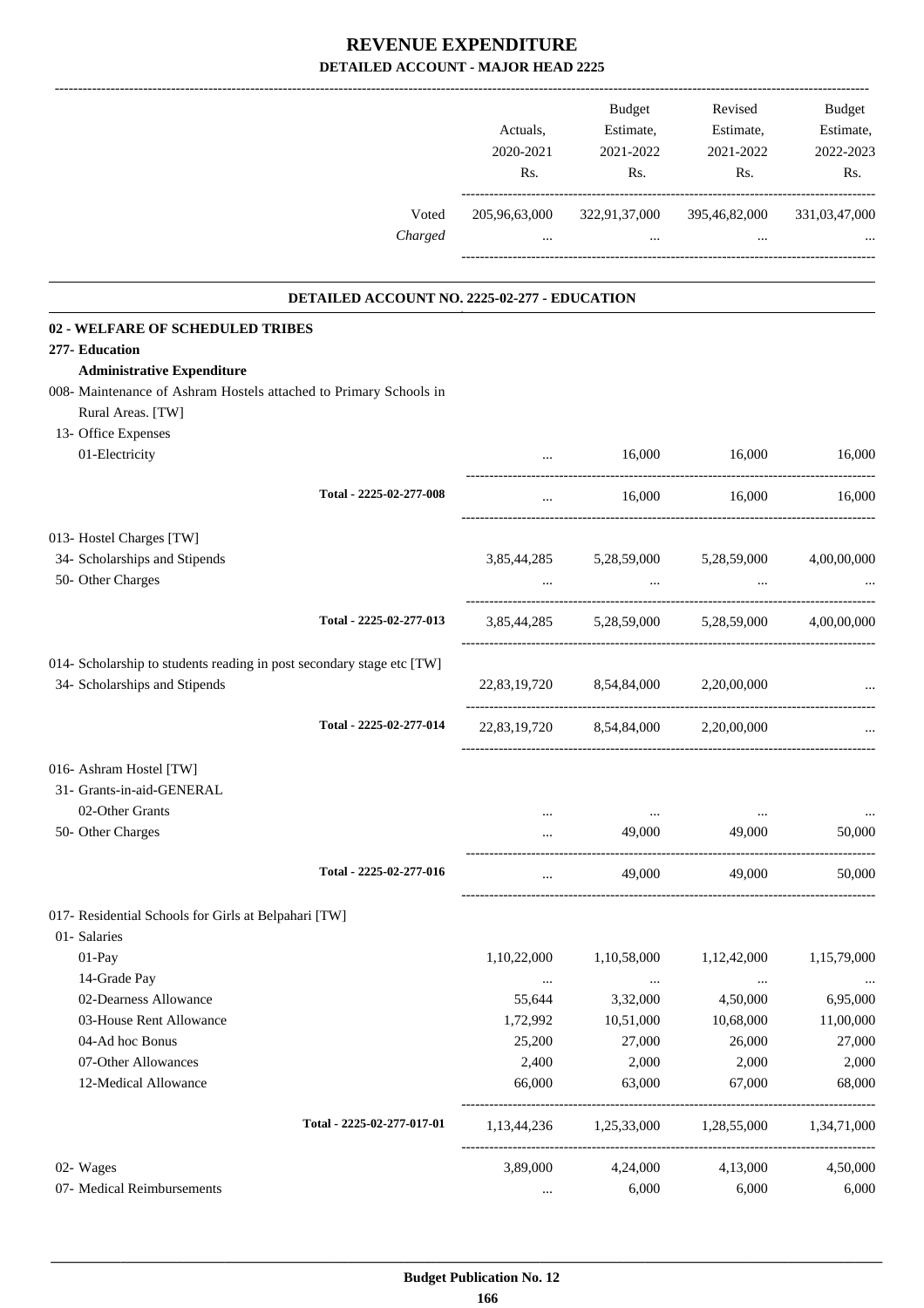|                                                                                                           | Actuals,<br>2020-2021 | <b>Budget</b><br>Estimate,<br>2021-2022 | Revised<br>Estimate,<br>2021-2022               | Budget<br>Estimate,<br>2022-2023 |
|-----------------------------------------------------------------------------------------------------------|-----------------------|-----------------------------------------|-------------------------------------------------|----------------------------------|
|                                                                                                           | Rs.                   | Rs.                                     | Rs.                                             | Rs.                              |
| 11- Travel Expenses                                                                                       | $\cdots$              | 7,000                                   | 7,000                                           | 7,000                            |
| 12- Medical Reimbursements under WBHS 2008                                                                | $\cdots$              | 12,000                                  | 12,000                                          | 12,000                           |
| 13- Office Expenses                                                                                       |                       |                                         |                                                 |                                  |
| 01-Electricity                                                                                            | 4,42,881              | 3,74,000                                | 3,74,000                                        | 3,81,000                         |
| 02-Telephone                                                                                              | $\cdots$              | 43,000                                  | 43,000                                          | 44,000                           |
| 03-Maintenance / P.O.L. for Office Vehicles                                                               | $\cdots$              | 13,000                                  | 13,000                                          | 13,000                           |
| 04-Other Office Expenses                                                                                  | 33,544                | 32,000                                  | 32,000                                          | 33,000                           |
| Total - 2225-02-277-017-13                                                                                | 4,76,425              | 4,62,000                                | 4,62,000                                        | 4,71,000                         |
| 21- Materials and Supplies/Stores and Equipment                                                           |                       |                                         |                                                 |                                  |
| 01-Diet                                                                                                   | 6,61,117              | 38,13,000                               | 38,13,000                                       | 38,89,000                        |
| 02-Drug                                                                                                   | 15,288                | 29,000                                  | 29,000                                          | 30,000                           |
| 04-Others                                                                                                 | 1,76,110              | 5,23,000                                | 5,23,000                                        | 5,33,000                         |
| Total - 2225-02-277-017-21                                                                                | 8,52,515              | 43,65,000                               | 43,65,000                                       | 44,52,000                        |
| 50- Other Charges                                                                                         | 53,150                | 18,000                                  | 18,000                                          | 19,000                           |
| Total - 2225-02-277-017                                                                                   |                       |                                         | 1,31,15,326 1,78,27,000 1,81,38,000 1,88,88,000 |                                  |
| 018- Maintenance of Staff fo Jhargram Adibasi Hostel [TW]                                                 |                       |                                         |                                                 |                                  |
| 02- Wages                                                                                                 | $\cdots$              | 1,35,000                                | 1,35,000                                        | 1,35,000                         |
| 13- Office Expenses                                                                                       |                       |                                         |                                                 |                                  |
| 01-Electricity                                                                                            | $\cdots$              | 43,000                                  | 43,000                                          | 44,000                           |
| 02-Telephone                                                                                              | $\cdots$              | 11,000                                  | 11,000                                          | 11,000                           |
| Total - 2225-02-277-018-13                                                                                |                       | 54,000                                  | 54,000                                          | 55,000                           |
| 50- Other Charges                                                                                         | $\cdots$              | 5,25,000                                | 5,25,000                                        | 4,00,000                         |
| Total - 2225-02-277-018                                                                                   | $\ddotsc$             | 7,14,000                                | 7,14,000                                        | 5,90,000                         |
| 023- Payment of Pay & Allowances for Regular Teachers of Ekalavya<br>Model Residential School (EMRS) [TW] |                       |                                         |                                                 |                                  |
| 01- Salaries                                                                                              |                       |                                         |                                                 |                                  |
| 01-Pay                                                                                                    |                       | $\cdots$                                | 34,88,000                                       | 35,69,000                        |
| 02-Dearness Allowance                                                                                     |                       |                                         | 1,08,000                                        | 1,66,000                         |
| 03-House Rent Allowance                                                                                   |                       |                                         | 2,80,000                                        | 2,83,000                         |
| 12-Medical Allowance                                                                                      |                       |                                         | 24,000                                          | 25,000                           |
| Total - 2225-02-277-023-01                                                                                |                       |                                         | 39,00,000                                       | 40,43,000                        |
| Total - 2225-02-277-023                                                                                   | $\cdots$              | $\cdots$                                | 39,00,000                                       | 40,43,000                        |
|                                                                                                           |                       |                                         |                                                 |                                  |

043- Pre-Examination training for Scheduled Tribes [TW]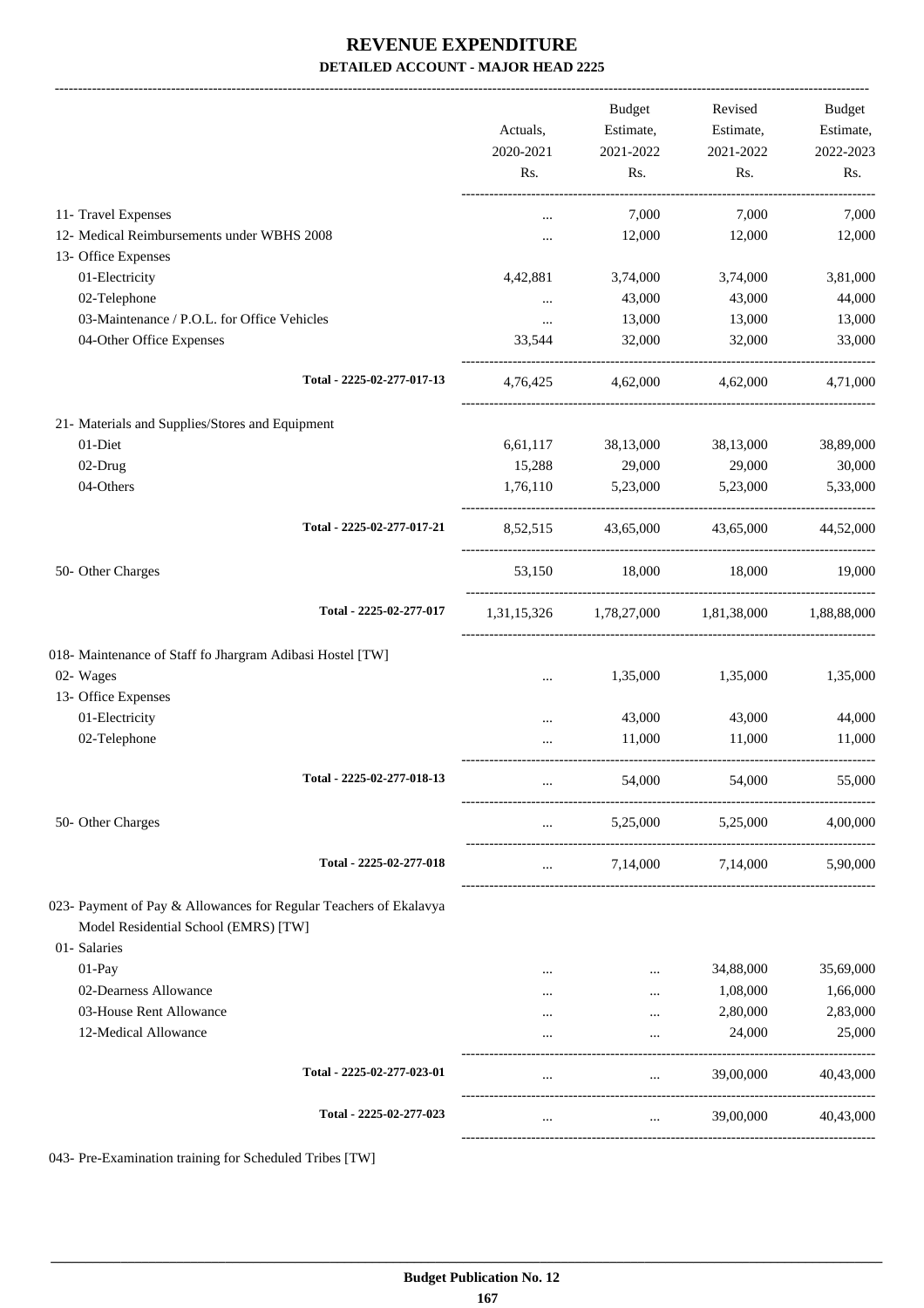|                                                                                                                                                 | Actuals,<br>2020-2021 | Budget<br>Estimate,<br>2021-2022     | Revised<br>Estimate,<br>2021-2022                   | Budget<br>Estimate,<br>2022-2023 |
|-------------------------------------------------------------------------------------------------------------------------------------------------|-----------------------|--------------------------------------|-----------------------------------------------------|----------------------------------|
|                                                                                                                                                 | Rs.                   | Rs.                                  | Rs.                                                 | Rs.                              |
| 01- Salaries                                                                                                                                    |                       |                                      |                                                     |                                  |
| 01-Pay                                                                                                                                          | $\cdots$              | $\cdots$                             |                                                     |                                  |
| 14-Grade Pay                                                                                                                                    |                       | $\cdots$                             |                                                     |                                  |
| 02-Dearness Allowance                                                                                                                           | $\cdots$              |                                      | $\cdots$                                            |                                  |
| 03-House Rent Allowance                                                                                                                         | $\cdots$              |                                      | $\cdots$                                            |                                  |
| 04-Ad hoc Bonus                                                                                                                                 | $\cdots$              |                                      |                                                     |                                  |
| 07-Other Allowances                                                                                                                             |                       | $\cdots$                             |                                                     |                                  |
| 12-Medical Allowance                                                                                                                            |                       |                                      |                                                     |                                  |
| 07- Medical Reimbursements                                                                                                                      | $\cdots$              |                                      |                                                     |                                  |
| 12- Medical Reimbursements under WBHS 2008                                                                                                      | $\cdots$              |                                      |                                                     |                                  |
|                                                                                                                                                 | $\cdots$              |                                      | $\cdots$                                            |                                  |
| 34- Scholarships and Stipends                                                                                                                   | $\cdots$              |                                      | $\cdots$                                            |                                  |
| 50- Other Charges                                                                                                                               | $\cdots$              | $\cdots$                             |                                                     |                                  |
| 044- Government Managed Hostel [TW]                                                                                                             |                       |                                      |                                                     |                                  |
| 19- Maintenance                                                                                                                                 |                       | 10,000                               | 10,000                                              | 10,000                           |
| Total - 2225-02-277-044                                                                                                                         | $\cdots$              | 10,000                               | 10,000                                              | 10,000                           |
| reading in class IX-XII in order to prepare them for Engineering,<br>Technical & competitive Examinations [TW]<br>34- Scholarships and Stipends |                       |                                      | the company of the company of the                   |                                  |
| <b>Total - Administrative Expenditure</b>                                                                                                       |                       |                                      | 27,99,79,331 15,69,59,000 9,76,86,000 6,35,97,000   |                                  |
| <b>State Development Schemes</b>                                                                                                                |                       |                                      |                                                     |                                  |
| 021- Sikhshashree [TW]                                                                                                                          |                       |                                      |                                                     |                                  |
| 31- Grants-in-aid-GENERAL                                                                                                                       |                       |                                      |                                                     |                                  |
| 02-Other Grants                                                                                                                                 |                       | 6,32,12,800 15,00,00,000             |                                                     | 15,00,00,000                     |
| 34- Scholarships and Stipends                                                                                                                   |                       | 8,44,42,400 5,00,00,000 18,64,71,000 |                                                     | 5,00,00,000                      |
| Total - 2225-02-277-021                                                                                                                         |                       |                                      | 14,76,55,200 20,00,00,000 18,64,71,000 20,00,00,000 |                                  |
| 022- Petty Maintenance works and management of School attached<br>hostels for ST students [TW]                                                  |                       |                                      |                                                     |                                  |
| 27- Minor Works/ Maintenance                                                                                                                    | $\ldots$              | 1,00,000                             | 33,000                                              | 1,05,000                         |
| 50- Other Charges                                                                                                                               |                       |                                      | 66,62,322 1,00,00,000 33,33,000 1,05,00,000         |                                  |
| Total - 2225-02-277-022                                                                                                                         |                       |                                      | 66,62,322 1,01,00,000 33,66,000 1,06,05,000         |                                  |
| 025- Book Bank for Schedule Tribes students reading in Medical &<br>Engineering Colleges [TW]                                                   |                       |                                      |                                                     |                                  |
| 50- Other Charges                                                                                                                               |                       |                                      | $1,00,000$ $33,000$ $1,05,000$                      |                                  |
| Total - 2225-02-277-025                                                                                                                         | $\cdots$              | 1,00,000                             |                                                     | 33,000 1,05,000                  |
|                                                                                                                                                 |                       |                                      |                                                     |                                  |

026- Pre-examination training center for Schedule Tribes [TW]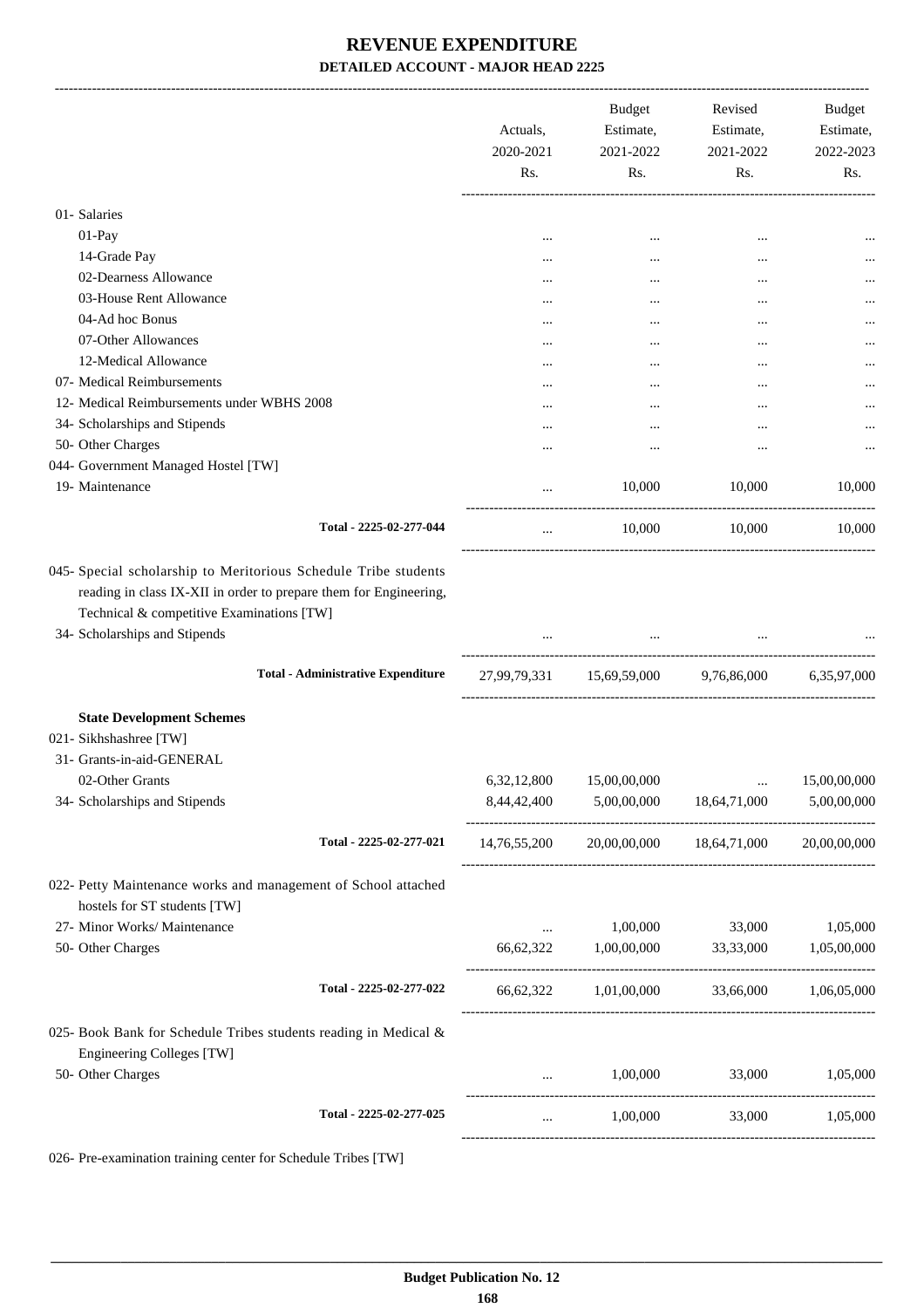|                                                                                                                                                                  |           |                            | Revised                 |                     |
|------------------------------------------------------------------------------------------------------------------------------------------------------------------|-----------|----------------------------|-------------------------|---------------------|
|                                                                                                                                                                  | Actuals,  | <b>Budget</b><br>Estimate, | Estimate,               | Budget<br>Estimate, |
|                                                                                                                                                                  | 2020-2021 | 2021-2022                  | 2021-2022               | 2022-2023           |
|                                                                                                                                                                  | Rs.       | Rs.                        | Rs.                     | Rs.                 |
| 28- Payment of Professional and Special Services                                                                                                                 |           |                            |                         |                     |
| 02-Other charges                                                                                                                                                 |           |                            | 1,00,00,000             |                     |
| 34- Scholarships and Stipends                                                                                                                                    | 48,45,800 | 1,00,00,000 33,33,000      |                         | 1,05,00,000         |
| Total - 2225-02-277-026                                                                                                                                          | 48,45,800 |                            | 1,00,00,000 1,33,33,000 | 1,05,00,000         |
| 027- Improvement of working condition of boys and girls hostels of                                                                                               |           |                            |                         |                     |
| Schedule Tribe students reading in secondary stages [TW]                                                                                                         |           |                            |                         |                     |
| 50- Other Charges                                                                                                                                                | $\ddots$  | 1,00,000                   | 33,000                  | 1,05,000            |
| Total - 2225-02-277-027                                                                                                                                          | $\cdots$  | 1,00,000                   | 33,000                  | 1,05,000            |
| 028- Maintenance of Govt. managed Hostels. [TW]                                                                                                                  |           |                            |                         |                     |
| 50- Other Charges                                                                                                                                                | $\cdots$  |                            |                         |                     |
| 029- Special scholarship to Meritorious Schedule Tribe students                                                                                                  |           |                            |                         |                     |
| reading in class IX-XII in order to prepare them for Engineering,                                                                                                |           |                            |                         |                     |
| Technical [TW]                                                                                                                                                   |           |                            |                         |                     |
| 34- Scholarships and Stipends                                                                                                                                    | 10,60,800 |                            | 30,00,000 10,00,000     | 31,50,000           |
| Total - 2225-02-277-029                                                                                                                                          | 10,60,800 |                            | 30,00,000 10,00,000     | 31,50,000           |
| 030- Payment of meal charges to Ashramites attached to Ashram type                                                                                               |           |                            |                         |                     |
| school run by Education Department [TW]                                                                                                                          |           |                            |                         |                     |
| 34- Scholarships and Stipends                                                                                                                                    |           | 6,33,57,621 14,00,00,000   | 4,66,67,000             | 14,70,00,000        |
| Total - 2225-02-277-030                                                                                                                                          |           | 6.33.57.621 14.00.00.000   | 4,66,67,000             | 14,70,00,000        |
| 032- Grants for purchase of Books and other necessary articles for<br>Post-Matric Hostellers residing in Govt. managed Hostels [TW]<br>31- Grants-in-aid-GENERAL |           |                            |                         |                     |
| 02-Other Grants                                                                                                                                                  | $\cdots$  | 30,00,000                  | 10,00,000               | 31,50,000           |
| Total - 2225-02-277-032                                                                                                                                          | $\cdots$  | 30,00,000                  | 10,00,000               | 31,50,000           |
| 033- Construction of new Ashram Hostels for poor Schedule caste &<br>Schedule Tribe students reading in Primary and Junior Basic<br>Level High school. [TW]      |           |                            |                         |                     |
| 27- Minor Works/ Maintenance                                                                                                                                     |           |                            | $\cdots$                |                     |
| 034- Additional benefit for Post-Matric Hostellers reading in classes                                                                                            |           |                            |                         |                     |
| IX and XII [TW]                                                                                                                                                  |           |                            |                         |                     |
| 34- Scholarships and Stipends                                                                                                                                    | $\cdots$  | $\cdots$                   |                         | $\cdots$            |
| 035- Additional Financial benefit to meritorious ST students [TW]                                                                                                |           |                            |                         |                     |
| 34- Scholarships and Stipends                                                                                                                                    | $\cdots$  | $\cdots$                   |                         | $\cdots$            |
| 048- Pandit Raghunath Murmu Abasik Hostels attached to PRMA<br>School [TW]                                                                                       |           |                            |                         |                     |
| 02- Wages                                                                                                                                                        | 19,24,725 | 50,00,000                  | 16,67,000               | 52,50,000           |
|                                                                                                                                                                  |           |                            |                         |                     |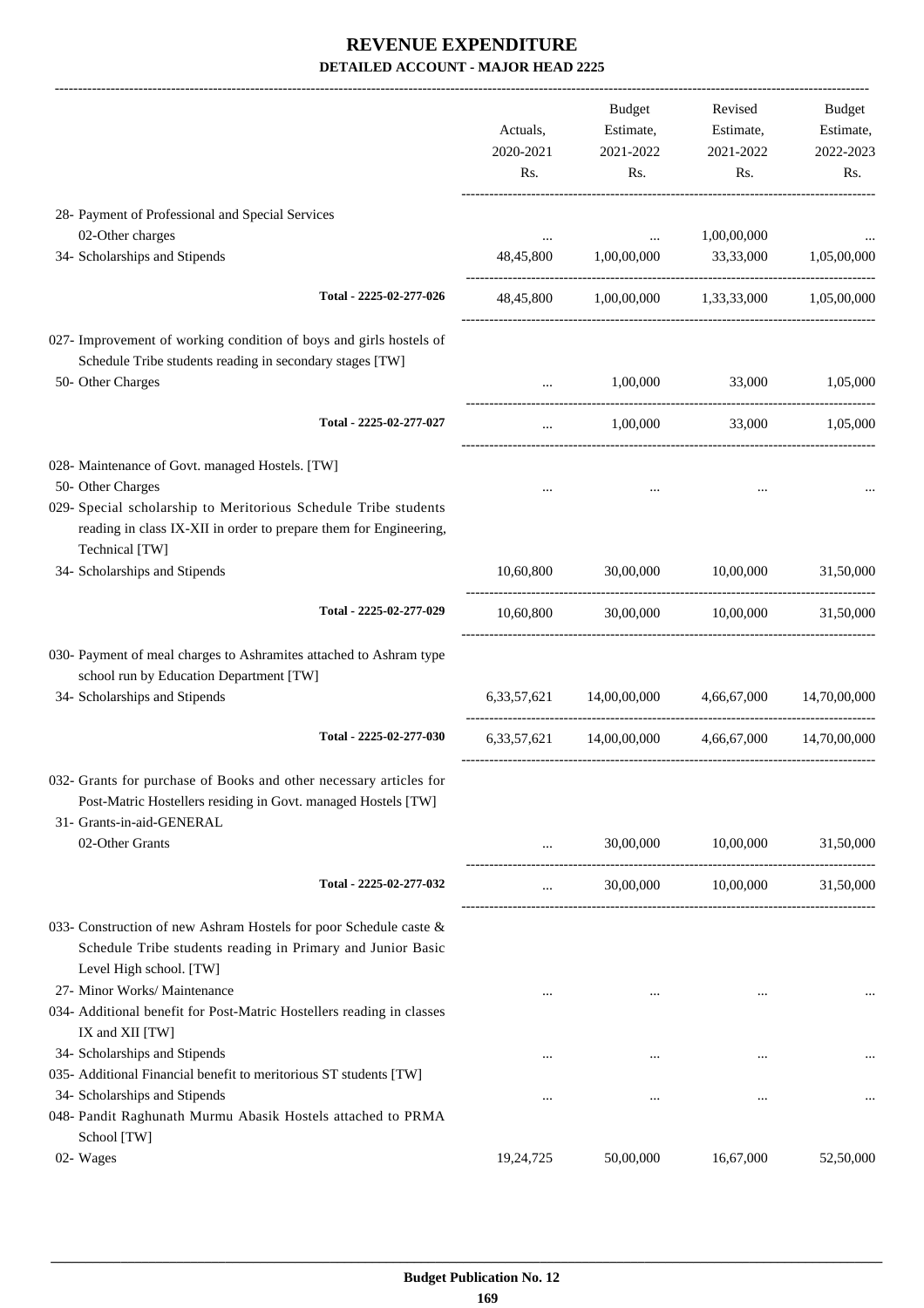|                                                                                                                                  | Actuals,<br>2020-2021<br>Rs. | Budget<br>Estimate,<br>2021-2022<br>Rs. | Revised<br>Estimate,<br>2021-2022<br>Rs.            | Budget<br>Estimate,<br>2022-2023<br>Rs. |
|----------------------------------------------------------------------------------------------------------------------------------|------------------------------|-----------------------------------------|-----------------------------------------------------|-----------------------------------------|
| 13- Office Expenses                                                                                                              |                              |                                         |                                                     |                                         |
| 01-Electricity                                                                                                                   |                              | 10,95,246 35,00,000                     | 11,67,000                                           | 36,75,000                               |
| 02-Telephone                                                                                                                     |                              | $\cdots$                                | $\cdots$                                            |                                         |
| 03-Maintenance / P.O.L. for Office Vehicles                                                                                      |                              | $\cdots$                                |                                                     |                                         |
| 04-Other Office Expenses                                                                                                         |                              |                                         |                                                     |                                         |
| Total - 2225-02-277-048-13                                                                                                       |                              |                                         | 10,95,246 35,00,000 11,67,000 36,75,000             |                                         |
| 19- Maintenance                                                                                                                  |                              | 1,50,00,000                             |                                                     | 50,00,000   1,57,50,000                 |
| 27- Minor Works/ Maintenance                                                                                                     |                              |                                         |                                                     |                                         |
| 28- Payment of Professional and Special Services                                                                                 |                              |                                         |                                                     |                                         |
| 02-Other charges                                                                                                                 | $\cdots$                     | $\cdots$                                | $\cdots$                                            |                                         |
| 50- Other Charges                                                                                                                | $\cdots$                     | 27,00,000                               | 9,00,000                                            | 28,35,000                               |
| Total - 2225-02-277-048                                                                                                          |                              |                                         | 30,19,971 2,62,00,000 87,34,000 2,75,10,000         |                                         |
| <b>Total - State Development Schemes</b>                                                                                         |                              |                                         | 22,66,01,714 39,25,00,000 26,06,37,000 40,21,25,000 |                                         |
| <b>State Development Schemes</b><br>031- Additional Financial Assistance to Post-Matric Hostellers                               |                              |                                         |                                                     |                                         |
| (OCASPS) [TW]<br>34- Scholarships and Stipends                                                                                   | $\ddotsc$                    | 50,00,000                               | <b>Section</b> (1997)                               | 52,50,000                               |
| Total - 2225-02-277-031                                                                                                          | $\cdots$                     | 50,00,000                               | $\cdots$                                            | 52,50,000                               |
| 047- Payment of Scholarships for the student at Pre-Matric level<br>(State Share) (OCASPS) [TW]<br>34- Scholarships and Stipends | 65, 14, 720                  | 21,00,00,000                            | 7,00,00,000                                         |                                         |
| Total - 2225-02-277-047                                                                                                          |                              | 65,14,720 21,00,00,000 7,00,00,000      |                                                     |                                         |
|                                                                                                                                  |                              |                                         |                                                     |                                         |
| 051- Post Matric Scholarship-Tribal (State Share) (OCASPS) [TW]<br>34- Scholarships and Stipends                                 |                              |                                         | $\ldots$ 17,42,00,000 16,00,00,000                  |                                         |
| Total - 2225-02-277-051                                                                                                          | $\cdots$                     |                                         | $\ldots$ 17,42,00,000 16,00,00,000                  |                                         |
| 053- Pre Matric Scholarship-Tribal(State Share) (OCASPS) [TW]<br>34- Scholarships and Stipends                                   |                              |                                         | $\dots$ $14,00,00,000$                              |                                         |
| Total - 2225-02-277-053                                                                                                          |                              |                                         | and the state of the state                          | $\ldots$ 14,00,00,000                   |
| <b>Total - State Development Schemes</b>                                                                                         | 65, 14, 720                  |                                         | 21,50,00,000 24,42,00,000 30,52,50,000              |                                         |

**State Development Schemes (Central Assistance)**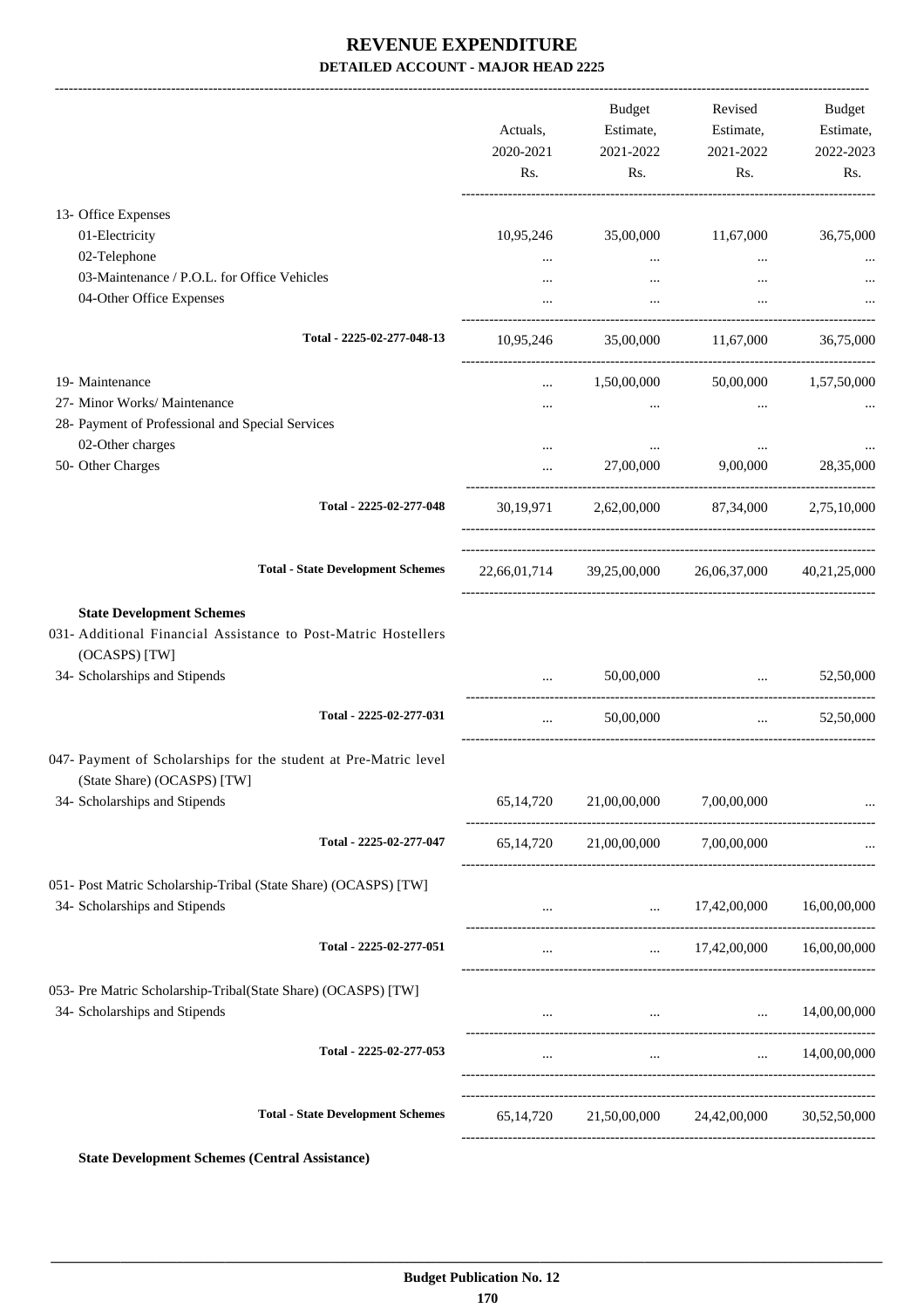| 20,00,00,000                             |
|------------------------------------------|
| 20,00,00,000                             |
| 16,27,00,000                             |
| 16,27,00,000                             |
| 36,27,00,000                             |
| 113, 36, 72, 000                         |
| 111,74,59,000 65,41,90,000 113,36,72,000 |
|                                          |

#### **DETAILED ACCOUNT NO. 2225-02-794 - SPECIAL CENTRAL ASSISTANCE FOR TRIBAL SUB-PLAN**

.

| 02 - WELFARE OF SCHEDULED TRIBES                               |          |          |          |              |
|----------------------------------------------------------------|----------|----------|----------|--------------|
| 794- Special Central Assistance for Tribal Sub-Plan            |          |          |          |              |
| <b>State Development Schemes (Central Assistance)</b>          |          |          |          |              |
| 003- Special Central Assistance to Tribal Sub-Schemes (Central |          |          |          |              |
| Share) (TSP) [TW]                                              |          |          |          |              |
| 31- Grants-in-aid-GENERAL                                      |          |          |          |              |
| 02-Other Grants                                                | $\cdots$ | $\cdots$ | $\cdots$ | 11,25,00,000 |
| 35- Grants for creation of Capital Assets                      | $\cdots$ | $\cdots$ | $\cdots$ | 44,00,00,000 |
| <b>Total - State Development Schemes (Central Assistance)</b>  | $\cdots$ |          | $\cdots$ | 55,25,00,000 |
| Total - 2225-02-794                                            | $\cdots$ |          | $\cdots$ | 55,25,00,000 |
|                                                                |          |          |          |              |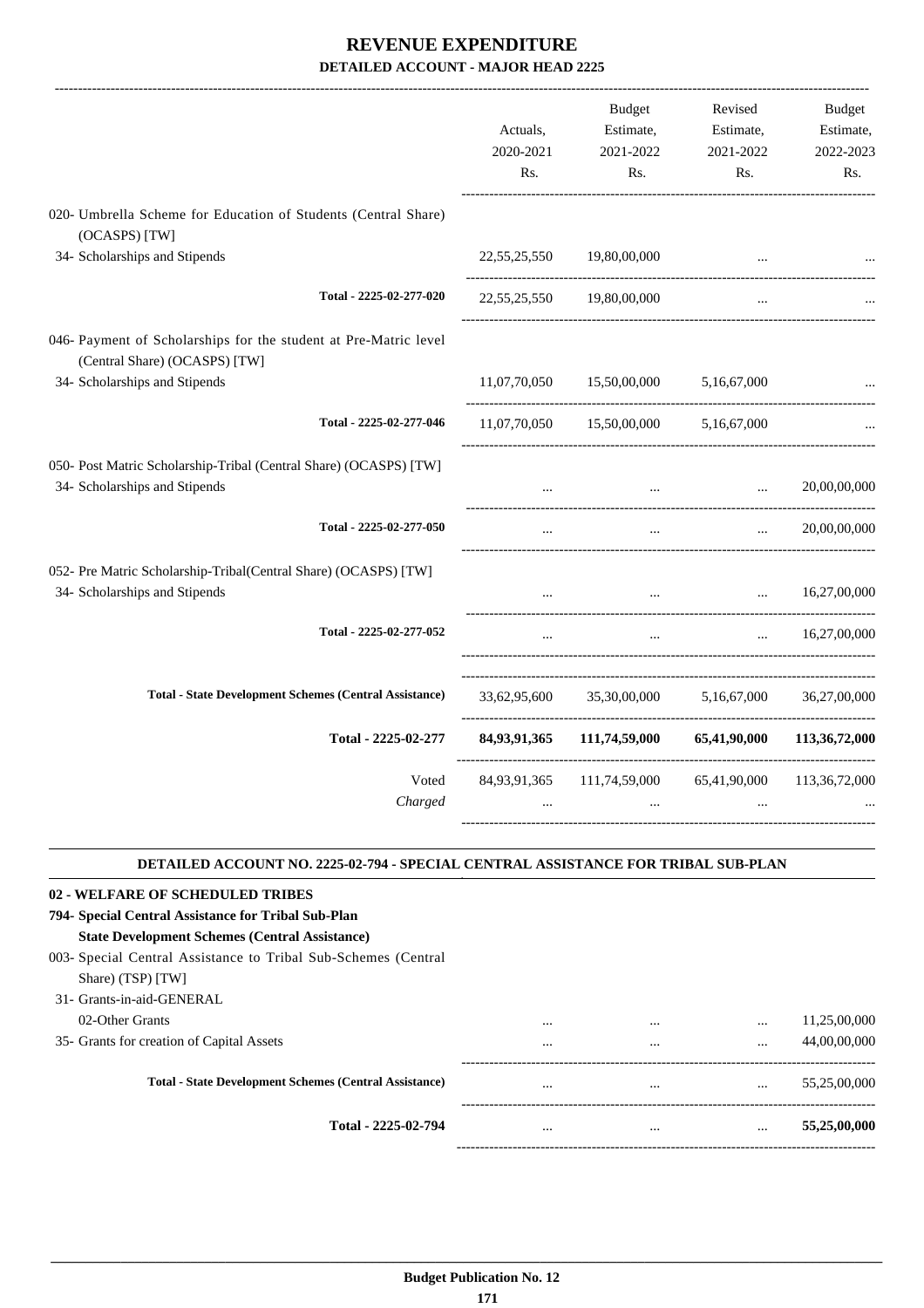|                                                            | Actuals,<br>2020-2021<br>Rs. | Budget<br>Estimate,<br>2021-2022<br>Rs.       | Revised<br>Estimate,<br>2021-2022<br>Rs. | Budget<br>Estimate,<br>2022-2023<br>Rs. |
|------------------------------------------------------------|------------------------------|-----------------------------------------------|------------------------------------------|-----------------------------------------|
| Voted<br>Charged                                           | $\ddotsc$<br>$\cdots$        | $\cdots$<br>$\cdots$                          | $\cdots$<br>$\cdots$                     | 55,25,00,000                            |
| DETAILED ACCOUNT NO. 2225-02-796 - TRIBAL AREAS SUB-PLAN   |                              |                                               |                                          |                                         |
| 02 - WELFARE OF SCHEDULED TRIBES                           |                              |                                               |                                          |                                         |
| 796- Tribal Areas Sub-Plan                                 |                              |                                               |                                          |                                         |
| <b>Administrative Expenditure</b>                          |                              |                                               |                                          |                                         |
| 016- Education Hostel Charges - Stipends [TW]              |                              |                                               |                                          |                                         |
| 34- Scholarships and Stipends                              |                              | 15,81,000 21,12,000 21,12,000                 |                                          | 21,54,000                               |
| Total - 2225-02-796-016                                    |                              | 15,81,000 21,12,000 21,12,000 21,54,000       |                                          |                                         |
| 017- Education Maintenance of Ashram Hostel [TW]           |                              |                                               |                                          |                                         |
| 34- Scholarships and Stipends                              |                              | 92,11,286 1,79,52,000 1,79,52,000 1,83,11,000 |                                          |                                         |
| Total - 2225-02-796-017                                    |                              | 92,11,286 1,79,52,000 1,79,52,000 1,83,11,000 |                                          |                                         |
| 018- Education Maintenance of Jhargram Adibasi Hostel [TW] |                              |                                               |                                          |                                         |
| 01- Salaries                                               |                              |                                               |                                          |                                         |
| 01-Pay                                                     | $\cdots$                     | $\cdots$                                      | $\cdots$                                 |                                         |
| 14-Grade Pay                                               | $\cdots$                     |                                               | $\cdots$                                 |                                         |
| 02-Dearness Allowance                                      |                              |                                               | $\cdots$                                 |                                         |
| 03-House Rent Allowance                                    | $\cdots$                     | $\cdots$                                      | $\cdots$                                 |                                         |
| 04-Ad hoc Bonus                                            | $\cdots$                     | $\cdots$                                      |                                          | $\cdots$                                |
| 07-Other Allowances                                        | $\cdots$                     |                                               | $\cdots$                                 | $\cdots$                                |
| 12-Medical Allowance                                       | $\cdots$                     |                                               |                                          |                                         |
| 02- Wages                                                  |                              | 21,000                                        | 21,000                                   | 21,000                                  |
| 11- Travel Expenses                                        | $\cdots$                     | 7,000                                         | 7,000                                    | 7,000                                   |
| 12- Medical Reimbursements under WBHS 2008                 | $\cdots$                     | 26,000                                        | 26,000                                   | 27,000                                  |
| 13- Office Expenses                                        |                              |                                               |                                          |                                         |
| 01-Electricity                                             |                              | 92,000                                        | 92,000                                   | 94,000                                  |
| 02-Telephone                                               |                              | 5,000                                         | 5,000                                    | 5,000                                   |
| 04-Other Office Expenses                                   |                              | 91,000                                        | 91,000                                   | 93,000                                  |
| Total - 2225-02-796-018-13                                 |                              | 1,88,000                                      | 1,88,000                                 | 1,92,000                                |
| 50- Other Charges                                          | $\cdots$                     | 1,63,000                                      | 1,63,000                                 | 1,68,000                                |
| Total - 2225-02-796-018                                    | $\cdots$                     | 4,05,000                                      | 4,05,000                                 | 4,15,000                                |
| 019- Education payment of compulsory charges [TW]          |                              |                                               |                                          |                                         |
| 34- Scholarships and Stipends                              | $\cdots$                     | 77,52,000                                     | 77,52,000                                | 79,07,000                               |
| Total - 2225-02-796-019                                    | $\cdots$                     | 77,52,000                                     | 77,52,000                                | 79,07,000                               |
|                                                            |                              |                                               |                                          |                                         |

020- Revitalisation of sick LAMPs [TW]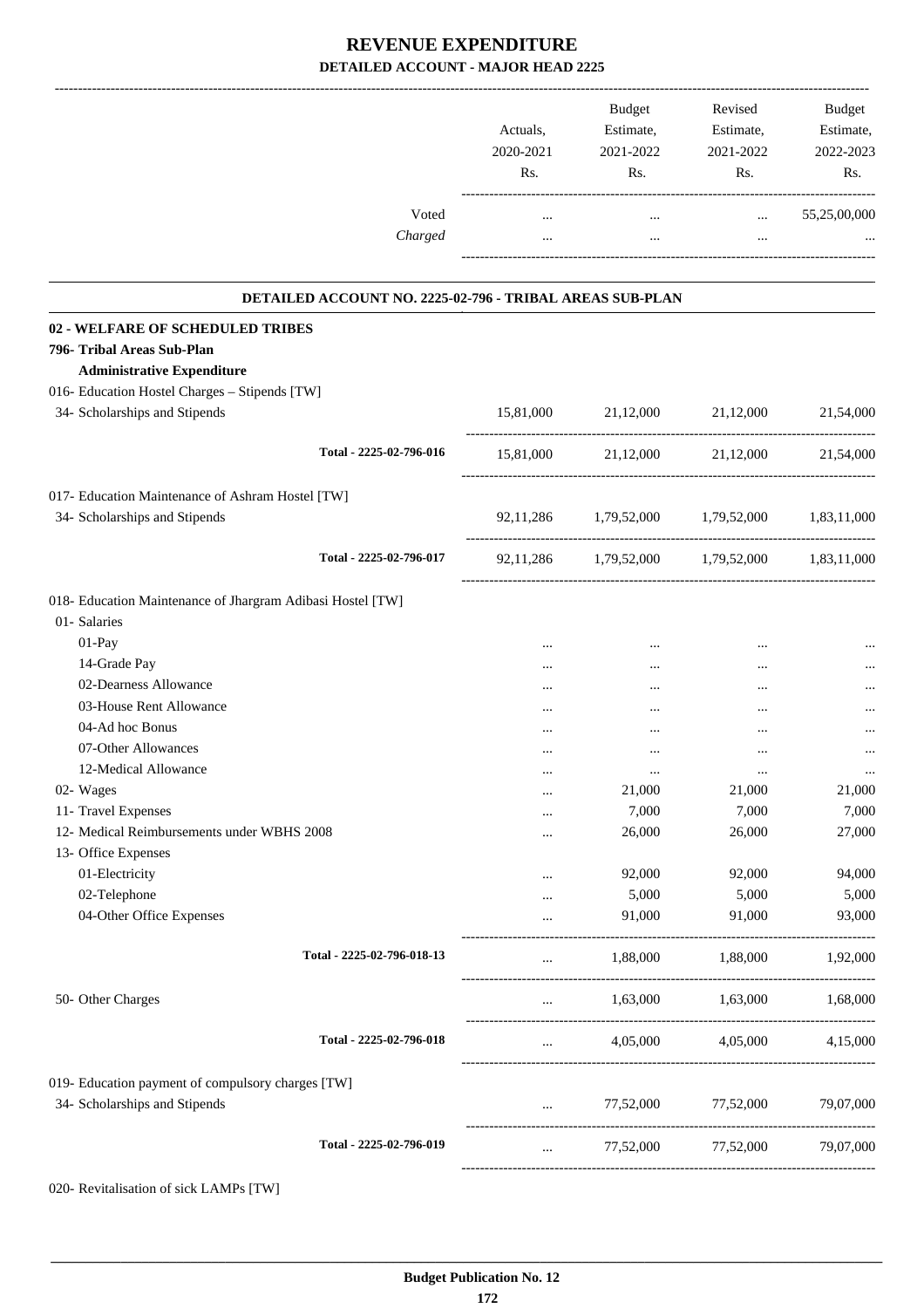-------------------------------------------------------------------------------------------------------------------------------------------------------------------------------

|                                                                                                      |                         | Actuals,<br>2020-2021<br>Rs.                   | <b>Budget</b><br>Estimate,<br>2021-2022<br>Rs. | Revised<br>Estimate,<br>2021-2022<br>Rs.  | <b>Budget</b><br>Estimate,<br>2022-2023<br>Rs. |
|------------------------------------------------------------------------------------------------------|-------------------------|------------------------------------------------|------------------------------------------------|-------------------------------------------|------------------------------------------------|
| 31- Grants-in-aid-GENERAL                                                                            |                         |                                                |                                                |                                           |                                                |
| 02-Other Grants                                                                                      |                         |                                                |                                                | 18,19,000 16,20,000 18,19,000 18,37,000   |                                                |
|                                                                                                      | Total - 2225-02-796-020 |                                                |                                                | 18,19,000 16,20,000 18,19,000 18,37,000   |                                                |
| 021- Miscellaneous expenditure of W.B.T.D.C.C. & LAMPs [TW]<br>31- Grants-in-aid-GENERAL             |                         |                                                |                                                |                                           |                                                |
| 02-Other Grants                                                                                      |                         |                                                |                                                | 35,81,000 23,89,000 35,81,000 36,17,000   |                                                |
|                                                                                                      | Total - 2225-02-796-021 |                                                |                                                | 35,81,000 23,89,000 35,81,000 36,17,000   |                                                |
| 022- Grant to WBTDCC for minor forest produce operation [TW]<br>31- Grants-in-aid-GENERAL            |                         |                                                |                                                |                                           |                                                |
| 02-Other Grants                                                                                      |                         | $\mathbf{1}$ and $\mathbf{1}$ and $\mathbf{1}$ |                                                | 2,57,55,000 2,57,55,000                   | 2,60,00,000                                    |
|                                                                                                      | Total - 2225-02-796-022 |                                                |                                                | $2,57,55,000$ $2,57,55,000$ $2,60,00,000$ |                                                |
| 023- Improvement of residential schools for Girls at Belpahari [TW]<br>34- Scholarships and Stipends |                         |                                                |                                                | $11,22,000$ $11,22,000$ $11,44,000$       |                                                |
|                                                                                                      | Total - 2225-02-796-023 | $\cdots$                                       |                                                | 11,22,000 11,22,000 11,44,000             |                                                |
| 024- Grant-in-Aid to Myel Lyang Lepcha development Board [TW]<br>31- Grants-in-aid-GENERAL           |                         |                                                |                                                |                                           |                                                |
| 02-Other Grants                                                                                      |                         |                                                | 92,12,000 1,32,87,000 92,12,000                |                                           | 93,04,000                                      |
|                                                                                                      | Total - 2225-02-796-024 |                                                |                                                | 92,12,000 1,32,87,000 92,12,000 93,04,000 |                                                |
| 083- Setting up of West Bengal Limbu Development Board [TW]<br>31- Grants-in-aid-GENERAL             |                         |                                                |                                                |                                           |                                                |
| 02-Other Grants                                                                                      |                         | 9,95,000                                       | 20,00,000                                      | 9,95,000                                  | 10,05,000                                      |
|                                                                                                      | Total - 2225-02-796-083 | 9,95,000                                       | 20,00,000                                      | 9,95,000                                  | 10,05,000                                      |
| 108- Grants to Tamang Development and Cultural Board [TW]<br>31- Grants-in-aid-GENERAL               |                         |                                                |                                                |                                           |                                                |
| 02-Other Grants                                                                                      |                         | $\mathbf{r}$ , and $\mathbf{r}$                |                                                | and the state of the state of the         | 5,00,000                                       |
|                                                                                                      | Total - 2225-02-796-108 |                                                | $\cdots$                                       | $\mathbf{1}$                              | 5,00,000                                       |
| 109- Grants to Sherpa Cultural Board [TW]<br>31- Grants-in-aid-GENERAL                               |                         |                                                |                                                |                                           |                                                |
| 02-Other Grants                                                                                      |                         | 5,97,000                                       | 12,50,000                                      | 5,97,000                                  | 6,03,000                                       |
| 36- Grants-in-aid-Salaries                                                                           |                         | 1,20,000                                       | 1,30,000                                       | 1,24,000                                  | 1,30,000                                       |
|                                                                                                      | Total - 2225-02-796-109 | 7,17,000                                       |                                                | 13,80,000 7,21,000                        | 7,33,000                                       |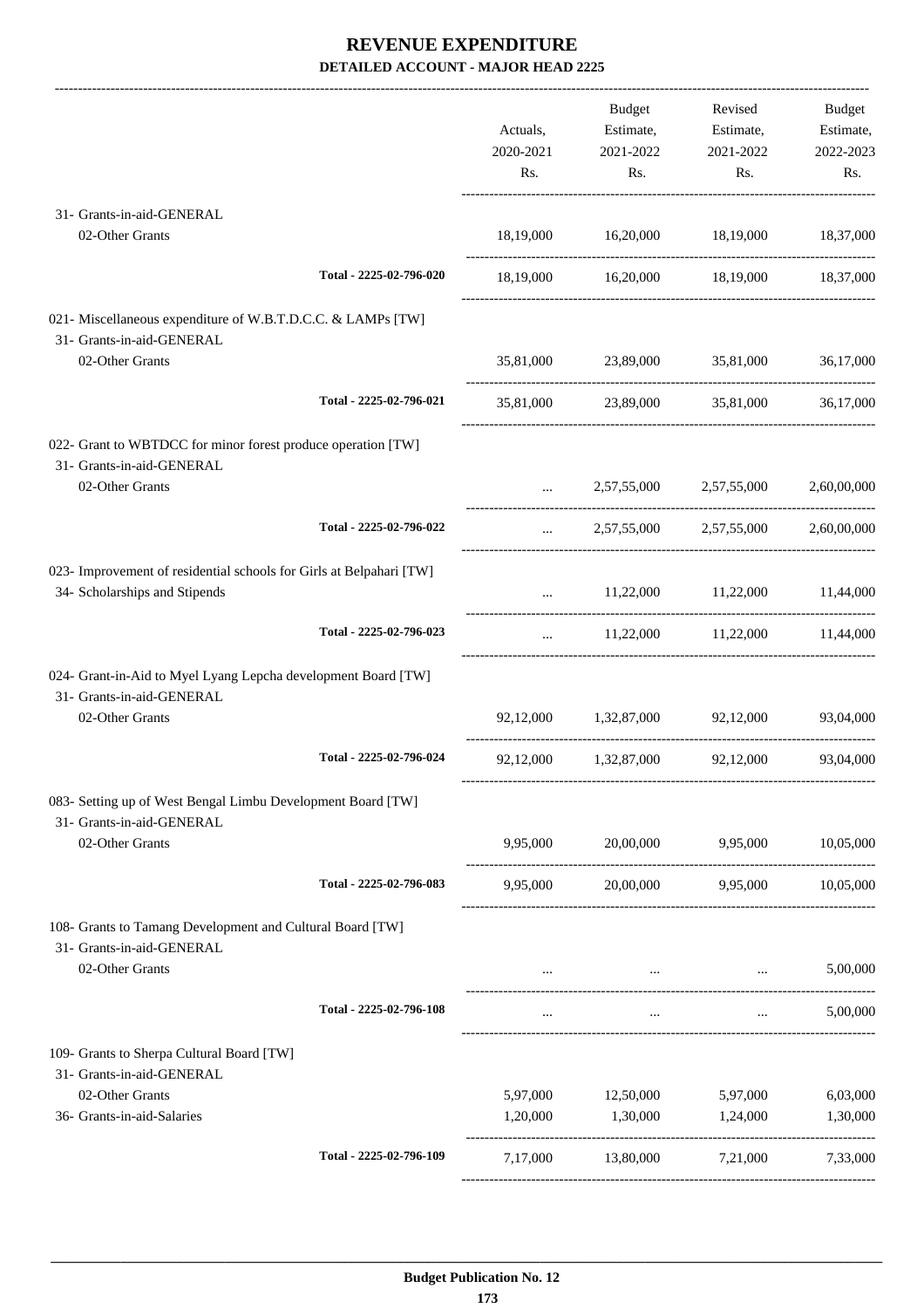|                                                                                                                 |                                           | Actuals,<br>2020-2021<br>Rs. | Budget<br>Estimate,<br>2021-2022<br>Rs. | Revised<br>Estimate,<br>2021-2022<br>Rs.            | Budget<br>Estimate,<br>2022-2023<br>Rs. |
|-----------------------------------------------------------------------------------------------------------------|-------------------------------------------|------------------------------|-----------------------------------------|-----------------------------------------------------|-----------------------------------------|
| 110- Grants to Bhutia Development Board [TW]                                                                    |                                           |                              |                                         |                                                     |                                         |
| 31- Grants-in-aid-GENERAL                                                                                       |                                           |                              |                                         |                                                     |                                         |
| 02-Other Grants                                                                                                 |                                           | 3,97,000                     | 8,10,000                                | 3,97,000                                            | 4,01,000                                |
|                                                                                                                 | Total - 2225-02-796-110                   |                              |                                         | 3,97,000 8,10,000 3,97,000                          | 4,01,000                                |
| 111- Hostel Grants to WB S.C. & S.T. D & F Corporation for Tribal<br>Students [TW]<br>31- Grants-in-aid-GENERAL |                                           |                              |                                         |                                                     |                                         |
| 02-Other Grants<br>113- Setting up of West Bengal Adibasi Development and Culture<br>Board [TW]                 |                                           |                              |                                         |                                                     |                                         |
| 31- Grants-in-aid-GENERAL                                                                                       |                                           |                              |                                         |                                                     |                                         |
| 02-Other Grants<br>36- Grants-in-aid-Salaries                                                                   |                                           | $\cdots$                     | 1,10,000                                | 1,10,000                                            | 1,10,000                                |
|                                                                                                                 | Total - 2225-02-796-113                   | $\cdots$                     | 1,10,000                                | 1,10,000                                            | 1,10,000                                |
| 115- Epidemiological Study on Anemia, Sickle Cell Diseases [TW]<br>31- Grants-in-aid-GENERAL                    |                                           |                              |                                         |                                                     |                                         |
| 02-Other Grants<br>35- Grants for creation of Capital Assets                                                    |                                           |                              | $\cdots$                                | $\cdots$                                            | 1,00,000                                |
|                                                                                                                 | Total - 2225-02-796-115                   | $\ldots$                     | $\cdots$                                | $\cdots$                                            | 1.00.000                                |
| 117- Grants for Pay and Allowances of the employees of WBTDCC                                                   |                                           |                              |                                         |                                                     |                                         |
| Ltd. [TW]                                                                                                       |                                           |                              |                                         |                                                     |                                         |
| 36- Grants-in-aid-Salaries                                                                                      |                                           | 4,50,00,000                  |                                         | 5,95,08,000 6,18,00,000                             | 7,00,00,000                             |
|                                                                                                                 | Total - 2225-02-796-117                   |                              |                                         | 4,50,00,000 5,95,08,000 6,18,00,000 7,00,00,000     |                                         |
| 118- Grants for Pay and Allowances of the employees of LAMPS<br>[TW]                                            |                                           |                              |                                         |                                                     |                                         |
| 36- Grants-in-aid-Salaries                                                                                      |                                           |                              |                                         | 7,00,00,000 7,90,16,000 7,90,16,000 9,00,00,000     |                                         |
|                                                                                                                 | Total - 2225-02-796-118                   |                              |                                         | 7,00,00,000 7,90,16,000 7,90,16,000 9,00,00,000     |                                         |
|                                                                                                                 | <b>Total - Administrative Expenditure</b> |                              |                                         | 14,25,13,286 21,52,18,000 21,27,49,000 23,35,38,000 |                                         |
| <b>State Development Schemes</b>                                                                                |                                           |                              |                                         |                                                     |                                         |
| 056- Hostel Charges [TW]<br>34- Scholarships and Stipends                                                       |                                           |                              |                                         |                                                     |                                         |
|                                                                                                                 | Total - 2225-02-796-056                   |                              |                                         |                                                     |                                         |
|                                                                                                                 |                                           |                              |                                         |                                                     |                                         |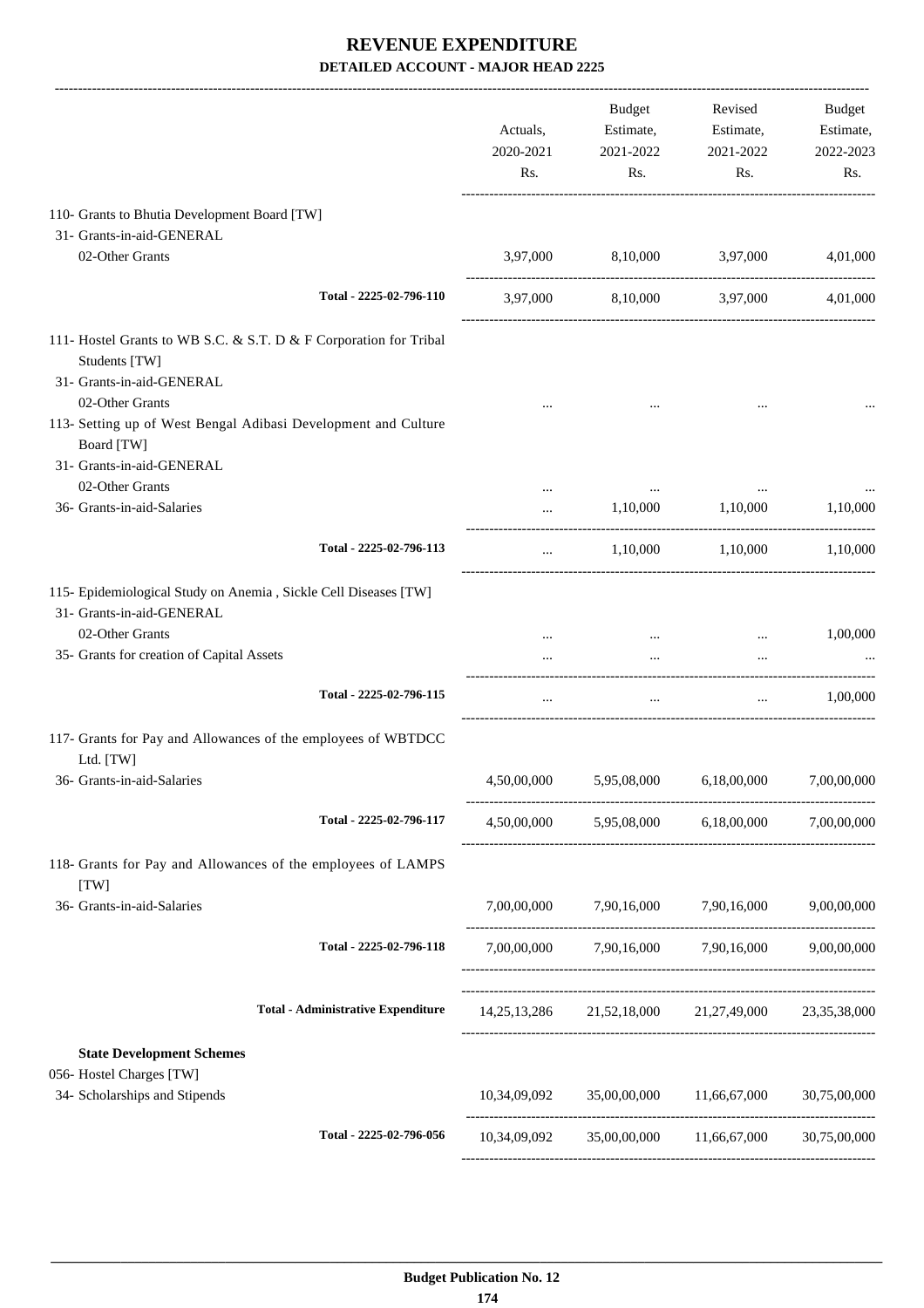|                                                                                                       |                         | Actuals,<br>2020-2021<br>Rs. | <b>Budget</b><br>Estimate,<br>2021-2022<br>Rs.      | Revised<br>Estimate,<br>2021-2022<br>Rs. | Budget<br>Estimate,<br>2022-2023<br>Rs. |
|-------------------------------------------------------------------------------------------------------|-------------------------|------------------------------|-----------------------------------------------------|------------------------------------------|-----------------------------------------|
| 058- Construction, improvement & Maintenance Of Ashram Hostels<br>and estt of Ashram-type school [TW] |                         |                              |                                                     |                                          |                                         |
| 27- Minor Works/ Maintenance                                                                          |                         | $\cdots$                     | 50,00,000                                           | 16,67,000                                | 52,50,000                               |
|                                                                                                       | Total - 2225-02-796-058 | $\cdots$                     | 50,00,000                                           | 16,67,000                                | 52,50,000                               |
| 059- Improvement of Residential School for Girls at Belpahari [TW]<br>27- Minor Works/ Maintenance    |                         | $\cdots$                     | 10,00,000                                           | 3,33,000                                 | 10,50,000                               |
|                                                                                                       | Total - 2225-02-796-059 | $\cdots$                     |                                                     | 10,00,000 3,33,000 10,50,000             |                                         |
| 060- Completion of Hostels taken up earlier with Govt. Grants [TW]                                    |                         |                              |                                                     |                                          |                                         |
| 27- Minor Works/ Maintenance                                                                          |                         | $\cdots$                     | 5,00,000                                            | 1,67,000                                 | 5,25,000                                |
|                                                                                                       | Total - 2225-02-796-060 | $\cdots$                     |                                                     | 5,00,000 1,67,000                        | 5,25,000                                |
| 062- Construction of Government Hostels for Boys (State's Share)                                      |                         |                              |                                                     |                                          |                                         |
| [TW]<br>27- Minor Works/ Maintenance                                                                  |                         |                              | 30,00,000                                           | 10,00,000                                | 31,50,000                               |
|                                                                                                       | Total - 2225-02-796-062 | $\cdots$                     | 30,00,000                                           | 10,00,000                                | 31,50,000                               |
| 063- Schedule Tribe trainees in vocational training [TW]                                              |                         |                              |                                                     |                                          |                                         |
| 34- Scholarships and Stipends                                                                         |                         | $\cdots$                     | 2,50,000                                            | 84,000                                   | 2,63,000                                |
| 50- Other Charges                                                                                     |                         |                              | 2,50,000                                            | 36,000                                   | 2,63,000                                |
|                                                                                                       | Total - 2225-02-796-063 | $\cdots$                     | 5,00,000                                            | 1,20,000                                 | 5,26,000                                |
| 064- Modernisation of existing Training Centres [TW]                                                  |                         |                              |                                                     |                                          |                                         |
| 50- Other Charges                                                                                     |                         |                              | 2,50,000<br>$\cdots$ . The same state $\cdots$      | 36,000                                   | 2,63,000                                |
|                                                                                                       | Total - 2225-02-796-064 |                              | <b>ARCHITECT</b>                                    | 2,50,000 36,000 2,63,000                 |                                         |
| 065- Tribal Music and Dance [TW]                                                                      |                         |                              |                                                     |                                          |                                         |
| 31- Grants-in-aid-GENERAL<br>02-Other Grants                                                          |                         |                              | 97,47,625 $1,50,00,000$ $1,09,26,000$ $1,57,50,000$ |                                          |                                         |
| 50- Other Charges                                                                                     |                         | $\cdots$                     | $\ldots$                                            |                                          |                                         |
|                                                                                                       | Total - 2225-02-796-065 |                              | 97,47,625 1,50,00,000 1,09,26,000 1,57,50,000       |                                          |                                         |
| 066- Tribal Research & Training [TW]                                                                  |                         |                              |                                                     |                                          |                                         |
| 50- Other Charges                                                                                     |                         |                              |                                                     | 5,00,000 1,67,000 5,25,000               |                                         |
|                                                                                                       | Total - 2225-02-796-066 | $\cdots$                     |                                                     | 5,00,000 1,67,000 5,25,000               |                                         |
| 067- Roads, Bridges and Culverts [TW]                                                                 |                         |                              |                                                     |                                          |                                         |
| 27- Minor Works/ Maintenance                                                                          |                         | $\cdots$                     | $\cdots$                                            | $\cdots$                                 |                                         |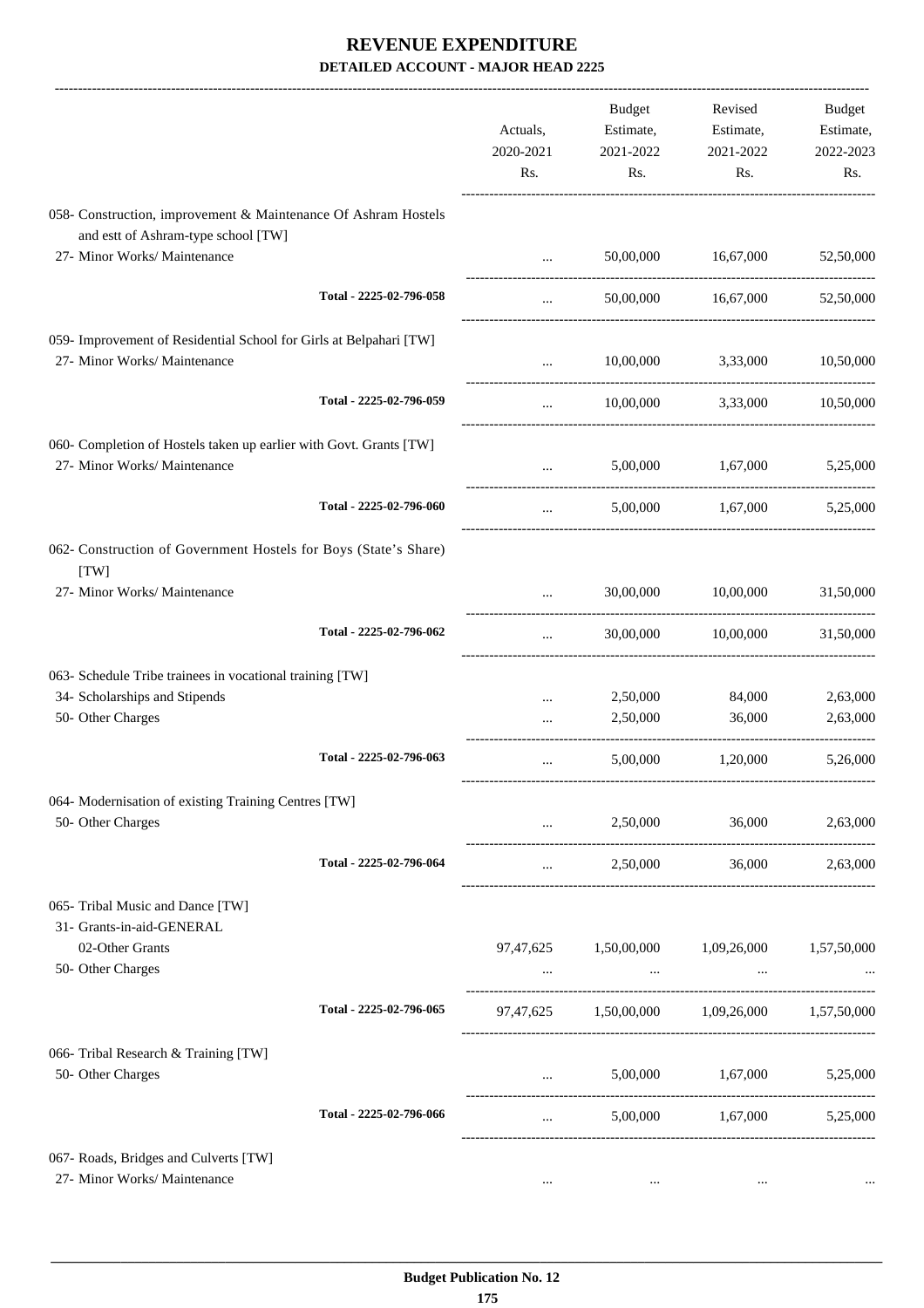|                                                                                                                                                                 |                         | Actuals,<br>2020-2021<br>Rs. | <b>Budget</b><br>Estimate,<br>2021-2022<br>Rs.        | Revised<br>Estimate,<br>2021-2022<br>Rs. | Budget<br>Estimate,<br>2022-2023<br>Rs. |
|-----------------------------------------------------------------------------------------------------------------------------------------------------------------|-------------------------|------------------------------|-------------------------------------------------------|------------------------------------------|-----------------------------------------|
| 068- Promotion of Tribal Literacy & Cultural activities [TW]                                                                                                    |                         |                              |                                                       |                                          |                                         |
| 31- Grants-in-aid-GENERAL                                                                                                                                       |                         |                              |                                                       |                                          |                                         |
| 02-Other Grants                                                                                                                                                 |                         | 8,72,88,766                  | 6,00,00,000                                           | 3,29,33,000                              | 6,30,00,000                             |
| 50- Other Charges                                                                                                                                               |                         | 44,37,968                    | 2,00,00,000                                           | 1,42,00,000                              | 2,10,00,000                             |
|                                                                                                                                                                 | Total - 2225-02-796-068 |                              | 9,17,26,734 8,00,00,000 4,71,33,000 8,40,00,000       |                                          |                                         |
| 069- Aid to voluntary agencies working for development of Schedule<br>Tribes [TW]                                                                               |                         |                              |                                                       |                                          |                                         |
| 31- Grants-in-aid-GENERAL                                                                                                                                       |                         |                              |                                                       |                                          |                                         |
| 02-Other Grants                                                                                                                                                 |                         |                              | 50,00,000                                             | 16,67,000                                | 52,50,000                               |
|                                                                                                                                                                 | Total - 2225-02-796-069 | $\cdots$                     |                                                       | 50,00,000 16,67,000                      | 52,50,000                               |
| 070- Infrastructure Development Programme [TW]                                                                                                                  |                         |                              |                                                       |                                          |                                         |
| 50- Other Charges                                                                                                                                               |                         |                              | $1,06,02,247$ $1,00,00,000$                           | 33,33,000                                | 1,05,00,000                             |
|                                                                                                                                                                 | Total - 2225-02-796-070 |                              | $1,06,02,247$ $1,00,00,000$ $33,33,000$ $1,05,00,000$ |                                          |                                         |
| 073- Old Age Pension to schedule Tribes [TW]<br>31- Grants-in-aid-GENERAL<br>02-Other Grants<br>074- Stipend for Tribal boys and Girls for Quality Education at |                         |                              |                                                       |                                          |                                         |
| Primary level as feeder to Eklabya Model Primary schools [TW]<br>34- Scholarships and Stipends                                                                  |                         | 17,13,800                    | 1,00,00,000                                           | 33,33,000                                | 1,05,00,000                             |
|                                                                                                                                                                 | Total - 2225-02-796-074 | 17,13,800                    | 1,00,00,000                                           | 33,33,000                                | 1,05,00,000                             |
| 075- Establishment of Village Grain Banks [TW]<br>31- Grants-in-aid-GENERAL                                                                                     |                         |                              |                                                       |                                          |                                         |
| 02-Other Grants                                                                                                                                                 |                         | $\cdots$                     | 10,00,000                                             | 3,33,000                                 | 10,50,000                               |
|                                                                                                                                                                 | Total - 2225-02-796-075 | $\cdots$                     |                                                       | $10,00,000$ $3,33,000$ $10,50,000$       |                                         |
| 076- Grants-in-Aid to Mayel Lyang Lepcha Development Board[TW]<br>[TW]                                                                                          |                         |                              |                                                       |                                          |                                         |
| 31- Grants-in-aid-GENERAL                                                                                                                                       |                         |                              |                                                       |                                          |                                         |
| 02-Other Grants                                                                                                                                                 |                         | $\cdots$                     | 5,00,00,000                                           | 1,66,67,000                              | 3,25,00,000                             |
| 35- Grants for creation of Capital Assets                                                                                                                       |                         | 2,50,00,000                  | 15,00,00,000                                          | 5,00,00,000                              | 12,75,00,000                            |
|                                                                                                                                                                 | Total - 2225-02-796-076 | 2,50,00,000                  | 20,00,00,000                                          | 6,66,67,000                              | 16,00,00,000                            |
| 077- Procurement & Distribution of Bi-cycles to ST Students [TW]<br>31- Grants-in-aid-GENERAL                                                                   |                         |                              |                                                       |                                          |                                         |
| 02-Other Grants                                                                                                                                                 |                         | 30,19,40,000                 | 19,84,00,000                                          | 6,61,33,000                              | 15,83,20,000                            |
| 50- Other Charges                                                                                                                                               |                         | $\cdots$                     | $\cdots$                                              | $\cdots$                                 |                                         |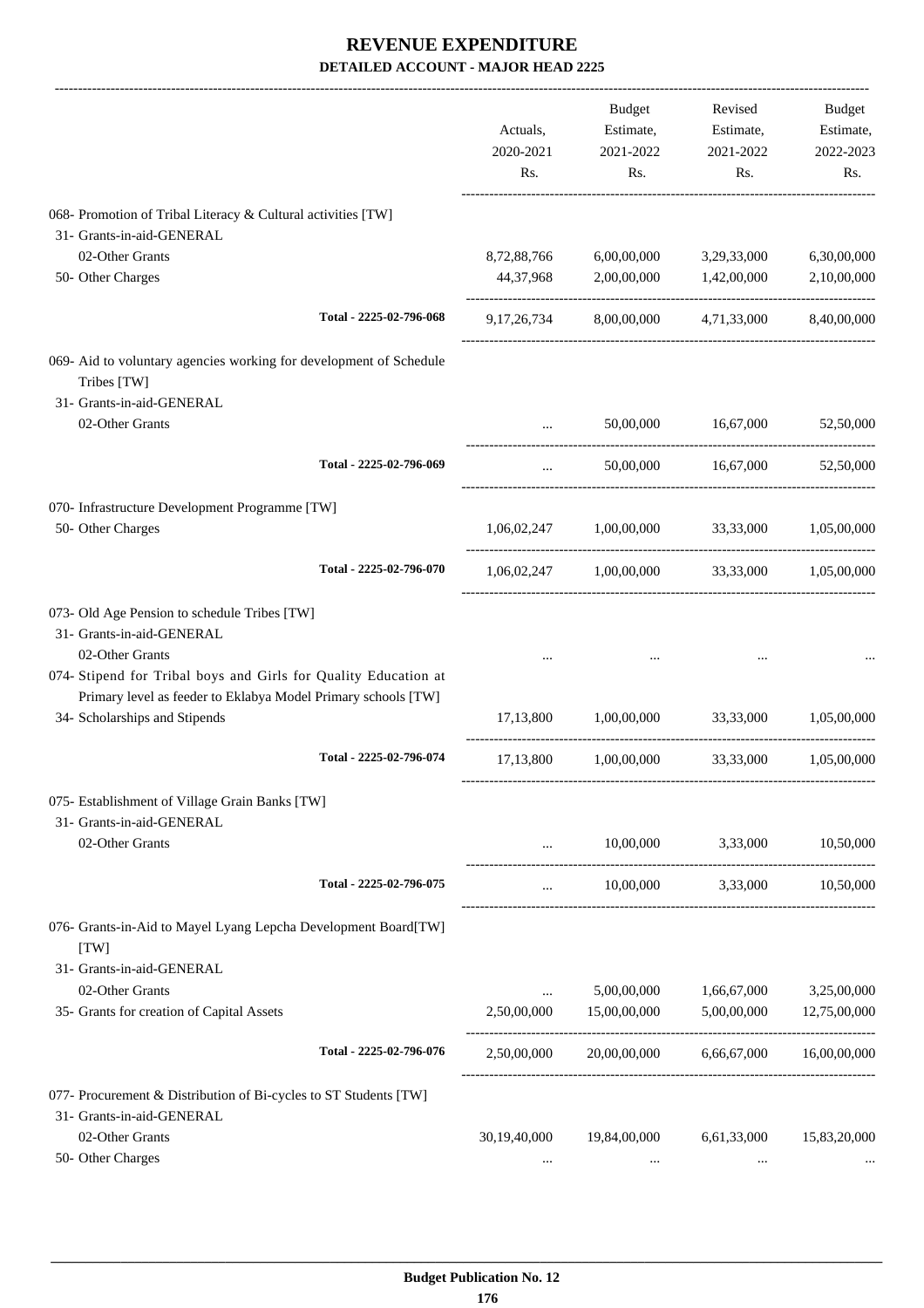|                                                                              |                         | Actuals,<br>2020-2021<br>Rs. | <b>Budget</b><br>Estimate,<br>2021-2022<br>Rs.     | Revised<br>Estimate,<br>2021-2022<br>Rs. | Budget<br>Estimate,<br>2022-2023<br>Rs. |
|------------------------------------------------------------------------------|-------------------------|------------------------------|----------------------------------------------------|------------------------------------------|-----------------------------------------|
|                                                                              | Total - 2225-02-796-077 |                              | 30,19,40,000 19,84,00,000 6,61,33,000 15,83,20,000 |                                          |                                         |
| 078- Grants to Tamang Development and Cultural Board [TW]                    |                         |                              |                                                    |                                          |                                         |
| 31- Grants-in-aid-GENERAL<br>02-Other Grants                                 |                         |                              |                                                    |                                          |                                         |
| 35- Grants for creation of Capital Assets                                    |                         | 2,50,00,000                  | 10,00,00,000 3,33,33,000                           | 2,00,00,000 66,67,000                    | 2,10,00,000<br>8,50,00,000              |
|                                                                              | Total - 2225-02-796-078 |                              | 2,50,00,000 12,00,00,000                           | 4,00,00,000                              | 10,60,00,000                            |
|                                                                              |                         |                              |                                                    |                                          |                                         |
| 079- Grants to Sherpa Cultural Board [TW]<br>31- Grants-in-aid-GENERAL       |                         |                              |                                                    |                                          |                                         |
| 02-Other Grants                                                              |                         | $\cdots$                     |                                                    | 2,50,00,000 83,33,000                    | 2,62,50,000                             |
| 35- Grants for creation of Capital Assets                                    |                         | 2,50,00,000                  | 15,00,00,000 5,00,00,000 15,75,00,000              |                                          |                                         |
|                                                                              | Total - 2225-02-796-079 |                              | 2,50,00,000 17,50,00,000 5,83,33,000 18,37,50,000  |                                          |                                         |
| 080- Grants to Bhutia Development Board [TW]                                 |                         |                              |                                                    |                                          |                                         |
| 31- Grants-in-aid-GENERAL                                                    |                         |                              |                                                    |                                          |                                         |
| 02-Other Grants                                                              |                         | $\cdots$                     | 2,00,00,000                                        | 66,67,000                                | 2,10,00,000                             |
| 35- Grants for creation of Capital Assets                                    |                         | 2,50,00,000                  | 11,00,00,000                                       | 3,66,67,000                              | 11,55,00,000                            |
| 36- Grants-in-aid-Salaries                                                   |                         |                              | 5,00,000                                           | 1,67,000                                 | 5,25,000                                |
|                                                                              | Total - 2225-02-796-080 |                              | 2,50,00,000 13,05,00,000                           |                                          | 4,35,01,000 13,70,25,000                |
| 081- Setting up of West Bengal Limbu Development Board [TW]                  |                         |                              |                                                    |                                          |                                         |
| 31- Grants-in-aid-GENERAL                                                    |                         |                              |                                                    |                                          |                                         |
| 02-Other Grants<br>35- Grants for creation of Capital Assets                 |                         | 1,12,50,000                  | 1,37,50,000 5,50,00,000 1,83,33,000                | 1,50,00,000 50,00,000 1,57,50,000        | 5,77,50,000                             |
|                                                                              |                         |                              |                                                    |                                          |                                         |
|                                                                              | Total - 2225-02-796-081 |                              | 2,50,00,000 7,00,00,000 2,33,33,000 7,35,00,000    |                                          |                                         |
| 082- Paschimbanga Santhali Academy (PBSA) [TW]                               |                         |                              |                                                    |                                          |                                         |
| 31- Grants-in-aid-GENERAL                                                    |                         |                              |                                                    |                                          |                                         |
| 02-Other Grants                                                              |                         | 1,00,00,000                  | 1,00,00,000                                        |                                          | 33,33,000 1,05,00,000                   |
| 36- Grants-in-aid-Salaries                                                   |                         |                              | $3,83,000$ $50,00,000$ $16,67,000$                 |                                          | 52,50,000                               |
|                                                                              | Total - 2225-02-796-082 |                              | 1,03,83,000 1,50,00,000 50,00,000 1,57,50,000      |                                          |                                         |
| 084- Setting up of West Bengal Adibasi Development and Culture<br>Board [TW] |                         |                              |                                                    |                                          |                                         |
| 31- Grants-in-aid-GENERAL                                                    |                         |                              |                                                    |                                          |                                         |
| 02-Other Grants                                                              |                         | 1,00,00,000                  | 2,00,00,000                                        | 66,67,000                                | 2,10,00,000                             |
| 35- Grants for creation of Capital Assets                                    |                         | 9,00,00,000                  |                                                    | 3,00,00,000 1,00,00,000                  | 3,15,00,000                             |
|                                                                              | Total - 2225-02-796-084 | 10,00,00,000                 |                                                    | 5,00,00,000 1,66,67,000 5,25,00,000      |                                         |
|                                                                              |                         |                              |                                                    |                                          |                                         |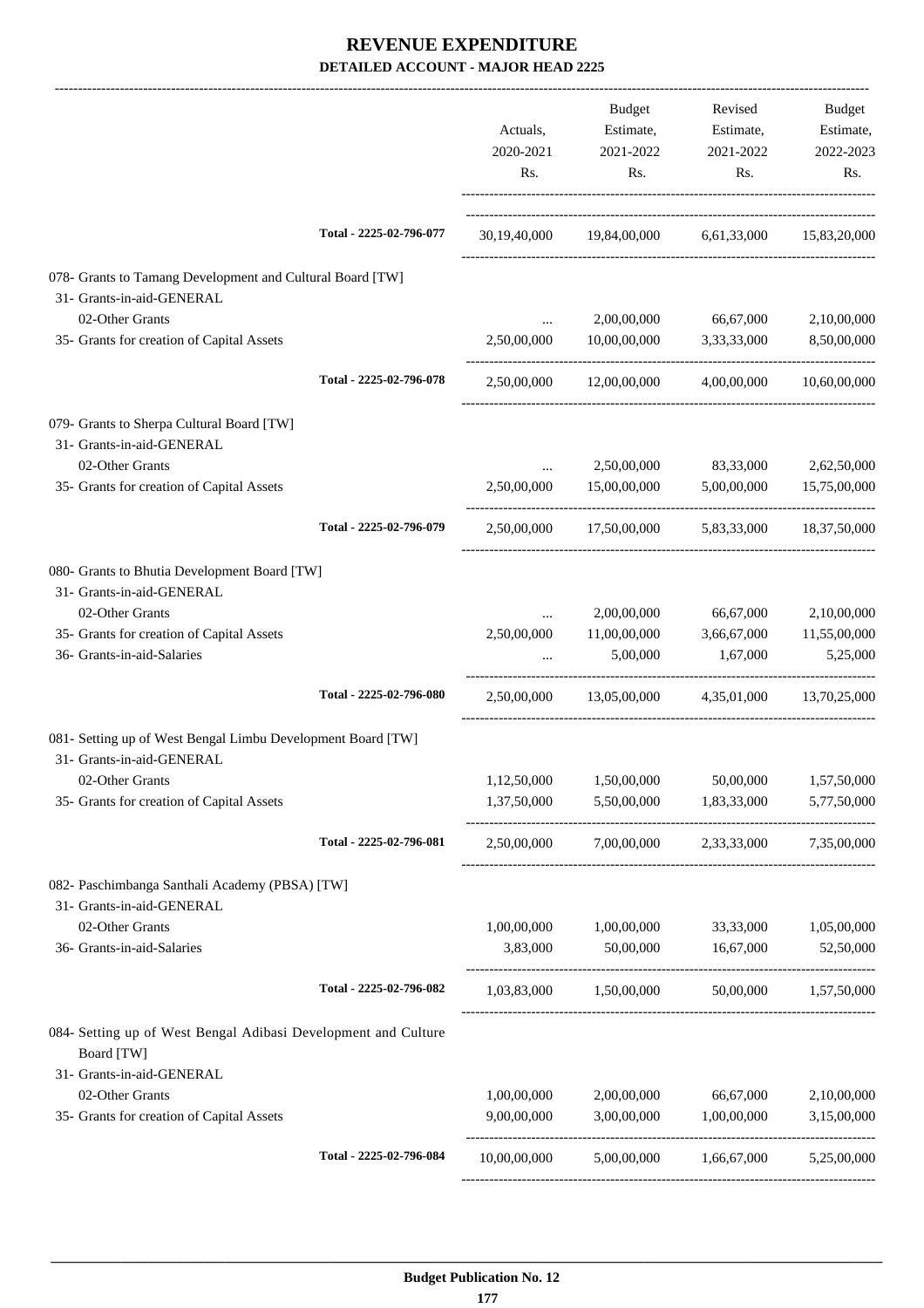|                                                                                                                                                                                                                         | Actuals,<br>2020-2021<br>Rs. | Budget<br>Estimate,<br>2021-2022<br>Rs.                       | Revised<br>Estimate,<br>2021-2022<br>Rs.                                     | Budget<br>Estimate,<br>2022-2023<br>Rs. |
|-------------------------------------------------------------------------------------------------------------------------------------------------------------------------------------------------------------------------|------------------------------|---------------------------------------------------------------|------------------------------------------------------------------------------|-----------------------------------------|
| 086- SC, ST, OBC Dev & Fin. Corporation for Miscellaneous<br>Contingent Expenditure [TW]<br>31- Grants-in-aid-GENERAL                                                                                                   |                              |                                                               |                                                                              |                                         |
| 02-Other Grants                                                                                                                                                                                                         | 2,25,00,000                  | 6,00,00,000                                                   | 2,00,00,000                                                                  | 4,30,00,000                             |
| Total - 2225-02-796-086                                                                                                                                                                                                 |                              | 2,25,00,000 6,00,00,000 2,00,00,000 4,30,00,000               |                                                                              |                                         |
| 087- Promotion for Games & Sports[TW] [TW]<br>31- Grants-in-aid-GENERAL                                                                                                                                                 |                              |                                                               |                                                                              |                                         |
| 02-Other Grants                                                                                                                                                                                                         | $\cdots$                     |                                                               | 1,00,00,000 33,33,000                                                        | 1,05,00,000                             |
| Total - 2225-02-796-087                                                                                                                                                                                                 | $\cdots$                     |                                                               | 1,00,00,000 33,33,000 1,05,00,000                                            |                                         |
| 112- West Bengal Kendu Leaves Collectors Social Security Scheme -<br>2015 [TW]                                                                                                                                          |                              |                                                               |                                                                              |                                         |
| 31- Grants-in-aid-GENERAL<br>02-Other Grants                                                                                                                                                                            | $\cdots$                     |                                                               | 3,50,00,000 1,16,67,000                                                      | 3,67,50,000                             |
| Total - 2225-02-796-112                                                                                                                                                                                                 | $\cdots$                     |                                                               | 3,50,00,000 1,16,67,000                                                      | 3,67,50,000                             |
| 119- Expenditure for activities for arresting spread of COVID19 in the<br>tribal areas [TW]<br>31- Grants-in-aid-GENERAL                                                                                                |                              |                                                               |                                                                              |                                         |
| 02-Other Grants                                                                                                                                                                                                         | $\ddotsc$                    |                                                               | 1,00,00,000 33,33,000                                                        | 1,05,00,000                             |
| Total - 2225-02-796-119                                                                                                                                                                                                 | $\cdots$                     | 1,00,00,000                                                   |                                                                              | 33,33,000 1,05,00,000                   |
| <b>Total - State Development Schemes</b>                                                                                                                                                                                |                              | 77,70,22,498  155,56,50,000  54,48,49,000  143,34,34,000      |                                                                              |                                         |
| <b>State Development Schemes</b><br>116- Grants for Minor Forest Product (MFP) through Minimum<br>Support Price (MSP) Scheme under Vanabandhu Kalyan Yojana<br>(State Share) (OCASPS) [TW]<br>31- Grants-in-aid-GENERAL |                              |                                                               |                                                                              |                                         |
| 02-Other Grants                                                                                                                                                                                                         |                              | 1,30,98,000 10,11,00,000                                      |                                                                              |                                         |
| Total - 2225-02-796-116                                                                                                                                                                                                 |                              | 1,30,98,000 10,11,00,000                                      | $\cdots$                                                                     |                                         |
| 123- Minimum Support Price for Minor Forest Produce(MSP FOR<br>MFP)under Vanbandhu Kalyan Yojana (State Share) (OCASPS)<br>[TW]                                                                                         |                              |                                                               |                                                                              |                                         |
| 31- Grants-in-aid-GENERAL<br>02-Other Grants                                                                                                                                                                            |                              | and the state of the control of the state of the state of the | $\ddots$                                                                     | 13,00,00,000                            |
| Total - 2225-02-796-123                                                                                                                                                                                                 | $\cdots$                     |                                                               | $\mathbf{r}$ and $\mathbf{r}$ are all the set of the set of the $\mathbf{r}$ | $\ldots$ 13,00,00,000                   |
|                                                                                                                                                                                                                         |                              |                                                               |                                                                              |                                         |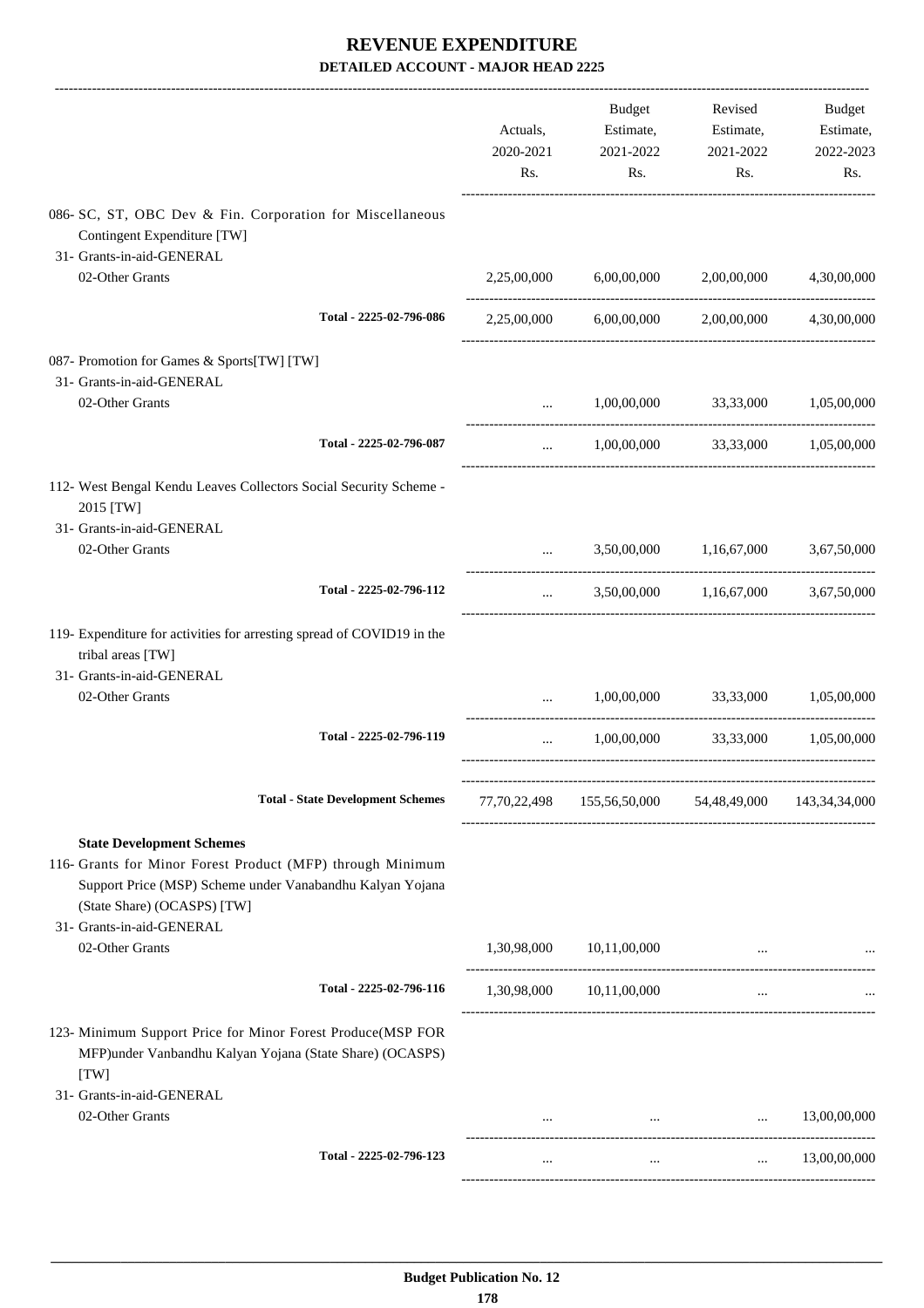|                                                                                                                                                    | Actuals,<br>2020-2021<br>Rs. | Budget<br>Estimate,<br>2021-2022<br>Rs. | Revised<br>Estimate,<br>2021-2022<br>Rs. | Budget<br>Estimate,<br>2022-2023<br>Rs. |
|----------------------------------------------------------------------------------------------------------------------------------------------------|------------------------------|-----------------------------------------|------------------------------------------|-----------------------------------------|
| <b>Total - State Development Schemes</b>                                                                                                           | 1,30,98,000                  | 10,11,00,000                            | $\ldots$ 13,00,00,000                    |                                         |
| <b>State Development Schemes (Central Assistance)</b><br>003- Development of Particularly Vulnerable Tribal Groups (TSP)<br>[TW]                   |                              |                                         |                                          |                                         |
| 31- Grants-in-aid-GENERAL                                                                                                                          |                              |                                         |                                          |                                         |
| 02-Other Grants                                                                                                                                    | 1,33,65,000                  |                                         |                                          |                                         |
| 35- Grants for creation of Capital Assets                                                                                                          | 3,85,75,000                  | $\cdots$                                |                                          |                                         |
| Total - 2225-02-796-003                                                                                                                            | 5,19,40,000                  | $\cdots$                                | $\cdots$                                 |                                         |
| 004- Research Information & Mass Education, Tribal Festivals and<br>others (Grant-in-Aid to Tribal Research Institutes) (OCASPS)<br>[TW]           |                              |                                         |                                          |                                         |
| 31- Grants-in-aid-GENERAL<br>02-Other Grants                                                                                                       |                              |                                         |                                          |                                         |
| 35- Grants for creation of Capital Assets                                                                                                          |                              |                                         |                                          |                                         |
| 005- Institution Support for Marketing and Development of Tribal<br>Products/Produce (TSP) [TW]<br>31- Grants-in-aid-GENERAL<br>02-Other Grants    |                              |                                         |                                          |                                         |
| 071- Provision against Grants-in-Aid received under Art.275(1) of the<br>Constitution (Central Share) (A275I) [TW]<br>31- Grants-in-aid-GENERAL    |                              |                                         |                                          |                                         |
| 02-Other Grants                                                                                                                                    | 2,95,50,000                  | 22,56,00,000                            | $\ddotsc$                                | 30,00,00,000                            |
| 35- Grants for creation of Capital Assets                                                                                                          | 37,45,64,000                 | 98,44,00,000                            |                                          | 110,00,00,000                           |
| Total - 2225-02-796-071                                                                                                                            | 40,41,14,000                 | 121,00,00,000                           | $\cdots$                                 | 140,00,00,000                           |
| 072- Provision against SCA for TSP (Central Share) (TSP) [TW]<br>31- Grants-in-aid-GENERAL                                                         |                              |                                         |                                          |                                         |
| 02-Other Grants                                                                                                                                    | 19,78,40,000                 | 47,00,00,000                            |                                          |                                         |
| 35- Grants for creation of Capital Assets                                                                                                          | 25,07,60,000                 | 23,00,00,000                            |                                          |                                         |
| Total - 2225-02-796-072                                                                                                                            | 44,86,00,000                 | 70,00,00,000                            | $\cdots$                                 |                                         |
| 085- Grants for Minor Forest Product (MFP)-MSP Scheme under<br>Vanabandhu Kalyan Yojana (Central Share) (OCASPS) [TW]<br>31- Grants-in-aid-GENERAL |                              |                                         |                                          |                                         |
| 02-Other Grants                                                                                                                                    |                              | 5,22,00,000                             |                                          |                                         |
| Total - 2225-02-796-085                                                                                                                            | $\cdots$                     | 5,22,00,000                             | $\cdots$                                 |                                         |
| 120- Development of Particularly Vulnerable Tribal Groups under                                                                                    |                              |                                         |                                          |                                         |

Vanbandhu Kalyan Yojana (Central Share) (TSP) [TW]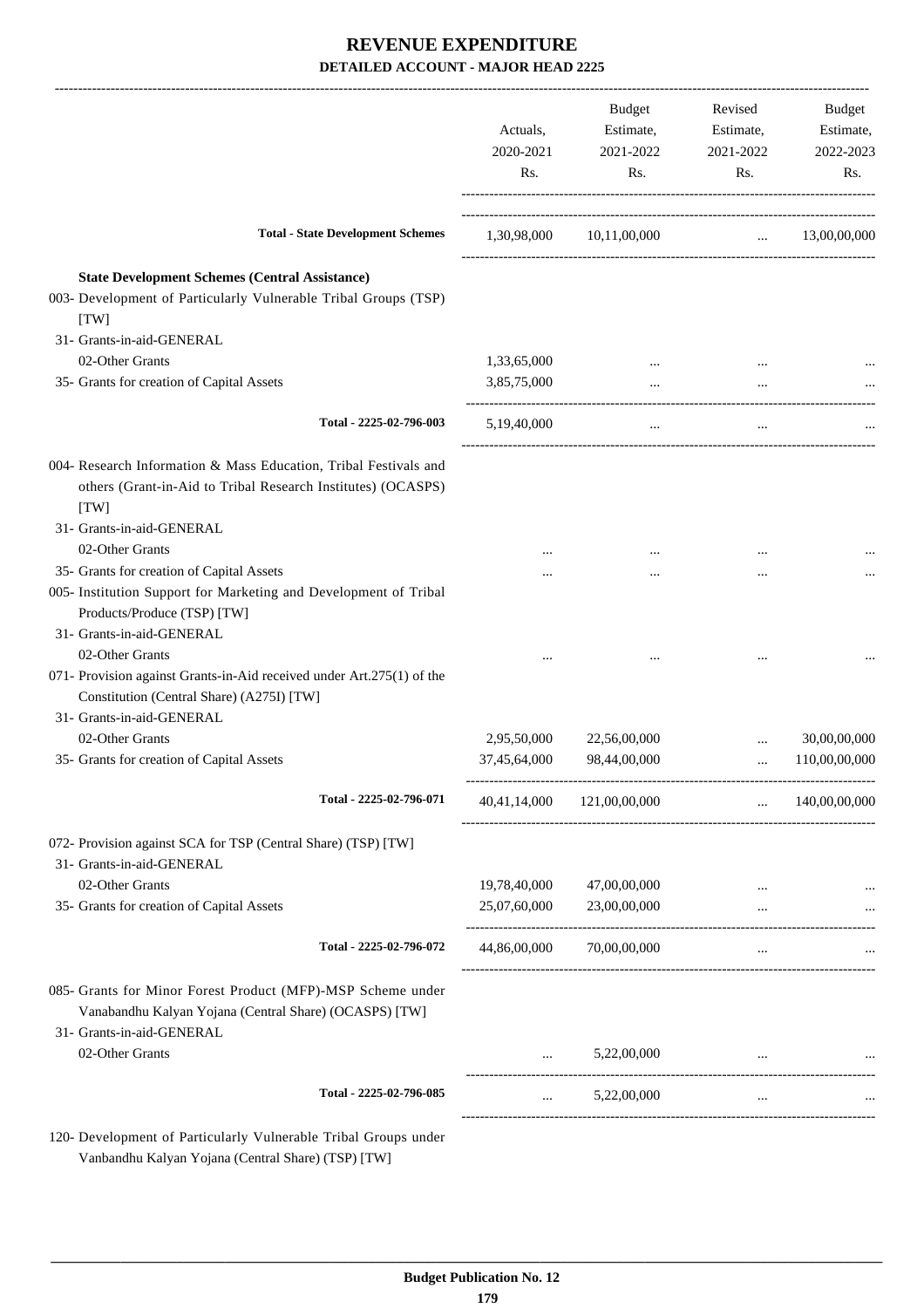|                                                                                                                                                                                   | Actuals,<br>2020-2021<br>Rs. | Budget<br>Estimate,<br>2021-2022<br>Rs.                            | Revised<br>Estimate,<br>2021-2022<br>Rs. | <b>Budget</b><br>Estimate,<br>2022-2023<br>Rs. |
|-----------------------------------------------------------------------------------------------------------------------------------------------------------------------------------|------------------------------|--------------------------------------------------------------------|------------------------------------------|------------------------------------------------|
| 31- Grants-in-aid-GENERAL                                                                                                                                                         |                              |                                                                    |                                          |                                                |
| 02-Other Grants                                                                                                                                                                   | $\cdots$                     | $\cdots$                                                           | $\cdots$                                 | 3,00,00,000                                    |
| 35- Grants for creation of Capital Assets                                                                                                                                         |                              | $\cdots$                                                           | $\cdots$                                 | 2,00,00,000                                    |
| Total - 2225-02-796-120                                                                                                                                                           | $\cdots$                     | $\cdots$                                                           | $\cdots$                                 | 5,00,00,000                                    |
| 122- Minimum Support Price for Minor Forest Produce(MSP FOR<br>MFP)under Vanbandhu Kalyan Yojana (Central Share)<br>(OCASPS) [TW]<br>31- Grants-in-aid-GENERAL<br>02-Other Grants |                              | $\mathbf{r}$ , and the state of $\mathbf{r}$                       | $\mathbf{r}$                             | 10,48,00,000                                   |
|                                                                                                                                                                                   |                              |                                                                    |                                          |                                                |
| Total - 2225-02-796-122                                                                                                                                                           |                              | $\cdots$                                                           |                                          | $\ldots$ 10.48,00,000                          |
| <b>Total - State Development Schemes (Central Assistance)</b>                                                                                                                     |                              | 90,46,54,000 196,22,00,000                                         |                                          | $\ldots$ 155,48,00,000                         |
| Total - 2225-02-796                                                                                                                                                               | 183,72,87,784                | 383,41,68,000                                                      | 75,75,98,000                             | 335, 17, 72, 000                               |
| Voted<br>Charged                                                                                                                                                                  | $\cdots$                     | 183,72,87,784 383,41,68,000 75,75,98,000 335,17,72,000<br>$\cdots$ | $\cdots$                                 |                                                |

#### **DETAILED ACCOUNT NO. 2225-02-800 - OTHER EXPENDITURE .**

### **02 - WELFARE OF SCHEDULED TRIBES**

## **800- Other Expenditure**

## **Administrative Expenditure**

|  |  |  | 002- Tribal Research & Training [TW] |  |
|--|--|--|--------------------------------------|--|
|--|--|--|--------------------------------------|--|

| $002$ Thom research $\alpha$ Training $\alpha$ $\beta$ |                                           |          |          |          |          |
|--------------------------------------------------------|-------------------------------------------|----------|----------|----------|----------|
| 50- Other Charges                                      |                                           |          | 4,15,000 | 4,15,000 | 4,00,000 |
|                                                        | <b>Total - Administrative Expenditure</b> | $\cdots$ | 4,15,000 | 4,15,000 | 4,00,000 |
|                                                        | Total - 2225-02-800                       | $\cdots$ | 4,15,000 | 4,15,000 | 4,00,000 |
|                                                        | Voted                                     |          | 4,15,000 | 4,15,000 | 4,00,000 |
|                                                        | Charged                                   |          | $\cdots$ |          | $\cdots$ |
|                                                        |                                           |          |          |          |          |

.

#### **DETAILED ACCOUNT NO. 2225-80-001 - DIRECTION AND ADMINISTRATION .**

## **80 - GENERAL**

| <u>ov - German </u>                  |       |       |       |       |
|--------------------------------------|-------|-------|-------|-------|
| 001- Direction and Administration    |       |       |       |       |
| <b>Administrative Expenditure</b>    |       |       |       |       |
| 003- Headquarters Establishment [TW] |       |       |       |       |
| 01- Salaries                         |       |       |       |       |
| $01-Pav$                             | 6.349 | 8.000 | 6.000 | 6,000 |
| 14-Grade Pay                         |       |       |       |       |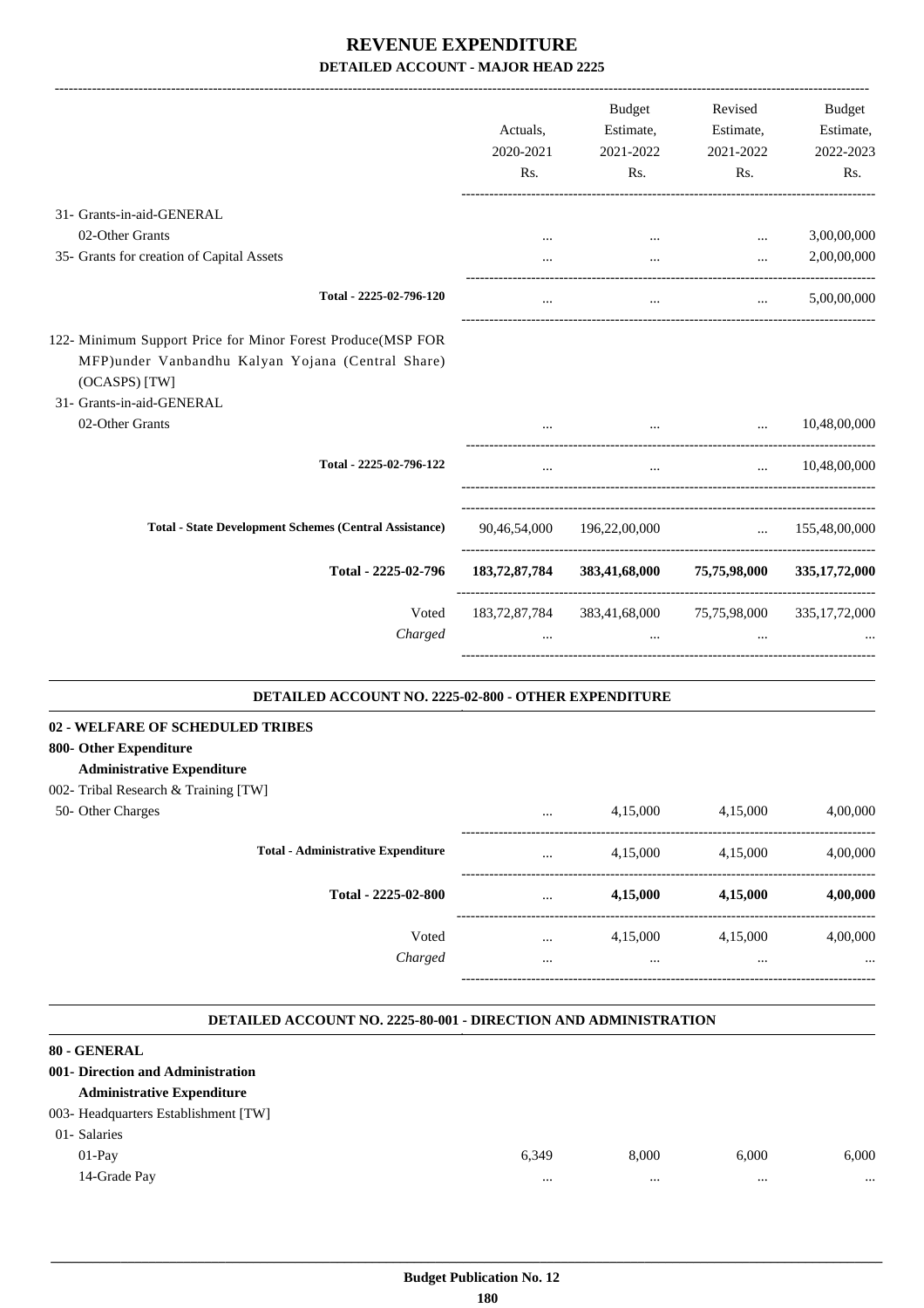-------------------------------------------------------------------------------------------------------------------------------------------------------------------------------

|                                             | Actuals,<br>2020-2021<br>Rs. | <b>Budget</b><br>Estimate,<br>2021-2022<br>Rs.  | Revised<br>Estimate,<br>2021-2022<br>Rs. | <b>Budget</b><br>Estimate,<br>2022-2023<br>Rs. |
|---------------------------------------------|------------------------------|-------------------------------------------------|------------------------------------------|------------------------------------------------|
| 02-Dearness Allowance                       | $\cdots$                     | $\cdots$                                        | 1,000                                    | 1,000                                          |
| 03-House Rent Allowance                     | 762                          | 1,000                                           | 1,000                                    | 1,000                                          |
| 04-Ad hoc Bonus                             | $\cdots$                     | $\cdots$                                        | $\ddots$                                 | $\cdots$                                       |
| 07-Other Allowances                         | $\cdots$                     | 12,000                                          | 1,000                                    | 1,000                                          |
| 12-Medical Allowance                        | $\cdots$                     | $\ldots$                                        | $\ldots$                                 |                                                |
| Total - 2225-80-001-003-01                  | 7,111                        | 21,000                                          | 9,000                                    | 9,000                                          |
| 02- Wages                                   | $\cdots$                     | 1,59,000                                        | 2,12,000                                 | 2,55,000                                       |
| 07- Medical Reimbursements                  | 29,676                       | 15,000                                          | 15,000                                   | 15,000                                         |
| 11- Travel Expenses                         |                              | 28,000                                          | 28,000                                   | 29,000                                         |
| 12- Medical Reimbursements under WBHS 2008  | $\cdots$                     | 6,000                                           | 6,000                                    | 6,000                                          |
| 13- Office Expenses                         |                              |                                                 |                                          |                                                |
| 01-Electricity                              | 53,429                       | 1,25,000                                        | 1,25,000                                 | 1,28,000                                       |
| 02-Telephone                                | 15,925                       | 6,000                                           | 6,000                                    | 6,000                                          |
| 03-Maintenance / P.O.L. for Office Vehicles | 35,725                       | 67,000                                          | 36,000                                   | 37,000                                         |
| 04-Other Office Expenses                    | 22,400                       | 70,000                                          | 70,000                                   | 71,000                                         |
| Total - 2225-80-001-003-13                  | 1,27,479                     | 2,68,000 2,37,000                               |                                          | 2,42,000                                       |
| 14- Rents, Rates and Taxes                  | 1,000                        | 3,000                                           | 1,000                                    | 1,000                                          |
| 19- Maintenance                             | $\ldots$                     | 84,000                                          | 84,000                                   | 84,000                                         |
| 26- Advertising and Publicity Expenses      | 1,44,44,612                  | 2,02,73,000                                     | 1,47,34,000 1,51,76,000                  |                                                |
| 50- Other Charges                           | 8,03,289                     | 5,78,000                                        | 5,78,000                                 | 5,95,000                                       |
| 98- Training                                |                              |                                                 |                                          |                                                |
| Total - 2225-80-001-003                     |                              | 1,54,13,167 2,14,35,000 1,59,04,000 1,64,12,000 |                                          |                                                |
| 004- District organization [TW]             |                              |                                                 |                                          |                                                |
| 01- Salaries                                |                              |                                                 |                                          |                                                |
| $01-Pay$                                    | 2,08,25,902                  | 2,17,29,000                                     | 2,12,42,000                              | 2,18,79,000                                    |
| 14-Grade Pay                                | $\cdots$                     | $\ldots$                                        | $\ldots$                                 |                                                |
| 02-Dearness Allowance                       | 97,482                       | 6,52,000                                        | 8,50,000                                 | 13,13,000                                      |
| 03-House Rent Allowance                     | 18,91,356                    | 20,64,000                                       | 20,18,000                                | 20,79,000                                      |
| 04-Ad hoc Bonus                             | 1,26,000                     | 1,42,000                                        | 1,29,000                                 | 1,32,000                                       |
| 07-Other Allowances                         | 1,200                        | 5,000                                           | 6,000                                    | 7,000                                          |
| 12-Medical Allowance                        | 1,14,500                     | 1,09,000                                        | 1,17,000                                 | 1,19,000                                       |
| Total - 2225-80-001-004-01                  | 2,30,56,440                  | 2,47,01,000                                     | 2,43,62,000                              | 2,55,29,000                                    |
| 02- Wages                                   | 75,97,492                    | 71,85,000                                       | 80,68,000                                | 1,13,86,000                                    |
| 07- Medical Reimbursements                  | $\cdots$                     | 15,000                                          | 15,000                                   | 15,000                                         |
| 11- Travel Expenses                         | 42,685                       | 1,03,000                                        | 1,03,000                                 | 1,05,000                                       |
| 12- Medical Reimbursements under WBHS 2008  | 97,158                       | 86,000                                          | 86,000                                   | 88,000                                         |
| 13- Office Expenses                         |                              |                                                 |                                          |                                                |
| 01-Electricity                              | 4,82,675                     | 21,38,000                                       | 21,38,000                                | 21,81,000                                      |
| 02-Telephone                                | 51,569                       | 79,000                                          | 79,000                                   | 81,000                                         |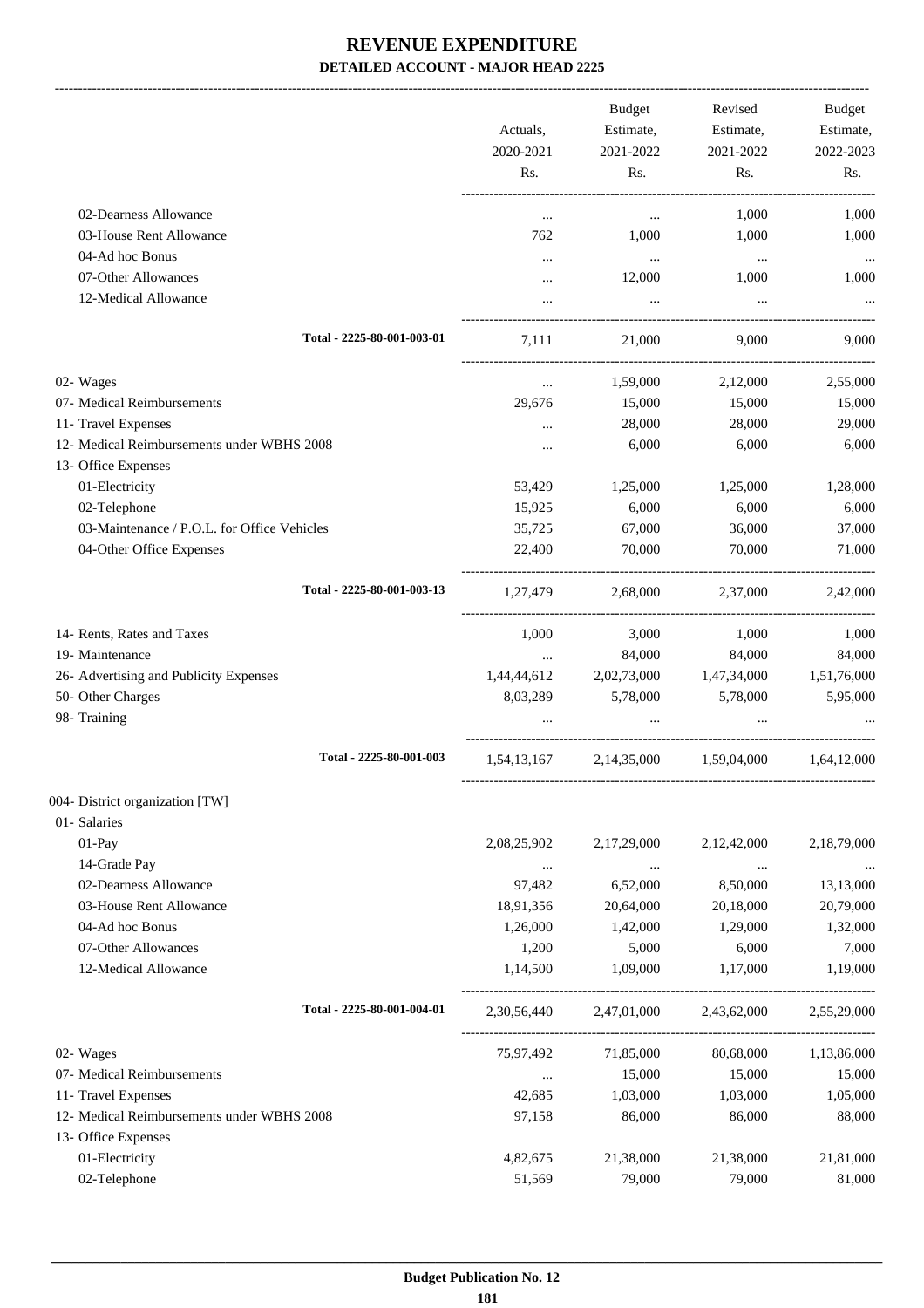|                                             |                     | Budget                                                                                                                                                                                                                            | Revised                                         | <b>Budget</b> |
|---------------------------------------------|---------------------|-----------------------------------------------------------------------------------------------------------------------------------------------------------------------------------------------------------------------------------|-------------------------------------------------|---------------|
|                                             | Actuals,            | Estimate,                                                                                                                                                                                                                         | Estimate,                                       | Estimate,     |
|                                             | 2020-2021           | 2021-2022                                                                                                                                                                                                                         | 2021-2022                                       | 2022-2023     |
|                                             | Rs.                 | Rs.                                                                                                                                                                                                                               | Rs.                                             | Rs.           |
| 03-Maintenance / P.O.L. for Office Vehicles |                     |                                                                                                                                                                                                                                   | 70,862 3,20,000 72,000                          | 73,000        |
| 04-Other Office Expenses                    |                     |                                                                                                                                                                                                                                   | 4,14,092 9,25,000 9,25,000 9,44,000             |               |
| Total - 2225-80-001-004-13                  | 10,19,198           |                                                                                                                                                                                                                                   | 34,62,000 32,14,000 32,79,000                   |               |
| 14- Rents, Rates and Taxes                  |                     | 19,431 1,15,000                                                                                                                                                                                                                   | 20,000                                          | 20,000        |
| 16- Publications                            | 10,03,954           |                                                                                                                                                                                                                                   | 23,00,000 23,00,000                             | 23,46,000     |
| 19- Maintenance                             | 3,870               | 12,000                                                                                                                                                                                                                            | 4,000                                           | 4,000         |
| 34- Scholarships and Stipends               | <b>Section</b> 1999 |                                                                                                                                                                                                                                   | 11,000 11,000                                   | 11,000        |
| 50- Other Charges                           |                     |                                                                                                                                                                                                                                   | 42,17,301 13,63,000 13,63,000 14,04,000         |               |
| Total - 2225-80-001-004                     |                     |                                                                                                                                                                                                                                   | 3,70,57,529 3,93,53,000 3,95,46,000 4,41,87,000 |               |
| <b>Total - Administrative Expenditure</b>   |                     |                                                                                                                                                                                                                                   | 5,24,70,696 6,07,88,000 5,54,50,000 6,05,99,000 |               |
| Total - 2225-80-001                         |                     |                                                                                                                                                                                                                                   | 5,24,70,696 6,07,88,000 5,54,50,000 6,05,99,000 |               |
| Voted<br>Charged                            |                     | $\mathbf{r}$ , and the contract of the contract of the contract of the contract of the contract of the contract of the contract of the contract of the contract of the contract of the contract of the contract of the contract o | 5,24,70,696 6,07,88,000 5,54,50,000 6,05,99,000 |               |

| <b>DETAILED ACCOUNT NO. 2225-80-797 - TRANSFER TO RESERVE FUND/DEPOSIT ACCOUNT</b>              |          |          |          |          |
|-------------------------------------------------------------------------------------------------|----------|----------|----------|----------|
| 80 - GENERAL                                                                                    |          |          |          |          |
| 797- Transfer to Reserve Fund/Deposit Account                                                   |          |          |          |          |
| <b>Administrative Expenditure</b>                                                               |          |          |          |          |
| 002- Transfer of fund for promotion of education amongst<br>educationally Backward Classes [TW] |          |          |          |          |
| 63- Inter-Account Transfer                                                                      | $\cdots$ |          |          |          |
| Total - 2225-80-797                                                                             |          |          |          |          |
| Voted                                                                                           | $\cdots$ | $\cdots$ | $\cdots$ |          |
| Charged                                                                                         | $\cdots$ | $\cdots$ | $\cdots$ |          |
| <b>DETAILED ACCOUNT NO. 2225-80-800 - OTHER EXPENDITURE</b>                                     |          |          |          |          |
| 80 - GENERAL                                                                                    |          |          |          |          |
| 800- Other Expenditure                                                                          |          |          |          |          |
| <b>Administrative Expenditure</b>                                                               |          |          |          |          |
| 017- Ashram facilities for community students [TW]                                              |          |          |          |          |
| 50- Other Charges                                                                               |          | 1,80,000 | 1,80,000 | 1,85,000 |
| Total - 2225-80-800-017                                                                         |          | 1,80,000 | 1,80,000 | 1.85.000 |
| 021- Provision for Revision of Pay-scales of Employees of Co-                                   |          |          |          |          |

operatives under T.W. Department [TW]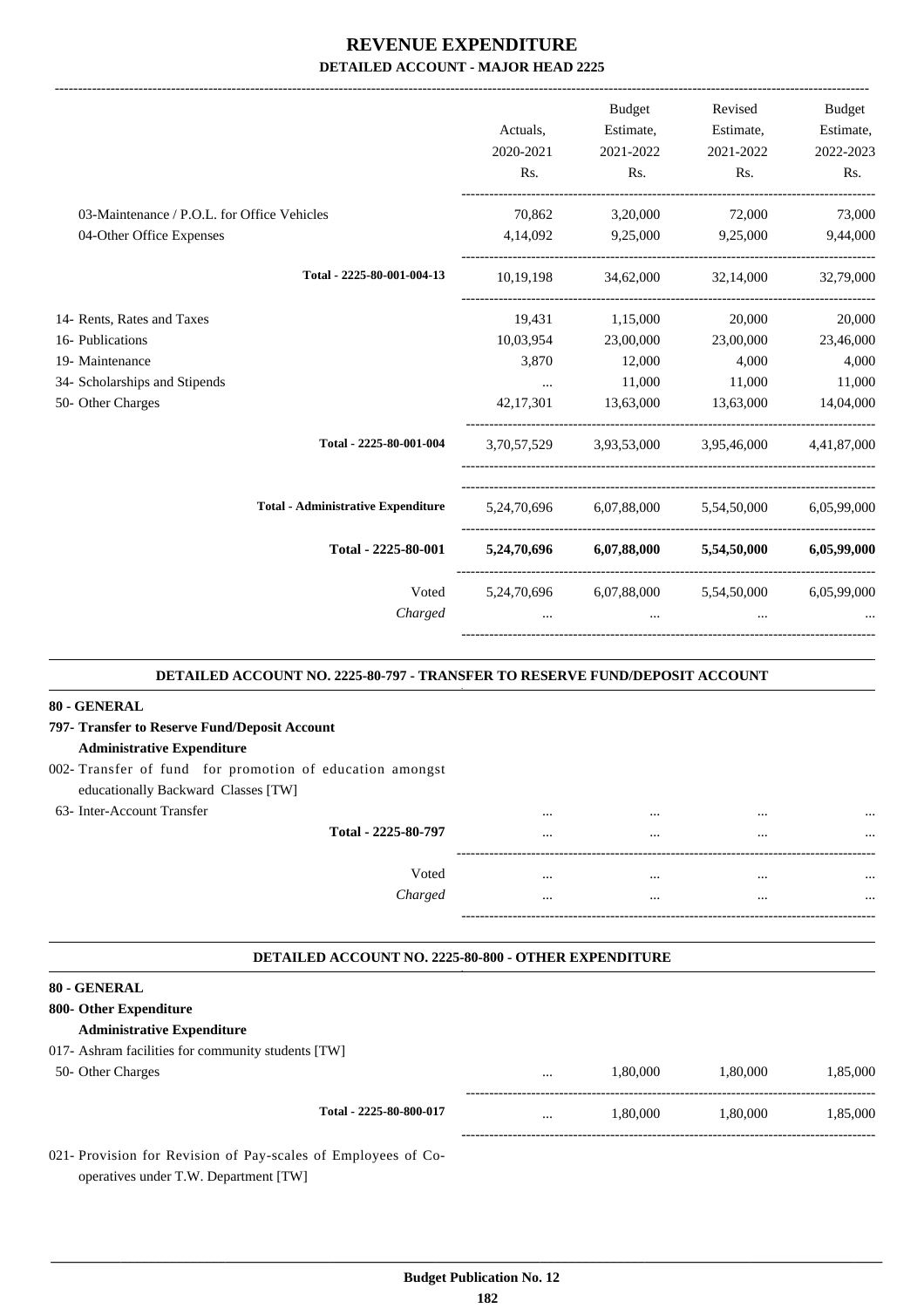|                                                                                                                                                                                   | Actuals,<br>2020-2021<br>Rs. | <b>Budget</b><br>Estimate,<br>2021-2022<br>Rs. | Revised<br>Estimate,<br>2021-2022<br>Rs. | Budget<br>Estimate,<br>2022-2023<br>Rs. |
|-----------------------------------------------------------------------------------------------------------------------------------------------------------------------------------|------------------------------|------------------------------------------------|------------------------------------------|-----------------------------------------|
| 36- Grants-in-aid-Salaries                                                                                                                                                        | $\cdots$                     | 3,38,64,000                                    | 1,00,00,000                              |                                         |
| Total - 2225-80-800-021                                                                                                                                                           | $\cdots$                     |                                                | 3,38,64,000 1,00,00,000                  |                                         |
| 064- Expenditure for promotion of education amongst educationally<br>Backward Classes [TW]                                                                                        |                              |                                                |                                          |                                         |
| 14- Rents, Rates and Taxes                                                                                                                                                        | $\cdots$                     | 14,000                                         | 14,000                                   | 14,000                                  |
| Total - 2225-80-800-064                                                                                                                                                           | $\ldots$                     | 14,000                                         | 14,000                                   | 14,000                                  |
| 065- Pre-Examination training for Schedule Tribes [TW]                                                                                                                            |                              |                                                |                                          |                                         |
| 01- Salaries                                                                                                                                                                      |                              |                                                |                                          |                                         |
| 01-Pay                                                                                                                                                                            |                              |                                                |                                          |                                         |
| 14-Grade Pay                                                                                                                                                                      |                              |                                                |                                          |                                         |
| 02-Dearness Allowance                                                                                                                                                             | $\cdots$                     | $\cdots$                                       |                                          |                                         |
| 03-House Rent Allowance                                                                                                                                                           |                              |                                                |                                          |                                         |
| 04-Ad hoc Bonus                                                                                                                                                                   | $\cdots$                     |                                                | $\cdots$                                 |                                         |
| 07-Other Allowances                                                                                                                                                               |                              |                                                | $\cdots$                                 |                                         |
| 12-Medical Allowance                                                                                                                                                              |                              | $\cdots$                                       |                                          |                                         |
| 07- Medical Reimbursements                                                                                                                                                        |                              | 11,000                                         | 11,000                                   | 11,000                                  |
| 12- Medical Reimbursements under WBHS 2008                                                                                                                                        |                              | 17,000                                         | 17,000                                   | 17,000                                  |
| 34- Scholarships and Stipends                                                                                                                                                     |                              | 16,000                                         | 16,000                                   | 16,000                                  |
| 50- Other Charges                                                                                                                                                                 |                              | 16,000                                         | 16,000                                   | 16,000                                  |
| Total - 2225-80-800-065                                                                                                                                                           | $\ldots$                     | 60,000                                         | 60,000                                   | 60,000                                  |
| 066- Government Managed Hostels [TW]                                                                                                                                              |                              |                                                |                                          |                                         |
| 19- Maintenance                                                                                                                                                                   |                              | 7,86,000                                       | 7,86,000                                 | 7,86,000                                |
| Total - 2225-80-800-066                                                                                                                                                           | $\ldots$                     |                                                | 7,86,000 7,86,000 7,86,000               |                                         |
| 068- Special scholarship to Meritorious Schedule Tribe students<br>reading in class IX-XII in order to prepare them for Engineering,<br>Technical & competitive Examinations [TW] |                              |                                                |                                          |                                         |
| 34- Scholarships and Stipends                                                                                                                                                     |                              |                                                | <b>Contract Contract Contract</b>        |                                         |
| <b>Total - Administrative Expenditure</b>                                                                                                                                         | $\cdots$                     |                                                | 3,49,04,000 1,10,40,000                  | 10,45,000                               |
| <b>State Development Schemes</b>                                                                                                                                                  |                              |                                                |                                          |                                         |
| 023- Participation in Meals, Seminars & Exhibitions. [TW]                                                                                                                         |                              |                                                |                                          |                                         |
| 50- Other Charges                                                                                                                                                                 | 1,60,00,000                  | 3,00,00,000                                    | 3,33,33,000                              | 3,15,00,000                             |
| Total - 2225-80-800-023                                                                                                                                                           | 1,60,00,000                  |                                                | 3,00,00,000 3,33,33,000                  | 3,15,00,000                             |
| 029- Additional Financial benefit to meritorious ST students. [TW]                                                                                                                |                              |                                                |                                          |                                         |
| 34- Scholarships and Stipends                                                                                                                                                     | 8,50,200                     | 20,00,000                                      | 6,67,000                                 | 21,00,000                               |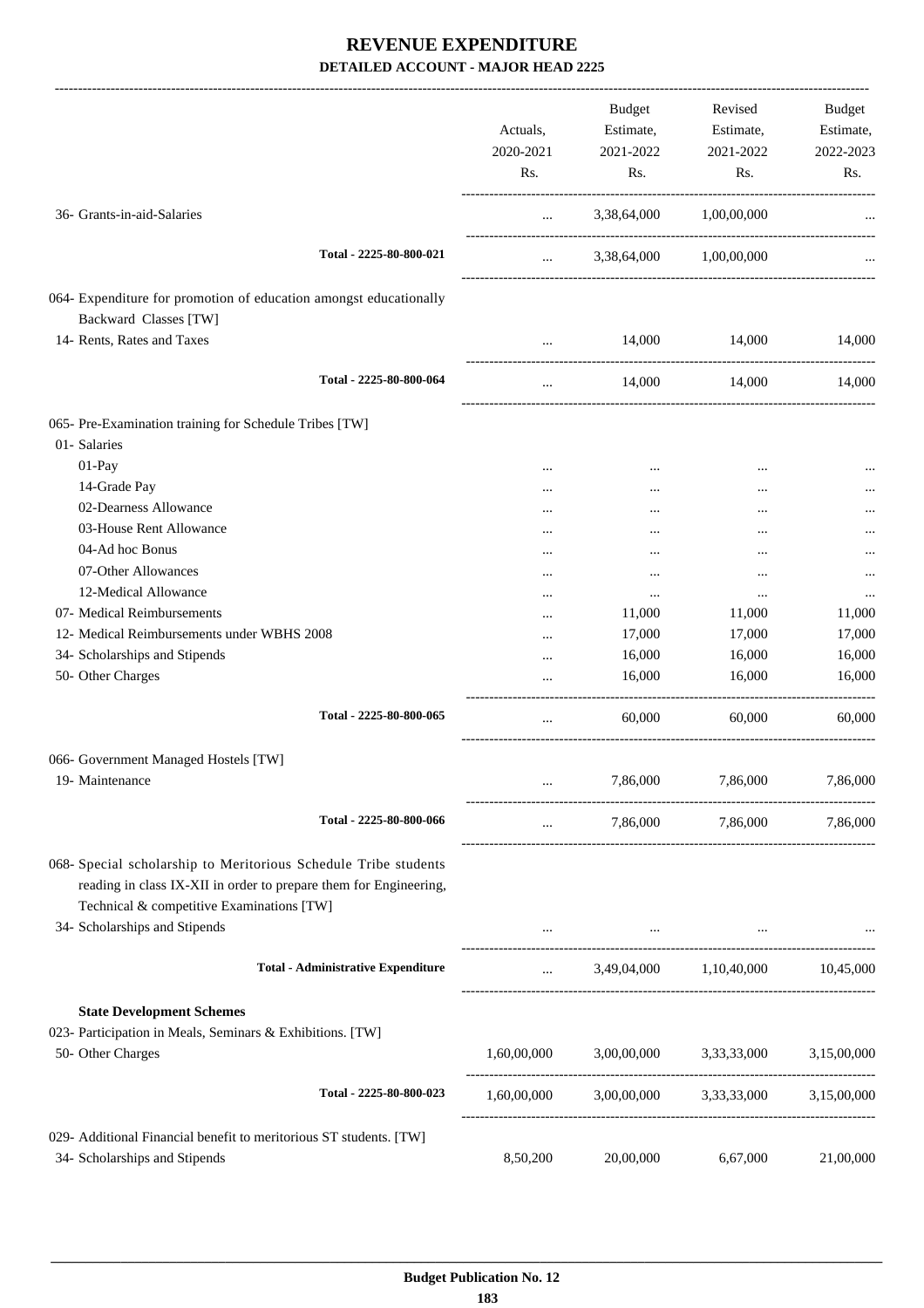|                                                                                                   |              | Budget                                                        | Revised                                                                                                                           | Budget      |
|---------------------------------------------------------------------------------------------------|--------------|---------------------------------------------------------------|-----------------------------------------------------------------------------------------------------------------------------------|-------------|
|                                                                                                   | Actuals,     | Estimate,                                                     | Estimate,                                                                                                                         | Estimate,   |
|                                                                                                   | 2020-2021    | 2021-2022                                                     | 2021-2022                                                                                                                         | 2022-2023   |
|                                                                                                   | Rs.          | Rs.                                                           | Rs.                                                                                                                               | Rs.         |
|                                                                                                   |              |                                                               |                                                                                                                                   |             |
| Total - 2225-80-800-029                                                                           | 8,50,200     |                                                               | 20,00,000 6,67,000                                                                                                                | 21,00,000   |
| 067- Maintenance of Govt. managed Hostels. [TW]                                                   |              |                                                               |                                                                                                                                   |             |
| 50- Other Charges                                                                                 | $\cdots$     | 50,00,000                                                     | 2,00,000                                                                                                                          | 52,50,000   |
| Total - 2225-80-800-067                                                                           | $\cdots$     |                                                               | 50,00,000 2,00,000 52,50,000                                                                                                      |             |
| <b>Total - State Development Schemes</b>                                                          |              | 1,68,50,200 3,70,00,000 3,42,00,000 3,88,50,000               |                                                                                                                                   |             |
| <b>State Development Schemes (Central Assistance)</b>                                             |              |                                                               |                                                                                                                                   |             |
| 028- Additional benefit for Post-Matric Hostellers reading in classes<br>IX and XII (OCASPS) [TW] |              |                                                               |                                                                                                                                   |             |
| 34- Scholarships and Stipends                                                                     | $\ddotsc$    | 6,60,00,000                                                   | $\ddotsc$                                                                                                                         | 6,93,00,000 |
| <b>Total - State Development Schemes (Central Assistance)</b>                                     | $\cdots$     | 6,60,00,000                                                   | $\mathbf{1}_{\mathbf{1}_{\mathbf{2}}\mathbf{1}_{\mathbf{3}}\mathbf{2}_{\mathbf{4}}\mathbf{3}_{\mathbf{5}}\mathbf{4}_{\mathbf{6}}$ | 6,93,00,000 |
| Total - 2225-80-800                                                                               |              | $1,68,50,200$ $13,79,04,000$ $4,52,40,000$ $10,91,95,000$     |                                                                                                                                   |             |
| Voted<br>Charged                                                                                  |              | 1,68,50,200 13,79,04,000 4,52,40,000 10,91,95,000<br>$\cdots$ | $\ddots$                                                                                                                          |             |
| <b>DETAILED ACCOUNT NO. 2225 - DEDUCT RECOVERIES IN REDUCTION OF EXPENDITURE</b>                  |              |                                                               |                                                                                                                                   |             |
|                                                                                                   |              |                                                               |                                                                                                                                   |             |
| - WELFARE OF SCHEDULED TRIBES                                                                     |              |                                                               |                                                                                                                                   |             |
| 102- Economic Development                                                                         |              |                                                               |                                                                                                                                   |             |
| <b>State Development Schemes</b>                                                                  |              |                                                               |                                                                                                                                   |             |
| 016-Jai Johar-Old Age Pension to Scheduled Tribes under Jai Bangla<br>(JAIBANGLA) [TW]            |              |                                                               |                                                                                                                                   |             |
| 70-Deduct Recoveries                                                                              |              |                                                               |                                                                                                                                   |             |
| 01-Others                                                                                         | $-63,97,270$ | $\cdots$                                                      | $\cdots$                                                                                                                          |             |
|                                                                                                   |              |                                                               |                                                                                                                                   |             |
| Total - 102 - Deduct - Recoveries                                                                 | $-63,97,270$ | $\cdots$                                                      | $\ldots$                                                                                                                          |             |
| 277- Education                                                                                    |              |                                                               |                                                                                                                                   |             |
| Administrative Expenditure                                                                        |              |                                                               |                                                                                                                                   |             |
| 013-Hostel Charges [TW]<br>70-Deduct Recoveries                                                   |              |                                                               |                                                                                                                                   |             |
| 01-Others                                                                                         | $\cdots$     | $\cdots$                                                      | $\cdots$                                                                                                                          |             |
| 014-Scholarship to students reading in post secondary stage etc [TW]                              |              |                                                               |                                                                                                                                   | $\cdots$    |
| 70-Deduct Recoveries                                                                              |              |                                                               |                                                                                                                                   |             |
| 01-Others                                                                                         | $\cdots$     | $-1,000$                                                      | $-1,000$                                                                                                                          | $-1,000$    |
| 017-Residential Schools for Girls at Belpahari [TW]                                               |              |                                                               |                                                                                                                                   |             |
| 70-Deduct Recoveries                                                                              |              |                                                               |                                                                                                                                   |             |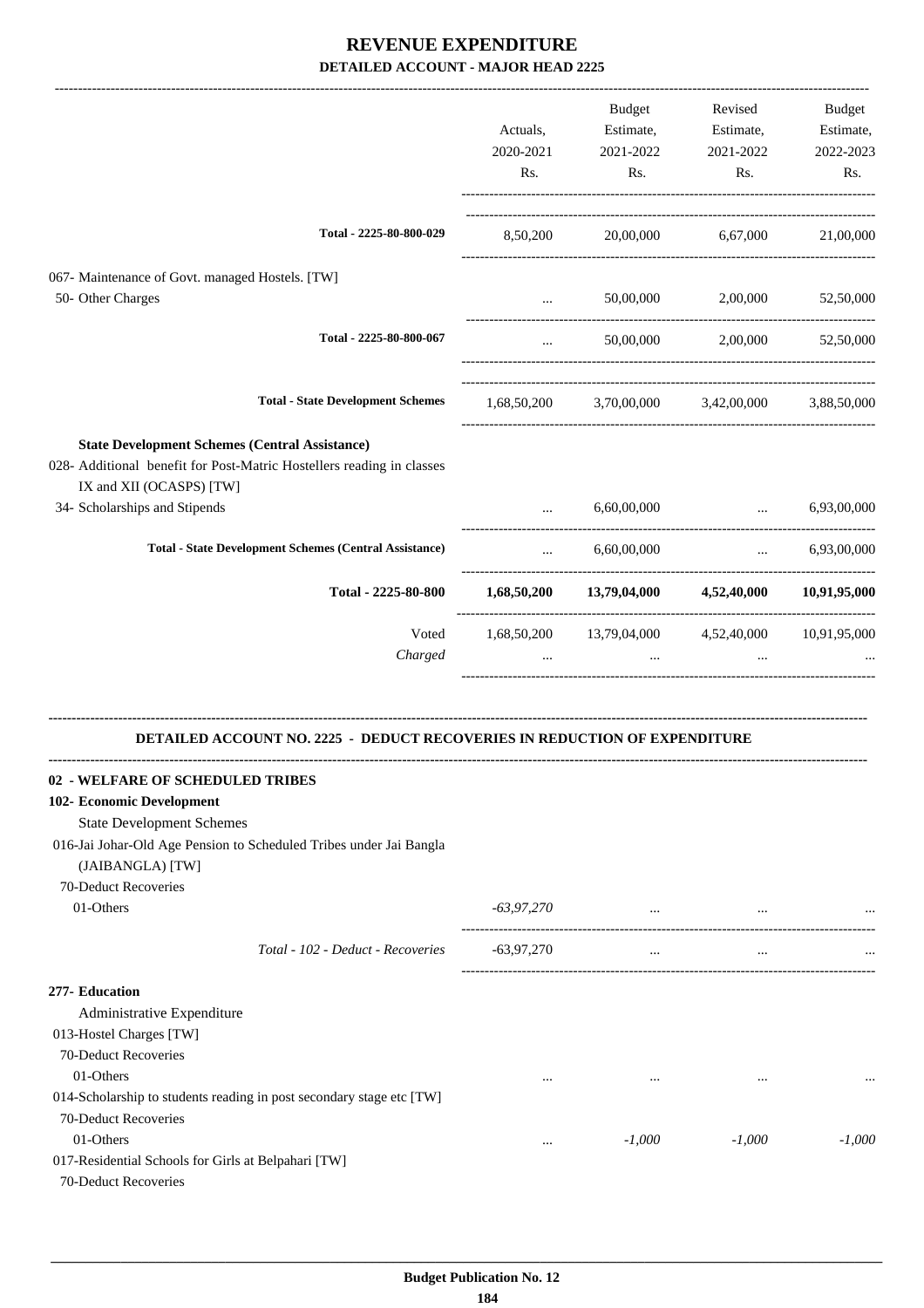-------------------------------------------------------------------------------------------------------------------------------------------------------------------------------

|                                                                                                | Actuals,<br>2020-2021<br>Rs. | <b>Budget</b><br>Estimate,<br>2021-2022<br>Rs. | Revised<br>Estimate,<br>2021-2022<br>Rs. | <b>Budget</b><br>Estimate,<br>2022-2023<br>Rs. |
|------------------------------------------------------------------------------------------------|------------------------------|------------------------------------------------|------------------------------------------|------------------------------------------------|
| 01-Others                                                                                      |                              | $-1,000$                                       | $-1,000$                                 | $-1,000$                                       |
| <b>State Development Schemes</b>                                                               |                              |                                                |                                          |                                                |
| 021-Sikhshashree [TW]                                                                          |                              |                                                |                                          |                                                |
| 70-Deduct Recoveries                                                                           |                              |                                                |                                          |                                                |
| 01-Others                                                                                      |                              |                                                |                                          |                                                |
| 029-Special scholarship to Meritorious Schedule Tribe students                                 |                              |                                                |                                          |                                                |
| reading in class IX-XII in order to prepare them for Engineering,                              |                              |                                                |                                          |                                                |
| Technical [TW]                                                                                 |                              |                                                |                                          |                                                |
| 70-Deduct Recoveries                                                                           |                              |                                                |                                          |                                                |
| 01-Others                                                                                      |                              |                                                |                                          |                                                |
| 035-Additional Financial benefit to meritorious ST students [TW]                               |                              |                                                |                                          |                                                |
| 70-Deduct Recoveries                                                                           |                              |                                                |                                          |                                                |
| 01-Others                                                                                      |                              |                                                |                                          |                                                |
| <b>State Development Schemes</b>                                                               |                              |                                                |                                          |                                                |
| 031-Additional Financial Assistance to Post-Matric Hostellers<br>(OCASPS) [TW]                 |                              |                                                |                                          |                                                |
| 70-Deduct Recoveries                                                                           |                              |                                                |                                          |                                                |
| 01-Others                                                                                      |                              |                                                |                                          |                                                |
| 047-Payment of Scholarships for the student at Pre-Matric level<br>(State Share) (OCASPS) [TW] |                              |                                                |                                          |                                                |
| 70-Deduct Recoveries                                                                           |                              |                                                |                                          |                                                |
| 01-Others                                                                                      |                              |                                                | $\ddotsc$                                |                                                |
| State Development Schemes (Central Assistance)                                                 |                              |                                                |                                          |                                                |
| 020-Umbrella Scheme for Education of Students (Central Share)<br>(OCASPS) [TW]                 |                              |                                                |                                          |                                                |
| 70-Deduct Recoveries                                                                           |                              |                                                |                                          |                                                |
| 01-Others                                                                                      |                              |                                                | $\ddotsc$                                |                                                |
|                                                                                                |                              |                                                |                                          |                                                |
| Total - 277 - Deduct - Recoveries                                                              |                              | $-2,000$                                       | $-2,000$                                 | $-2,000$                                       |
| 796- Tribal Areas Sub-Plan                                                                     |                              |                                                |                                          |                                                |
| Administrative Expenditure                                                                     |                              |                                                |                                          |                                                |
| 017-Education Maintenance of Ashram Hostel [TW]                                                |                              |                                                |                                          |                                                |
| 70-Deduct Recoveries                                                                           |                              |                                                |                                          |                                                |
| 01-Others                                                                                      | $\cdots$                     | $\cdots$                                       | $-1,000$                                 | $-1,000$                                       |
| 020-Revitalisation of sick LAMPs [TW]                                                          |                              |                                                |                                          |                                                |
| 70-Deduct Recoveries                                                                           |                              |                                                |                                          |                                                |
| 01-Others                                                                                      |                              | $\cdots$                                       | $-1,000$                                 | $-1,000$                                       |
| 021-Miscellaneous expenditure of W.B.T.D.C.C. & LAMPs [TW]                                     |                              |                                                |                                          |                                                |
| 70-Deduct Recoveries                                                                           |                              |                                                |                                          |                                                |
| 01-Others                                                                                      | $\cdots$                     | $-1,00,00,000$                                 | $-1,000$                                 | $-1,000$                                       |
| 022-Grant to WBTDCC for minor forest produce operation [TW]                                    |                              |                                                |                                          |                                                |
| 70-Deduct Recoveries                                                                           |                              |                                                |                                          |                                                |
| 01-Others                                                                                      |                              | $\cdots$                                       | $-1,000$                                 | $-1,000$                                       |
| <b>State Development Schemes</b>                                                               |                              |                                                |                                          |                                                |
| 056-Hostel Charges [TW]                                                                        |                              |                                                |                                          |                                                |
| 70-Deduct Recoveries                                                                           |                              |                                                |                                          |                                                |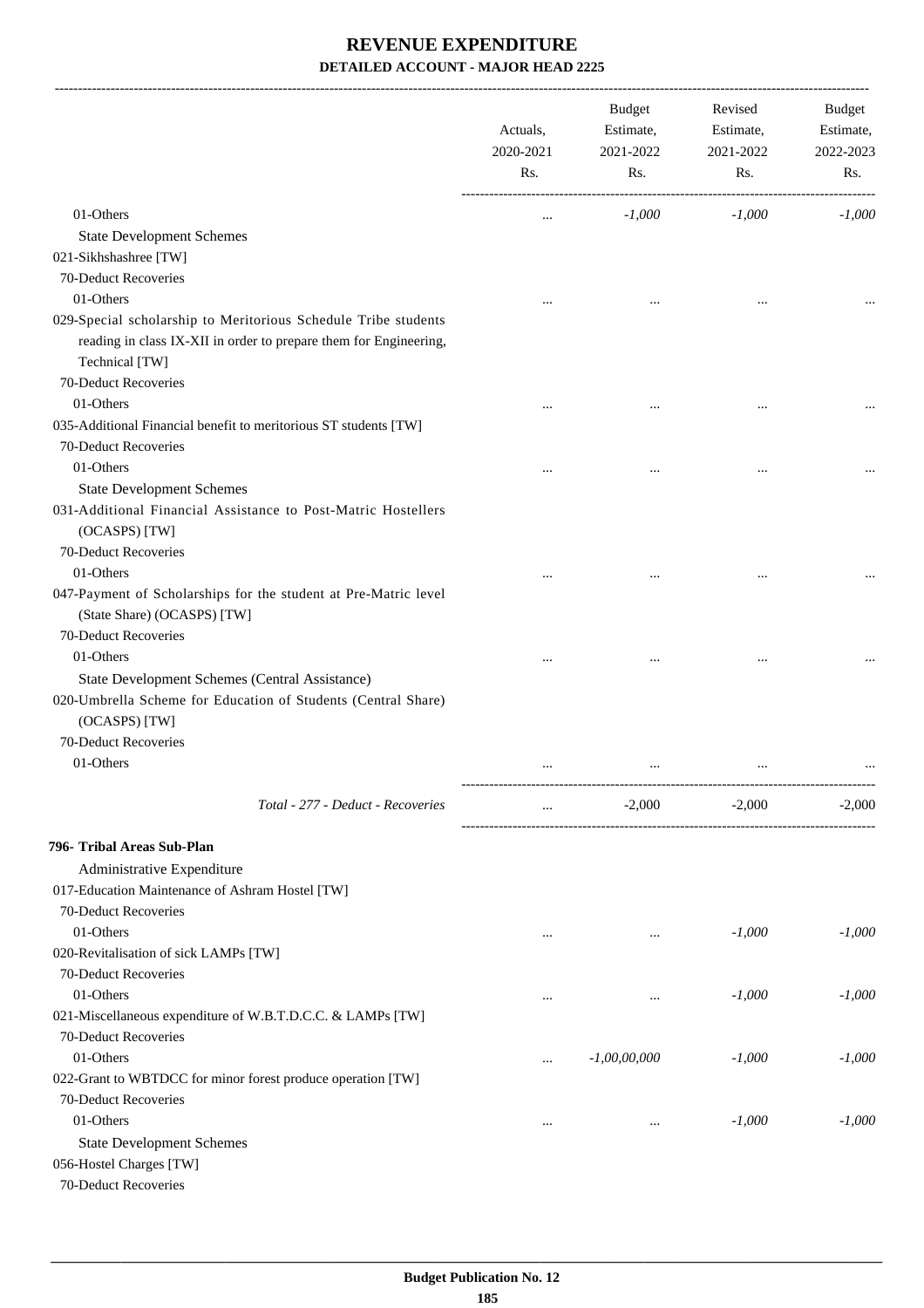-------------------------------------------------------------------------------------------------------------------------------------------------------------------------------

|                                                                    | Actuals,<br>2020-2021<br>Rs. | <b>Budget</b><br>Estimate,<br>2021-2022<br>Rs. | Revised<br>Estimate,<br>2021-2022<br>Rs. | <b>Budget</b><br>Estimate,<br>2022-2023<br>Rs. |
|--------------------------------------------------------------------|------------------------------|------------------------------------------------|------------------------------------------|------------------------------------------------|
| 01-Others                                                          | $\ddotsc$                    | $\ddotsc$                                      | $\ddotsc$                                |                                                |
| 067-Roads, Bridges and Culverts [TW]                               |                              |                                                |                                          |                                                |
| 70-Deduct Recoveries                                               |                              |                                                |                                          |                                                |
| 01-Others                                                          | $\ddotsc$                    | $\ddotsc$                                      | $\ddotsc$                                |                                                |
| 068-Promotion of Tribal Literacy & Cultural activities [TW]        |                              |                                                |                                          |                                                |
| 70-Deduct Recoveries                                               |                              |                                                |                                          |                                                |
| 01-Others                                                          | $-4,000$                     | $\ddotsc$                                      | $\cdots$                                 |                                                |
| 070-Infrastructure Development Programme [TW]                      |                              |                                                |                                          |                                                |
| 70-Deduct Recoveries                                               |                              |                                                |                                          |                                                |
| 01-Others                                                          | $\cdots$                     | $\ddotsc$                                      | $\cdots$                                 | $\cdots$                                       |
| 073-Old Age Pension to schedule Tribes [TW]                        |                              |                                                |                                          |                                                |
| 70-Deduct Recoveries                                               |                              |                                                |                                          |                                                |
| 01-Others                                                          |                              |                                                | $\ddotsc$                                |                                                |
| 02-W.B.H.S. 2008                                                   |                              |                                                | $\ddotsc$                                |                                                |
| 074-Stipend for Tribal boys and Girls for Quality Education at     |                              |                                                |                                          |                                                |
| Primary level as feeder to Eklabya Model Primary schools [TW]      |                              |                                                |                                          |                                                |
| 70-Deduct Recoveries                                               |                              |                                                |                                          |                                                |
| 01-Others                                                          | $\ddotsc$                    |                                                | $\ddotsc$                                | $\cdots$                                       |
| 081-Setting up of West Bengal Limbu Development Board [TW]         |                              |                                                |                                          |                                                |
| 70-Deduct Recoveries                                               |                              |                                                |                                          |                                                |
| 01-Others                                                          |                              |                                                | $\ddotsc$                                |                                                |
| State Development Schemes (Central Assistance)                     |                              |                                                |                                          |                                                |
| 003-Development of Particularly Vulnerable Tribal Groups (TSP)     |                              |                                                |                                          |                                                |
| [TW]                                                               |                              |                                                |                                          |                                                |
| 70-Deduct Recoveries                                               |                              |                                                |                                          |                                                |
| 01-Others                                                          | $-1,000$                     |                                                |                                          |                                                |
|                                                                    |                              |                                                |                                          |                                                |
| Total - 796 - Deduct - Recoveries                                  | $-5,000$                     | $-1,00,00,000$                                 | $-4,000$                                 | $-4,000$                                       |
| 911- Deduct Recoveries of Overpayments                             |                              |                                                |                                          |                                                |
| Administrative Expenditure                                         |                              |                                                |                                          |                                                |
| 017-Education Maintenance of Ashram Hostel [TW]                    |                              |                                                |                                          |                                                |
| 70-Deduct Recoveries                                               |                              |                                                |                                          |                                                |
| 01-Others                                                          | $-11,611$                    | $\cdots$                                       | $-1,000$                                 | $-1,000$                                       |
| 021-Miscellaneous expenditure of W.B.T.D.C.C & LAMPs [TW]          |                              |                                                |                                          |                                                |
| 70-Deduct Recoveries                                               |                              |                                                |                                          |                                                |
| 01-Others                                                          | $-2,95,96,367$               | $\cdots$                                       | $-1,000$                                 | $-1,000$                                       |
| 024-Improvement of working conditions in existing Centres and in   |                              |                                                |                                          |                                                |
| various trades and crafts [TW]                                     |                              |                                                |                                          |                                                |
| 70-Deduct Recoveries                                               |                              |                                                |                                          |                                                |
| 01-Others                                                          |                              | $-1,000$                                       | $-1,000$                                 | $-1,000$                                       |
| 057-Improvement of Residential Schools for Girls at Belpahari [TW] |                              |                                                |                                          |                                                |
| 70-Deduct Recoveries                                               |                              |                                                |                                          |                                                |
| 01-Others                                                          |                              | $-1,000$                                       | $-1,000$                                 | $-1,000$                                       |
| 076-Deduct Recoveries [TW]                                         |                              |                                                |                                          |                                                |
| 70-Deduct Recoveries                                               |                              |                                                |                                          |                                                |
| 01-Others                                                          | $\cdots$                     | $-1,000$                                       | $-1,000$                                 | $-1,000$                                       |
|                                                                    |                              |                                                |                                          |                                                |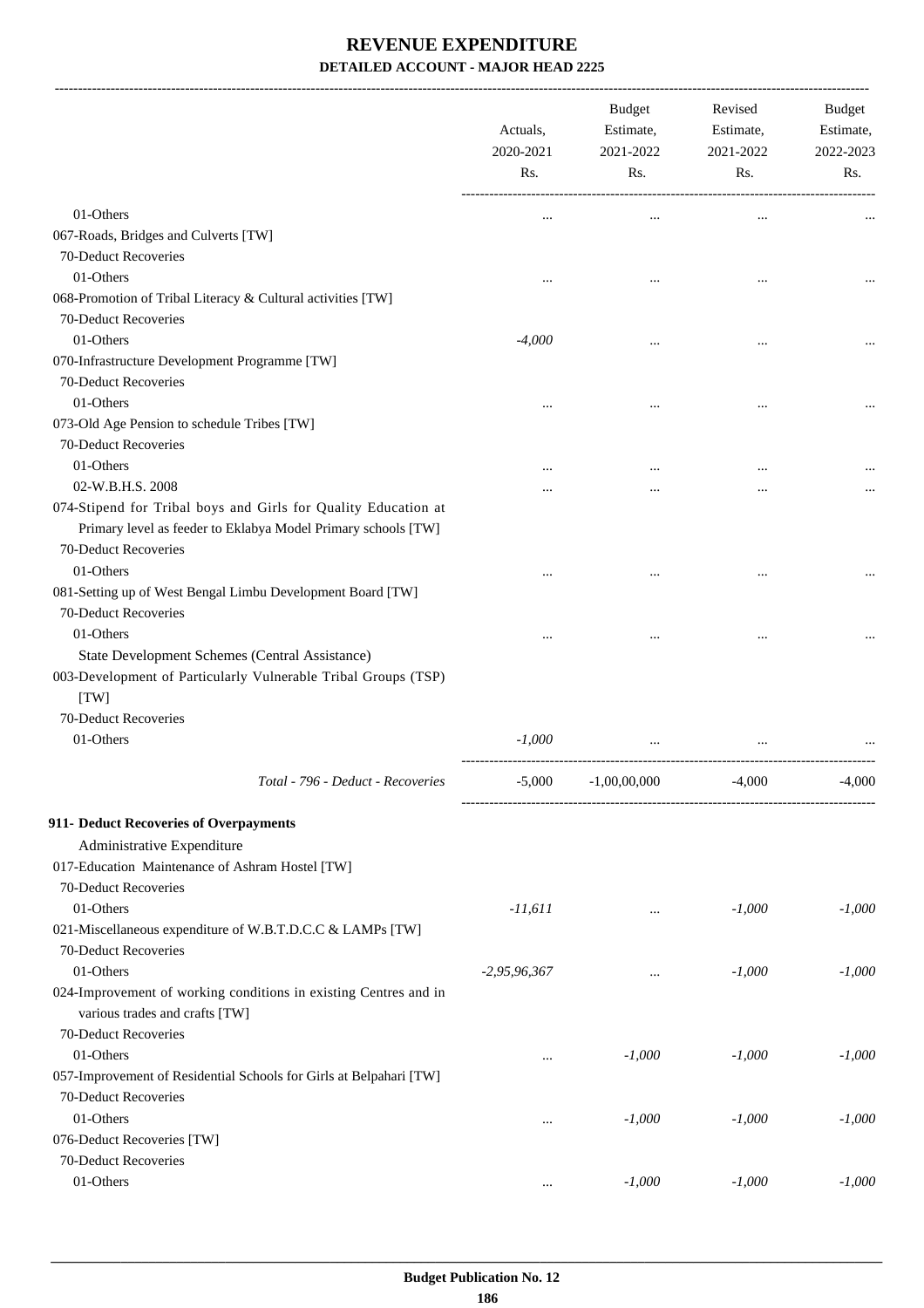|                                                                                                                                  | Actuals,<br>2020-2021<br>Rs. | <b>Budget</b><br>Estimate,<br>2021-2022<br>Rs. | Revised<br>Estimate,<br>2021-2022<br>Rs. | <b>Budget</b><br>Estimate,<br>2022-2023<br>Rs. |
|----------------------------------------------------------------------------------------------------------------------------------|------------------------------|------------------------------------------------|------------------------------------------|------------------------------------------------|
| <b>State Development Schemes</b>                                                                                                 |                              |                                                |                                          |                                                |
| 037-Tribal Research & Training [TW]                                                                                              |                              |                                                |                                          |                                                |
| 70-Deduct Recoveries                                                                                                             |                              |                                                |                                          |                                                |
| 01-Others                                                                                                                        |                              |                                                |                                          |                                                |
| 052-Stipend for Tribal Boys and Girls for quality education at                                                                   |                              |                                                |                                          |                                                |
| primary level as Feeder to Eklavya Model Residential School                                                                      |                              |                                                |                                          |                                                |
| [TW]                                                                                                                             |                              |                                                |                                          |                                                |
| 70-Deduct Recoveries                                                                                                             |                              |                                                |                                          |                                                |
| 01-Others                                                                                                                        |                              |                                                |                                          |                                                |
| 068-Promotion of Tribal Literacy & Cultural activities [TW]                                                                      |                              |                                                |                                          |                                                |
| 70-Deduct Recoveries                                                                                                             |                              |                                                |                                          |                                                |
| 01-Others                                                                                                                        | $-5,000$                     | $\cdots$                                       |                                          |                                                |
| 070-Infrastructure Development Programme [TW]                                                                                    |                              |                                                |                                          |                                                |
| 70-Deduct Recoveries                                                                                                             |                              |                                                |                                          |                                                |
| 01-Others                                                                                                                        | $-40,00,000$                 |                                                |                                          |                                                |
| 073-Old Age Pension to schedule Tribes [TW]                                                                                      |                              |                                                |                                          |                                                |
| 70-Deduct Recoveries                                                                                                             |                              |                                                |                                          |                                                |
| 01-Others                                                                                                                        | $\cdots$                     |                                                |                                          |                                                |
| 075-Establishment of Village Grain Banks [TW]                                                                                    |                              |                                                |                                          |                                                |
| 70-Deduct Recoveries                                                                                                             |                              |                                                |                                          |                                                |
| 01-Others                                                                                                                        |                              |                                                |                                          |                                                |
| 077-Sikhshashree [TW]                                                                                                            |                              |                                                |                                          |                                                |
| 70-Deduct Recoveries                                                                                                             |                              |                                                |                                          |                                                |
| 01-Others                                                                                                                        | $-29,70,600$                 |                                                |                                          |                                                |
| State Development Schemes (Central Assistance)<br>027-Umbrella Scheme for Education of Students (Central Share)<br>(OCASPS) [TW] |                              |                                                |                                          |                                                |
| 70-Deduct Recoveries                                                                                                             |                              |                                                |                                          |                                                |
| 01-Others                                                                                                                        |                              |                                                |                                          |                                                |
| Total - 911 - Deduct - Recoveries                                                                                                | $-3,65,83,578$               | $-3,000$                                       | $-5,000$                                 | $-5,000$                                       |
| 80- GENERAL                                                                                                                      |                              |                                                |                                          |                                                |
| 001- Direction and Administration                                                                                                |                              |                                                |                                          |                                                |
| Administrative Expenditure                                                                                                       |                              |                                                |                                          |                                                |
| 004-District organization [TW]                                                                                                   |                              |                                                |                                          |                                                |
| 70-Deduct Recoveries                                                                                                             |                              |                                                |                                          |                                                |
| 01-Others                                                                                                                        | <b>Allen Committee</b>       | $-1,000$                                       | $-1,000$                                 | $-1,000$                                       |
| Total - 001 - Deduct - Recoveries                                                                                                | $\cdots$                     | $-1,000$                                       | $-1,000$                                 | $-1,000$                                       |
| 800- Other Expenditure                                                                                                           |                              |                                                |                                          |                                                |
| <b>State Development Schemes</b>                                                                                                 |                              |                                                |                                          |                                                |
| 029-Additional Financial benefit to meritorious ST students. [TW]                                                                |                              |                                                |                                          |                                                |
| 70-Deduct Recoveries                                                                                                             |                              |                                                |                                          |                                                |
| 01-Others                                                                                                                        | $\cdots$                     | $\cdots$                                       | $\cdots$                                 |                                                |
| <b>State Development Schemes</b>                                                                                                 |                              |                                                |                                          |                                                |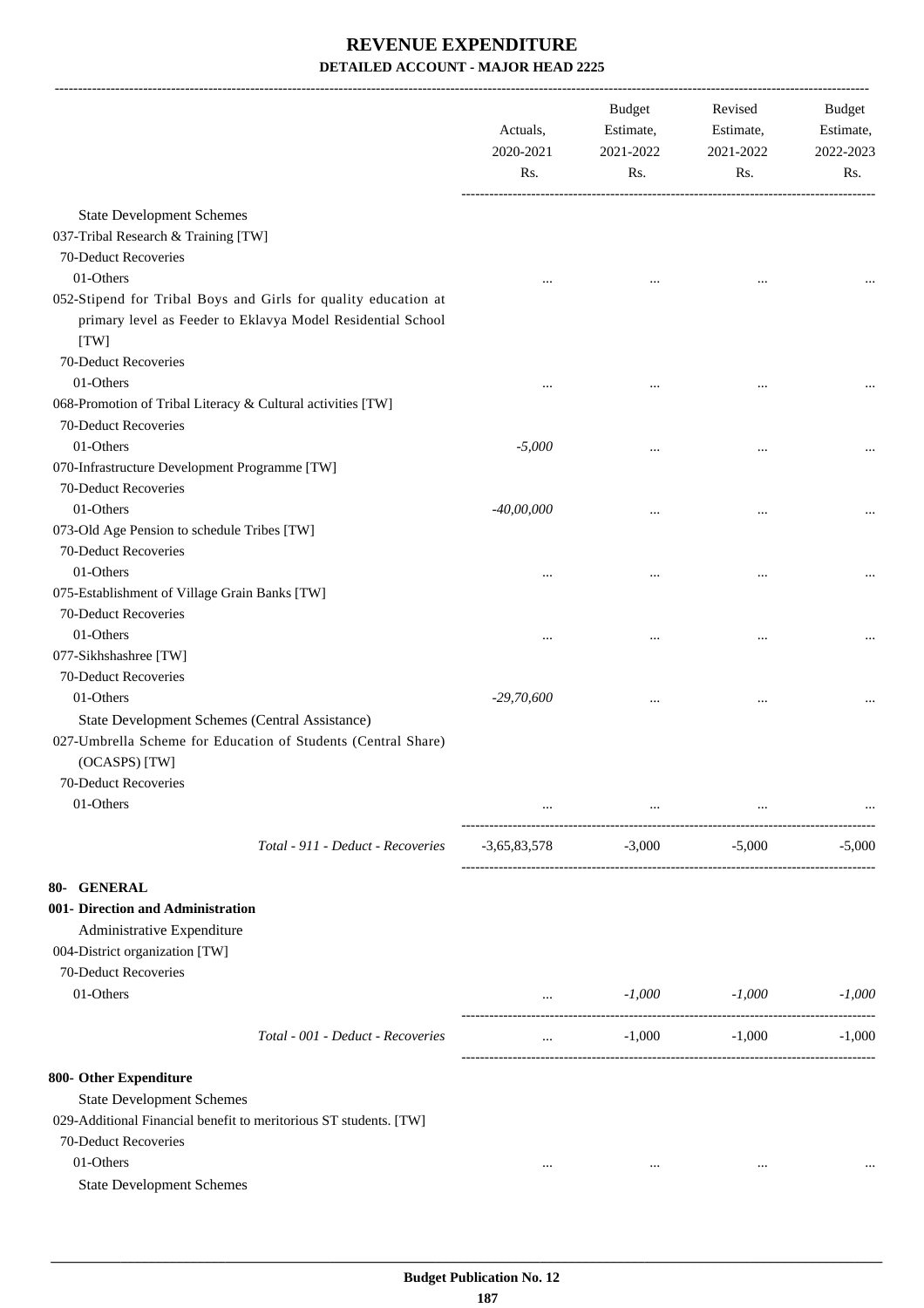|                                                                                                                                                   | Actuals,<br>2020-2021<br>Rs. | Budget<br>Estimate,<br>2021-2022<br>Rs.           | Revised<br>Estimate,<br>2021-2022<br>Rs. | <b>Budget</b><br>Estimate,<br>2022-2023<br>Rs. |
|---------------------------------------------------------------------------------------------------------------------------------------------------|------------------------------|---------------------------------------------------|------------------------------------------|------------------------------------------------|
| 070-Refund of Unutilised Fund of CSS Schemes (State Share)<br>(CSSREFUND) [TW]<br>70-Deduct Recoveries                                            |                              |                                                   |                                          |                                                |
| 01-Others<br>State Development Schemes (Central Assistance)<br>069-Refund of Unutilised Fund of CSS Schemes (Central Share)                       | $\cdots$                     |                                                   |                                          |                                                |
| (CSSREFUND) [TW]<br>70-Deduct Recoveries<br>01-Others                                                                                             | $\cdots$                     | $\cdots$                                          | $\cdots$                                 |                                                |
| Total - 800 - Deduct - Recoveries                                                                                                                 | $\cdots$                     | $\cdots$                                          | $\cdots$                                 |                                                |
| 911- Deduct Recoveries of Overpayments<br><b>State Development Schemes</b><br>017-Refund of unutilised funds under various Schemes [TW]           |                              |                                                   |                                          |                                                |
| 70-Deduct Recoveries<br>01-Others<br>025-Payment of meal charges to Ashramites attached to Ashram type<br>school run by Education Department [TW] | $-48,24,691$                 |                                                   |                                          |                                                |
| 70-Deduct Recoveries<br>01-Others                                                                                                                 | $-36,350$                    |                                                   | $\mathbf{r}$                             |                                                |
| Total - 911 - Deduct - Recoveries                                                                                                                 | $-48,61,041$                 | <b>Sales Controller</b>                           |                                          |                                                |
| Total - 2225 - Deduct - Recoveries                                                                                                                |                              | $-4,78,46,889$ $-1,00,06,000$ $-12,000$ $-12,000$ |                                          |                                                |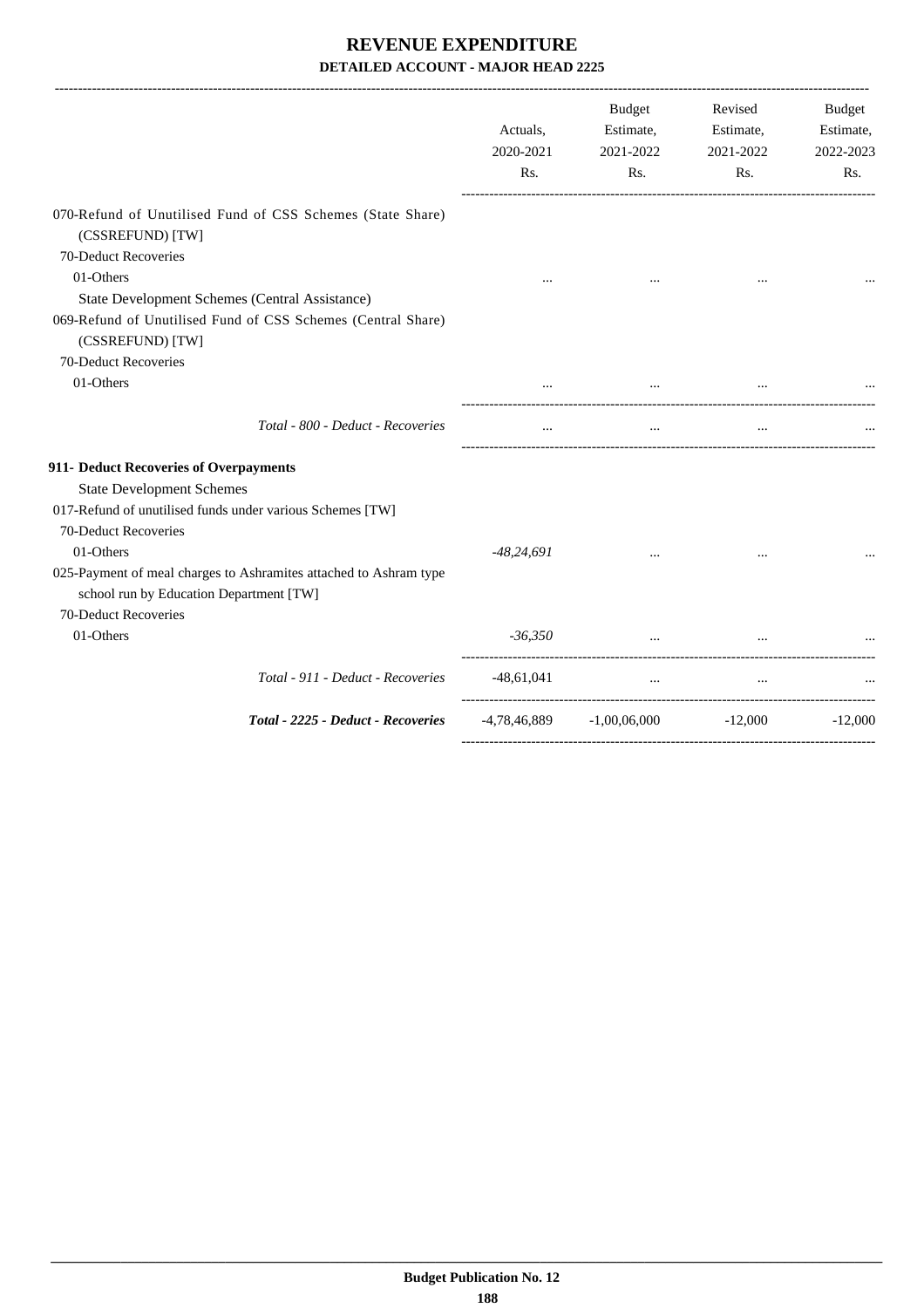# **REVENUE EXPENDITURE**

## **DEMAND No. 65**

# **Tribal Development Department**

**B - Social Services - (h) Others**

# **Head of Account : 2251 - Secretariat--Social Services**

| Voted Rs. 3,50,87,000 | <b>Charged Rs. Nil</b>                                 |                 |                      | Total Rs. 3,50,87,000    |  |
|-----------------------|--------------------------------------------------------|-----------------|----------------------|--------------------------|--|
|                       |                                                        | Voted Rs.       | Charged Rs.          | <b>Total Rs.</b>         |  |
|                       | <b>Gross Expenditure</b><br><b>Deduct - Recoveries</b> | 3,50,87,000<br> | $\cdots$<br>$\cdots$ | 3,50,87,000<br>$\ddotsc$ |  |
|                       | <b>Net Expenditure</b>                                 | 3,50,87,000     | $\cdots$             | 3,50,87,000              |  |

## **REVENUE EXPENDITURE ABSTRACT ACCOUNT**

|                            |                                                                            |           | Budget         | Revised                                                                                                         | Budget    |
|----------------------------|----------------------------------------------------------------------------|-----------|----------------|-----------------------------------------------------------------------------------------------------------------|-----------|
|                            |                                                                            | Actuals,  | Estimate,      | Estimate,                                                                                                       | Estimate, |
|                            |                                                                            | 2020-2021 | 2021-2022      | 2021-2022                                                                                                       | 2022-2023 |
|                            |                                                                            | Rs.       | $\mathbf{Rs.}$ | Rs.                                                                                                             | Rs.       |
| 090- Secretariate          |                                                                            |           |                |                                                                                                                 |           |
| Administrative Expenditure |                                                                            |           |                | 3,06,37,685 3,36,81,000 3,35,88,000 3,50,87,000                                                                 |           |
|                            |                                                                            |           |                | Total - 090 3,06,37,685 3,36,81,000 3,35,88,000 3,50,87,000                                                     |           |
|                            | Grand Total - Gross 3,06,37,685 3,36,81,000 3,35,88,000 3,50,87,000        |           |                |                                                                                                                 |           |
|                            | Voted                                                                      |           |                | 3,06,37,685 3,36,81,000 3,35,88,000 3,50,87,000                                                                 |           |
|                            | Charged                                                                    |           |                | the contract of the contract of the contract of the contract of the contract of the contract of the contract of |           |
|                            | Administrative Expenditure 3,06,37,685 3,36,81,000 3,35,88,000 3,50,87,000 |           |                |                                                                                                                 |           |
|                            | <b>Deduct Recoveries</b>                                                   | $\cdots$  | $\cdots$       | $\cdots$                                                                                                        |           |
|                            | Grand Total - Net 3,06,37,685 3,36,81,000 3,35,88,000 3,50,87,000          |           |                |                                                                                                                 |           |
|                            |                                                                            |           |                | Voted 3,06,37,685 3,36,81,000 3,35,88,000 3,50,87,000                                                           |           |
|                            | Charged                                                                    | $\cdots$  | $\cdots$       | $\cdots$                                                                                                        | $\cdots$  |
|                            |                                                                            |           |                |                                                                                                                 |           |

----------------------------------------------------------------------------------------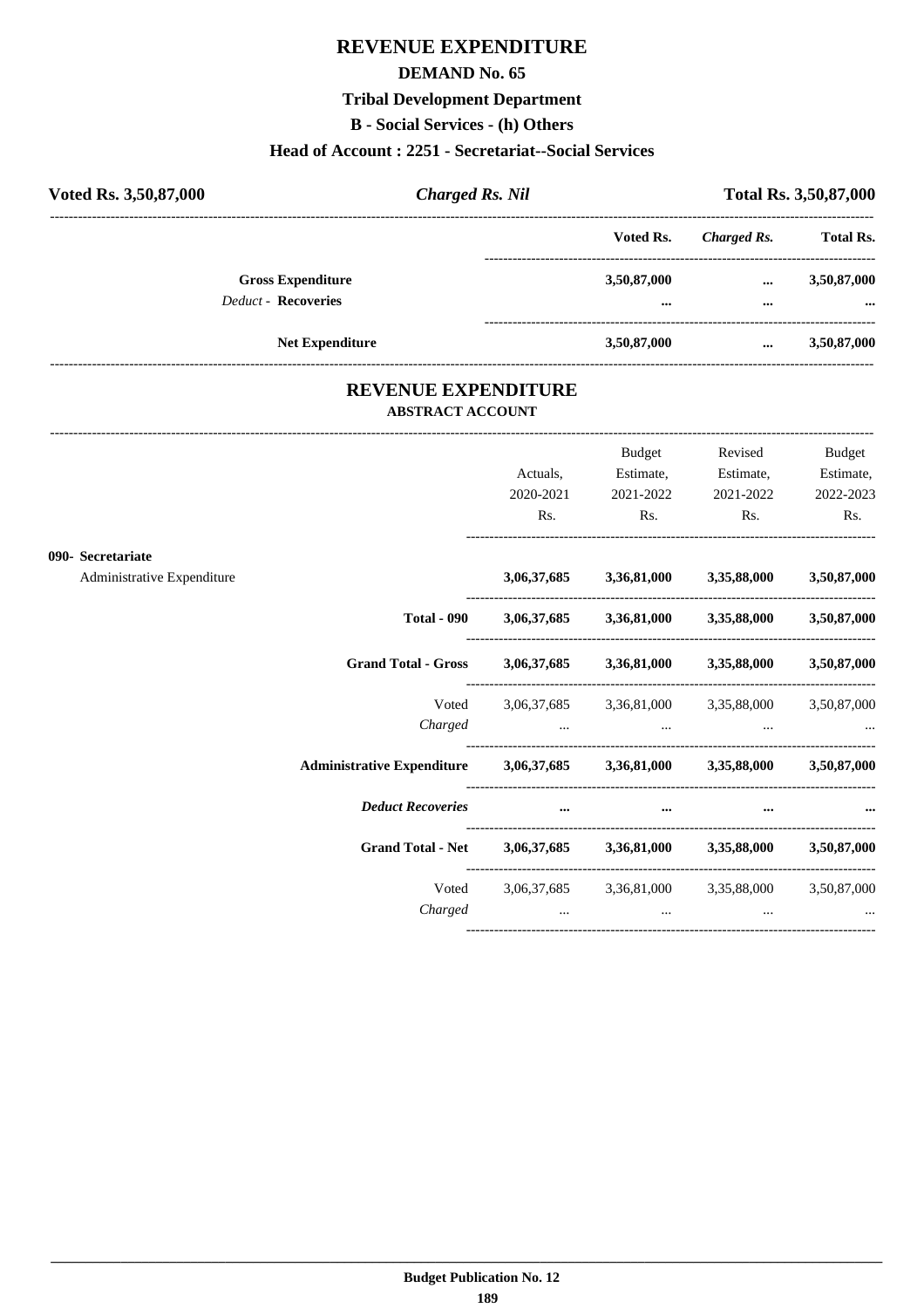|                                                  | Actuals,<br>2020-2021<br>Rs. | Budget<br>Estimate,<br>2021-2022<br>Rs. | Revised<br>Estimate,<br>2021-2022<br>Rs. | Budget<br>Estimate,<br>2022-2023<br>Rs. |
|--------------------------------------------------|------------------------------|-----------------------------------------|------------------------------------------|-----------------------------------------|
| DETAILED ACCOUNT NO. 2251-00-090 - SECRETARIATE  |                              |                                         |                                          |                                         |
| 090- Secretariate                                |                              |                                         |                                          |                                         |
| <b>Administrative Expenditure</b>                |                              |                                         |                                          |                                         |
| 023- Department of Tribal Development [TW]       |                              |                                         |                                          |                                         |
| 01- Salaries                                     |                              |                                         |                                          |                                         |
| 01-Pay                                           | 2,32,36,006                  | 2,69,32,000                             | 2,37,01,000                              | 2,44,12,000                             |
| 14-Grade Pay                                     |                              | $\sim$ $\sim$                           |                                          |                                         |
| 02-Dearness Allowance                            | 10,09,356                    | 8,08,000                                | 23,00,000                                | 24,65,000                               |
| 03-House Rent Allowance                          | 26,50,562                    | 25,59,000                               | 26,00,000                                | 27,19,000                               |
| 04-Ad hoc Bonus                                  | 58,800                       | 35,000                                  | 60,000                                   | 61,000                                  |
| 07-Other Allowances                              | 1,20,400                     | 1,44,000                                | 7,54,000                                 | 8,28,000                                |
| 12-Medical Allowance                             | 8,000                        | 7,000                                   | 8,000                                    | 8,000                                   |
| Total - 2251-00-090-023-01                       | 2,70,83,124                  | 3,04,85,000                             | 2,94,23,000                              | 3,04,93,000                             |
| 02- Wages                                        | 13,65,105                    | 9,28,000                                | 14,50,000                                | 18,00,000                               |
| 07- Medical Reimbursements                       | 1,53,553                     | 1,62,000                                | 7,40,000                                 | 7,50,000                                |
| 11- Travel Expenses                              | $\cdots$                     | 42,000                                  | 42,000                                   | 43,000                                  |
| 12- Medical Reimbursements under WBHS 2008       | 1,46,403                     | 48,000                                  | 68,000                                   | 79,000                                  |
| 13- Office Expenses                              |                              |                                         |                                          |                                         |
| 01-Electricity                                   | 3,16,932                     | 3,67,000                                | 3,67,000                                 | 3,74,000                                |
| 02-Telephone                                     | 2, 11, 197                   | 1,69,000                                | 1,69,000                                 | 1,72,000                                |
| 03-Maintenance / P.O.L. for Office Vehicles      | $\ddots$                     | 1,84,000                                | 1,00,000                                 | 1,00,000                                |
| 04-Other Office Expenses                         | 2,08,802                     | 1,34,000                                | 1,90,000                                 | 1,97,000                                |
| Total - 2251-00-090-023-13                       | 7,36,931                     | 8,54,000                                | 8,26,000                                 | 8,43,000                                |
| 14- Rents, Rates and Taxes                       | $\cdots$                     | $\cdots$                                | 30,000                                   | 35,000                                  |
| 19- Maintenance                                  | 7,82,290                     | 7,98,000                                | 7,98,000                                 | 8,22,000                                |
| 28- Payment of Professional and Special Services |                              |                                         |                                          |                                         |
| 02-Other charges                                 | 3,63,879                     | 3,23,000                                | 1,70,000                                 | 1,80,000                                |
| 50- Other Charges                                | 6,400                        | 30,000                                  | 30,000                                   | 31,000                                  |
| 98- Training                                     | $\cdots$                     | 11,000                                  | 11,000                                   | 11,000                                  |
| <b>Total - Administrative Expenditure</b>        | 3,06,37,685                  | 3,36,81,000                             | 3,35,88,000                              | 3,50,87,000                             |
| Total - 2251-00-090                              | 3,06,37,685                  | 3,36,81,000                             | 3,35,88,000                              | 3,50,87,000                             |
| Voted                                            | 3,06,37,685                  | 3,36,81,000                             | 3,35,88,000                              | 3,50,87,000                             |
| Charged                                          |                              |                                         |                                          |                                         |
|                                                  |                              |                                         |                                          |                                         |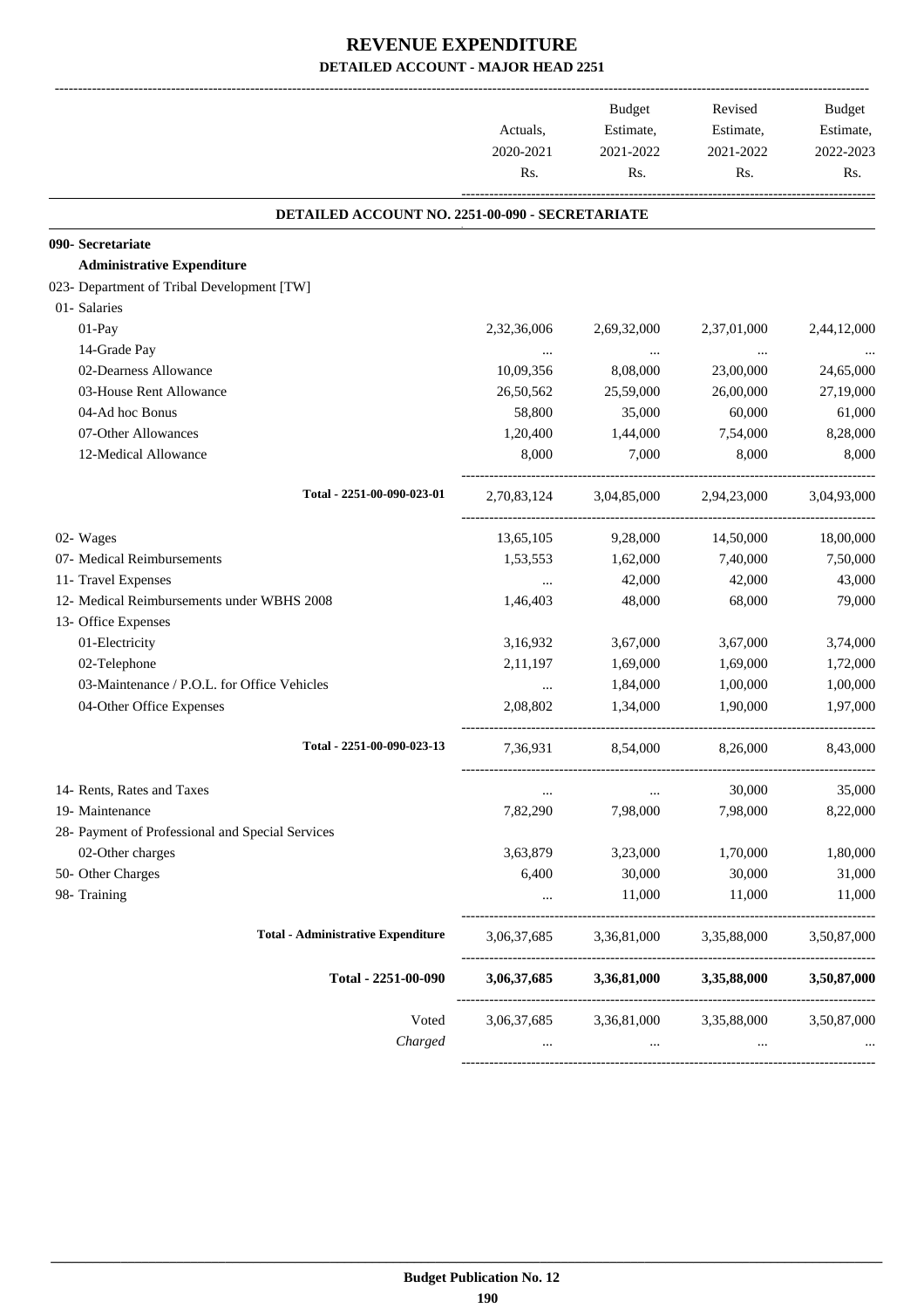# **CAPITAL EXPENDITURE**

## **DEMAND No. 65**

### **Tribal Development Department**

**B. Capital Account of Social Services - (e) Capital Account of Welfare of Scheduled Castes, Scheduled Tribes and**

## **other Backward Classes**

**Head of Account : 4225 - Capital Outlay On Welfare Of Scheduled Castes, Scheduled Tribes, Other Backward Classes And Minorities**

|                                                       | <b>Charged Rs. Nil</b>       | Total Rs. 234, 42, 63, 000                                                                                               |                                                        |                                                                                                                                                                                                                                                                                                                                                                                                                                                                                                             |
|-------------------------------------------------------|------------------------------|--------------------------------------------------------------------------------------------------------------------------|--------------------------------------------------------|-------------------------------------------------------------------------------------------------------------------------------------------------------------------------------------------------------------------------------------------------------------------------------------------------------------------------------------------------------------------------------------------------------------------------------------------------------------------------------------------------------------|
|                                                       |                              |                                                                                                                          |                                                        | <b>Total Rs.</b>                                                                                                                                                                                                                                                                                                                                                                                                                                                                                            |
|                                                       |                              |                                                                                                                          |                                                        | $\ldots$ 234,42,63,000                                                                                                                                                                                                                                                                                                                                                                                                                                                                                      |
|                                                       |                              |                                                                                                                          | $\cdots$                                               |                                                                                                                                                                                                                                                                                                                                                                                                                                                                                                             |
|                                                       |                              |                                                                                                                          |                                                        | $\ldots$ 234,42,63,000                                                                                                                                                                                                                                                                                                                                                                                                                                                                                      |
|                                                       |                              |                                                                                                                          |                                                        |                                                                                                                                                                                                                                                                                                                                                                                                                                                                                                             |
|                                                       | Actuals,<br>2020-2021<br>Rs. | Budget<br>Estimate,<br>2021-2022<br>Rs.                                                                                  | Estimate,<br>2021-2022<br>Rs.                          | Budget<br>Estimate,<br>2022-2023<br>Rs.                                                                                                                                                                                                                                                                                                                                                                                                                                                                     |
|                                                       | 3,00,00,000                  | 16,00,00,000                                                                                                             | 16,67,000                                              | 16,80,00,000                                                                                                                                                                                                                                                                                                                                                                                                                                                                                                |
| <b>Total - 190</b>                                    |                              |                                                                                                                          |                                                        | 16,80,00,000                                                                                                                                                                                                                                                                                                                                                                                                                                                                                                |
|                                                       |                              | 156,00,00,000                                                                                                            |                                                        | 158,80,00,000                                                                                                                                                                                                                                                                                                                                                                                                                                                                                               |
| <b>Total - 796</b>                                    |                              |                                                                                                                          |                                                        |                                                                                                                                                                                                                                                                                                                                                                                                                                                                                                             |
|                                                       |                              |                                                                                                                          |                                                        |                                                                                                                                                                                                                                                                                                                                                                                                                                                                                                             |
|                                                       |                              | 56,02,50,000                                                                                                             | 17,84,18,000                                           | 58,82,63,000                                                                                                                                                                                                                                                                                                                                                                                                                                                                                                |
| <b>Total - 800</b>                                    |                              |                                                                                                                          |                                                        | 58.82.63.000                                                                                                                                                                                                                                                                                                                                                                                                                                                                                                |
| <b>Grand Total - Gross</b>                            |                              |                                                                                                                          |                                                        | 234,42,63,000                                                                                                                                                                                                                                                                                                                                                                                                                                                                                               |
| Voted<br>Charged                                      |                              |                                                                                                                          |                                                        |                                                                                                                                                                                                                                                                                                                                                                                                                                                                                                             |
|                                                       |                              |                                                                                                                          |                                                        | 234,42,63,000                                                                                                                                                                                                                                                                                                                                                                                                                                                                                               |
| <b>State Development Schemes (Central Assistance)</b> |                              | $\cdots$                                                                                                                 | $\cdots$                                               |                                                                                                                                                                                                                                                                                                                                                                                                                                                                                                             |
|                                                       |                              | $\cdots$                                                                                                                 | $\cdots$                                               |                                                                                                                                                                                                                                                                                                                                                                                                                                                                                                             |
|                                                       |                              | <b>CAPITAL EXPENDITURE</b><br><b>ABSTRACT ACCOUNT</b><br><b>State Development Schemes</b><br>Deduct Recoveries -2,74,422 | 22,07,39,421<br>7,04,46,271<br>7.04.46.271<br>$\cdots$ | ---------------------------<br>Voted Rs.<br><b>Charged Rs.</b><br>234,42,63,000<br>234,42,63,000<br>Revised<br>$3,00,00,000$ $16,00,00,000$ $16,67,000$<br>52,26,76,000<br>22,07,39,421 156,00,00,000 52,26,76,000 158,80,00,000<br>56,02,50,000 17,84,18,000<br>32,11,85,692 228,02,50,000<br>70,27,61,000<br>32,11,85,692 228,02,50,000 70,27,61,000 234,42,63,000<br>the contract of the contract of the contract of the<br><b>Contract Contract Contract</b><br>32,11,85,692 228,02,50,000 70,27,61,000 |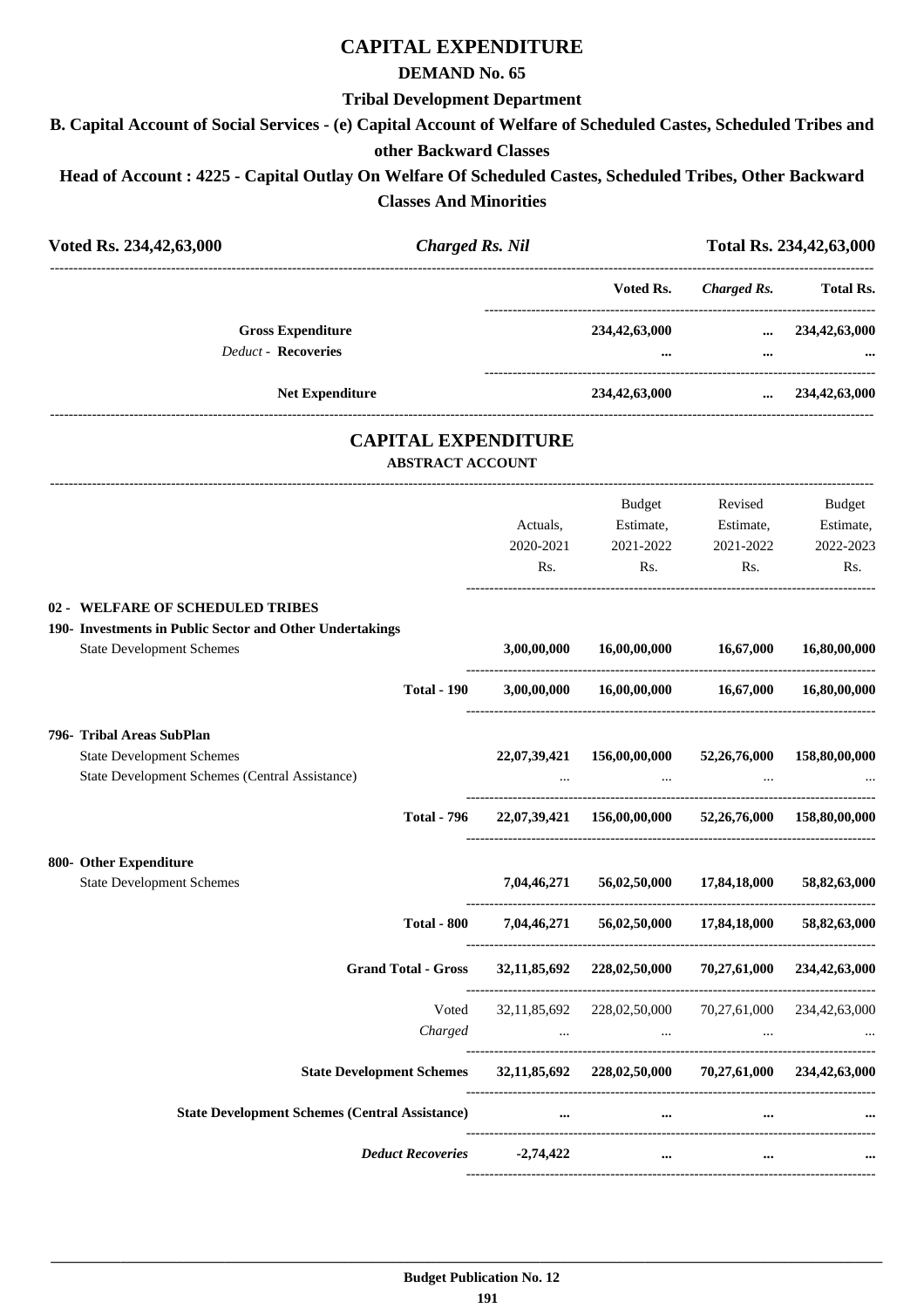## **CAPITAL EXPENDITURE ABSTRACT ACCOUNT**

|                          | Actuals.<br>2020-2021<br>Rs. | <b>Budget</b><br>Estimate,<br>2021-2022<br>Rs. | Revised<br>Estimate,<br>2021-2022<br>Rs. | <b>Budget</b><br>Estimate,<br>2022-2023<br>Rs. |
|--------------------------|------------------------------|------------------------------------------------|------------------------------------------|------------------------------------------------|
| <b>Grand Total - Net</b> | 32,09,11,270                 | 228,02,50,000                                  | 70,27,61,000                             | 234,42,63,000                                  |
| Voted<br>Charged         | 32,09,11,270<br>$\cdots$     | 228,02,50,000<br>$\cdots$                      | 70,27,61,000<br>$\cdots$                 | 234,42,63,000<br>$\cdots$                      |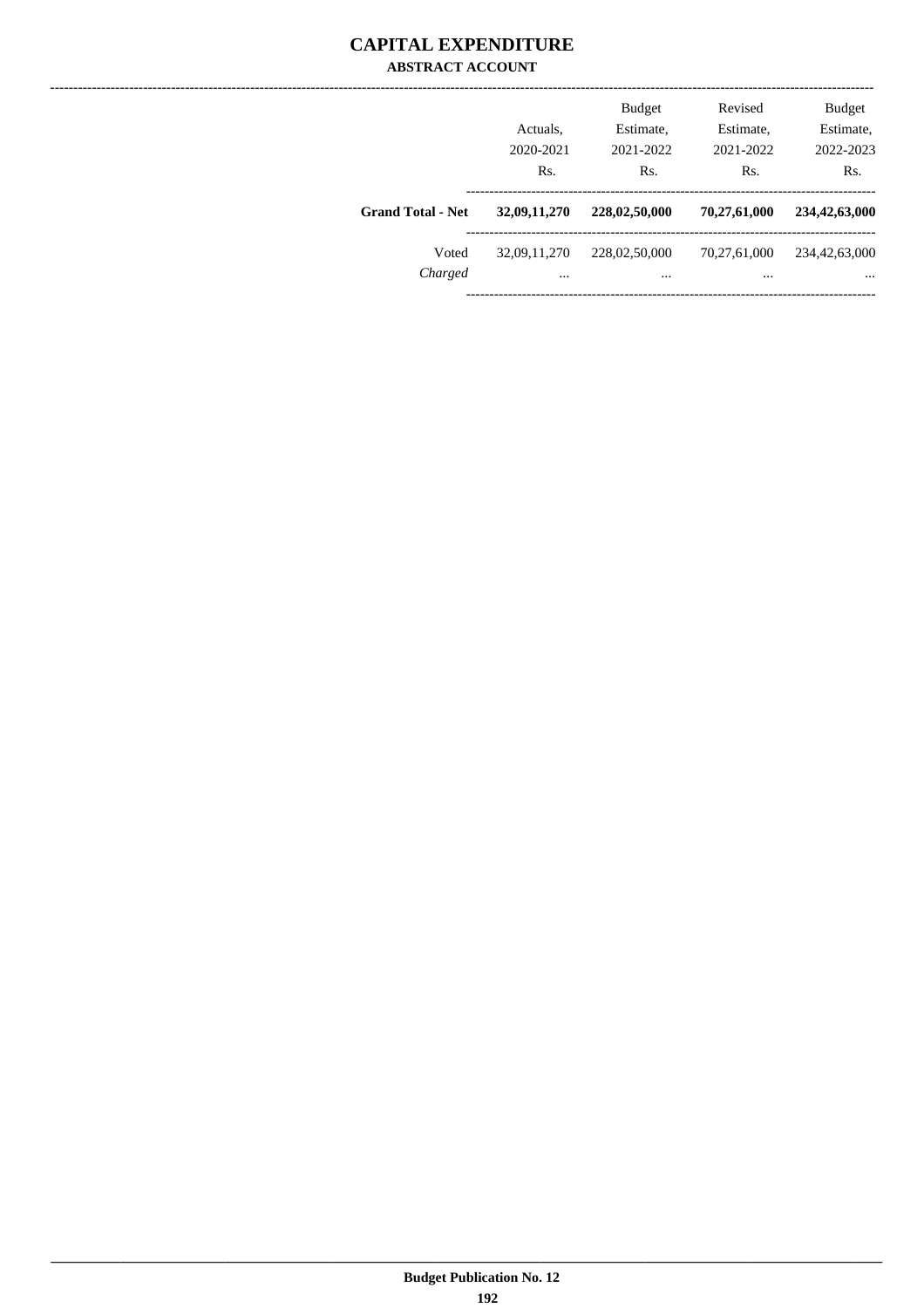|                                                                                                                                                                                                        | Actuals,<br>2020-2021<br>Rs.           | <b>Budget</b><br>Estimate,<br>2021-2022<br>Rs. | Revised<br>Estimate,<br>2021-2022<br>Rs. | Budget<br>Estimate,<br>2022-2023<br>Rs. |
|--------------------------------------------------------------------------------------------------------------------------------------------------------------------------------------------------------|----------------------------------------|------------------------------------------------|------------------------------------------|-----------------------------------------|
|                                                                                                                                                                                                        |                                        |                                                |                                          |                                         |
| DETAILED ACCOUNT NO. 4225-02-190 - INVESTMENTS IN PUBLIC SECTOR AND OTHER UNDERTAKINGS                                                                                                                 |                                        |                                                |                                          |                                         |
| 02 - WELFARE OF SCHEDULED TRIBES<br>190- Investments in Public Sector and Other Undertakings<br><b>State Development Schemes</b><br>008- Share Capital contribution to the West Bengal Schedule Tribes |                                        |                                                |                                          |                                         |
| Development & Finance Corporation [TW]<br>54- Investment                                                                                                                                               | 2,00,00,000                            | 7,00,00,000                                    | <b><i>Committee States</i></b>           | 7,35,00,000                             |
| Total - 4225-02-190-008                                                                                                                                                                                |                                        | 2,00,00,000 7,00,00,000                        |                                          | $\ldots$ 7,35,00,000                    |
| 009- Construction of Pandit Raghunath Murmu Residential School<br>Buildings and Hostels [TW]                                                                                                           |                                        |                                                |                                          |                                         |
| 53- Major Works / Land and Buildings                                                                                                                                                                   | $\cdots$                               | 50,00,000                                      | 16,67,000                                | 52,50,000                               |
| Total - 4225-02-190-009                                                                                                                                                                                | $\cdots$                               |                                                | 50,00,000 16,67,000                      | 52,50,000                               |
| 010- Share Capital contribution to the West Bengal Tribal<br>development Co-operative corporation Limited [TW]                                                                                         |                                        |                                                |                                          |                                         |
| 54- Investment                                                                                                                                                                                         | 1,00,00,000                            | 6,00,00,000                                    | $\ddotsc$                                | 6,30,00,000                             |
| Total - 4225-02-190-010                                                                                                                                                                                | 1,00,00,000                            | 6,00,00,000                                    | $\cdots$                                 | 6,30,00,000                             |
| 012- Share Capital and other Assistance to LAMPS [TW]<br>54- Investment                                                                                                                                |                                        | 2,50,00,000                                    | $\mathbf{r}$                             | 2,62,50,000                             |
| Total - 4225-02-190-012                                                                                                                                                                                | --------------------------<br>$\cdots$ | 2,50,00,000                                    | $\cdots$                                 | 2,62,50,000                             |
| 013- PRMA Schools and Hostels [TW]<br>60- Other Capital Expenditure                                                                                                                                    |                                        |                                                |                                          |                                         |
| <b>Total - State Development Schemes</b>                                                                                                                                                               | 3,00,00,000                            | 16,00,00,000                                   | 16,67,000                                | 16,80,00,000                            |
| Total - 4225-02-190                                                                                                                                                                                    | 3,00,00,000                            | 16,00,00,000                                   | 16,67,000                                | 16,80,00,000                            |
| Voted<br>Charged                                                                                                                                                                                       | 3,00,00,000                            | 16,00,00,000<br>                               | 16,67,000<br>$\cdots$                    | 16,80,00,000                            |

#### **DETAILED ACCOUNT NO. 4225-02-796 - TRIBAL AREAS SUBPLAN .**

.

| 02 - WELFARE OF SCHEDULED TRIBES                                 |           |             |             |             |
|------------------------------------------------------------------|-----------|-------------|-------------|-------------|
| 796- Tribal Areas SubPlan                                        |           |             |             |             |
| <b>State Development Schemes</b>                                 |           |             |             |             |
| 006- Construction, Maintenance and Improvement of Ashram Hostels |           |             |             |             |
| and establishment of Ashram type school [TW] [TW]                |           |             |             |             |
| 53- Major Works / Land and Buildings                             | 84.68.573 | 3.00.00.000 | 1.62.79.000 | 3,15,00,000 |
|                                                                  |           |             |             |             |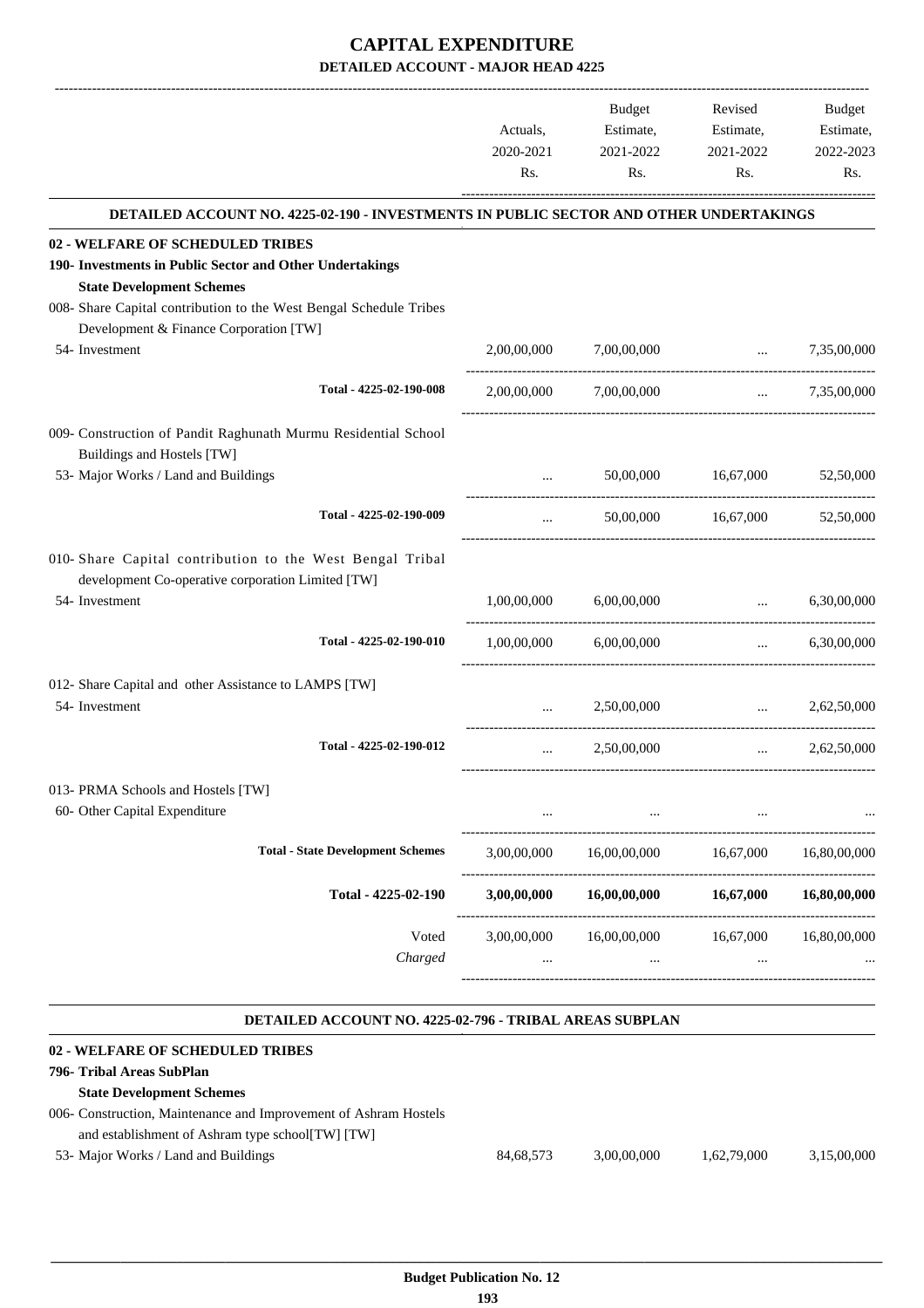| 84,68,573<br>2,43,60,791<br>2,43,60,791 | 8,00,00,000                          | 3,00,00,000 1,62,79,000 3,15,00,000<br>2,66,67,000 |                                                                                                                                                                                  |
|-----------------------------------------|--------------------------------------|----------------------------------------------------|----------------------------------------------------------------------------------------------------------------------------------------------------------------------------------|
|                                         |                                      |                                                    |                                                                                                                                                                                  |
|                                         |                                      |                                                    |                                                                                                                                                                                  |
|                                         |                                      |                                                    | 8,40,00,000                                                                                                                                                                      |
|                                         | 8,00,00,000                          | 2,66,67,000                                        | 8.40.00.000                                                                                                                                                                      |
|                                         | 3,64,17,918 12,00,00,000             | 4,00,00,000 12,60,00,000                           |                                                                                                                                                                                  |
|                                         | 3,64,17,918 12,00,00,000 4,00,00,000 |                                                    | 12,60,00,000                                                                                                                                                                     |
|                                         |                                      |                                                    |                                                                                                                                                                                  |
|                                         |                                      |                                                    |                                                                                                                                                                                  |
|                                         | 60,00,00,000<br>73,00,00,000         |                                                    | 62,00,00,000<br>72,65,00,000                                                                                                                                                     |
|                                         |                                      |                                                    |                                                                                                                                                                                  |
|                                         |                                      |                                                    | 158,80,00,000                                                                                                                                                                    |
|                                         |                                      |                                                    |                                                                                                                                                                                  |
|                                         | $\cdots$<br>156,00,00,000            | $\ddotsc$<br>52,26,76,000                          | 158,80,00,000                                                                                                                                                                    |
|                                         | $\cdots$                             |                                                    | 158,80,00,000                                                                                                                                                                    |
|                                         | 22,07,39,421<br>22,07,39,421         | 8,73,51,576<br>6,41,40,563                         | 20,00,00,000<br>23,97,30,000<br>15, 14, 92, 139 133, 00, 00, 000 43, 97, 30, 000 134, 65, 00, 000<br>22,07,39,421 156,00,00,000 52,26,76,000<br>156,00,00,000<br>52, 26, 76, 000 |

#### **DETAILED ACCOUNT NO. 4225-02-800 - OTHER EXPENDITURE .**

#### **02 - WELFARE OF SCHEDULED TRIBES**

#### **800- Other Expenditure**

**State Development Schemes**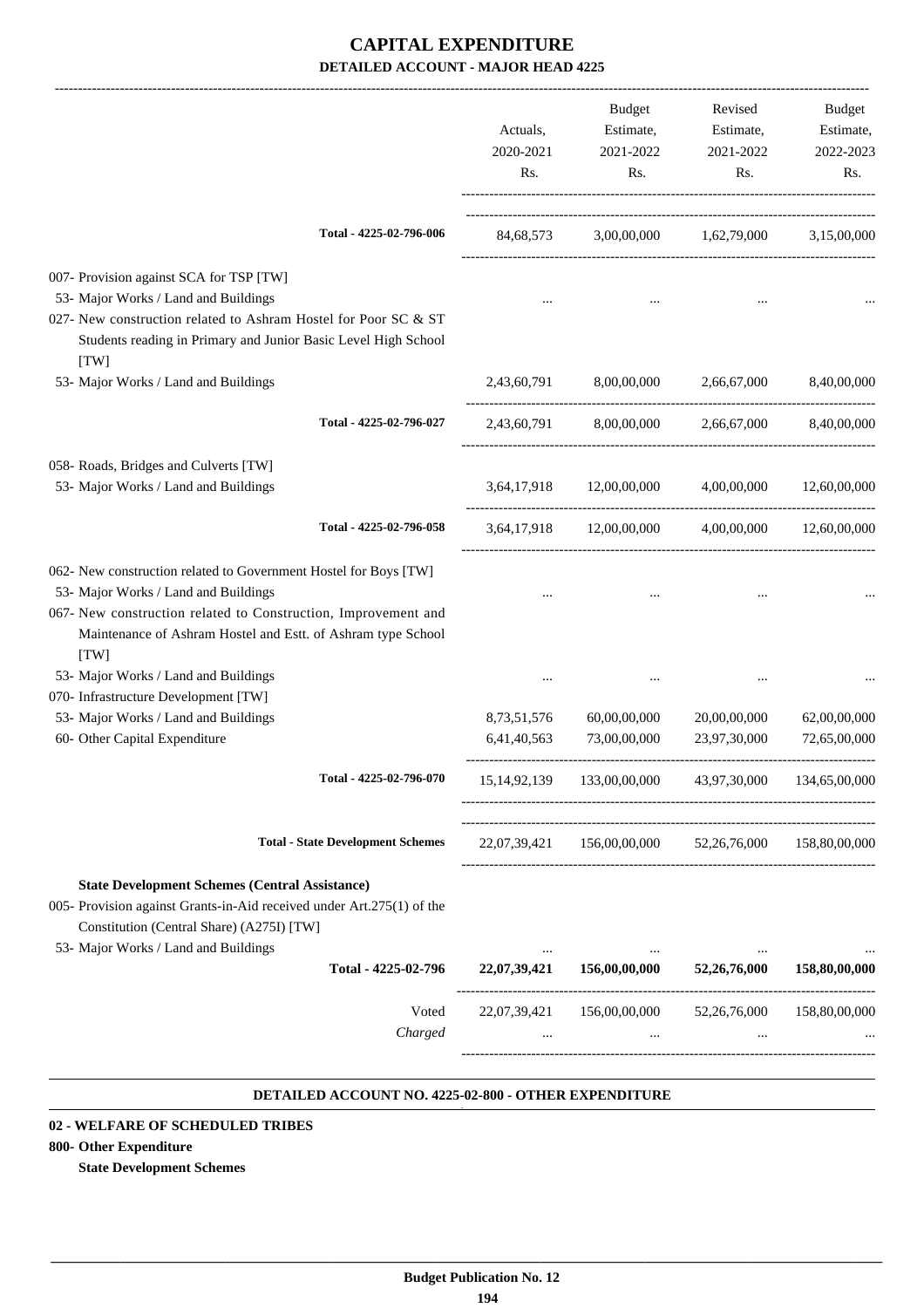|                                                                              | Actuals,       | Budget<br>Estimate, | Revised<br>Estimate,                             | <b>Budget</b><br>Estimate, |
|------------------------------------------------------------------------------|----------------|---------------------|--------------------------------------------------|----------------------------|
|                                                                              | 2020-2021      | 2021-2022           | 2021-2022                                        | 2022-2023                  |
|                                                                              | Rs.            | Rs.                 | Rs.                                              | Rs.                        |
| 003- Share Capital contribution to LAMPS for construction of<br>Godowns [TW] |                |                     |                                                  |                            |
| 54- Investment                                                               |                | 2,50,00,000         | $\ddots$                                         | 2,62,50,000                |
| Total - 4225-02-800-003                                                      | $\cdots$       | 2,50,00,000         | ------------------------------------<br>$\cdots$ | 2,62,50,000                |
| 004- Construction of office in different districts [TW]                      |                |                     |                                                  |                            |
| 53- Major Works / Land and Buildings                                         | 1,78,10,214    | 22,63,50,000        | 7,54,51,000                                      | 23,76,68,000               |
| 60- Other Capital Expenditure                                                | 5, 26, 36, 057 | 30,89,00,000        | 10,29,67,000                                     | 32,43,45,000               |
| Total - 4225-02-800-004                                                      | 7,04,46,271    |                     | 53,52,50,000 17,84,18,000                        | 56,20,13,000               |
| <b>Total - State Development Schemes</b>                                     | 7,04,46,271    |                     | 56,02,50,000 17,84,18,000                        | 58,82,63,000               |
| Total - 4225-02-800                                                          |                |                     | 7,04,46,271 56,02,50,000 17,84,18,000            | 58,82,63,000               |
| Voted                                                                        |                |                     | 7,04,46,271 56,02,50,000 17,84,18,000            | 58,82,63,000               |
| Charged                                                                      | $\cdots$       | $\cdots$            | $\cdots$                                         |                            |
|                                                                              |                |                     |                                                  |                            |
|                                                                              |                |                     |                                                  |                            |

#### **DETAILED ACCOUNT NO. 4225 - DEDUCT RECOVERIES IN REDUCTION OF EXPENDITURE**

| 02 - WELFARE OF SCHEDULED TRIBES                                |          |          |          |  |
|-----------------------------------------------------------------|----------|----------|----------|--|
| 190- Investments in Public Sector and Other Undertakings        |          |          |          |  |
| <b>State Development Schemes</b>                                |          |          |          |  |
| 010-Share Capital contribution to the West Bengal Tribal        |          |          |          |  |
| development Co-operative corporation Limited [TW]               |          |          |          |  |
| 70-Deduct Recoveries                                            |          |          |          |  |
| 01-Others                                                       |          | $\cdots$ |          |  |
| 012-Share Capital and other Assistance to LAMPS [TW]            |          |          |          |  |
| 70-Deduct Recoveries                                            |          |          |          |  |
| 01-Others                                                       | $\cdots$ |          |          |  |
| 900-Deduct Recoveries on Capital Accounts [TW]                  |          |          |          |  |
| 70-Deduct Recoveries                                            |          |          |          |  |
| 01-Others                                                       | $\cdots$ | $\cdots$ |          |  |
| Total - 190 - Deduct - Recoveries                               |          | $\cdots$ |          |  |
| 796- Tribal Areas SubPlan                                       |          |          |          |  |
| <b>State Development Schemes</b>                                |          |          |          |  |
| 006-Construction, Maintenance and Improvement of Ashram Hostels |          |          |          |  |
| and establishment of Ashram type school[TW] [TW]                |          |          |          |  |
| 70-Deduct Recoveries                                            |          |          |          |  |
| 01-Others                                                       | $\cdots$ | $\cdots$ | $\cdots$ |  |
| 070-Infrastructure Development [TW]                             |          |          |          |  |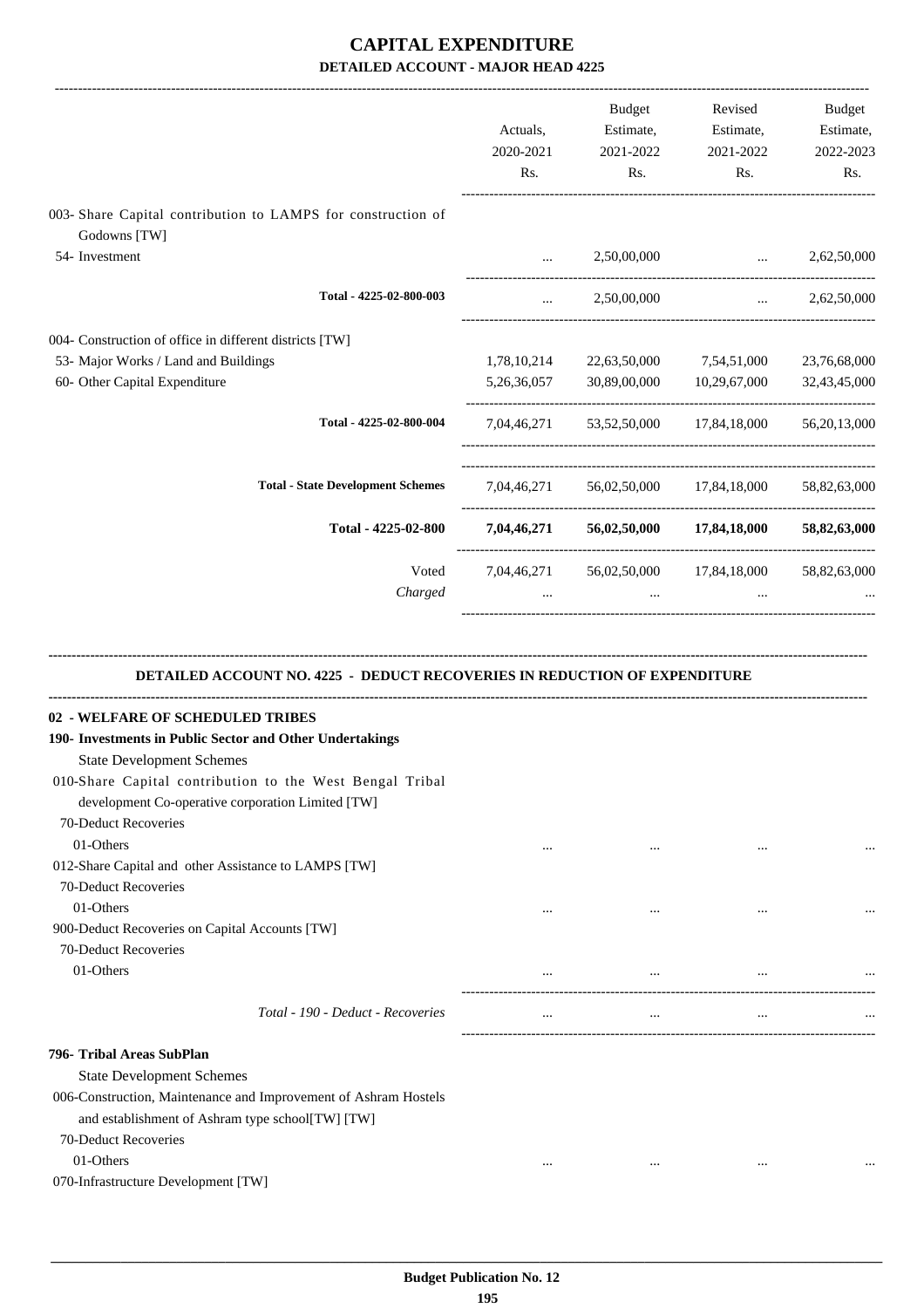-------------------------------------------------------------------------------------------------------------------------------------------------------------------------------

-----------------------------------------------------------------------------------------

|                                                | Actuals.<br>2020-2021<br>Rs. | <b>Budget</b><br>Estimate,<br>2021-2022<br>Rs. | Revised<br>Estimate,<br>2021-2022<br>Rs. | Budget<br>Estimate,<br>2022-2023<br>Rs. |
|------------------------------------------------|------------------------------|------------------------------------------------|------------------------------------------|-----------------------------------------|
| 70-Deduct Recoveries                           |                              |                                                |                                          |                                         |
| 01-Others                                      | $\cdots$                     | $\cdots$                                       | $\cdots$                                 |                                         |
| 901-Deduct Recovery on Capital Account. [TW]   |                              |                                                |                                          |                                         |
| 70-Deduct Recoveries                           |                              |                                                |                                          |                                         |
| 01-Others                                      | $-2,74,422$                  | $\cdots$                                       | $\cdots$                                 |                                         |
| Total - 796 - Deduct - Recoveries              | $-2,74,422$                  | $\cdots$                                       | $\cdots$                                 | $\cdots$                                |
| 800- Other Expenditure                         |                              |                                                |                                          |                                         |
| <b>State Development Schemes</b>               |                              |                                                |                                          |                                         |
| 901-Deduct Recoveries on Capital Accounts [TW] |                              |                                                |                                          |                                         |
| 70-Deduct Recoveries                           |                              |                                                |                                          |                                         |
| 01-Others                                      | $\cdots$                     | $\cdots$                                       | $\cdots$                                 |                                         |
| Total - 800 - Deduct - Recoveries              | $\cdots$                     | $\cdots$                                       | $\cdots$                                 |                                         |
| Total - 4225 - Deduct - Recoveries             | $-2,74,422$                  | $\cdots$                                       | $\cdots$                                 | $\cdots$                                |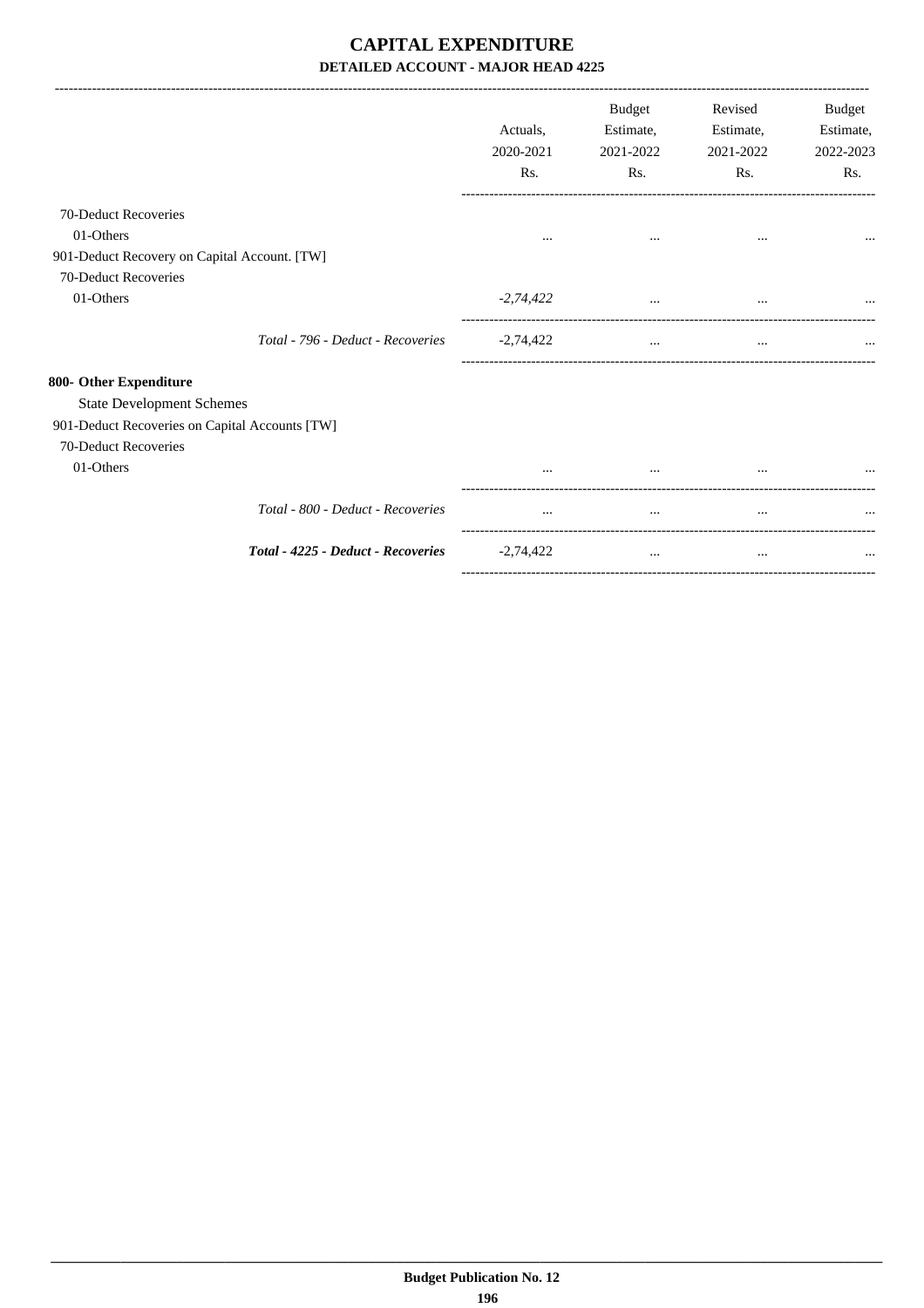# **LOAN EXPENDITURE**

## **DEMAND No. 65**

## **Tribal Development Department**

### F. Loans and Advances -

# Head of Account : 6225 - Loans For Welfare Of Scheduled Castes, Scheduled Tribes, Other Backward Classes **And Minorities**

| <b>Voted Rs. Nil</b><br><b>Charged Rs. Nil</b>                                                                             |               |           |                    | <b>Total Rs. Nil</b> |
|----------------------------------------------------------------------------------------------------------------------------|---------------|-----------|--------------------|----------------------|
|                                                                                                                            |               | Voted Rs. | <b>Charged Rs.</b> | <b>Total Rs.</b>     |
| <b>Gross Expenditure</b>                                                                                                   |               | $\cdots$  |                    |                      |
| <b>Deduct - Recoveries</b>                                                                                                 |               |           | $\ddotsc$          |                      |
| Net Expenditure                                                                                                            |               | $\cdots$  | $\cdots$           |                      |
| <b>LOAN EXPENDITURE</b><br><b>ABSTRACT ACCOUNT</b>                                                                         |               |           |                    |                      |
|                                                                                                                            |               | Budget    | Revised            | <b>Budget</b>        |
|                                                                                                                            | Actuals,      | Estimate, | Estimate,          | Estimate,            |
|                                                                                                                            | 2020-2021     | 2021-2022 | 2021-2022          | 2022-2023            |
|                                                                                                                            | Rs.           | Rs.       | Rs.                | Rs.                  |
| 02 - WELFARE OF SCHEDULED TRIBES<br>190- Loans to Public Sector and Other Undertakings<br><b>State Development Schemes</b> | 111,50,00,000 | $\sim$    | $\cdots$           |                      |
| <b>Total - 190</b>                                                                                                         | 111,50,00,000 | $\ddotsc$ | $\sim 10^{-1}$     |                      |
| <b>Grand Total - Gross</b>                                                                                                 | 111,50,00,000 | $\ddotsc$ |                    |                      |
| Voted                                                                                                                      | 111,50,00,000 | $\ddotsc$ |                    |                      |
| Charged                                                                                                                    | $\ddotsc$     | $\cdots$  | $\cdots$           |                      |
| <b>State Development Schemes</b>                                                                                           | 111,50,00,000 | $\cdots$  | $\cdots$           |                      |
| <b>Deduct Recoveries</b>                                                                                                   | $\cdots$      | $\cdots$  | $\ddotsc$          |                      |
| <b>Grand Total - Net</b>                                                                                                   | 111,50,00,000 | $\cdots$  | $\ddotsc$          |                      |
| Voted                                                                                                                      | 111,50,00,000 | $\cdots$  | $\ddotsc$          |                      |
| Charged                                                                                                                    | $\cdots$      | $\cdots$  | $\cdots$           |                      |